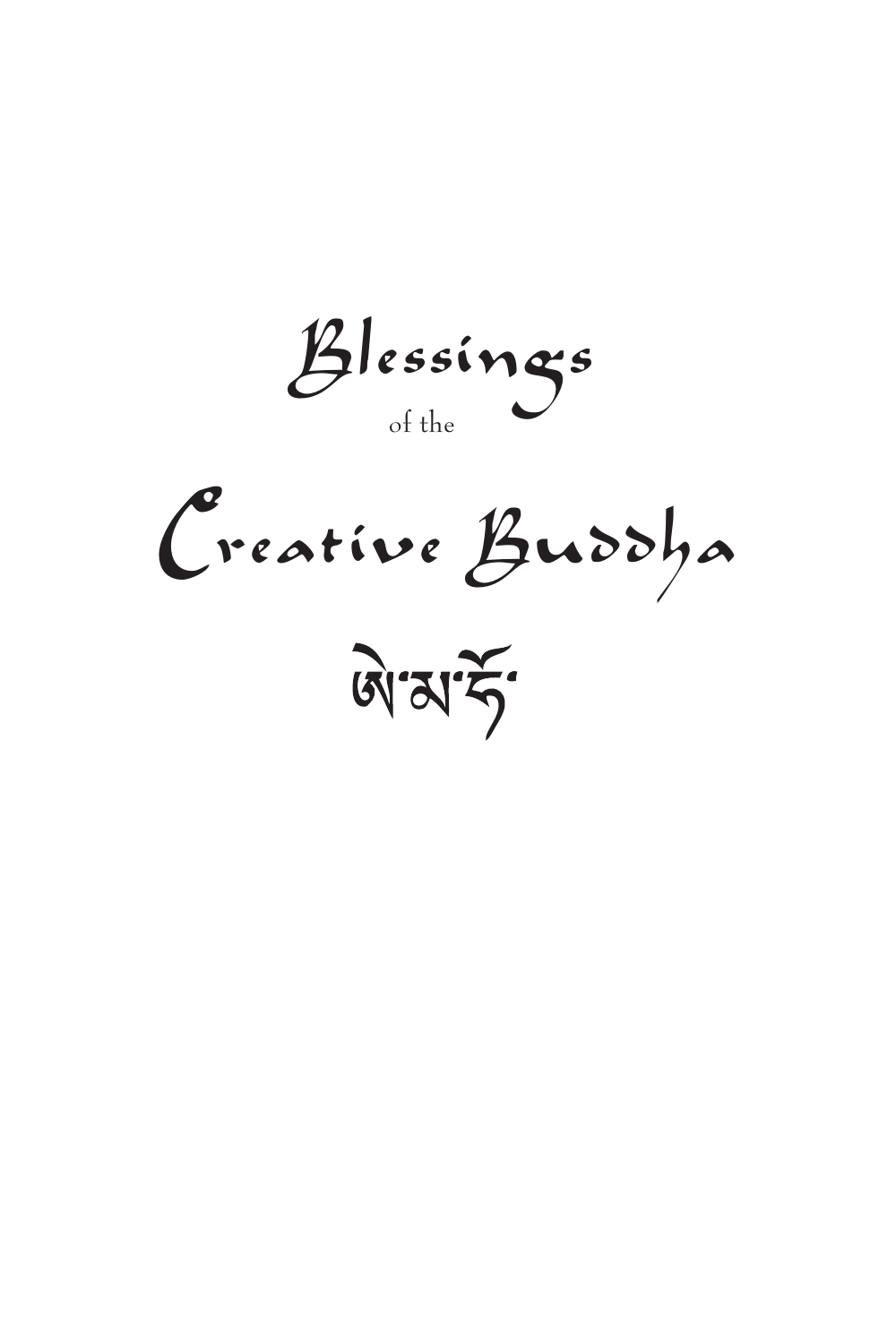#### **OTHER BOOKS BY MARTIN LOWENTHAL**

*Heart to Heart, Hand in Hand, Shoulder to Shoulder*

*Buddha and the Art of Intimacy*

*Alchemy of the Soul*

*Dawning of Clear Light*

*Embrace Yes*

*Opening the Heart of Compassion* (co-authored with Lar Short)

*Writing in the Dark: Unseen Poems*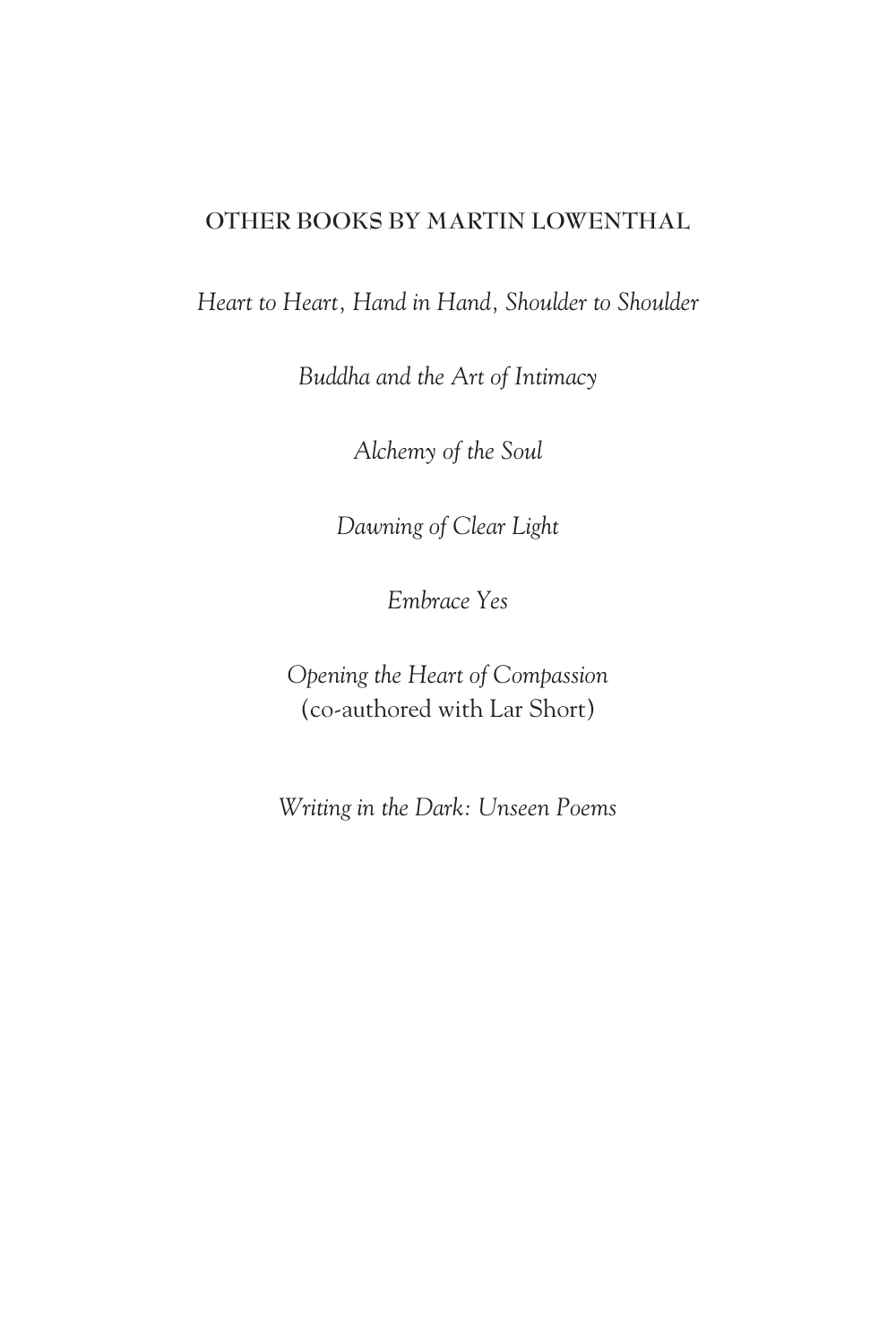Blessings of the

Creative Buddha बिमार्क

living a sacred life

**Martin Lowenthal**

**Dedicated Life Publications**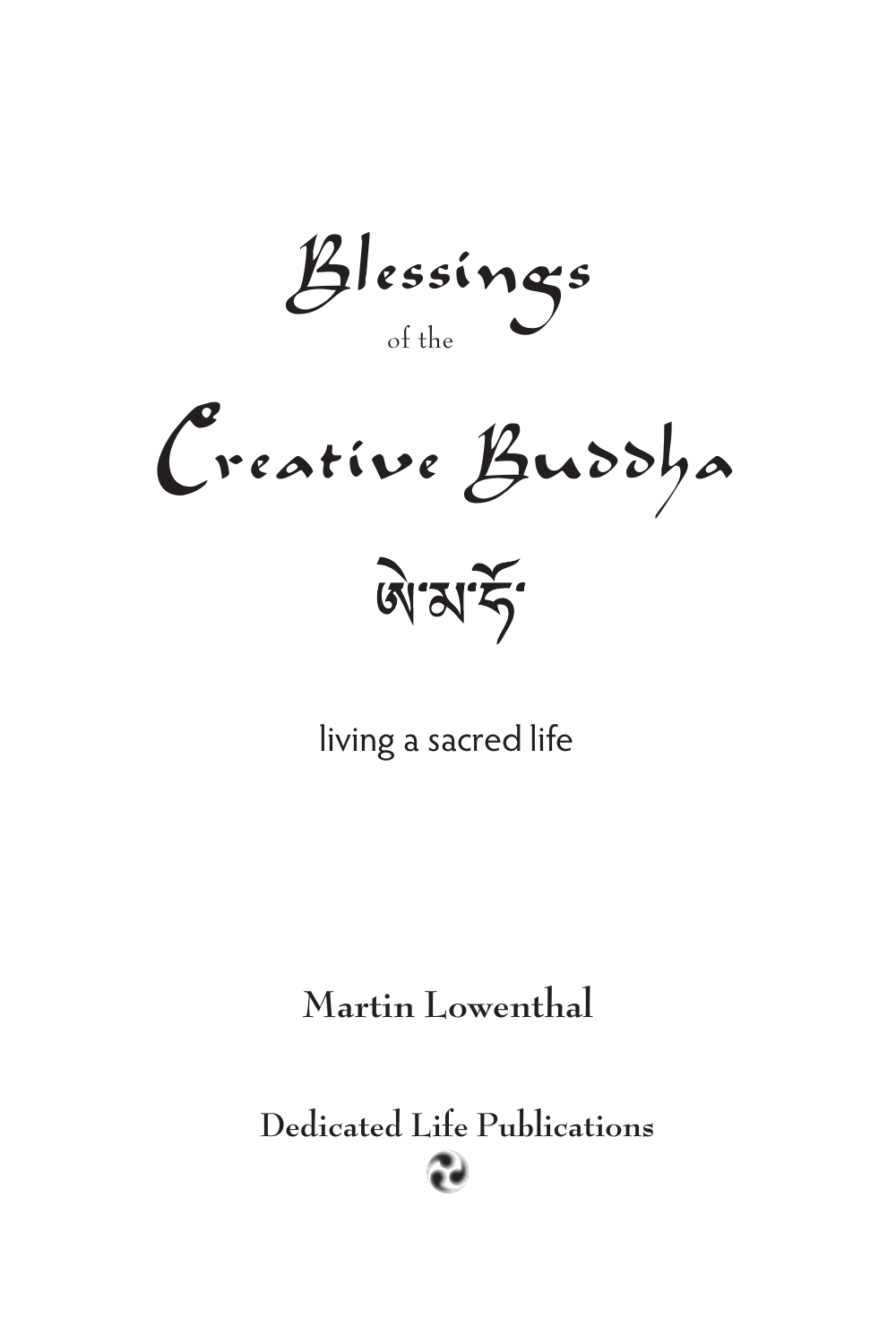Published in the United States by

Dedicated Life Publications

Printed by CreateSpace, an Amazon.com company

Copyright © 2011 Martin Lowenthal

All rights reserved. No part of this publication may be reproduced, stored in a retrieval system, or transmitted in any form or by any means electronic, mechanical, photocopying, recording, or otherwise, without prior written permission from th. authors.

> ISBN: 978-1456588144 145658141 Library of Congress Number: 2011901677

Cover and book design by Grace E. Pedalino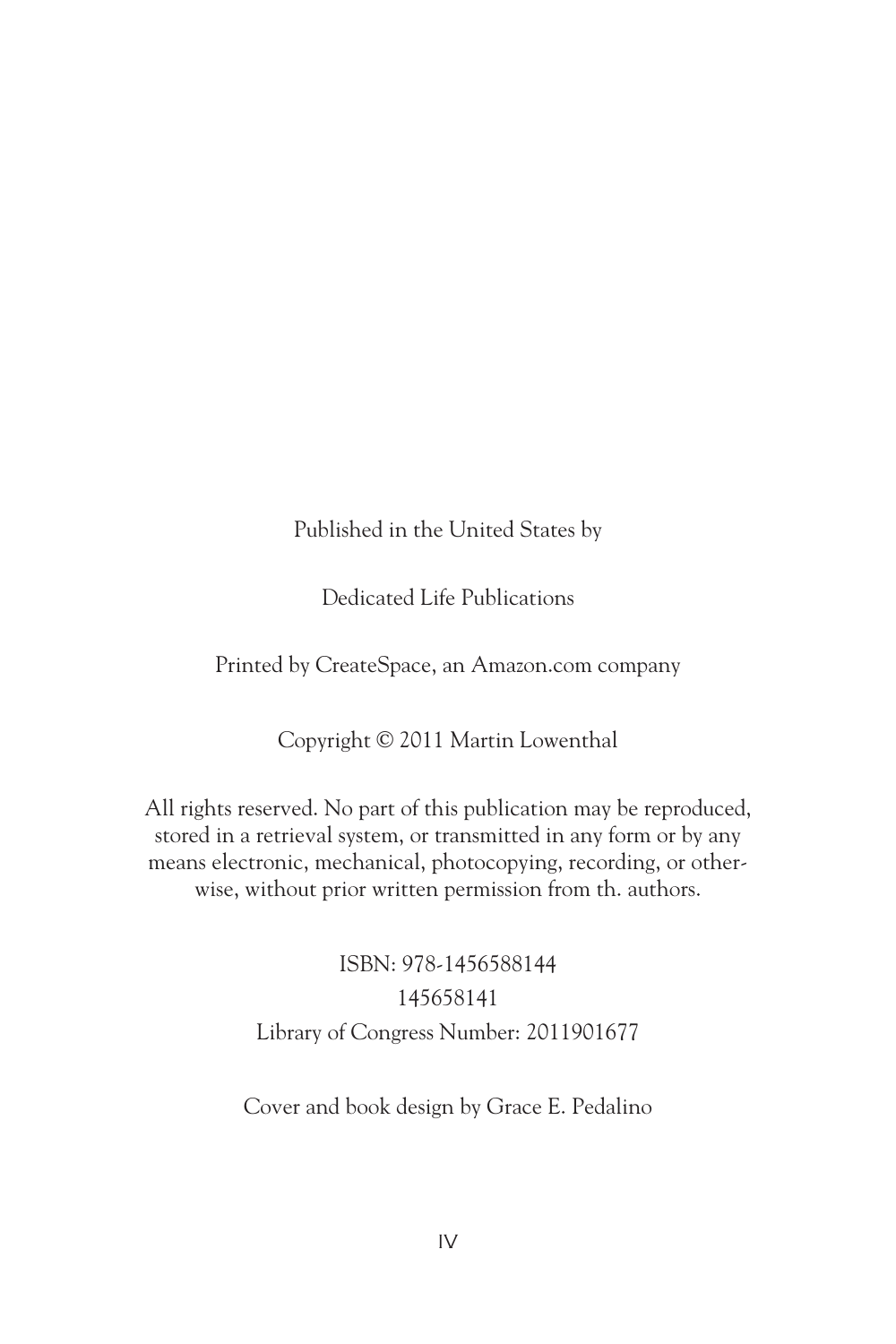

|    | Prelude                                | 1   |
|----|----------------------------------------|-----|
| 1. | Blessings of Benefit and Beauty        | 11  |
| 2. | Sacralizing                            | 25  |
| 3. | <b>Creation and Dedicated Presence</b> | 49  |
|    | 4. Sacred Imagination                  | 81  |
|    | 5. Path of More Resistance             | 129 |
| 6. | - Born to Give                         | 163 |
| 7. | Compassion                             | 175 |
| 8. | Sacred and Just Community              | 203 |
| 9. | Loving Life and the World              | 217 |
|    | Practices                              | 221 |
|    | Bibliography                           | 238 |
|    | Acknowledgements                       | 240 |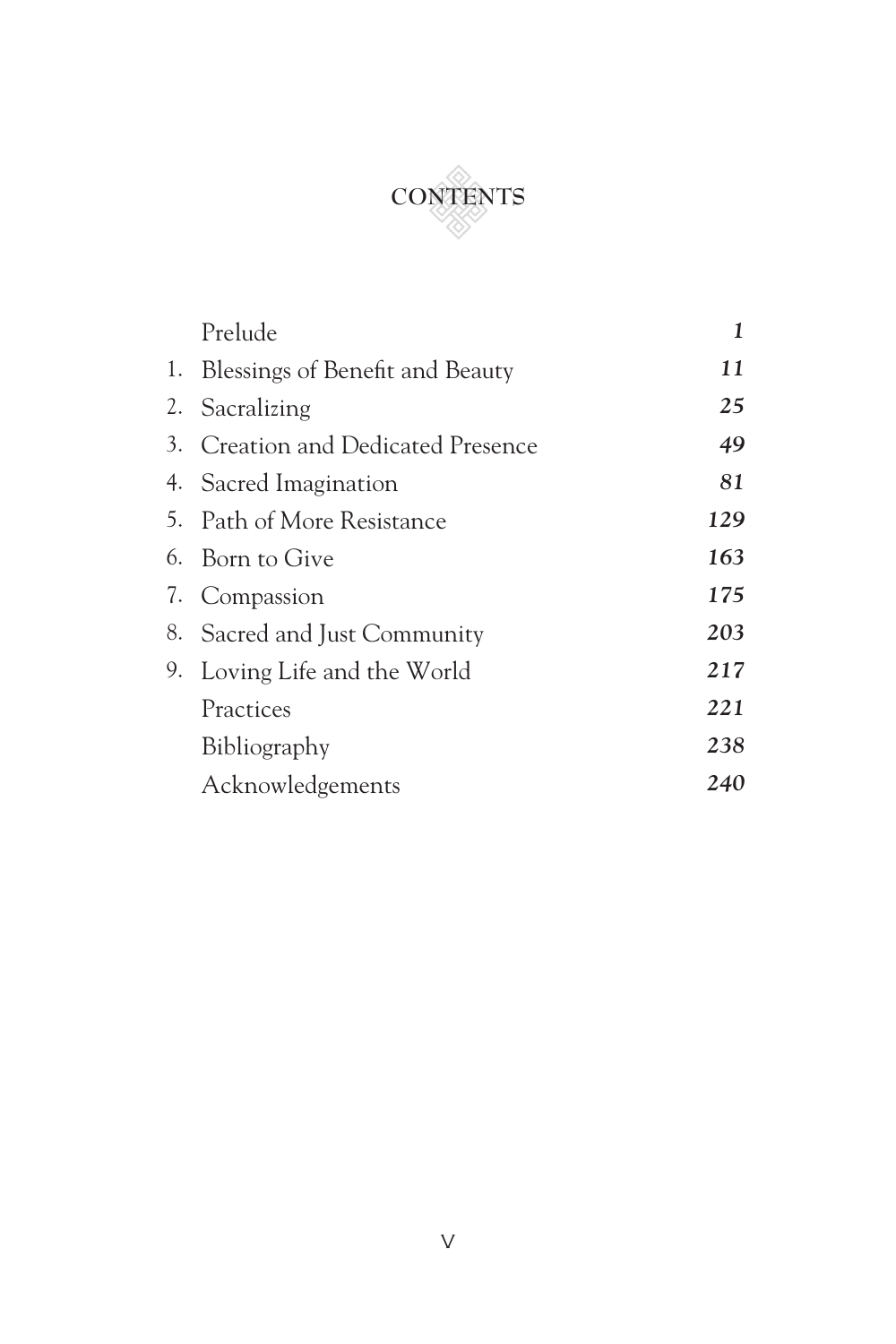#### **Dedication**

This humble effort is dedicated to future generations. May these blessings support the growth, happiness, and freedom of all beings.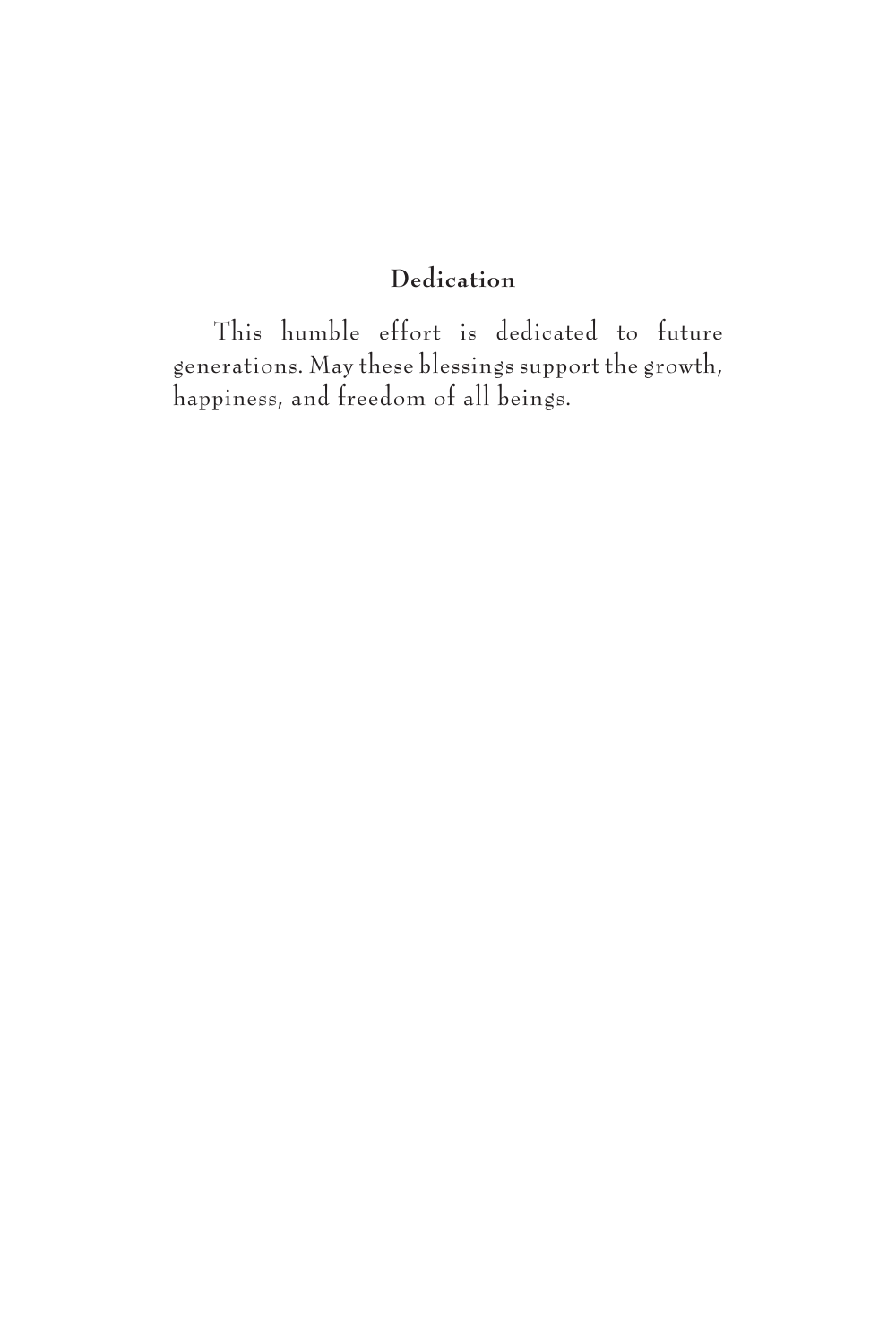## Prelude

There is an insistent flame that burns in our core. At times it demands attention and at others it draws no attention, yet it is always there, even if hidden. It is what propels our hands to create beauty, our desire to generate new possibilities, and our minds and hearts to live a life that matters and our soul to sanctify life. Absent the subtle quickening of this force of our being, our days would be dull with no horizon, no dream to awaken our longing and stir us into action.

Our passion to create is sustained from a wellspring that is bubbling with energy and excitement for life. This flame is what enables us to serve others, the world and the sacred by making our presence and contributions a blessing. Upon our entrance to the world, we are blessed by the embrace of life in all its rich expressions, by the harvested experience of ancestors, by the dreams of generations past, present and future, and by the challenge of crafting a personal and collective gift of heart pounding, eye popping, and mind dazzling beauty—an offering only we can make.

It would be infinitely deadening to live in world without constant creation. Creation suggests motion, energy, and life itself. Each life is a participant in an endless, interactive dynamic landscape, narrative, and symphony. The process never stops on the highs of joy and moves on from the lows of suffering. Its persistent drive generates, sustains, dissolves and destroys everything.

Creation governs life, just as consciousness governs the mind and connection governs the heart. How we par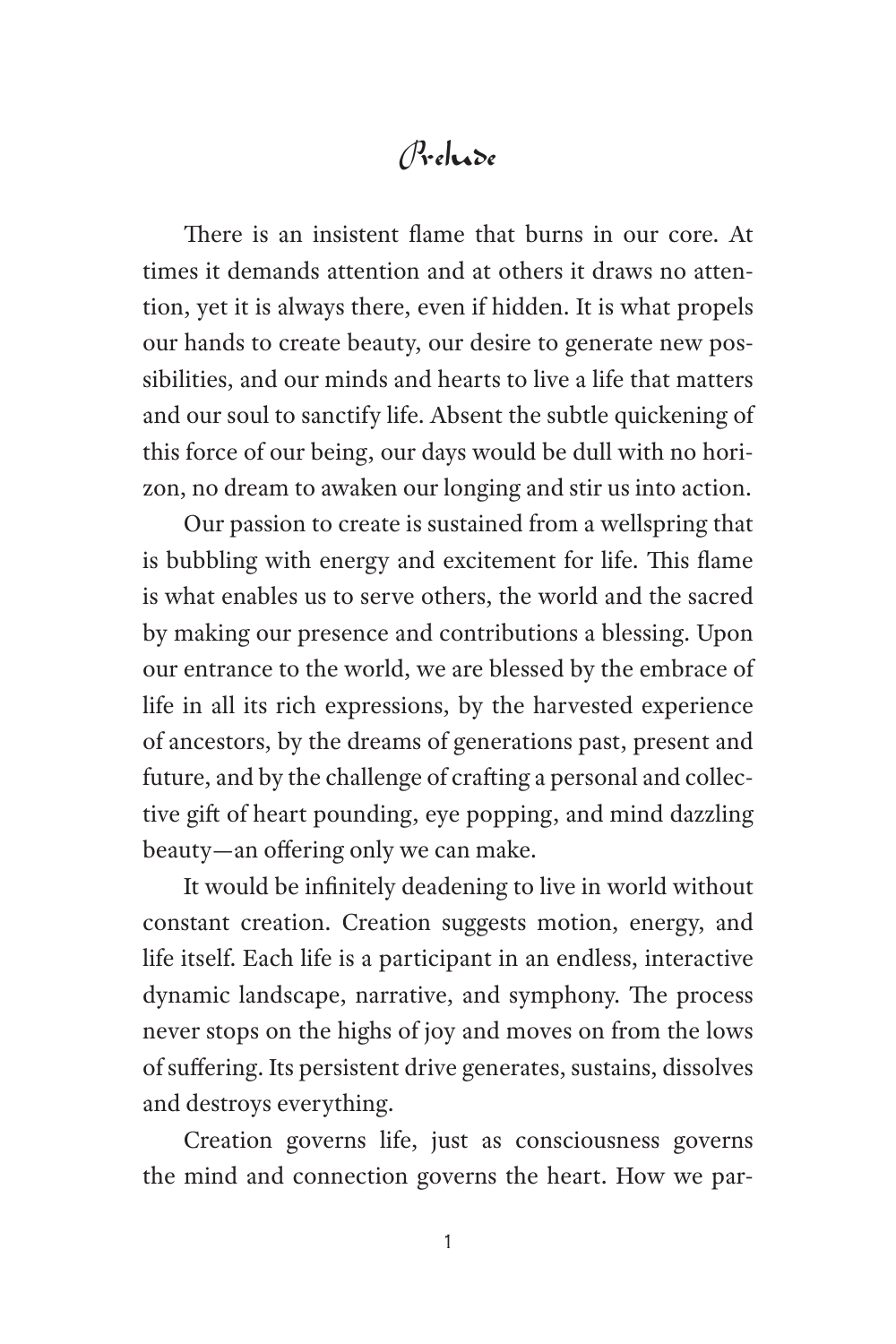ticipate, harness, and contribute to this force in the living moment shapes the quality of our life and the lives around us. This truth is often lost in our immersion in a culture that encourages a superficial life style and continuous alternation between stimulation and numbness.

As much as our impulse to cocoon ourselves may energize our self-preoccupation and as much as our media, consumer capitalism, and individualistic culture may encourage narcissism, fear and social fragmentation, we need to reawaken our creative imagination to lead us from escapism to engagement, from alienation to belonging, from passivity to pro-activity, from superficiality to substance, from reactivity to creation, from denial to clarity, and from overwhelm to confidence.

In our times, we face challenges of personal, community, national and global proportions. We cannot fully work with the personal without dealing with the forces operating at the other levels of our social environment. All the levels are interrelated and each has a role to play in the bringing of happiness, growth, and beauty to the world.

Some would say these teachings were given long ago, even thousands of years ago and have been passed down in various forms from teachers to students in an unbroken lineage. Others might say that while elements of the teachings have been known since before memory that they are still taking shape and their evolution and elaboration will continue into a future beyond foretelling.

I can pass on only what I have been given by teachers, by practice, and by Grace in the earnest desire to serve others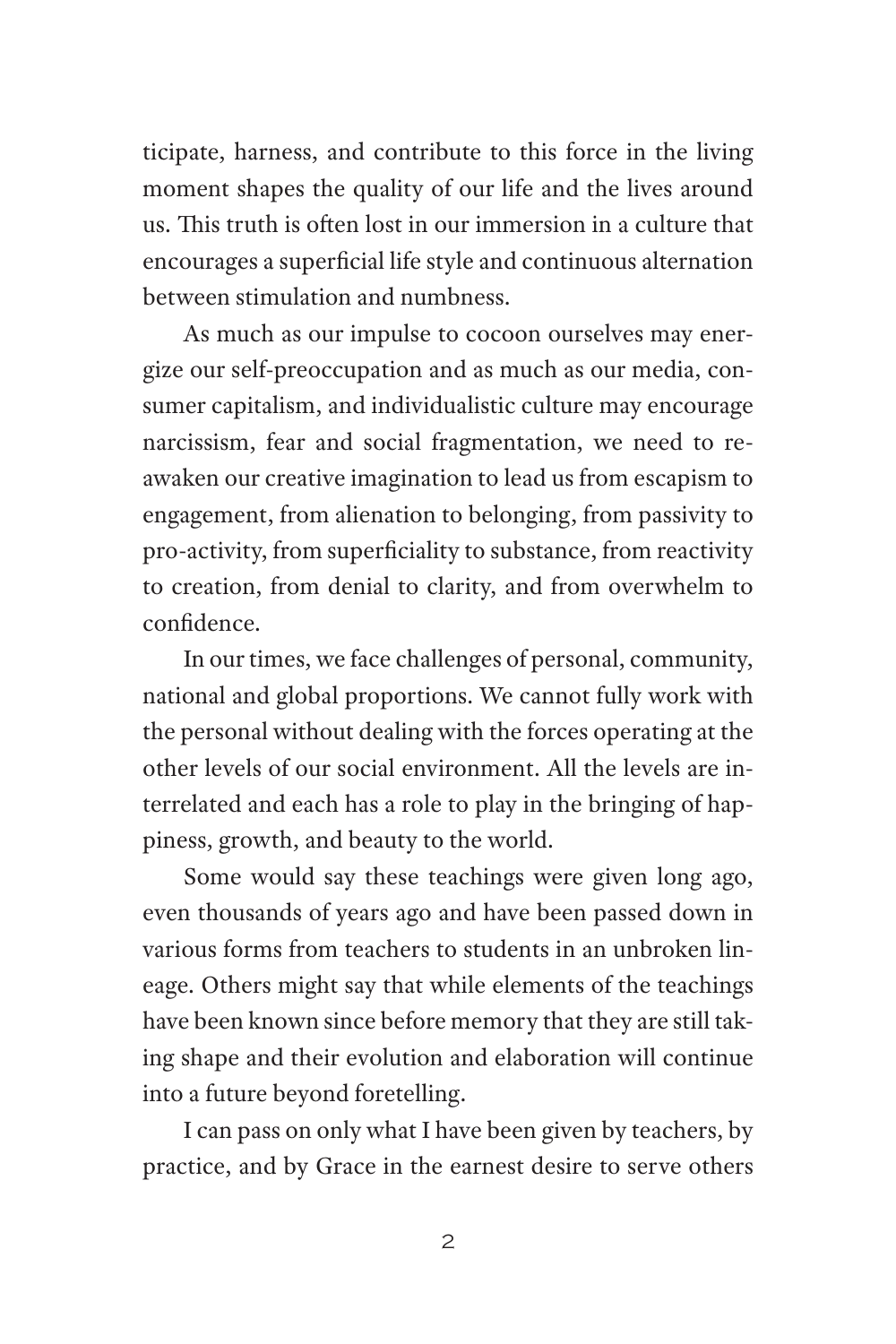who yearn for sacred engagement and growth and to make some small contribution to the body of sacred teachings. One could ask "Who is this person who is not even a master of any lineage to have the arrogance to reshape and add to the contours of sacred teachings?" I can only respond by saying that the value of what is presented here be evaluated not by its messenger and his particular limitations and virtues but by its truth, its usefulness, and its ability to enrich the tradition of spiritual teachings.

While drawing on teachings that are thousands of years old, these teachings do not claim to be traditional and yet are not original either. They are part revealed insights, part articulation of the fruits of years of practice, part knowledge of teachings from Buddhism and other religious traditions, and part the expression of a creative vision. These teachings arise from my experience of invisible dimensions beyond the visible world, not as alternative worlds but as enrichments that engender a more fully dimensional life.

What I hope can be said about this work is that it is alive and accessible in a way that can be taken to heart. Part of my task is to convey a sacred view that is beyond the personal, that is transcendent, and yet completely applicable to living an integrated life. I fully and humbly acknowledge that I speak about these things from the perspective of my own life experience and learning. Many of my sacred experiences have transported me beyond any sense of personhood and into ineffable dimensions of being, beyond description and yet, in order to share the value of sacred work in a book, I must use words to convey a sense of the magnificence of this path.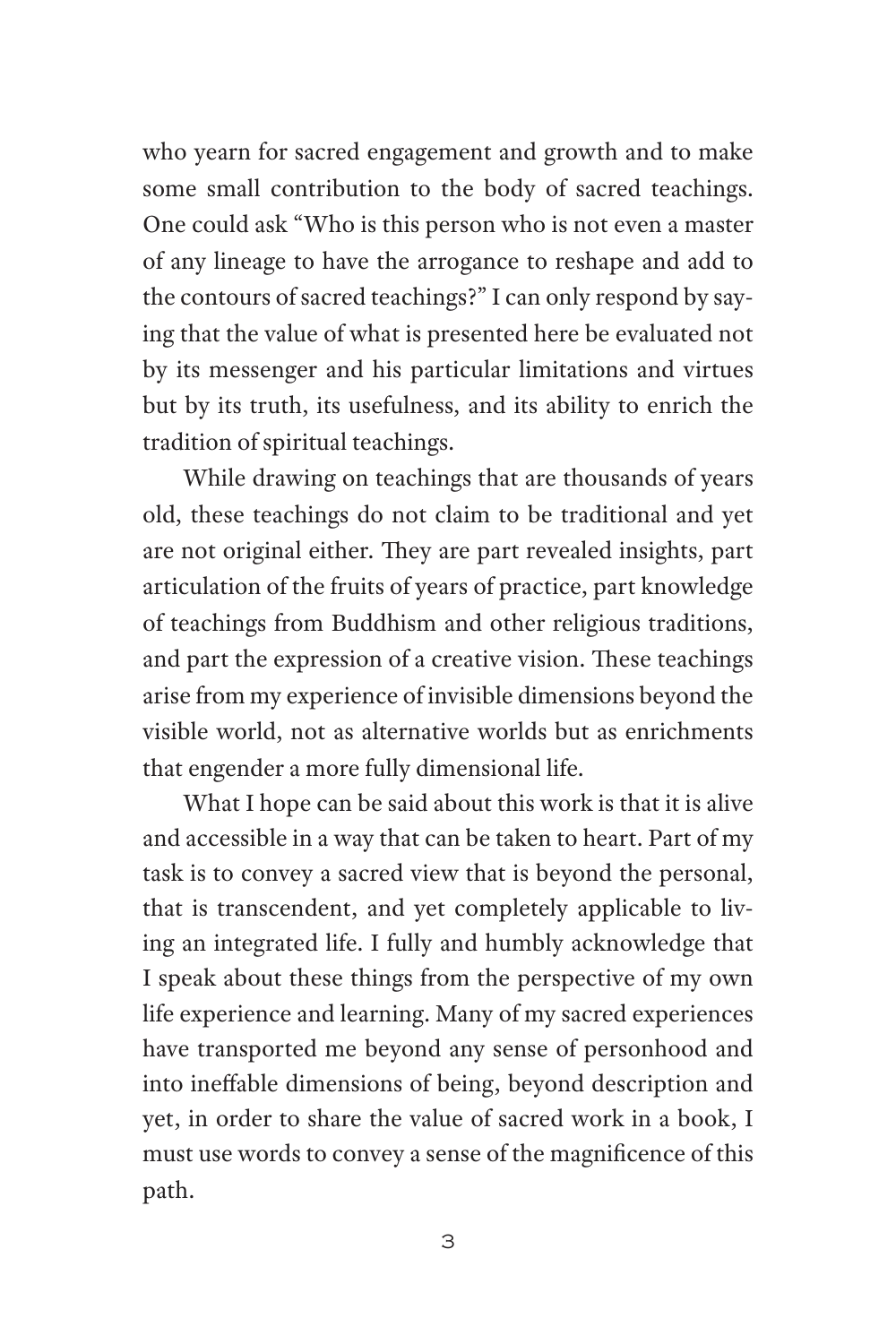While the word "sacred" in everyday language is used to mean anything of value, we will be exploring the more traditional and deeper meaning that is rooted in spiritual teachings, practices, stories, and experiences. From this point of view, attempts to define what is sacred with any precision are like trying to nail down the shadow of an escaping horse, being unable to hold neither horse nor shadow. What we can start with is that sacred work has value, is self-surpassing, and is all encompassing of the nature of life and of being.

This book is not about Buddhism as a religion or spiritual system, but is profoundly inspired by my own experience as a Buddhist practitioner and what I have come to know as the essence of both Buddhist teachings and the principles of other sacred traditions. Buddhism is a simple yet profound approach to life that emphasizes clarity of mind, openness of heart, the direct intimate experience of life itself, and dedicated service to all sentient beings.

In Buddhism the sacred texts are teachings. Teaching implies learning, learning suggests change and growth. The teachings are blueprints for the creation of new ways of thinking, feeling and being, and the development of wisdom, compassion, and beauty for the benefit of all.

Stephen Batchelor has made the point that in the modern world, the service aspect of Buddhist teachings acquires greater import. "As Buddhism encounters the contemporary world, it discovers a situation where creativity and imagination are central to individual and social freedom. While Buddhist traditions have consistently affirmed freedom from craving and anguish as the raison d'être of a culture of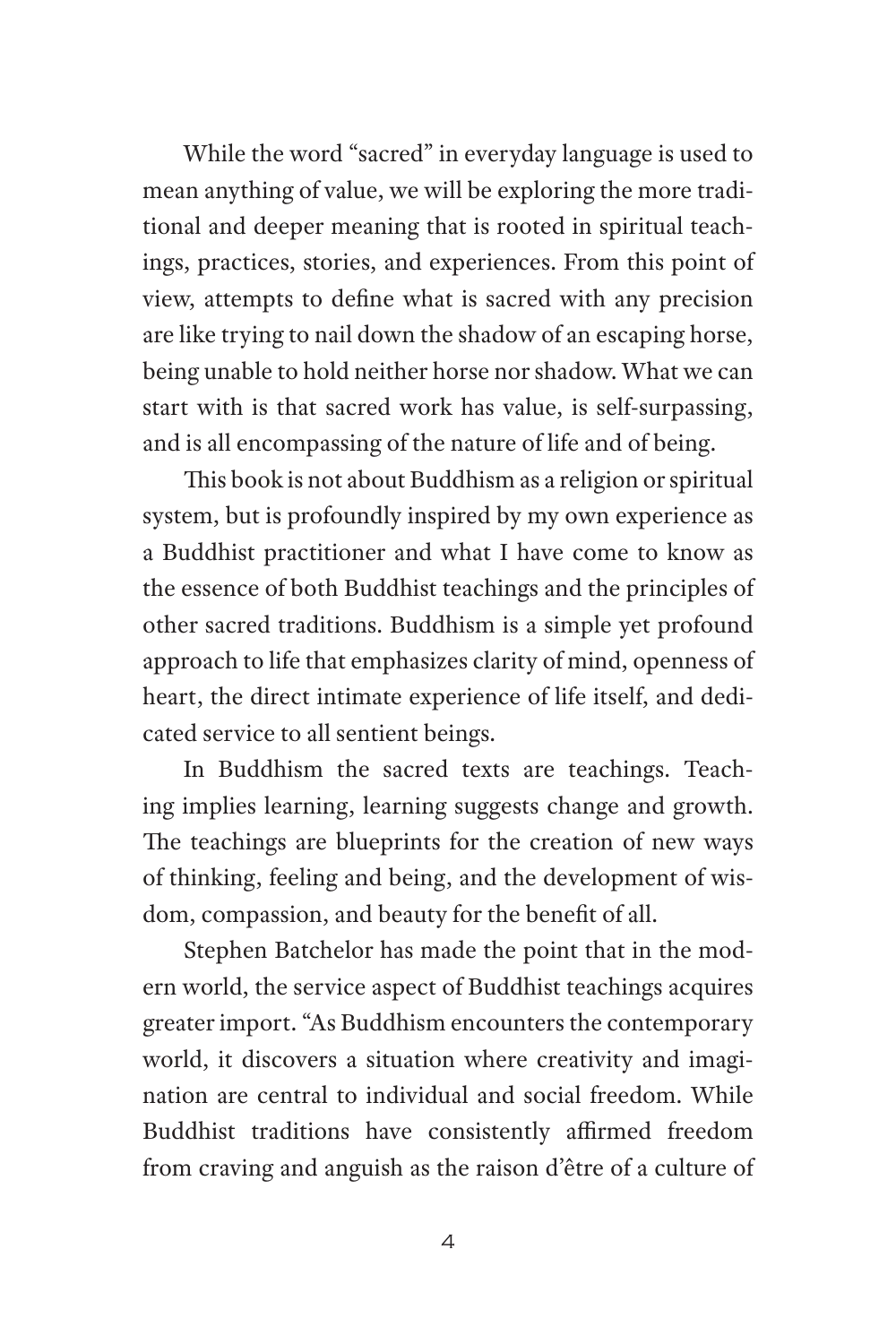awakening, they have been less consistent in affirming the freedom to respond creatively to the anguish of the world." Western Buddhist practitioners often are socially engaged. In the Western view, family and community are the living link between the personal and humanity and between us now and generations in the future.

The blessings that this book presents are meant to reveal the core of sacred service that enhances loving aliveness beyond personal history and conceptual understanding and that is rooted in life and contributes to the world. This fully alive spirituality incorporates not only the openly receptive qualities of consciousness that govern our perception and the nature of our sacred connections, it also celebrates the active creative process of sacralizing life in imagination, in growing into a spiritually mature human being, and in generating collective blessings in the form of benefit and beauty.

The sacred themes of love, connection, compassion, presence, service and wisdom can be found in all spiritual traditions. The figure of Buddha, like Jesus, Mohammed, and Solomon, represents the integration of these themes in the embodiment of an individual who made a personal sacred journey and transmitted teachings from that consciousness in ways that sought to transform not only the individual lives of followers, but the organization and values of societies and cultures.

This latter, more revolutionary, aspect of sacred work has often met with resistance, hostility and denial by the larger social and political contexts in which these great luminaries lived. While the radical implications of truly spiritual rela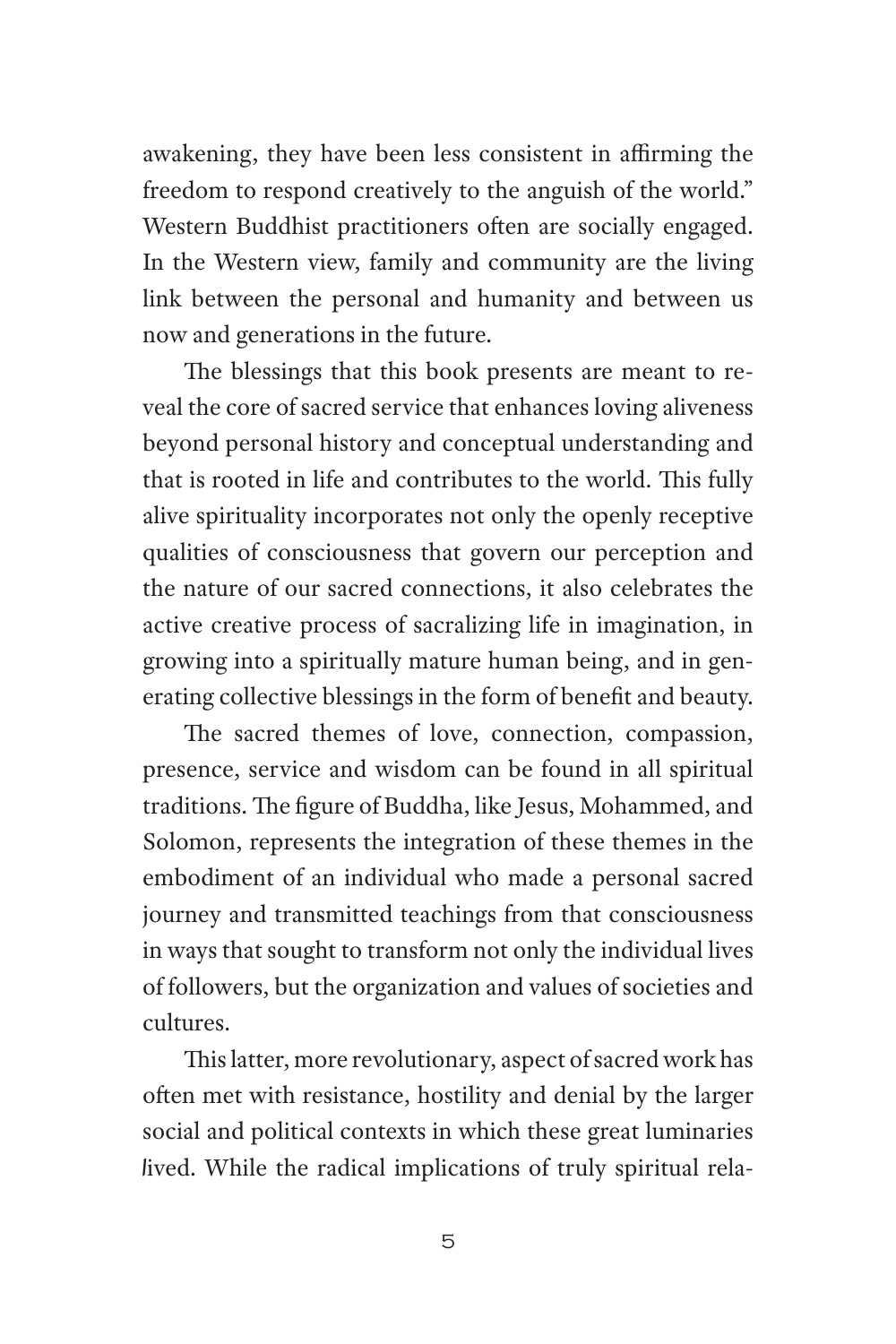tionships and actions that reform a society have been underemphasized, these practices are critical to the understanding and realization of spiritual development and maturity and to the development of a mature culture and an integrally functioning society.

In choosing to join me in this journey, you run the welcome risk that, as you become more aware, present, and actively caring, any indifference will be ceaselessly shattered making it impossible to harbor any old habits of callousness. In engaged sacred work, our heart is broken over and over again, forcing us to grow, to deepen our connection to sacred dimensions that nurture us, engender peace, and impel us to greater dedication. All this enlarges our capacity for love and compassion.

This book offers you the opportunity to open to and develop the sacred qualities of who you are to experience greater aliveness, joy, peace and clarity personally and to take your place as a co-creator of a more peaceful, loving, and beautiful world that is a healthy home for all living beings.

In sacralizing our lives, we want to engage the world and other people from a heart posture that is self-surpassing and all encompassing. Our sensibilities are not confined to the personal on one extreme or fleeing into some amorphous nothingness on the other. In sacred awareness, we may have a sense of self or not. It is possible for some masters to have some attention beyond all self-sense and simultaneously have some attention in awareness that include the self. This is part of what it means to be both self-surpassing and encompassing, everything can be included and hosted.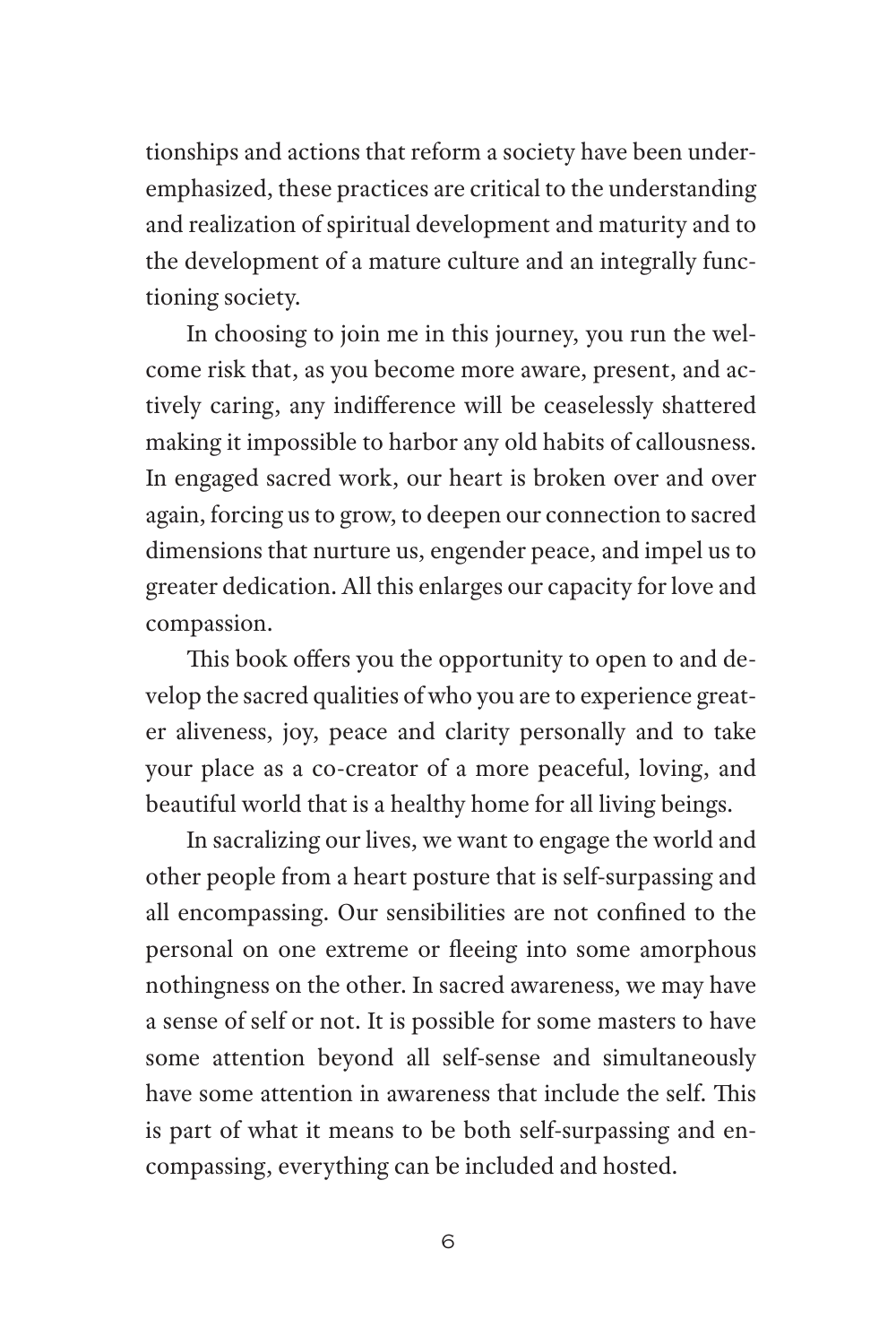Although this book uses Buddhism as its platform, the framework and principles presented are relevant to the spiritual structures and practices of other religious traditions and to the lives of those without religious affiliation or belief. You do not need to be religious to understand and get value from the substance of the discussion that follows. The passages are designed to be more of a meditation than a vehicle of information. Use the reading of this book as an opportunity to reflect and to make the goals of creating benefit and beauty in the world a practice in your everyday life. In this way you can make what is offered here your own and use the experiences and insights as part of your development.

A header has been inserted on every other page so that as you read each topic, it is preceded by the Tibetan exclamation E-MA-HO ( $\sqrt{x}$ ), which is used to announce that what is to follow is a blessing, something wondrous, something to take to heart in our dedication to becoming a compassionate presence for others.

As you read the topics in these teachings, consider that each one is a kind of blessing, conveying something of value that is meant for you personally and sanctifying whatever spiritual effort you are making to understand, practice, cultivate and realize your own sacred nature. I invite you, the reader, to become the creator who takes the sometimes awkward and sometimes elegant but hopefully nourishing offerings of these teachings and metabolizes them in your own body, your own imagination, your own community and your own acts of creating the world in the moment.

Incorporating the teachings of this book in your life will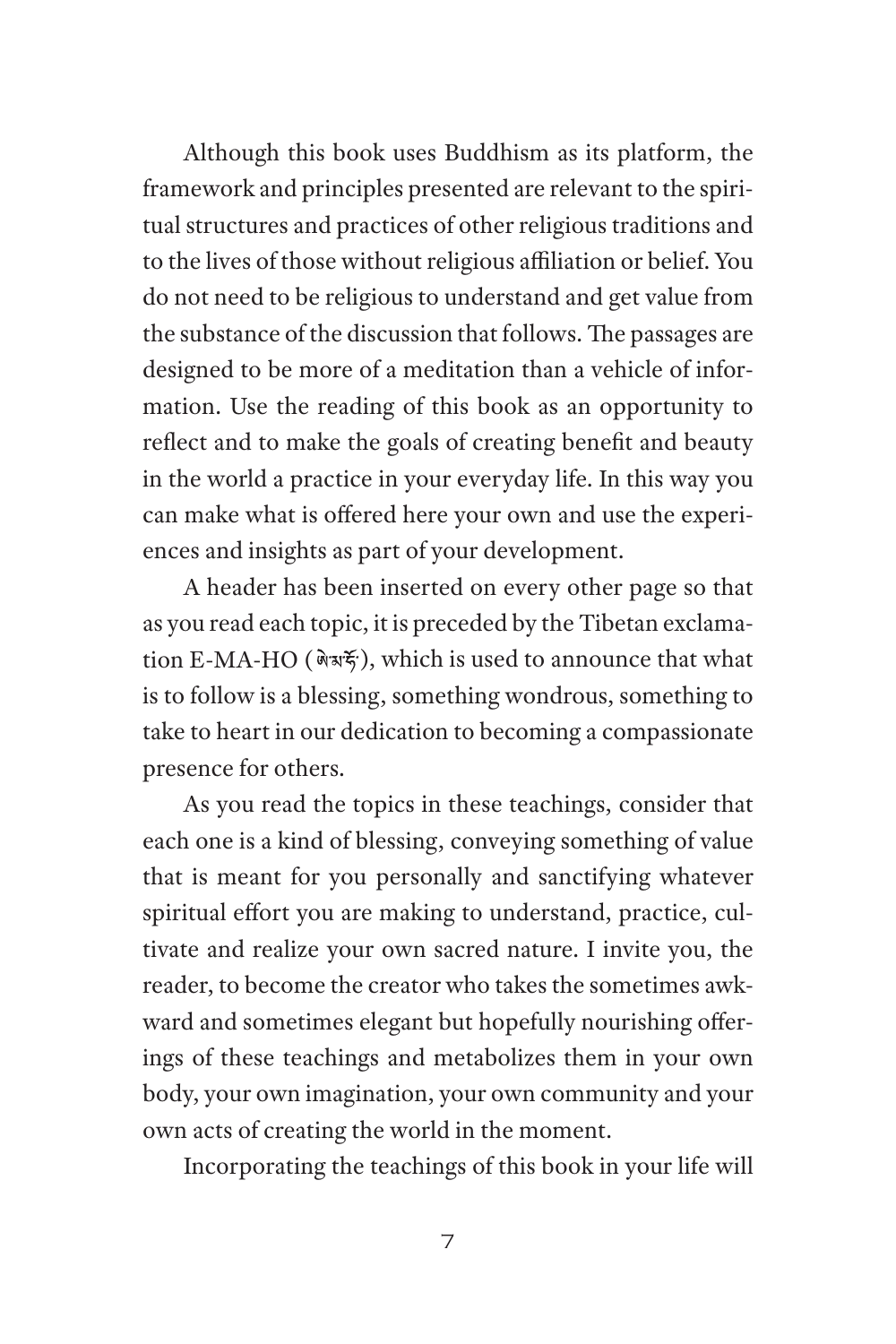not only result in your experiencing more aliveness but will positively impact those around you. You become part of a great process and spiritual principle of passing it on. Life is a gift and part of what it takes to fully open that gift is to discover and enact the ways you are a gift to life.

George Bernard Shaw wrote: "This is the true joy of life: the being used up for a purpose recognized by yourself as a mighty one; being a force of nature instead of a feverish, selfish little clot of ailments and grievances, complaining that the world will not devote itself to making you happy."

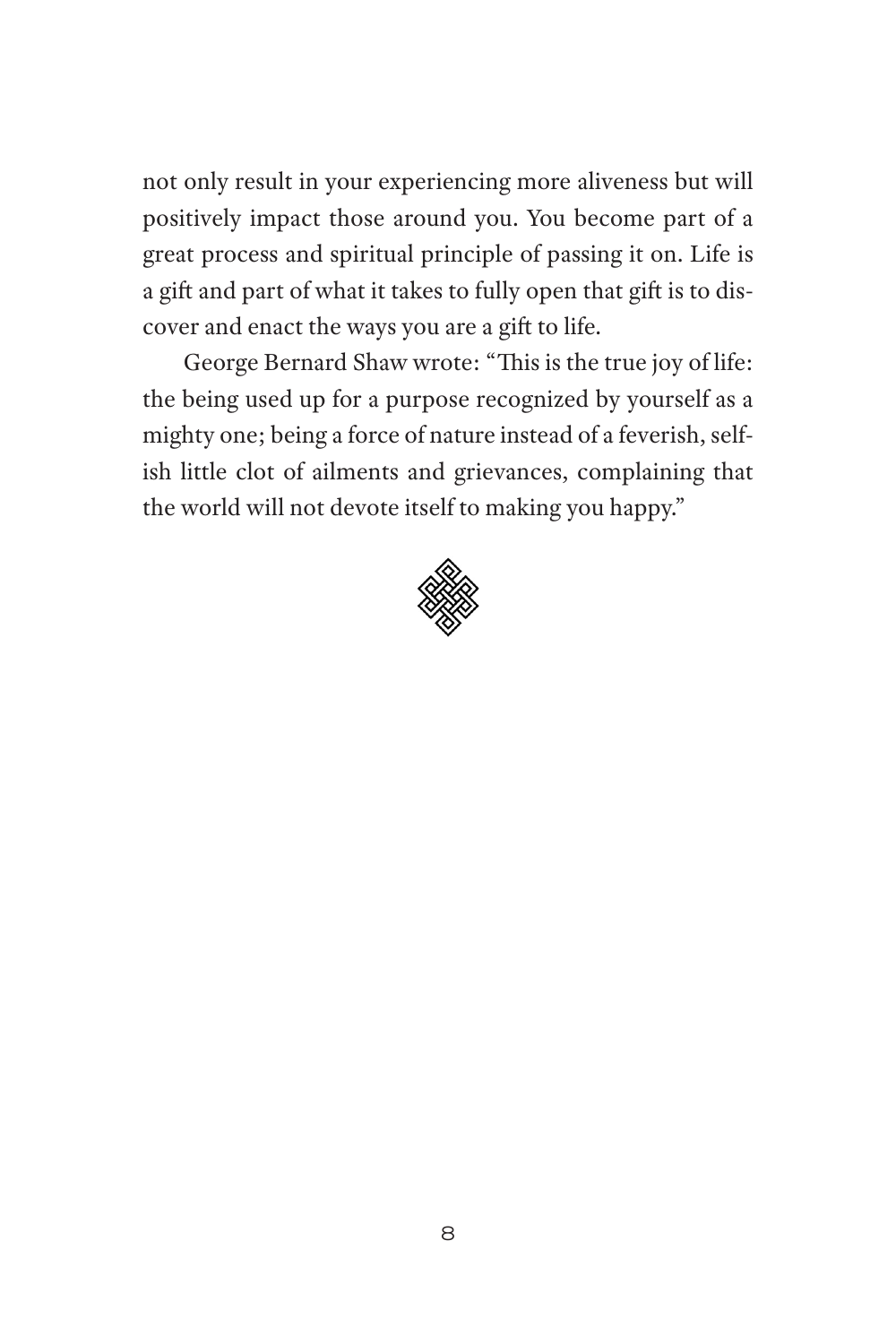## **The Art of Living**

The bushmen of southern Africa tell a wonderful story<br>about life and how the art of living is a quest. (The<br>following version is based on a version told to Laurence was about life and how the art of living is a quest. (The following version is based on a version told to Laurence van der Post, who conveyed it to Colin Turnbull, who retold it in his book *The Human Cycle.*)

A Bushman child, in the course of a day of playful wandering, drank from a clear waterhole. In the shimmering surface he beheld the reflection of a beautiful bird. It was the most beautiful thing he had ever seen. Even as he looked up, he knew that the bird had already gone. The boy decided he had to follow that vision and find it, so off he went. He sought it throughout his adolescence and throughout his youth as he grew into a hunter. Even as he performed his everyday functional and sacred roles in his community, he kept searching for the bird.

Eventually, as an adult, he abandoned the role of hunting game and concentrated on hunting for truth and beauty. Far from being criticized for his change of direction, the community recognized that he was contributing effectively to their society by pursuing and living both his faith and his belief. The seeker was considered to have a sacred role by his dedication to beauty and goodness.

His quest continued throughout adulthood as the hunter of truth was always one step behind his quarry. Wherever he traveled, village after village would tell him it had just left heading northward. In his old age the hunter reached the lower slopes of Mount Kilimanjaro and was told that the bird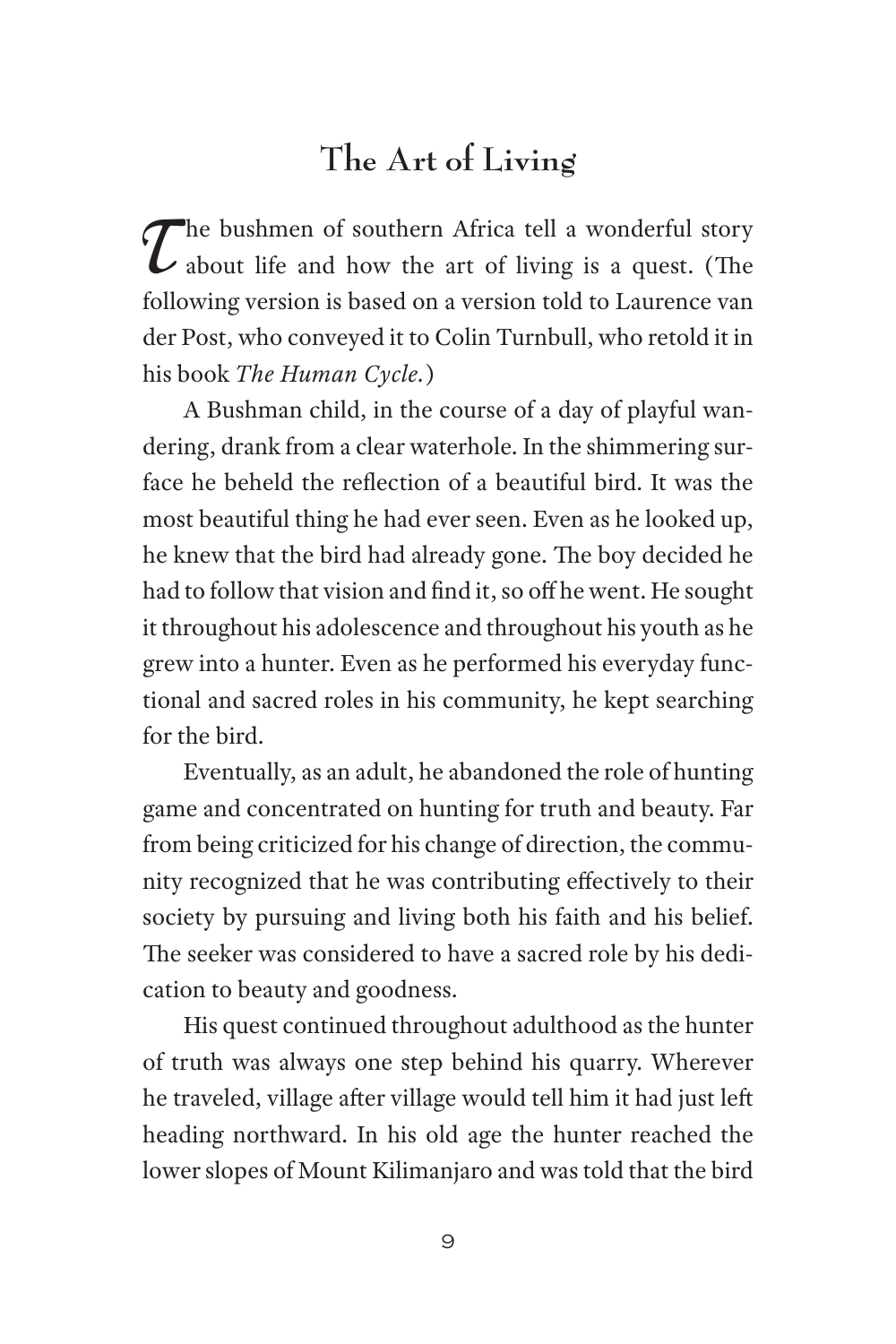had been seen high up on the snowy summit. With the last of his strength the old man, whose quest began with the vision of a child, climbed laboriously up the mountainside. As he looked around, nowhere did he see any trace of the great bird he had devoted his life to finding.

Finally, he reached the top and he knew that his quest was over, for up there in the equatorial snow and ice all his strength was gone and there was no bird, nothing but emptiness. He lay down to wait for the end, recalling the vision of his childhood, content with a life well spent. He had been fortunate enough to find beauty once, and in his heart he had never lost it. As he closed his eyes for the last time on an empty sky, he called on the name of his mother, who had given him such a wonderful and joyous life. As he stretched out his arms with his hands open to the heavens in a final gesture, down from the sky came a solitary feather and settled in one hand. The hand closed slowly and held it as tightly in death as the vision of beauty had been held during life.

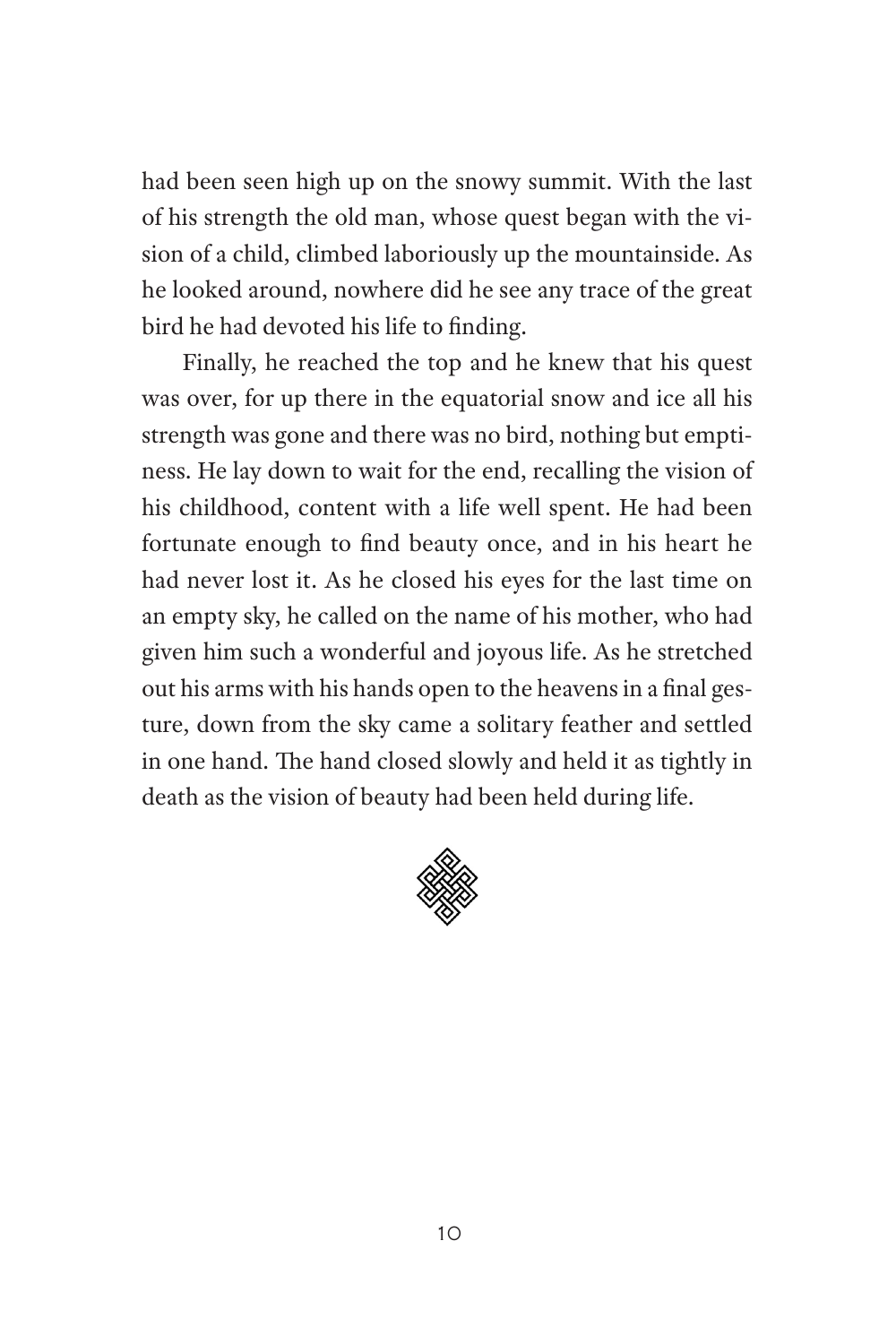# Blessings of Benefit and Beauty **1**

# **E-MA-HOA** A  $\widetilde{\mathfrak{H}}$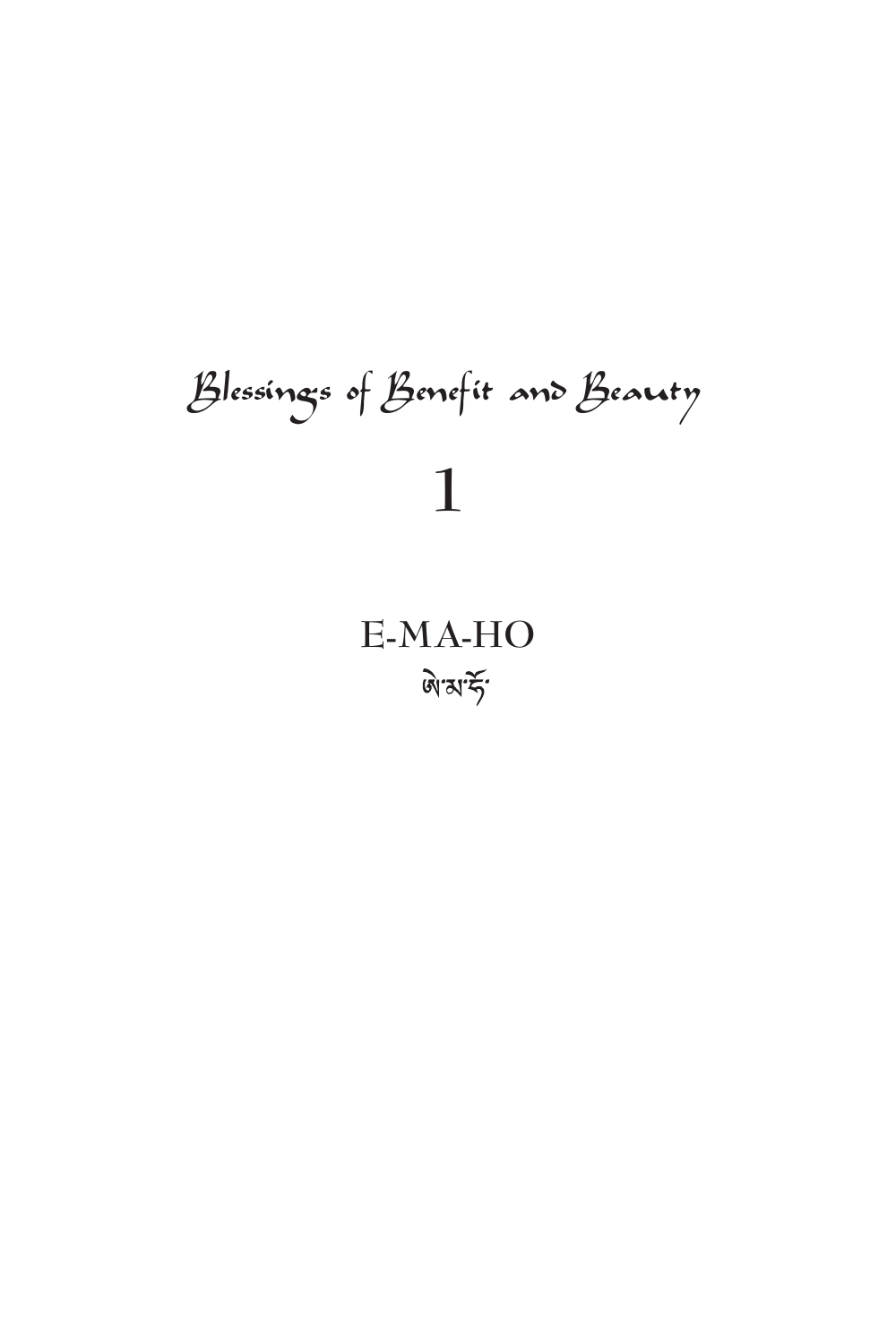## ৰ ম'ৰ্দ

*Threefold reality is reflected in our capacities for wisdom, love and beauty.*

 $\tau$  the threefold nature of reality, found in most religious tra-<br>ditions, can be expressed generically as space, relation-<br>this and activity. Namely that executive that exists exists in ditions, can be expressed generically as space, relationship and activity. Namely that everything that exists, exists in space, is in relationship to everything else, and is dynamic as an energetic process that changes over time.

We know these natures in terms of our capacities for consciousness that encompasses life in our awareness, intimacy in our connection to others, and creation in our growth and contributions to the world. The mature or developed forms of these abilities are wisdom, love, and beauty.

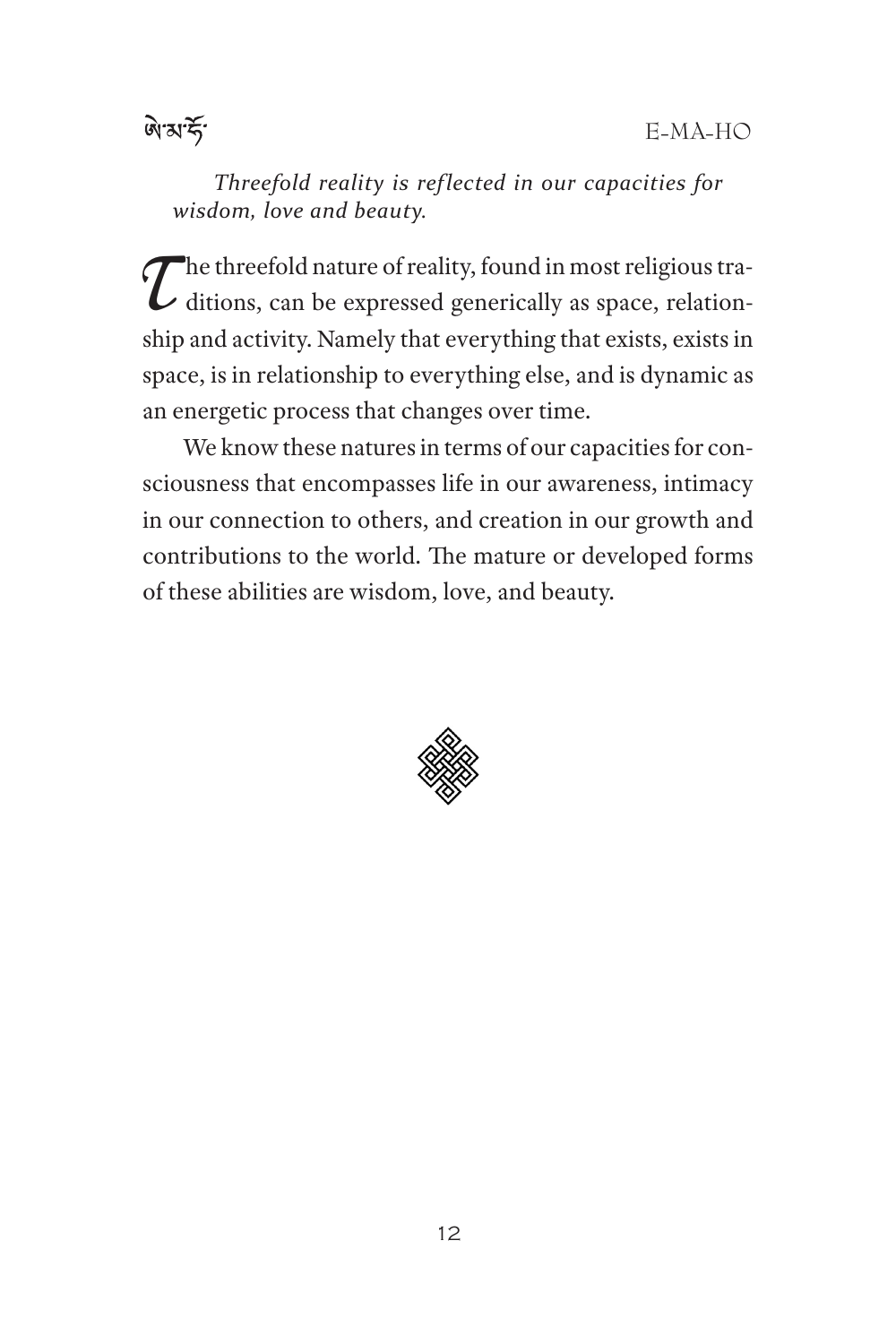Blessings of Benefit and Beauty

*The spiritual work of the triune Buddha might be thought of as the triple cultivation of mind, relationship, and action.*

 $\int$ n Tibetan Buddhism, the qualities of a Buddha are often depicted in terms of three enlightened beings—Manjushri manifesting wisdom, Avalokiteshvara manifesting all encompassing love and compassion, and Vajrapani manifesting the all accomplishing power to create benefit. These three symbolize the triune principles of the Buddha's nature as they can be cultivated and applied in our lives.

Similar triune principles are found in other traditions as well. For example in Hinduism, the triunity of goddesses include Sarasvati representing wisdom, Lakshmi representing love, and Parvati representing the energy of creation, which includes the full process of creation from generation, sustaining, to dissolution. We find similar trinitarian perspectives in other traditions, including Christianity and Islam.

In referring to the qualities of the triune Buddha, I call them the "wisdom Buddha," the "intimate Buddha," and "the creative Buddha." The spiritual work of the triune Buddha might be thought of as the triple cultivation of mind, relationship, and action.

The recognition and realization of the open, undifferentiated, formless dimension of being is the basis of sacred wisdom. The experience and realization of the interconnectedness of everything and everyone and of interbeing is the basis of sacred love and compassion. The integration and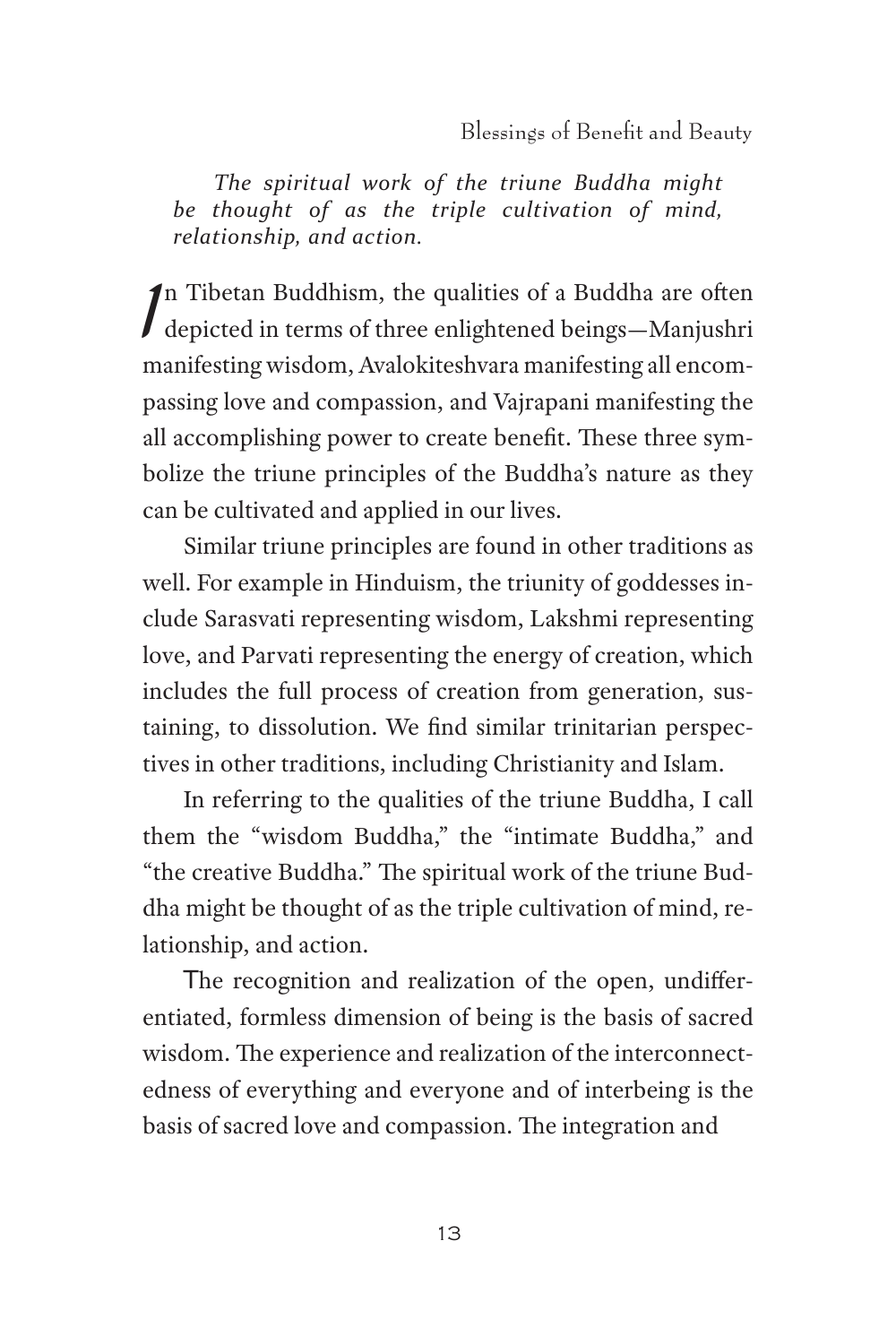

E-MA-HO

cultivation of the spiritual qualities and energies of life, both personally and collectively, is the basis of sacred character and beauty.

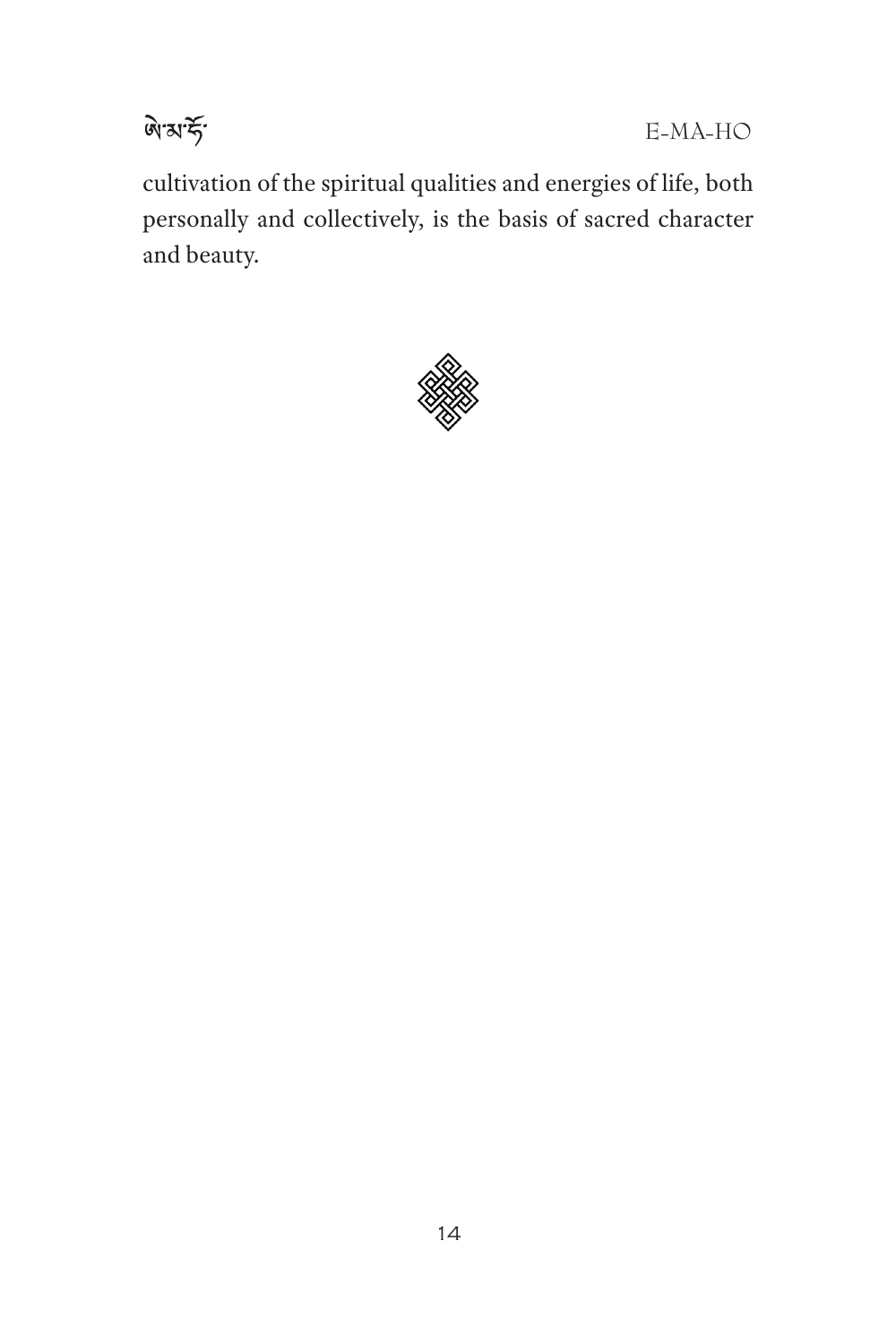*To live is to be, to become and to relate.*

 $\int$ n spiritual work, what it means to be human cannot be reduced to simply "being," to some pure state. We are also always becoming and developing what we are able to be and do. In addition, we connect to experiences, to our nature, to others, to the world, and to life. To live is to be, to become and to relate.

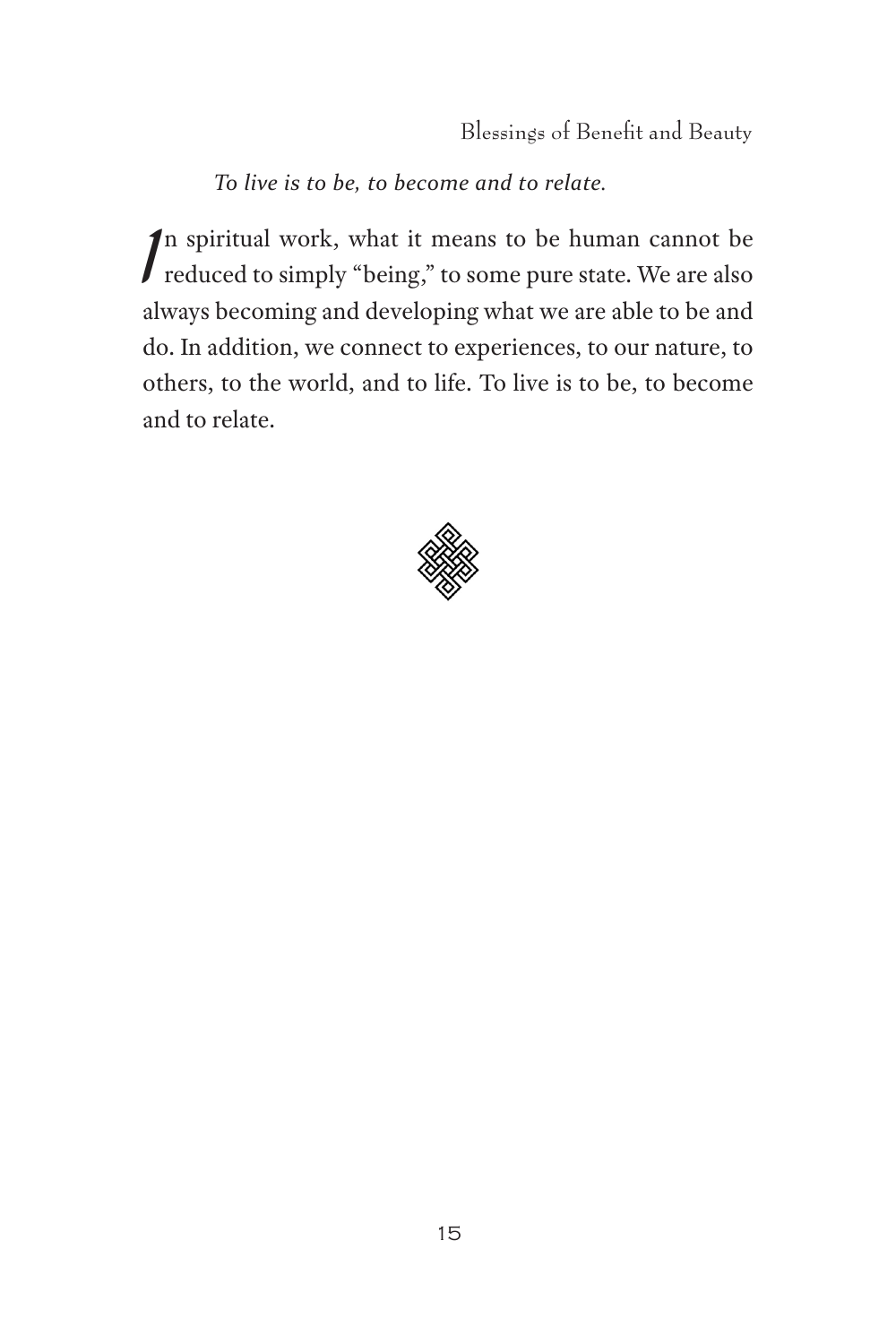*Blessing intensifies and sanctifies life by increasing our engagement in the present and planting seeds of a beneficial future.*

*Bless, blessing as verb:* To make holy, to sanctify, to sacralize, to endow.

*Blessing as noun:* a benefit, something promoting or contributing to happiness, well-being. From the Old English words *blaedsian, bledsian, bletsian* meaning to bless, wish happiness, and consecrate.

Indo-European root: *bhel*- to bloom, thrive. Related words using this same root: bloom, blossom, flower, bleed and blood.

Blessings intensify life by increasing our engagement in the present. At the same time, we, with the sense of being blessed, access gratitude for the past and the present and with our intention to be a blessing set the stage for the future. In our richly endowed and faceted world, full of variation and unknown, blessings are found everywhere if only we have a mindset and heartspace of sanctification and the willingness to give them form to be passed on.

Becoming a conscious creator in life is the way of sacralizing and being sacralized, sanctifying and being sanctified, blessing and being blessed, working and being worked. This grows out of being gifted and passing it on as giving/gifting.

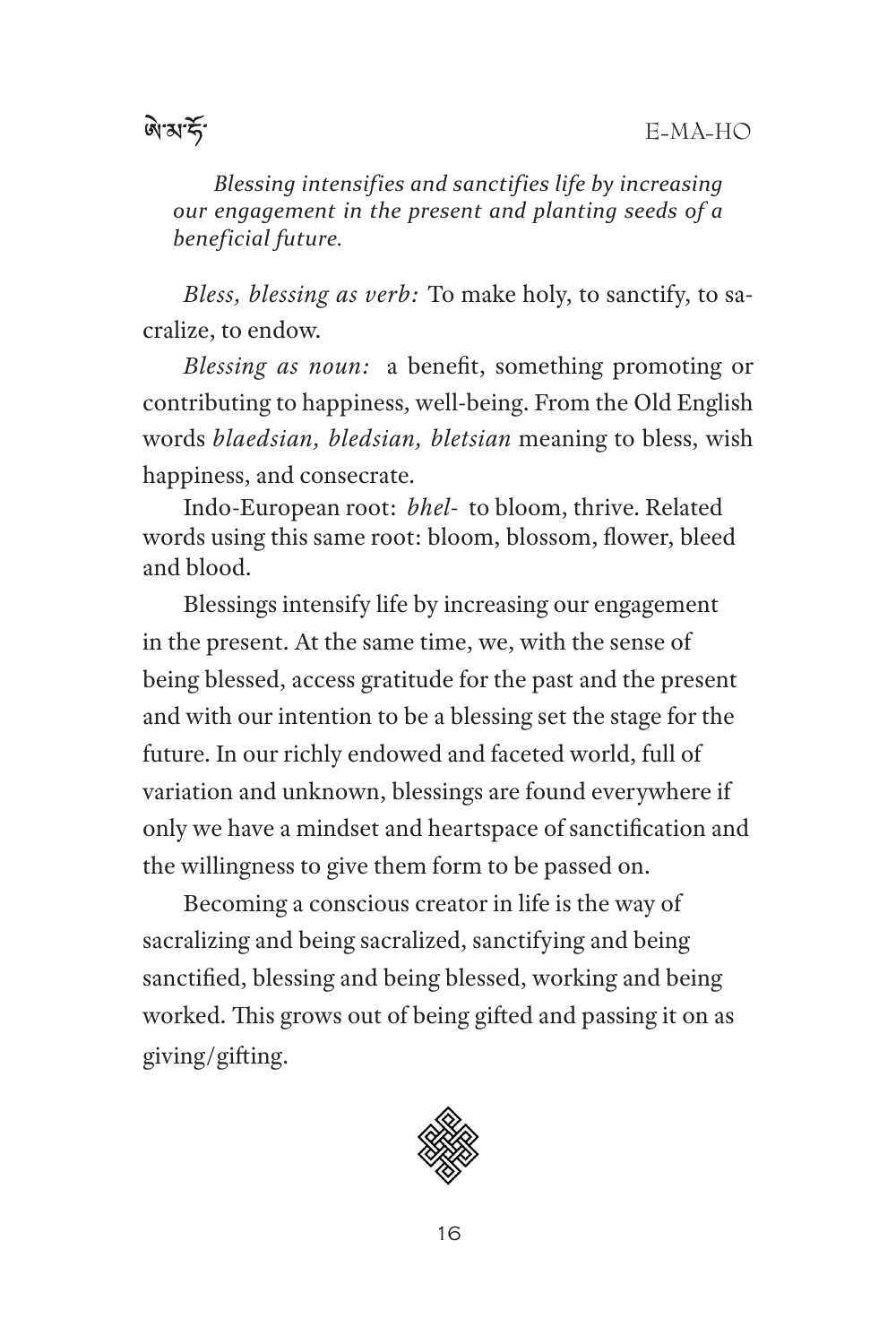Blessings of Benefit and Beauty

'Blessing' is the theological word for goodness….' Matthew Fox Goodness is the proper name of God the Creator. Meister Eckhart

 $\sigma$  Weister Eckhart, the Christian mystic, hidden in all of<br>us is a spark of goodness that reflects the original creative<br>free and luminosity from which the world came into heing us is a spark of goodness that reflects the original creative fire and luminosity from which the world came into being. This spark burns and glows constantly. Our opportunity and challenge is to feed that ember through our sense of sacred connection and our becoming an expression of that goodness.

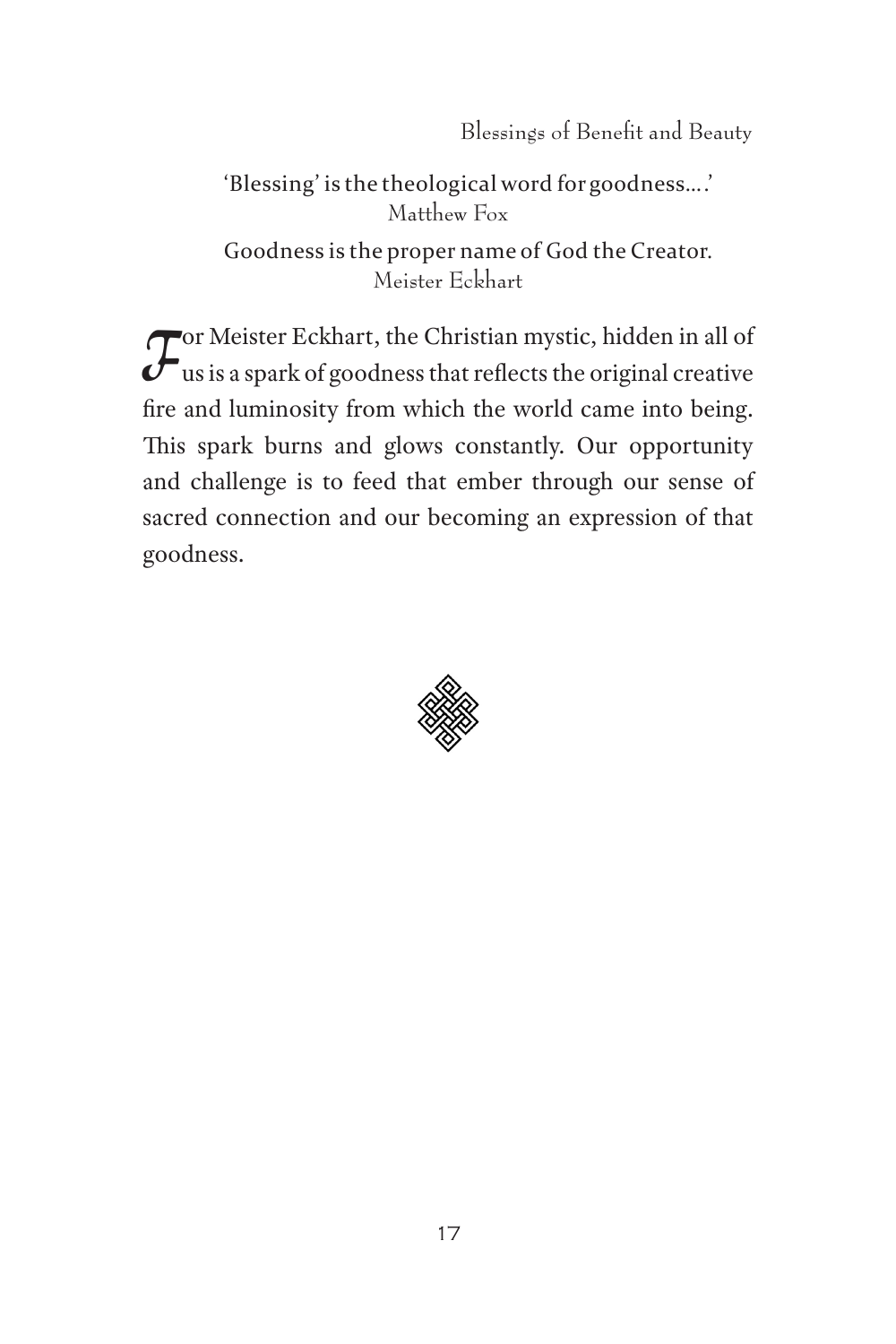

#### *Our present actions create the womb of the future.*

*Responsibility means to create blessings in the form of benefit and beauty from what is.*

 $\mathcal{T}$ <sup>o</sup> open the gift of life, we take responsibility for that gift. Responsibility from a spiritual standpoint means gift. Responsibility from a spiritual standpoint means creating blessings in the form of benefit and beauty from what is. It is not spiritually relevant how the conditions of life got to be as they are. What is significant now is what are we going to do that will create value from the situation.

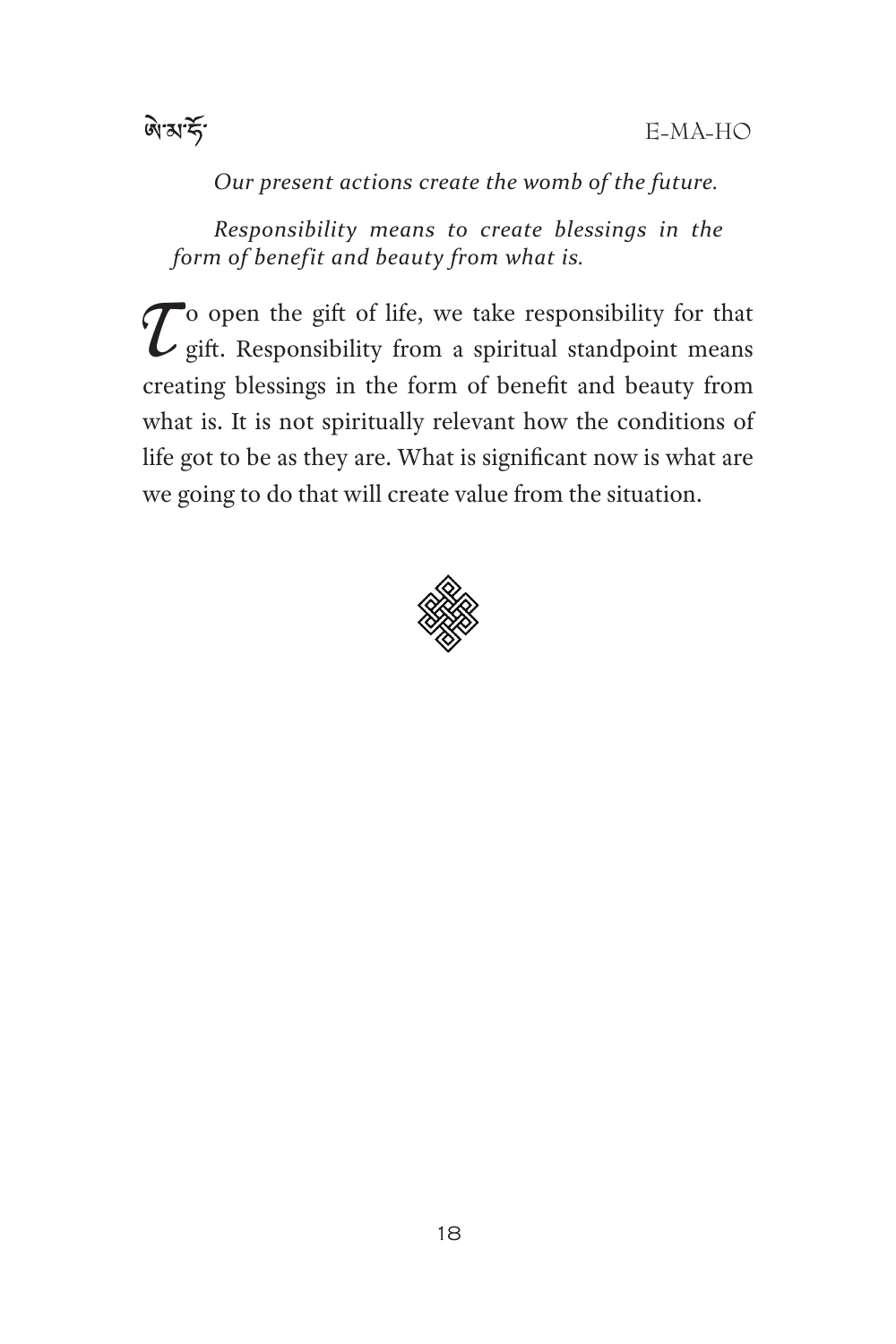#### *Life is Stewardship*

Human society is not an abstraction. The only real society is the complete society of the natural world. We are awkward at this manner of thinking because our religious as well as our humanist traditions carry a certain antagonism toward the natural world. But now the refusal of human beings to become intimate members of the community of the earth is leading to their own destruction.

Thomas Berry

Tife as a gift is also a trust in which we are the stewards<br>of not only our own lives but of our relationships, our possessions, our communities, the earth, and of the sacred potential that is in us and in others. Everything and every moment is entrusted to us personally and collectively. The attitude that all life, the world, and everything is sacred can support the heart posture of real responsibility.

One classic prescription is that we want to leave every situation in better shape than we found it. This applies from the great challenges of our society such as poverty, inequality, alienation, fragmentation and lack of community to the everyday tasks and situations in our homes and families and workplaces.

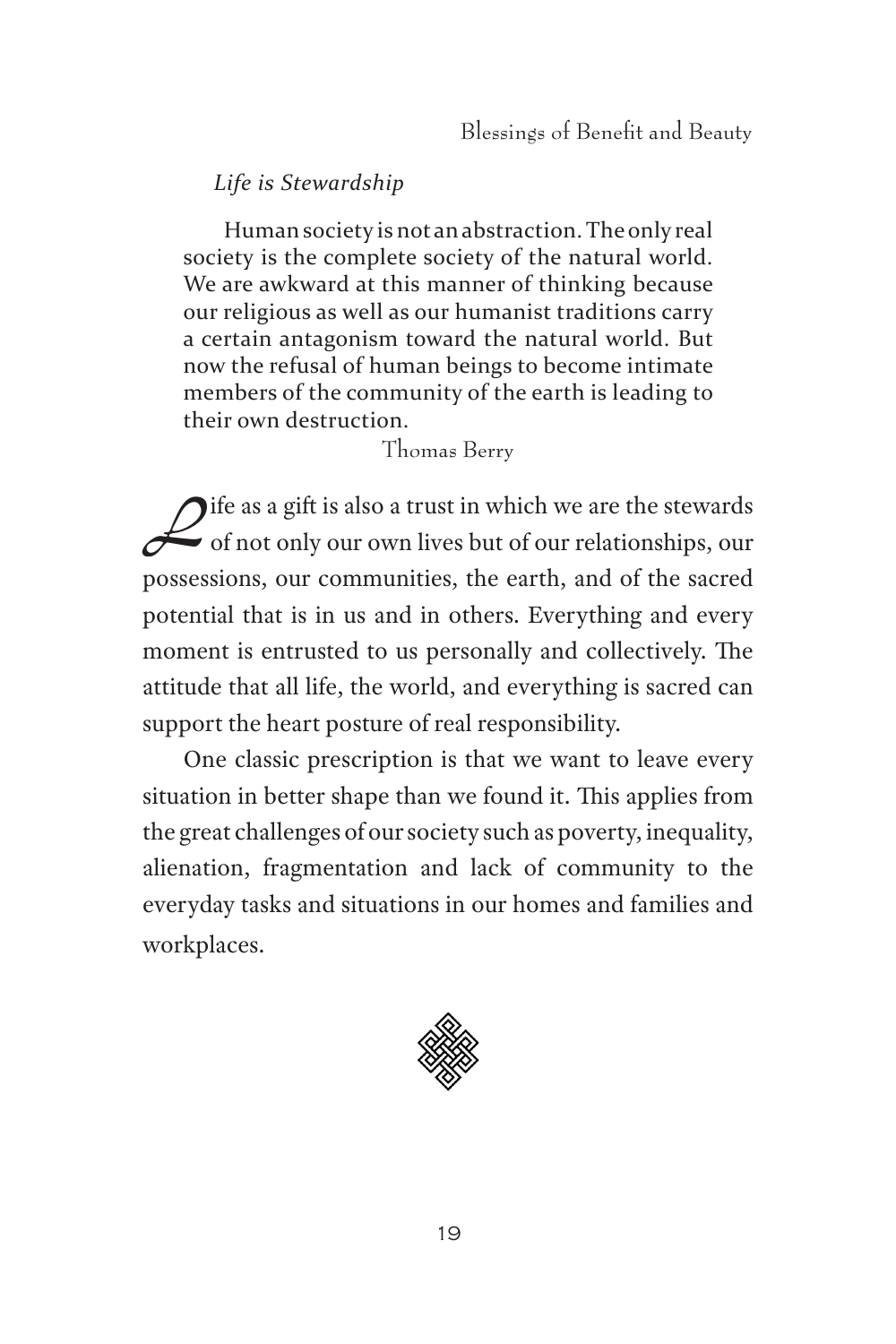ৰ ম'ৰ্দ

*June 6* We are now in the mountains and they are in us, kindling enthusiasm, making every nerve quiver, filling every pore and cell of us. Our fleshand-bone tabernacle seems transparent as glass to the beauty about us, as if truly an inseparable part of it, thrilling with the air and trees, streams, and rocks, in the waves of the sun—a part of all nature, neither old nor young, sick nor well, but immortal…. How glorious a conversion, so complete and wholesome it is….

#### John Muir

The awe embodied in this experience of John Muir<br>reveals both the wondrous benefit of beauty and its<br>transformative nower. It energies him to pure<br>the reveals both the wondrous benefit of beauty and its transformative power. It energized him to pursue the passion that beauty inspired and to place his life in service to a greater good.

Benefit and beauty have the same Indo-European root: *deu-*, which meant *to do, to show favor, benefit, beauty* and possibly is also related to the word *dynamic*.

Leo Tolstoy, in What is Art?, wrote that "All human life is filled with works of art of every kind—from cradlesong, jest, mimicry, the ornamentation of houses, dress, and utensils, up to church services, buildings, monuments, and triumphal processions. It is all artistic activity."

All action can be creative if done with a sense of generating benefit and beauty and can, in this way transport us beyond ourselves.

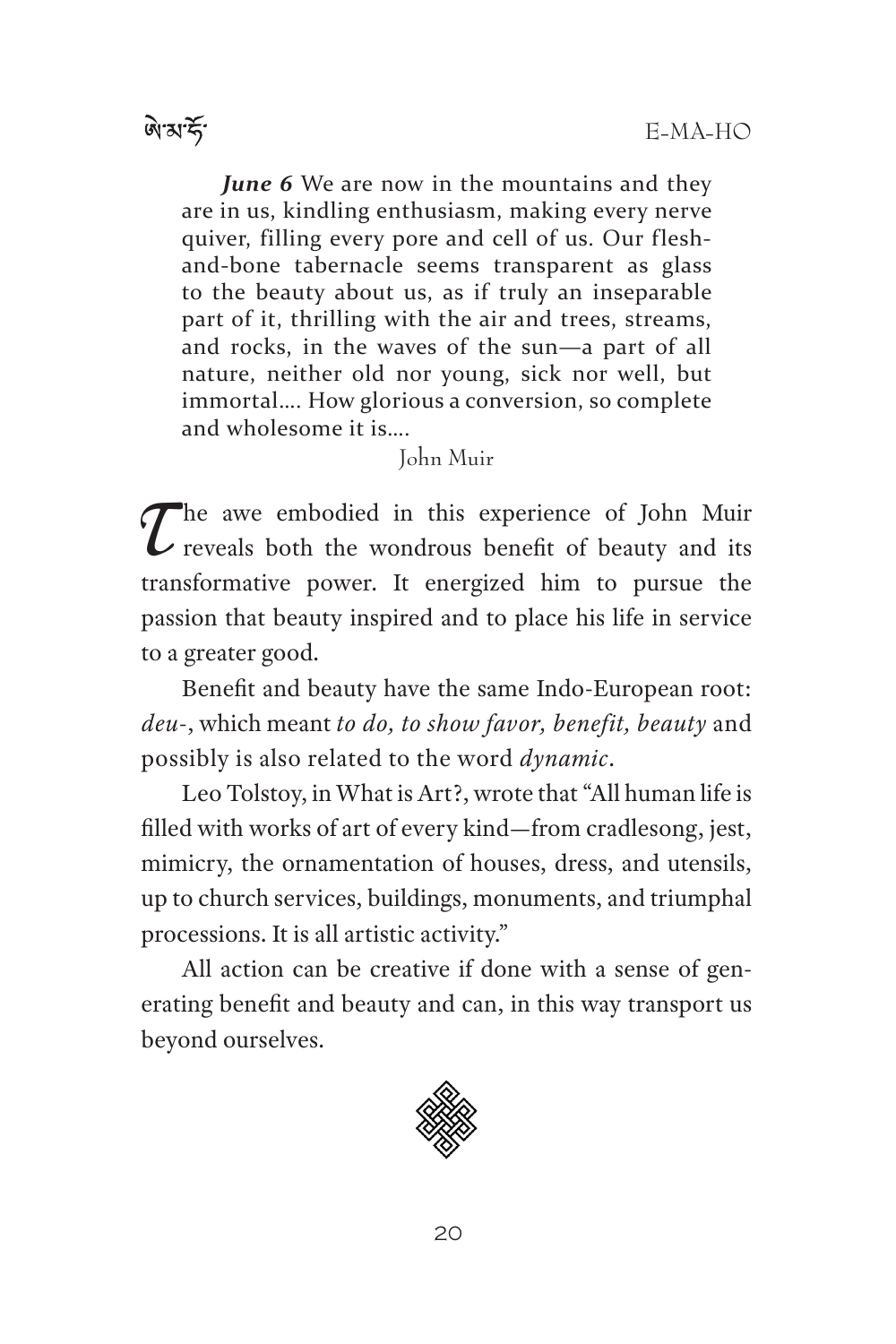*Beauty conveys a sense of awe in the presence of a sacred boundless radiance.*

*Beauty is in the loving heart posture of the beholder. Beauty is created by us from our loving heart posture.*

 $\mathcal D$  eauty is a part of all religious traditions. One of the great  $\rightarrow$  contributions that we can make to the world is to bring beauty into it. Far from a path of total renunciation, this way involves a certain kind of embrace that expresses love not hate, engagement not detachment and presence not absence. It can be seen as one way to direct our attention to the wonder of the Divine and convey in a small way the larger sense of awe in the presence of a sacred boundless radiance.

The key is in relating to beauty in a sacred way, not the trivialization of beauty as a vanity and self-preoccupation or simply as a comfortable way of feeling good. The sacred way involves having physical beauty evoke the greater and wondrous invisible beauty.

We often employ the word "beauty" to indicate what is pleasing, good, evocative of wonder and even joy, transcendent, sublime. We create and know beauty more from our apprehensive capacity than our comprehensive. Beauty can also give us the experience of beholding and embracing contradictions and complementarities by bringing them together and giving them a rich place within a whole.

Beauty resides not so much in appearances as in the loving heart posture with which it is created and beheld. When we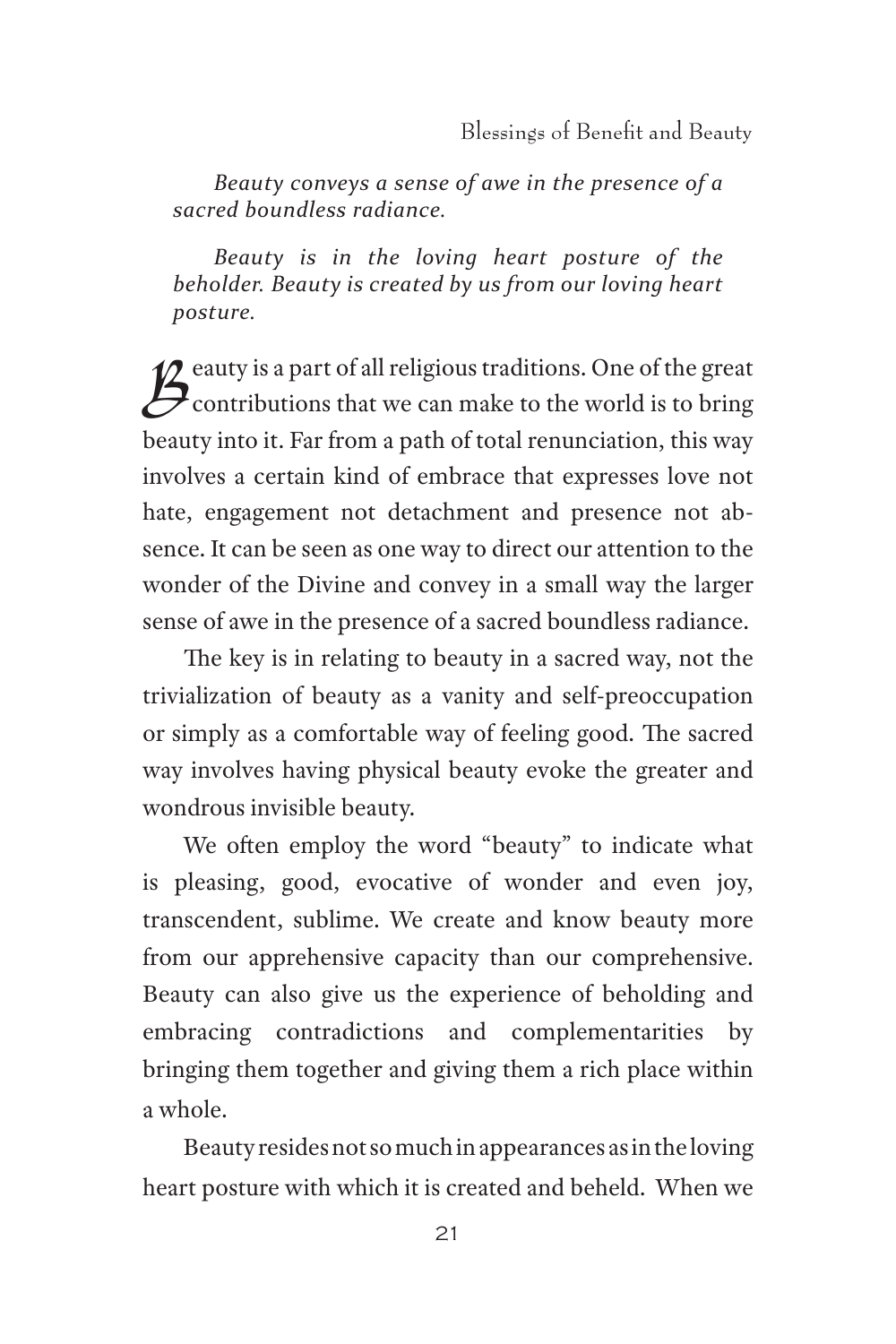

perceive the world and life with love, we see beauty, making even apparently ugly things endearing and thereby beautiful. We see and connect to everyone and everything as if they are our own children, seeking to bring forth all the beautiful qualities that deepen and share our love.

Beauty unites people by evoking similar experiences and feelings.

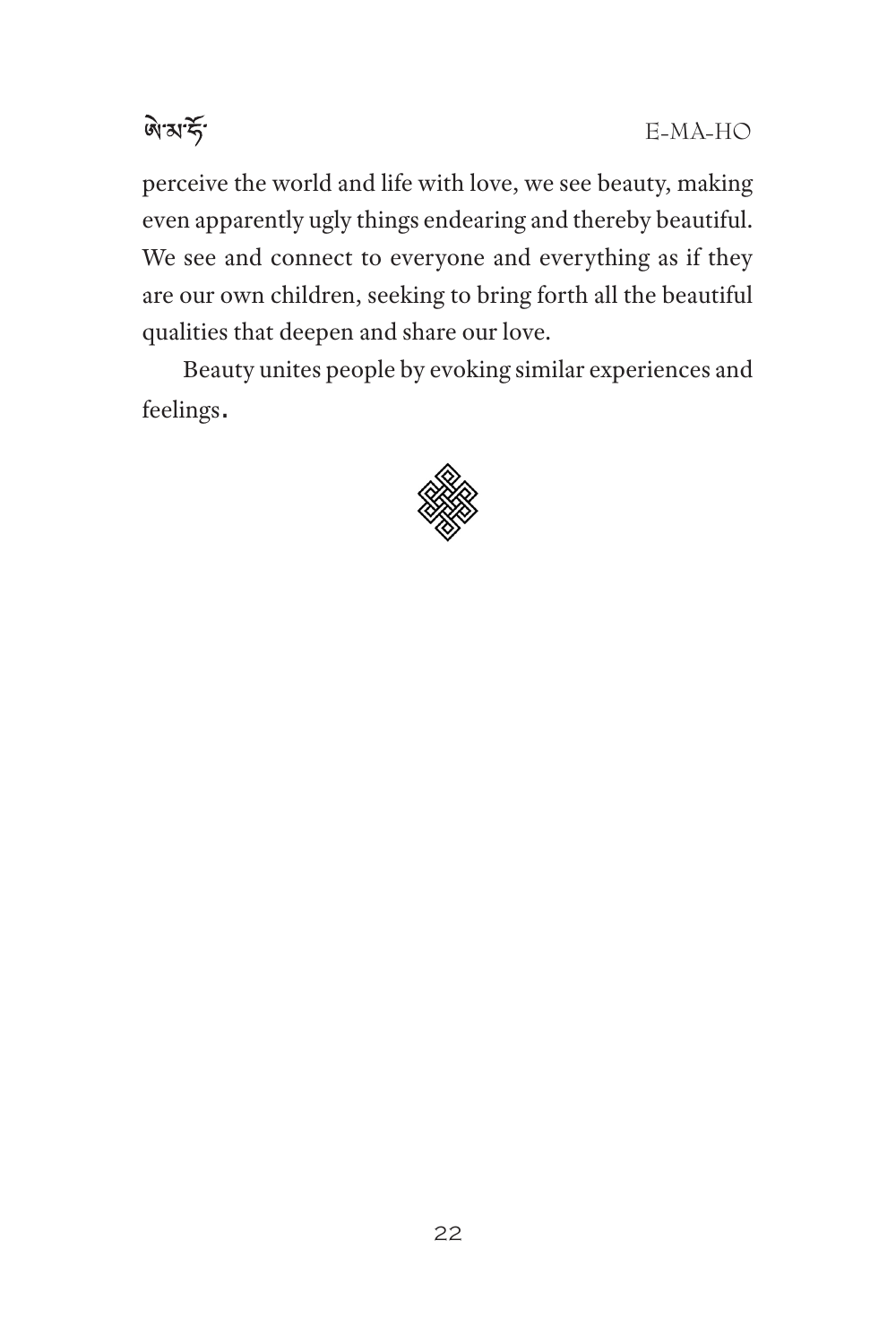#### *Life is Not a Problem. It is a Blessing.*

 $\mathcal{B}$ uddhism suggests that life, even suffering, is not a prob-<br>Plem and is in fact an opportunity, a noble blessing. Buddhist practice is not a self-help program to solve the problem of our life. The practices may impact us but it is not basically a problem-solving approach. In fact it is the opposite.

From a Buddhist viewpoint, life simply is. Challenges simply are. Buddhism is a path for opening the precious gift of life and all that that involves. It encourages us to recognize and cultivate our basic wisdom, loving, and radiant nature, so that we are a magnificent contributing presence. We can be transformed into a bestower of blessings.

In some Buddhist mythology, Maitreya, the emerging or coming Buddha, will follow the age of wisdom and intellectual achievements by bringing forth an expanded and intensified intuitive, intimate consciousness, in which the sense of the essential unity of all life will support the active love of fellow beings and the creation of a world of blessings.

This intimate sense of all life and its consequent active love will manifest in the practical integration and application of wisdom. This integration of wisdom, love, and action combines the warmth of caring with the clarity of inner vision and the creation of collective benefit and beauty. Maitreya embodies an all-embracing sacred nature that is spontaneous, connective, lovingly engaged and endlessly creative.

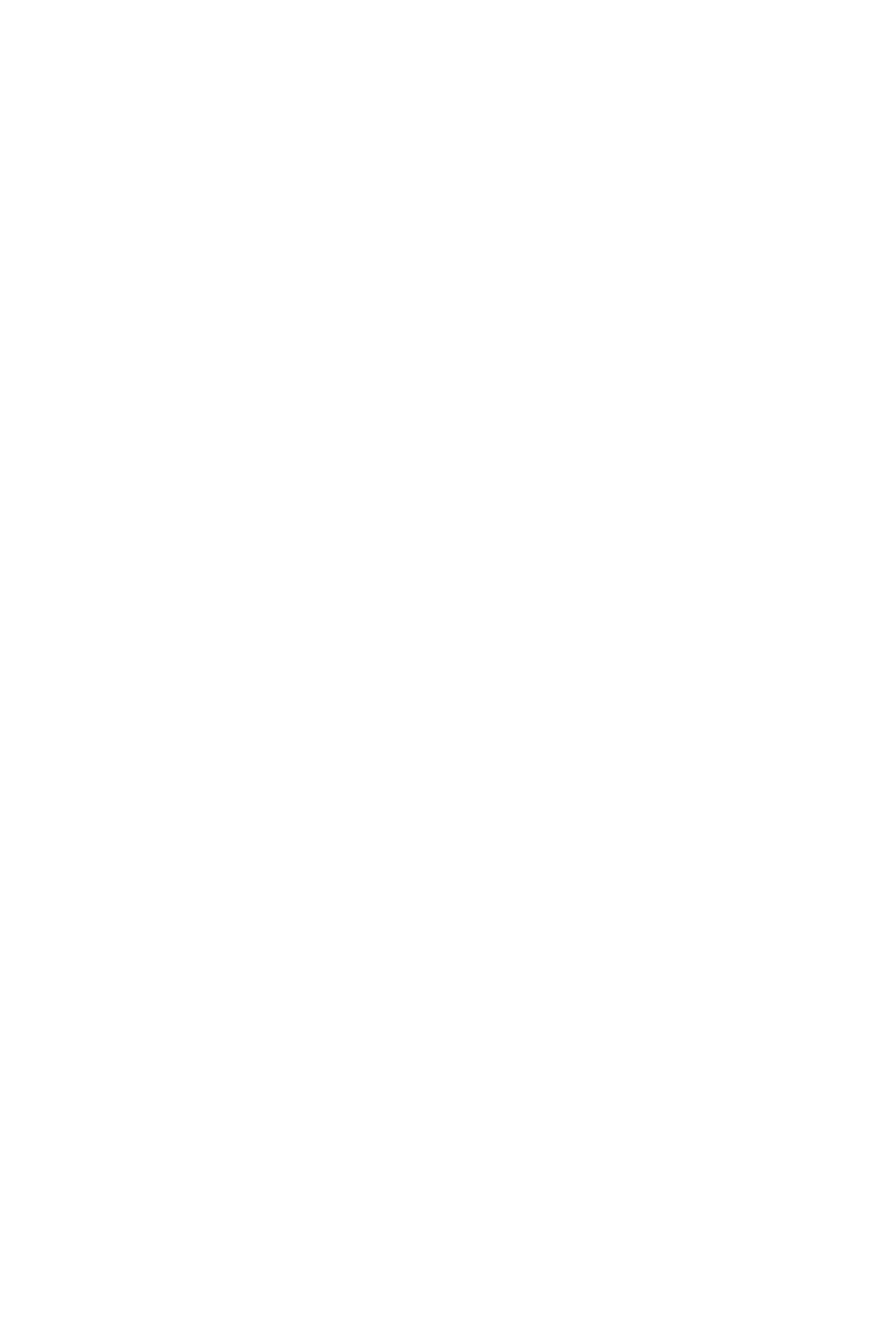

# **E-MA-HO**

<sup>ৰ ম'ৰ্</sup>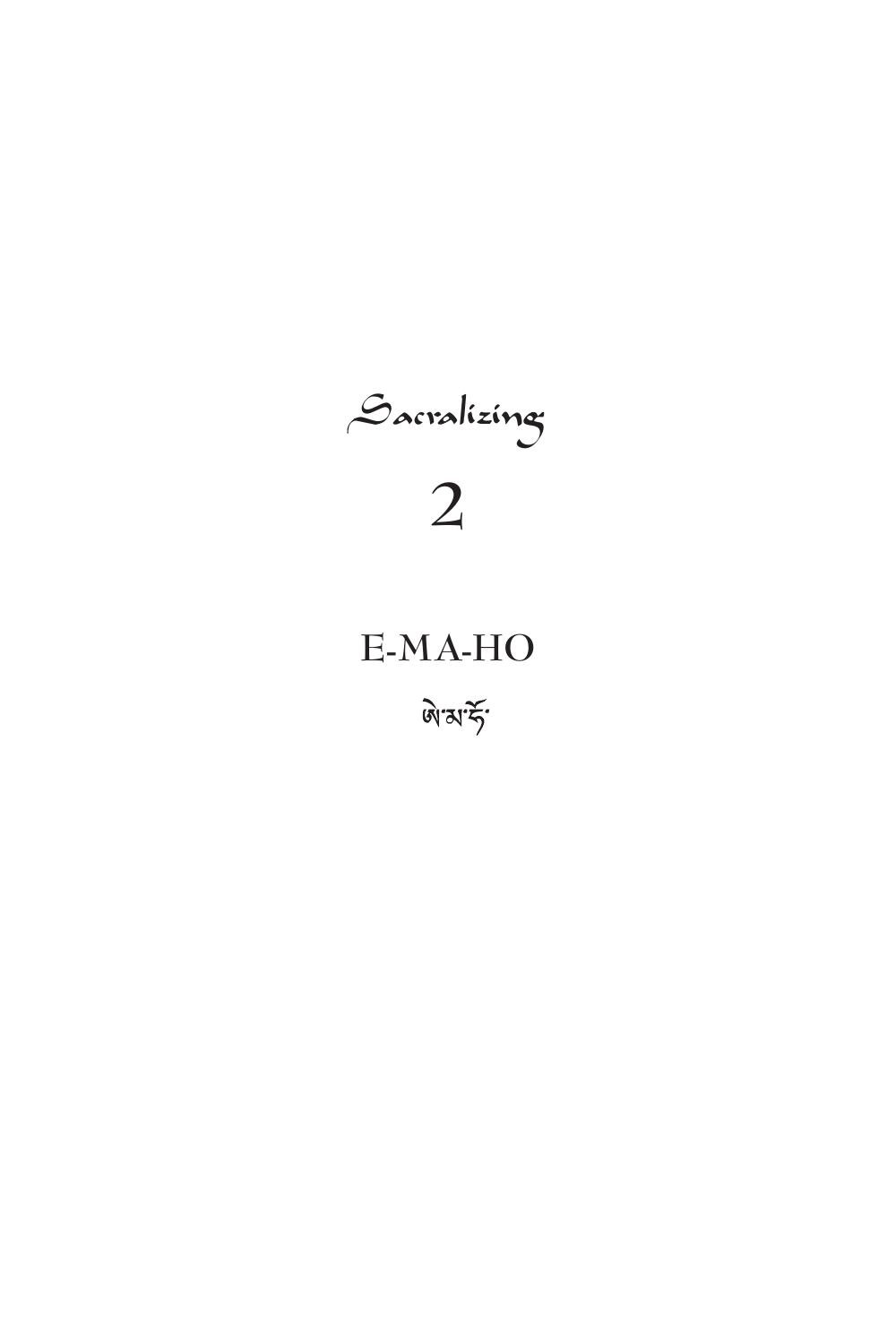

#### *Sacred work encompasses many spiritual purposes.*

Sacred work can be inspired by and encompass one or more goals—from resting in pure being, uniting with the totality or Oneness, abiding in an encompassing sense of home, cultivating unconditional and boundless love, becoming absorbed fully in the process of creation, being fully present, serving transcendent forces and awarenesses, healing all sense of separation, redeeming the world through faith, love and justice, embodying wisdom, love and service, to expressing wonder at and gratitude for the miracle and radiance of life.

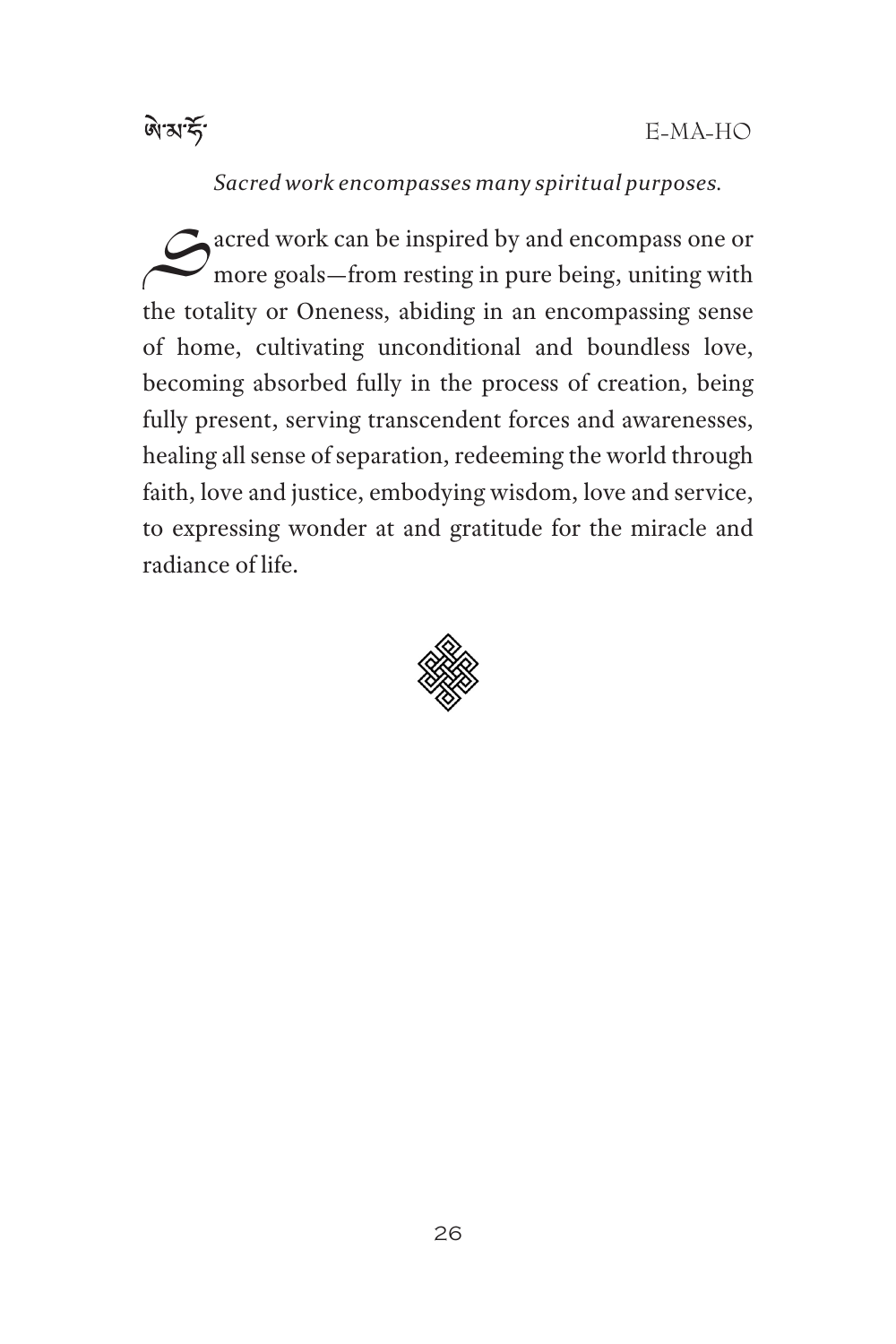If the world is to be lived in, it must be founded and no world can come to birth in the chaos of the homogeneity and relativity of profane space. The discovery or projection of a fixed point—the center—is equivalent to the creation of the world…. Mircea Eliade

Religious man's desire to live in the sacred is in fact equivalent to this desire to take his abode in objective reality, not let himself be paralyzed by the never-ceasing relativity of purely subjective experiences, to live in a real and effective world, and not in an illusion.

Mircea Eliade

For Eliade, the experiences of a secular/profane world<br>view flatten everything and nothing can stir the heart<br>to degree and enrich life. From his viewpoint, second view flatten everything and nothing can stir the heart to deepen and enrich life. From his viewpoint, sacred space orients us in the world, to live with meaning, and to differentiate qualitatively types of space. Even in the profane world, we will tend to invest particular places with special meaning, such as a birthplace, a school we attended, or a scene where we experienced love or great beauty.

A sacred view places us not only in the world of space but in the world of experience. The inner way of relating to outer space creates a rich inner space of meaning, beauty, connection, and shared value.

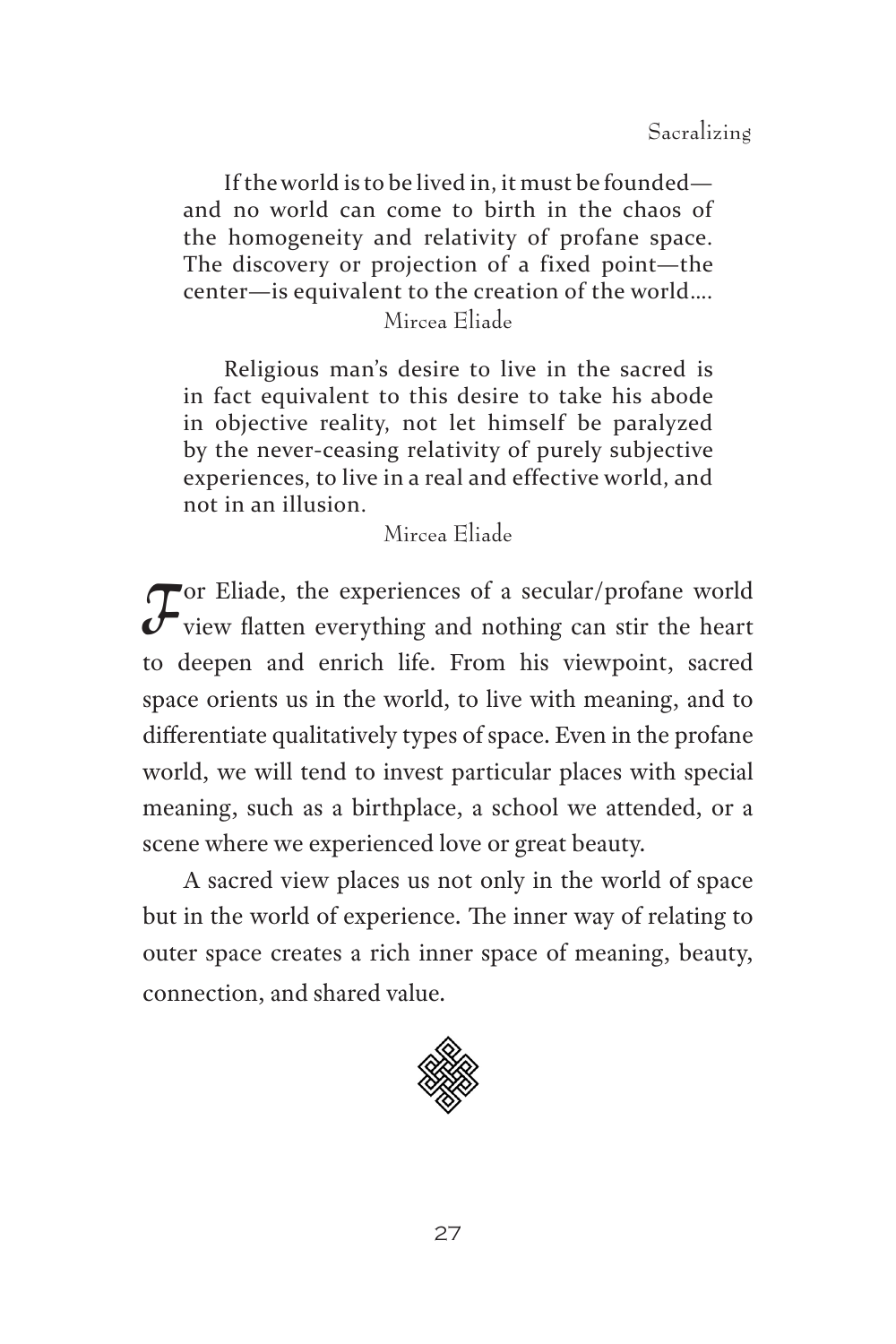*The sacred is a dimension of life that is selfsurpassing, all encompassing, interpenetrating unity and presence, and is beyond yet immanent.*

The sacred, in the way we are using the word here, does  $\mathcal L$  not have a separate and distinct existence from life but is a dimension of it that is self-surpassing, all encompassing, interpenetrating unity and presence, and is beyond yet immanent in all being, life, and forms.

The sacred integrates all that is, all contradictions, and all possibilities. The way into the sacred is not by escaping existence but by going further and further into life, into the mystery, into experience, into awareness, into love, into creating each moment personally and collectively.

While the particular experiences we have in spiritual practice and sacred moments will be unique and vary from person to person and from time to time, the effect of these experiences is common. These experiences tend to take us deeper into our felt sense of the sacred, give us a sense of greater connection and belonging beyond ourselves, and enhance our sense of purpose in life.

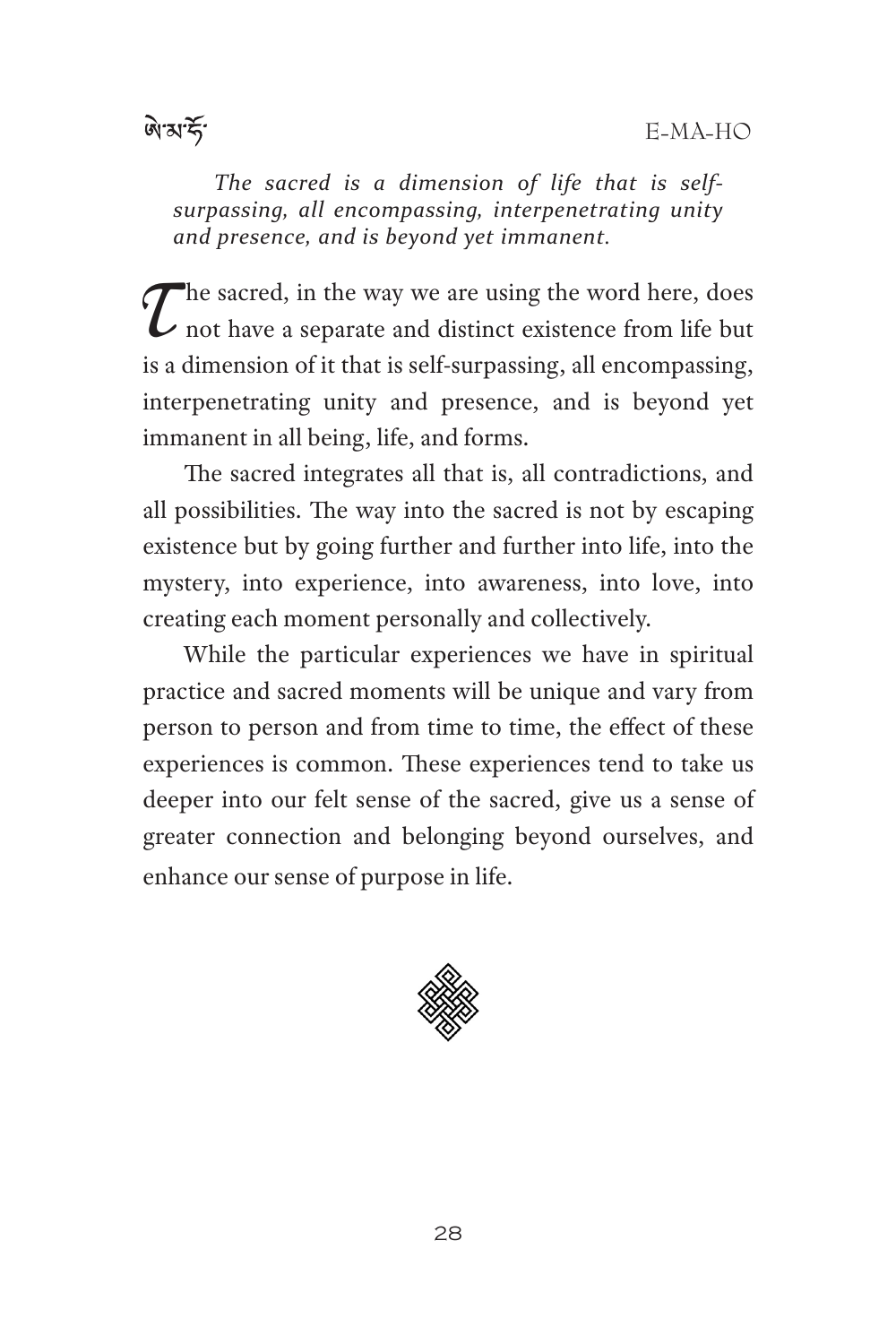Sacralizing

*The sacred includes the ineffable, the mystery, the profound experience of the unknown.*

 $\sigma$  a sacred beyond that inspires awe and engenders a profound ernorion of borne a sacred beyond that inspires awe and engenders a profound experience of home.

The search of reason ends at the shore of the known. On the immense expanse beyond it, only the sense of the ineffable can glide. It alone knows the route to that which is beyond experience and understanding. We do not leave the shore of the known in search of adventure or suspense or because of the failure of reason to answer our questions. We sail because our mind is like a fantastic seashell, and, when applying our ear to its lips, we hear a perpetual murmur from the waves beyond the shore.

Abraham Joshua Heschel

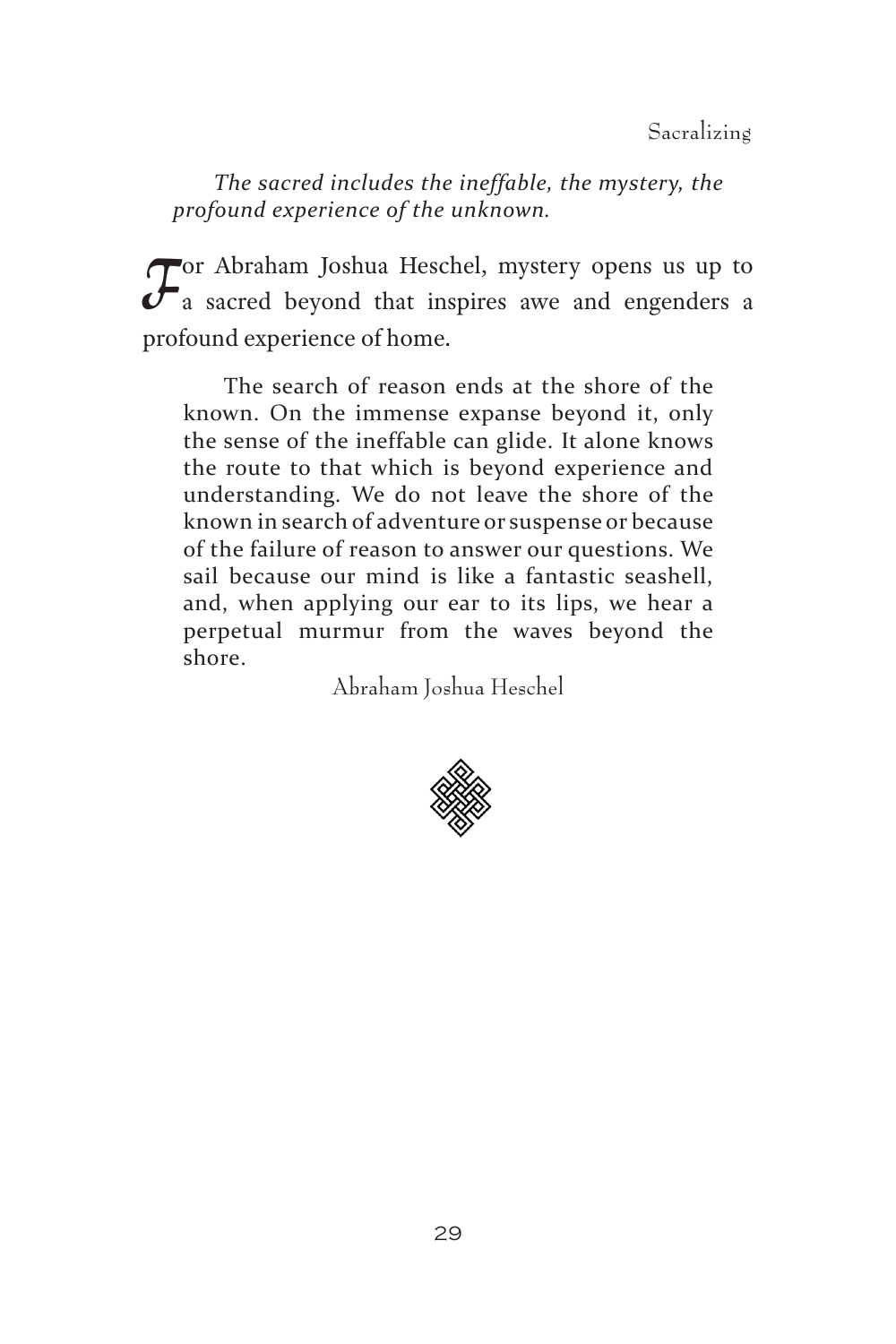<u>ৰামৰ্দ্ধ</u>

*When we open to the deeper, vaster unknown, it is possible that something sacred can happen to us.*

See Schel argues that we resist what is coming at us and<br>live on a spiritually "dainty diet" in our superficiality<br>heavy we are feated about what is writing for us beyond live on a spiritually "dainty diet" in our superficiality because we are fearful about what is waiting for us beyond our ordinary way of living.

When we open to the deeper, vaster unknown, it is possible that something sacred can happen to us.

A moment comes like a thunderbolt, in which a flash of the undisclosed rends our dark apathy asunder. It is full of overpowering brilliance, like a point in which all moments of life are focused or a thought that outweighs all thoughts ever conceived of. There is so much light in our cage, in our world, it is as if we are suspended amidst the stars. Apathy turns to splendor unawares. The ineffable has shuttered itself into the soul. It has entered our consciousness, like a ray of light passing into a lake. Refraction of that penetrating ray brings about a turning in our mind: We are penetrated by God's insight. We cannot think anymore as if God were there and we are here. God is both there and here. God is not *a being* but *being in and beyond all beings*.

A tremor seizes our limbs. Our nerves are struck, quiver like strings; our whole being bursts into shudders. But then a cry, wrested from our very core, fills the world around us, as if a mountain were suddenly about to place itself in front of us. It is one word: God. Not an emotion, a stir within us, but a power, a marvel beyond us, tearing the world apart. The word that means more than universe, more than eternity, holy, holy, holy; we cannot comprehend it. We only know it means infinitely more than we are able to echo. Staggered, embarrassed, we stammer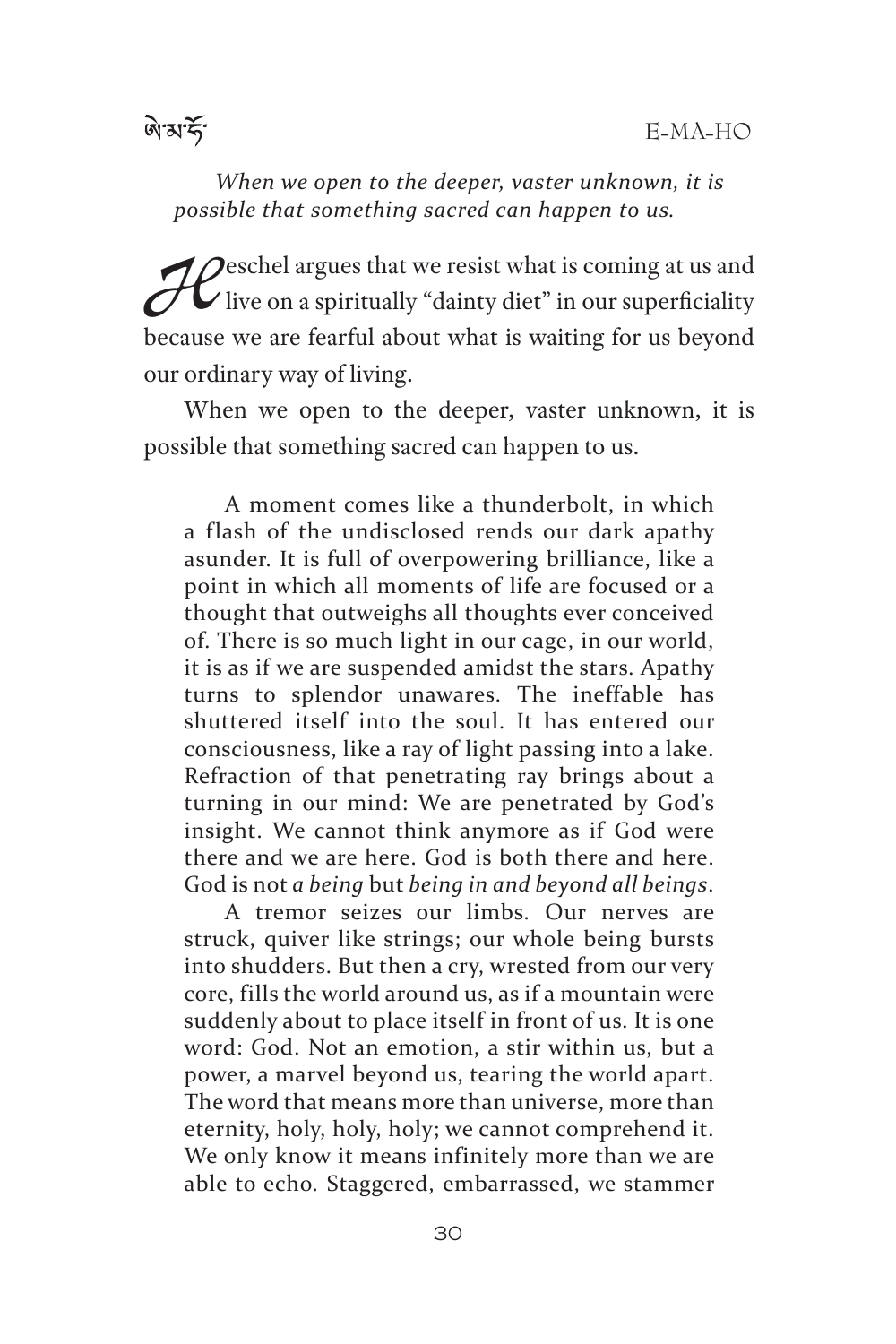Sacralizing

and say, "God, who is more than all there is, who speaks through the ineffable, whose question is more than our mind can answer, God to whom our life can be the spelling of an answer.

Abraham Joshua Heschel

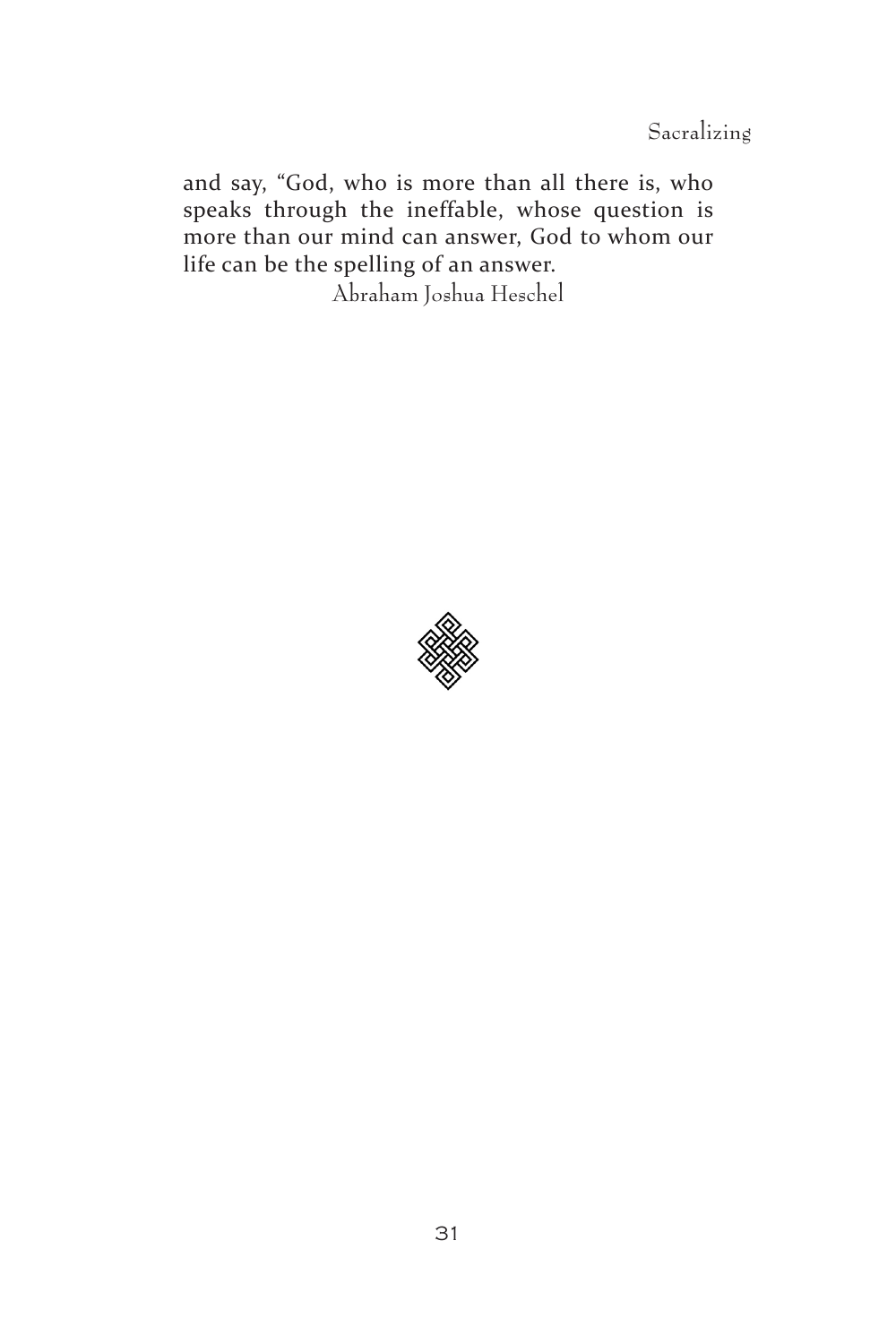*The apprehension of transcendent mystery embeds us in sacredness.*

*Mystery has always been associated with sacredness.*<br>This reminds us that we are dealing with an aspect of life that cannot be comprehended by thinking and concepts. This does not mean that comprehension cannot play a role in approaching sacredness, but that fundamentally, sacredness is not based in ideas and can only be partially grasped through a developed capacity for apprehension.

What has been considered part of the sacred mysteries has varied by culture and historical time but the following have usually been included:

Beyond concepts, Essence Unknown of the future Vastness of unconditional love Vastness of interbeing and interconnection Invisible forces and intelligences that animate the world Depth of inner self and expanse of outer world Movement in stillness, sound in silence, objects in space Unity of multiplicities Awakened nature of all beings and the impossibility of every being awakening at the same time Integration of head and heart The nature of beauty The calling to contribute to the unfolding of life and create a sacred legacy

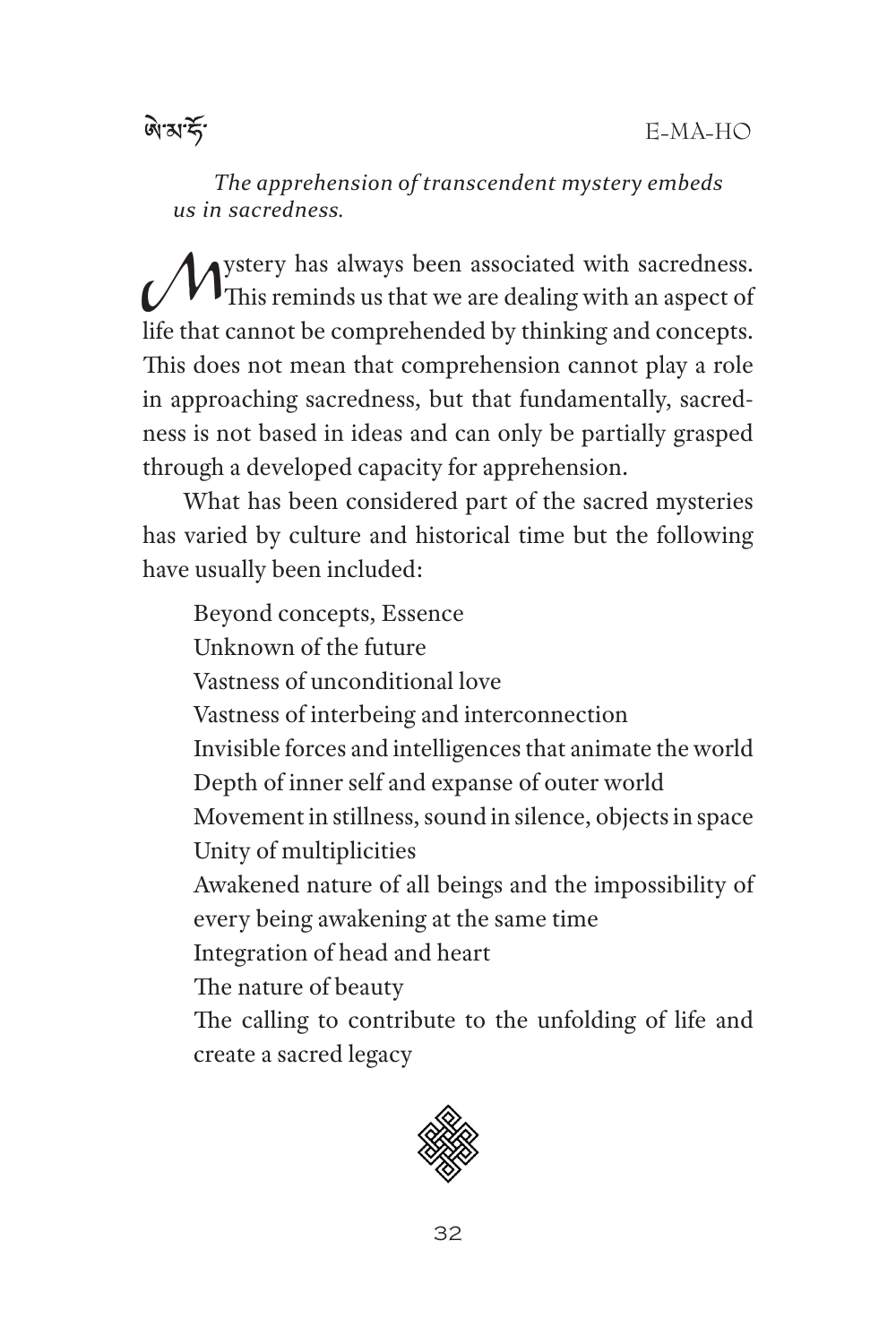#### *Spirituality places what is and beyond together.*

 $\int$ n the sacred dimension of pure being/essence, we abide in the nature of being. In the sacred dimension of becoming, we continuously go beyond the limits of where we have been, renewing ourselves in an eternal presence, opening to the unknown.

The interactive, interconnective nature of life reveals the sacred nature of creation. Spirituality points beyond: beyond the superficial, beyond the ordinary, beyond possessions, beyond feelings, beyond thoughts, beyond expectations and beyond self-concern.

The spiritual can be the highest level of development in mastery of a life work, namely beyond what is taught. It can refer to experiences that are beyond the everyday. To live a spiritual life is to be inspired by and embody the qualities of the sacred that are beyond a life centered in material reality and yet is not divorced from physical reality. It is to be informed by a sacred way of seeing, feeling, being and acting. Spirituality involves both the affirmation of what is as well as what is beyond—what we can know and what is unknown and beyond our comprehension.

Spirituality transcends the ordinary and yet, paradoxically, it can be found in the ordinary. It places *what is* and *beyond* together. It is the extraordinary nature of all that is ordinary. It is also true that by attending to *what is,*  the *beyond* can be touched.

The gateway of the spiritual opens us to the true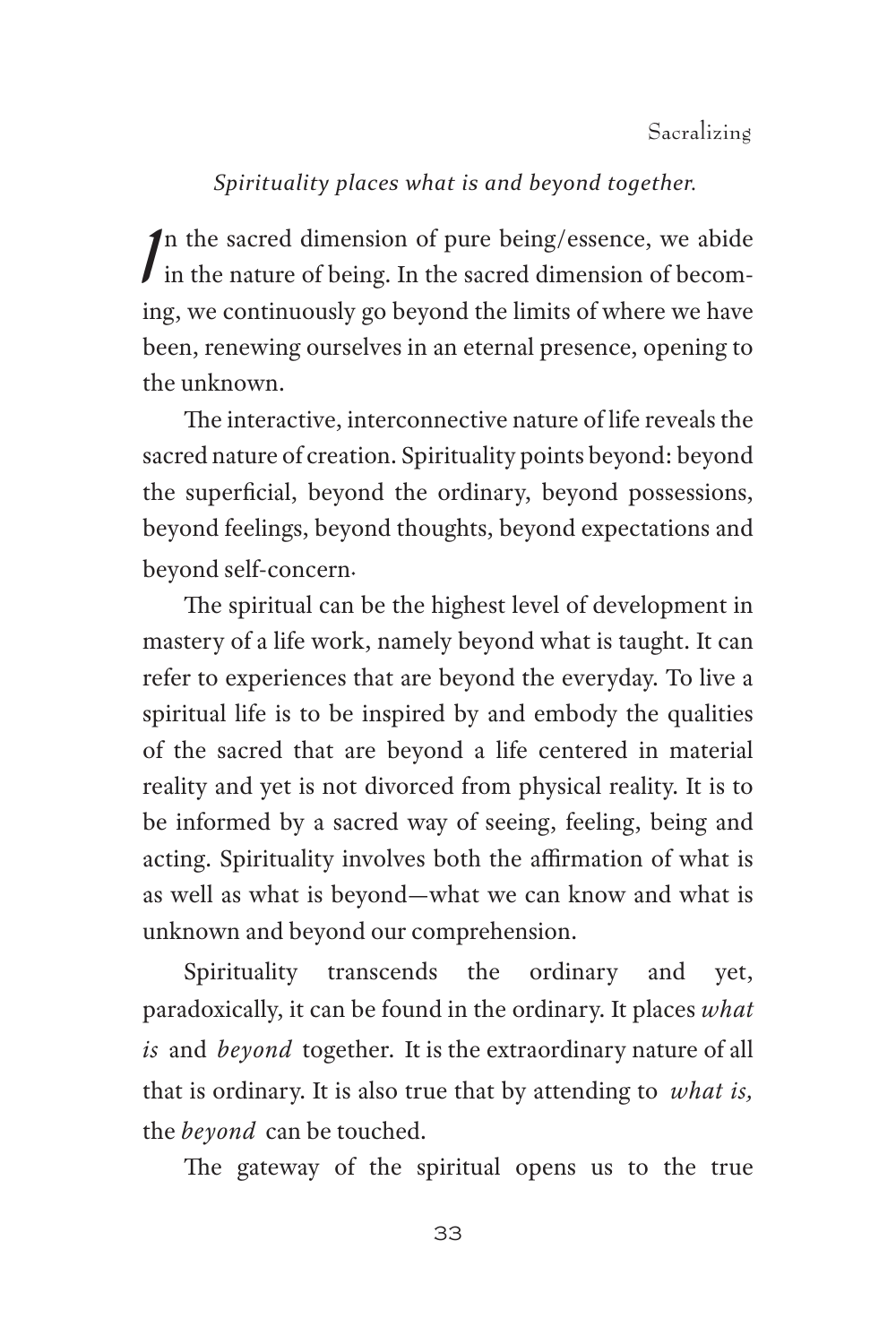

abundance, to the boundless treasures of the sacred. Spiritual qualities are enlarged as they are shared, rather than diminished as would be the case in the material world. It is in this sacred space of creation and intimacy that everyone can experience wealth.

As we cope with crafting a life of meaning, beauty, and love from the material of our modern world, we seek to overcome our cultural alienation from a sacred life. We do not want to simply be "doing time" with life, surviving as long as possible, cut off from creating a life of meaning and blessings.

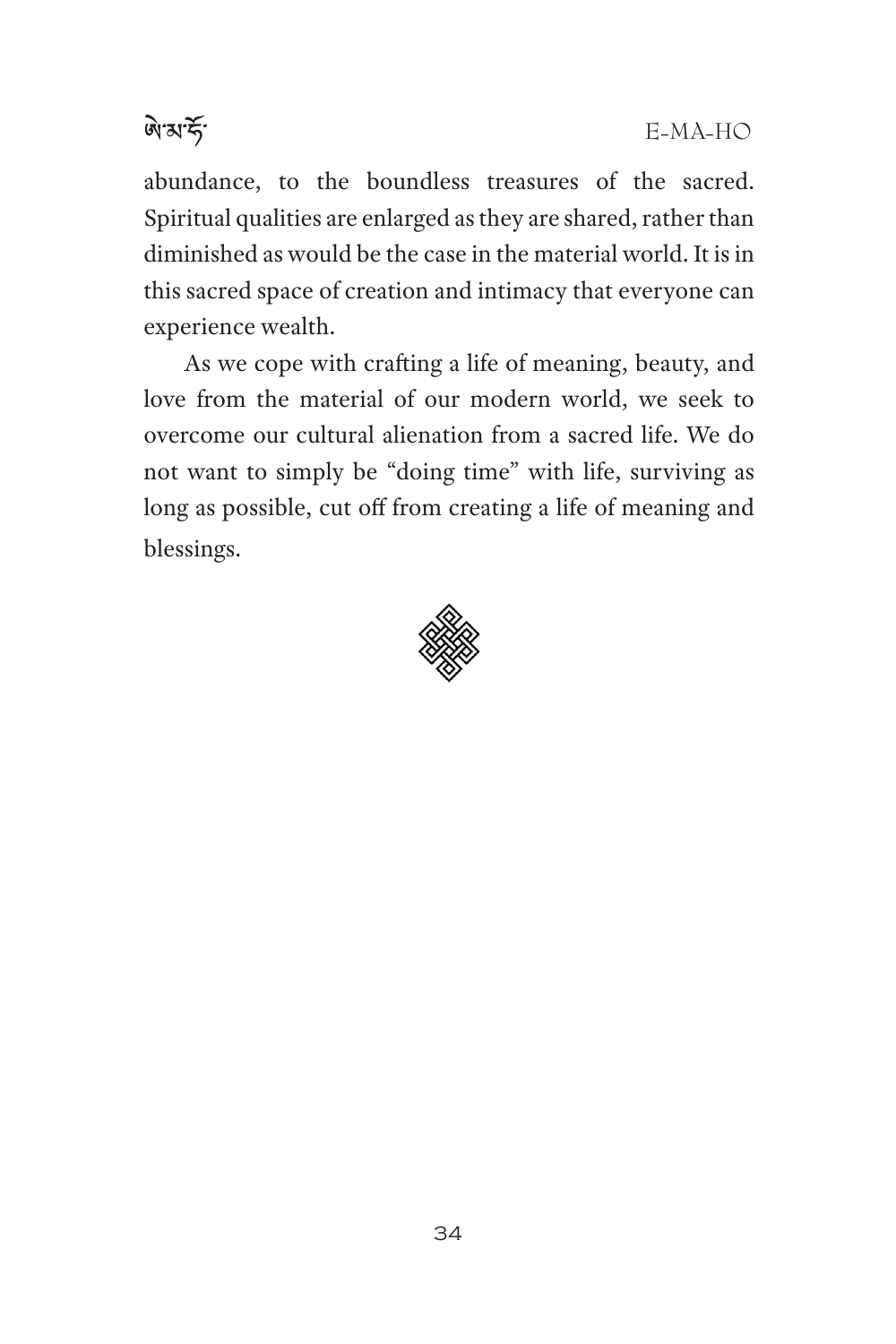*Sacred reality is a dimension of life that is hidden and is revealed through experience and sacred imagination.*

*Prayer is the art of sacred imagining from the heart.*

Our knowledge of the sacred is not a rational process<br>of deduction or induction from various kinds of<br>oridones. It is besed upon directly experienced intimew. of deduction or induction from various kinds of evidence. It is based upon directly experienced intimacy with sacred dimensions and opening to sacred qualities and energies living through us personally and, in sacred gatherings, collectively.

Imagination catalyzes the process as we move beyond the obvious into the hidden dimensions of both the outer world of life around us and the inner world of our own experience. Spiritual teachings use words, images, and practices that are rooted in an invisible reality. This sacred reality is another dimension of life that exists simultaneous with and parallel to our everyday sensory experience.

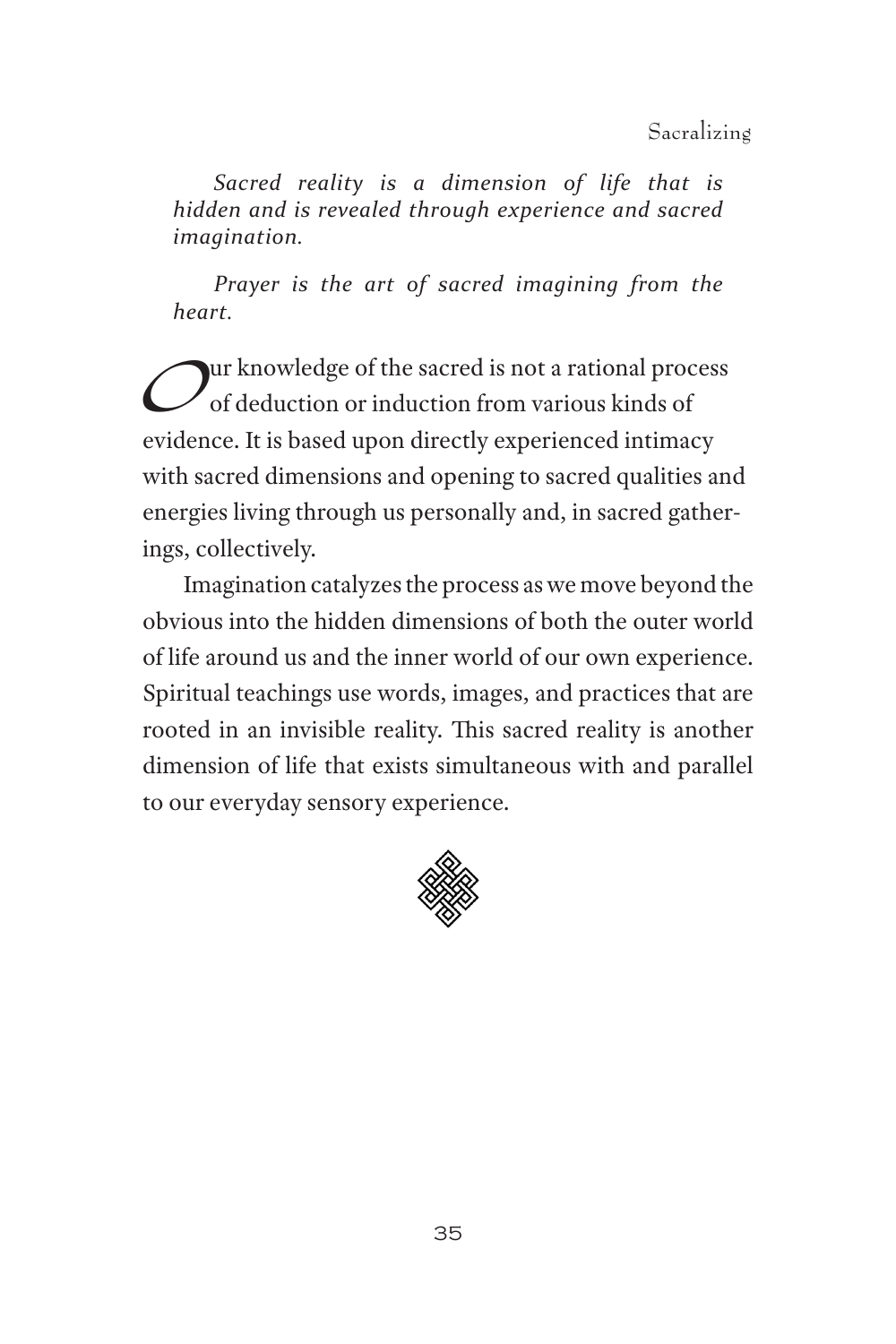### ৰ ম'ৰ্দ

*An optimistic frame of heart and mind activates our motivation and our vision of potential positive futures.*

 $\int$ n approaching the sacred, the principle is to experience and integrate what we see and experience into a kind of knowing, rather than to see what we know. When we simply see patterns and familiarity, we are seeing the present in the past tense. Spiritual openness and insight operates in the present and sets the stage for sacred experience in the future.

In following a path of spiritual work, a certain kind of faith also supports our putting the path into practice. This faith is centered on the optimistic frame that our efforts will produce beneficial results. This is important for motivation and envisioning positive futures that can guide us. It has been found that optimism activates the same parts of the anterior cingulate, an integrative part of the brain that connects the frontal lobe to the limbic system, as meditation and prayer and that this also expands our capacity for empathy and compassion.

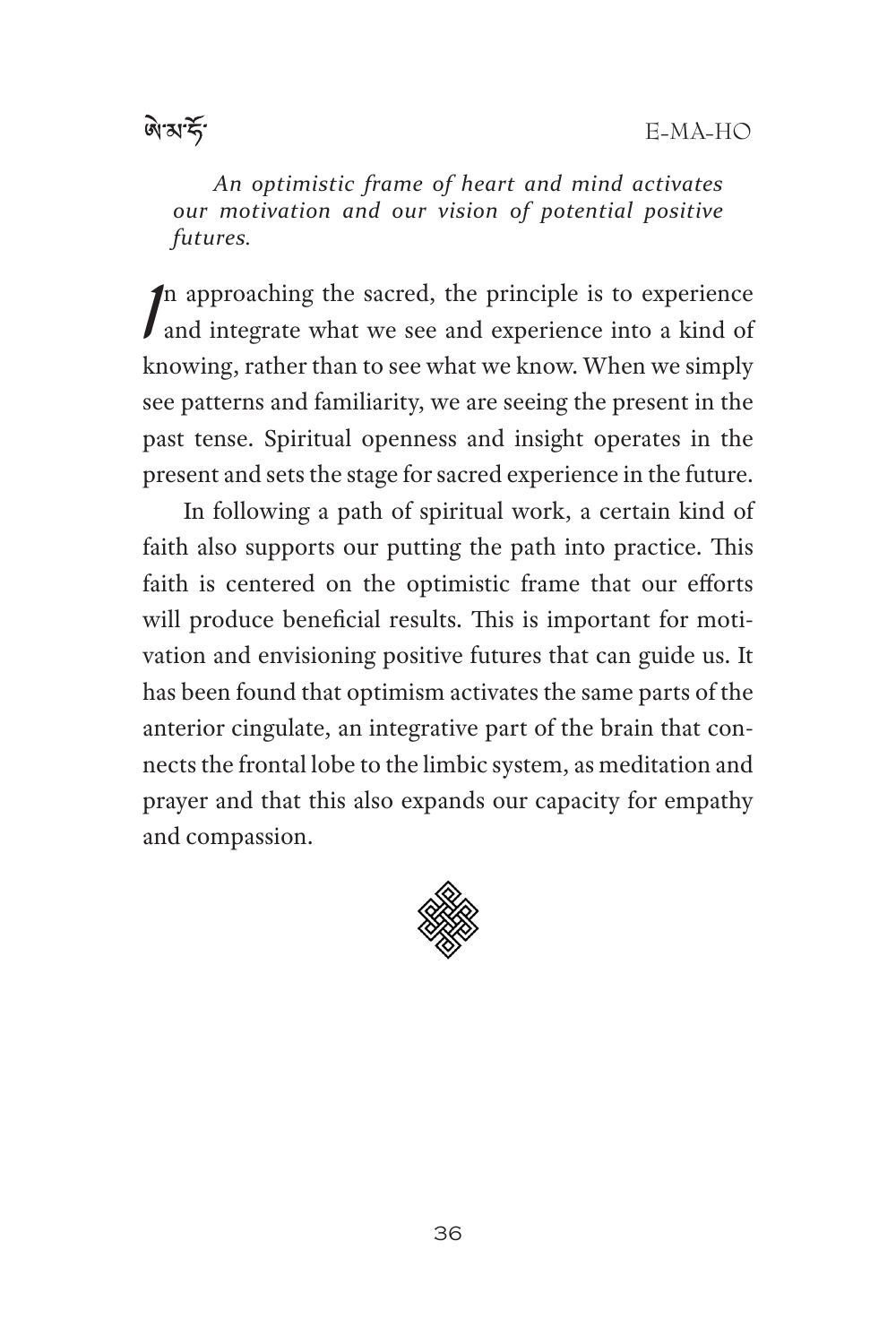Most people have no idea what profound is. They go down to the very depths in order to look for it…. But in order to find it…they would have to be quite deep themselves.

#### Peter Altenberg

*The sacred is a quality of being beyond the superficial that cannot be defined but can be experienced and inform the way we live a meaningful and purposeful life.*

 $\tau$  ask what is the sacred is to ask about our very<br>
mature. It cannot be reduced to a set of concepts, to<br>
the measurements of brainways to scientific validation or nature. It cannot be reduced to a set of concepts, to the measurements of brainwaves, to scientific validation or invalidation, to a set of feelings, to dogmas, to beliefs, to a separate entity, to an interior space, to a religion, nor to ritual activities. Some of these may play a role in sacred experience and development, but none can define authentic answers to what we are asking.

The nature of the sacred demands that we penetrate the world of appearances and the reactive habits of mind, body and heart that keep us preoccupied with the façade of superficiality. This includes not only our thoughts about the world but the world of our everyday emotions as well. The inner life is not one that is centered on our own interior but one that sees, connects, and acts within sacred vision.

When we go beyond the superficial—beyond appearance—and open, what are we opening to? In a sense, nothing. In another sense we could say a new quality of being that is consciously aware of the present moment, relates intimately with what is present, and is alive with the fullness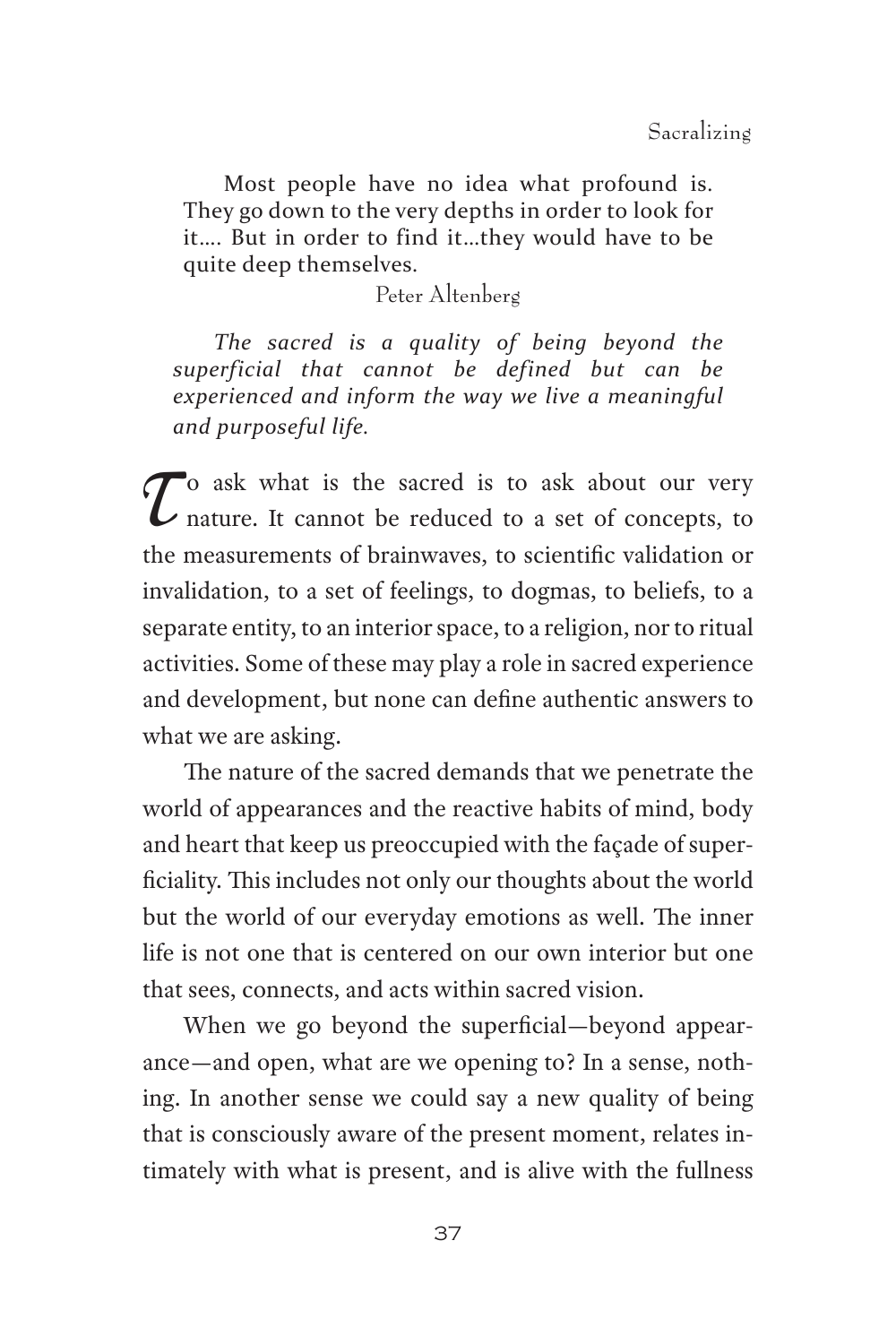## <u>ৰামৰ্দ</u>

of life. Beyond appearances lies the living moment in all its dimensions and ultimate unity.

The sacred exists but not in a reducible way. In a sense it is a metaphor we use for a boundless and rich nature that is beyond the surfaces of life. This metaphor is also used to indicate a path of our own possible development.

The suggestion here is also that the opposite of the sacred is not the material or evil. It is being superficial. We are called to move beyond the superficiality of our limiting reactive habits to live spontaneously—our own authentic, unique lives as a contribution to the lives of others. We are called to remember that we are the environment for other people. Becoming freer and finding the light that is hidden in our particular darkness enables us to see with sacred eyes and to live in a heart posture of love.

When we cling to superficial views and addictions, we do not sense all the opportunities for experiencing joy.

The teachings and practices of all religious traditions are aimed at transporting us into the Sacred and rooting us in our own sacred nature as well as all life. Whether we explore the sacred heart of Christianity, the Divine spark in Judaism, or the open and compassionate presencing in Buddhism, we enter an intimate path into the world of the sacred.

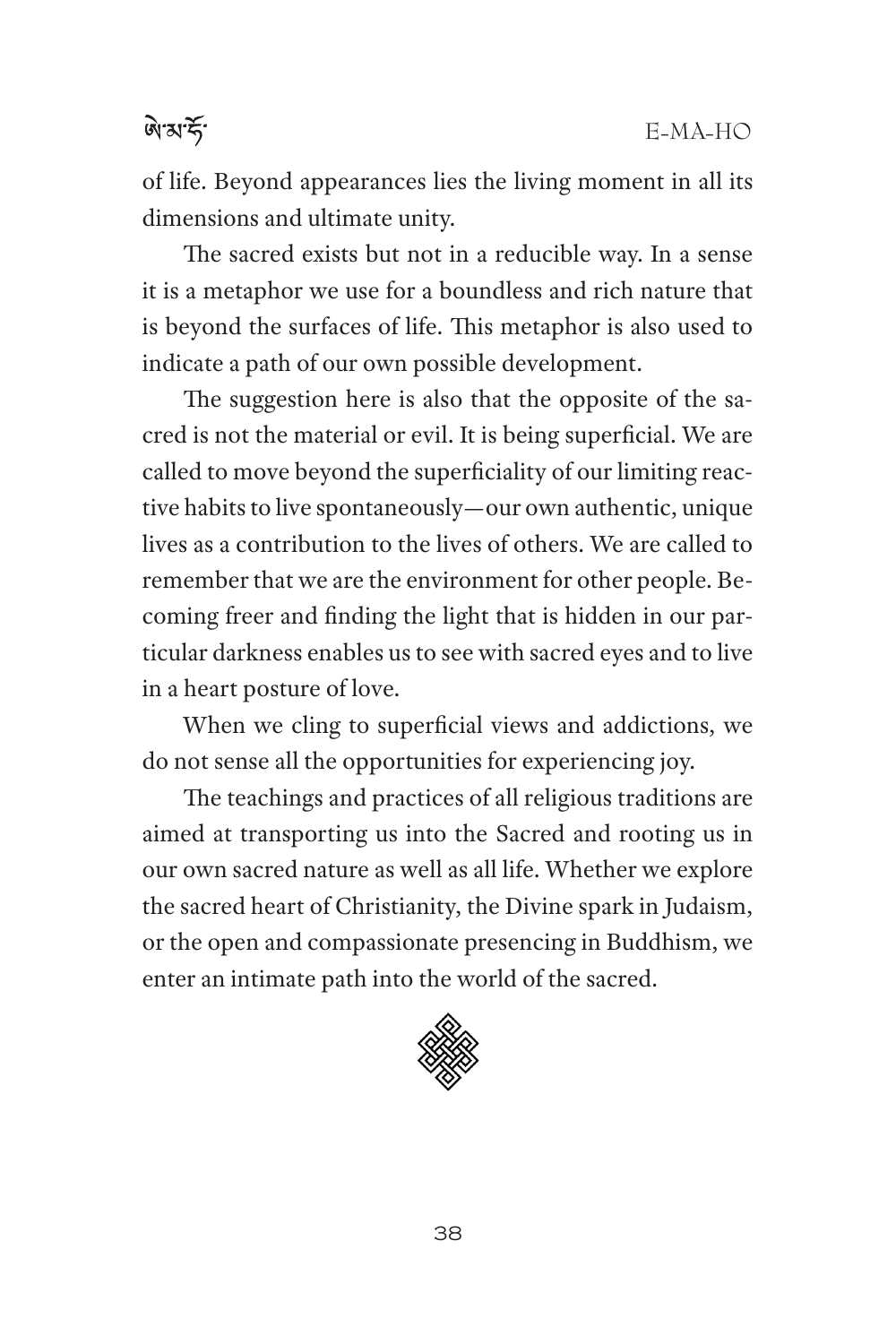Sacralizing

*We are challenged by our fears, overwhelm, and busy-ness in trying to establish and sustain a spiritual life.*

 $\int_{0}^{\infty}$  art of our challenge centers around our human<br>condition in which we not only hear sacred callings and<br>feel the longing for donth and fullness, but we also are nulled condition in which we not only hear sacred callings and feel the longing for depth and fullness, but we also are pulled by a part of ourselves that can easily be lost in the insistent dynamics of a busy life. We see the chaos, conflicts, and struggles of our own lives and of the lives of so many others throughout the world but wrestle with how to find a way through it all to some kind of clarity, ease, and unconditional belonging.

The tendency to live only on the surface can breed a fear of going deeper, a fear that it all may be meaningless because we mistakenly attach permanence or at least longevity to "real" meaning as if meaning in this sense somehow must endure.

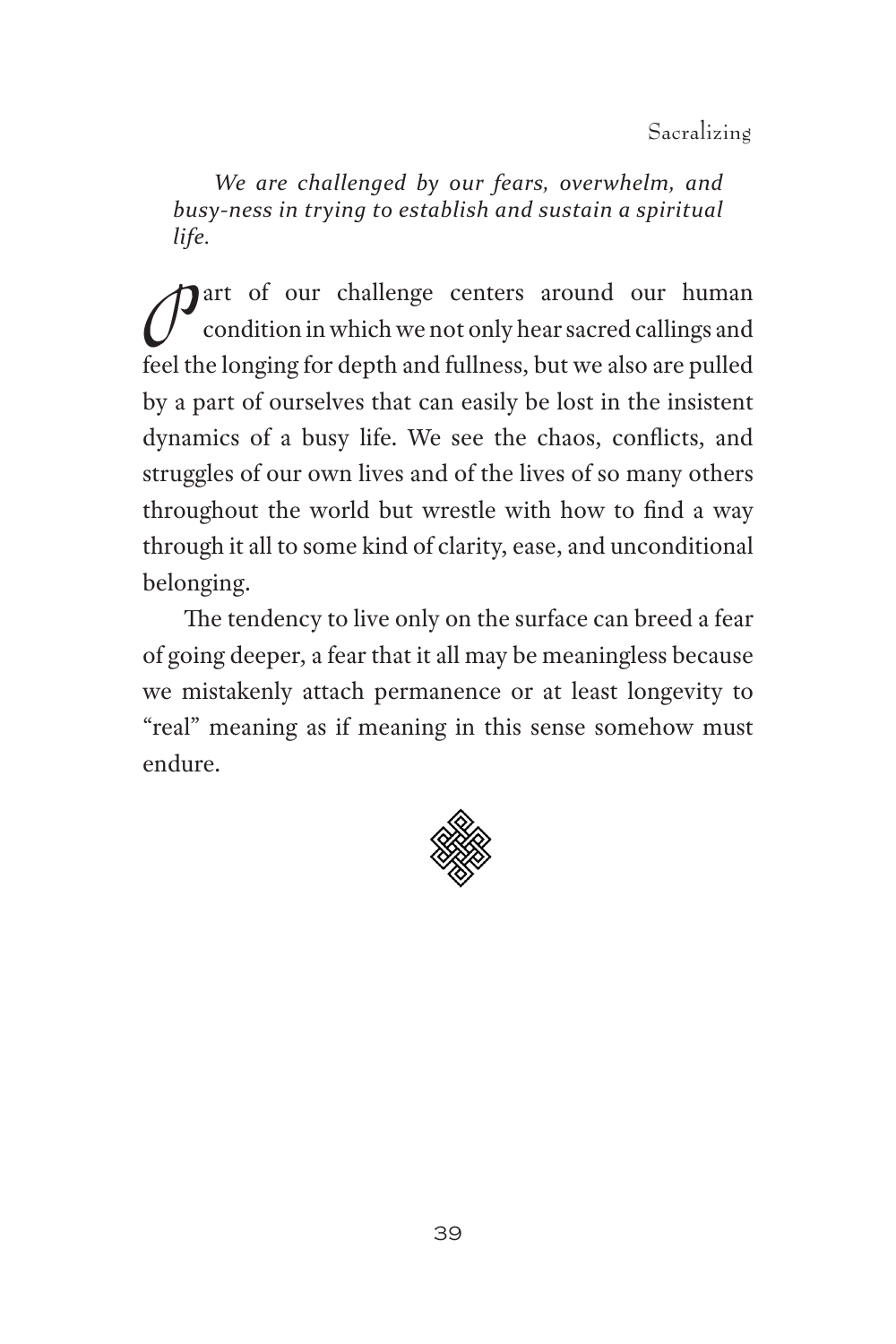*Living meaning is not an answer so much as a sacred process that transforms our consciousness, our sense of connection, and our capacity to act.*

**V**et meaning exists, not according to some external criteria, not from some outside source, and not based on its ability to be perpetual. Meaning is what we actually experience in the moment. It is our answer to how we should live our lives. To experience living meaning is one of the keys that opens the door to the sacred. Living meaning suggests that a spiritual reality is known as a force in our lives. It has the power to change us—not simply inform our thoughts. It has an energy to enliven our flesh, excite our heart, and engage our mind.

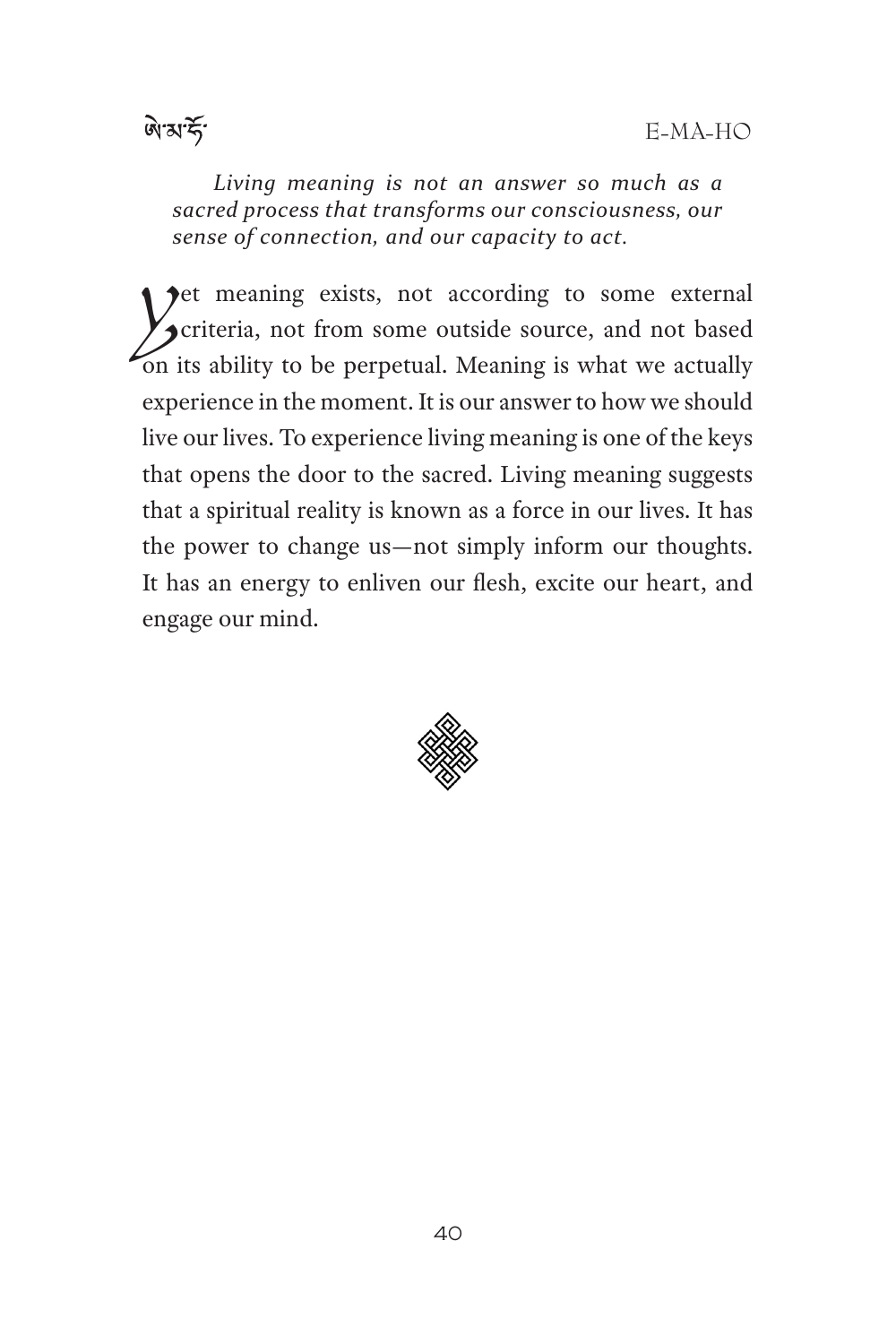*If we looked upon everything we do, everyone we know, and everything we see as sacred, as expressions of the Divine, then our life would transform into a sacred life.*

Roshi Bernard Glassman teaches that eating demonstrates<br>a metaphor for the paradoxical nature of life itself. a metaphor for the paradoxical nature of life itself. "When we eat a meal we have cooked, we find that everything we have created—all our work—has been for consumption, for annihilation. Life is a constant process of creation and destruction. We can't hold on to the meal we've made. We have to use it. In fact, when we eat our meal thoroughly, with appreciation, we find there's nothing to hold on to."

So how do we sacralize life from this viewpoint? Zen master Dogen, who founded the largest Zen Buddhist lineage in Japan, wrote a famous manual called *Instructions to the Cook*. In this book he tells of how he learned a great lesson from his encounter and studies with a Chinese Zen monk who was the head cook at his monastery. As retold by Roshi Glassman and reframed in a modern context, "It was the Zen cook's duty, Dogen wrote, to make the best and most sumptuous meal possible out of whatever ingredients were available—even if he had only rice and water."

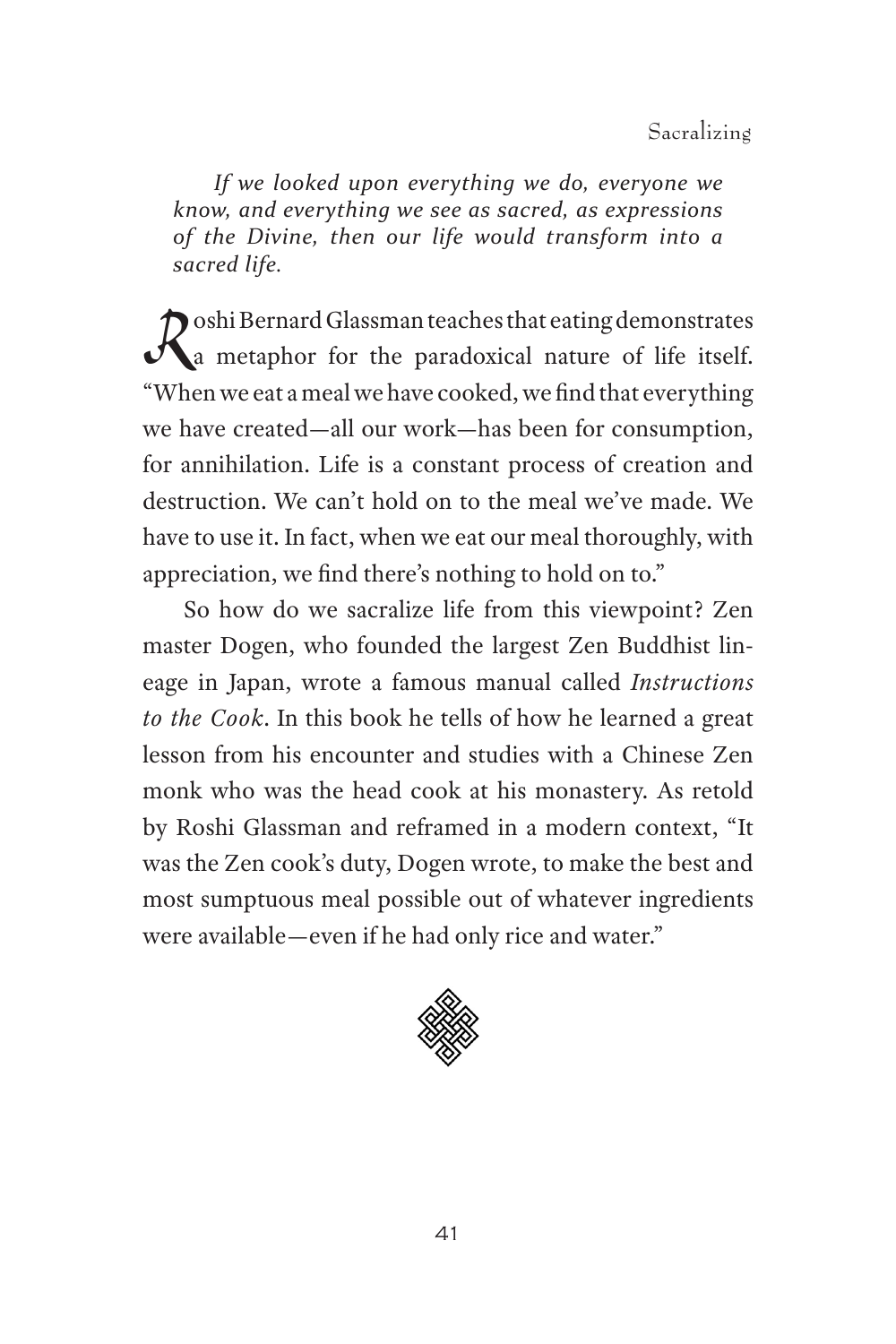<u>ৰে'ক্ষ'</u>

*If we are doing spiritual work to feel good, we are missing the point that spiritual work is about transforming who we are for something greater than ourselves.*

 $\iint_{\mathcal{L}_2}$ n the American context, spiritual work such as Buddhism confronts an on-going historical tension between the forces for a collective, larger community sensibility and responsibility and the forces of an economic system founded on self-interest, the operations of an impersonal and competitive market, and the prominence of the rights of individuals. While respecting the individual and emphasizing personal responsibility, Buddhism also teaches about transcending self-interest in the cultivation of a sincere concern for the welfare of other, the sense of interconnectedness, and compassion as the basis of social justice.

To be free of the narcissism and selfish interests that are so present in our culture and society does not mean to be neutral, indifferent, or devoid of interests, but, on the contrary, to be a committed actor in what transcends our selfishness, accessing and activating a self-surpassing view or heart posture. It is a sense of sacred connection to others and to life that takes us beyond self-preoccupation. We live beyond our selfish inclinations by connecting with our profound passion for serving the sacred in all forms and in all moments. The cultivation of the "self-surpassing," a heart posture of love, compassion, justice, and dedication, shapes our being into a fully spiritual actor.

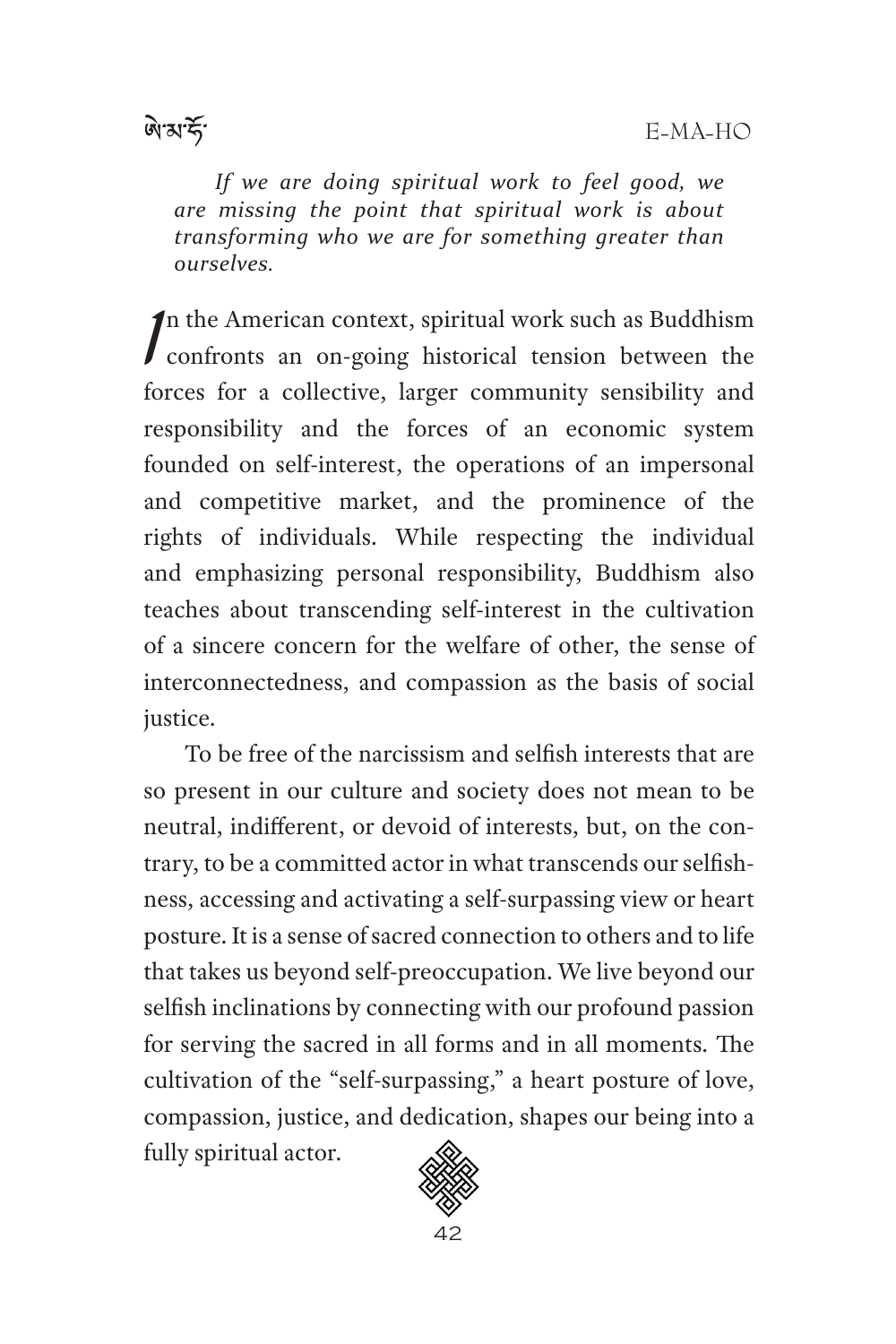*The creative aspect of sacred work denotes, not an idea of goodness, but a living caring; not an abstract example, but an ongoing challenge to live from a sacred sensibility; not mere feeling or affection, but a heart posture composed of mature spiritual elements; no detached survey of the state of the world, but a passionate summons to engage with equanimity, love and compassion.*

Everything we do can be a sacred act if we sanctify it by<br>investing it with sacred meaning and a loving heart. investing it with sacred meaning and a loving heart. When we gulp down a glass of water in our thirst, we may either drown our conscious attention or bring it into the moment through our gratitude. In acts of service, we do not sacrifice ourselves; we sanctify these acts with our dedication and whole-heartedness.

From a spiritual point of view, we have the responsibility to manifest sacred qualities through performing our conscious roles in the world. Each of us is an agent of the sacred. Each lives with the powerful seeds of love, connection, growth, and regeneration within and has the lifelong task of planting those seeds in the garden of our experience and feeding them, shaping them as they grow, and exposing them to the warmth and light of conscious attention.

We not only possess the qualities of life, love, meaning, and connection—we are possessed by them. When we surrender to the demands of our sacred elements, we find our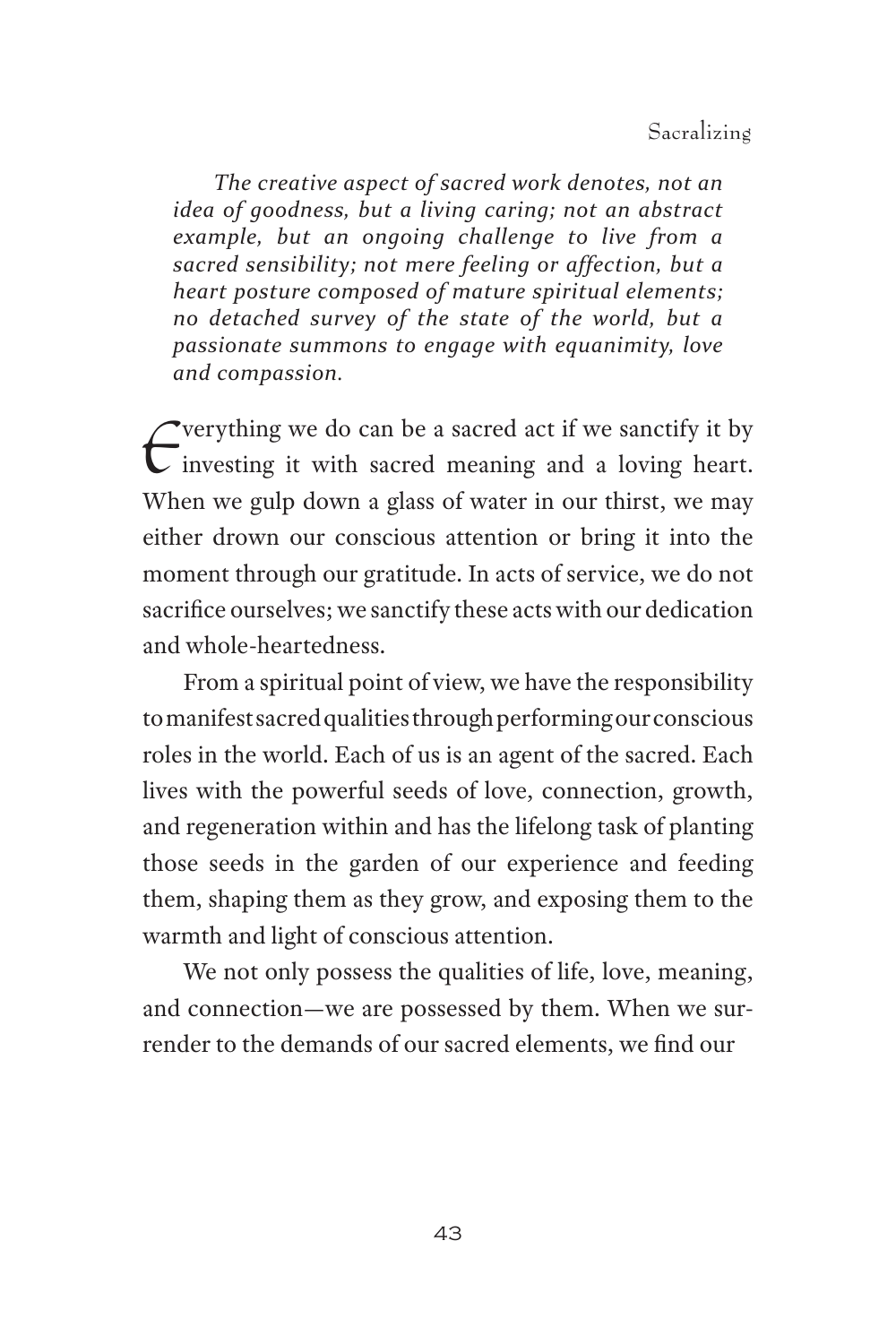

E-MA-HO

authentic home—where we belong, can create value, can host experience, can be hosted by the beauty of the sacred, and are prepared to contribute our unique gift to the larger dynamic of life.

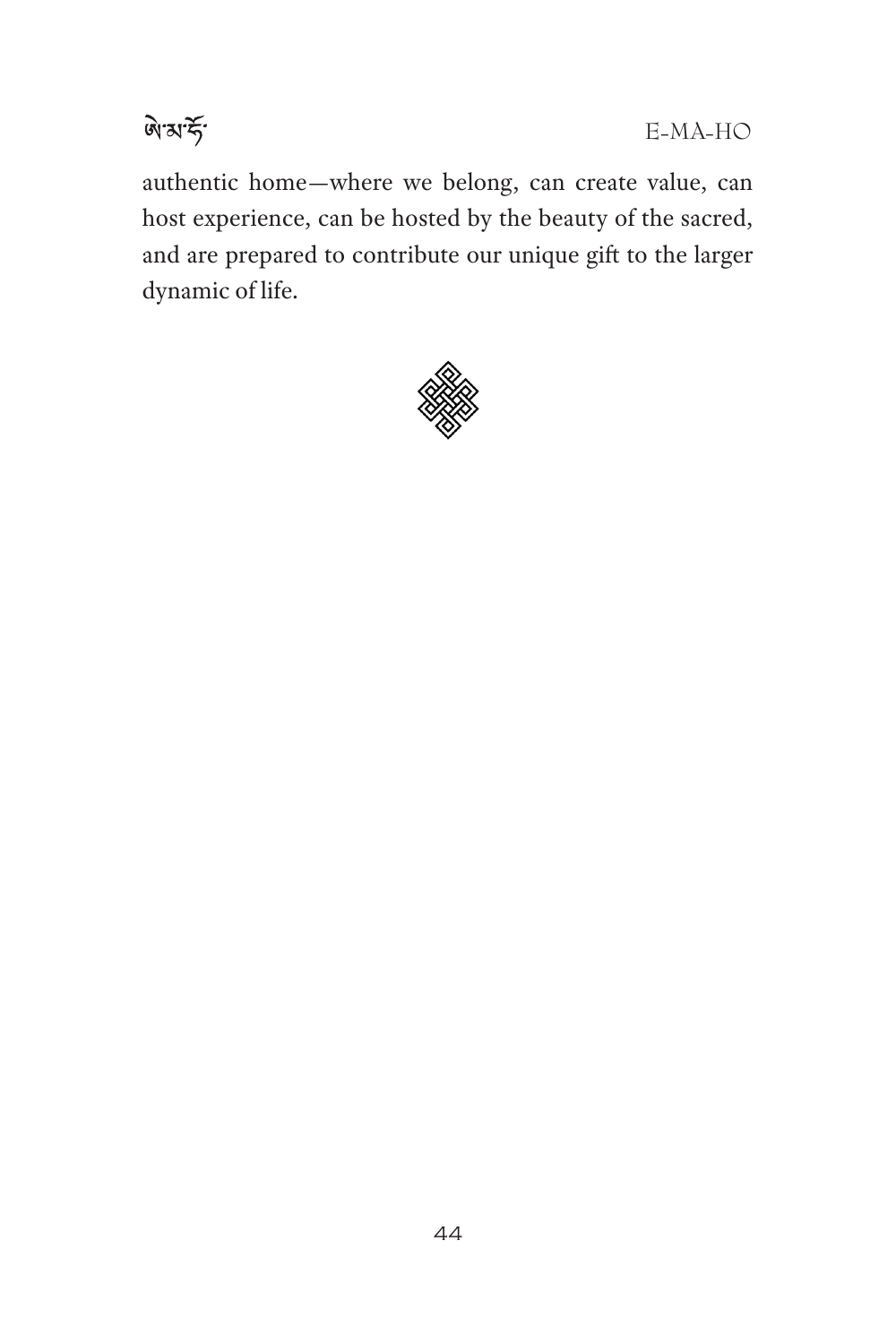#### *Buddha is as Buddha does.*

y treating everything that arises as a training opportunity<br>in sacralization, we transform our usual sense of in sacralization, we transform our usual sense of powerlessness in the face of difficulties into workout tools in building our spiritual capacity. We approach each moment with a determination to move beyond our addictive selfpreoccupation. We grow the seeds of virtue. We interrupt reactive habits and proactively cultivate sacred qualities. We dedicate our efforts on behalf of others. And we acknowledge and celebrate each step in the right direction.

We become what we do because we are always creating or reinforcing patterns of thinking, feeling, and behaving. In referring to the "mind reform tradition" in Buddhism, Robert Thurman writes "I have a new English proverb for it: I say, 'Buddha is as Buddha does'."

As sacred warriors and celebrants we strive to enact our sacred states of consciousness in deeds. There is a seamless flow between our meditating and our acting.

In the Indian traditions, Karma Yoga is the consecration of all actions, situations, and their results. Beyond special occasions, we use everyday events as opportunities for ceremony and celebration, as a practice of blessing. Karma Yoga is self-surpassing service to life, participating in and contributing to the human community and the greater circle of all living beings. In Karma Yoga authentic sacred imagination works through us to create blessings in the world.

An authentic karma yogi sees the sacred in everyone,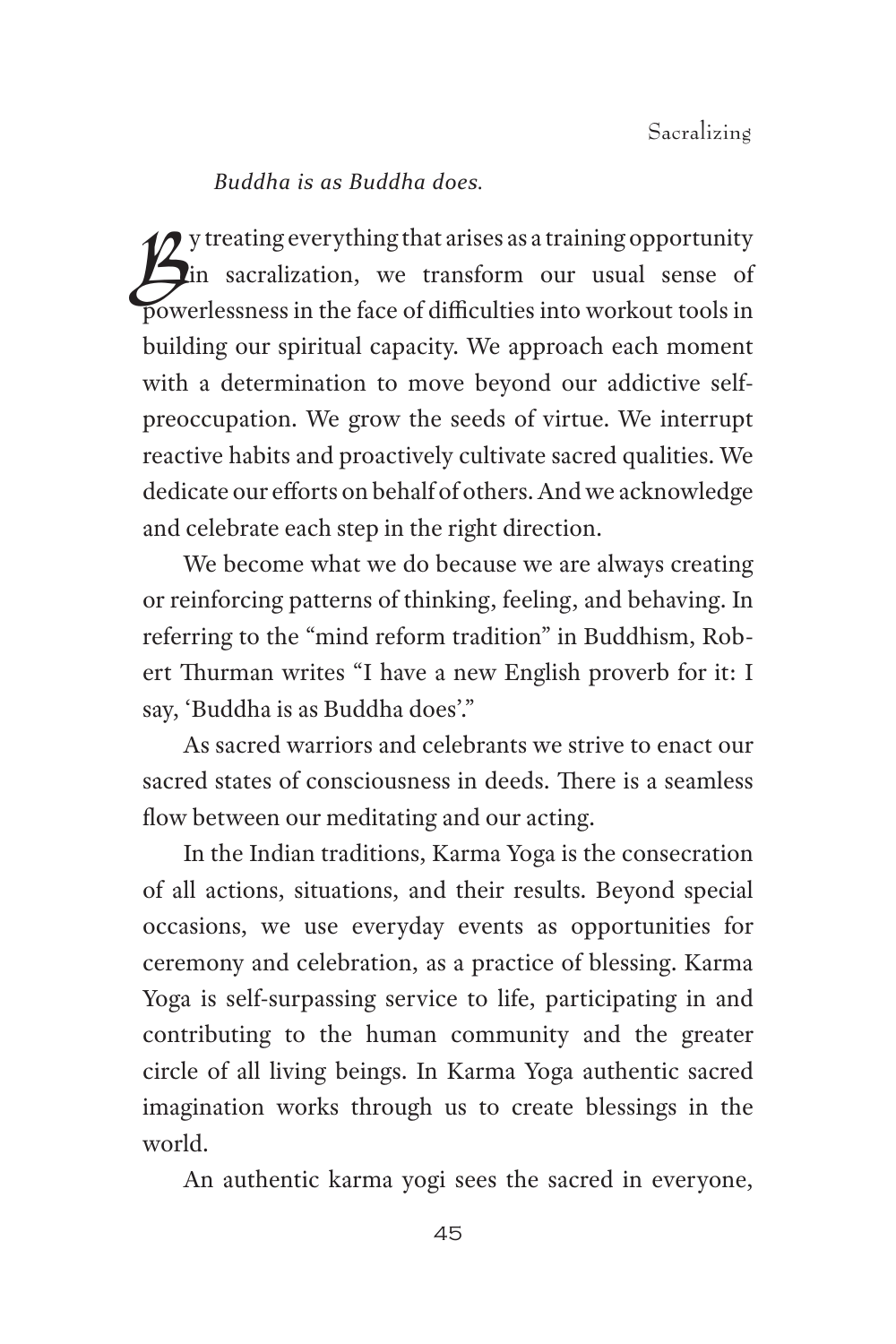

connecting and communicating from the heart posture of sacred love and the desire to be of a vehicle of the good, a blessings bestowing presence. Our practice is to plant seeds and to strengthen our authentic personal, collective, and sacred natures. This kind of practice is done paradoxically with both ease and effort. As we grow stronger in our wisdom, loving, and generative nature, we seek the path of ever greater resistance to challenge and enhance our growth.

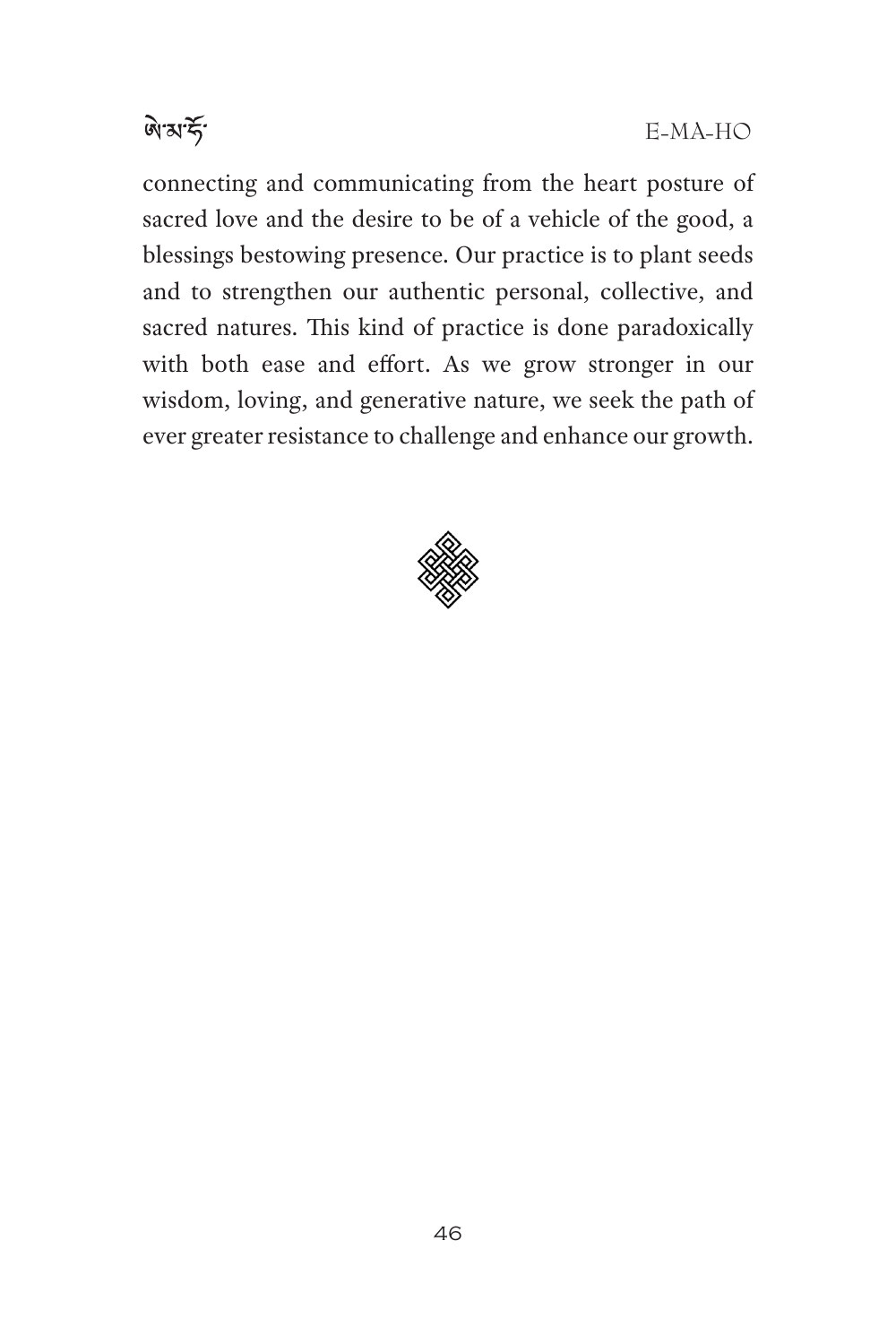#### Sacralizing

*The sacred is like a shy lover who must be courted by the earnestness of our efforts, the dedication in our purpose, and the magnificence of our failures.*

S a form of experience and certainly as a way of being,<br>the sacred is like a shy lover who must be courted by<br>the correctness of our offerts, the dedication in our purpose. the sacred is like a shy lover who must be courted by the earnestness of our efforts, the dedication in our purpose, and the magnificence of our failures. We may get encouraging glimpses of the beauty, peace, and wonder of this hidden lover that inspire us to continue with our practices day after day, week after week, month after month, and year after year. As all this work begins to bear fruit, the beauty of the sacred is revealed and experienced increasingly as an integral part of a full life as we engage in an increasingly pervasive process of sacralization.

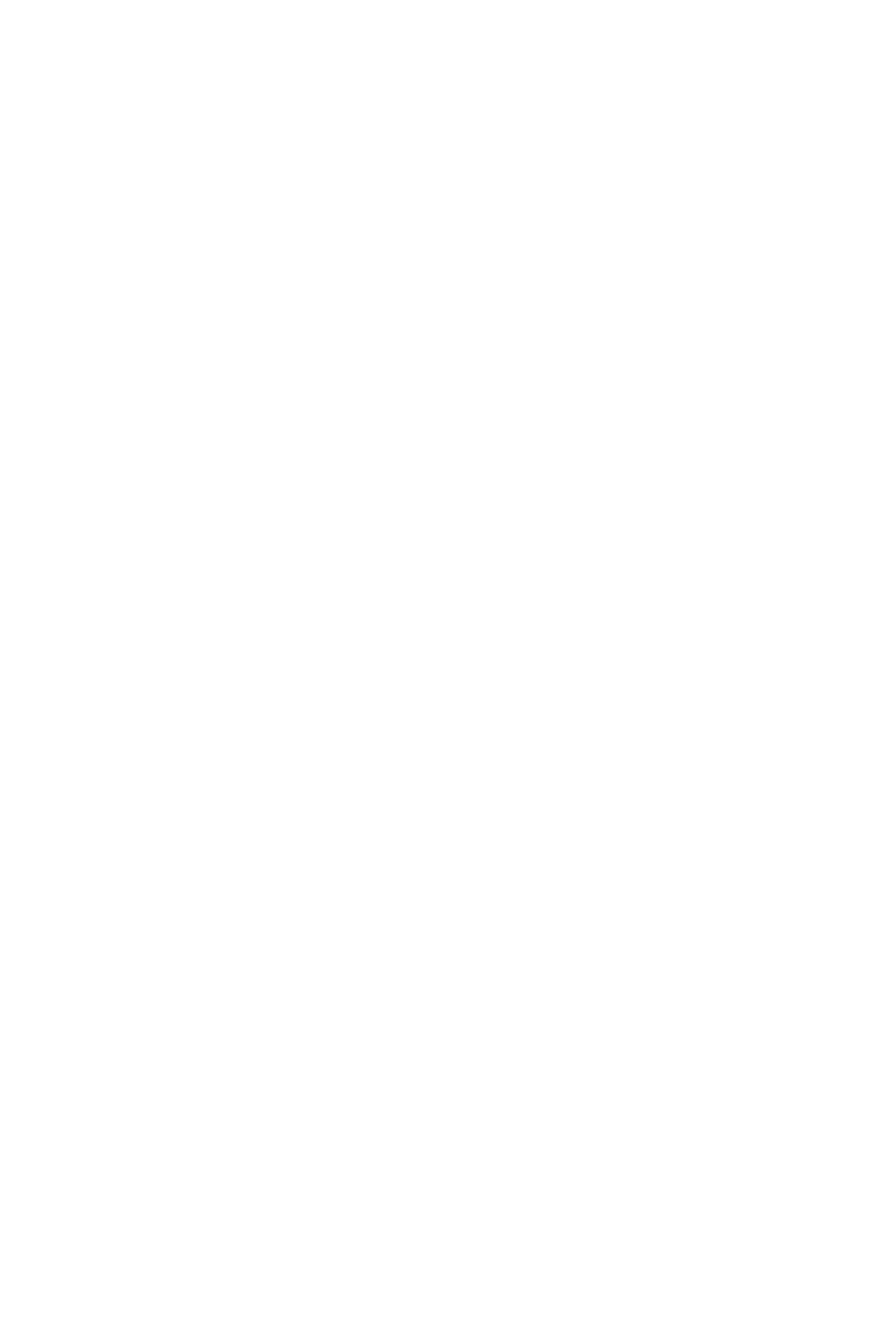# Creation and Dedicated Prescence

**3**

## **E-MA-HO**

बेशर्क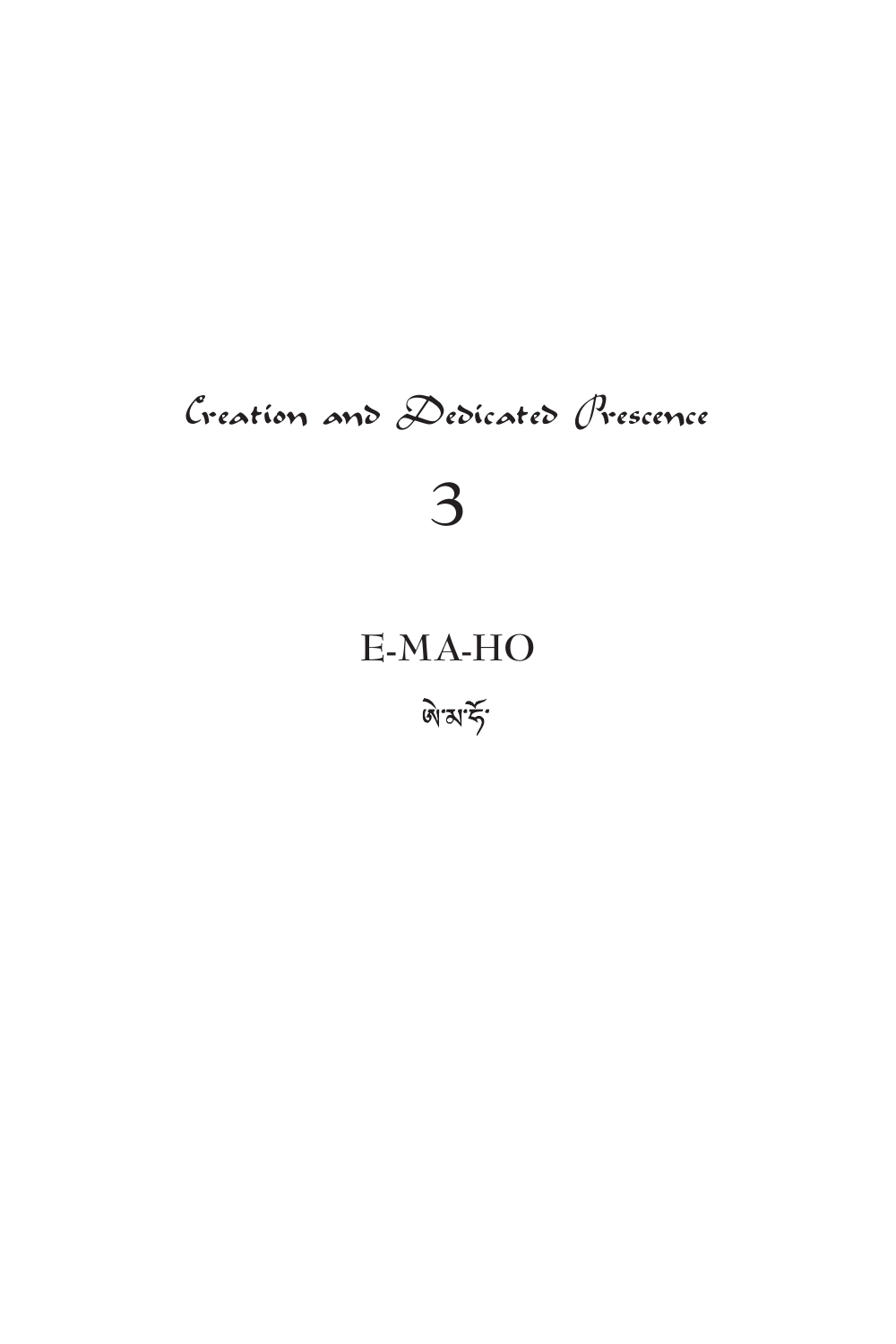

#### Life maketh all things new. Longfellow

*Life is activity, energy, creative.*

 $\sum$  he creation we are speaking about here is more circular<br>than linear. It is not concerned with beginnings and<br>ending but the endless dynamic of life where event on diago than linear. It is not concerned with beginnings and endings but the endless dynamic of life where every ending is a beginning and every beginning is only an event in the always flowing river of creation.

The sacred oneness of creation is in the rich particulars of its diversity where every person, every flower, every tree, every song, every flutter of wings, every breath, every birth, and every death is an essential feature of a great ocean of all that is, Reality.

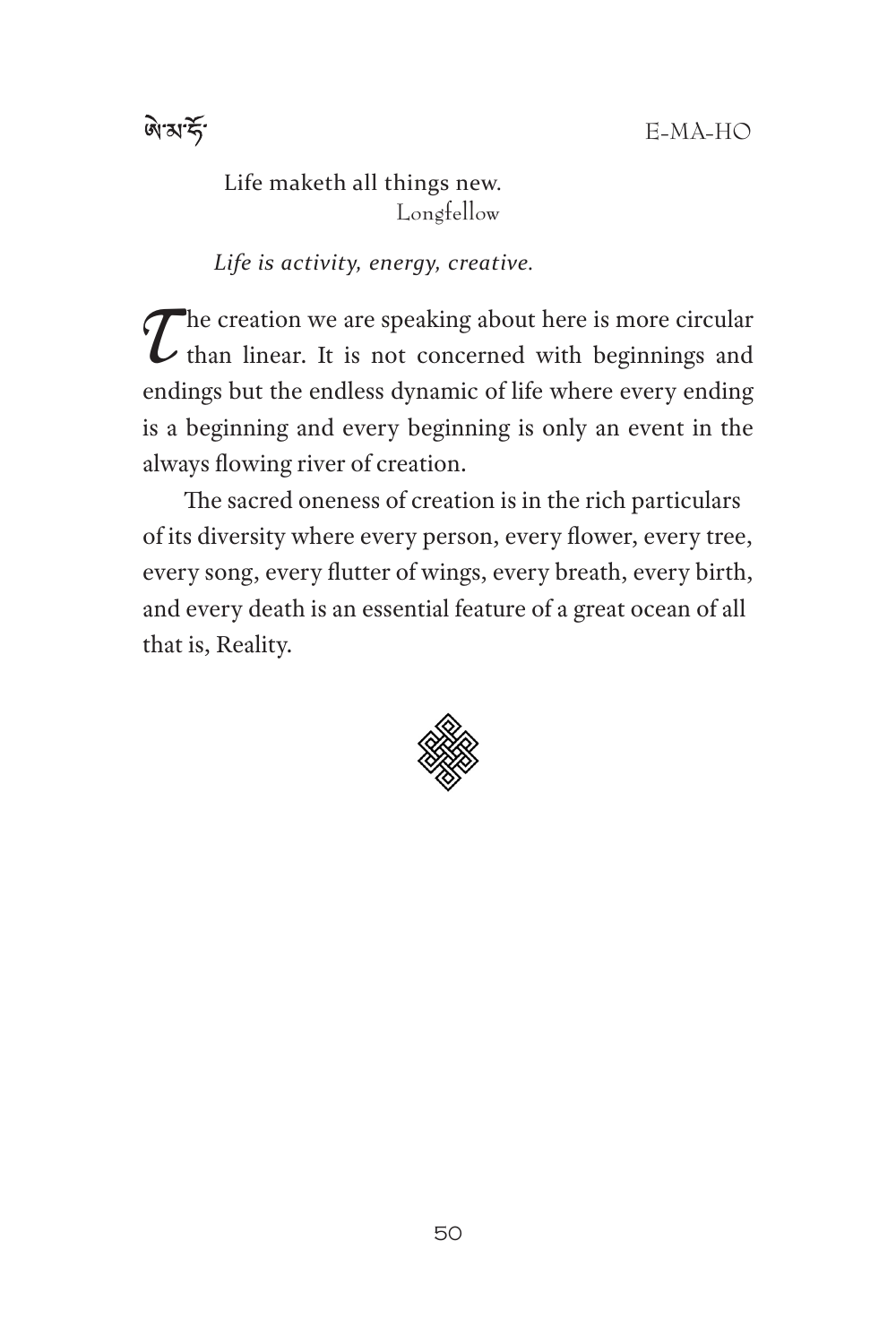*As servants to the creative process of which we are all participants and from which our lives are sustained, we keep the spirit alive through our sustained efforts.*

s vast and open as wisdom is, and as deep and intimate<br>as love is, such is the magnificence and beauty of<br>another. This beauty makes averyone and averything that as love is, such is the magnificence and beauty of creation. This beauty makes everyone and everything that beholds it flower and grow. Creation is both beyond time and in time. In time this force, this dynamic of being, manifests forms with colors and shapes that hold the footprint of time having passed that way on a path to new formations, new blossoming, and new possibilities.

Yet we must open the eyes of the soul to see the magnificence of creation. Despite the pulsing of our creative nature, we often confine our lives to a series of seemingly endless moments of reenactment of frustrated possibilities and insatiable desires. In this way we feel an alienation from a home in which our visions and dreams can live, be refined, and mature.

We must embrace the fact that creation is a reality of our three-fold nature. We recognize that our creative nature is not the province of a select few, but rather that all human beings are equal in our possibility to create sacred imagination and live from sacred attention. It is our participation in this sacred and creative nature that will embed us in a vibrant life. We become committed servants to the creative process of which we are all participants and from which our lives are sustained. We want to keep the spirit alive through our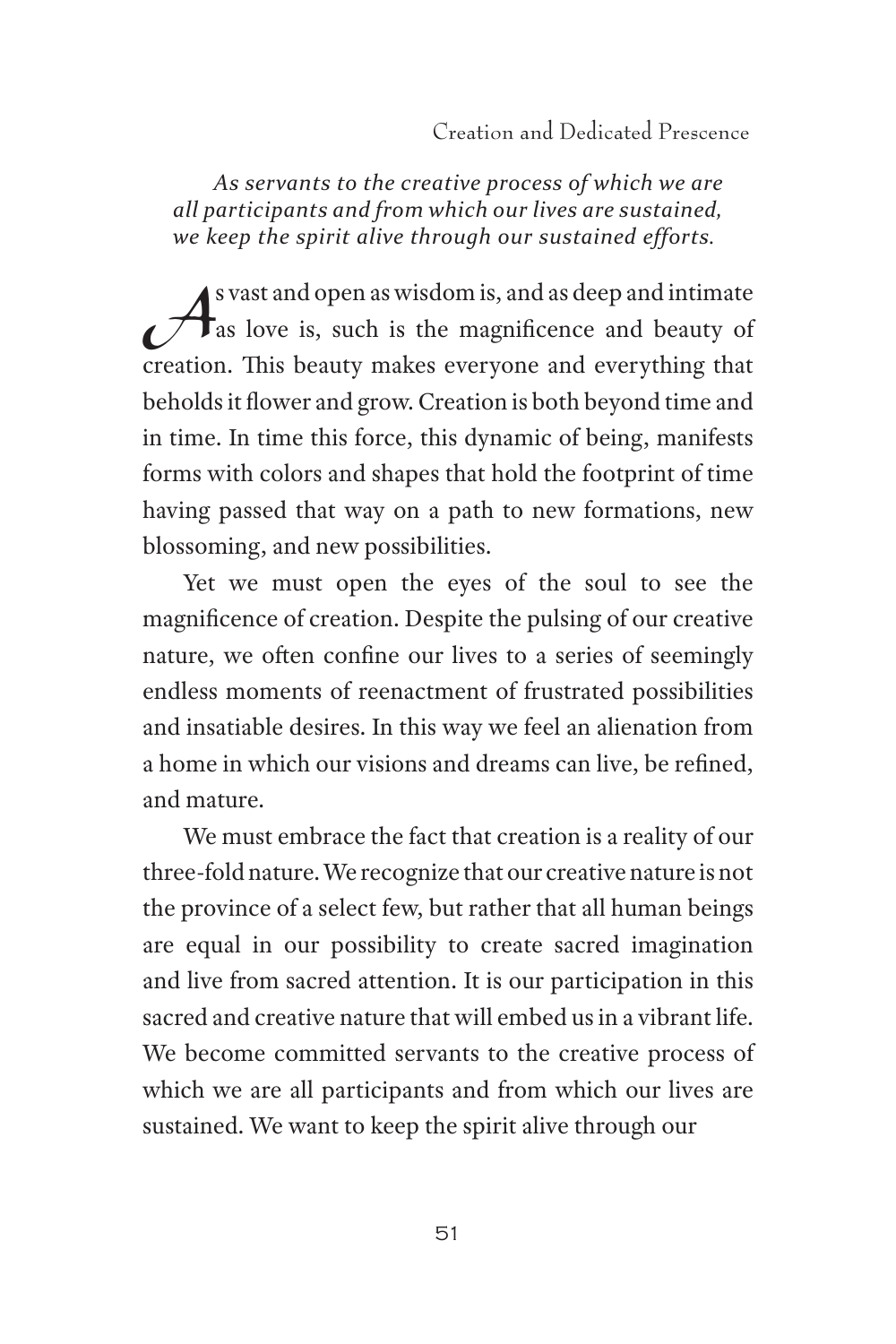

E-MA-HO

sustained efforts so that things of value do not collapse into the jaws of oblivion that always await our lapses on the shores of memory.

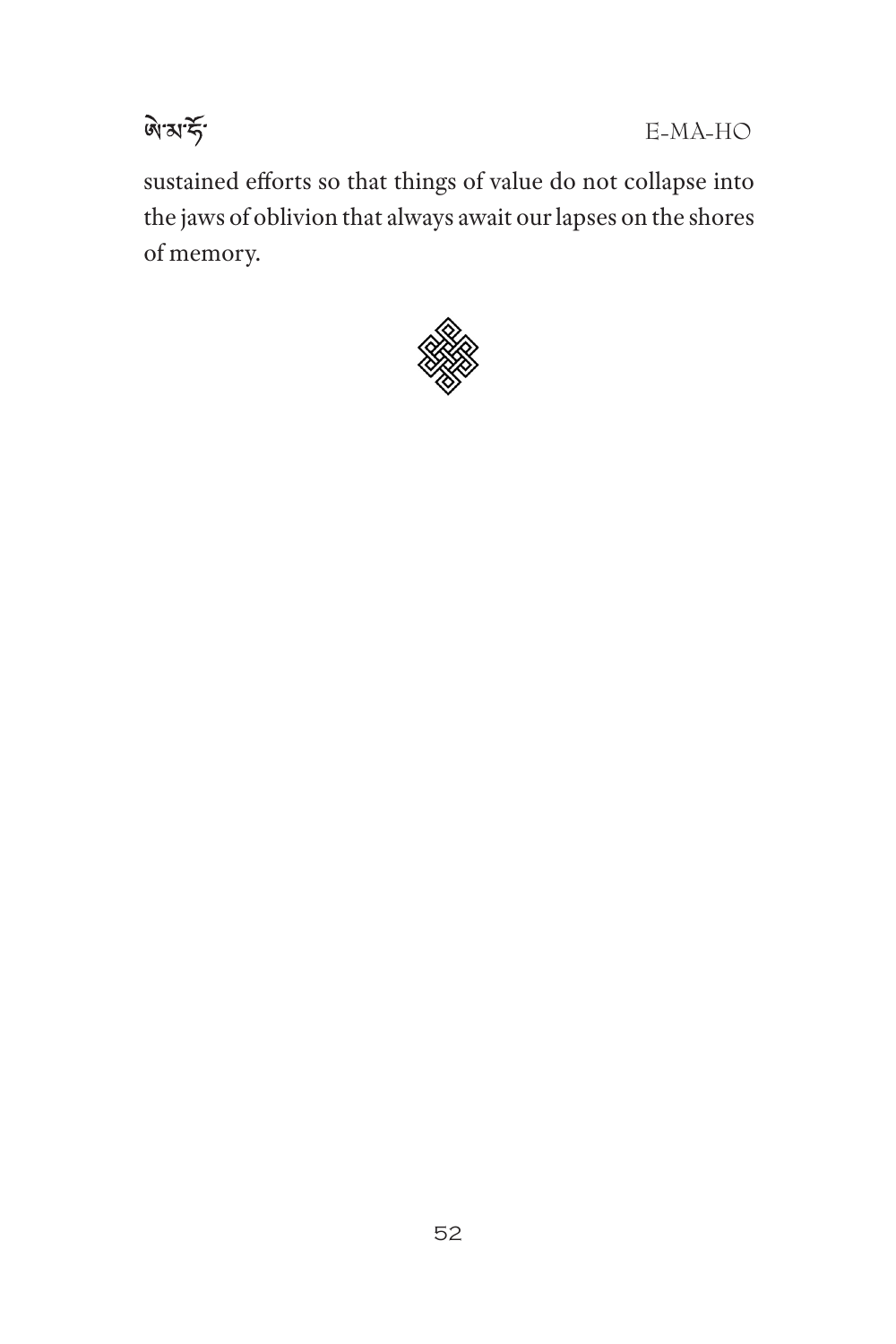*Presence includes all living beings.*

 $\sum$  he view of enlightenment as some absolute dissolution<br>into nothingness or some dimension of pure awareness<br>that is removed from the pitty gritty of living is simply into nothingness or some dimension of pure awareness that is removed from the nitty-gritty of living is simply reductionist and not Buddhist. It denies a fundamental part of Buddhist teaching that everything is interconnected and always changes, impermanent. It is the deep perception and realization of these principles of the nature of life that can free us. There is no separate you to be enlightened, no noninterconnected thing. You cannot become nothing because "nothing" is simply a word for that which does not exist. Your self-sense may change and you may realize the illusory nature of your identities and preconceptions, but that does not mean that you do not exist, that you are not living. Making *nothing* your deity is quite simply a dead end.

What some people call their experience of nothingness is their experience of their mental construct of what nothing would be. This concept driven nothingness reflects an undeveloped spirituality that often has some kind of escapist motivation lurking in the background.

As Robert Thurman points out: "Enlightenment is not some sort of obliteration. Enlightenment is fully being here now, but the now is of infinite duration and the "here" is of infinite extension. It is not a here and now that is an isolated, private moment of my own…. It is a presence that includes all living beings, all "here"s and all "now"s."

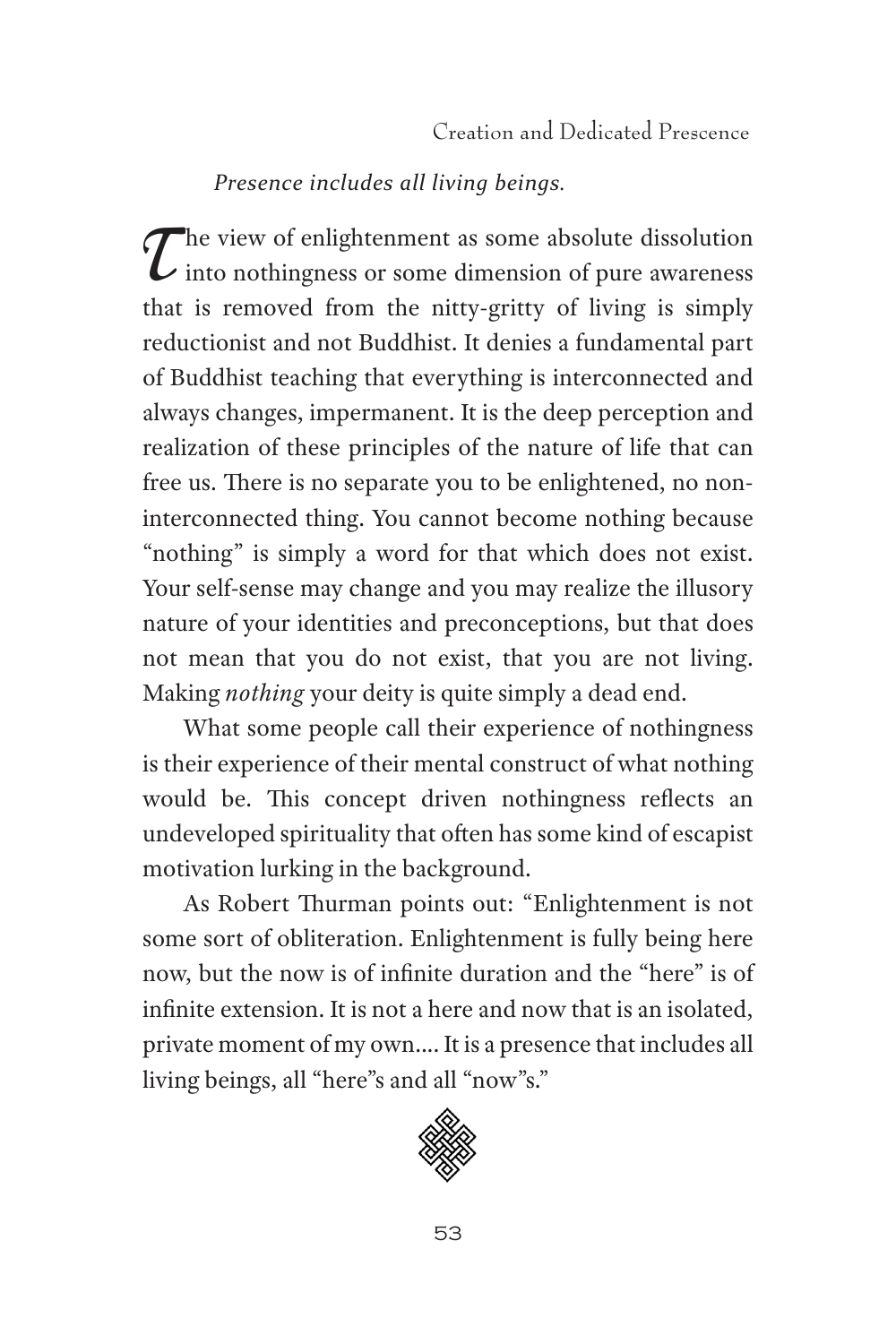ৰ ম'ৰ্দ

*Karma means action. Therefore it means creation. The dynamic of karma and the reality of change are the creative principles of life.*

 $\mathcal{T}$ he Buddha saw that change is the nature of phenomenality. He was not only concerned with what is bound phenomena but what is the nature of living in a phenomenality. He was not only concerned with what is beyond phenomena but what is the nature of living in a phenomenal world. One meaning of the word *dharma* centers on the principles by which things exist and change and the reality that every act we take, every word we speak, and every thought we think is not only influenced by the other forces operating in the web of life that we participate in, but also has impacts and reverberations in that web far beyond what we can see or imagine.

The Sanskrit term *karma* literally means action or doing. Any kind of intentional action whether mental, verbal, or physical, is regarded as Karma. It covers all that is included in the phrase "thought, word and deed". Generally speaking, all good and bad action constitutes Karma.

Karma does not necessarily mean past actions. It embraces both past and present deeds. Hence in one sense, we are the result of what we were; we will be the result of what we are.

In another sense, it should be added, we are not totally the result of what we were; we will not absolutely be the result of what we are. While our current conditions, particularly our inner life and reactive habits, are influenced by our past actions, in Buddhism, Karma can be changed. Because we are conscious beings, we can be aware of our past and strive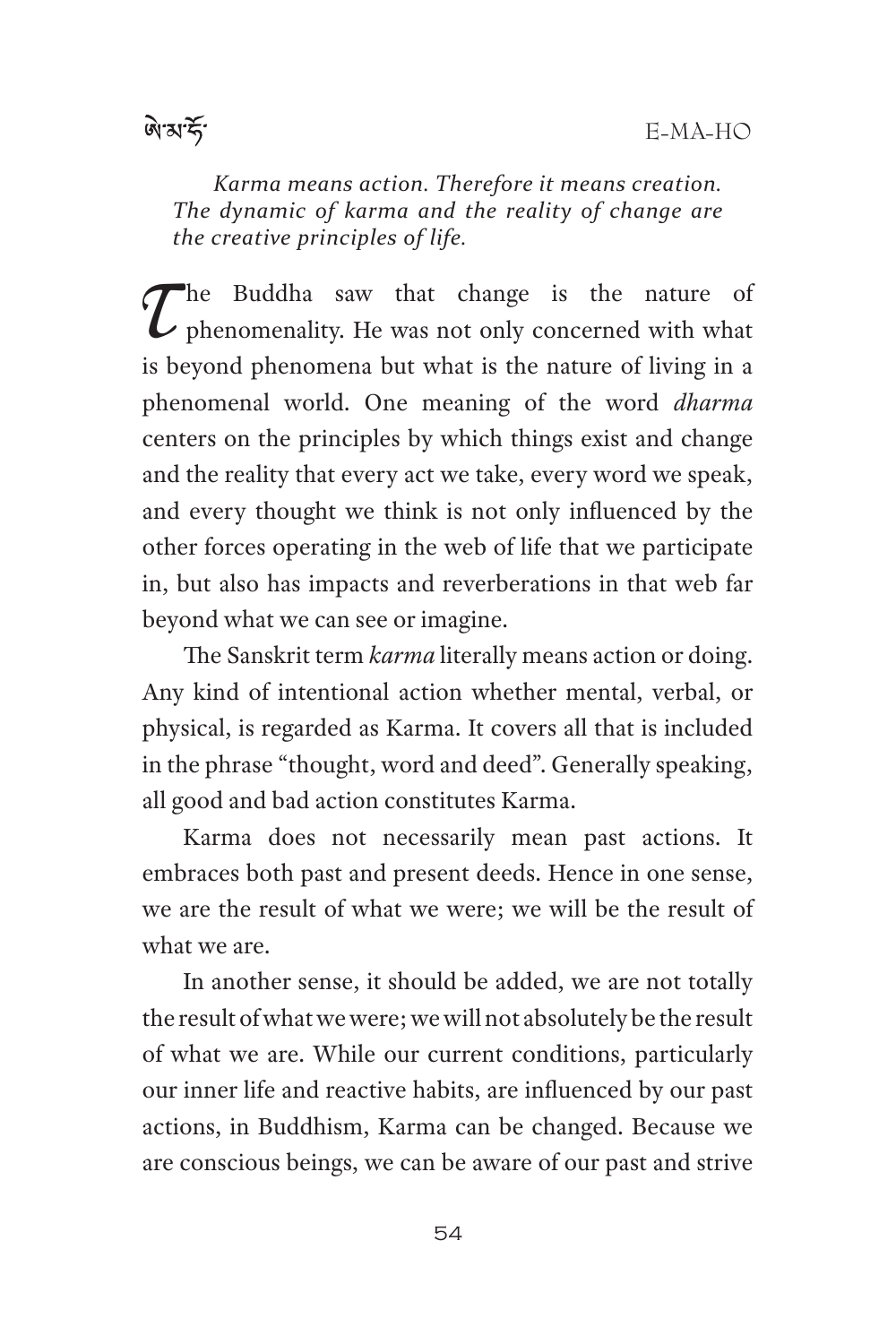to create a change in direction of the flows of events into the future.

The *Dhammapada* states: "All that we are is a result of what we have thought, it is founded on our thoughts and made up of our thoughts." This points to the power of our creative and sacred imagination. Therefore, the quality of our character is dependent on whether we embrace "good" thoughts, actions, and words or focus on degrading thoughts, that can influence us to speak with hostility and defensiveness and to engage in harmful behaviors.

How we use our mind influences the quality of our presence and the nature of our actions in creating the present. From the standpoint of spiritual work and of sacralizing life, karma is the creative. We are always creating the present and the future through the present.

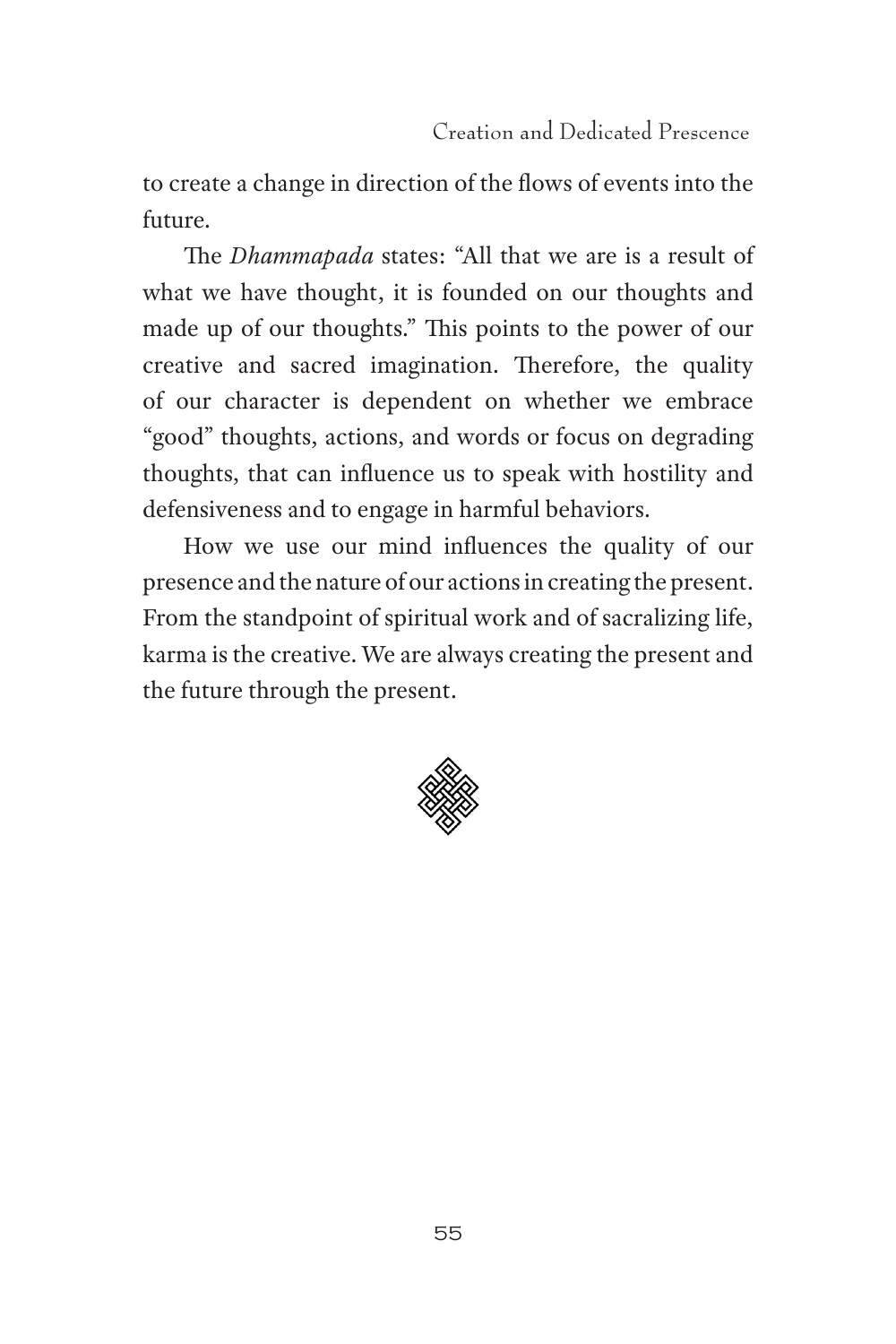

*What we do in this moment shapes not only our present experience but what we are becoming.*

As we come to know karma as the creative nature<br>of life, this realization can increase our sense of of life, this realization can increase our sense of intensity, immediacy, and eternity of the moment. We sense the preciousness of the moment in the core of our being and can invest in our most profound spiritual growth. What we do in this moment shapes what we are becoming.

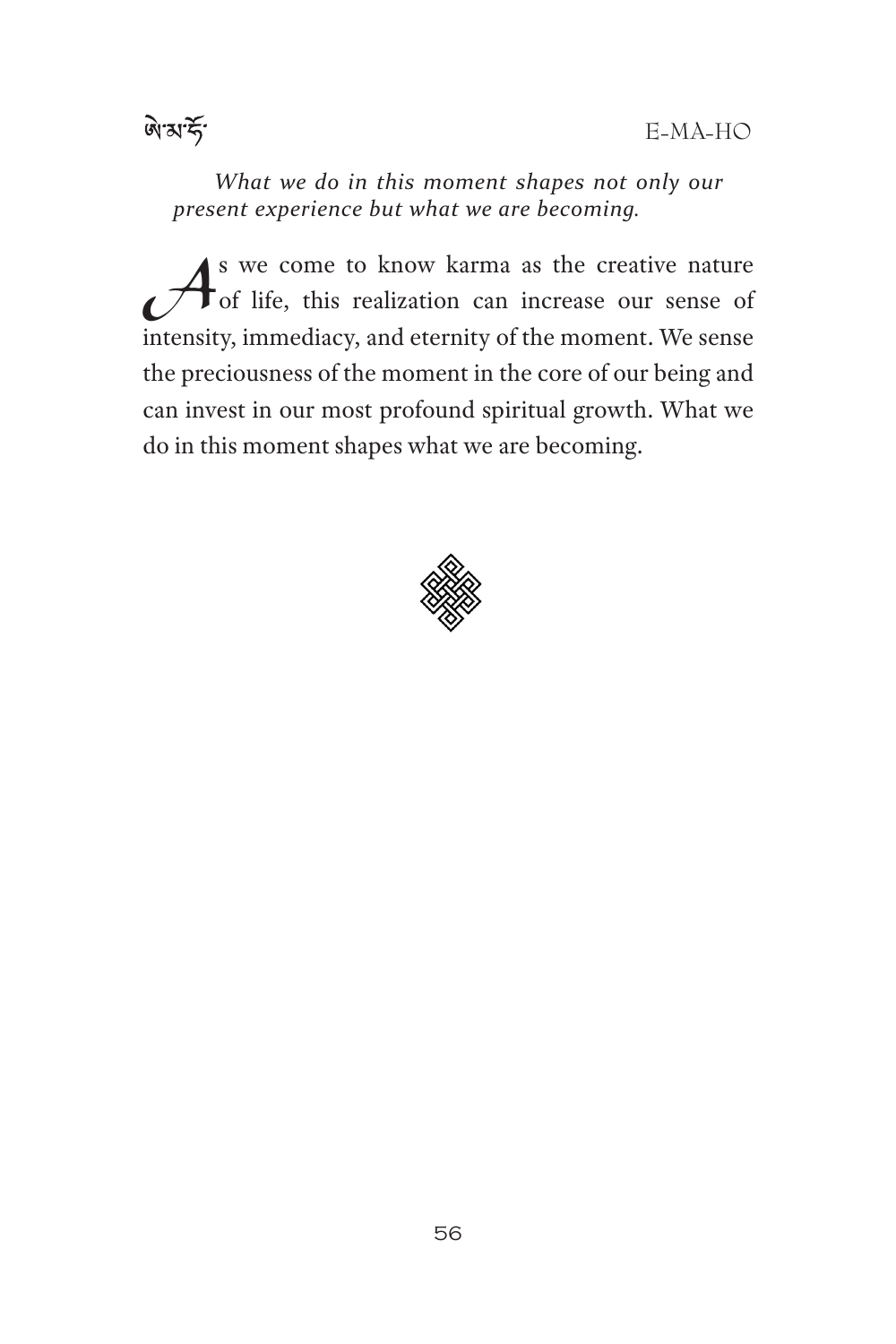Creation and Dedicated Prescence

*We can enter the eternal beyond time by the pathway of fullness of presence.*

 $\tau$  he creative is intimately connected with time.<br>Temporality necessarily means that each moment arises Temporality necessarily means that each moment arises and is distinct from the last and the next. Two instants can never be together in time.

Yet, within each moment in time we can enter the eternal beyond time by the pathway of fullness of presence. This suggests that we can be both in time and beyond time simultaneously, fully engaged in acting to shape life in time as well as fully present in the dimension of our open awareness that transcends time.

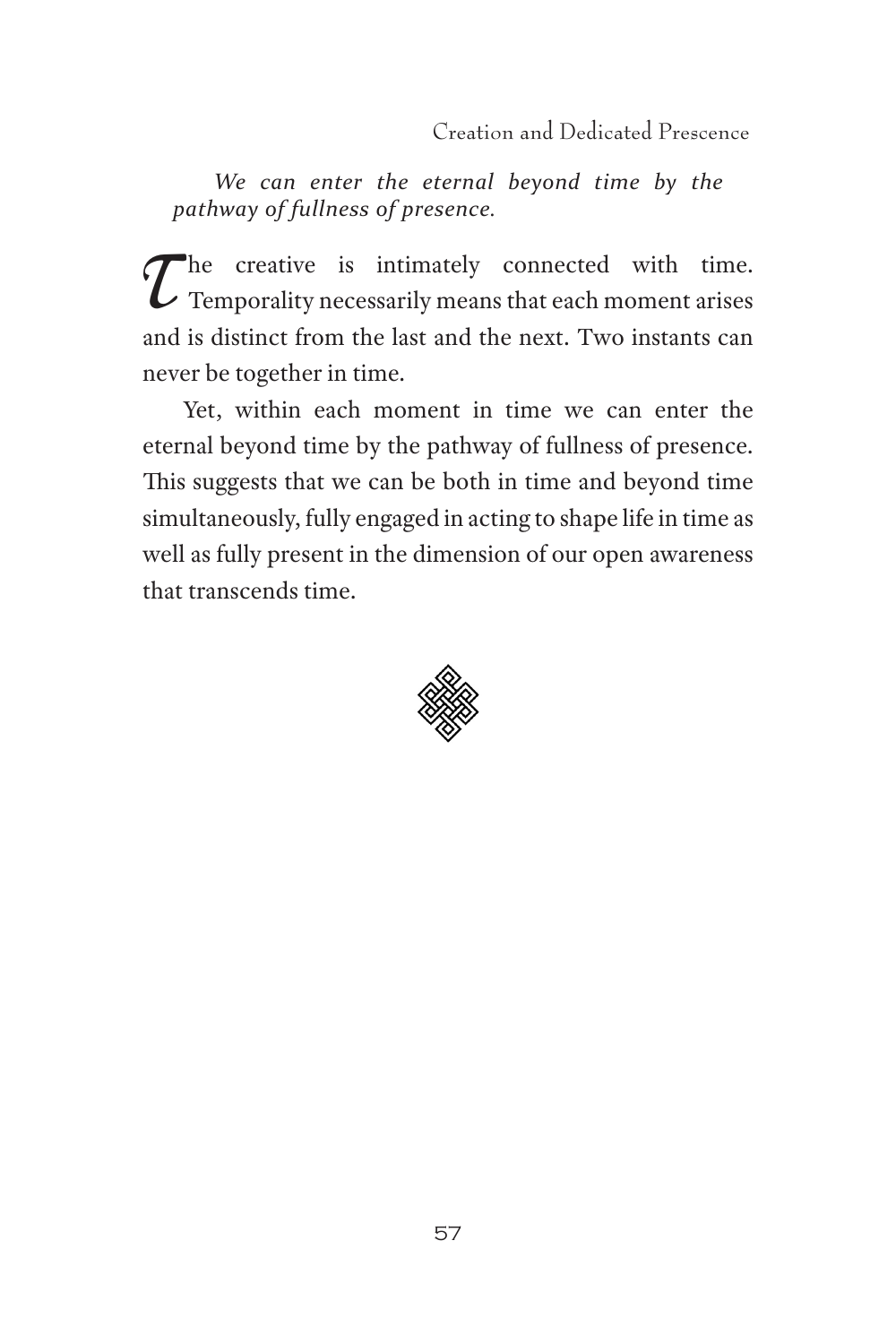<u>ৰে'ক্ষ'</u>

Song itself cannot happen without time, without the voice rising and falling away.

For is not impermanence the very fragrance of our days.

Maria Rainer Rilke

Joanna Macy wrote of Rilke in her book In Praise of Mortality: "Rilke invites us to experience what mortality makes possible. It links us with life and all time." "Ours is the suffering and ours is the harvest."

She goes on to write about thedeath of a loved one: "The great secret of death, and perhaps its deepest connection with us, is this: in taking from us a being we have loved and venerated, death does not wound us without, at the same time, lifting us toward a more perfect understanding of this being and of ourselves."

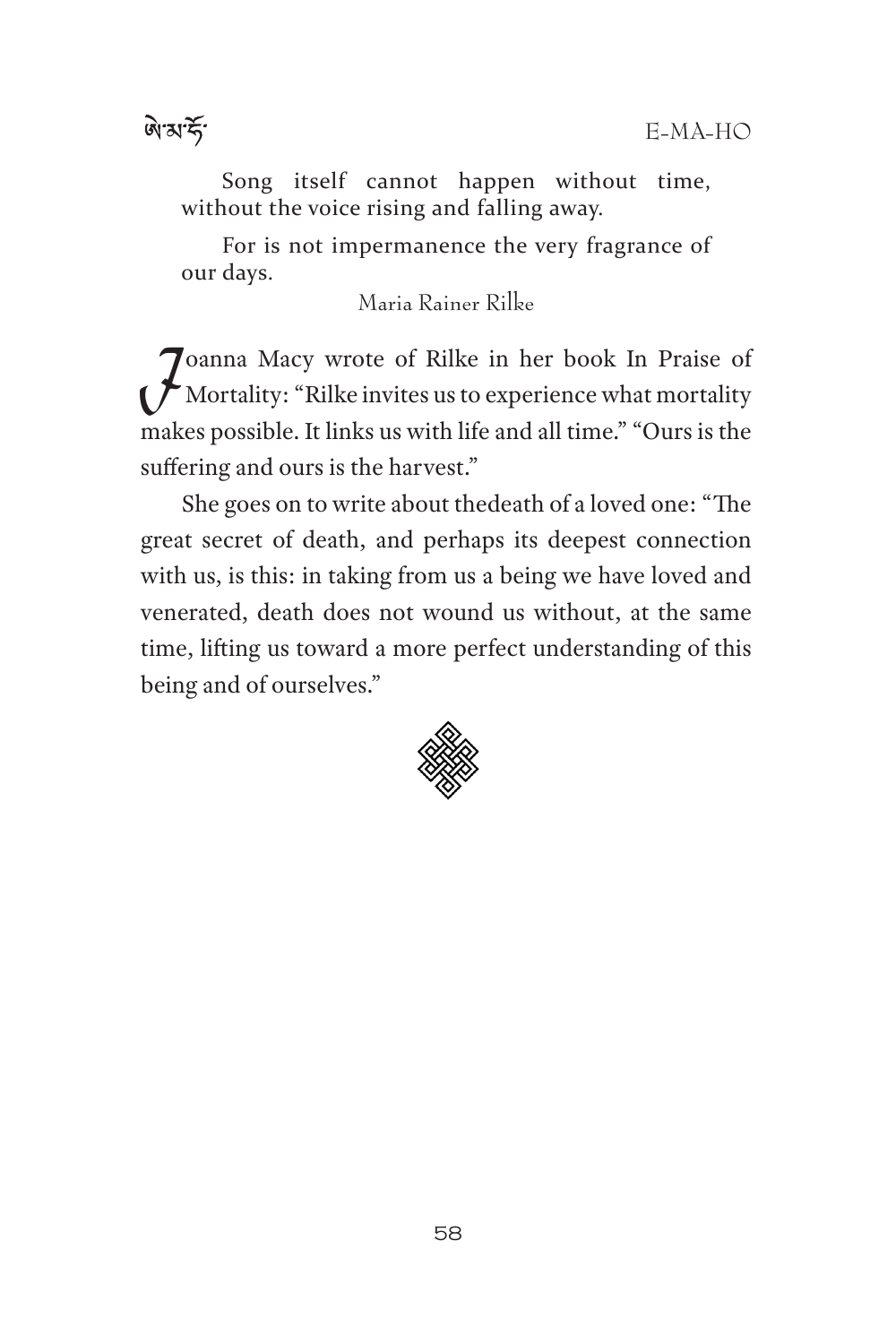Creation and Dedicated Prescence

The Creation Mother is always also the Death Mother and visa versa. Because of this dual nature, or double-tasking, the great work before us is to learn to understand what around and about us and what within us must live, and what must die. Our work is to apprehend the timing of both; to allow what must die to die, and what must live to live.

Clarissa Pinkola Estés

s human beings we are confronted not only with<br>death in our future but with our awareness of death. death in our future but with our awareness of death. In the dimension of causal relationships, time arises and with time, death keeps the cycles going and makes room for new possibilities.

The creative has multiple expressions, two of which are birth and death, generation and dissolution. We often want to dance with the first and deny the second. Throughout our lives we are accompanied by the unknown companion of death. Death travels through life with us, having joined our journey at birth. Death is the face of Grace that we try to ignore. Death as a presence is known in our fears, but our reactive structure of habits keep us buffered and blinded to the deeper nature of the process of life.

Our issues with death contract our attention and our very being and can haunt our participation in life. Yet death serves as a teacher by reminding us that fear and reaction trap us in linear self-concern causing us to miss life. Only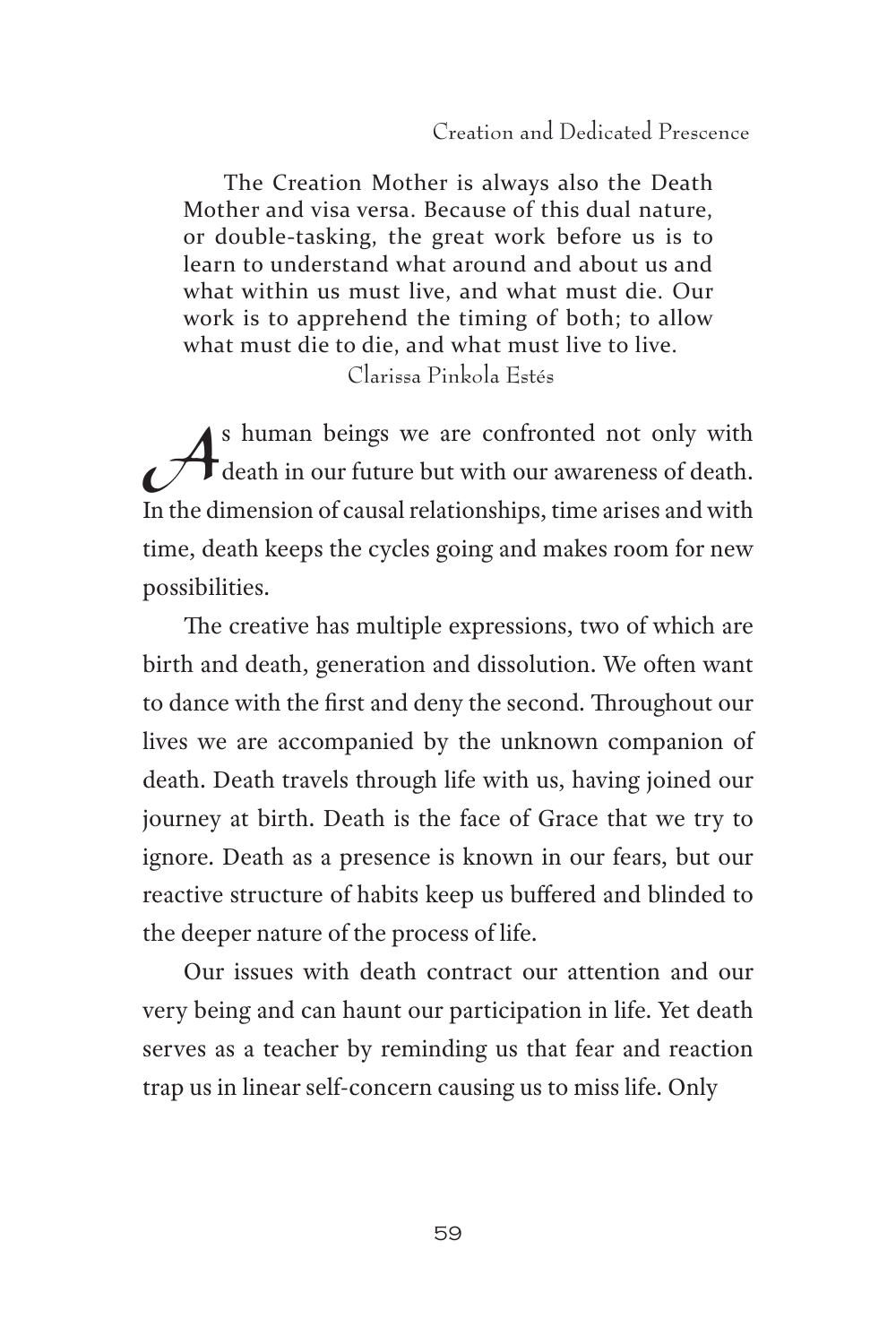बे'बार्ड़

E-MA-HO

through being Present can we experience fully the "Now" of the moment. In that presence is eternity—beyond time and space.

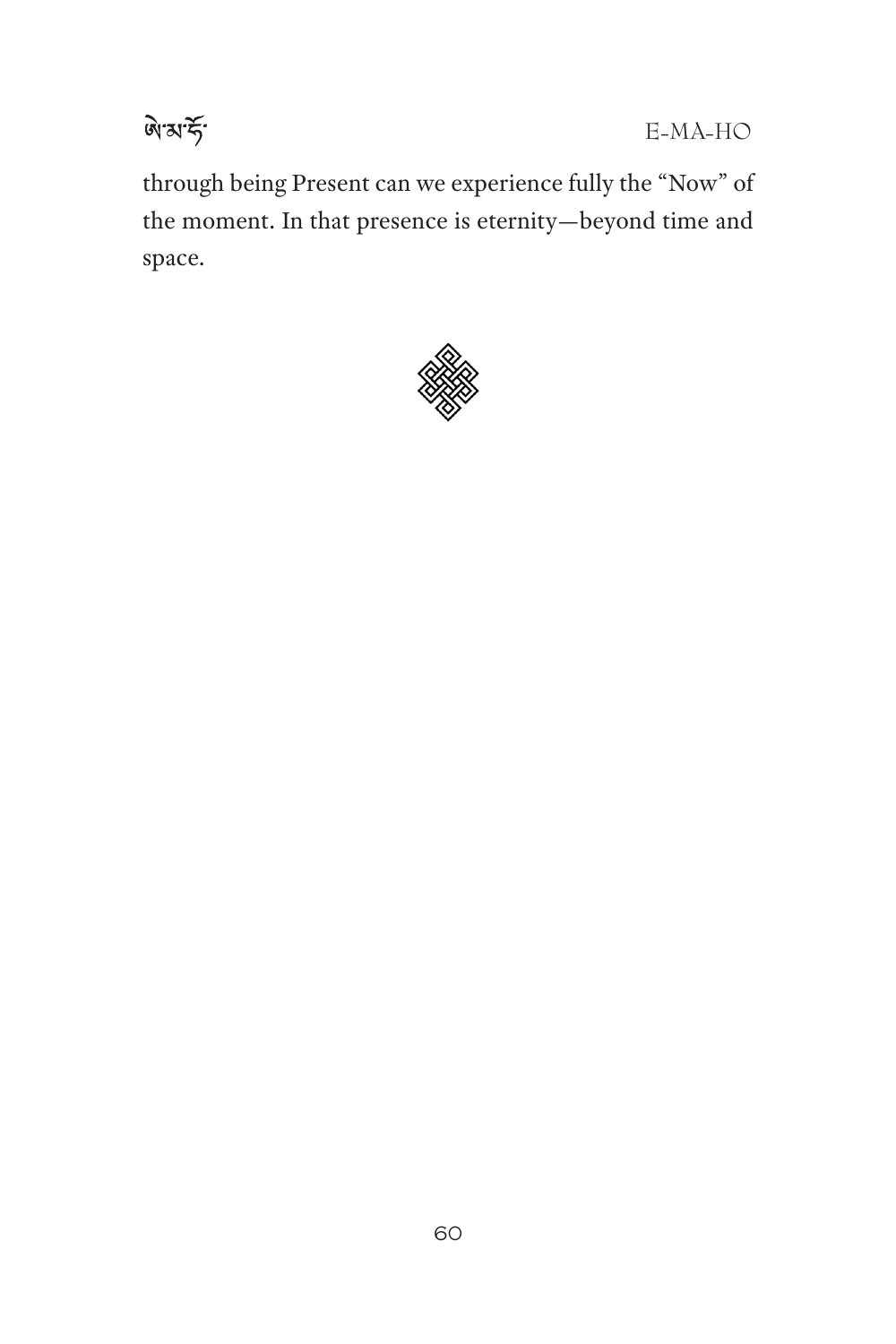*Without death, there is no birth.*

eath is not the defeat of life but the stage in the<br>cycle that makes room for what is to come and that<br>transitions what has been into what will be cycle that makes room for what is to come and that transitions what has been into what will be.

The process of birth is also the transition of death. The experience of physical birth is a model for the process of transcending each stage of our development. When the time was ripe, we were painfully pushed from the securely contained, dark, fluid world of the womb into an open world of light and gravity. The cord of automatic nurturance was cut and we now had to actively seek and ingest nourishment. For the infant the process of being born was like a death. Out of this death came new life, new freedoms, new possibilities, and new requirements for growth.

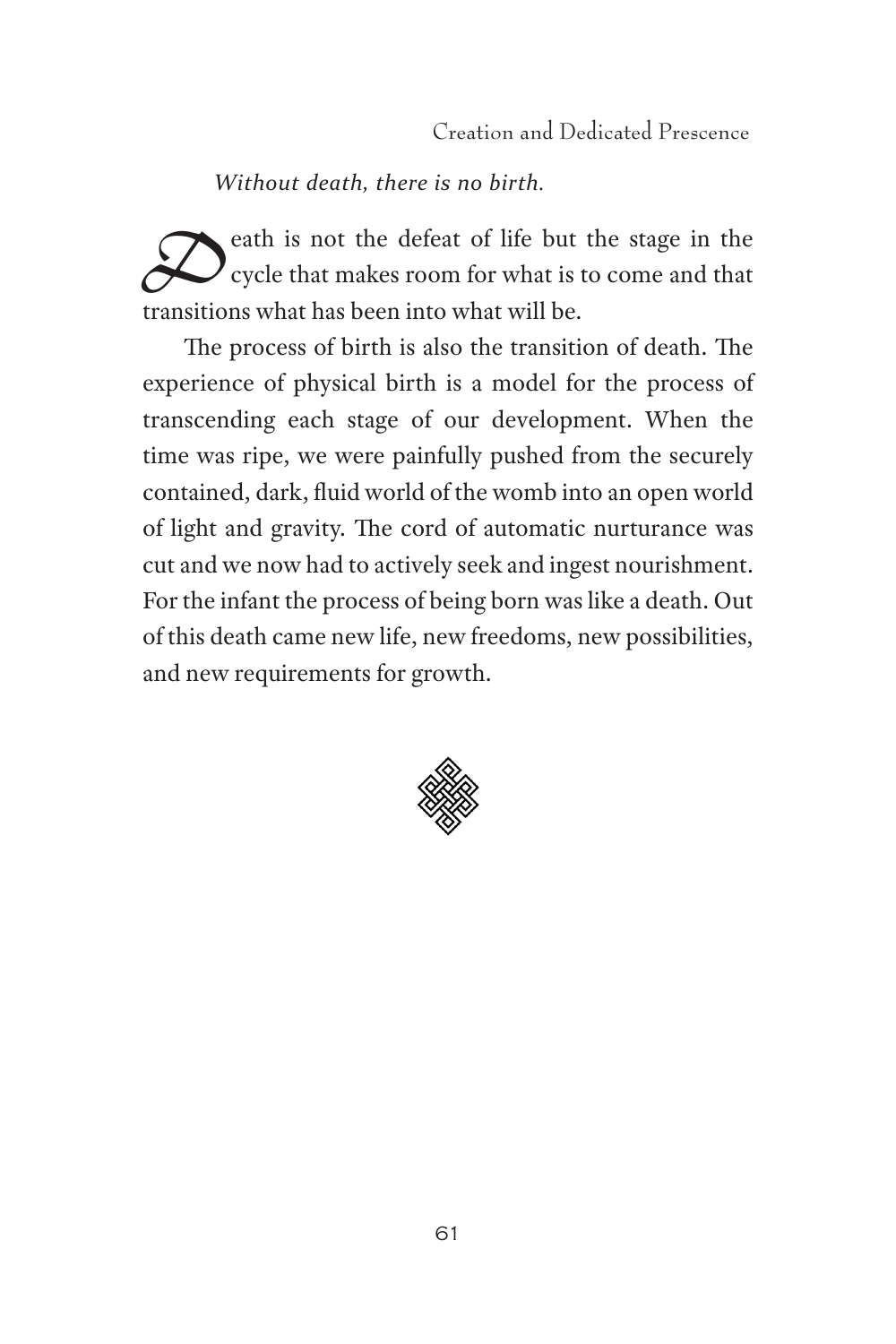ৰ ম'ৰ্দ

The aspiration is to obtain; the perfection is to dispense. This is the meaning of death: the ultimate self-dedication to the divine. Death so understood will not be distorted by the craving for immortality, for this act of giving away is reciprocity on man's part for God's gift of life. For the pious man it is a privilege to die.

Abraham Joshua Heschel

eath does not come only at the end of this life.<br>Physical death is but a stage in the process of life Physical death is but a stage in the process of life that began long before our birth. Even physically, our cells are constantly dying and new one being generated. Thoughts are dissolving to make way for new ones. Feelings pass as new feelings appear.

As we grow through the stages of spiritual maturity, each new level involves a death of the old. The world we have known and taken for granted dissolves and we must learn anew how to see, feel, act, and understand as we can no longer live in what has become the prison of an outgrown way of being and understanding.

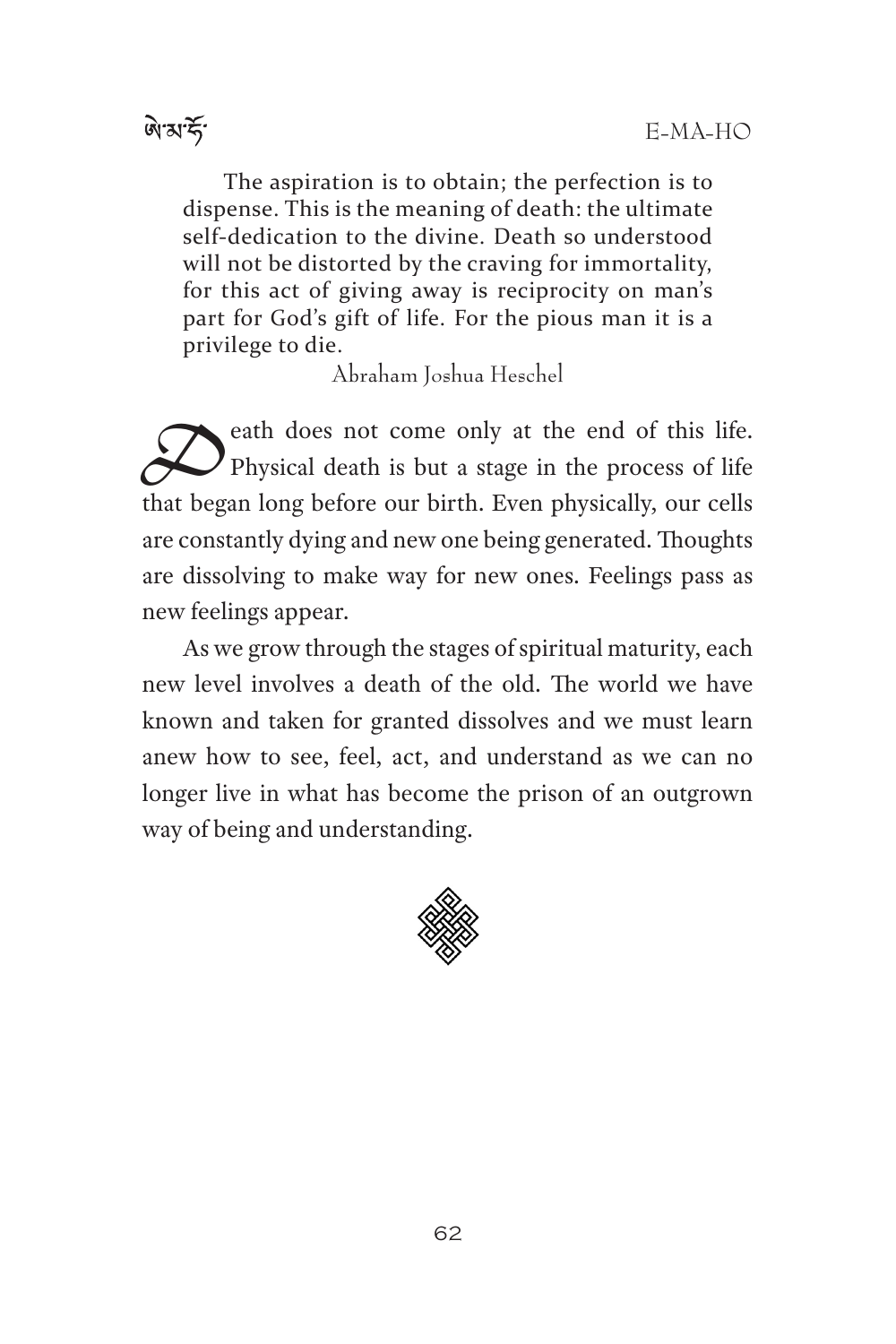Creation and Dedicated Prescence

 The secret of village togetherness and happiness has always been the generosity of the people, but the key to that generosity is inefficiency and decay. Because our village huts were not built to last very long, they had to be regularly renewed. To do this, villagers came together, at least once a year, to work on somebody's hut.... In this way, each family's place in the village was reestablished and remembered. Martín Prechtel

 $\sigma$  from this point of view, everything we do creates a kind<br>of death, a tear or hole in the fabric of life that must be<br>required. This is the destruction of what is to greate what of death, a tear or hole in the fabric of life that must be repaired. This is the destruction of *what is* to create *what is becoming*. This is not a violation but a natural process of life that carries with it responsibility—to create benefit and beauty from what has been destroyed in the process of creating something new.

Every activity that creates something new leaves waste. That waste must also be used in a responsible way to keep the world intact. If we regard it as simply of no value, we lose our connection to it and our personal and collective worlds are diminished. This alienation then haunts both us and what we have created. It becomes like a homeless spirit that will keep seeking a way back into our heart, if not as a friend and ally, then as a stranger and potential enemy.

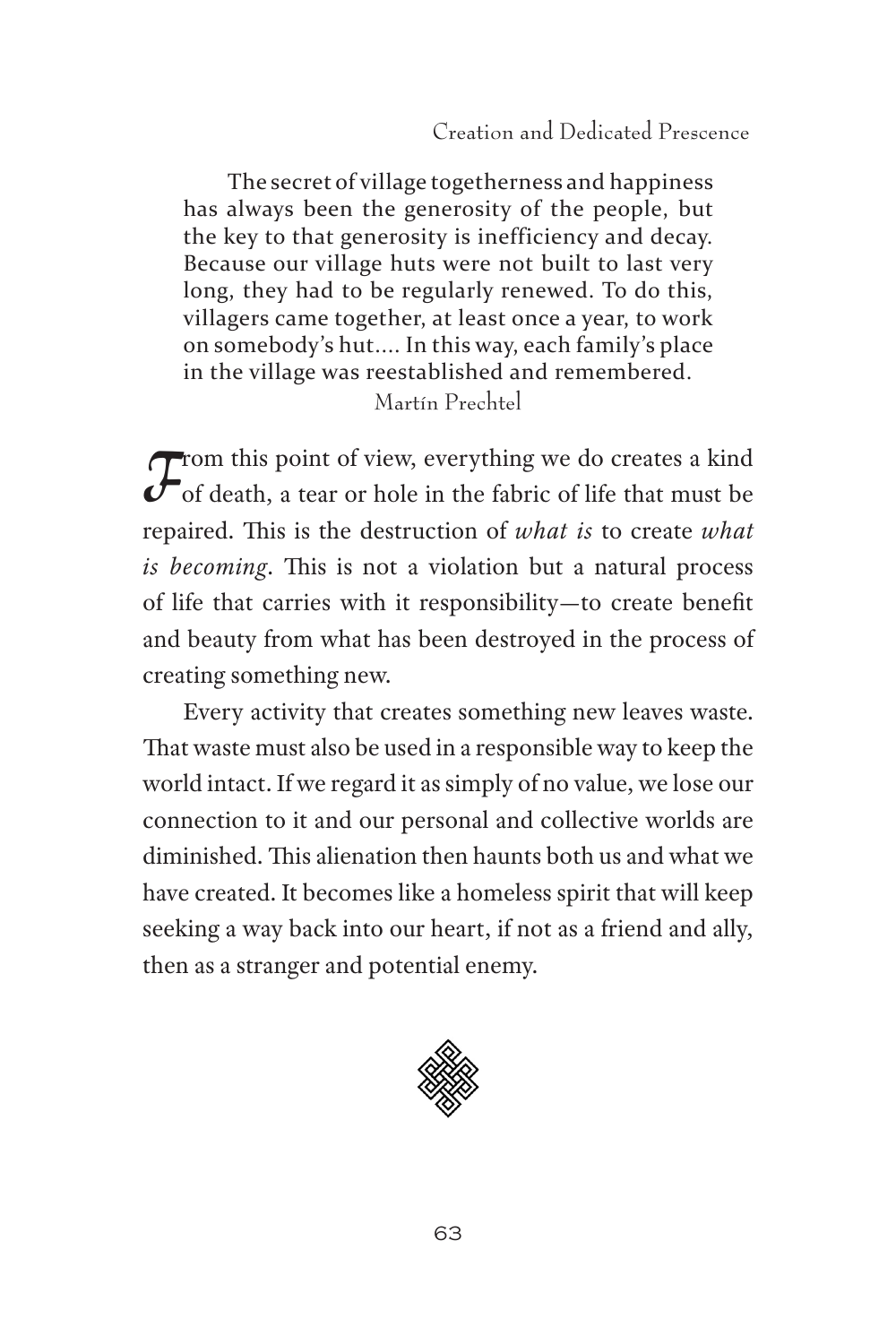ৰ ম'ৰ্দ

Eternity is not perpetual future but perpetual presence.

Abraham Joshua Heschel

Solution and settled the incompleteness<br>
As creative buddhas we celebrate the incompleteness<br>
and and log and always ovalying. There is no final arrival and of life. For the Buddha, the cosmos was beginingless and endless and always evolving. There is no final arrival and no end of days. Rather each moment is an entrance to eternity as well as the creative opportunity to shape the future.

Presence is the entry to the sacred, the opening of a spiritual life. In presence we live life rather than have life as something that happens to us and passes. Rather than unconsciously reacting to events and situations and diminishing the level of consciousness in the world (even through beneficial acts done reactively), we work to intentionally participate, contribute, and bring greater awareness to life as we find it.

To dance with the reality of "what is" requires that we learn to experience and contain our feelings and reactions sufficiently enough that insight arises and we are able to channel our energies into our own sense of presence. When we cannot hold all the energy, it is useful to find healthy ways to discharge some of the excess. The greater goal, however, is to build our capacity to embody and experience the fullness of life and to use all of the energies of living to generate a delightful flow of blessings.

Dancing with presence, with the fullness of *Now*, is often easiest when we have a sense of play. Play takes the edge of seriousness and consuming functionality out of activity in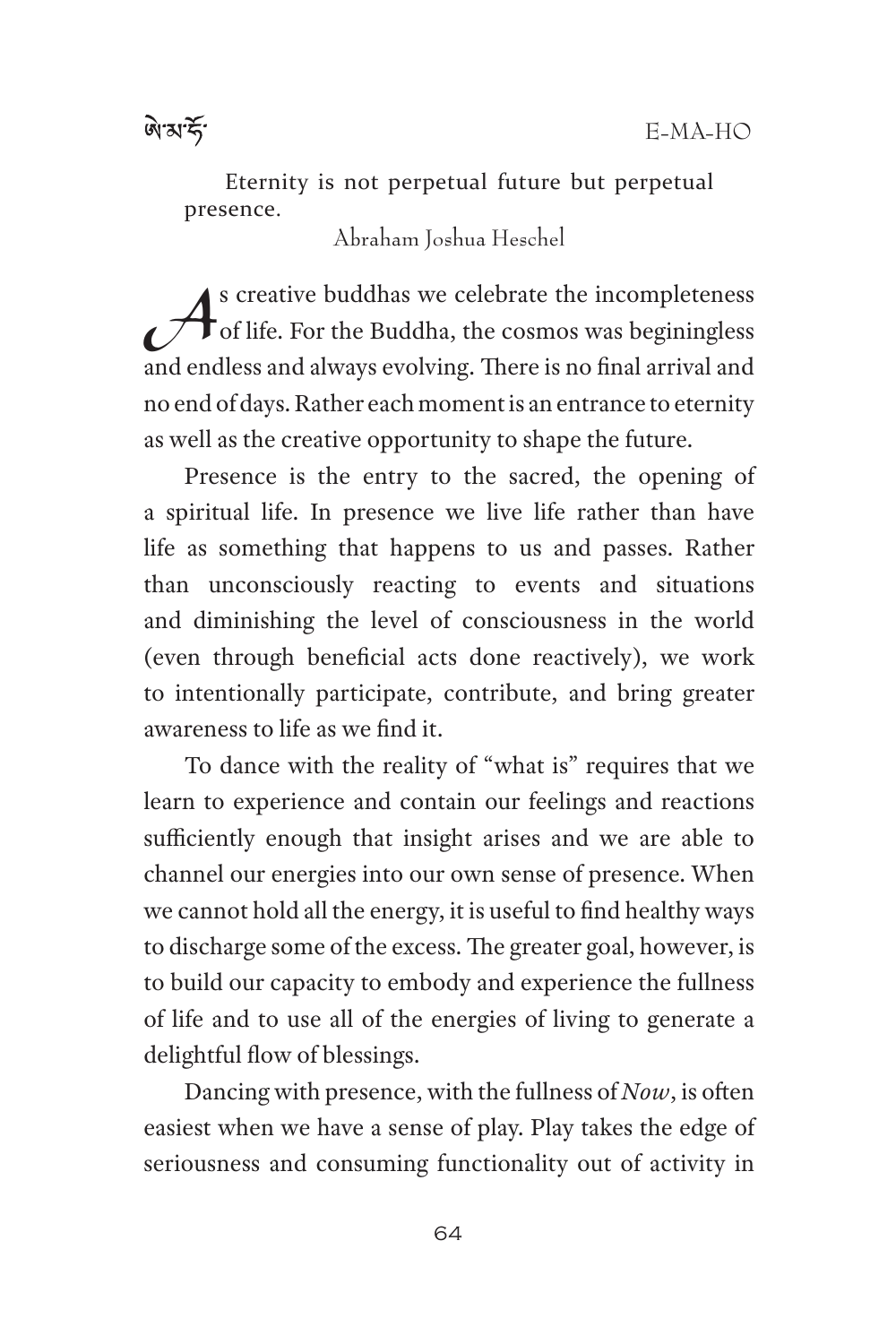Creation and Dedicated Prescence

such a way that we can take delight in what we are doing, not simply focusing on the utilitarian end that we think it serves. Play in this sense is not frivolous. It contains the paradox of being wholeheartedly engaged without an oppressive burden of success and failure.

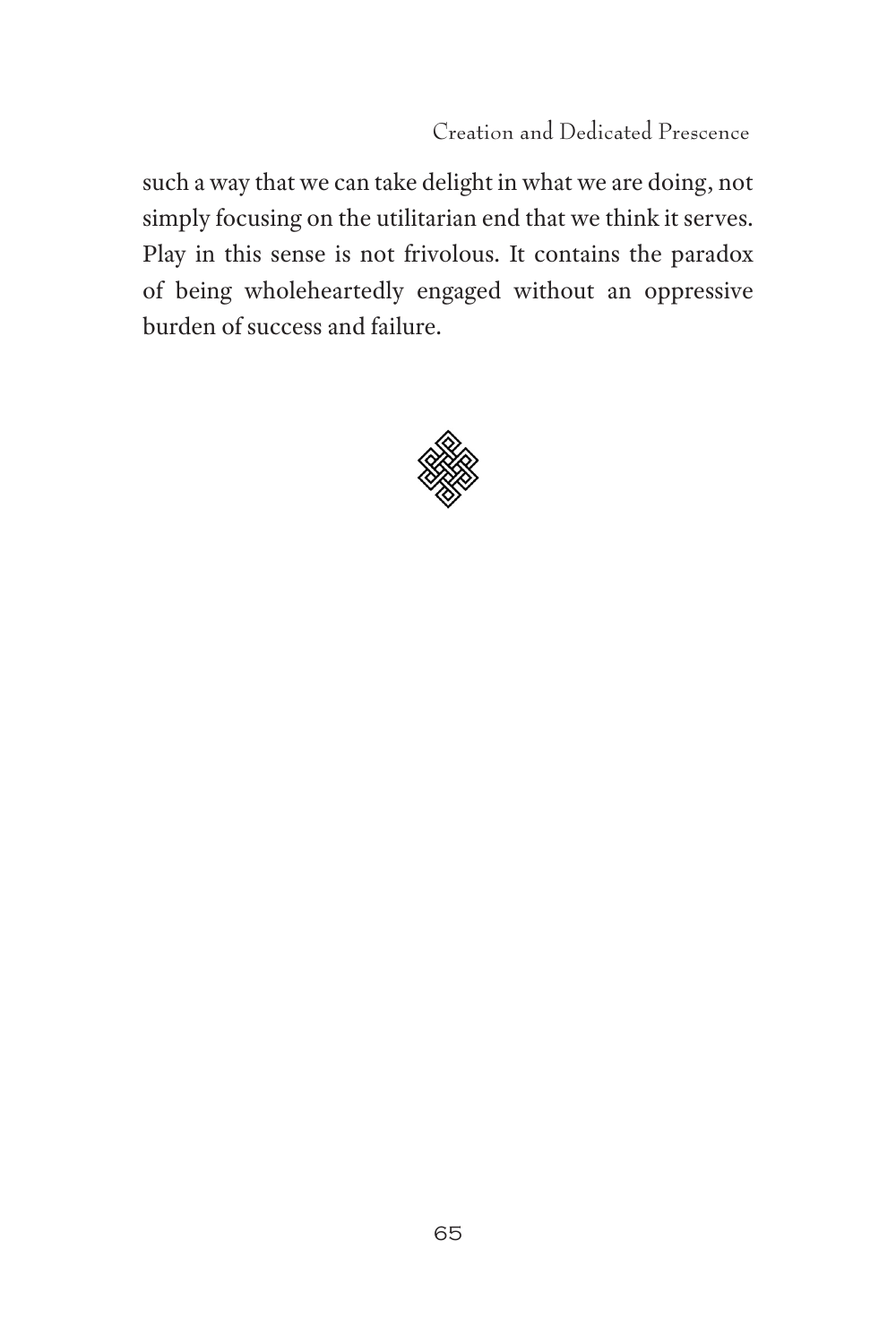## ৰ ম'ৰ্দ

*A dedicated spiritual life can include freedom, making a difference, beauty, nurturance and love.*

 $\sigma$  or some of us the motivation to spiritually mature is our desire to lead a dedicated life that is free, that matters, desire to lead a dedicated life that is free, that matters, that makes a difference, that creates beauty, that is aligned with a deep integrity, and that demonstrates the power of example. We seek to express the boundless radiance of the infinite sacred and to realize and embody supreme awareness.

Others of us yearn for love, for the connections that flow from sharing the great and small, always passionate dramas of life, and from making a home filled with beauty, caring, and nurturance. We want to dance the play of life's sacred energy as a way of making love and creating life, using all the senses as an expression our divinely rich nature.

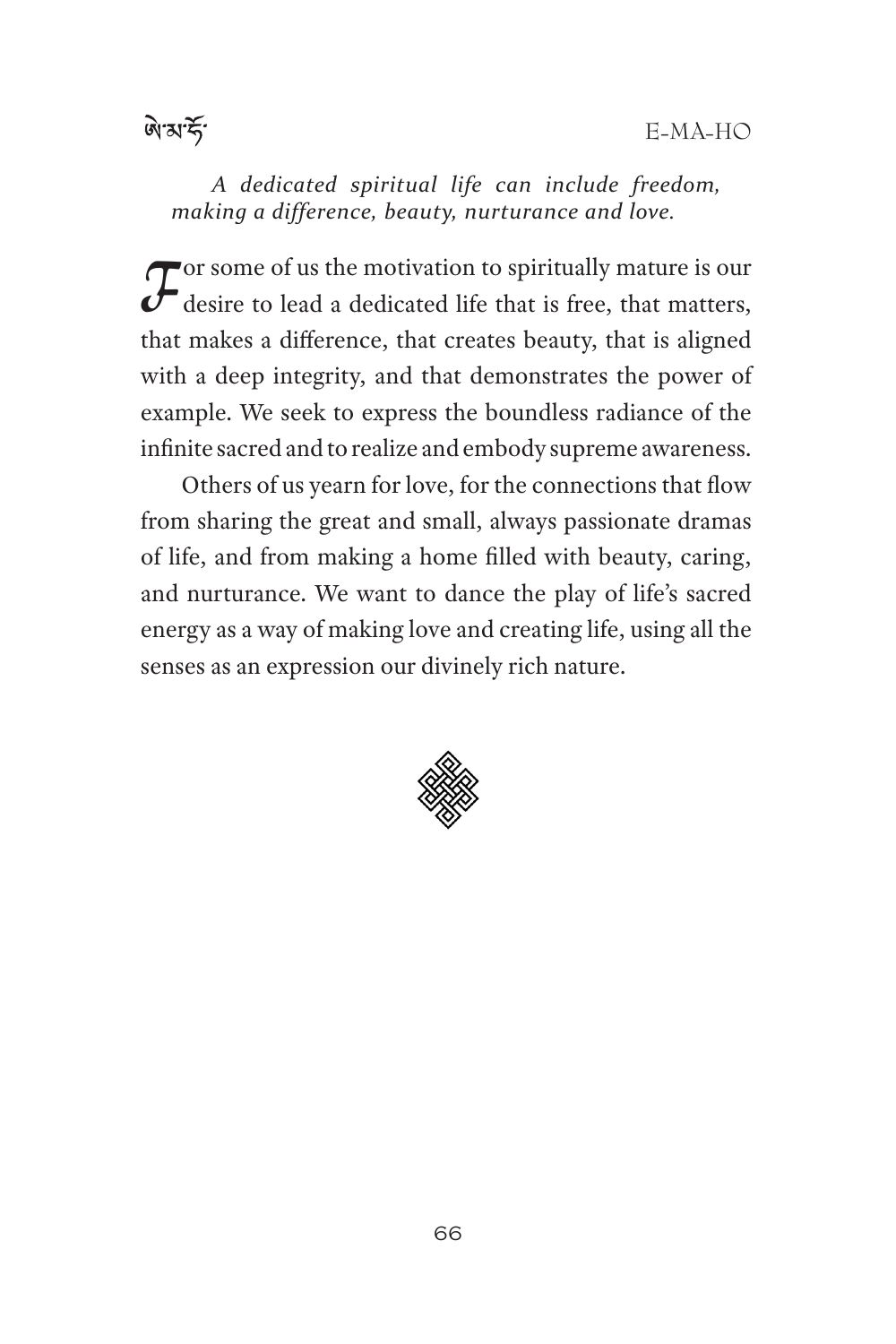Creation and Dedicated Prescence

*The sacred erotic activates wholehearted intimacy, a commitment to mature and the capacity to create blessings for the benefit of the greater community.*

The spiritual union of creative aliveness and love  $\boldsymbol{\mathcal{L}}$  constitutes the "sacred erotic," where we experience everything, not only sex, with wholehearted intimacy and engagement. This greater, sacred meaning of the erotic suggests that the divorce of our sensory and passionate nature from our spiritual nature can lead to distortions in the way we live and spiritually mature.

One purpose of the process and experience of initiation is the activation of our potential to fully realize sacred consciousness, to engage and commit to relationships in a wholehearted way, to grow into emotional, intellectual and spiritual maturity, and to create blessings within ourselves and for others for the benefit of the whole community.

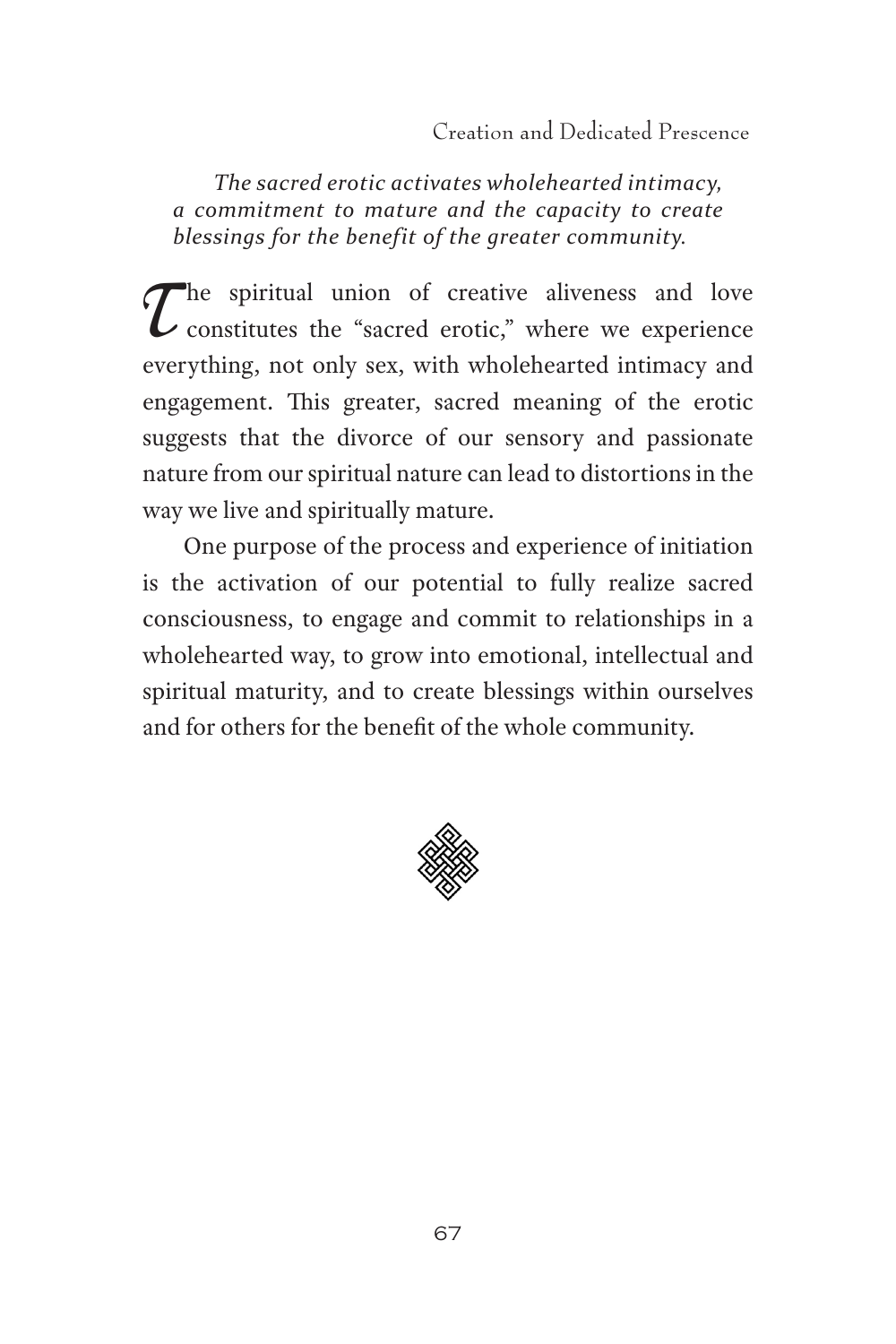*The heart postures of love and beauty are ways of seeing and relating to life.*

**A**Pappiness in the core of our being is sacred beauty.<br>Beauty, like love, is both a way of seeing and relating<br>to life and an aunreceion, a manifestation, of banningse as Beauty, like love, is both a way of seeing and relating to life and an expression, a manifestation, of happiness as love, freedom, and joy.

What we experience is very much determined by what we attend to and what heart postures we bring to each situation and relationship. If we hold the heart posture of being able to grow throughout our life and attend to learning and cultivating our intellectual, emotional and spiritual capacities, we will experience a more wholehearted and richly textured life. On the other hand, if we operate from a belief that we are too damaged to learn and grow, we will attend to our fears and will pass through life as if "doing time" in a prison of numbness or pain and will simply add evidence to our "proof " of our own inadequacy.

Our heart posture is our sense of the nature of reality as we have come to know it and experience it. It includes our attitudes about ourselves and the world and determines much of our perceptions, ways of relating and blueprints for action. A heart posture is a framework for our experience and the world we inhabit. Our imagination sets up a heart posture and populates the world we encounter with extensions of that heart posture.

If our heart posture is governed by fear and the idea that we are vulnerable and the world is a dangerous place, we will look for threats and behave defensively. If our heart posture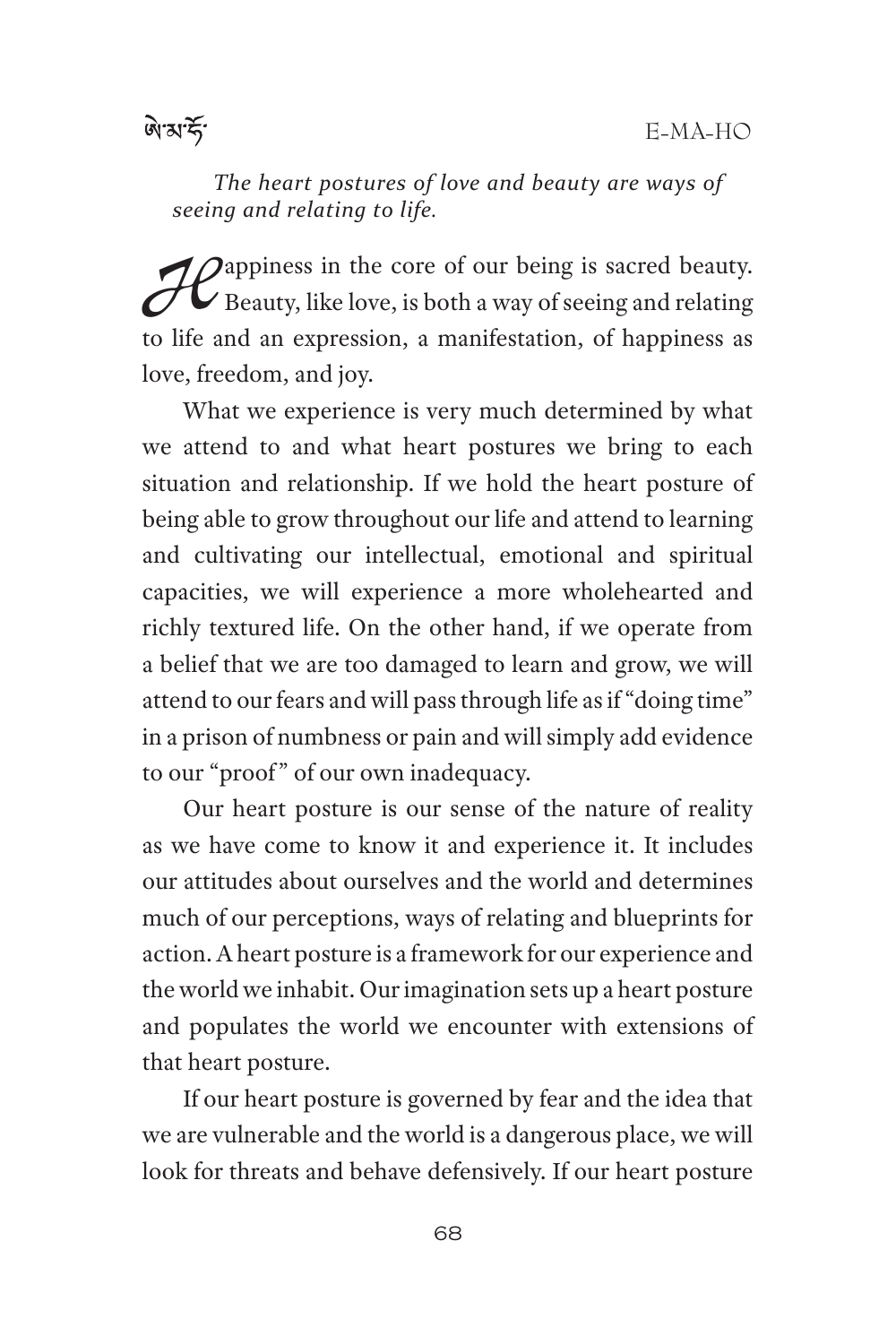is governed by love, we see ourselves as a lover of life, seeking opportunities for relationships and engaging intimately in the world with all of its challenges.

Our heart posture is not simply a repository of fixed concepts and memories but rather an orientation toward and a perspective from which life is apprehended as well as comprehended. Whenever we feel imprisoned in a limiting and isolating heart posture, one of the most difficult tasks we face in breaking out of our confinement is having to realize how much of what we think we know about ourselves, human nature, emotions, love, and creativity "isn't necessarily so." All of us come face to face with the realization that what we thought we understood is fundamentally colored by our reactive feelings of fear, anger, sadness and hope.

When we take on a new heart posture, it is like living in a different culture with its own codification of reality, its own guidelines for maturity, and its own possibilities for transformation. A new heart posture takes work and is based on opening to the direct experience of reality as it is. It requires that our relationship with life become fresh, allowing our deeper nature to emerge.

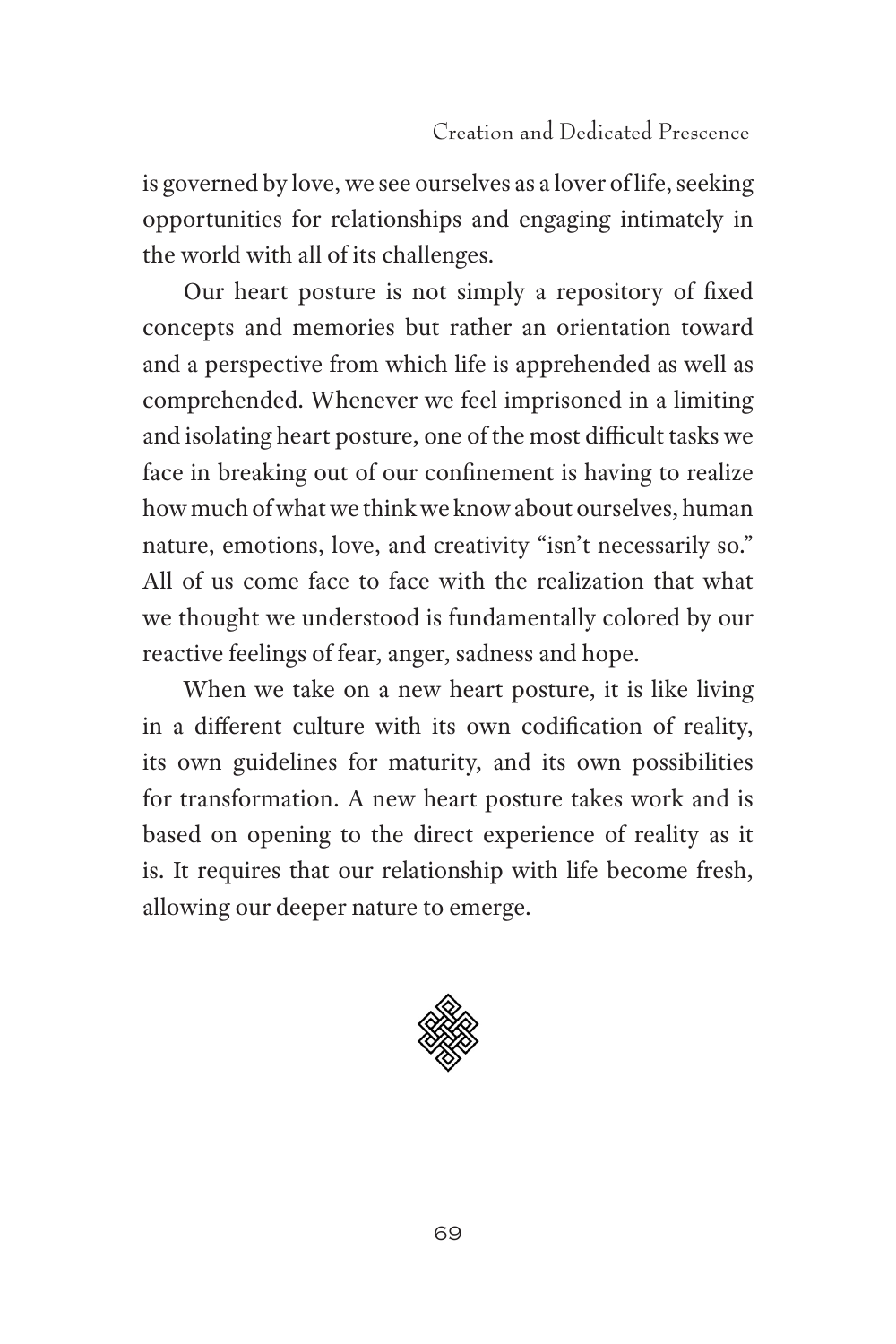*Inner Wisdom is the wisdom that arises from inside the sacred.*

A hen the spiritual traditions talk about inner wisdom, they refer not only to what is inside us but also to the wisdom that arises from inside the sacred, a sacred way of being, seeing, and acting. In Tibetan, *tag nang* refers to the experience of *sacred outlook* and literally means "pure perception." As my first Buddhist teacher, Chögyam Trungpa Rinpoche said, "Sacred outlook means perceiving the world and oneself as intrinsically good and unconditionally free."

The sacred is not a thing, not apart from the world or us. It is a way of perceiving, relating, and engaging with life. The sacred dimensions of our being are not visible but are a way of seeing, are not tangible but can be felt, and are not heard but resonate in the core of our being.

It is our soul that invests the world and our lives with meaning and each time we make meaning we are connecting to what we make meaning of. The twin drives to create meaning and to connect are the vitalizing impulses of creation and love that place us in the world and the world in us. The soul is both a creator and a lover.

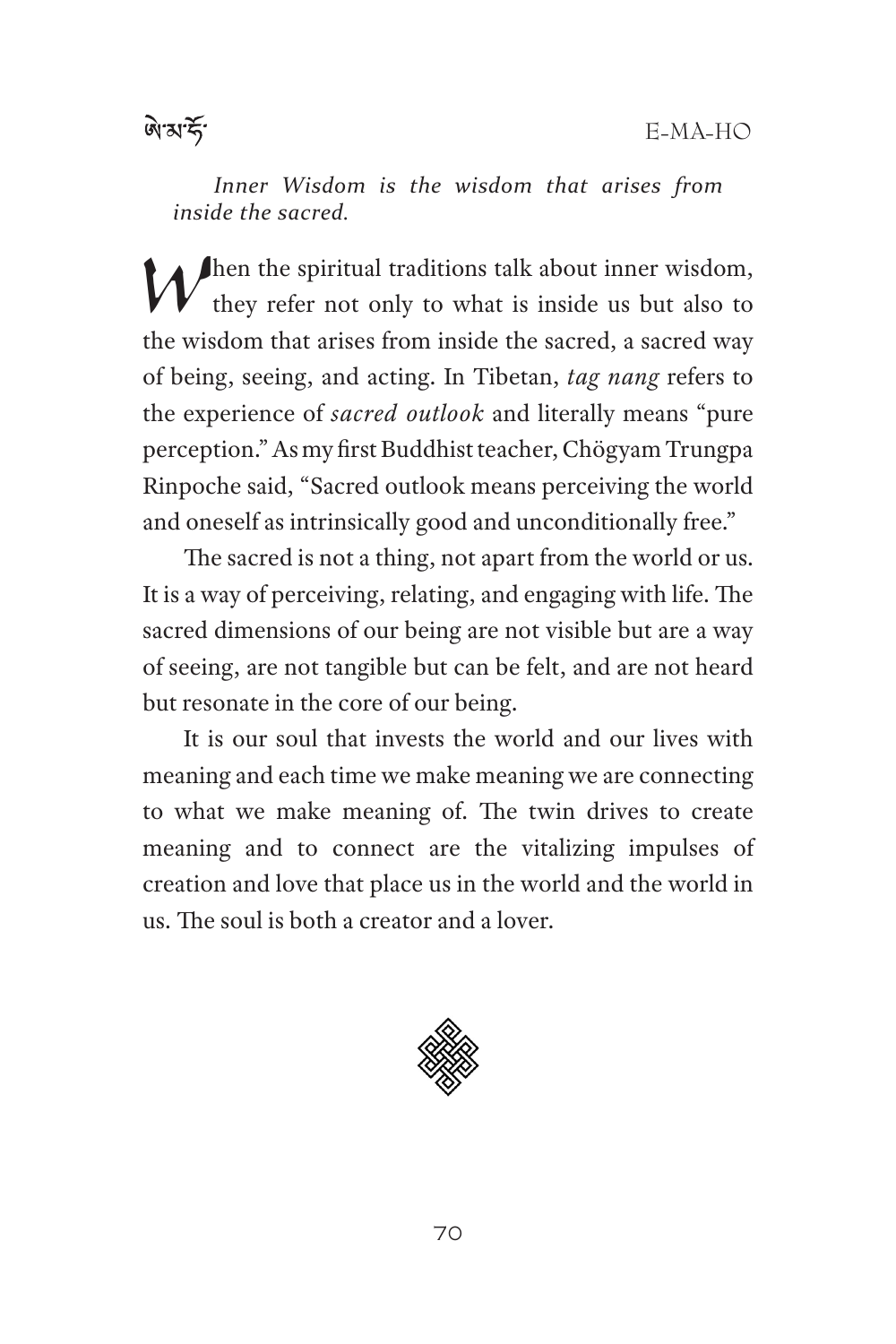Creation and Dedicated Prescence

*The relative awakened mind is divided into the loving and compassionate intention and dedication to become a fully embodied beneficial presence and actor on behalf of all others and the training of oneself to actualize this intention.*

One of the central ideas in Buddhism is *bodhichitta* or<br>
"awakened mind." The Buddhist idea of *mind* is not<br>
confined to the brain. It are emperessed the ontire being and all "awakened mind." The Buddhist idea of *mind* is not confined to the brain. It encompasses the entire being and all the various awarenesses, capacities for consciousness, and applications of attention. We do not have words in English that can readily translate and convey the depth and breadth of the words *bodhi* and *chitta*.

In the Tibetan tradition, *bodhichitta* is seen as having two aspects, relative (conditional, ordinary) and absolute (unconditional, transcendent). The relative awakened mind is divided into the loving and compassionate intention and dedication to become a fully embodied beneficial presence and actor on behalf of all others and the training of oneself to actualize this intention.

Absolute *bodhichitta* is viewed as the realization of the open nature of all phenomena. The pure, unconditioned awareness that transcends everything can, in a realized master, be present along with ability to practice relative *bodhichitta*. They are not really phases or in any way opposed to each other. They are two sides of the same awakening, the same wisdom presence.

It is not a psychological phenomenon, although it involves psychological components. The term does not denote a function but, rather, an ideal of the soul. It is a quality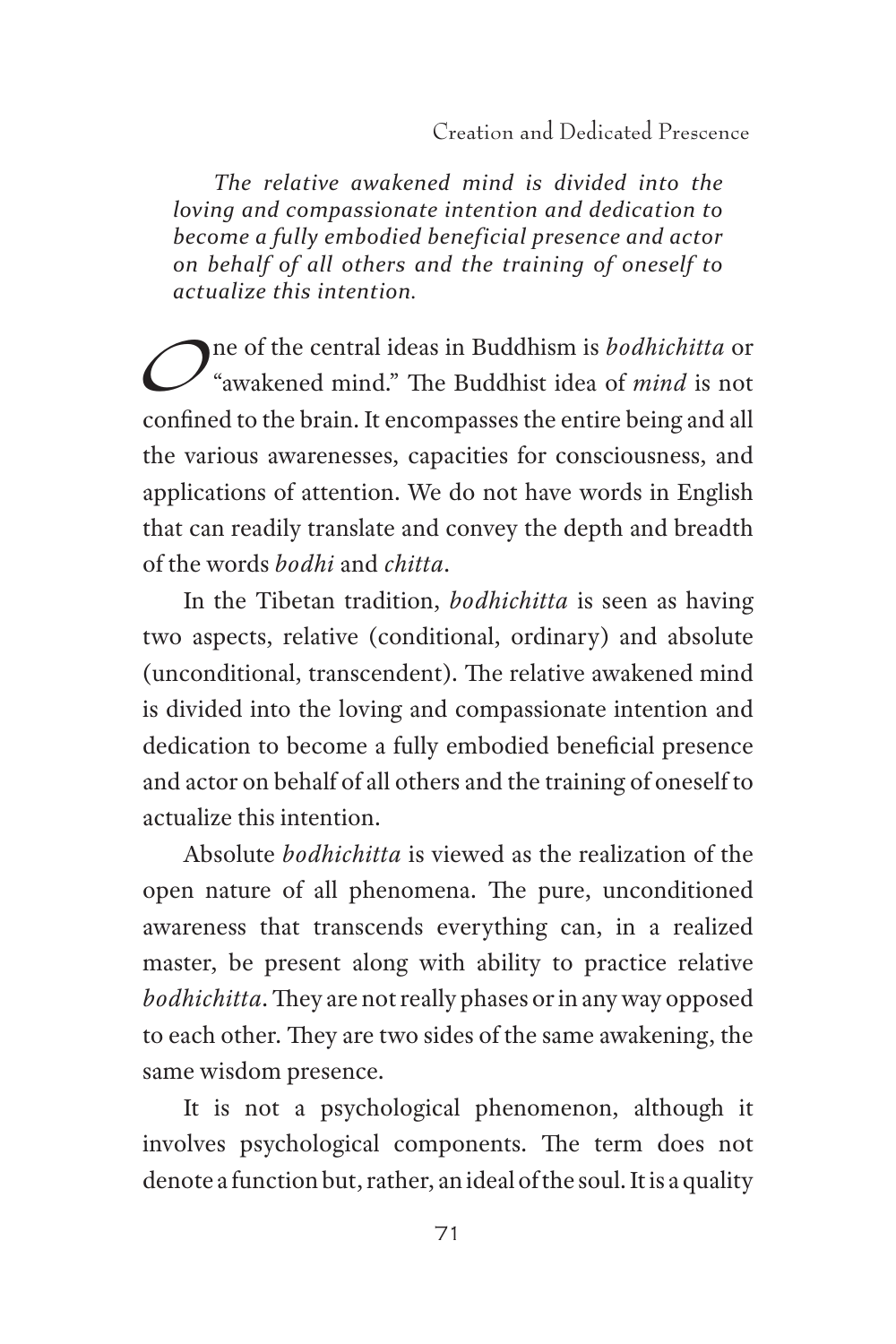## **ৰে'ক'**

of being that expresses itself in various ways according to the character of the person who embodies it.

*Bodhichitta*, while it suggests something having to do with an accomplished mind, is not an outgrowth of innate intelligence. Its power arises more from an openness of heart and mind to both what is and what is transcendent. We are present with all dimensions of reality, including the sacred. With this heart posture, we eat, drink, work and play with a sense of the fullness of sacred presence.

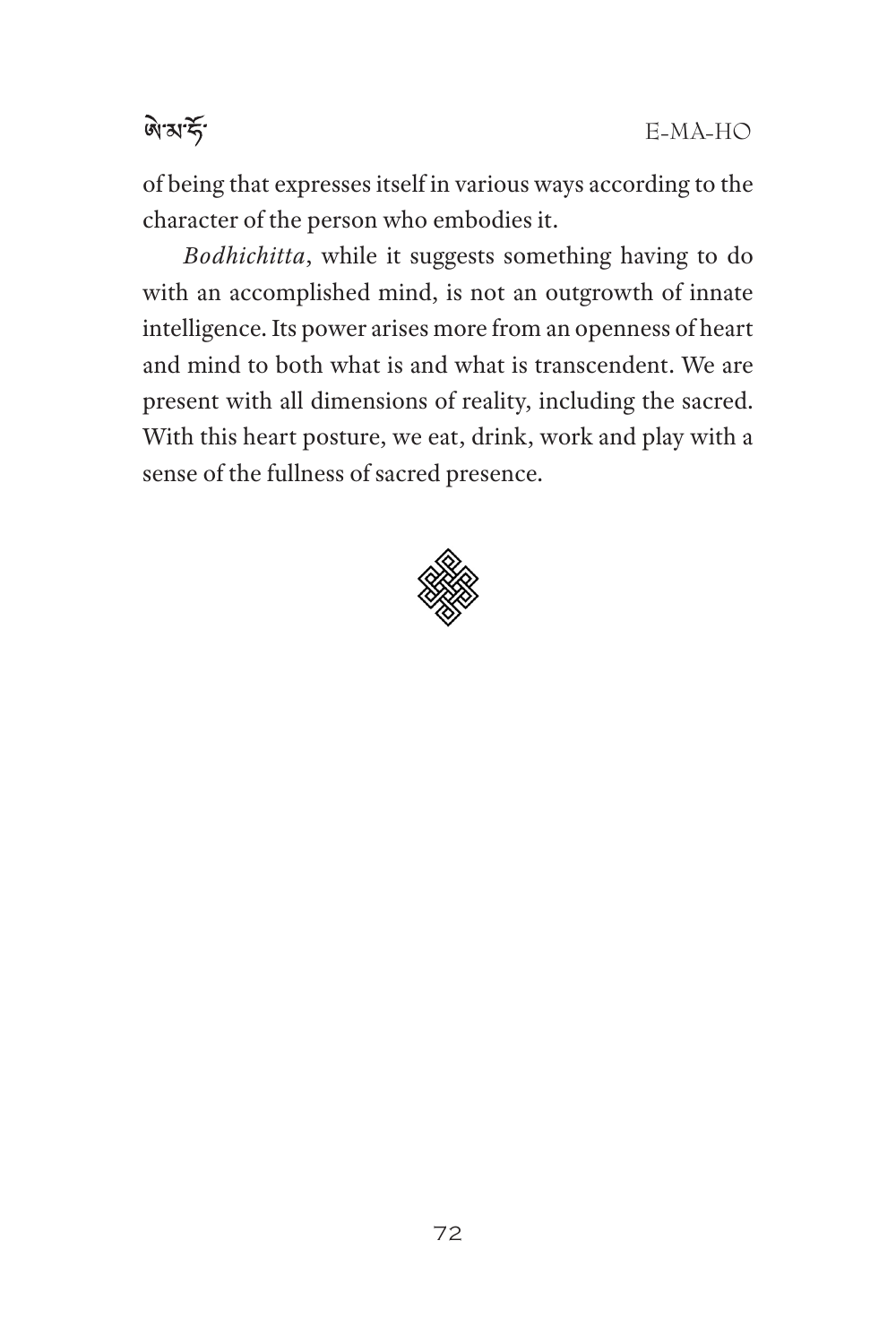Creation and Dedicated Prescence

# **Indra's Lesson**

t one time a great monster had captured all the waters<br>of the earth, so there was a terrible drought, and the of the earth, so there was a terrible drought, and the world was starving. Upon seeing this the great king god Indra dropped a thunderbolt on the monster and blew him away. Then the waters flowed again, and the world was refreshed. Indra said to himself, "What a great god am I."

So Indra goes up to the cosmic mountain, the central mountain of the world, and decides to build a palace worthy of a god such as he. The main builder of the gods quickly constructs a great palace for Indra. When Indra inspects the great structure, he wants it to be even more splendid and grandiose.

The builder adds more rooms and gardens and grand halls, but Indra is still not satisfied. This happens over and over again. Finally, the builder says, "My god, we are both immortal, and there is no end to his desires. I am caught for eternity." He then complains to Brahma, the creator god.

Brahma sits on a lotus, the symbol of divine energy and divine grace. The lotus grows from the navel of Vishnu, who is the sleeping god, whose dream is the universe. Standing at the edge of the great pond of the universe, the builder tells his story to Brahma. Brahma says, "Go home. I'll take care of this." Brahma gets off his lotus and kneels down and speaks to the sleeping Vishnu. Vishnu makes a gesture as if to say "This is an easy matter."

The very next morning, at the gate of the great palace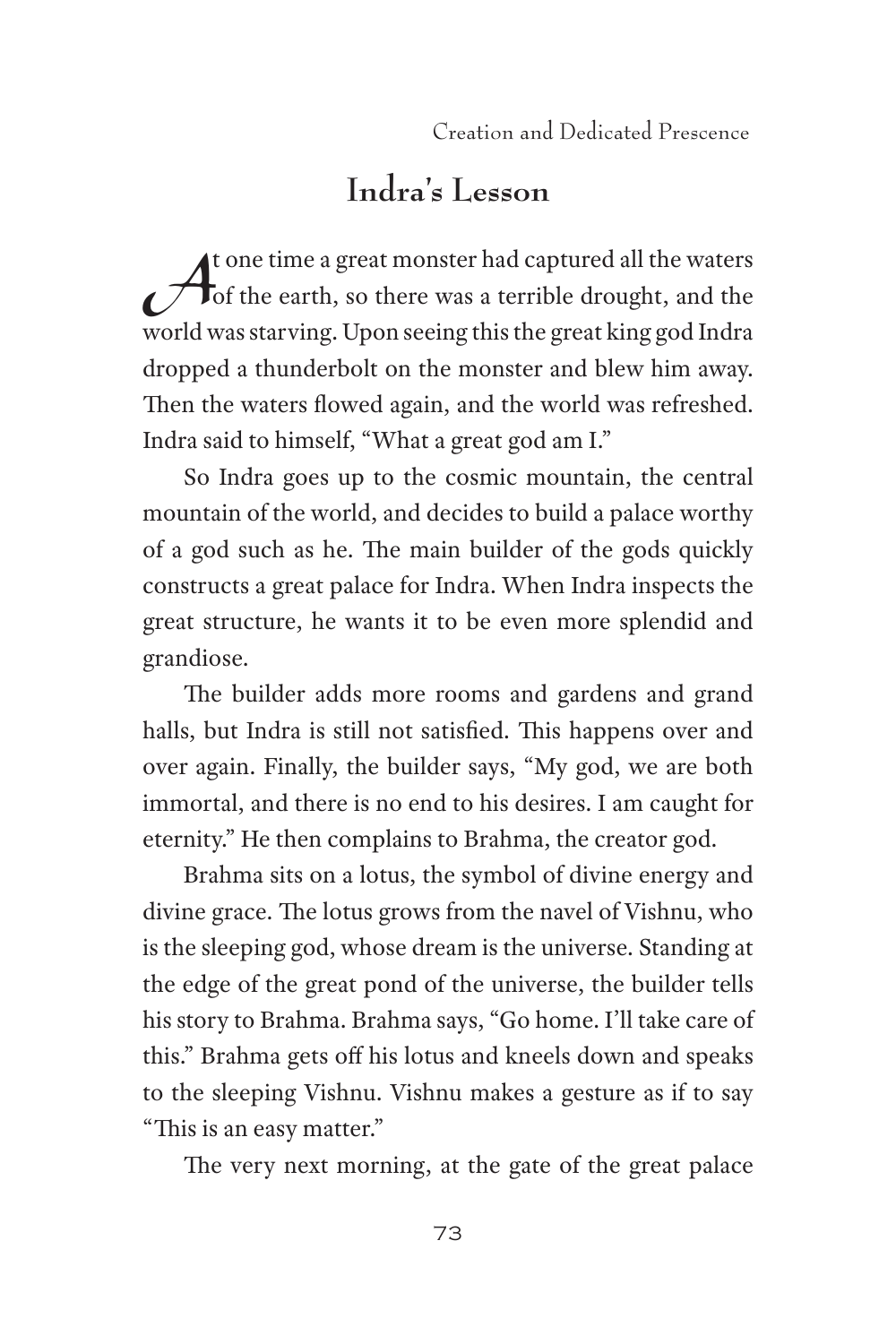

still under construction, a beautiful blue boy arrives with a bunch of admiring children. The gatekeeper goes running to Indra, and Indra says, "Well, bring in the boy." The boy is brought before Indra, sitting on his throne, who says, "Young man, welcome. And what brings you to my palace?" "Well," says the boy with a voice like thunder rolling on the horizon, "I have come to see the great palace that supposedly surpasses any that the Indras before you have ever built." Startled, Indra asks, "Indras before me, young man—what are you talking about?"

The youth casually says, "Ah, so many Indras before you. I have seen them come and go, come and go. As you know, Vishnu sleeps in the cosmic ocean, and the lotus of the cosmos grows from his navel. On the lotus sits Brahma, the creator. When Brahma opens his eyes, a world comes into being and is governed by an Indra. When Brahma closes his eyes, a world goes out of being, and so too its Indra. The life of a Brahma is 432,000 years. When he dies, the lotus goes back, and another lotus is formed, and another Brahma. Then think of the universes beyond universes in infinite space, each a lotus, with a Brahma sitting on it, opening his eyes, closing his eyes. And Indras? Imagine the number of drops of water in the oceans or the grains of sand on the beaches and still you could not come close to the number of Brahmin, let alone all the Indras."

As the young man finished making his point, an army of ants marches across the floor. Seeing them, the youth laughs in a way that makes Indra's hair stand on end. Indra says,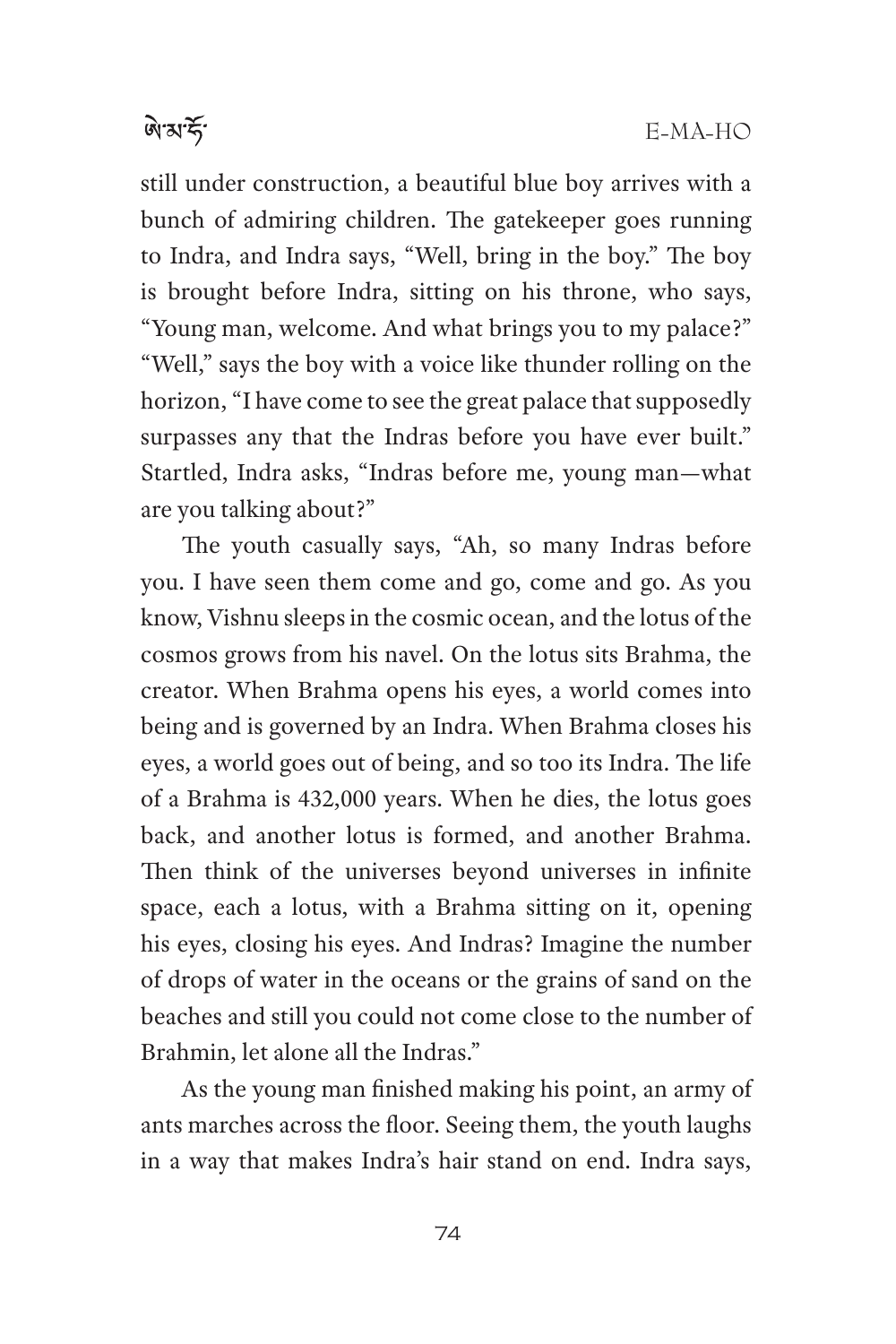"Why do you laugh?" The young man answers, "Don't ask unless you are willing to really listen to the answer."

Indra says, "I ask. Teach." The youth then continues saying as he points to the ants, "They are all former Indras. Through many lifetimes they have risen from the lowest life forms to the highest illumination. And then they drop their thunderbolt on a monster, and they think, 'What a great god am I.' And down they go again."

At this same time, an old yogi enters the palace with a banana leaf parasol. He wears only loincloth, and on his naked chest is a little disk of hair, and half the hairs in the middle are missing.

Indra and the youth greet the yogi and ask, "Old man, what is your name? Where do you come from? Where is your family? Where is your house? And what is the meaning of this curious constellation of hair on your chest?"

"My name is not important. I don't have a house for life is too short for that. I simply carry this parasol. I don't have a family. I just meditate on Vishnu and contemplate about eternity and the passing of time. You know, each Indra comes and goes like a flash. Every time an Indra dies, a world disappears, and one hair drops out of this circle on my chest. Half the hairs are gone now. Pretty soon they will all be gone. Life is fleeting and so I choose not to build a house."

As it turns out, the youth was Vishnu, the Lord Protector, and the old yogi was Shiva, the creator and destroyer of the world. They had come to the palace to give Indra a teaching about how he is simply a god of history but thinks he is the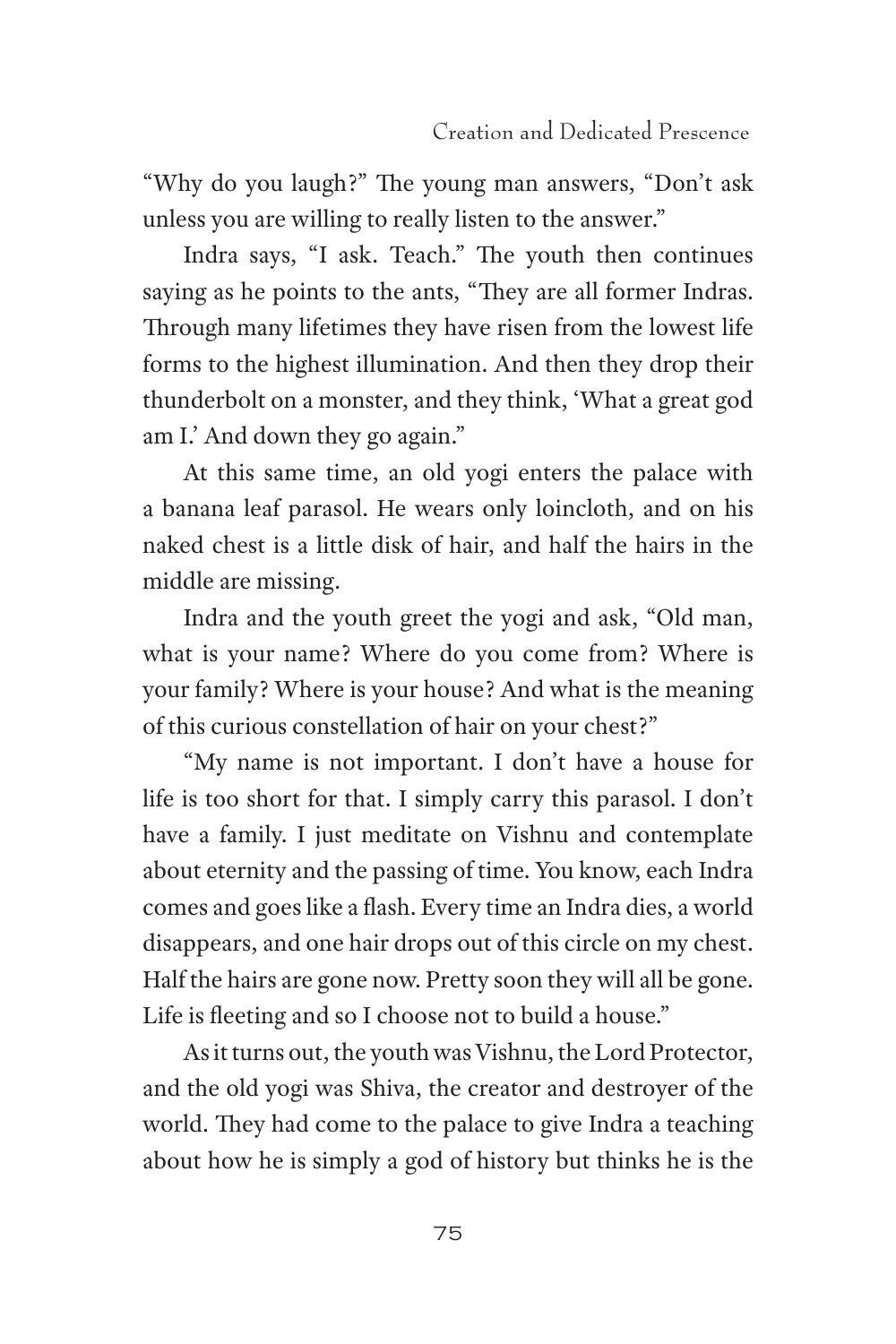#### <u>ৰামৰ্দ</u>

whole show and now needs to see that he is not The One and so gain a greater perspective.

After these teachings, they depart leaving Indra sitting on his throne. He has had all his illusions and grandiosity blown away. He calls his builder and informs him that he wants to discontinue the work on the expansion of the palace.

At this point Indra's intention swings in the opposite direction and he decides to go out, be a yogi and just meditate on the lotus feet of Vishnu. His beautiful wife and queen, Indrani, becomes upset with this plan and seeks the help of the priest of the gods saying, "Now Indra has become obsessed with the idea of becoming an ascetic yogi."

The priest reassures her and talks to Indra. "I have advised you over the years in the art of governance because you occupy a significant and critical position in this universe. You are a manifestation of the mystery of Brahma in the field of time. This is a high privilege and a great responsibility. Be grateful for this role, honor it, and deal with life as what you really are—an important creator, a sustainer, a nurturer, and a protector of this world. In addition, you must practice the art of love so that you and your wife will know that in the wonderful mystery of the two that are one, Brahma is radiantly present also."

Indra gives up his idea of leaving the world to become a yogi. He finds that, in life, he can represent and manifest the eternal aspect of Brahma in time.

So each of us is, in our own way, the Indra of our own life. We must make the choices that Indra has faced and must see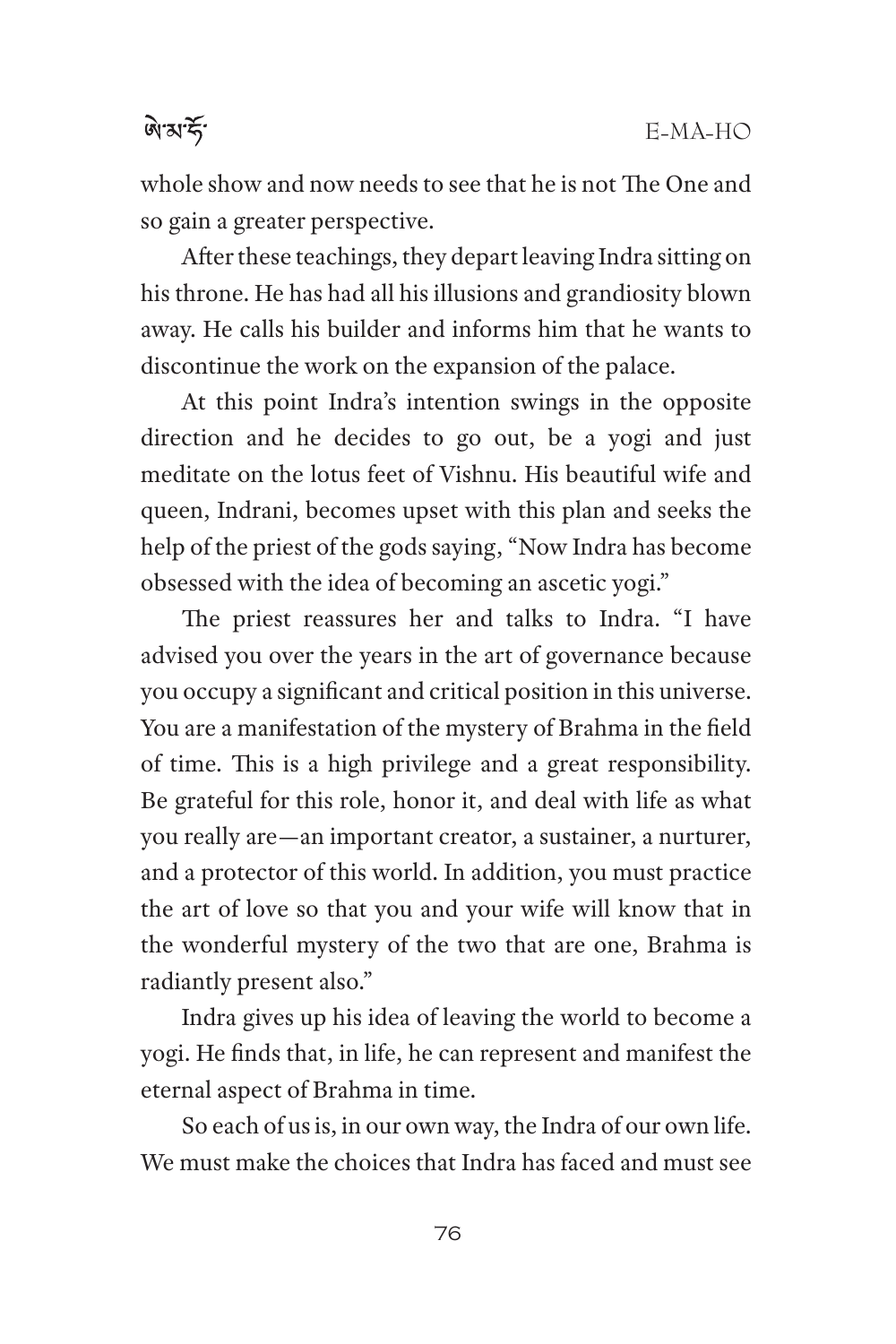Creation and Dedicated Prescence

how we are not only a part, but a feature of a greater whole. How we embody a heart posture, act and relate makes a difference and that our particular contribution can only be made by each one of us.

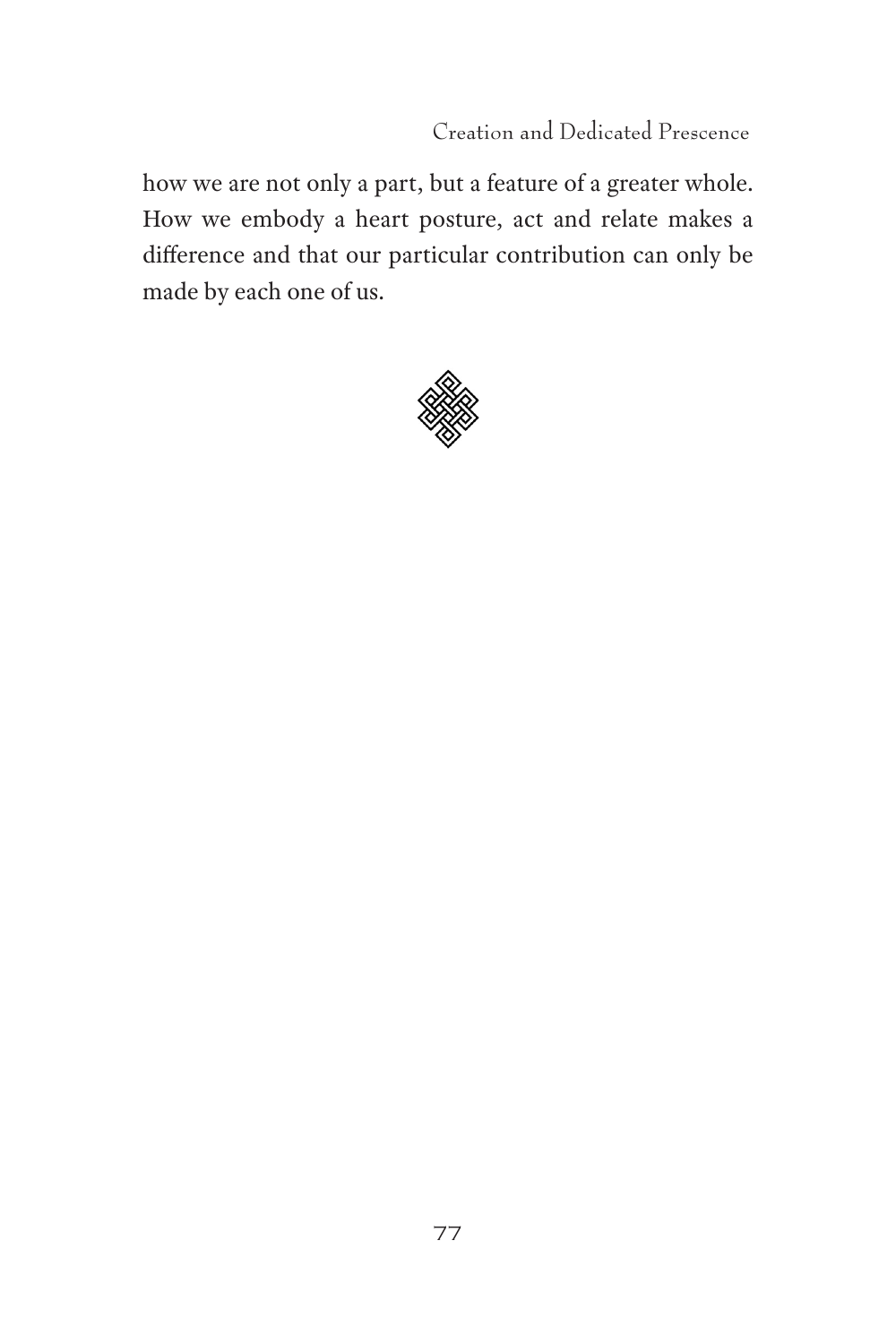ৰ ম'ৰ্দ

*The experience of awe, at its core, centers upon the recognition of the limitations of the self.*

We is wonder inspired by authority, genius, great<br>beauty, sublimity, or might and the attitude of beauty, sublimity, or might and the attitude of profound reverence in the presence of supreme authority, sublimity, or mysterious sacredness.

In one Greek mythical explanation of the origins of human beings, Zeus gave humans two capacities after Prometheus had given humans fire, namely technology for survival. The first was a sense of justice so that the needs of all in a community would be met. The second was the ability to develop reverence through the experience of awe.

The experience of awe, at its core, centers upon the recognition of the limitations of the self. We sense that we are small events in the sweep of history and human history is but a speck of time and matter in the vastness of the cosmos and its continuous unfolding.

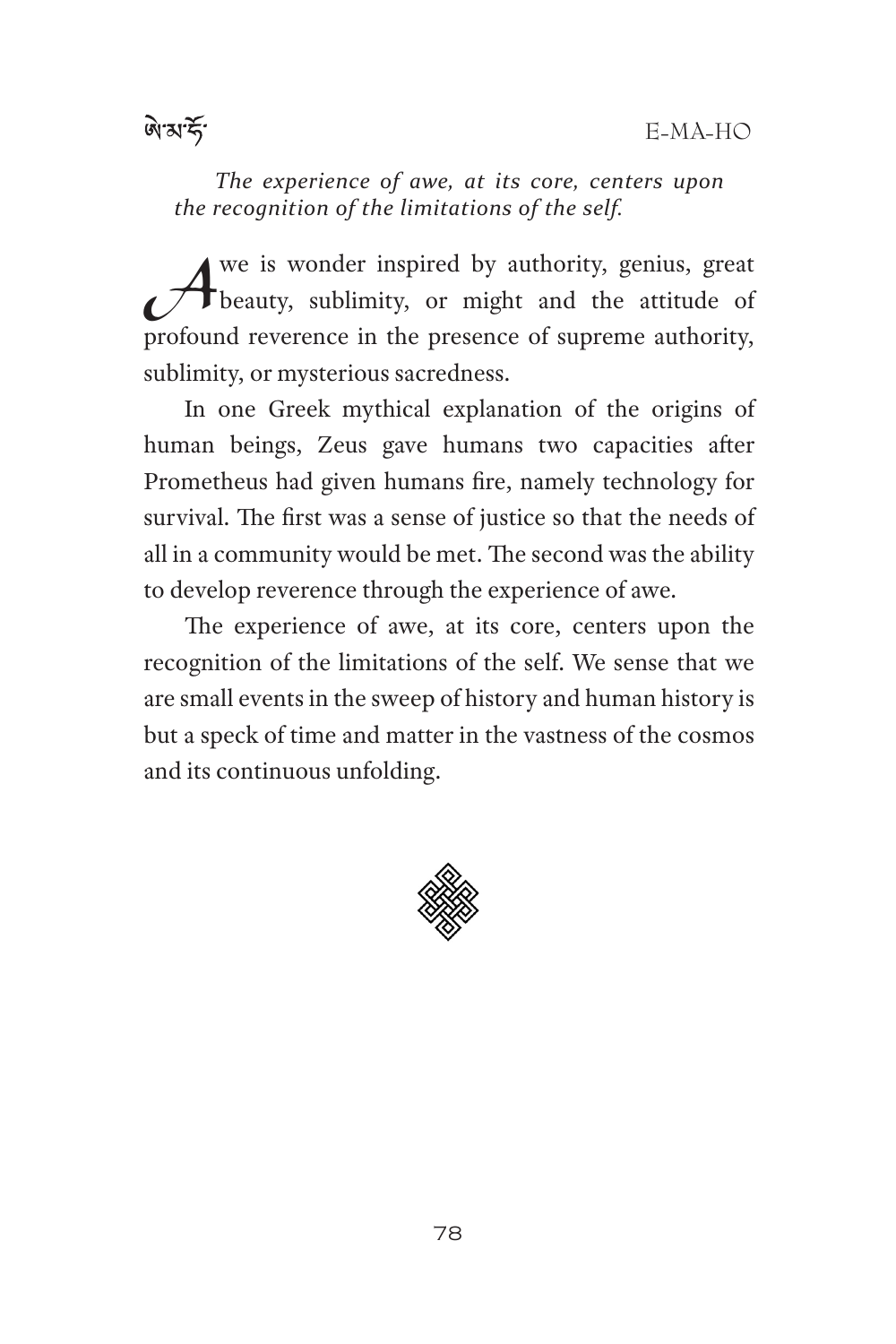Creation and Dedicated Prescence

*Awe shifts our sense of self to elements that unite us and emphasize our common humanity beyond the things that separate and differentiate us.*

**Paul Woodruff in his book** *Reverence* argues that the experience of awe leads to modesty. Modesty engenders experience of awe leads to modesty. Modesty engenders both the sense of unity as part of some larger whole and a feeling of common humanity in that context. This, in turn, gives rise to a sense of reverence. This sensibility fosters a feeling of respect and gratitude for what we do have in our lives.

Dacher Keltner argues that for groups to work well, "… we must often subordinate self-interest in the service of the collective. The collective must often supersede the concerns, needs, and demands of the self. Awe evolved to meet this demand of human sociality."

Awe shifts our sense of self to elements that unite us and emphasize our common humanity beyond the things that separate and differentiate us. "The experience of awe is about finding our place in the large scheme of things. It is about quieting the press of self-interest. It is about folding into social collectives. It is about feeling reverential toward participating in some expansive process that unites us all and that ennobles our life's endeavors." —Keltner

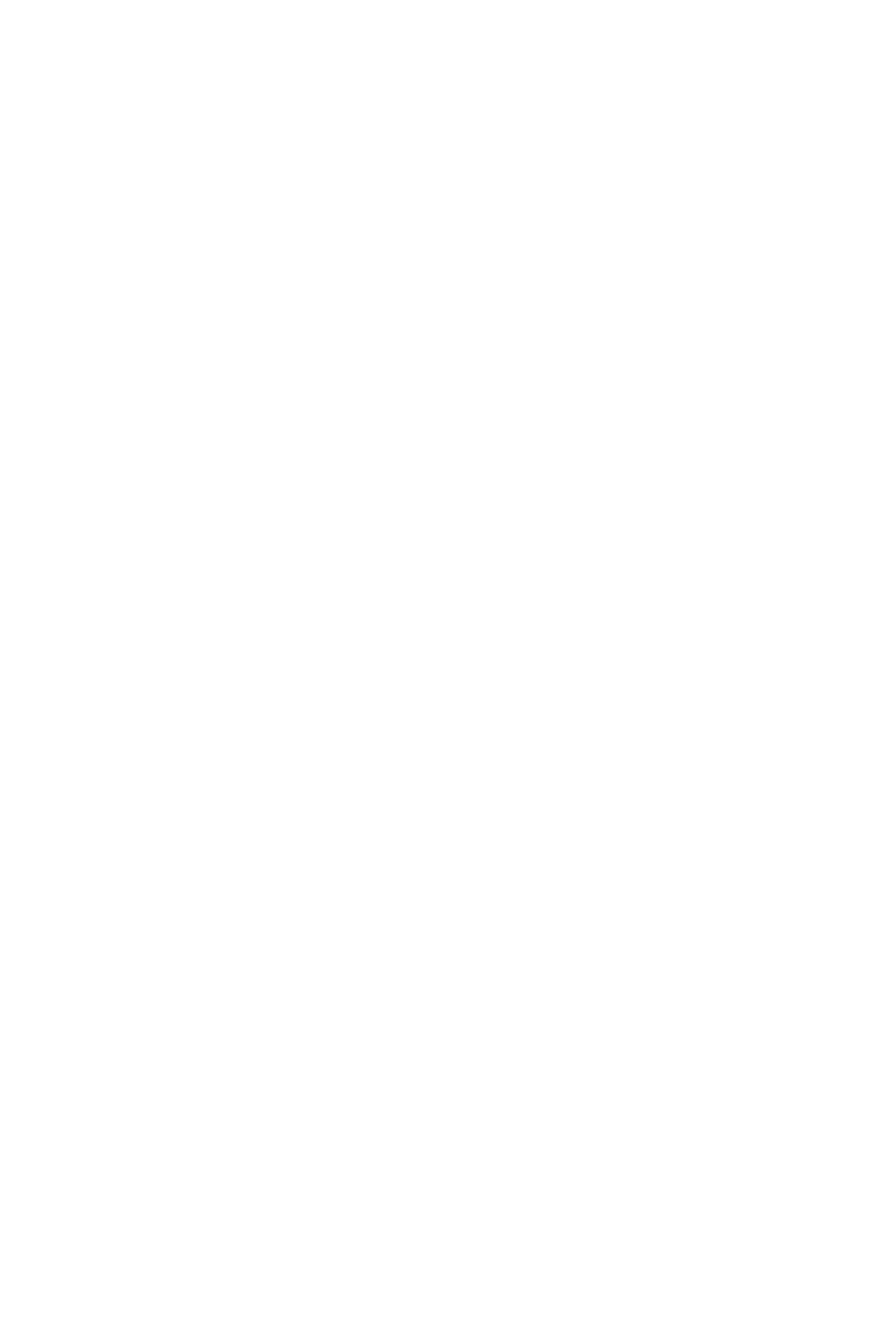# Sacred Imagination **4**

# **E-MA-HO**

बेशर्क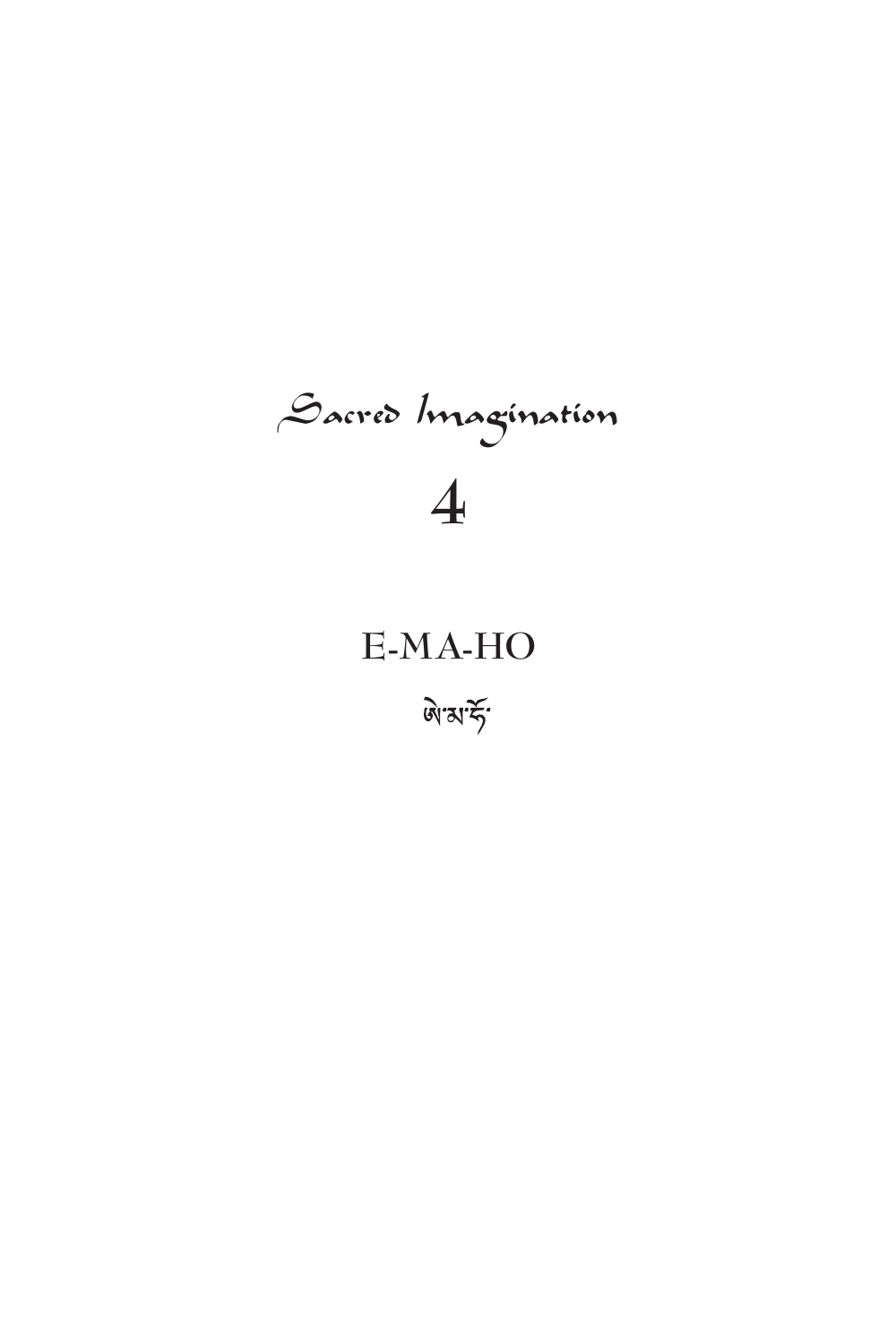ৰ ম'ৰ্দ

This is the meaning of existence: To reconcile liberty with service, the passing with the lasting, to weave the threads of temporality into the fabric of eternity.

Abraham Joshua Heschel

*In some sacred dimensions of being, we recognize pure awareness, our Buddha nature. In other sacred dimensions that involve sacred love and compassion our recognition flows from the cultivation and maturation of sacred imagination.*

There are sacred dimensions of being that can be<br>
recognized because they always there and simply "are."<br>
These would be nure auxenoses intimate witnessing and recognized because they always there and simply "are." These would be pure awareness, intimate witnessing, and suchness. One realization of a Buddhist path involves a lucid awareness of the "mind's" ultimate nature beyond all concepts of self and other, and resting in that nature, called "Buddha Mind." You recognize your nature as Buddha Nature.

There are other sacred dimensions that can only be recognized after a disciplined cultivation of sacred imagination. These might include deeper levels of compassion, sacred love, and the paradise of challenge. The cultivation of creative imagination that can perceive the sacred nature of life opens us to the mysteries beyond the usual structures of the rational mind. We undergo a maturing process of the psyche as it abandons naïve certainties and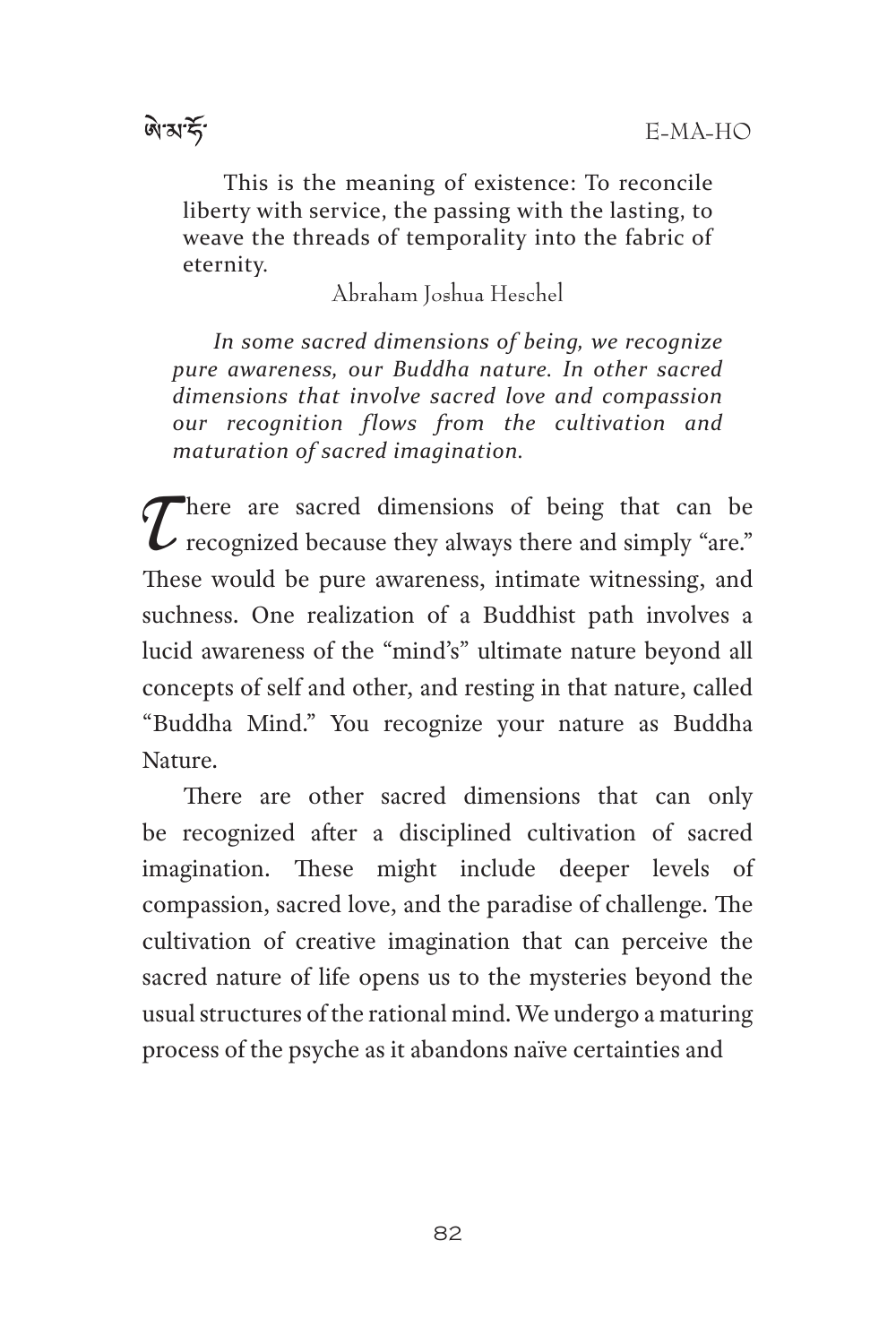Sacred Imagination

fear-based efforts to control experience and gradually opens to the richness and dynamism of the world as it is.

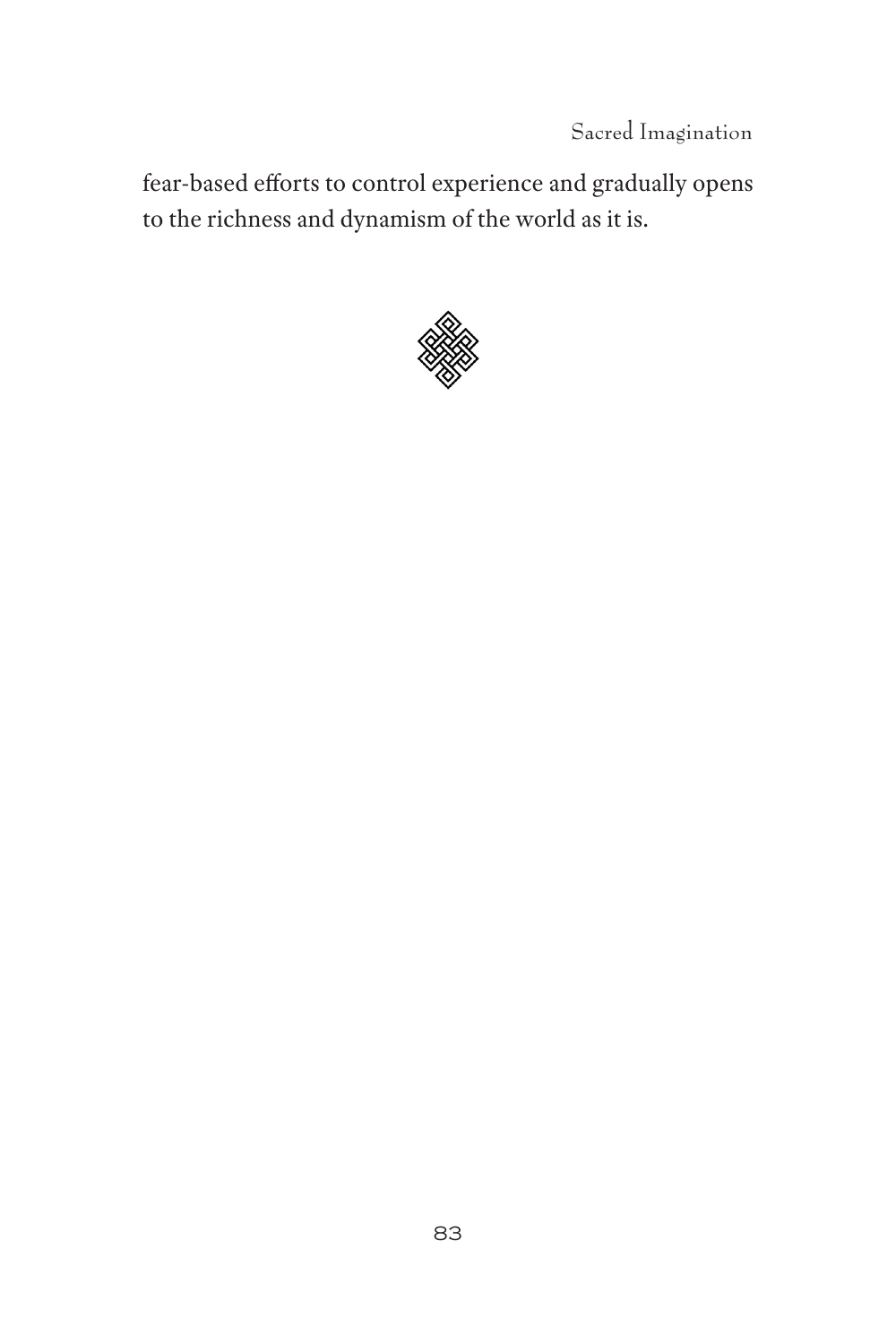

*Sacredness is an attitude in relation to life.*

 $J<sub>psi</sub>$  as suffering is a particular attitude in relation to life. When our imagination is not governed by the reactive habit body, consciously or unconsciously, and we develop the spiritual qualities and heart postures of fullness of presence, transcendence, transformation, and unconditional love, we live in and from a profound sense of sacredness.

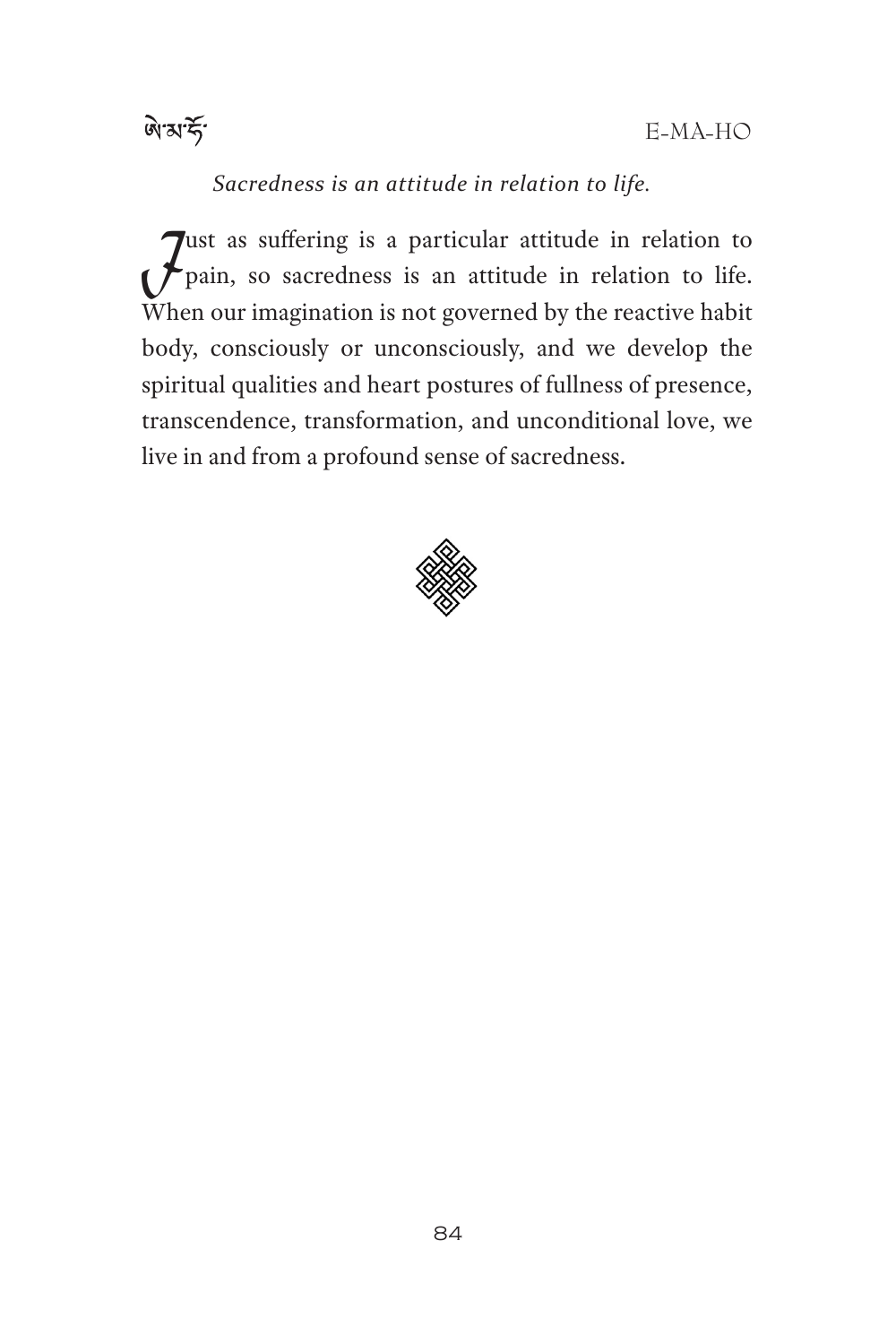*In our creative imagination, we set time in motion as we give birth to our personal history, a new and never before seen flower taking its place with all the other flowers in the field of life.*

As learners we turn raw sensory data into meaningful<br>information and we assign value to some things more<br>than others. In this process, we operate in a fundamental information and we assign value to some things more than others. In this process, we engage in a fundamental creative cognitive phenomenon. The world simply presents itself to us. We transform some parts of it into a personal palace with the pillars of meaning, the windows of selective perception, the inhabitants of relationships, and the treasures of values. We give form to the chaos of life through our structure of meanings and understandings, create gods to be followed and worshipped through our values, and generate bonds through our caring, affections, and ties to other people. In other words, we set time in motion as we give birth to our personal history, a new and never before seen flower taking its place with all the other flowers in the field of life.

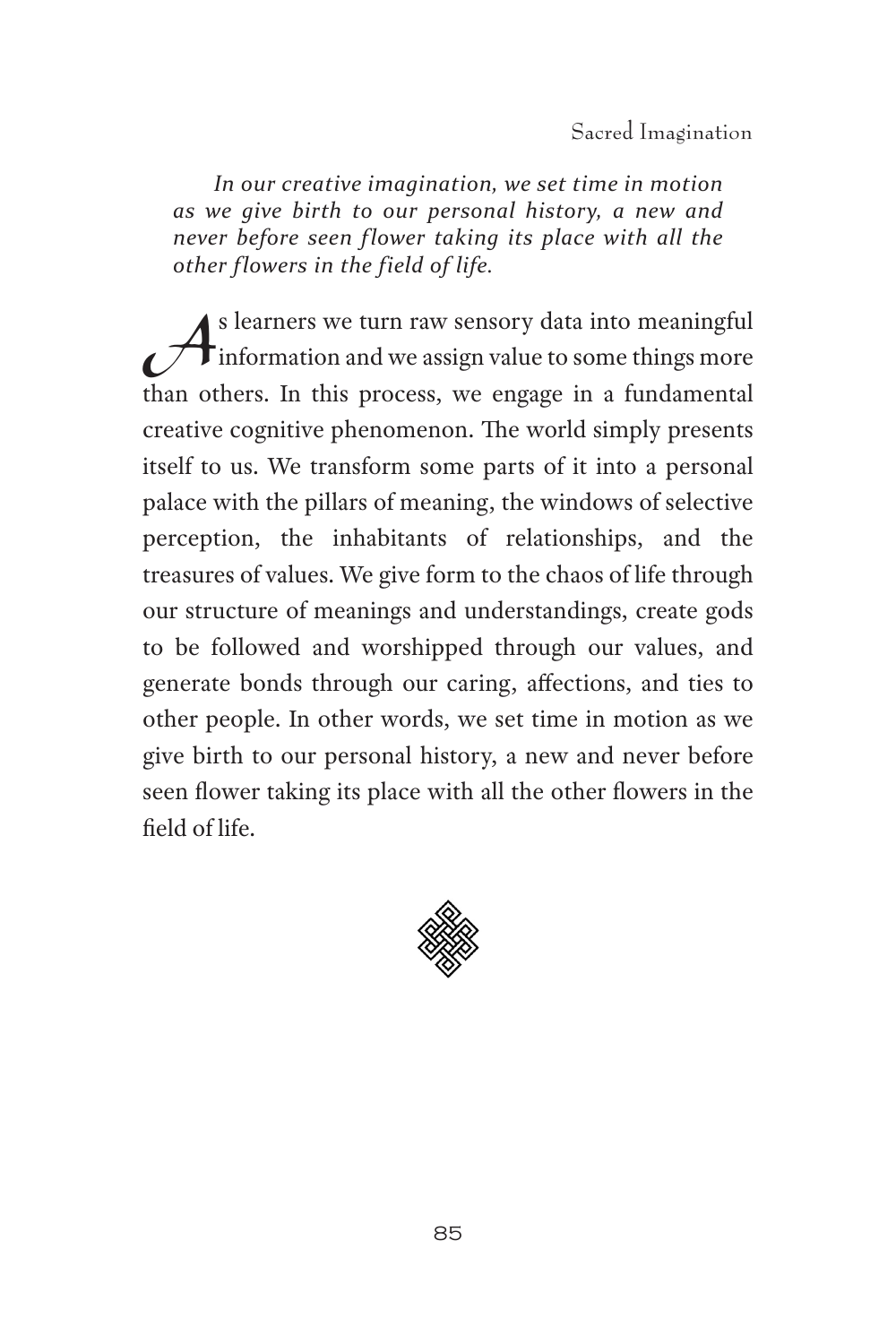<u>ৰূমৰ্দ্ধ</u>

The imagination is one of the highest prerogatives of man. By this faculty he unites former images and ideas, independently of the will, and thus creates brilliant and novel results.

Charles Darwin

Our heart posture is ordinarily conditioned by our<br>experiences, our assumptions, ways of thinking, experiences, our assumptions, ways of thinking, sensitivities, emotional predilections, cultural background, and social situation. We will habitually see and understand and react according to our heart postures. Our consumer culture has trained our imagination to operate from a heart posture of want, need, and dissatisfaction. We occupy a world of addictions, comforts, and self-preoccupations.

One of the tasks of spiritual development is to decondition our heart postures of reactivity and to recondition us into sacred heart postures that are cultivated by practice and watered with inspiration. Conscious imagination can open us and create a heart posture that activates our body/mind that brings forth greater potential for life, for realization, for growth, for love, and for wisdom qualities. In other words, sacred heart postures open us to perceiving differently.

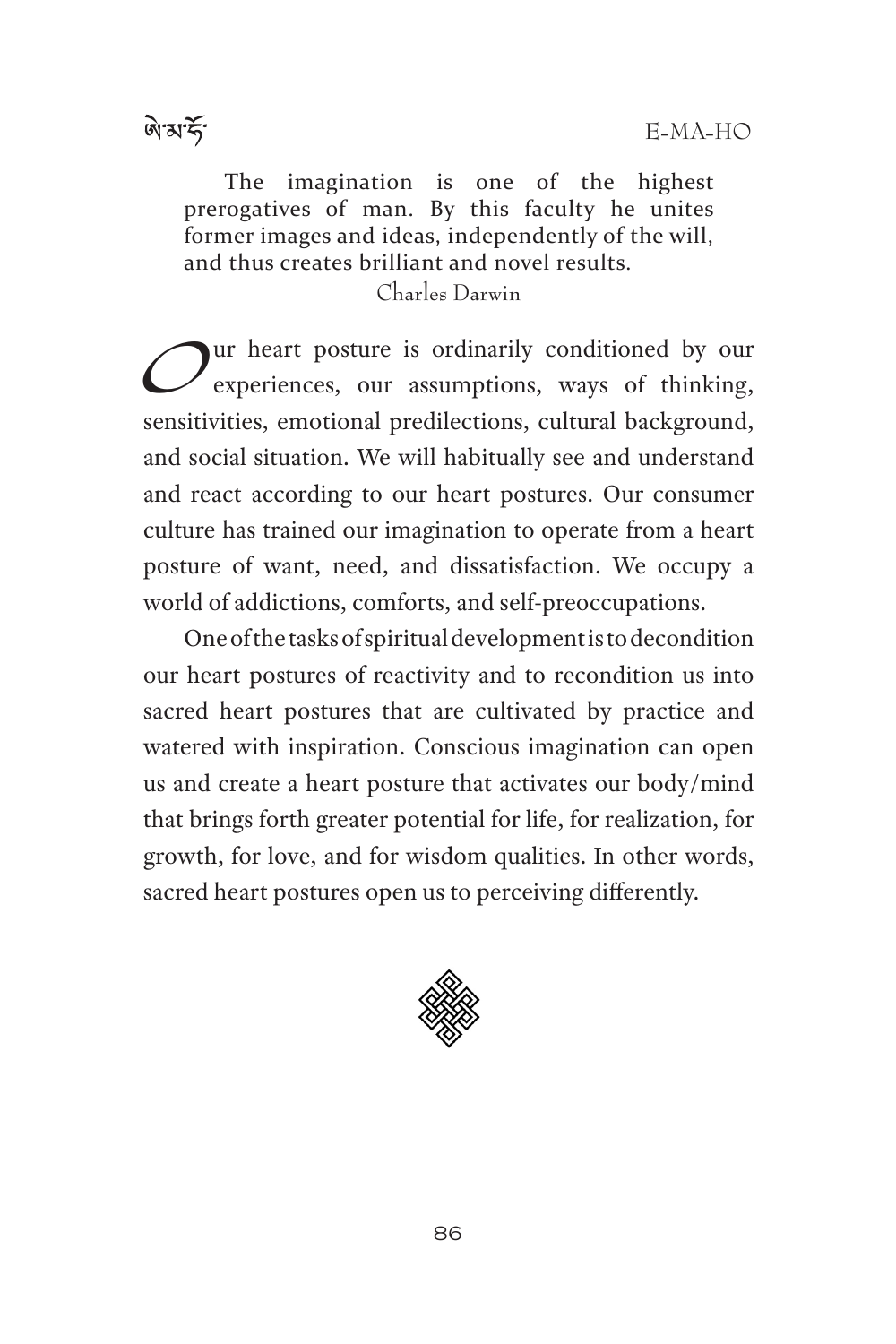The trouble with most people of learning is that their learning goes to their head. Isaac Goldberg

*"Math-" in Greek meant "to learn."*

 $\mathcal{W}^{\text{e} \text{ have many examples in the history of human cultures}}$ of how fields of endeavor have developed systems of imagination that enable us to perceive, relate and act in the world in ways that could not be discovered or enacted without the use of imagination. One of the most prominent of these is mathematics.

"Mathematical" has acquired a meaning in the west that is contrary to the spirit of the root meaning from the Greek, *math-*, which is *to learn*. Since the age of science and socalled rationalism, mathematical has come to be associated with exactness, absoluteness, and certainty. The quality of learning is based in openness and not knowing and seeking, not so much certainty as knowledge, understanding, and wisdom.

The attempts to make philosophy and religion more of a science by making them more mathematical, logical and exacting violates a basic principle of learning which is to remain open and growing even if what we are learning is an approximation, relative, messy, and not subject to articulation.

What we call mathematics now is a field where reality is represented and articulated in numbers and symbols in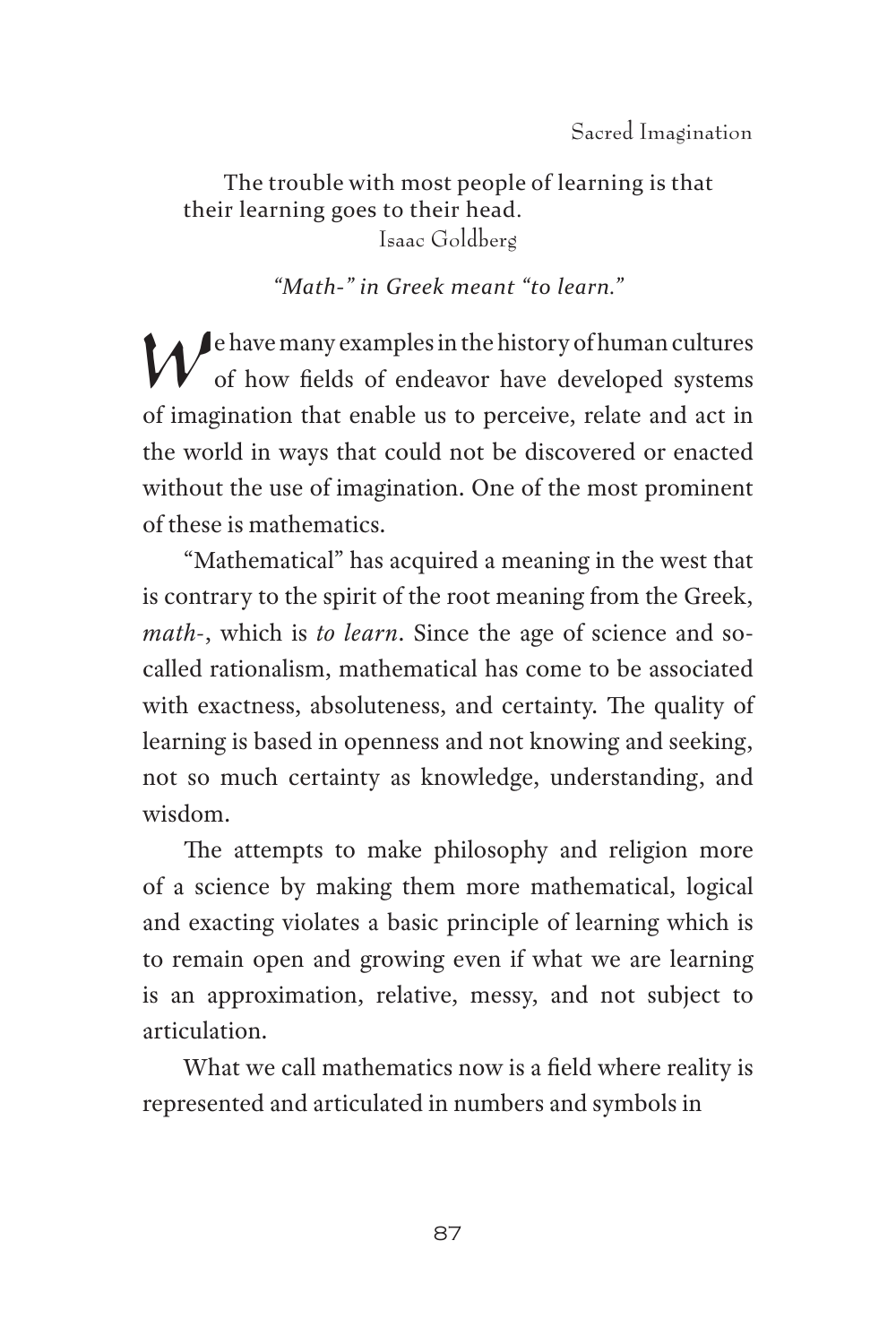

E-MA-HO

particular configurations. When we say something is rational, we are generally saying that it can be articulated in a precise and consistent way in terms of words, symbols, or numbers.

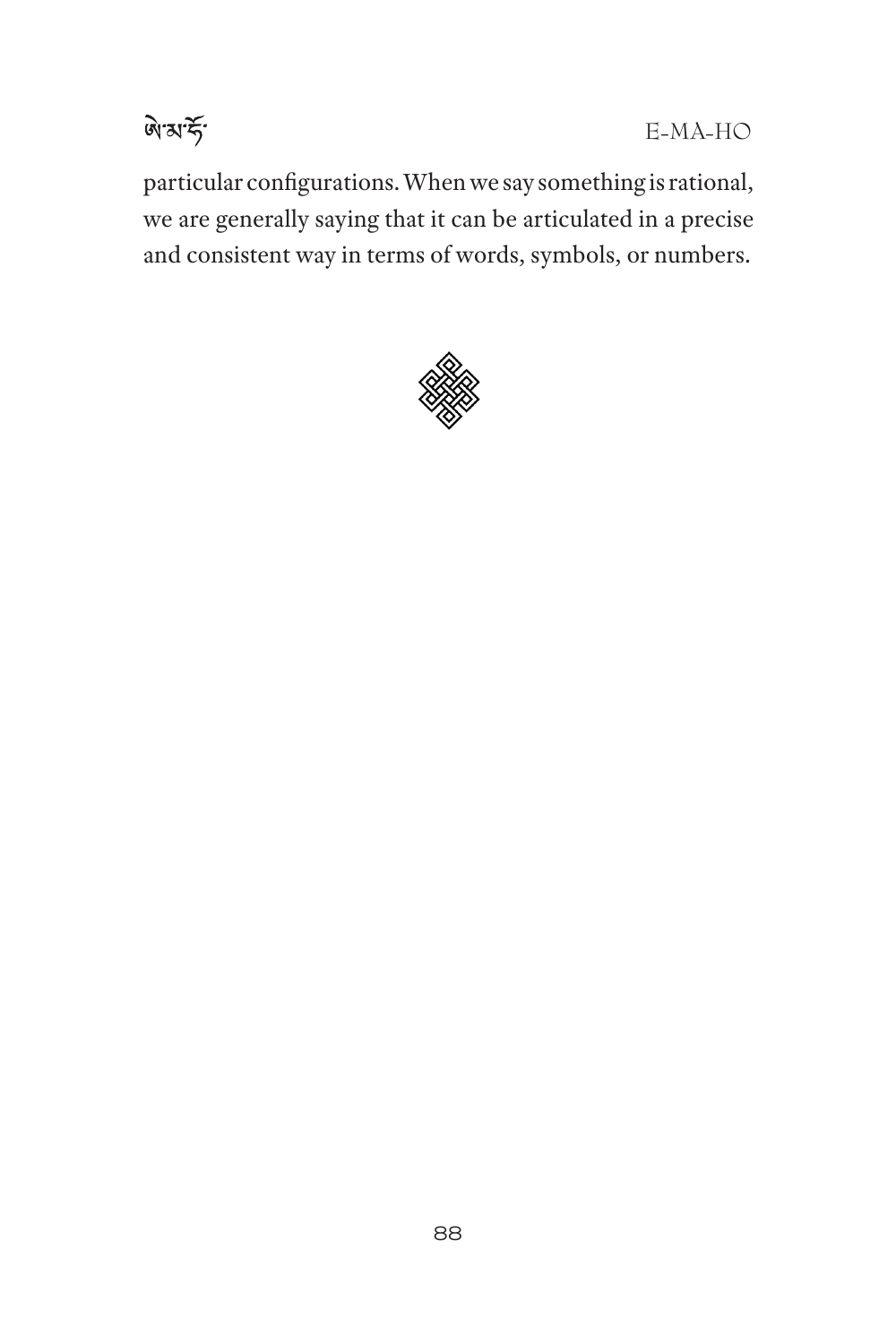*The invention of imaginary numbers made new ways of perceiving and working with physical reality possible.*

#### Everyone sits in the prison of his own ideas. Albert Einstein

 $\int$ n mathematics, the invention of imaginary numbers made new ways of perceiving and working with physical reality possible. An imaginary number is a mathematical term for a number whose square is a negative real number. When imaginary numbers were first defined by Rafael Bombelli in 1572, mathematicians believed that they did not really exist, hence their name. Descartes coined the term imaginary in reference to these numbers.

However, imaginary numbers are as real as any other and have come to be accepted by the mathematicians and the world at large. For most human tasks, "real" numbers offer an adequate description of what we see and work with. Fractions such as ⅔ and ⅛ are meaningless to a person counting stones, but essential to a person comparing the sizes of different collections of stones. Negative numbers such as −3 and −5 are meaningless when measuring the mass of an object, but essential when keeping track of monetary debits and credits. Similarly, imaginary numbers have essential concrete applications in a variety of sciences and related areas such as signal processing, control theory, computer programming, electromagnetism, fluid dynamics, quantum mechanics, cartography, and vibration analysis.

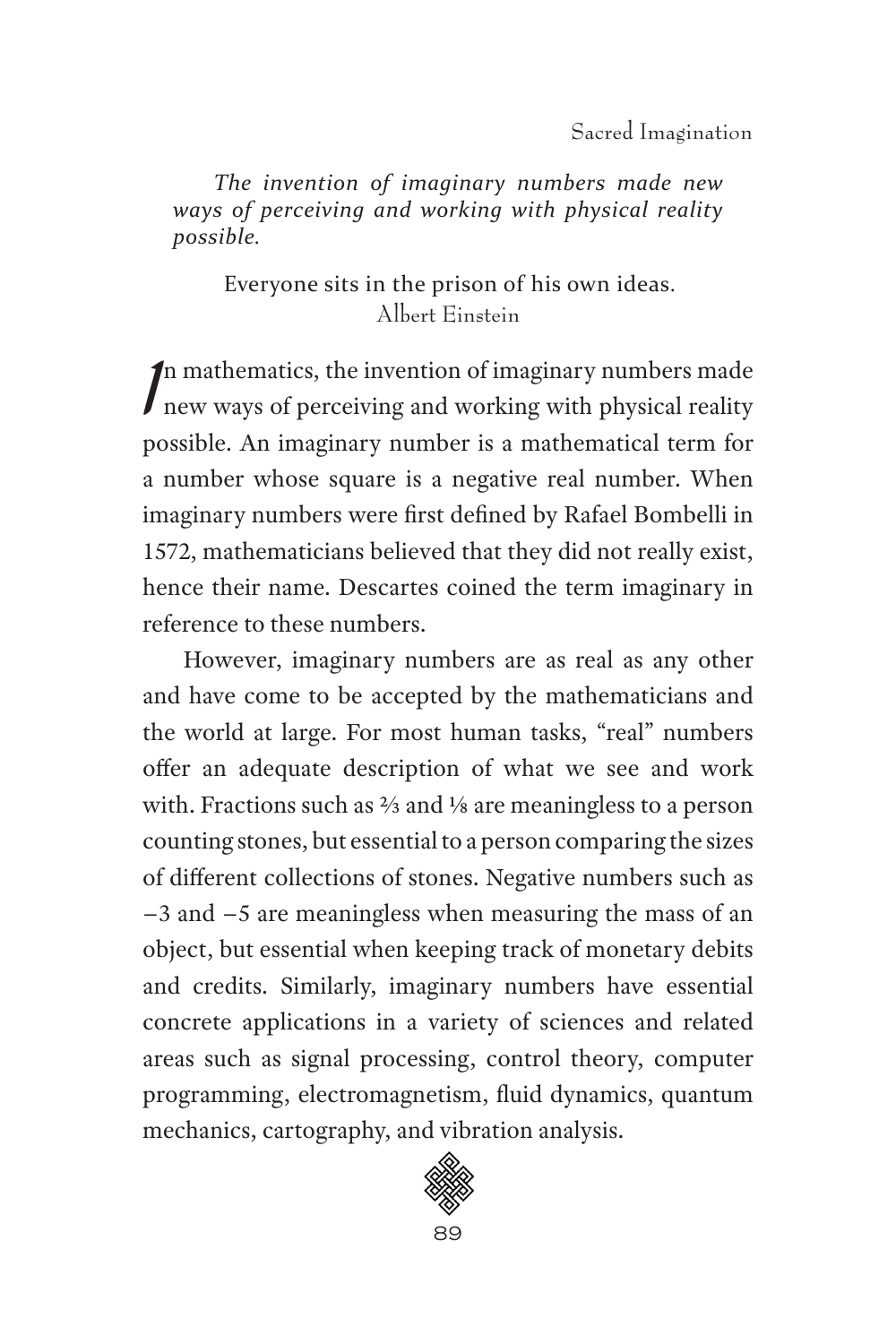*Poetic and mythic imagery activates our sacred imagination so that we can imagine ourselves into a sacred and more expansive existence.*

 $\tau$  he development of music theory and musical imagination<br>has made it possible for us to shape sounds into creative<br>natterns, and to explore online now woulds of auditory has made it possible for us to shape sounds into creative patterns and to explore entire new worlds of auditory possibilities and experiences. In music the inner and outer are merged in the process of deep listening. In deep listening our mind and body dance inside the flow of sound and are actively carried away by the currents of notes, rhythms, and movements. As we develop musical sensibilities, we create new ears.

The use of poetic and mythic imagery activates the sacred imagination to open, explore and cultivate the qualities, capacities, and energies of the heart, a profound and deeper dimension of being in which seekers imagine themselves into a sacred and more expansive existence.

The cultivation of love, for example, opens us to new sensibilities. In this development the world becomes more alive, inner qualities and capacities are enhanced, and our heart reaches out beyond the confines of the personal.

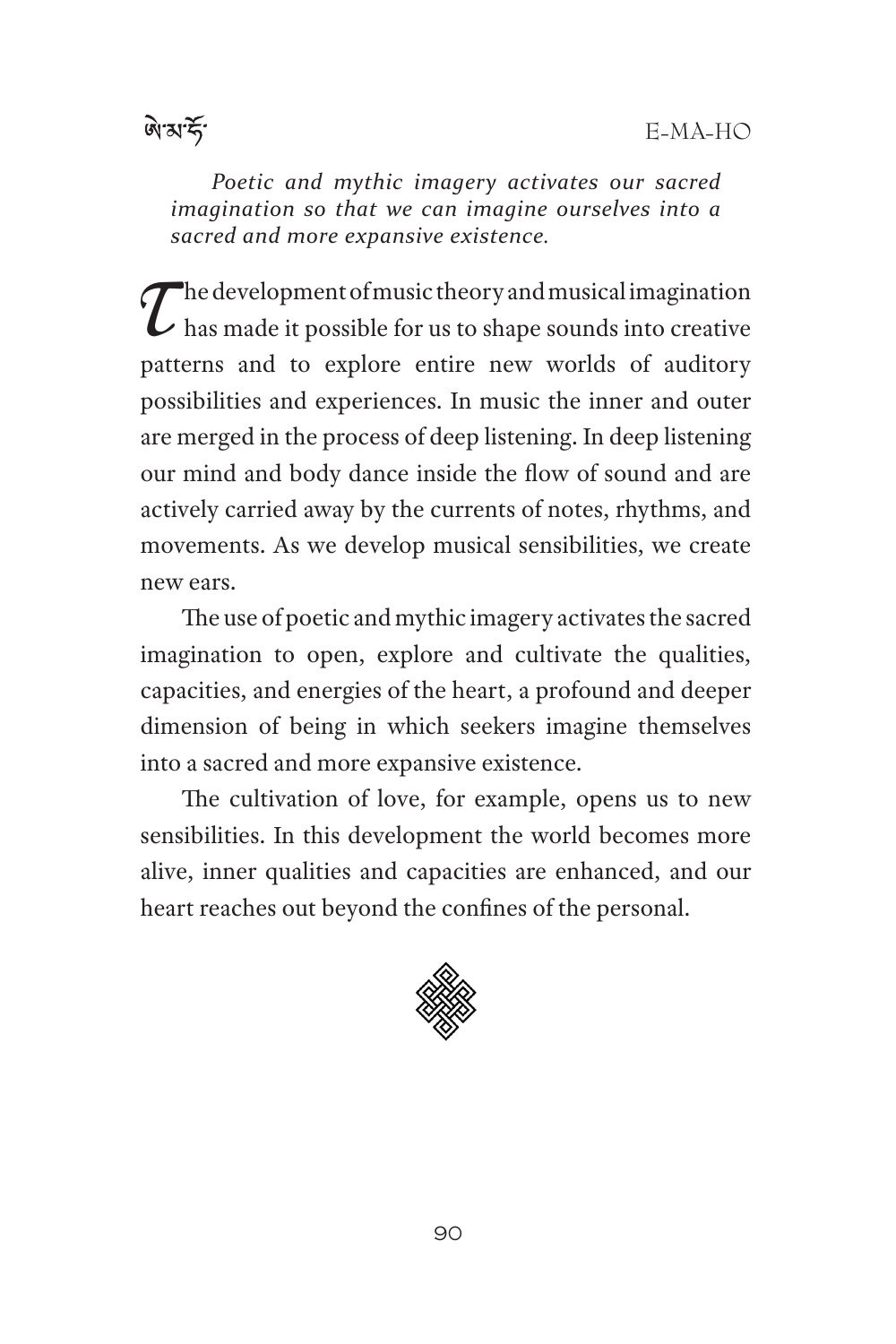#### Sacred Imagination

*The world has multiple dimensions of being, each charged with its own configurations of energies, each with its own potential for cultivation.*

 $\int$ n the tantric view of life, according to a number of Asian traditions and particularly Tibetan Buddhism, the world has multiple dimensions of being, each charged with its own configurations of energies, each with its own potential for cultivation. The dimension of pure being, fundamental nature, simply is and so there is nothing to cultivate but to recognize. Each of the other dimensions has its own potentials. The objective is not so much enlightenment as it is full aliveness and development and integration of these potentials.

As we develop the capacity to live within the sacred creative, inner and outer experience and landscape merge into an integrated dreamlike state in which everyday limitations and habitual relevancies give way to a multitude of possibilities. Eventually all experience, whether inside us individually, inside us collectively, or externally stimulated, is sacred, manifesting as a fullness of presence and the dynamically creative moment beyond time yet inclusive of all time.

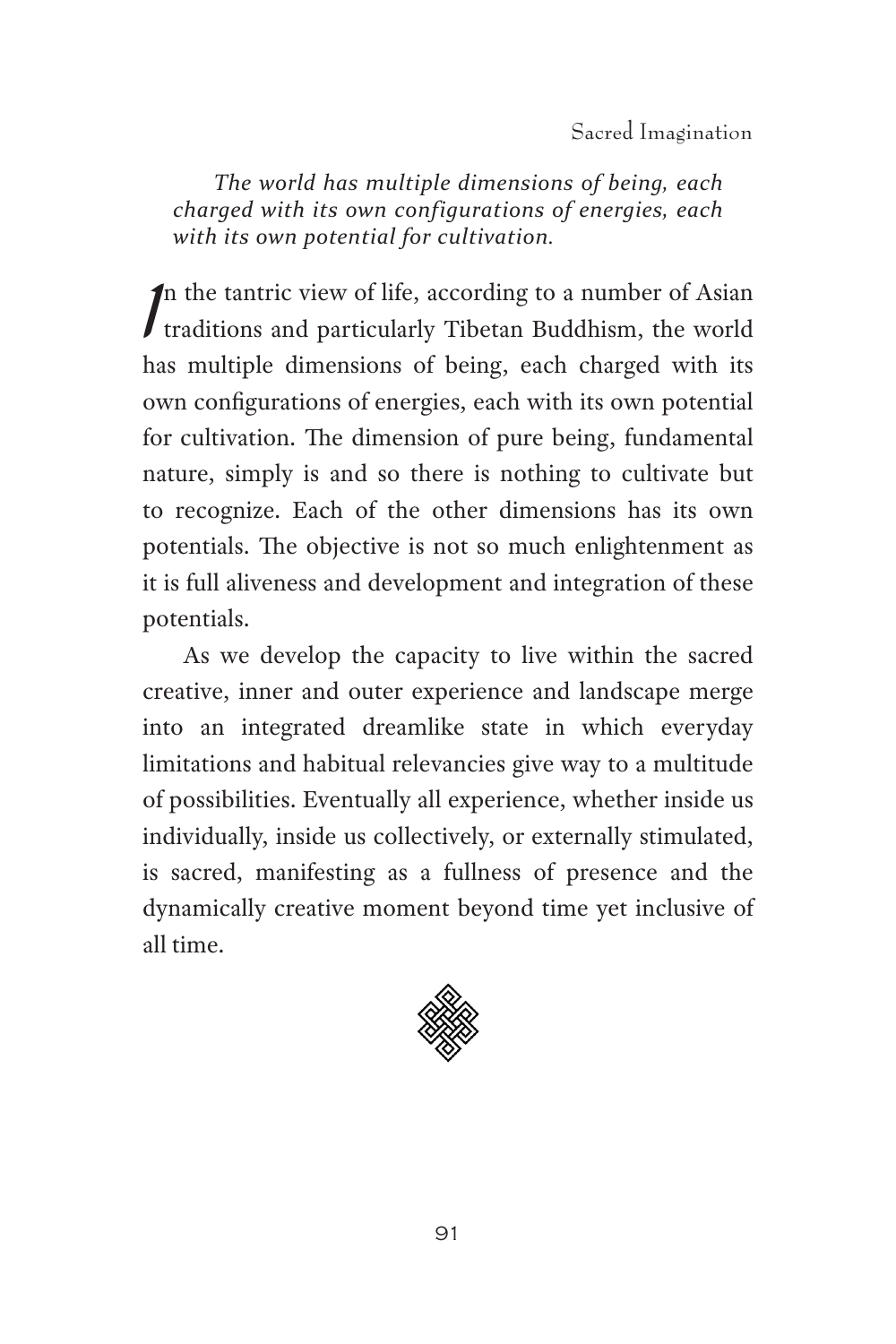<u>ৰূমৰ্দ্ধ</u>

Just as subatomic particles appear in the world in response to our method of inquiry, potential realities are realized by first imagining their possibility.

Ian Baker

According to quantum physics, the viewpoint and act<br>of observation affects not only what phenomena are<br>absented by also the phenomena being absented How we of observation affects not only what phenomena are observed but also the phenomena being observed. How we look determines what we perceive and affects the reality we are trying to see. According to Werner Heisenberg's uncertainty principle, the spatial location of a particle is undetermined and probabilistic until subjected to an observer's method of inquiry that causes the particle to manifest in a particular time and space.

"In Buddhist Tantra the world is perceived as a luminous web of energies and possibilities. Just as the physicist's intent influences where, when, and how electrons manifest from the vast field of probability, Tantric practitioners apply a similar principle to alter and expand their view of reality, to free it from the reference point of an observing subject and still more from the oxymoron of an objective object wholly distinct from human consciousness. By altering states of consciousness through ritual and meditation, adepts manifest latent, simultaneous realities, beyond the bounds of conventional perception." —Ian Baker

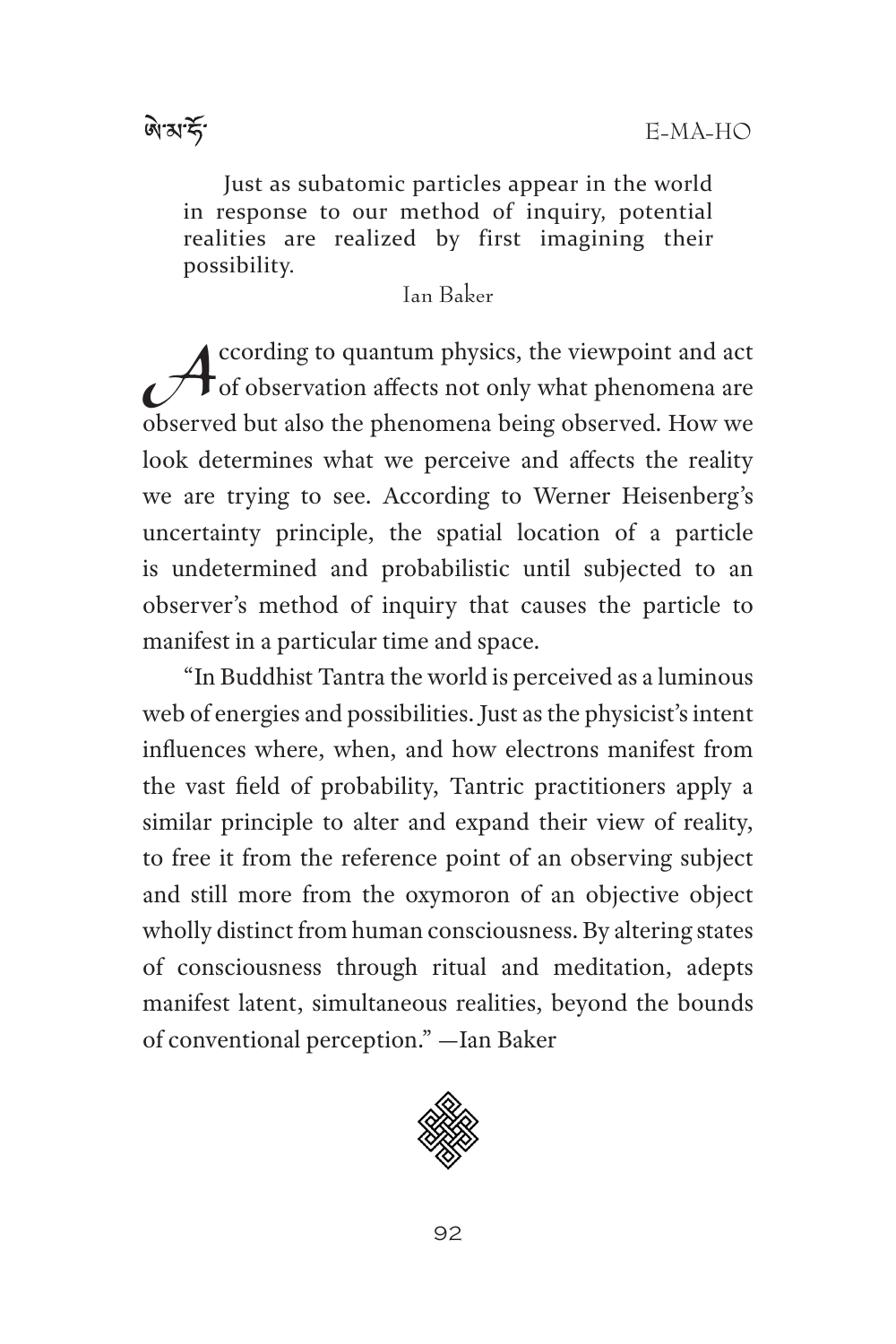*Tantra is a technology for building a sacred imaginal world based on wisdom and compassion to replace a superficial imaginal world based on ignorance, alienation, and reaction.*

A deep understanding, knowing about the openness<br>of the moment, about the impermanence of current<br>originates about the wave that our qurant heart perture of the moment, about the impermanence of current existence, about the ways that our current heart posture and imagining is shaping our experience—all this sets the conditions for us to reimagine the world in a wise, loving, and beautiful way. As we unravel, untangle and clear away limiting heart postures and habits based in reactions (our reactive habit body), we naturally undertake creating heart postures of connection and actions based in wisdom, love and creativity.

Our capacity for imagination, when properly trained, can reveal dimensions of awareness and aspects of reality that are hidden to the ordinary mind. Tantra is such a technology for building a sacred imaginal world based on wisdom and compassion to replace a superficial imaginal world based on ignorance, alienation, and reaction.

In many ways the world conforms to our inner vision, our imaginative perception of reality. In making the sacred journey beyond ordinary perception into a more complete consciousness, we become aware of the interpretive role our imagination plays in determining reality and the recognition that what we think we know is, according to Padmasambhava, the great Buddhist sage and founder of Tibetan Buddhism, "in essence, the magical display of mind."

With practice and conscious intention, sacred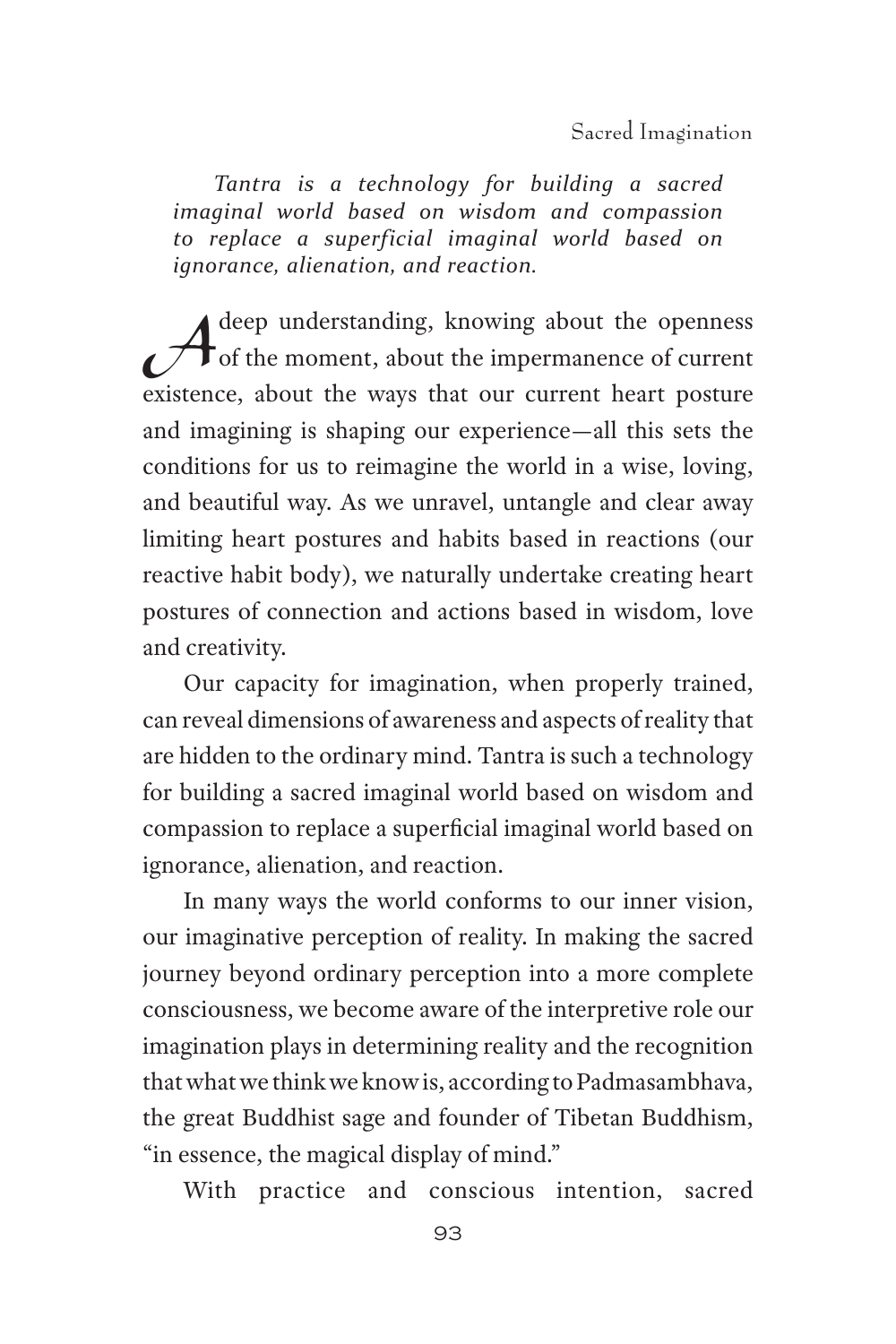

imagination can work with simultaneous levels or dimensions of perception. The tantric practitioner, for example, sees beneath the surface of experience into qualities and energies and fundamental openness that are not apparent in our casual and literal habituated mind.

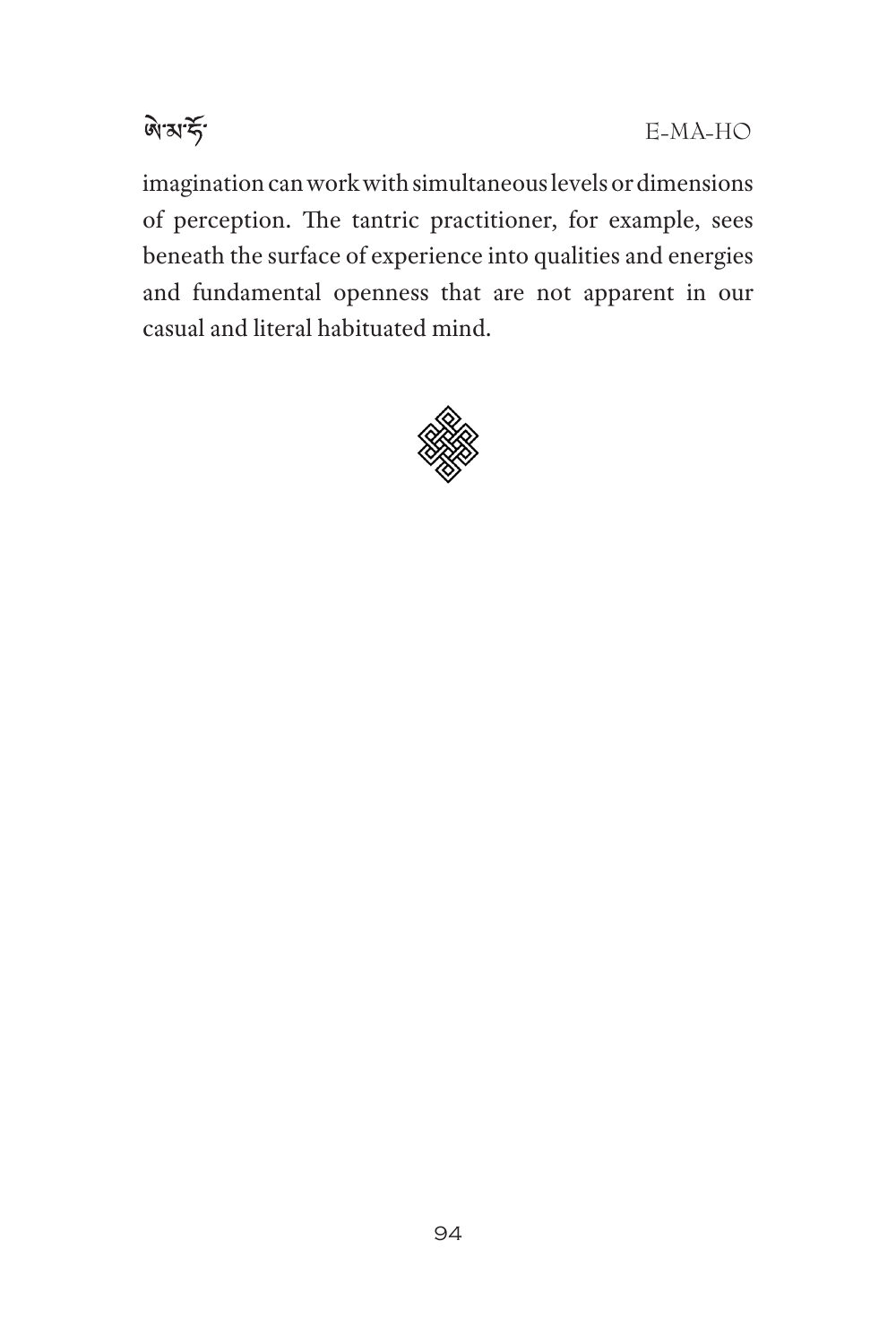*The hero's journey is a mythological representation of how to meet the challenges we face in ways that reveal how to transcend, grow, and live a sacred life.*

Sacred imagination, while operating within the<br>structure and nature of the sacredness, represents the<br>dimensions of the second in sulturally and historically relevant structure and nature of the sacredness, represents the dimensions of the sacred in culturally and historically relevant ways so that different people can integrate sacred living with the requirements of their contemporary conditions and societies. The collective sacred representations take the form of stories, visual images, rituals, music, dance, and spiritual theories. The story of the hero's journey is one such mythological representation that has evolved to address the developmental, social and spiritual needs of various times and places.

The journey of the hero who could lead the hunting peoples of thousands of years ago involved establishing a psychic relationship with the animals that posed a danger or provided sustenance and entering into a sacred accord to share the world of the wilderness. The sacred imagination would carry people beyond themselves by entering the world of the animals through observation, learning, imitation, and ritual enactment that cultivated both sacred and social sensibilities in a kind of sacred and social ecology.

This kind of transcendence and sacred relationship took on other forms with the development of agricultural societies. In these societies, the challenging concerns in everyday life had shifted from the mystery, dangers and uses of the animal world, to the need to relate to the cycles of planting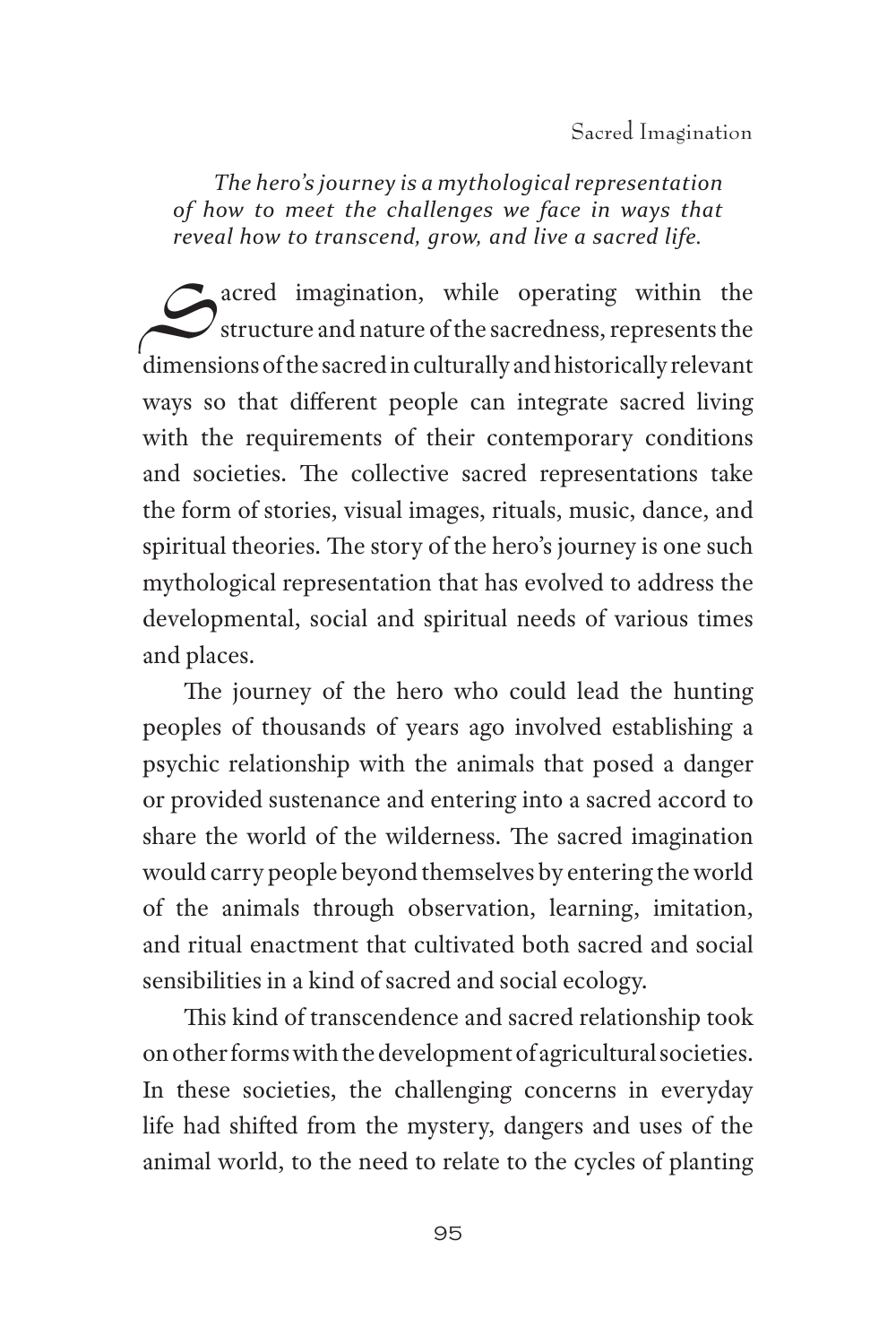#### <u>ৰামৰ্দ</u>

and harvesting and the external and internal requirements of this way of living. The sacred imagination addressed this change with the transformation of animal totem imagery to an imagery of seasons and stages of life in the progression to maturity.

As these agriculturally-based societies developed into empires and weaving together extensive social structures became a focus of attention, sacred imagination became concerned with the mystery and challenge of the laws that governed the cosmos, the heavens, the earth, the history of peoples, the structure of authority and legitimacy, and the relationship between the macrocosm of life and the microcosm of the individual. The cosmic laws during this long phase of thousands of years were viewed as having both manifest and hidden faces.

For the last hundred years, the idea of a cosmic law has been reduced to the manifest, material realm and the focus has shifted to both the global mechanisms of interactions, particularly economic, and to human beings themselves. The secular preoccupation with markets, social organization, and material well-being marginalizes any sacred dimensions at best and denies their existence at worst. The locus of attention falls on the constituent elements and interactions that make up functioning wholes whether one is exploring the biochemical properties of the brain or the operations of the production, distribution and consumption of goods. Everything is deconstructed into units that can be aggregated, quantified, and manipulated. The individual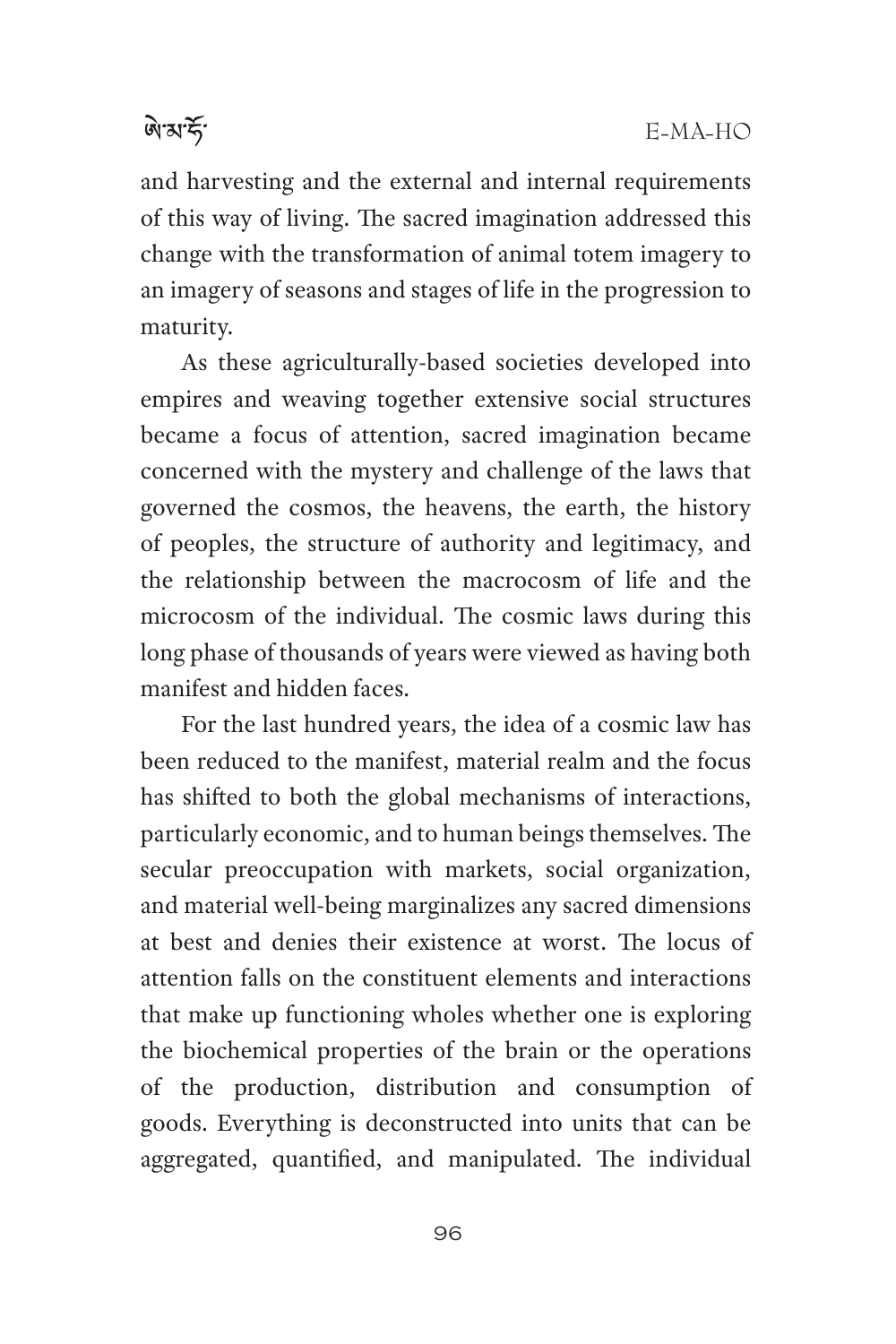emerges as a critical unit of social, economic functioning in the social world much as an earlier science had posited atoms as the basic particles upon which the universe is built. In this way the psychological functioning of individuals emerges as a major center for study and development.

As Joseph Campbell pointed out more than a half century ago: "Not the animal world, not the plant world, not the miracle of the spheres, but man himself is now the crucial mystery. Man is that alien presence with whom the forces of egoism must come to terms, through whom the ego is to be crucified and resurrected, and in whose image society is to be reformed."

The modern challenge is not so much how to relate to the personal "I" but the "I" as a particular instance of a collective nature and of the nature of life itself. This aspect of ourselves transcends our ethnic group, social class, generation, and location and gets at the transcendent nature of life that is in all of us.

The task of freeing all of us and supporting our growth and happiness may be part of the task of the modern hero. Each of us is called to be the hero that seeks and lives with sacred presence and to become a force that challenges our society to move beyond its superficiality, narcissism, pride, fear, rationalized greed, and reductionist, righteous misunderstanding.

As creative heroes we cannot look to our contemporary cultures to guide us but must find within ourselves, in each other and in the practices of enduring sacred teachings,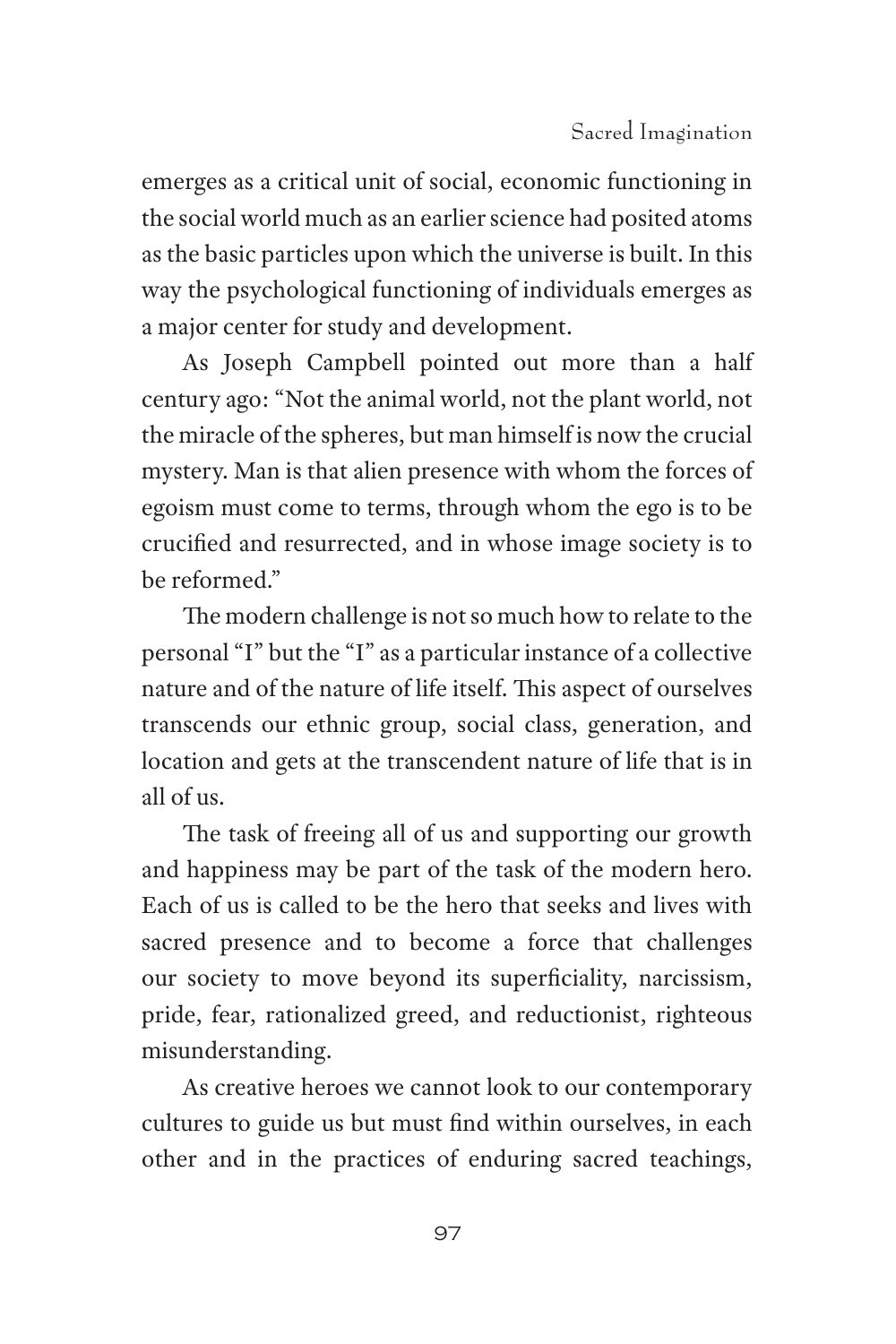

E-MA-HO

the support for our dedicated work even in face of difficult ordeals, personal despair, and institutional resistance. It is becoming clear that the modern hero is not simply an individual but communities of individuals who personally and collectively lay down the foundations upon which future generations can build.

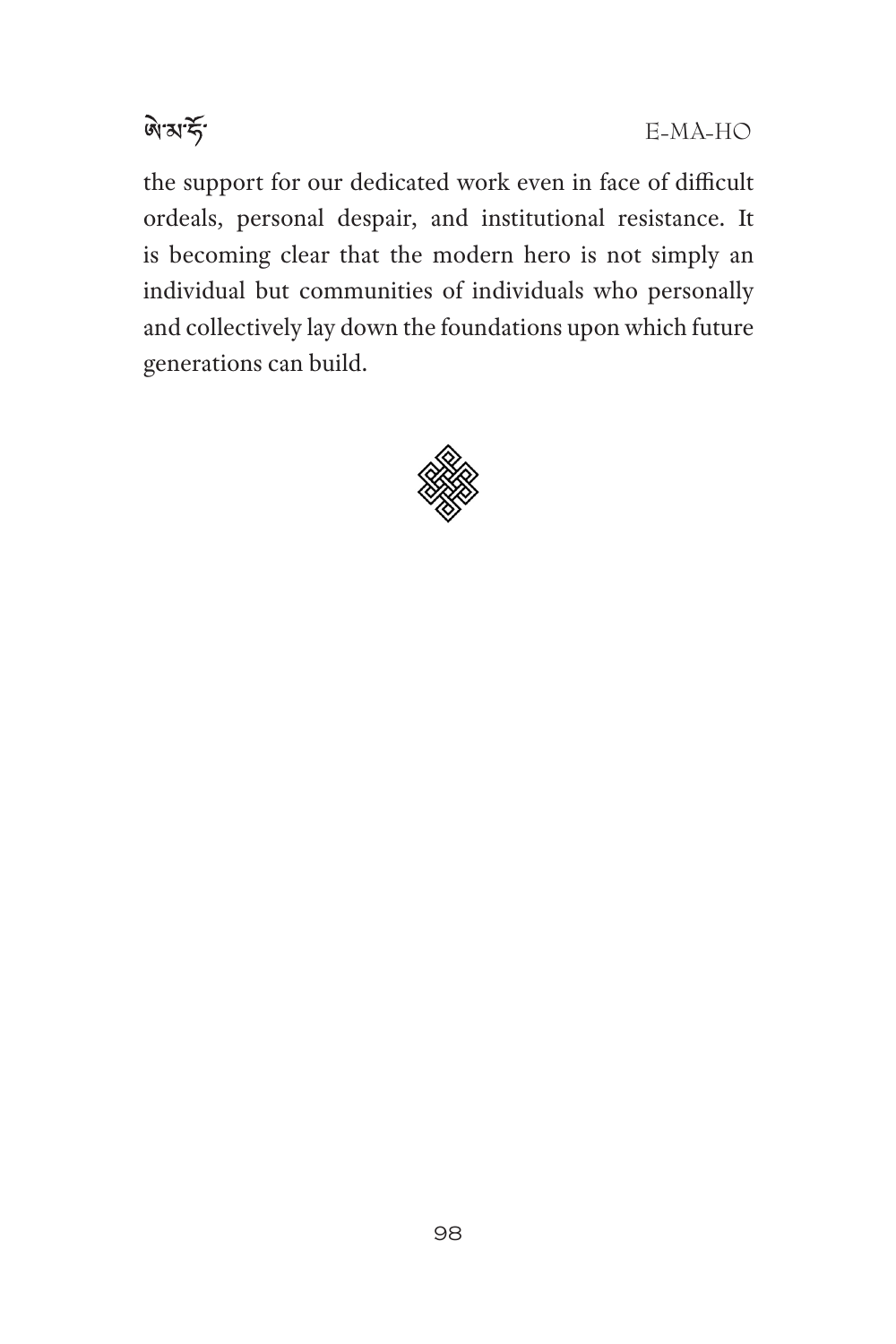A hero ventures forth from the world of common day into a region of supernatural wonder: fabulous forces are there encountered and a decisive victory is won: the hero comes back from this mysterious adventure with the power to bestow boons on his fellow man.

Joseph Campbell

Wyths and legends, even of actual personages,<br>and successes, and successes, are stories of journeys, deeds, and successes, represented, not in literal lifelike ways, but in imaginative configurations. The point is not so much what was accomplished in the material and superficial world but in the more important dimension of the sacred world with all its riddles and challenges to our established heart postures. The journey depicts the landscape of hidden resistances that must be overcome, of secret or forgotten powers that must be retrieved and used skillfully, and of the growth from innocence to maturity.

All of this is designed to be applied to the transformation of the world. We then act with a vision of possibility undeterred by recurrent disasters, the cries of anguish, and the tumultuous shifting of events. Inflamed by the fire of an all-sustaining awakening and self-surpassing love, we are dedicated to repairing the world, to generating beauty, and to a process of continual enlivening.

In many myths, the hero and the supreme realization are united in the story that mirrors the mystery of life. The great deed of the hero is to acquire the hard won wisdom of the unity in multiplicity and to make this manifest in the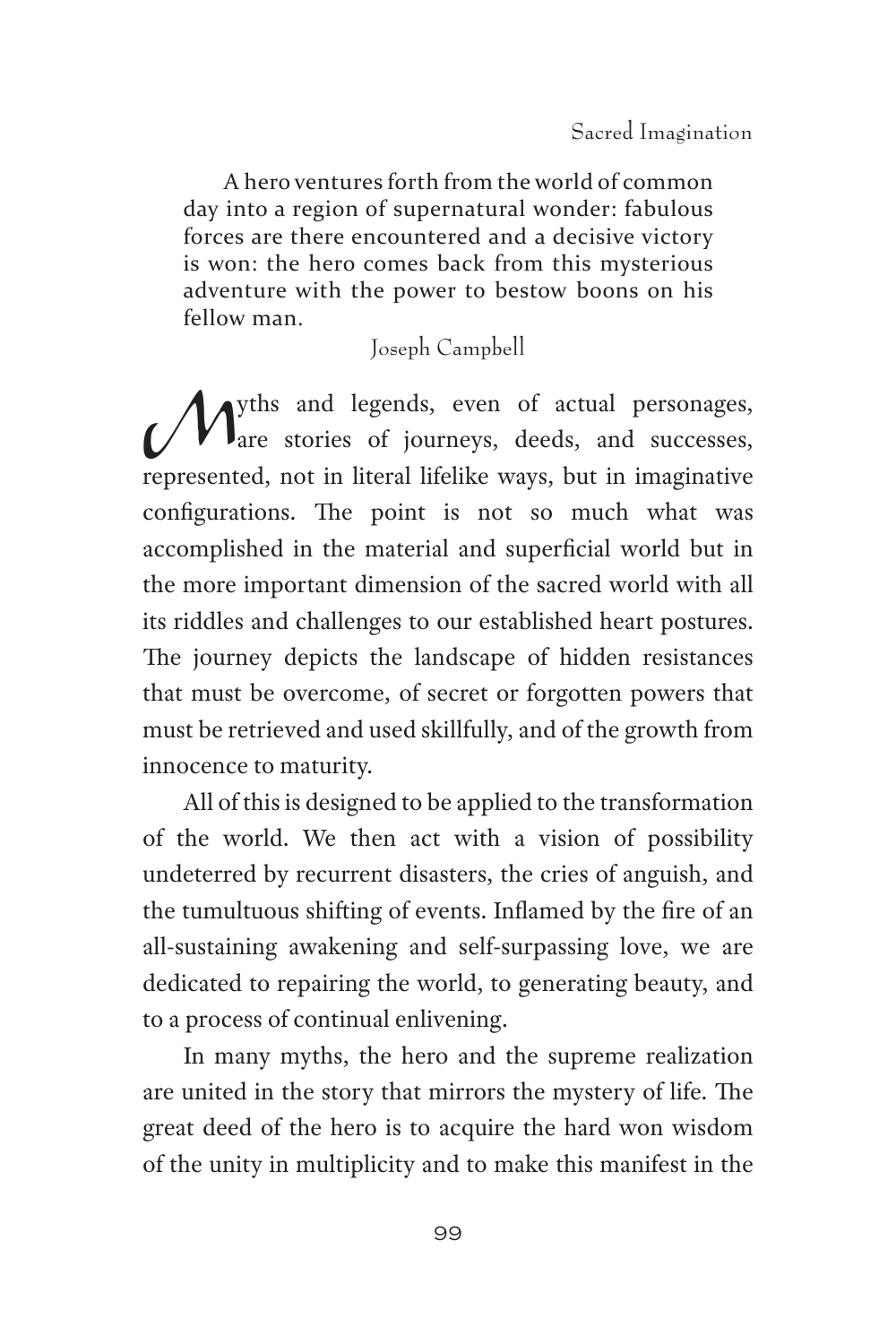

E-MA-HO

world for others. The success of the journey opens the gates for the flow of sacred life energy into the body of the world spreading the seeds of beauty and creative possibility.

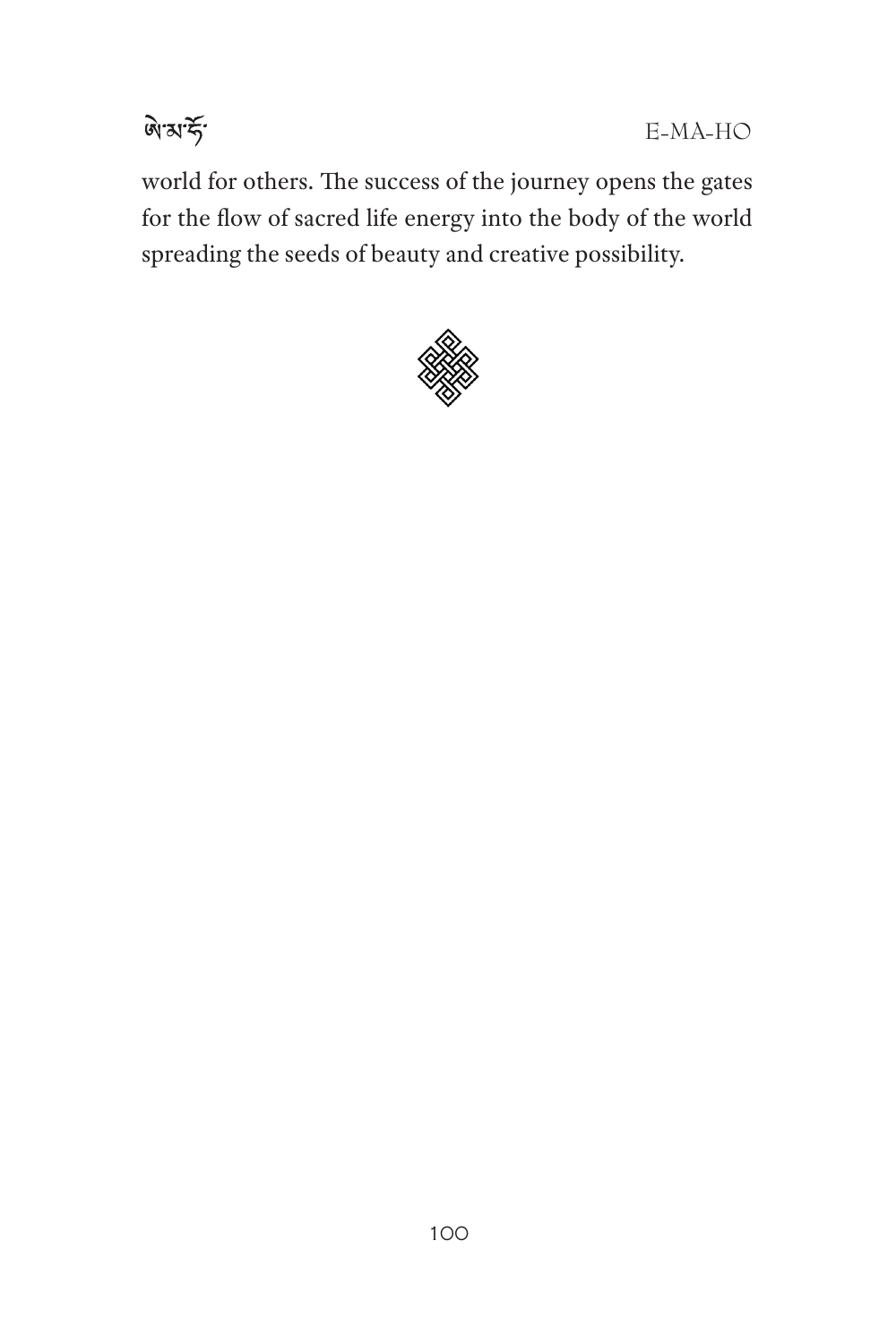# **Story of the Buddha**

The challenges of the journey of the spiritual hero are<br>presented in the legend of the Buddha. Having grown<br>we in comfort and source within a polace, prince Coutame presented in the legend of the Buddha. Having grown up in comfort and secure within a palace, prince Gautama Sakyamuni, also known as Siddhartha, secretly set out from his gilded prison of wealth to understand life and the world and to find the highest and most perfect happiness. Having had the initial awakening to the reality that life involves pain, old age and death, he alone of everyone in the palace remains awake when a strange force puts everyone else to sleep enabling him to leave that life. He cut his flowing hair, a sign of his royal station, and assumed the garments of a spiritual beggar, seeking out teachers, learning the ways of meditation, training to deny his desires, and living a life of abstinence and poverty.

Siddhartha found teachers and mastered everything they taught. But he still was not satisfied. Even though this did not result in his finding answers to the questions of suffering, impermanence, and death, this period served to break deep rooted habits acquired in his life as a prince. Not succeeding in his quest, he redoubled his efforts over the course of six years, carrying austerity to extremes until he finally collapsed near death.

Even these extremes did not bring him any closer to the truth he sought than had his pleasures. Realizing that the struggle of depriving his body was not working, he recalled a time when he meditated on death and he had become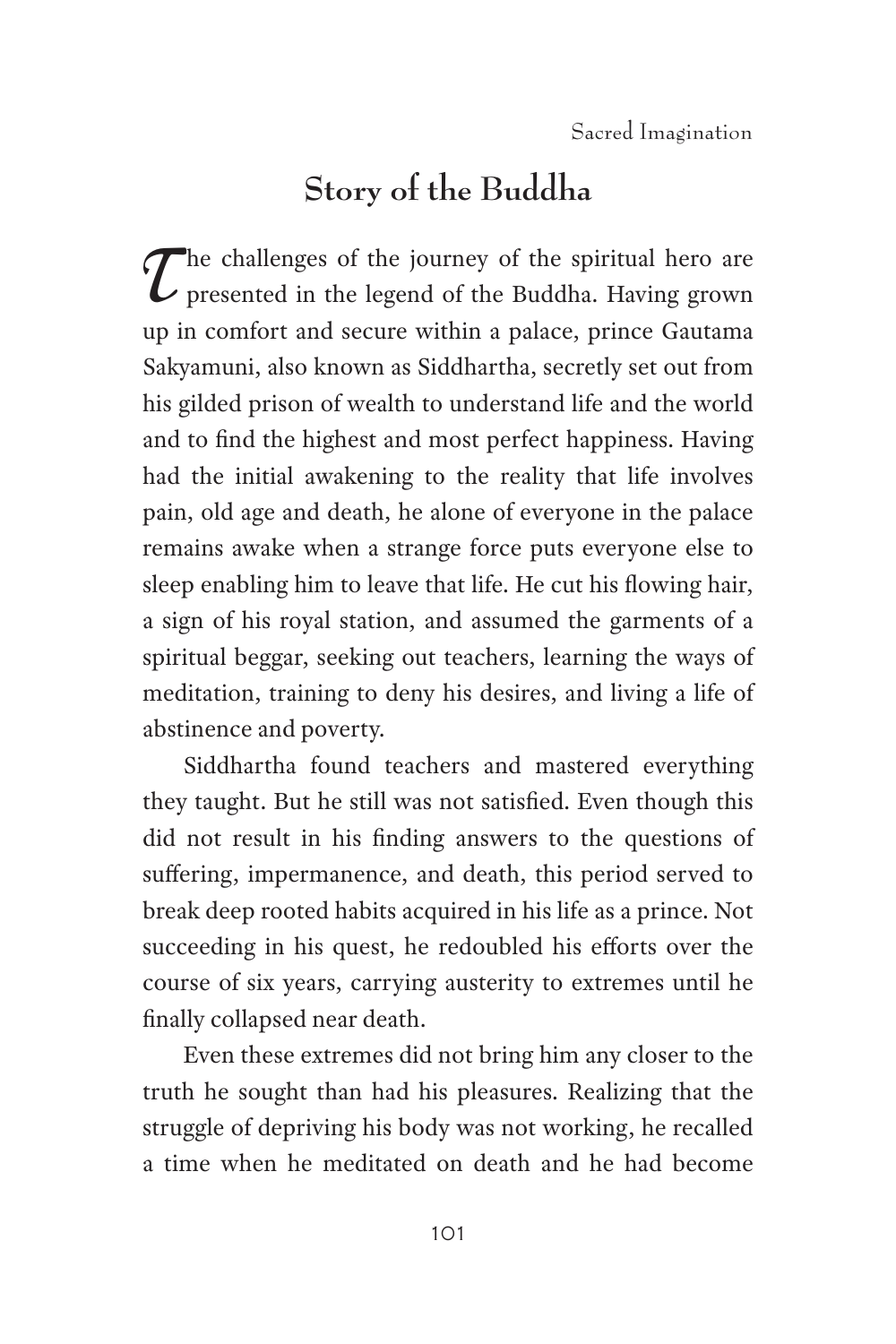### <u>ৰামৰ্দ</u>

calm and clear. He decided to meditate in this way again but realized it was too difficult to meditate when he was starving and tired. To initiate himself in this new direction he bathed himself in a river but was so weak he nearly drowned and was barely able to pull himself to the shore.

As happens in stories like this, a young woman came along with offerings to the spirit for the wonderful birth of her first child. Seeing Siddhartha she offered him the specially prepared food. He slowly ate the food and his strength gradually returned. Having been saved by Sujata, for that was her name, he resumed his quest in a renewed way. He made his way to a great tree where he decided to sit until he had reached his goal or die in the attempt. He put everything on the line and approached his task with his whole mind, heart, and being.

As Siddhartha sat beneath the tree on the Immovable Spot, the center around which the earth revolved, he was approached by Mara, the god of love and death. This dangerous god threatened Siddhartha with weapons that he held in his thousand hands and with his vast army that extended throughout the universe in an effort to break the determined seeker's concentration. When that failed, Mara brought on violent storms, burning coals, boiling mud, extreme darkness and poisoned arrows, but Siddhartha transformed them all into flowers and healing ointments. Mara then deployed his daughters, Desire, Longing, and Lust, but Siddhartha could not be distracted or tempted.

Finally Mara challenged Siddhartha's right to sit upon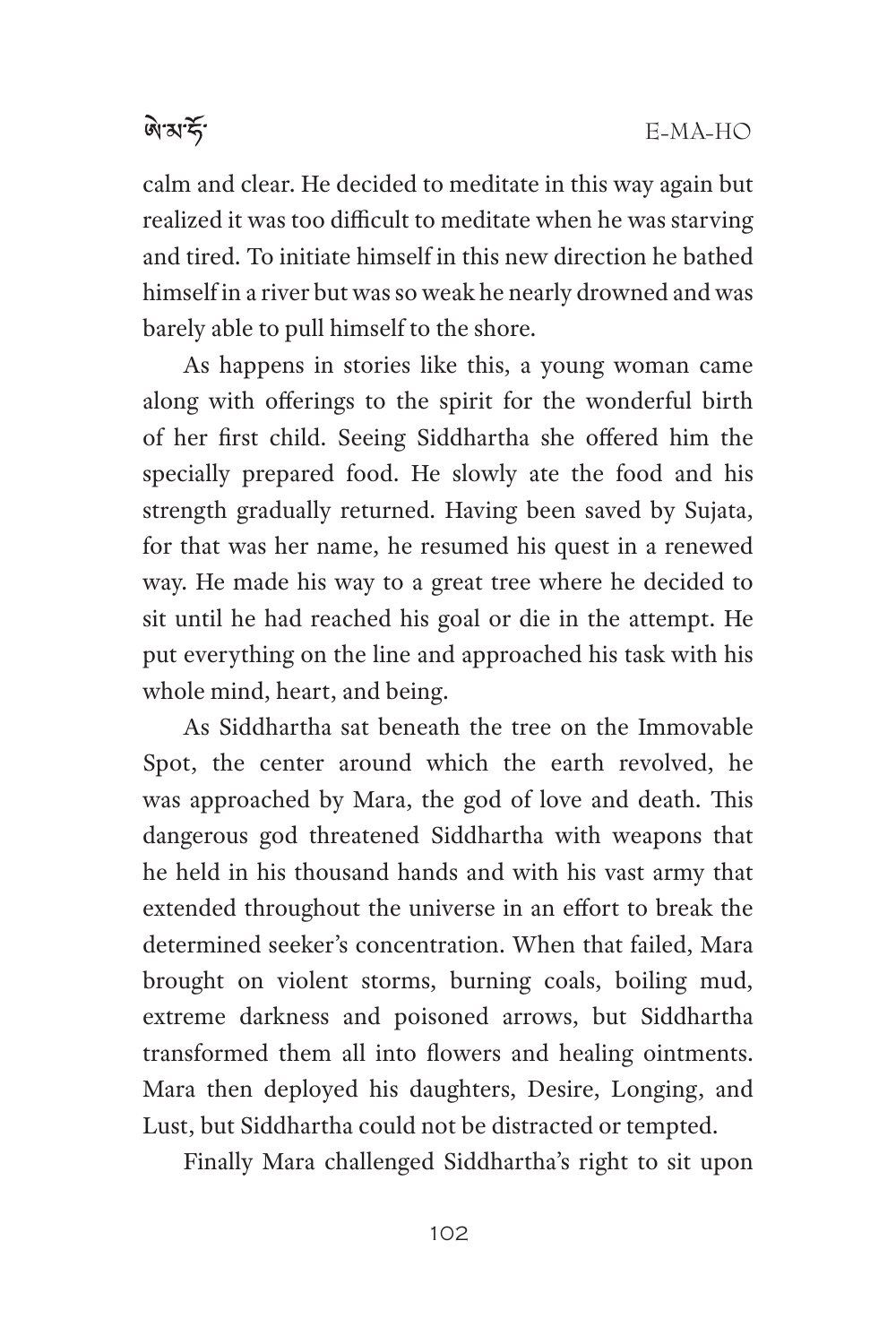the Immovable Spot, calling upon the forces of the earth to rise up and dislodge this peaceful warrior. Siddhartha simply extended his hand to touch the ground with his fingertips, inviting the goddess Earth to bear witness to his right to be sitting where he was. She acknowledged him with such a vast roar that Mara fell to his knees, offering to serve the future Buddha.

Having won these battles, he examined the nature of life, looking both extensively into the entire universe and deeply within himself. He saw how everything, from the smallest grain of sand to the largest galaxy, was constantly changing emerging, growing, decaying, dying and emerging again. He saw the dynamic of continual creation in which everything that exists resulted from a prior cause and that every effect was a cause of further effects. He perceived that everything was linked to everything else in this dynamic of creation and that the universe was made up of interactions, interconnections, and interbeing. In this process of change, he became clear that everything is also recycled, including physical elements, life energies, and awarenesses.

As he sat, now as the awakened one, Buddha, he reflected on the spot on which he became enlightened. According to Joseph Campbell, it is said that "beneath this spot is the earth-supporting head of the cosmic serpent, the dragon, symbolical of the waters of the abyss, which are the divine life-creative energy and substance of the demiurge, the world-generative aspect of immortal being. The tree of life, i.e., the universe itself, grows from this point." Campbell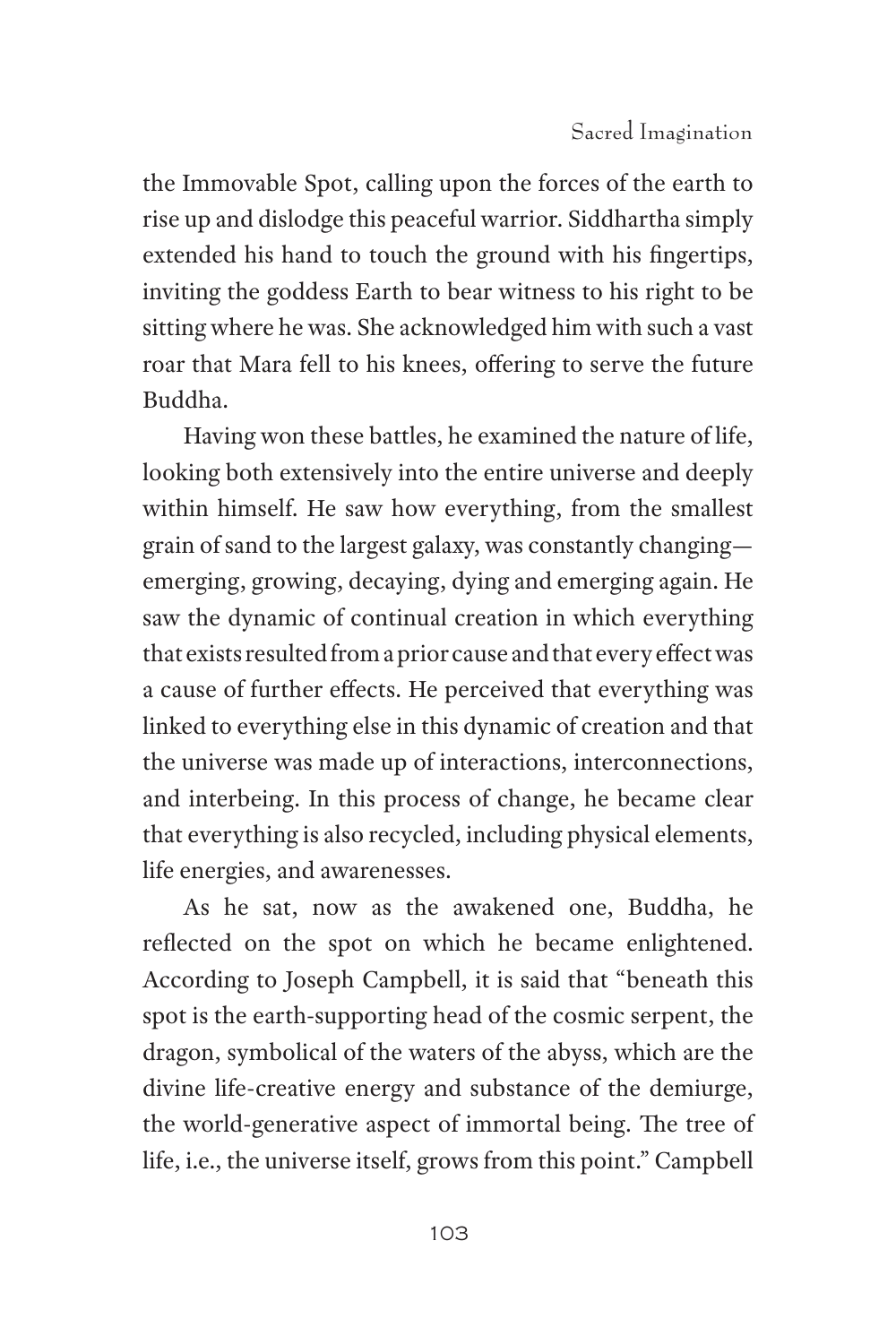### ৰ ম'ৰ্দ

points out, the Buddha as hero, is like "…the navel of the world, the umbilical point through which the energies of eternity break into time. Thus the World Navel is the symbol of the continuous creation."

After all his realizations and with his embodiment of all the sacred qualities, the Buddha doubted whether he could communicate and share his wisdom. It is said that the great god Brahma descended from the highest point in the heavens to implore Buddha to teach both gods and humans. The Buddha was then persuaded to articulate and teach the path, the way to sacred wisdom, compassion and sacred living. He knew that the awakening of his mind, heart, and being could not be communicated but that he could teach *the way* to become a Buddha.

And so he taught for the rest of his life. His teachings of *the way* included basic principles and practices for training the mind in wisdom, for developing the capacity of the heart for love and compassion, and instructions on right living how to lead a virtuous life that is dedicated to the happiness, growth and freedom of all sentient beings.

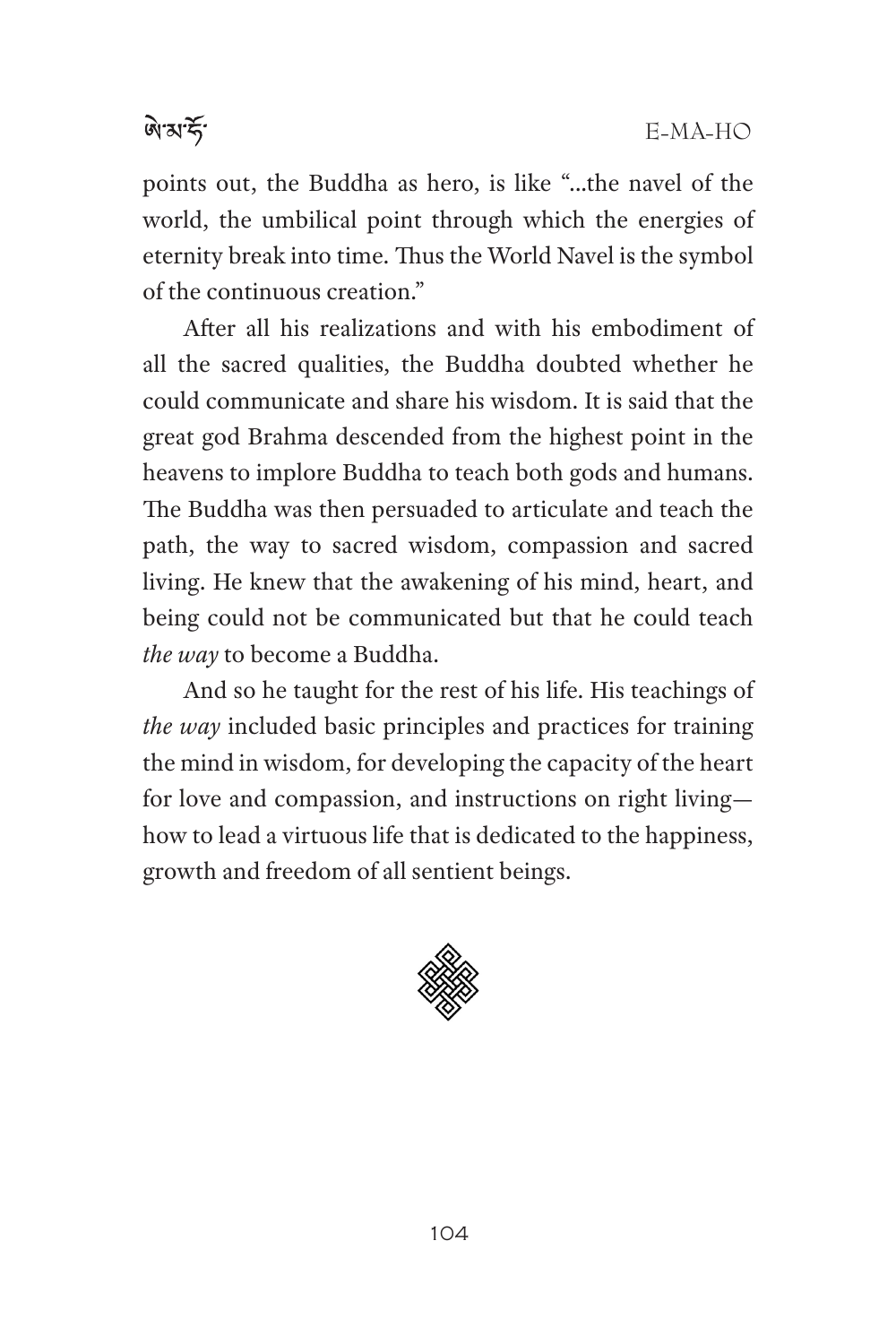*To identify with a sacred deity is to see through those eyes, to listen in the way of the deity, to taste as the deity, to feel as the deity, and to experience and act as the sacred deity.*

*In spiritual development, just as we work in order to be worked, so we create in order to be created, to become fresh and grow.*

dentifying ourselves with a set of attributes such as<br>good, bad, bright, dumb, attractive, or ugly, in most<br>endingnumous limits us to current in habit hady Houseway good, bad, bright, dumb, attractive, or ugly, in most ordinary ways limits us to our reactive habit body. However, identification as a process of imagination gives us the keys to endless and wonderful worlds, giving us access to countless treasures to be found there. Our capacity for identification not only connects us but enables us to inhabit the perspective of someone or something and to have experiences that flow from that. To identify with a sacred deity is to see through those eyes, to listen in the way of the deity, to taste as the deity, to feel as the deity, and to experience and act as the sacred deity.

In our practice to become embodied as a sacred figure in terms of our heart posture, we can then extend this kind of spiritual work to the activity of sacralizing life with this way of being and the quality of this sacred presence. Sacred creative imagination extrapolates and extends spiritual qualities that are experienced into states and worlds of being.

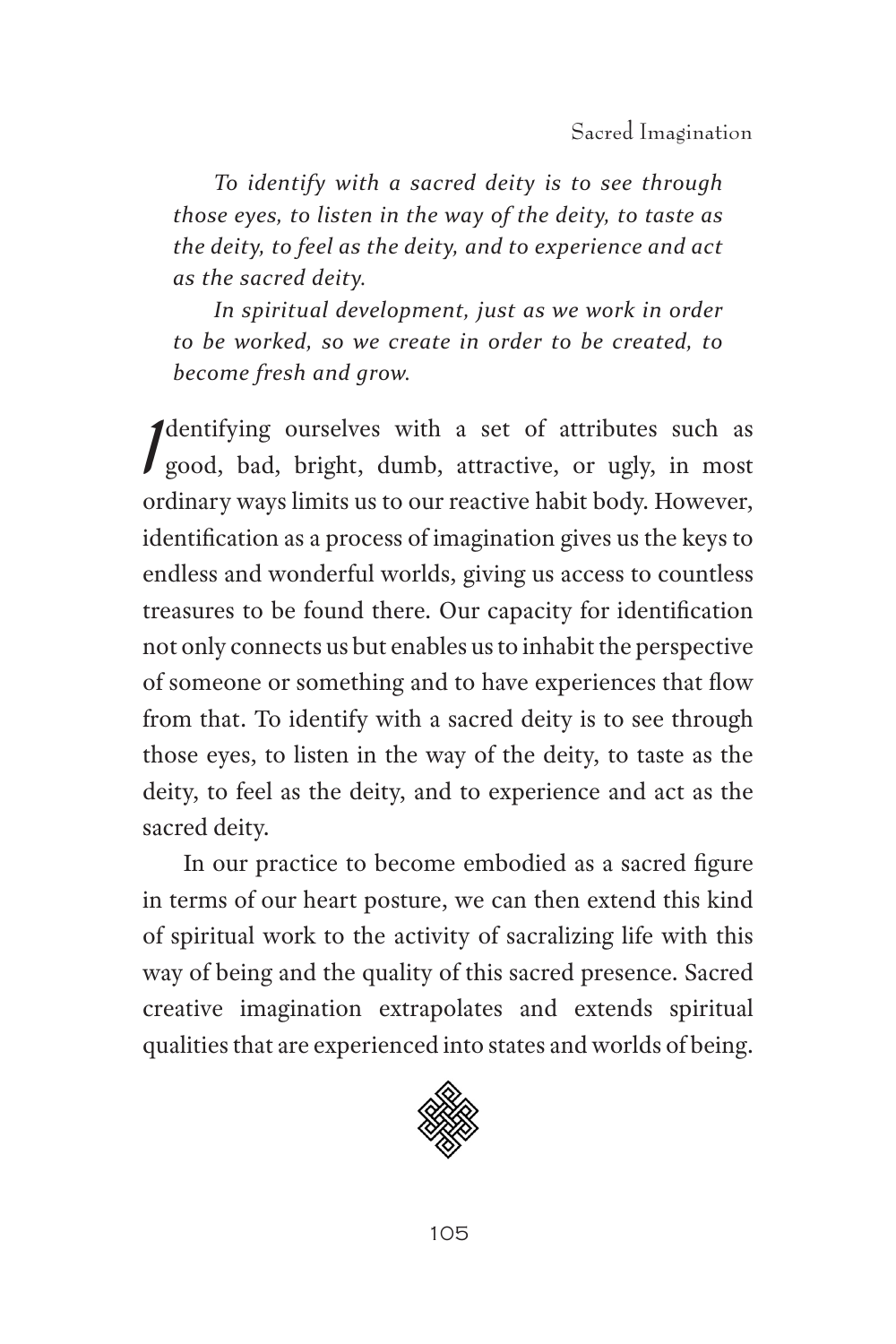Ideas cannot guide man's conduct, cannot point toward meaning, unless they are felt in the way and in the manner in which real feeling operates. Jacob Needleman

Teachings and their practices cannot train us and cannot<br>provide a pathway into sacred dimensions, unless<br>they are authorizedly felt, approbanded and not simply provide a pathway into sacred dimensions, unless they are authentically felt—apprehended and not simply comprehended.

This wholeheartedness is a kind of passion. Abraham Joshua Heschel, when writing about the prophets of the bible, describes the passion of a calling, a mission, in terms of *pathos*, what some others, such as Plato, would say is a form of *eros*. Plato defined love as a striving, a seeking for that which is beyond oneself in the forms of truth, love and beauty. Not only do we strive for a deeper, more profound sense of being, we also seek to do this through consciousness and to gain some measure of understanding of our journey.

For Plato, as for the ancient Greeks in general, *eros* was the kind of love that is not merely an emotion, it is a spiritual force, a quality of the sacred that makes a bridge of the world of the superficial to the realm of the sacred.

For Heschel and Plato, *pathos* and *eros* are not unreasoned emotion but intentional direction of life energy to benefit the world. In this formulation, there is no conflict between pathos/eros and ethos, between strong motivation and the goodness of behavior. For them, pathos/eros and ethos presuppose each other.

The pathos/eros of the spiritual practitioner is not only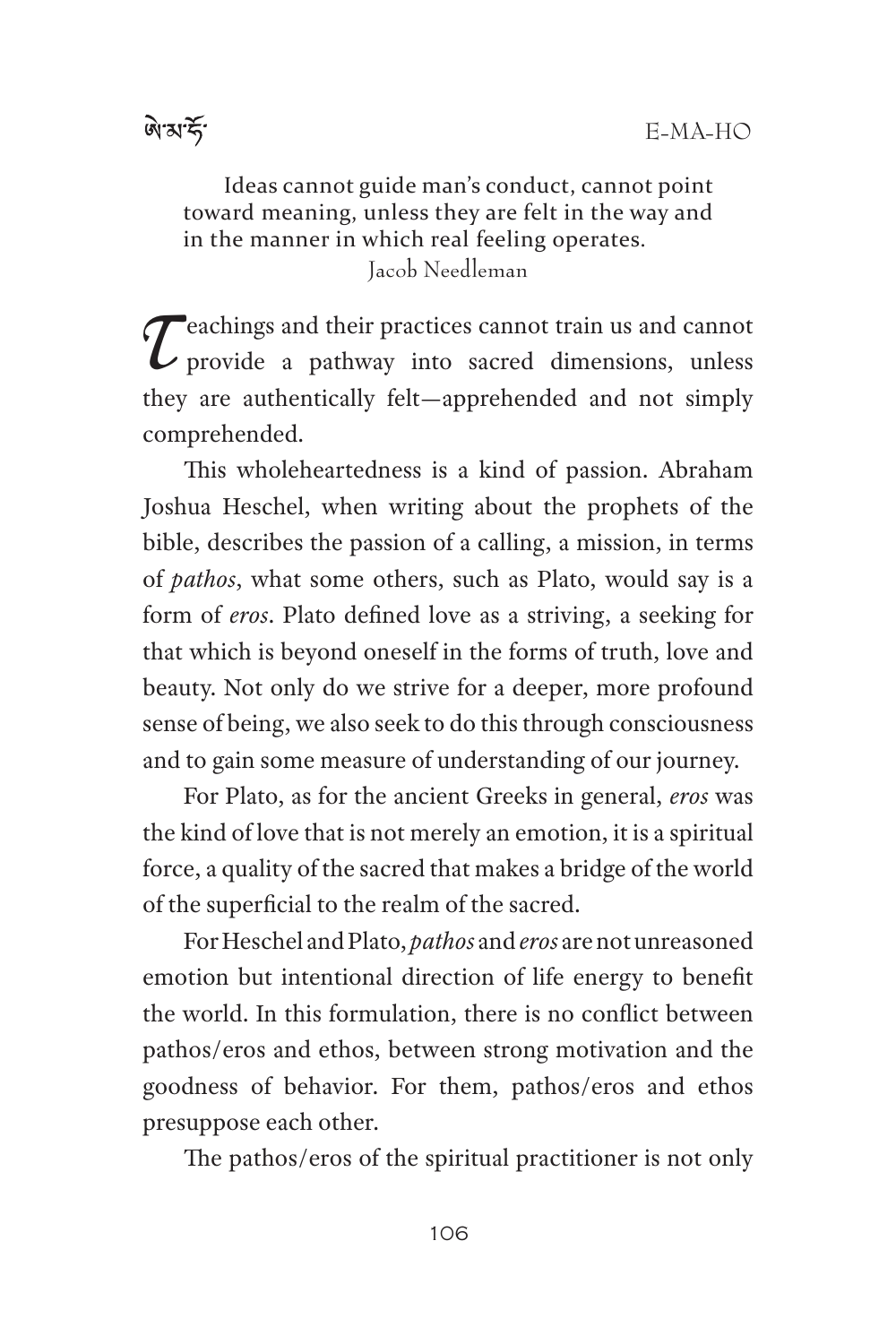directed to his or her own development but is directed toward others, for our capacities for wisdom, love and beauty can only be exercised in the workout facility of the world that calls upon us to become ever greater embodiments of the sacred qualities that inspire us.

When we go to the core of our sensibilities about what is spiritually valuable, we see that the collective dimensions of the sacred are not neutral. In these aspects of sacred life, we are always partial to compassion, to justice, and to the happiness, growth and freedom of others.

Sacred pathos/eros integrates the eternal and the temporal, the mysterious and meaning, and sacred qualities with the flow of everyday life.

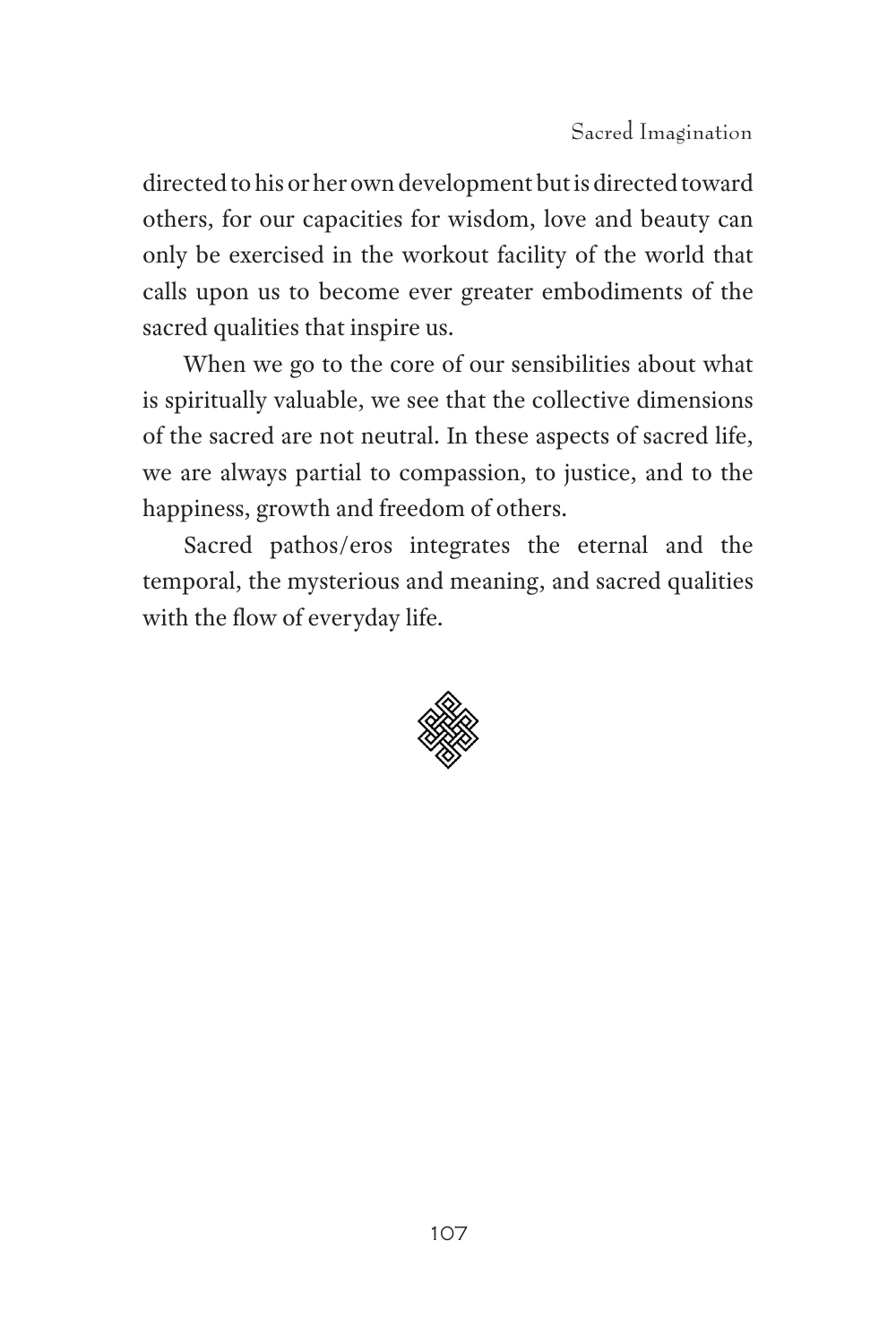

*A lotus blossom makes its way through the murky water to emerge as a beautiful flower.*

 $M$ <sup>e</sup> can think of working with sacred consciousness as a process of growing from a personal soul into a sacred soul. Creation is a critical part of this process. The Indo-European root of the word "create" (*ker-2*) also means "to grow." A related association can be made in terms of key words in Sanskrit. The Indo-European root syllable *bodh*, which is the root for the Sanskrit works *Bodhisattva* and *Buddha*, is also the root of the English word *bud*, as in the beginning of a flower.

In much of Buddhist art, deities are placed upon a lotus blossom indicating that the qualities represented by the particular figure arise from a process of growth that makes its way through the murkiness of the world to emerge as a form of beauty.

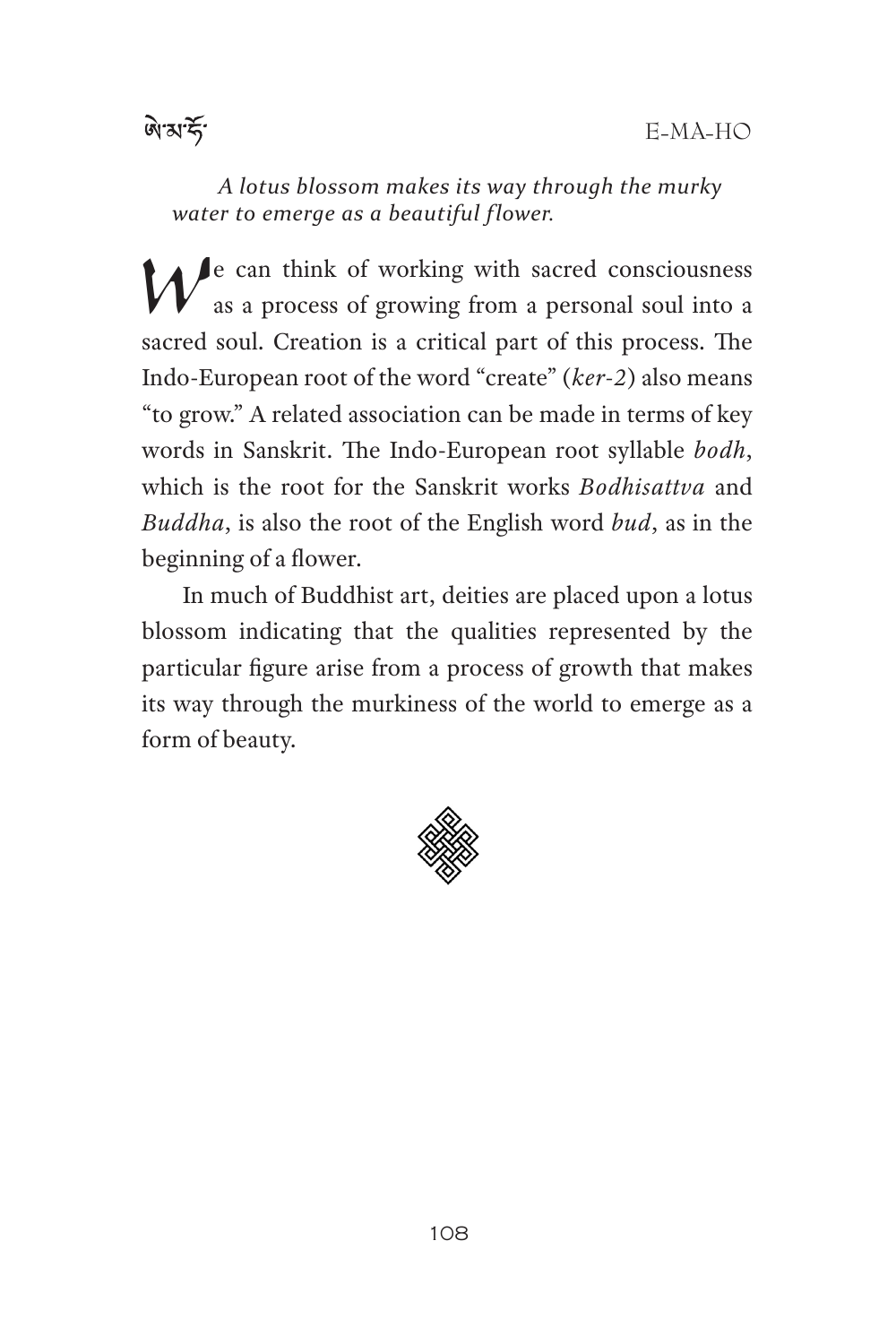*In Buddhism, two central principles are the interconnectedness of all life and that all living systems, whether individuals or communities, evolve along a developmental path with distinct stages.*

*The idea in Buddhism that we all have the natural capacity for learning, enlightenment and spiritual realization fits well with the findings in the neurosciences that we can learn throughout most of our lives.*

 $\int f(x)$ n the Buddhist tradition, it is understood that we have a capacity for learning and transforming our ways of thinking, feeling, behaving, and being throughout our lifetimes. Recently, modern neuroscience is gradually coming to a similar conclusion as it moves beyond older assumptions that our brains become somewhat fixed and unchangeable sometime after adolescence. Now neuroscientists are talking about "brain plasticity" and pointing to the possibility of developing new neural networks throughout our life. Some studies that included experienced meditators found that they have more activity in the left frontal lobe, the part of the brain most associated with emotions such as happiness, joy and wellbeing.

The idea in Buddhism that we all have the natural capacity for learning, enlightenment and spiritual realization fits well with the findings in the neurosciences that we can learn throughout most of our lives. This suggests that, although it may not be easy, we can, through regular practice, train our minds to improve the capacities of our attention, will,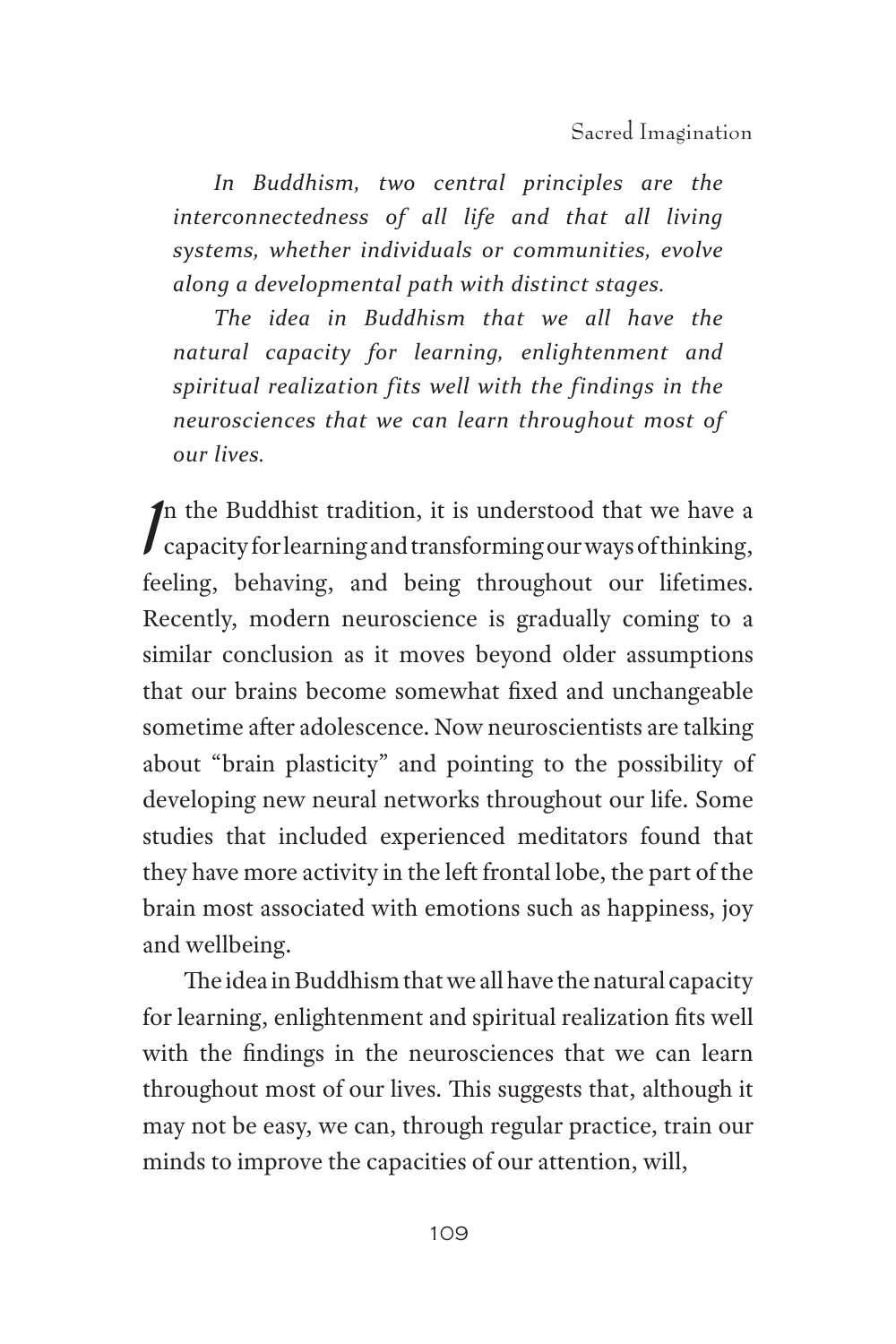

E-MA-HO

tenacity, stamina, and ways of acting. Athletes and musicians demonstrate clearly the value that prolonged and regular practice can have on our habit body to be able to perform in extraordinary ways.

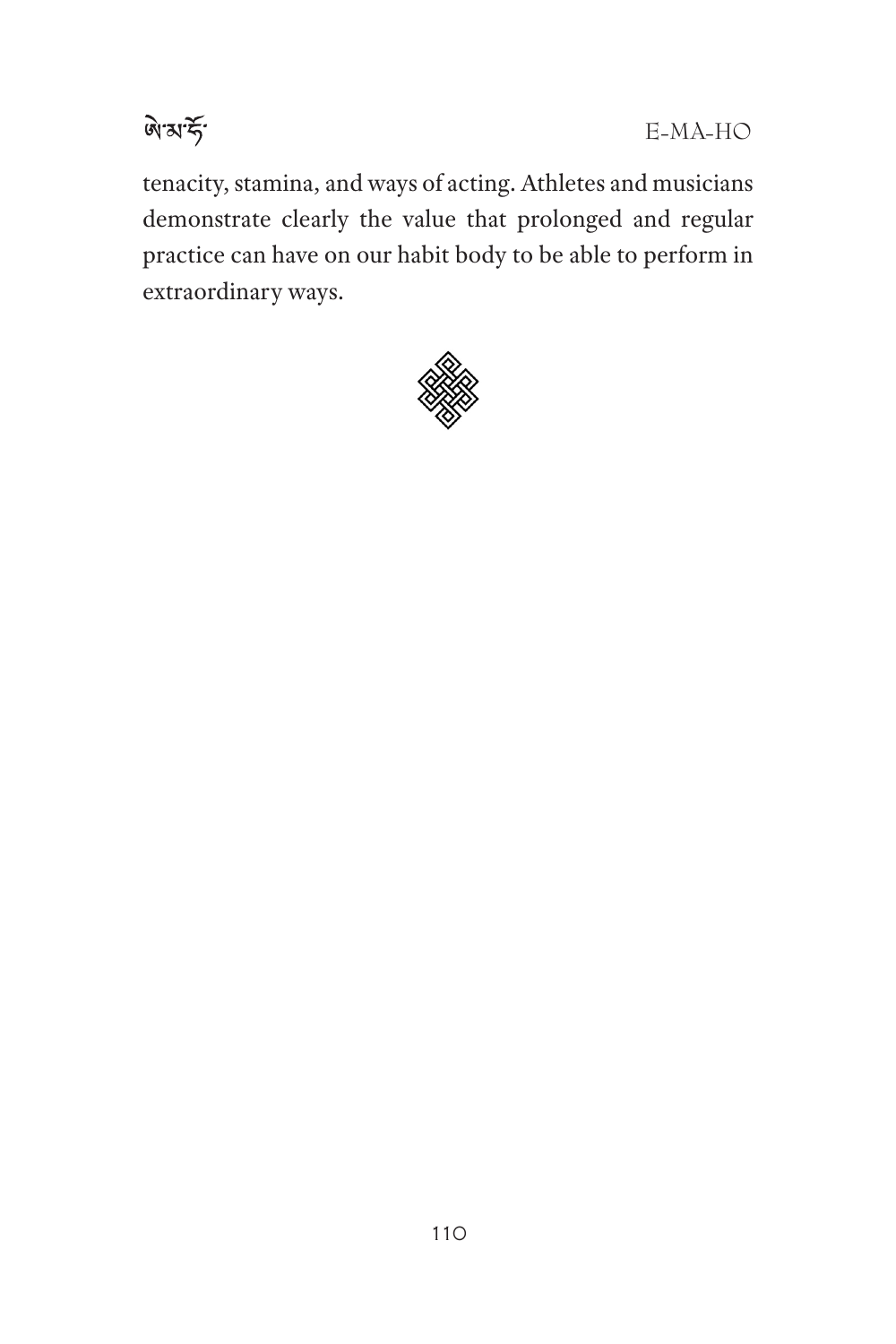*Experience knows about life not as an object to study but as a vibrant reality that can be embraced and that fully returns the embrace.*

The word *experience* speaks to a unity of feeling, knowing,<br>and living. *Experience* is beyond simply feeling in that<br>it involves knowing, not only perseiving but also knowing. and living. *Experience* is beyond simply feeling in that it involves knowing, not only perceiving but also knowing about. *Experience* reaches out to taste honey and comes to know sweetness as well as lemon to know tartness. *Experience* knows about life not as an object to study but as a vibrant reality that can be embraced and that fully returns the embrace.

It is vital that our primary teacher be direct experience. Beyond theories and beliefs, there is the reality of direct experience.

The only thing we can know of existence is the present moment. Yet the present moment can never be held, our memories are of moments that no longer exist and what is to come is beyond our immediate experience. At the same time, the present departs before we can grasp it. It is paradoxically true that the one thing we can claim ownership of, our experience, we can never actually possess.

Human life consists of experiences much as a body consists of cells, yet a bunch of experiences is no more a full and satisfying life than a mass of cells is a functioning body. A happy life involves having purpose, a sense of home in the world, and connectedness.

What is essential in each moment is the completeness of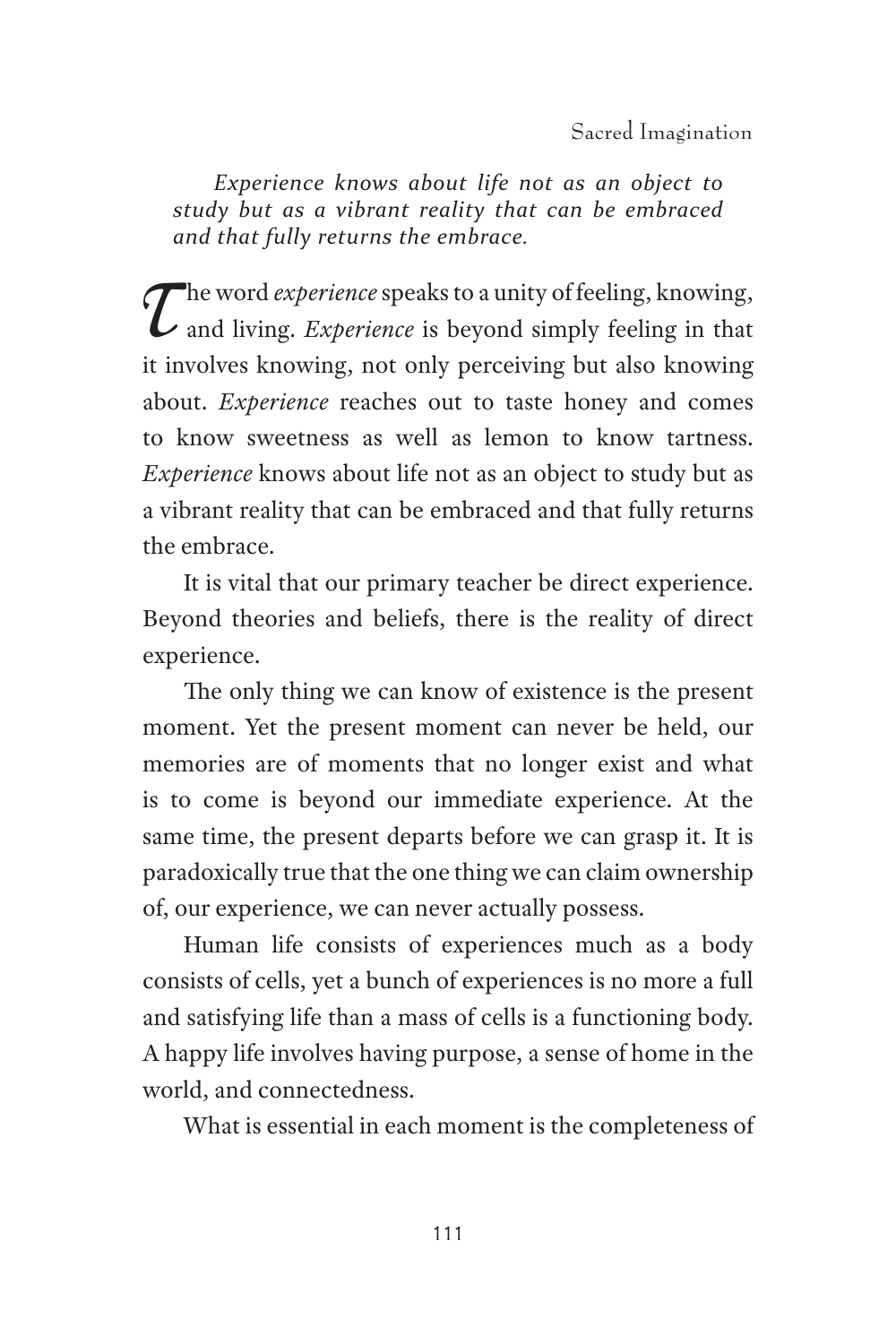

E-MA-HO

experience of that moment. When we apprehend this in the depth of our being, we begin to have a soul life. We bring the intensity of soul to life and life to the sacred dimensions of our being.

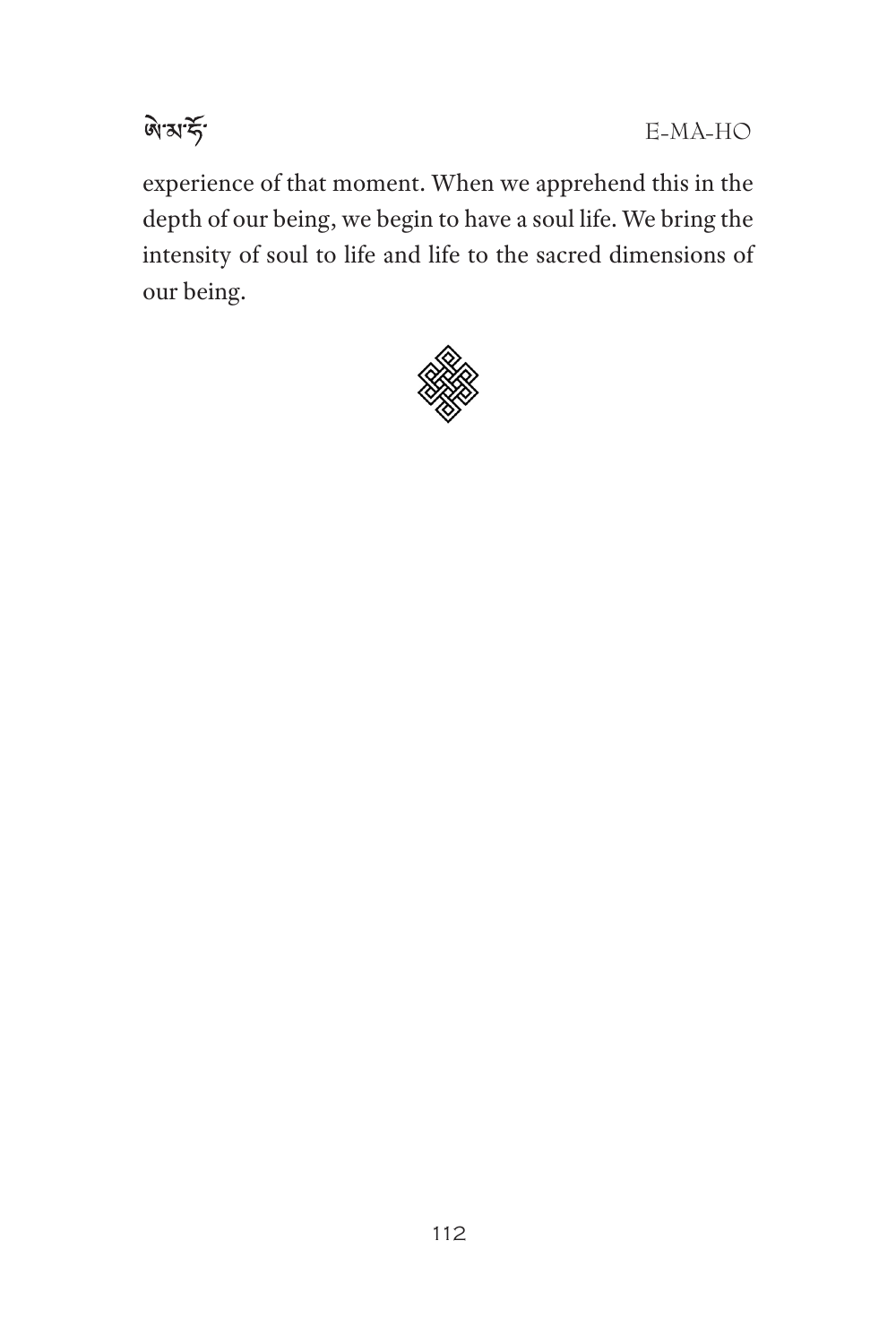Sacred Imagination

A healthy soul…must do two things for us. First, it must put some fire in our veins, keep us energized, vibrant, living with zest, and full of hope as we sense that life is, ultimately, beautiful and worth living…. Second, a healthy soul has to keep us fixed together…. In a manner of speaking, the soul has a principle of chaos and a principle of order within it and its health depends upon giving each its due. To much order and you die of suffocation; too much chaos and you die of dissipation. Every healthy spirituality, therefore, will have to worship at two shrines: the shrines of the God of chaos and the God of order. One God will keep us energized, the other will keep us joined together. These two functions of the soul are always in a creative tension.

Ronald Rolheiser

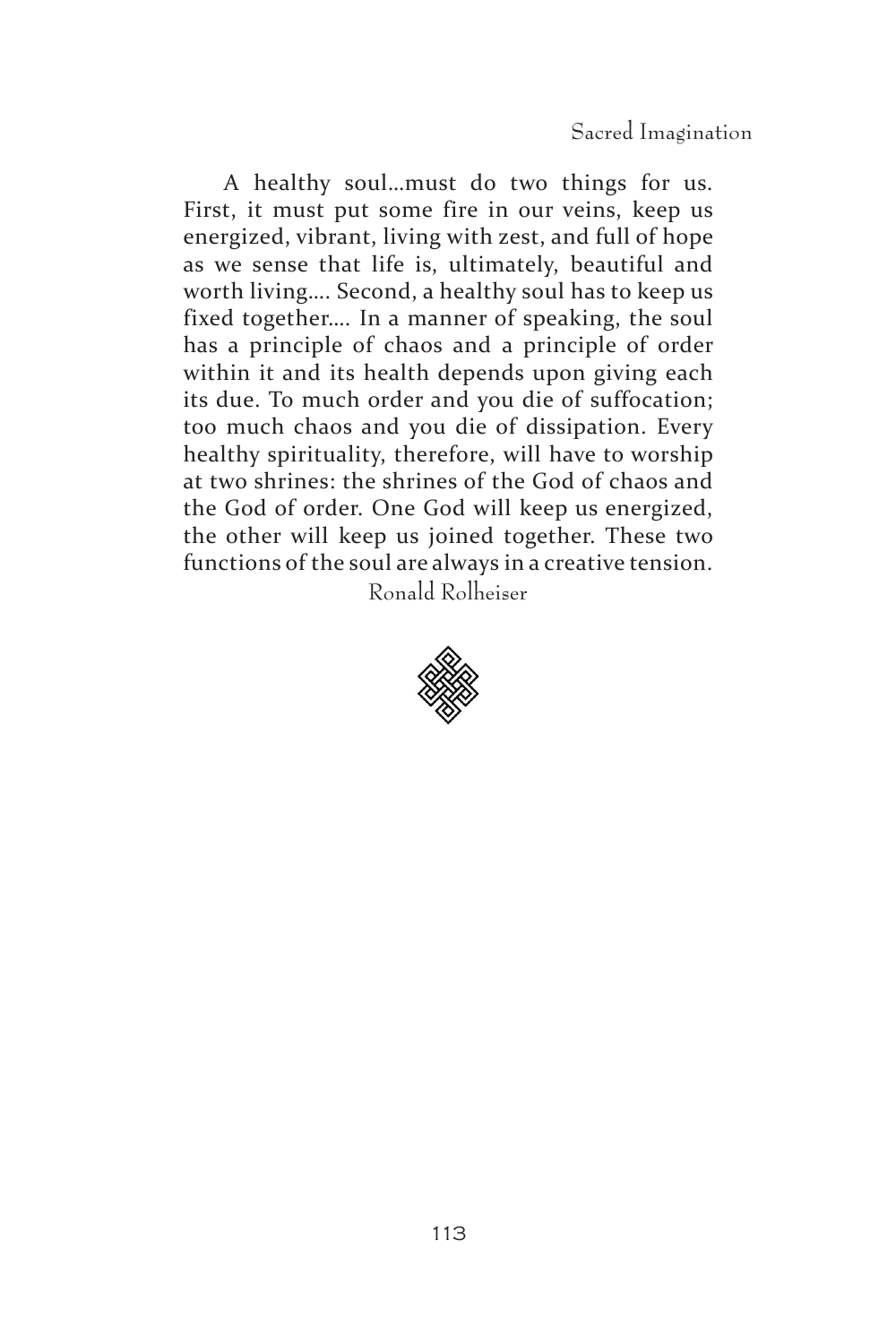#### ৰ ম'ৰ্দ

*Our dance teachers for life are—The Unknown, Transience, and Death*

 $\int$ n our dance with Grace, we have many teachers. One that has been pointed out repeatedly is the unknown and the heart posture of not knowing.

Another uncompromising teacher is impermanence. Transience is the force of time that makes every event a ghost. There was never a sunrise that did not progress through the day to sunset. There never was a sunset, no matter how stunning, that did not become night and a night that did not give way to dawn.

The same is true of our experience. Our experiences are as close to us as our skin, surround us like the air and are inside us like our mind. Our experiences can weigh us down or inspire us to take flight. Yet each experience dissolves and is gone, giving way to some new experience.

Through this transience, the self-sense witnesses what happens and our ever learning soul fashions memory and meaning from the experiences that have passed. These memories and meanings become the vehicle for connection, learning, and growth or, if reactively formed, establish an inner world of saviors and demons battling for control of the imagination. As we mature we realize that impermanence reflects the open, renewing and refreshing nature of reality. Each moment gives us a new opportunity to join the flow, to experience wonder and to express love.

Like our physical digestive system that is a chemical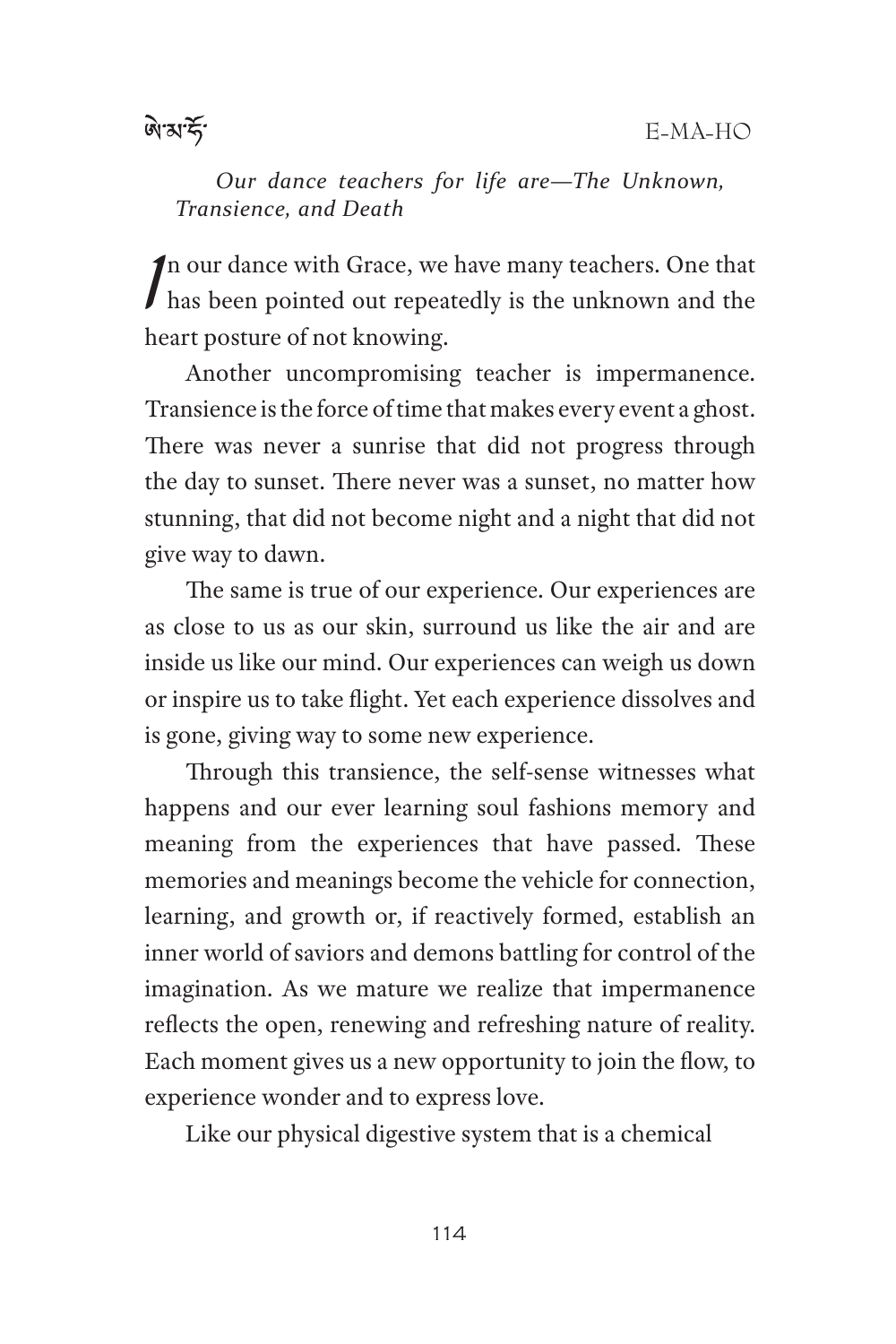energetic system, we have a digestive system of life force energies that processes and transforms the energies of the body and of our experience. We have the choice to use this system to feed our reactive habit body or to nurture and grow a joyful, loving, wisdom body.

We are working to shift the way energy is processed by our being from reinforcing our habit body of thoughts and feelings to supporting being a beneficial presence, radiating qualities such as love, compassion, and harmony, and resting in our wisdom nature. We transform our soul from reacting with thoughts and feelings to proactively engaging the world with a sense of freedom, joy, connection and contribution.

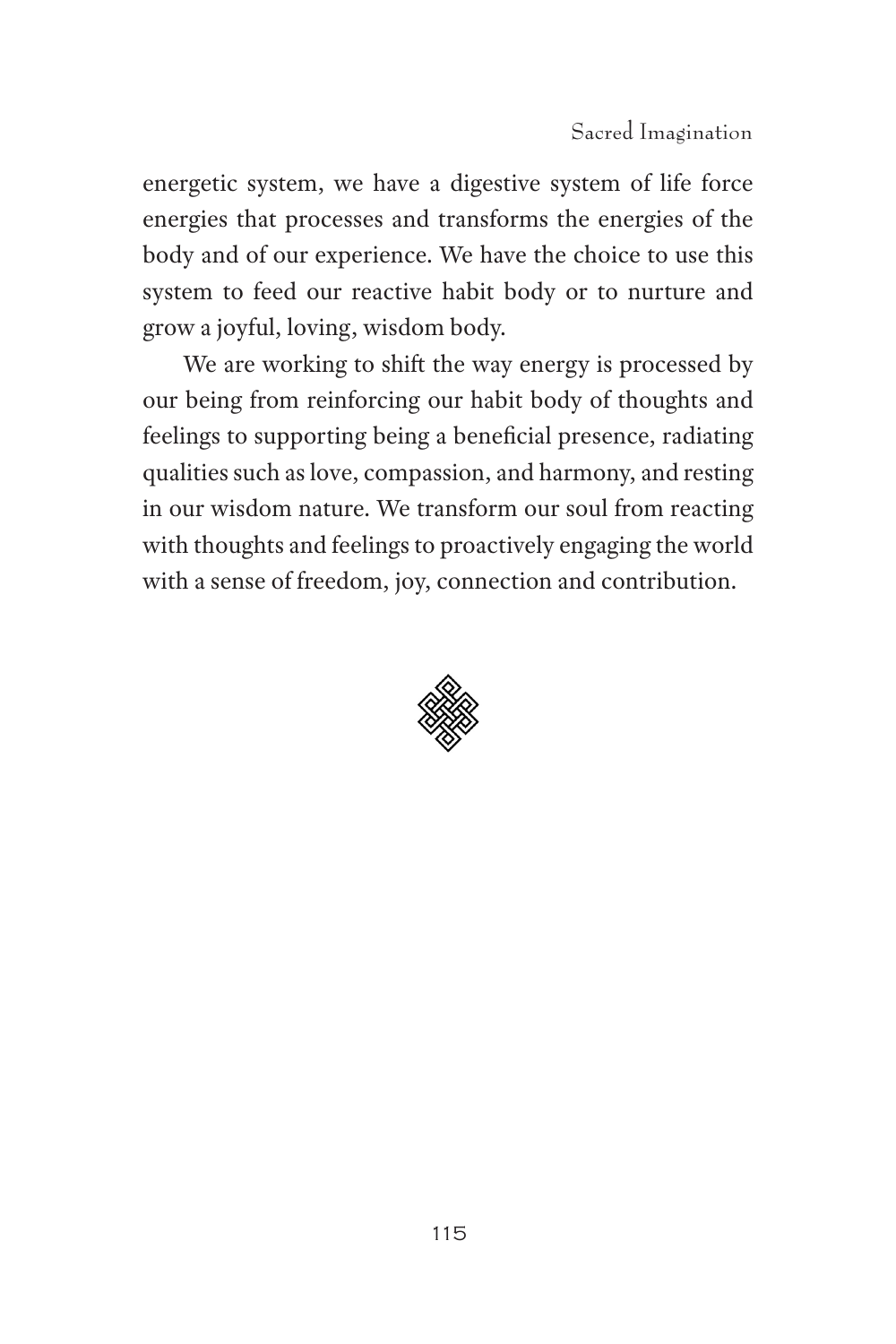ৰ ম'ৰ্দ

*The completion of our goal is not an end state but being totally in the flow of ever becoming, in the dynamic of life.*

 $\mathcal{A}$ s creative buddhas we confront the paradox that we are completely fine in this very moment, fully we are completely fine in this very moment, fully awakened, and boundlessly connected and are continuously called upon to grow and realize even deeper wisdom, feel greater love, and create more benefit and beauty. Our perfection is not an end state but being totally in the flow of ever becoming, in the dynamic of life.

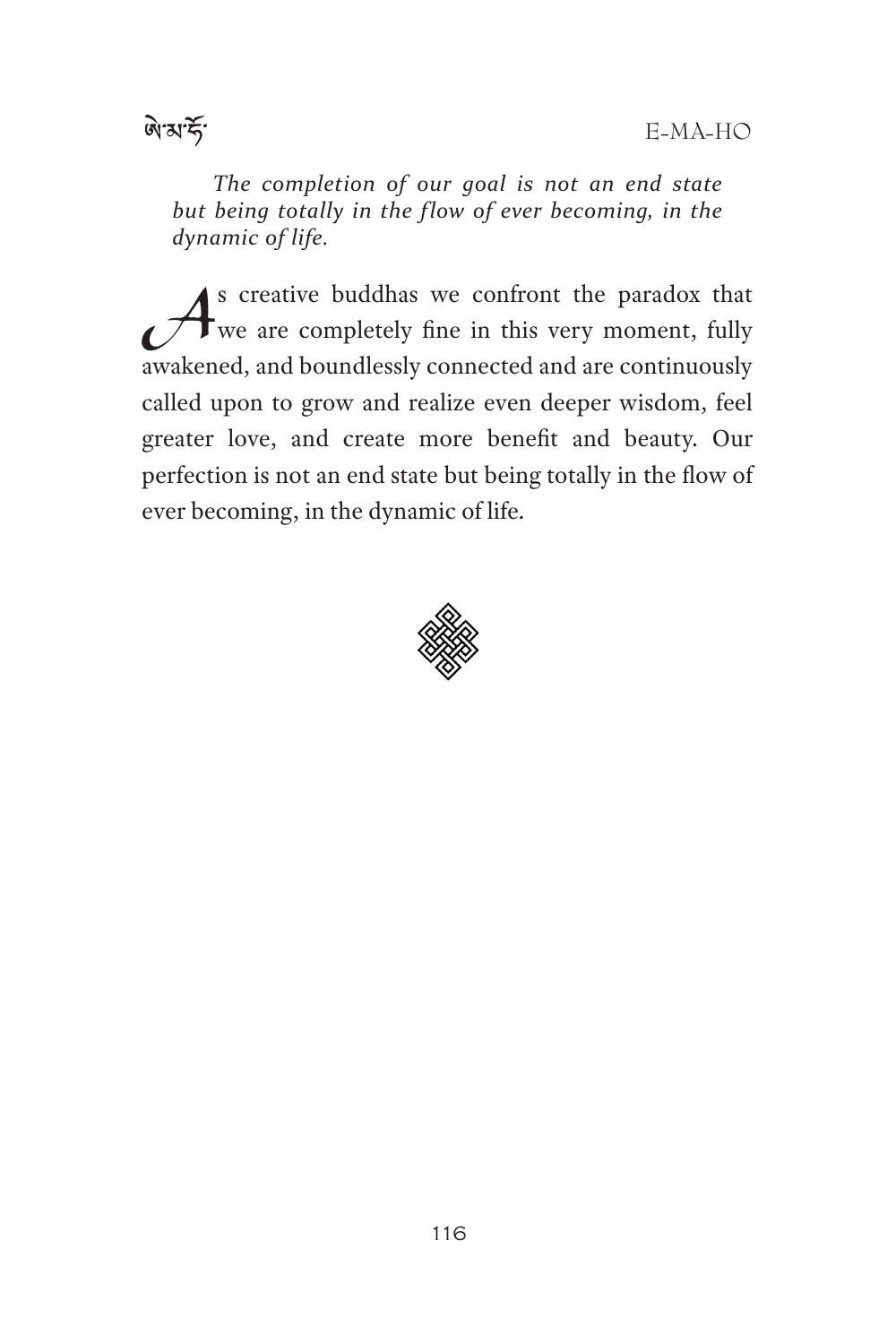*To create beauty, whether through service, art, or simple actions that flow from love, means surrendering ourselves to what is greater than us, offering our egoic sense of privilege and transcending our reactive body of habits.*

**2** uddhist thinking has given a primary place to the role of consciousness in determining whether we experience happiness or suffering and are able to transform reactive habits into heart postures that reflect our basic sanity, love and impulse to contribute to life. This enables us to develop wiser ways of being even as we experience the ups and downs of life and the effects of our personal histories.

The Buddhist way does not promise immortality (in fact it makes death an ally and a profound teacher), physical health, pleasure (all life involves pain from time to time), or emotional happiness. It does point the way to the eternal in the moment, the aliveness of engagement, and happiness as a ground of being that can include the feelings of sadness, joy, fear, delight, longing, and peace. It also moves us beyond our self-preoccupations with the realization that each of us is not "the one."

Our reactive habit body has its own momentum and can continue in the tendencies of even highly developed spiritual people. The profundity of our realization does not mean that our bodymind is not affected by past experiences and patterns and present habits, not to mention external situations. This simply is what is. We may change it to some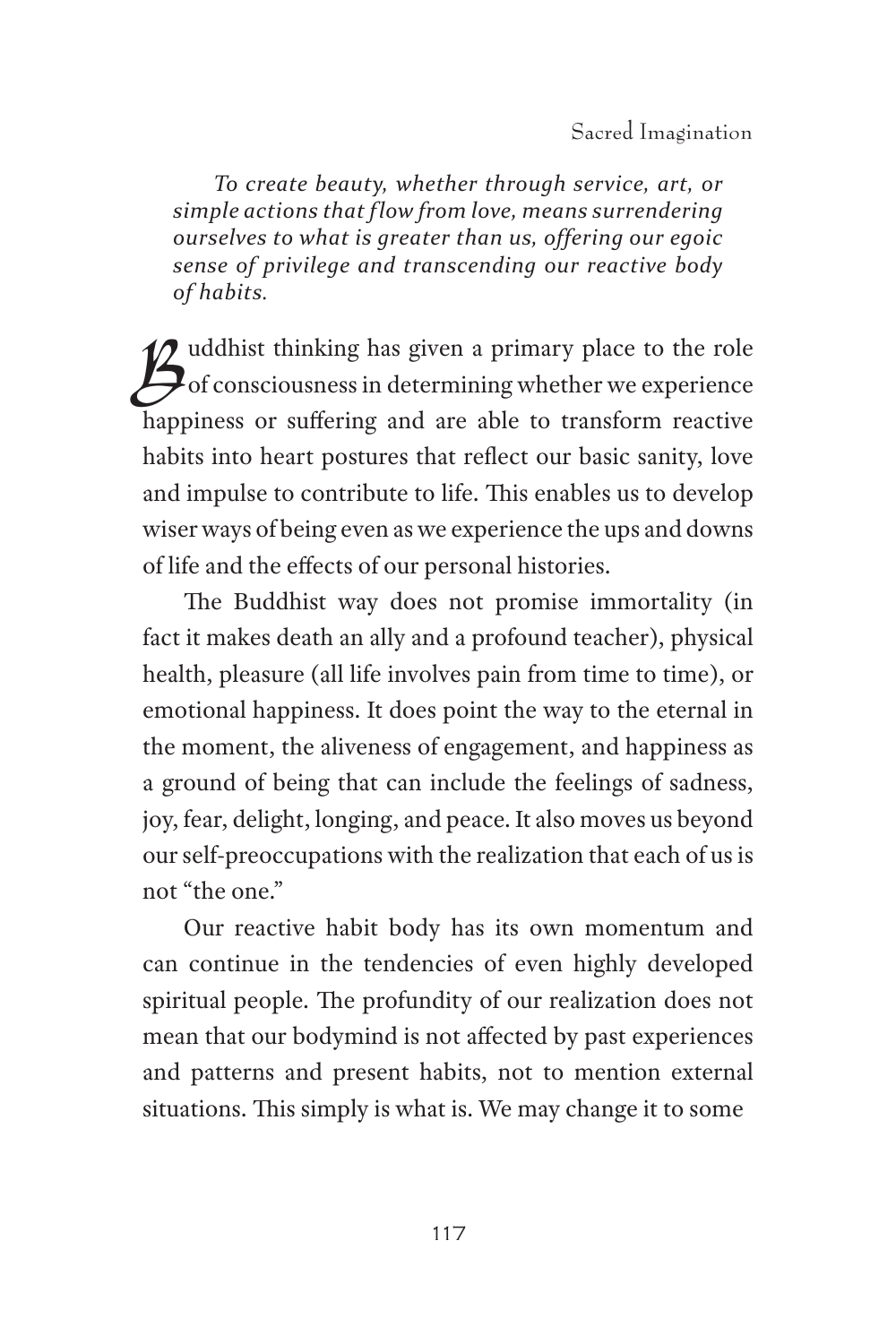### ৰ ম'ৰ্দ

extent but that is not an excuse for not being aware, awake and present right now with those patterns and everything else. Open to the experience of the moment, whatever it is, and offer your gifts of presence and love in the midst of it all.

The persistent pains and issues of self-worth and selfesteem are not necessarily going to be resolved by choosing to follow a path of our heart's integrity, dedication and service. While this is the only way to live out our soul's authentic journey, it does not necessarily change our genetic tendencies toward depression, our desire for the kind of love we thought we should have received in childhood, or our ability to financially succeed in the world. Rather we recognize our limitations and tendencies and do not get hijacked by them. We may even relate to them with a sense of equanimity. At the same time we can practice being open and a loving presence in this very moment and every moment, however problematic our lives and the world seem to be and to remain. To create beauty in the world, whether through service, art, or simple actions that flow from love, means surrendering ourselves to what is greater than us and offering our egoic sense of privilege.

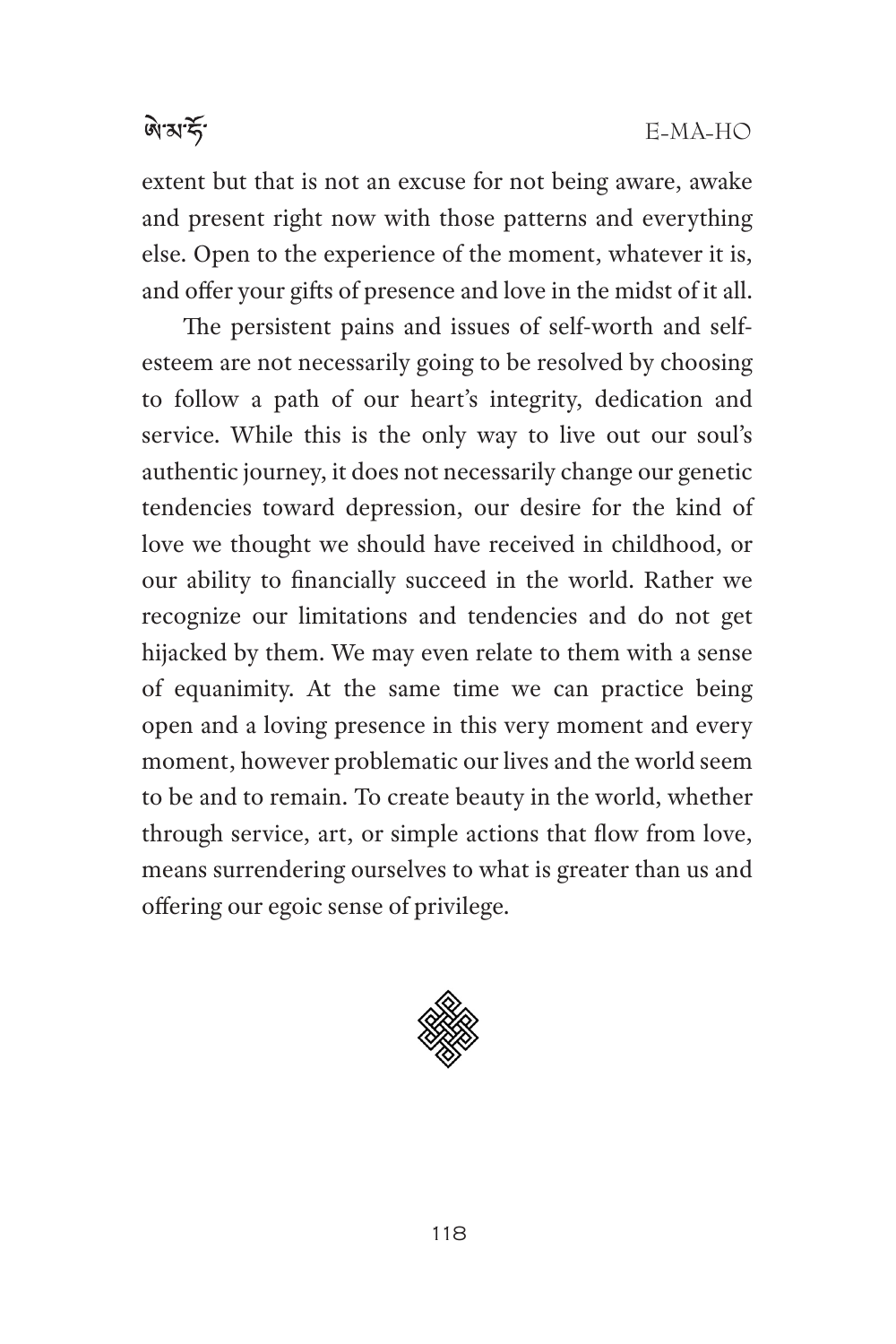*Imagine yourself being part of a sacred stream of energy that is dedicated to creating benefit and beauty and is supported by the sacred masters of the past and present.*

Sissolve the rigid self-orientations, self-definitions,<br>identities, and reactive attitudes so that you can re-<br>form yourself as part of an aparexy stream of widom, love identities, and reactive attitudes so that you can reform yourself as part of an energy stream of wisdom, love and beauty that flows from the distant past into an indefinite future. Sense being a member of a community of sacred workers that includes the realizations of members in the past, the inspired efforts of contemporary members, and the ever expanding possibilities of future members. Imagine all the sacred beings of the past and present as figures along the sides of this stream and that sacred energy is flowing from them into the main stream of sacred energy, amplifying its magnitude and enhancing its luminosity.

These figures can include Buddha, Jesus, Mary, Mohammed, Moses, the Prophets, Mother Teresa, and your own teachers. Your sacred stream can inspire and support you as you sense the presence of all your own sacred teachers. The energy of this majestic stream can accelerate your spiritual development if you join it and open to its vitality and wisdom.

Joining this sacred stream engages you in creating a beneficent and beauty environment for all beings. Your motivation can open or close you to the fullness of that flow. Holding yourself at the center of your caring prevents entering the stream. Working on behalf of others draws you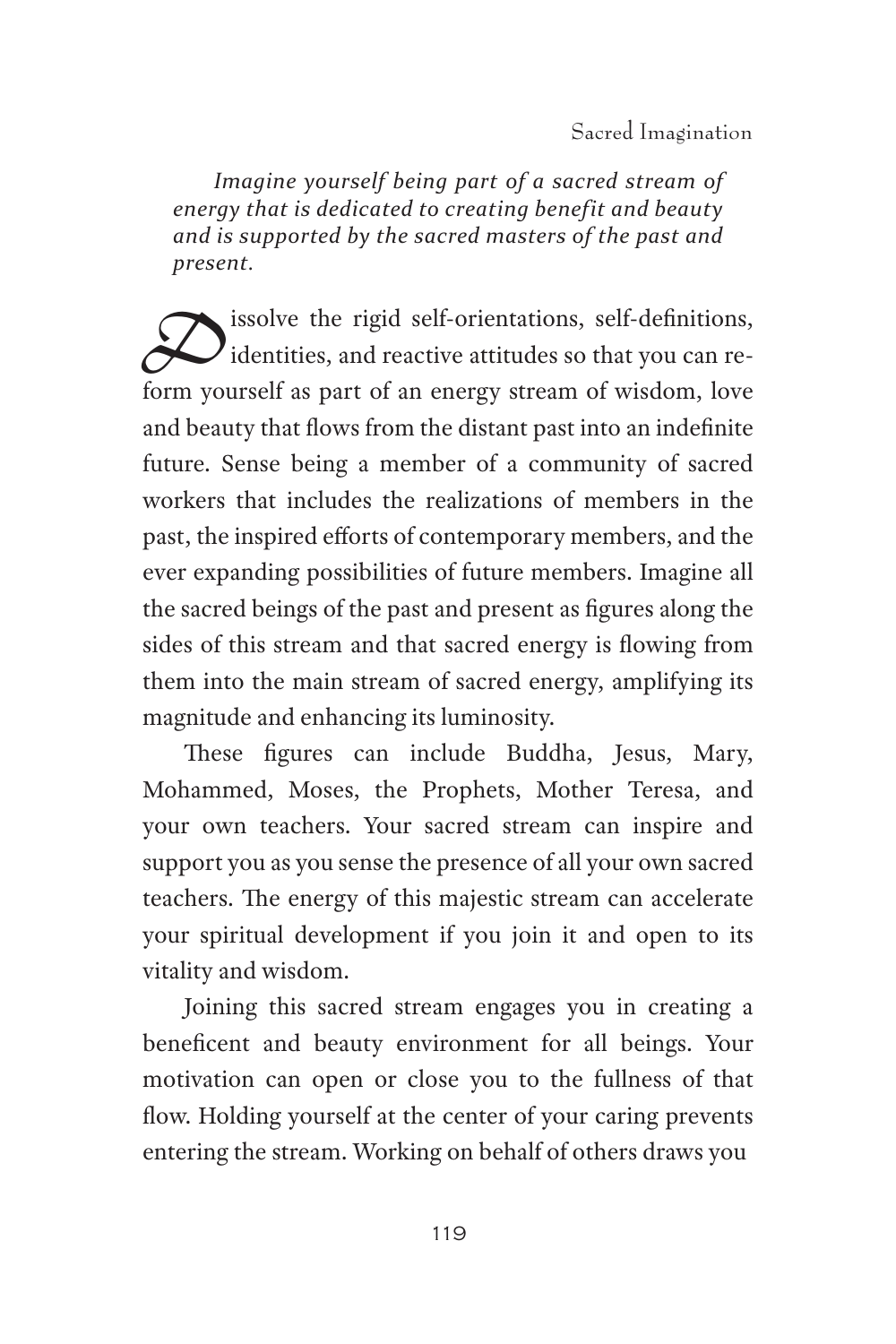

E-MA-HO

in and carries you along. Your fears contract you and result in sinking while your trust relaxes you and allows you to float and even swim with the currents of the stream.

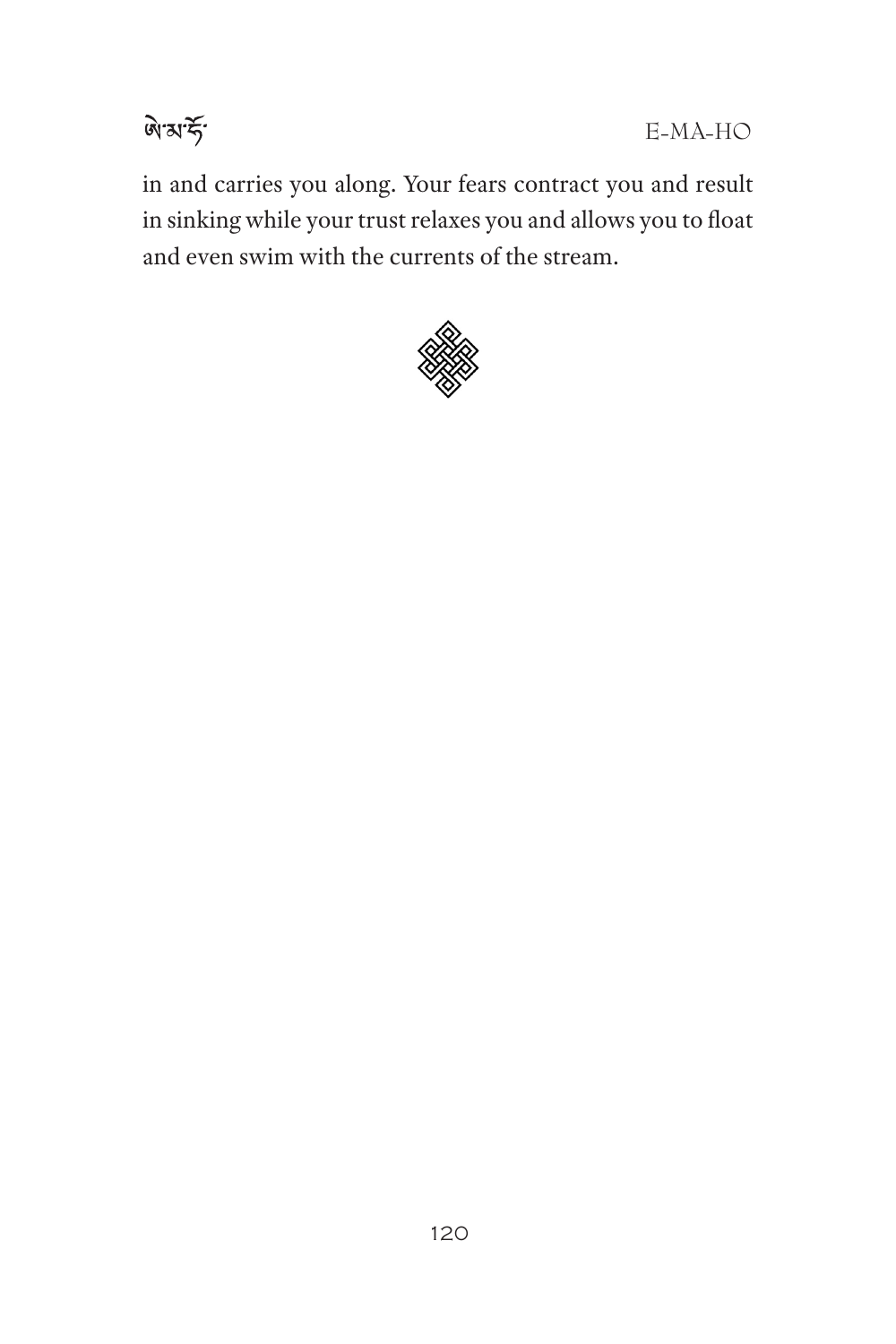*Mastery is something we work for. Maturity is something we are given as we grow.*

 $\int\limits_{-\infty}^{\infty}% \frac{1}{\sqrt{2\pi}}\left( \int\limits_{-\infty}^{\infty}% \frac{1}{\sqrt{2\pi}}\frac{1}{\sqrt{2\pi}}\frac{1}{\sqrt{2\pi}}\frac{1}{\sqrt{2\pi}}\frac{1}{\sqrt{2\pi}}\frac{1}{\sqrt{2\pi}}\frac{1}{\sqrt{2\pi}}\frac{1}{\sqrt{2\pi}}\frac{1}{\sqrt{2\pi}}\frac{1}{\sqrt{2\pi}}\frac{1}{\sqrt{2\pi}}\frac{1}{\sqrt{2\pi}}\frac{1}{\sqrt{2\pi}}\frac{1}{\sqrt{2\pi}}\frac{1}{\sqrt{2\$ n our efforts to cultivate wisdom, love and service, we come to value maturity as well as mastery. Mastery is something we work for. Maturity is something we are given as we grow. While the first emphasizes effort and then surrender, the second is surrender in the midst of effort.

In maturity we realize that being fully present and open as a loving bringer of blessings means we dance with the circumstances of life and play in the field of Reality. We choose to swing with the rhythms of the moment at one time and to express our freedom by intentionally opposing circumstance at another time. We express our essential free nature to be present with the act of choosing. We realize that our growth is not linear, resembling more of a spiral that moves in the right direction. We come to know the limits of our capacity for control and power as we understand that a mature heart posture embraces both mastery and being mastered.

As we dance with and in the midst of all that arises, we become engaged in an ongoing practice of alchemy, of transformation of the ordinary into the extraordinary, of the lead of experience into the gold of wisdom, love and blessing. The world is our stage on which to act with clarity and love.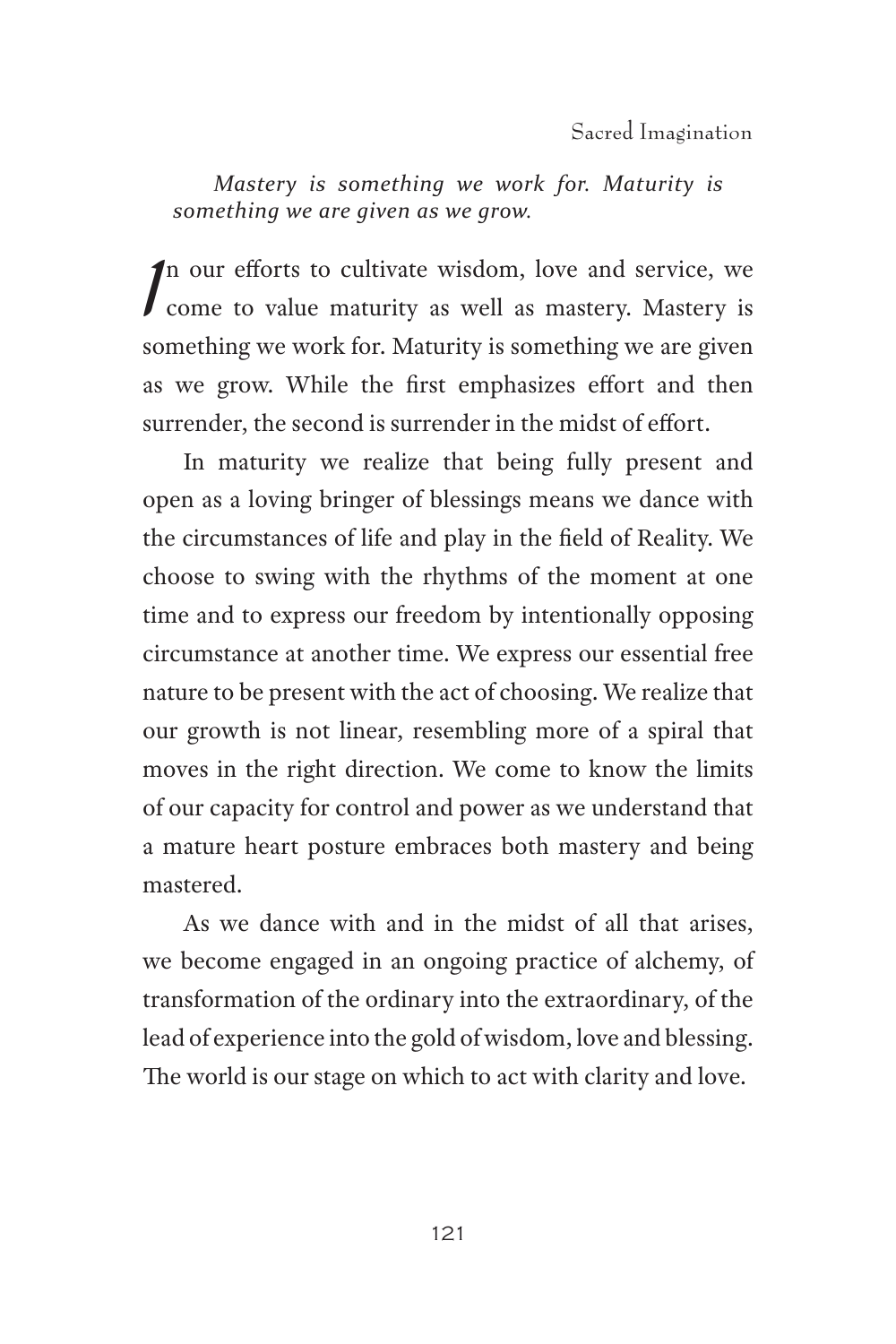

E-MA-HO

Our simple actions reverberate with the immediacy and power of thunder as the forces of the Divine are channeled and expressed as naturally as the cry of a hawk and song of a bluebird.

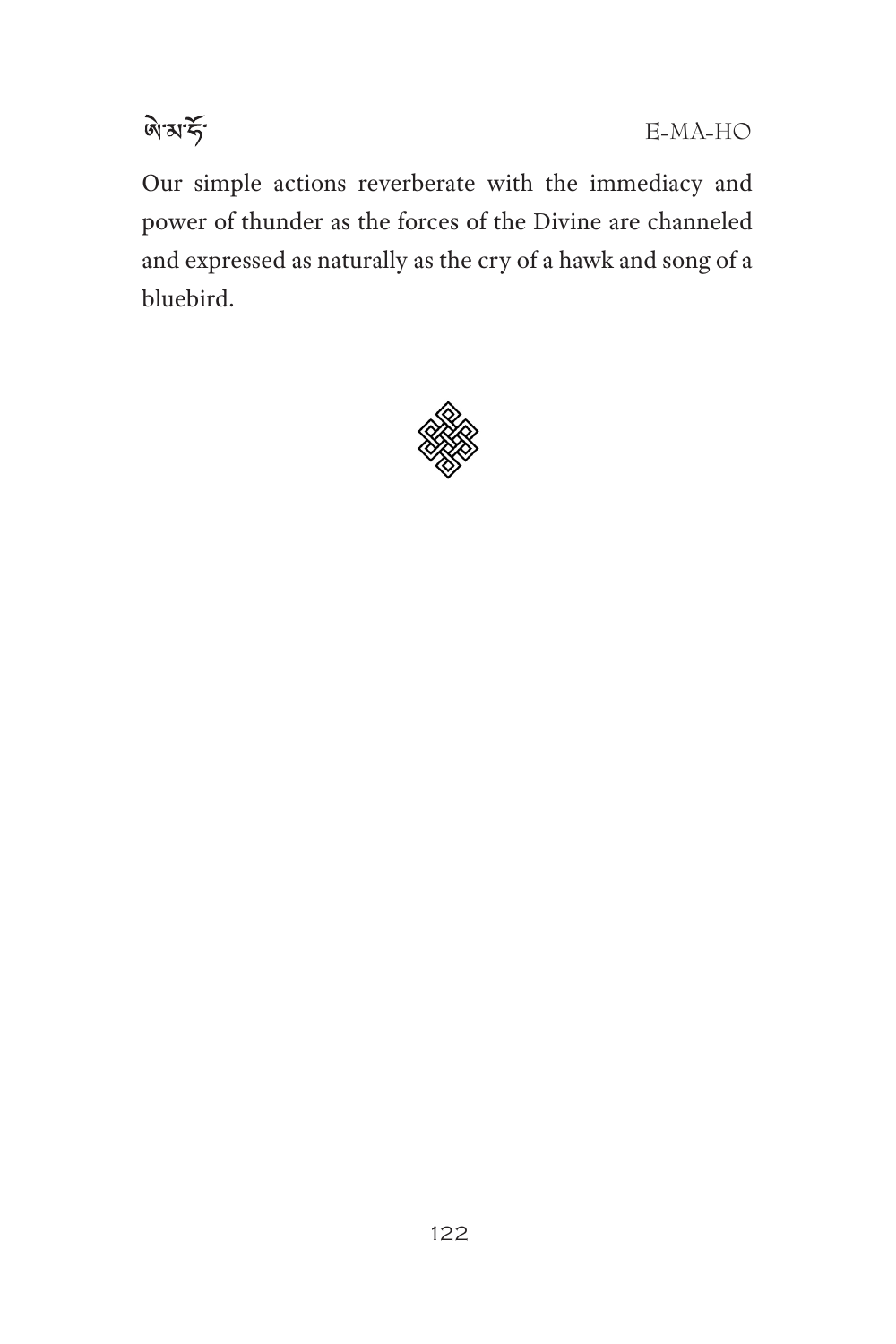*To spiritually mature we work not only to embody sacred qualities; we also serve others and contribute to their growth and freedom.*

Spiritual maturity is a gradual development that takes<br>
conscious work and dedication. It takes a lifetime. conscious work and dedication. It takes a lifetime. This conscious work shapes and refines our way of being and the depth of our relating, our loving.

Spiritual maturity is not about personal fulfillment, emotional well-being or even spiritual achievement. It is not about living a well-adjusted life. None of these is excluded but they often support narcissistic agendas rather than a larger sacred purpose. To spiritually mature we work not only to embody sacred qualities; we also serve others and contribute to their growth and freedom.

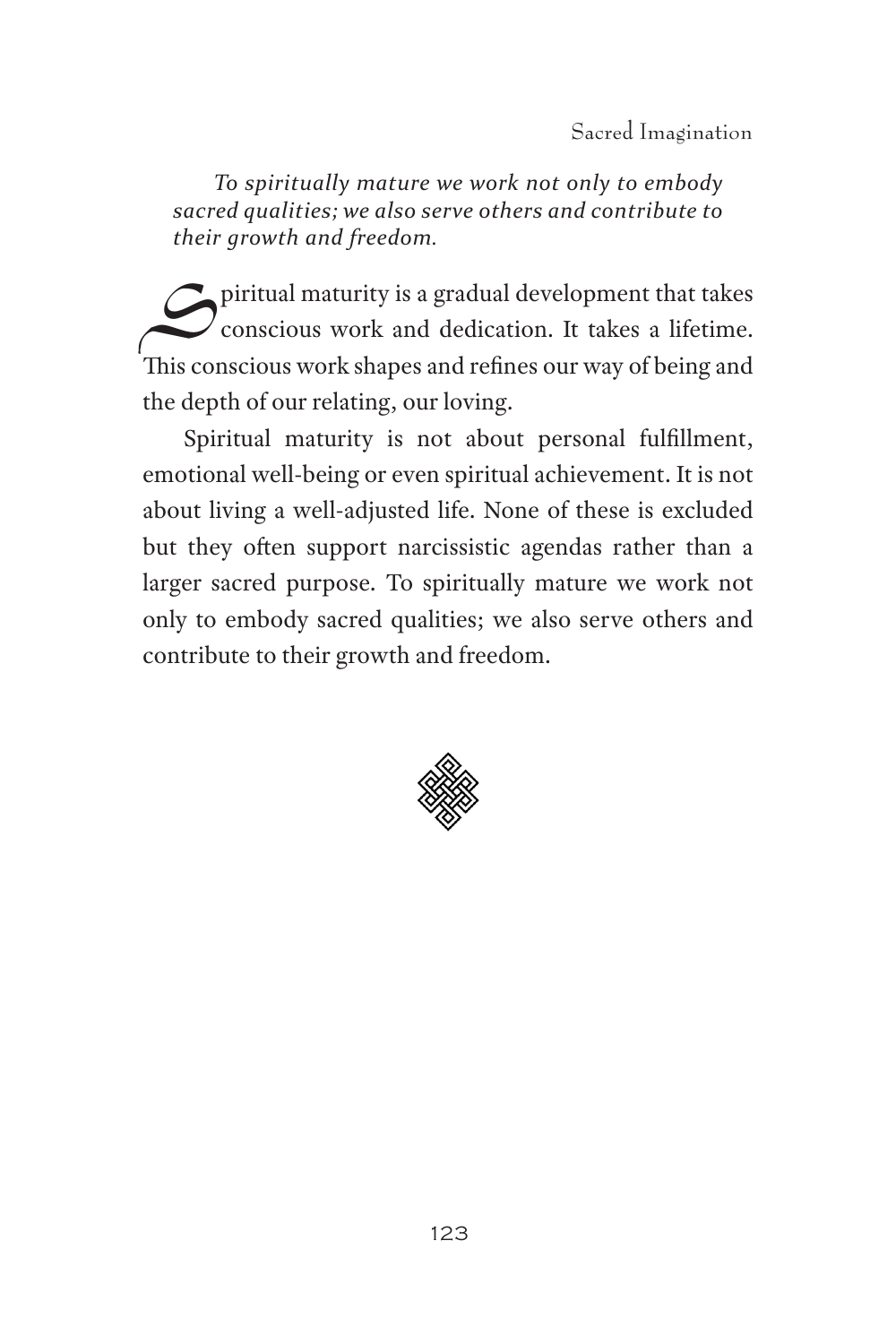ৰ ম'ৰ্দ

*The transcendent refers not only to greater dimensions of being but also to the movement from one stage of our development to another.*

*Myth, poetry, and sacred practices are the openings through which the inexhaustible energies of the cosmos pour into our personal narratives and our collective culture.*

|<br>|<br>| t is the function of practices, rituals, inspiring stories, and teachings to supply the experiences and meaningful symbols that can carry us forward in our development and counteract the constant pull of old reactive habits and fantasies that tend to hold us back and even regress us. Without these personal and collective supports, we will tend toward not only narcissism but also addiction to superficial substitutes for authentic, living, spiritual fulfillment.

Myth, poetry, and sacred practices are the openings through which the inexhaustible energies of the cosmos pour into our personal narratives and our collective culture. Rites of passage, initiations (birth, naming, puberty, marriage, leadership, burial, etc.), often involve challenging exercises of severance where our ways of thinking, feeling, and behaving from a previous stage are left behind and we are introduced and trained for a new heart posture befitting our new responsibilities in our community and in life.

The transcendent refers not only to more sacred dimensions of being. It is also a characteristic of the movement from one stage of our development to another.

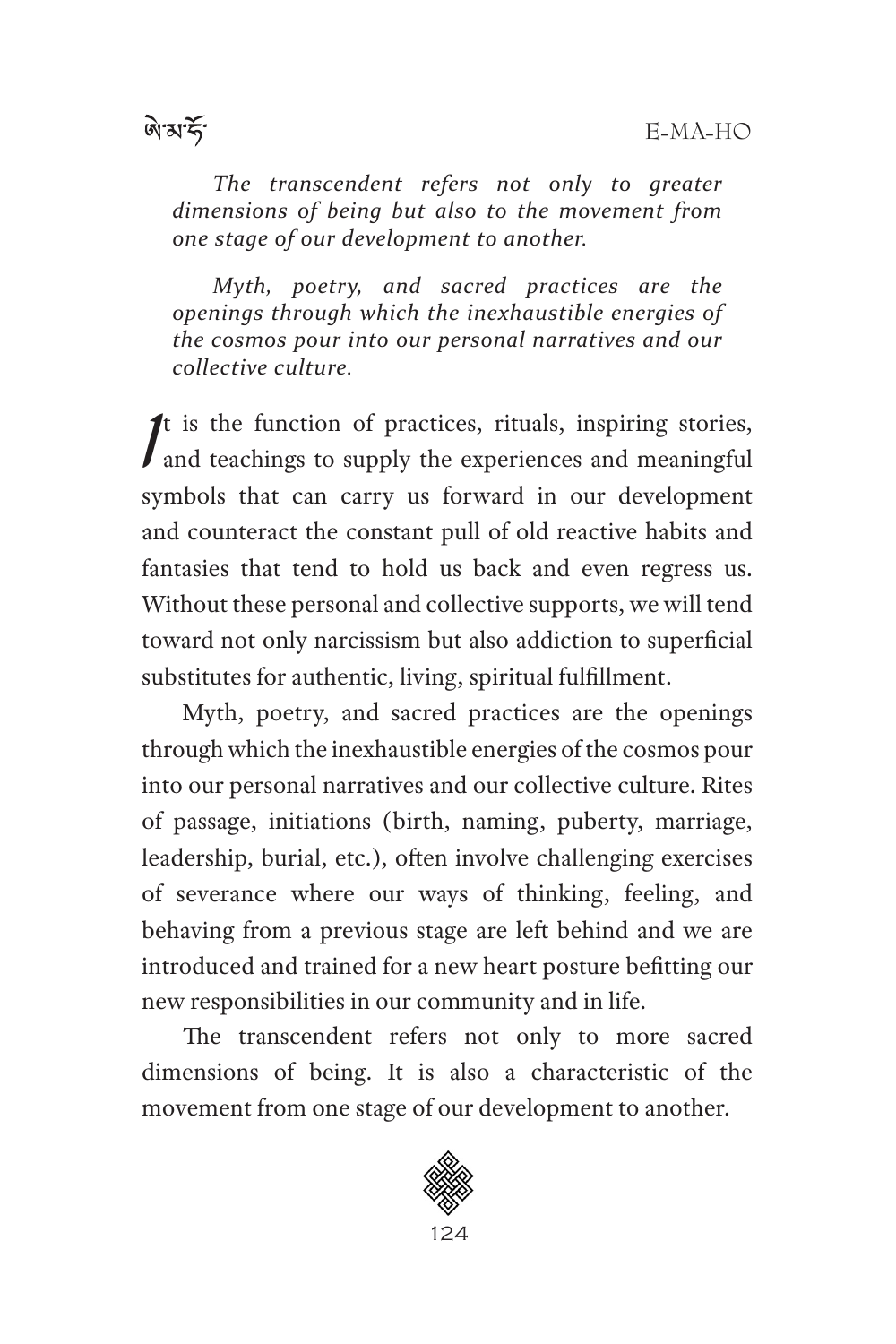Sacred Imagination

*Sacred sensibilities are the kindling for the fire of spiritual growth.*

The foundation of living a meaningful life is built upon<br>sacred sensibilities and growth. Without these, nothing<br>of spiritual significance happens. It is like the story of a sacred sensibilities and growth. Without these, nothing of spiritual significance happens. It is like the story of a young apprentice to a master baker who learned how to mix the ingredients for fine breads, how to kneed the dough, how to judge the cooking time and how to clean the oven. Having finished the apprenticeship, the newly minted baker was chosen to cater a state dinner. The delight at being chosen soon turned to fear when the young baker realized that with all his skills and knowledge in working with bread, he had overlooked how to make the fire in the oven.

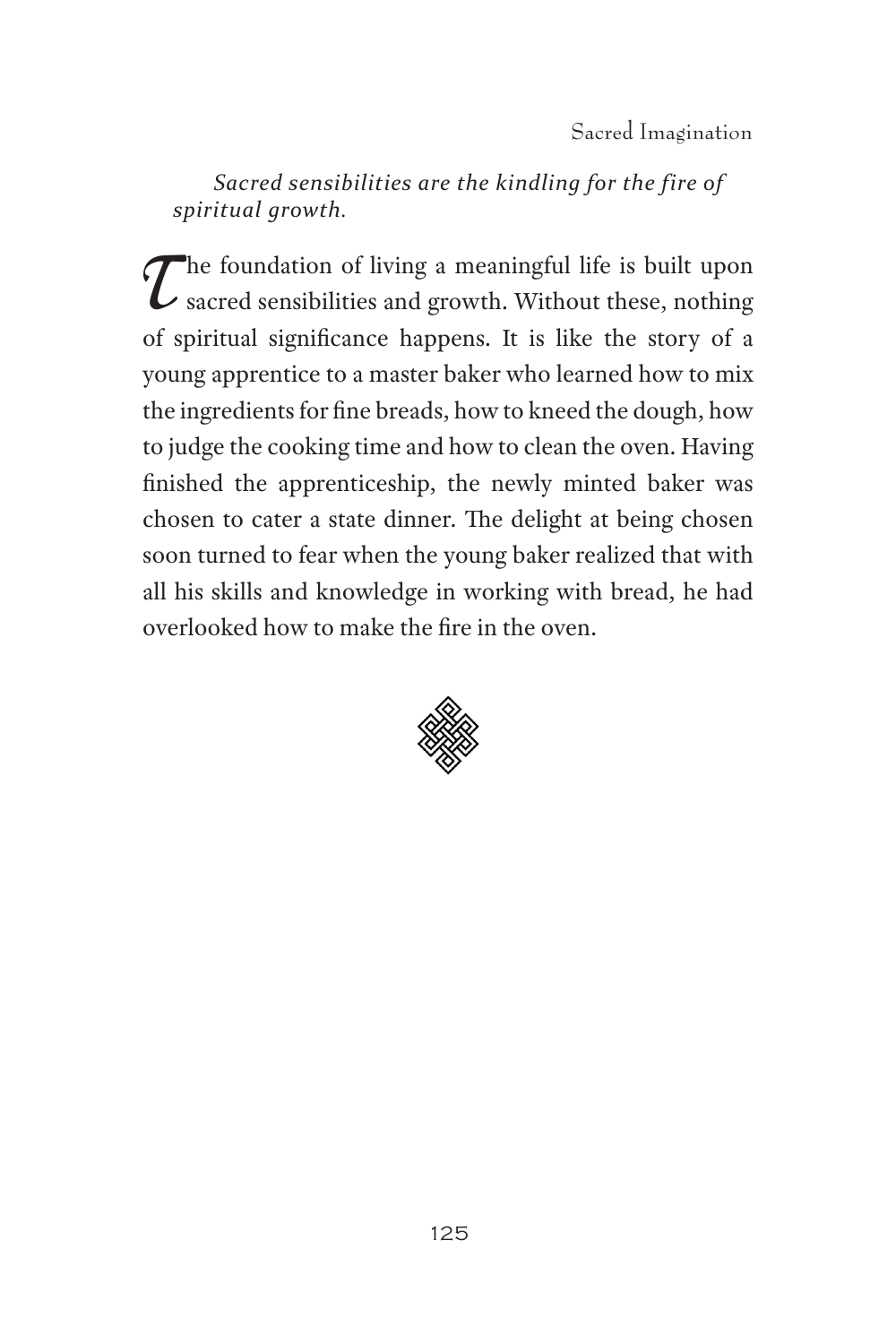

*As we develop confidence in the sacred, we open our heart and welcome the fullness of life.*

**M** e construct doors for our heart to close some things in and other things out. When we are born, there are no doors, only doorways and thresholds. We greet every new moment with freshness and a desire to connect and learn. Part of the process of spiritually maturing involves removing the doors to reclaim the freshness. Now, however, we bring a greater capacity to actually welcome and host everything in the space of our heart without developing reactions and overriding the instinct to construct new doors when pain arrives.

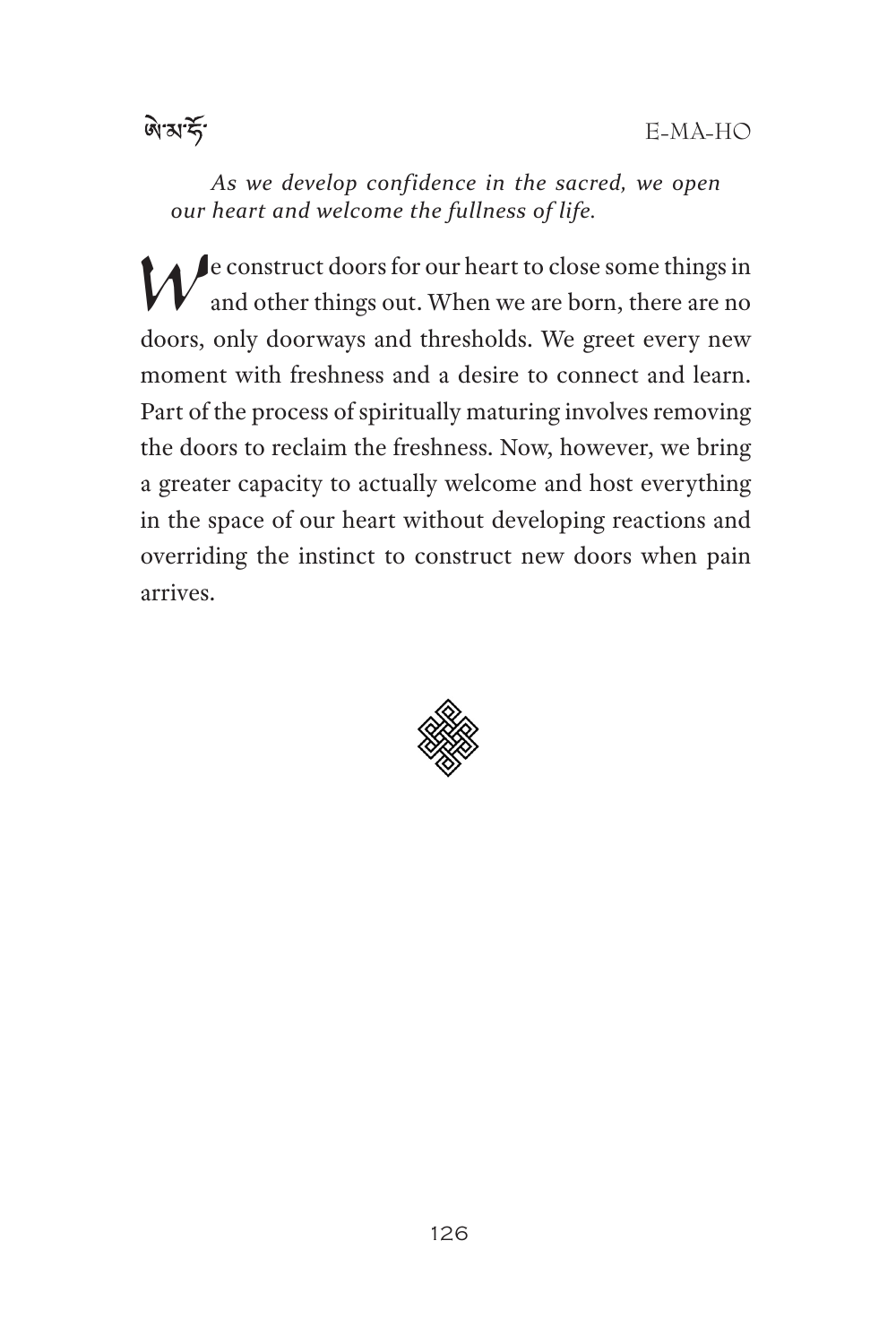Sacred Imagination

*Sincerity appreciates what has come before, embraces what is, and dances the future into life.*

As we pursue any path, in order for it to bear fruit, our<br>efforts must be sincere, wholehearted. Without the<br>full approximant of sincerity, we remain superficial unable efforts must be sincere, wholehearted. Without the full engagement of sincerity, we remain superficial, unable to sense life deeply, to open to the vastness of reality, and to celebrate what has been, what is, and what is becoming. The word *sincere* shares the same Indo-European root as the word *create*. Sincerity appreciates what has come before, embraces what is, and dances the future into life.

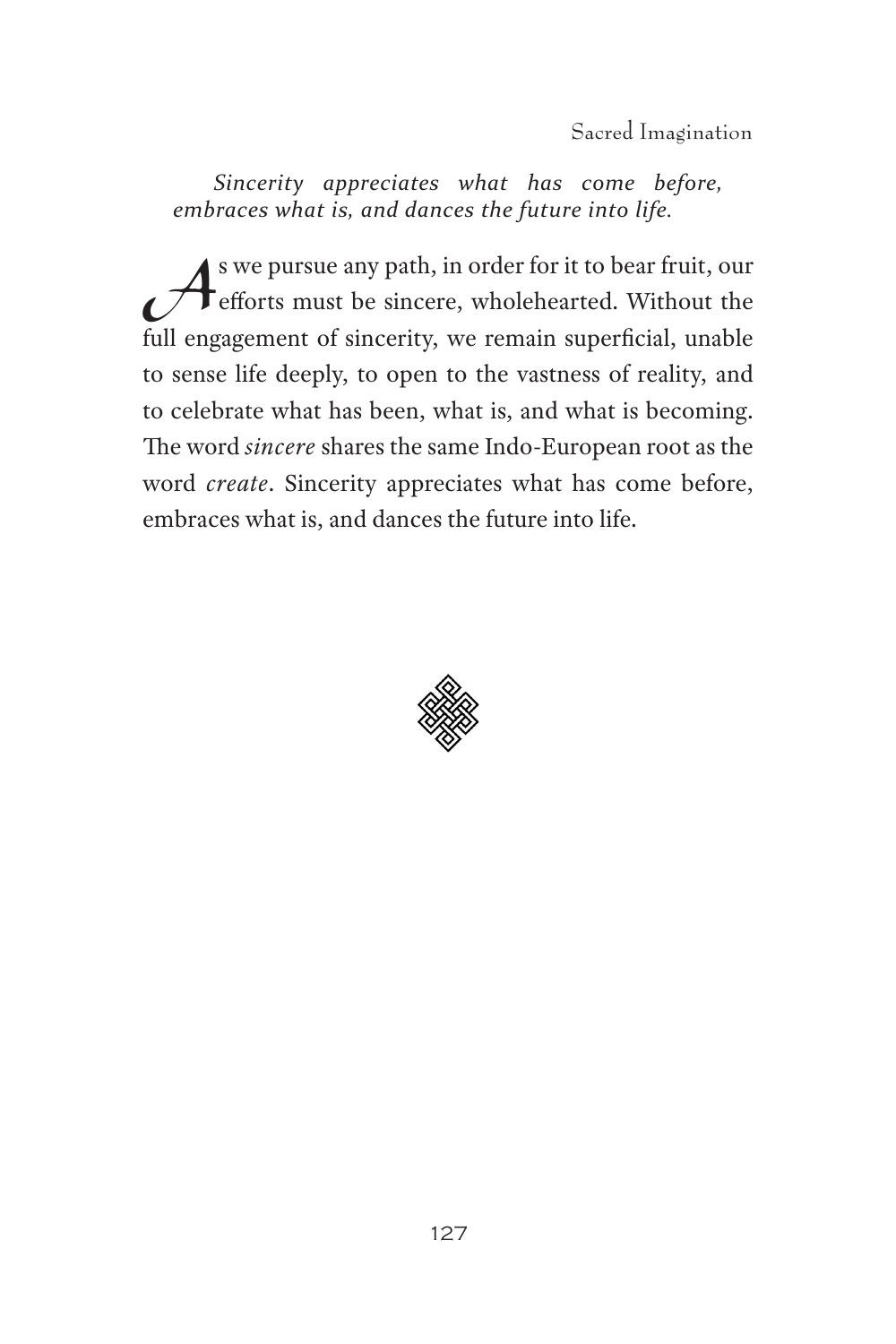

*It is a blessing to create benefit and beauty.*

The calling of *eros* draws us to relate to the larger world<br>of other people and of life by making a contribution,<br>corrier comething greater than ourselves in a hangfield way. of other people and of life by making a contribution, serving something greater than ourselves in a beneficial way. It is a blessing to create benefit and beauty. To be a blessing and beneficial presence means we promote and enhance the well-being of others, supporting their happiness and freedom.

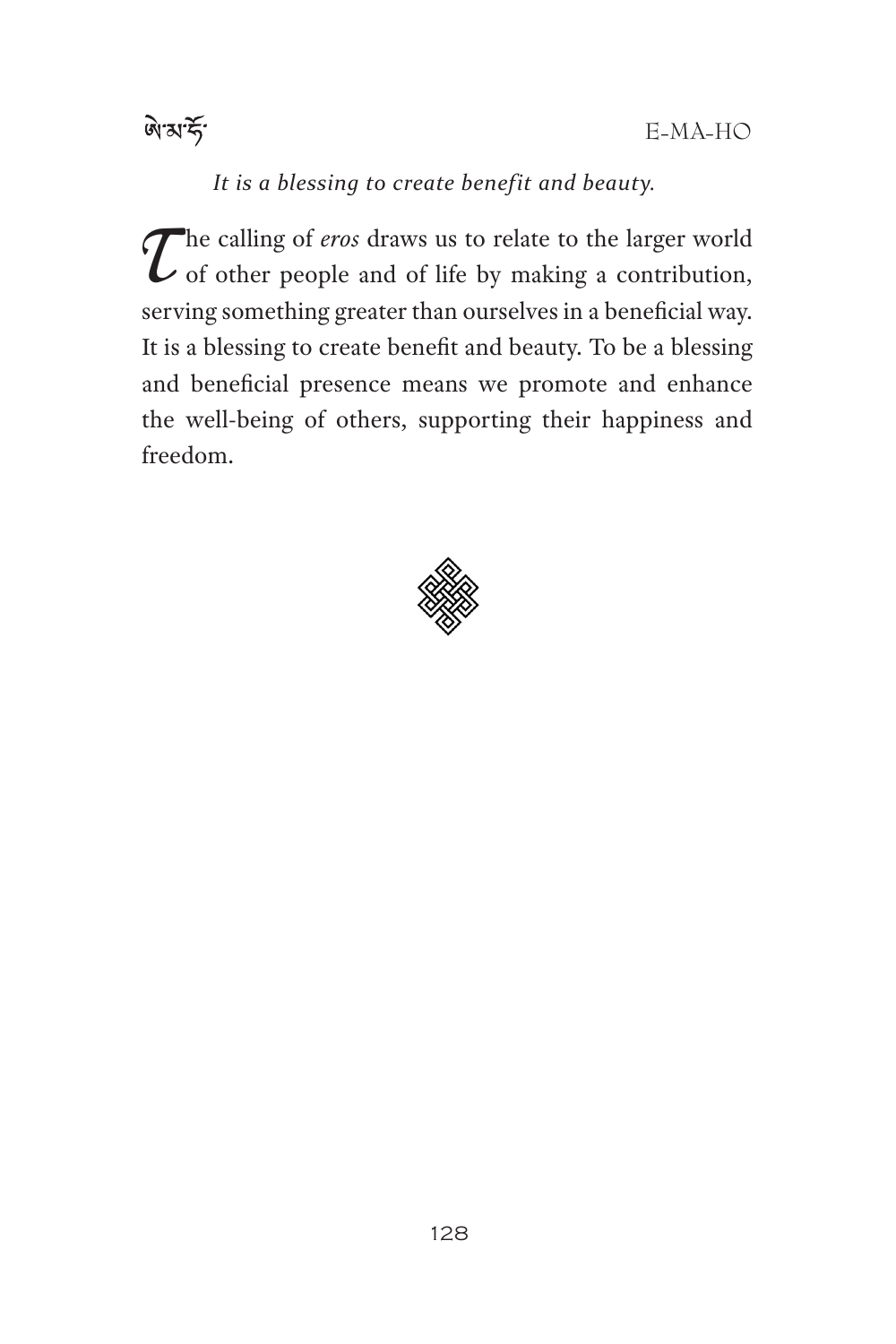# Path of More Resistance **5**

## **E-MA-HO**

बे'याई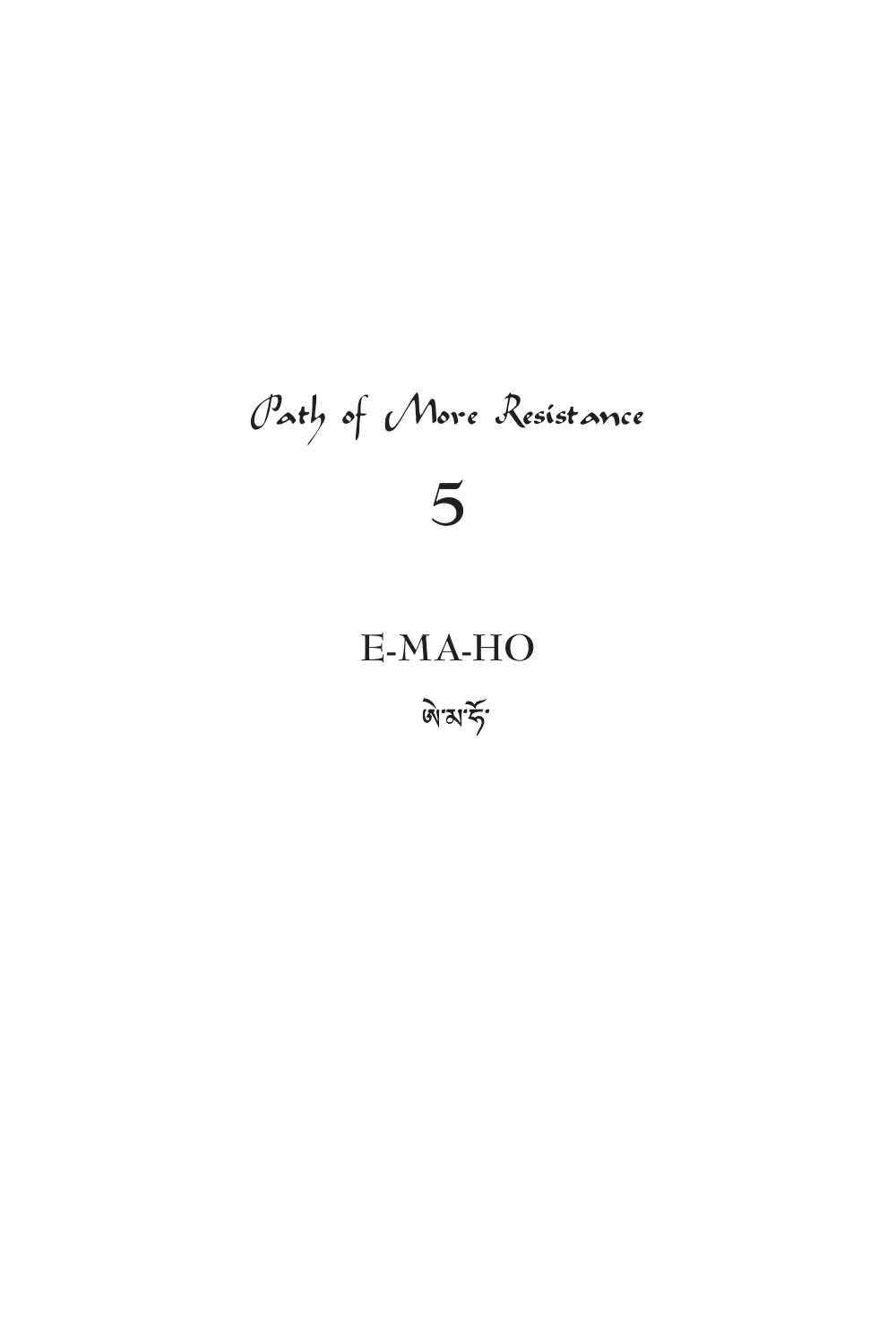*Virtue trains us to live beyond our selfpreoccupations into sacred and collective centeredness, a heart posture that is both self-surpassing and allencompassing.*

*Sirtues are intended to be guides that train us on a personal* path, collective ideals that shape social behavior based on caring and harmony, and qualities that activate the personal and collective conditions for sacred sensibilities. Virtues as guides for social behavior and collective action reflect the principles of compassion, caring, justice, fairness, and inclusion in a community. The practice of virtues shapes the character of the society.

Virtues involve three principle aspects: a behavioral aspect—doing right action, a psychological aspect operating from good intentions, and an energetic aspect acting in alignment with and as a conduit for sacred wisdom energy.

From the time of the ancient Greeks, it has been recognized that it is generally easier to exercise and develop virtue when we are part of a group with shared interests and aims. It has also been known that the value and development of virtuous qualities is supported by self-reflection and understanding. In addition, having other people who are making a similar journey and support our development, aids in the establishment of friendships. Through these relationships of caring and common purpose, a naturally supportive and virtuous community emerges. Over time we refine our abilities to contemplate and work for the common good even as our enjoyment in learning and our commitment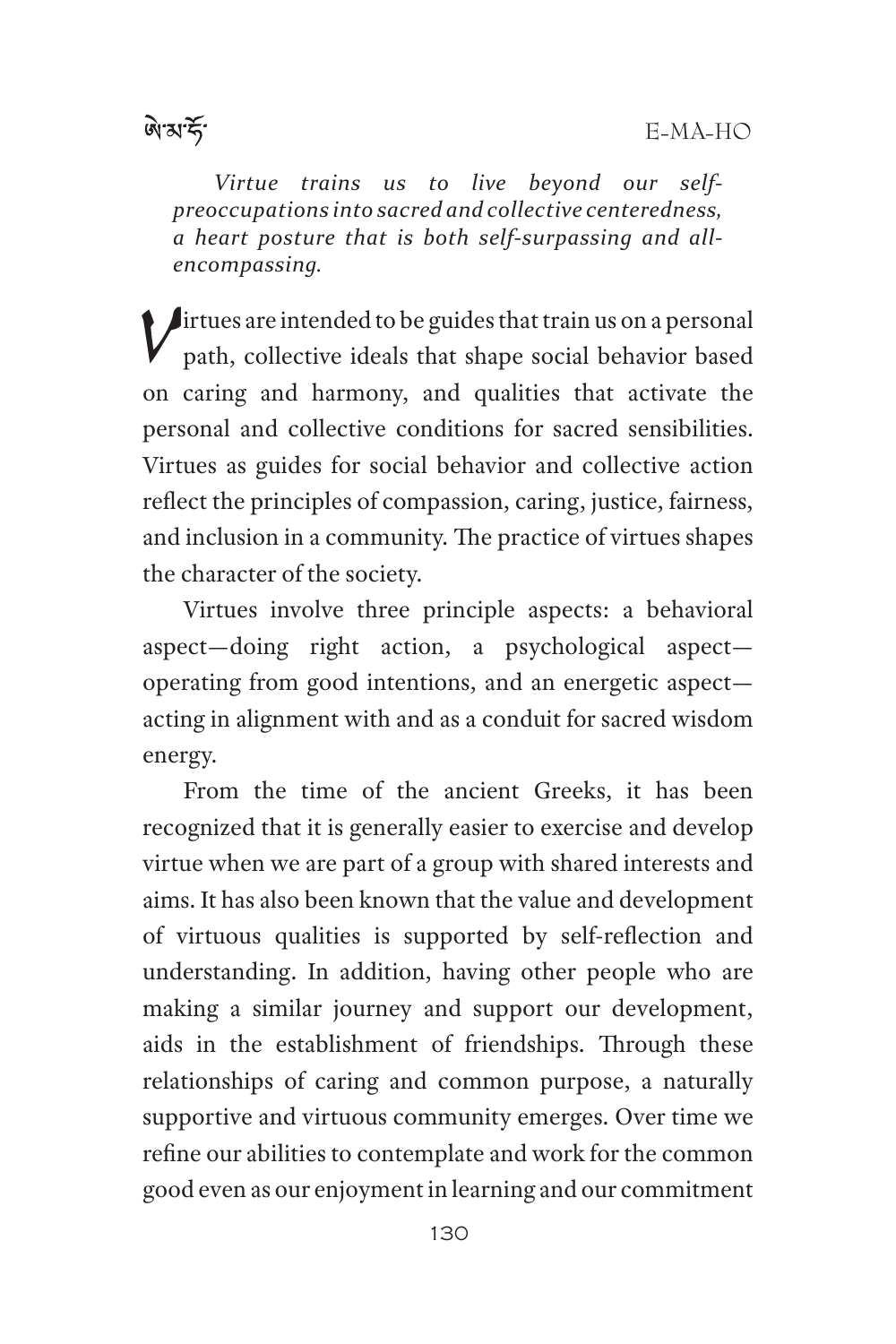grows and shifts our heart postures. Generosity, friendliness, love, and authentic presence blossom from the soil of our personal and collective dedication.

Virtue can guide, promote and sustain a conscious life, including a life of action. Virtue can be defined as living within the guidance of spiritual principles. These spiritual principles all support a kind of self-transcendence. We transcend our reactive habit self. We train ourselves to transcend our limiting beliefs, self-images and attitudes. We transcend self-concern, entering the realm of a larger caring.

Through virtue we embody and create blessings in the world. Virtue preserves or enhances what is good. It begins by not polluting or contaminating our lives, our relationships, and our environment—being a presence that is not harmful. Beyond that, it has to do with making the world better through our presence and our actions. The practice of certain qualities of virtue serves to retrain our body of habits so that our lives are increasingly an expression of our authentic and wisdom nature. Virtues ground us in the way we live life and interact with each other.

The word is derived from the Latin *virtus* meaning excellence, strength, courage. An old definition meant the embodiment of a supernatural power or influence of a divine being. Its more common usage is in terms of right action, excellence, and integrity of character.

From a Buddhist point of view, embodied virtue is our Buddha nature acting through us. The Buddhist tradition, like all the spiritual traditions, also emphasizes virtues as guides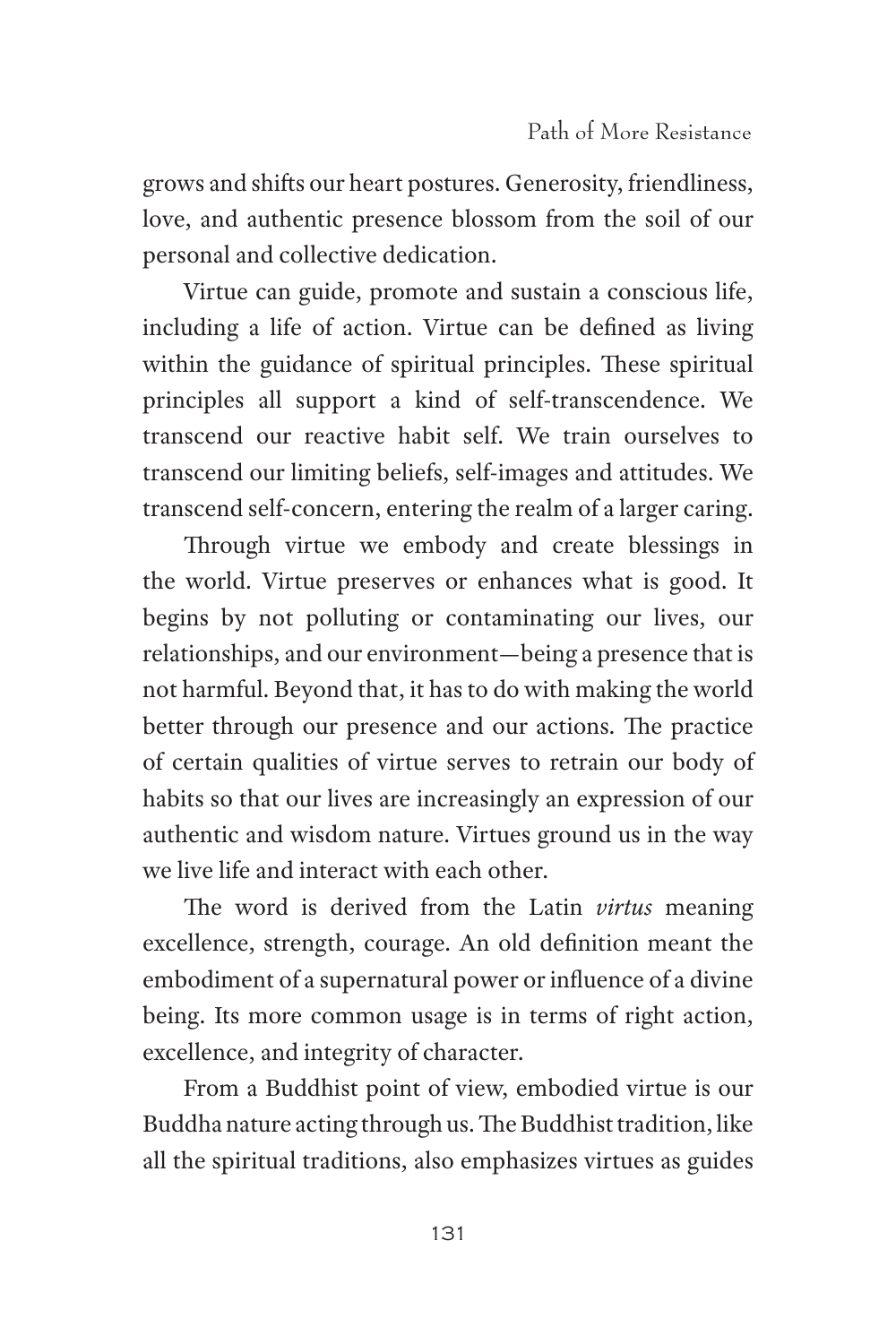

and supports for the transformation of our reactive habit body into an embodiment of wisdom, or what many would call character. The development of character continues even after we have realized "enlightenment" and is the ongoing work of both formal spiritual practice and participation in everyday relationships. As Yamada Roshi says, "There is really no end to the practice of Zen. You cannot accomplish a perfect character in forty years. Practicing a million years is still insufficient."

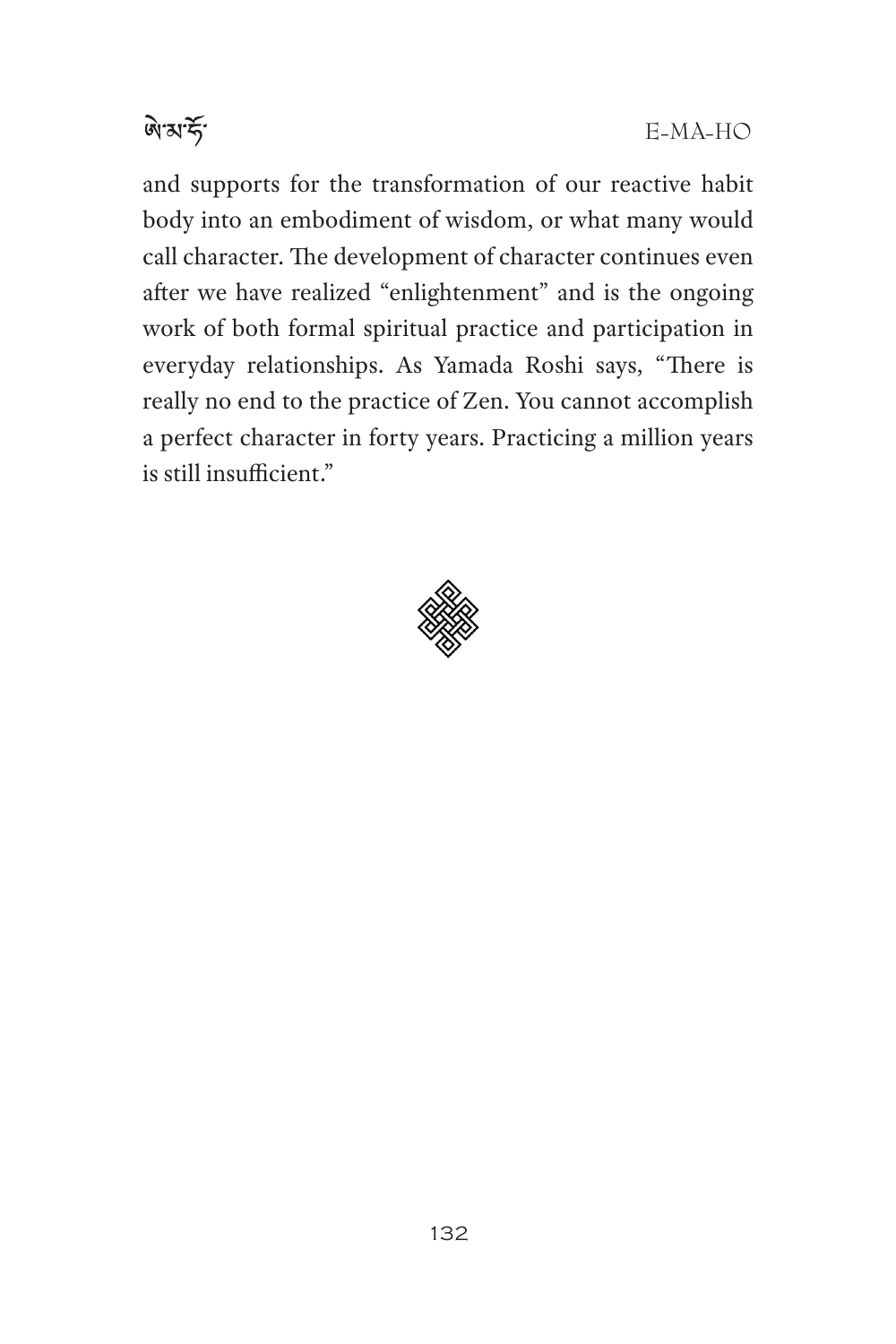*Te is both active living as an expression of the Tao and the virtue and integrity of the way.*

 $\int$ n Taoism, the Tao, which is ever-present, must be cultivated in order to be realized and its deeper potential becomes manifest. It is the source of the universe and the primordial seed in all things. The manifestation of Tao, "*Te*", brings the world to life through its radiance of the Tao. *Te* is both active living as an expression of the Tao and the virtue and integrity of the way. *Te* is the quality in our conscious actions that can manifest the essential creative power of the universe, of life.

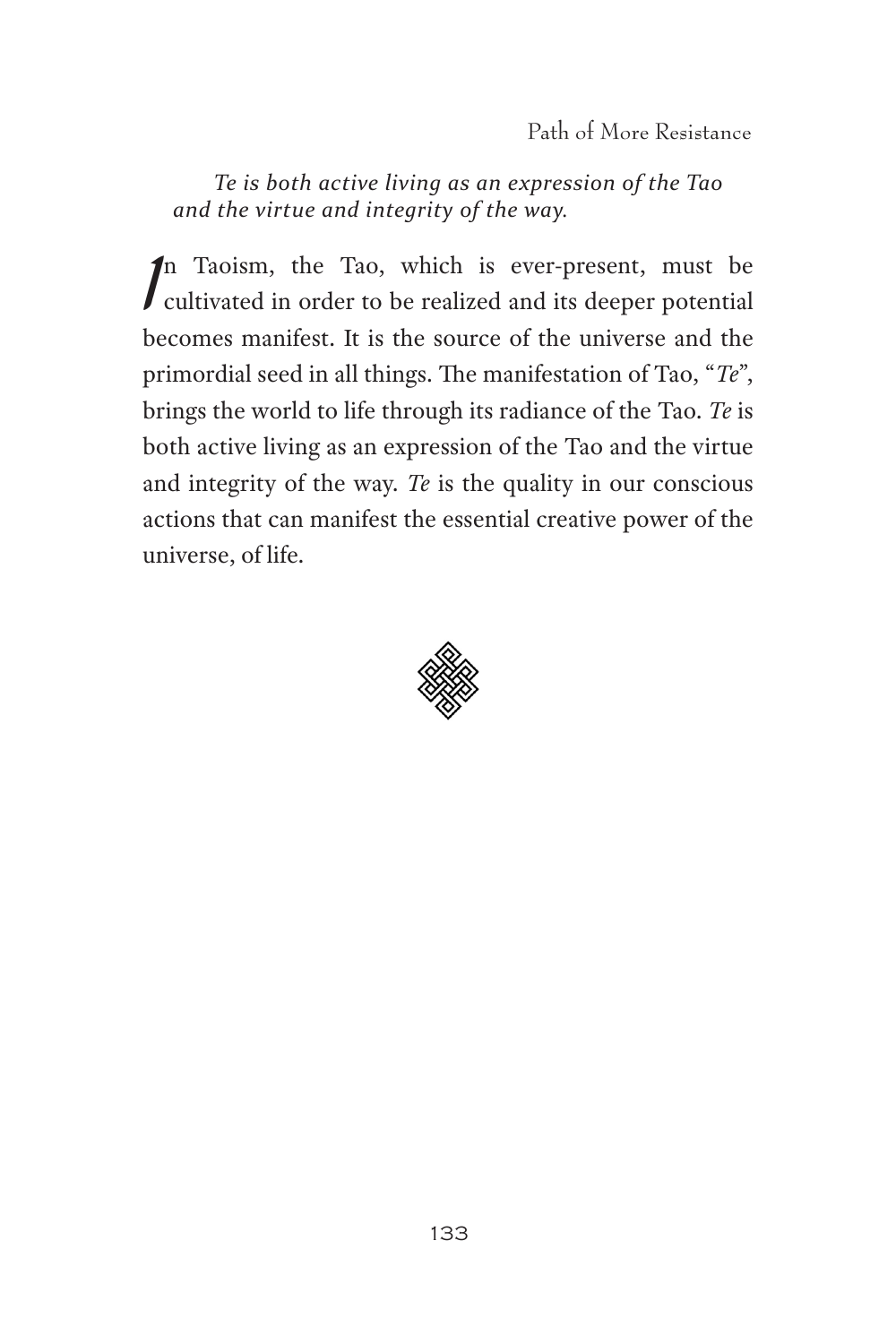*The qualities of virtue, such as consciousness, courage, kindness, patience, generosity, humor, and gratitude, enable us to be fully present, intimate with what is, and act beneficially.*

**EX** eing present in all our aliveness means bringing forth more of who we are and making ourselves more available to whatever arises in life for the benefit of all. The qualities of virtue, such as consciousness, courage, kindness, patience, generosity, humor, and gratitude, enable us to be fully present, intimate with what is, and act beneficially. Consciousness, for instance, keeps us aware and intentional as we open to what is within and around us. Kindness and generosity extend the reach of our caring impulse to others and calls upon us to be the creator of blessings. Humor helps us play with our situation and keeps us from making everything heavy and burdensome. Each quality of virtue helps to train us as a weaver of blessings, connecting everyone and everything with threads made of love. The more proficient we become with these qualities, the more we can embrace the whole of life as an expression of the creative force of sacred being.

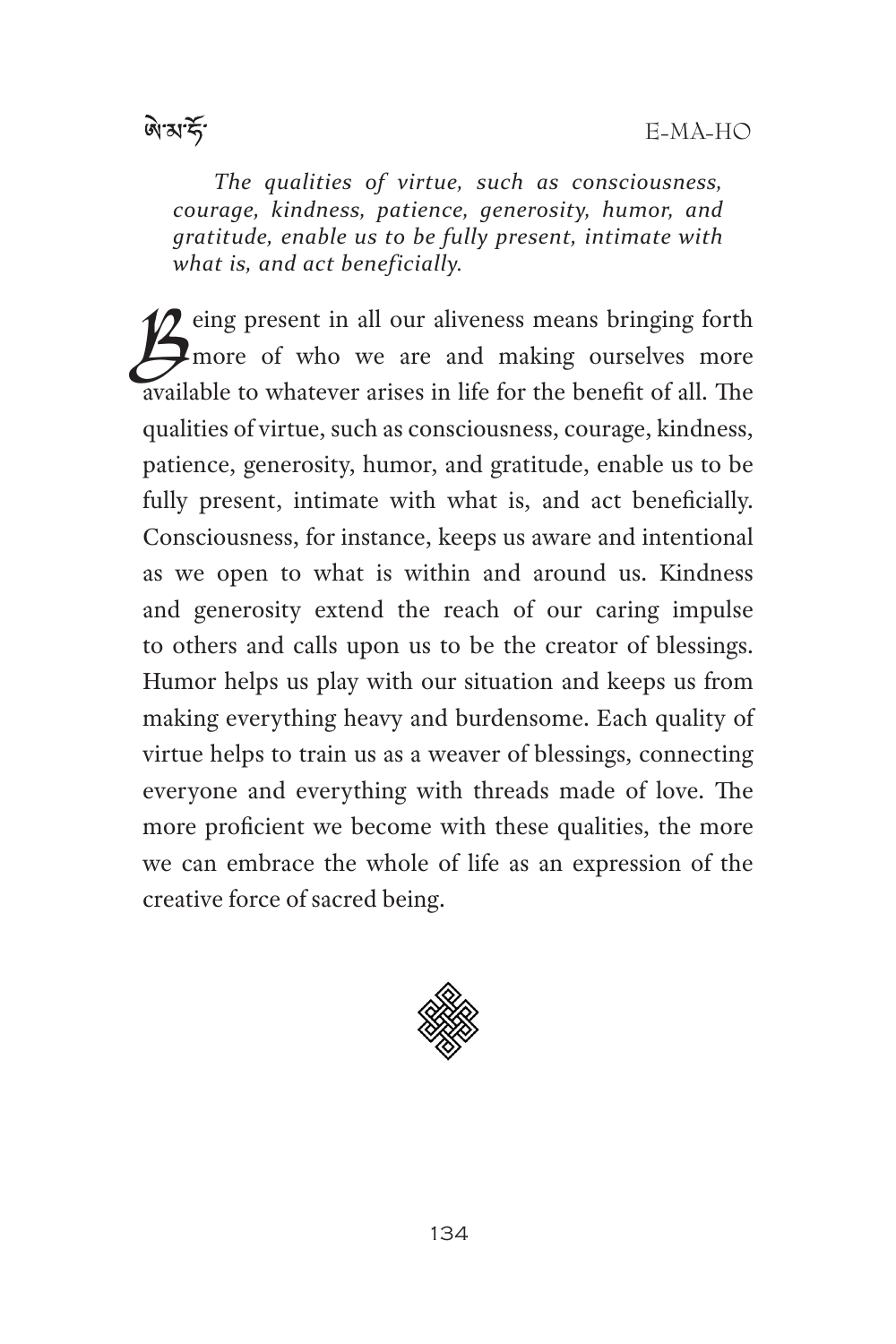*Integrity aligns our actions, our values, our heart postures, our interconnections with others, and our deepest wisdom nature.*

One of the core virtues is living with integrity. Integrity<br>has many levels of meaning but at the core it concerns<br>the eligament of our estimal curvalues, our heatt nectures has many levels of meaning but at the core it concerns the alignment of our actions, our values, our heart postures, our interconnections with others, and our deepest wisdom nature. It does not mean being true to our reactive emotions that are distorted responses and projections that arise from confusion, fears, hopes, and feeling overwhelmed. It also does not mean the unwavering pursuit of what we want. Integrity involves clarity of mind, openness of heart, presence in the moment, and the equanimity of being at home in ourselves, with other people, and in the world.

Having a spiritual practice brings the hidden gold of love and wisdom to the surface, makes it available to our conscious mind and manifests it through conscious actions. When we are spiritually mature, we are able to reveal and extract wisdom and peace from situations where others find only distress.

Virtue uses, exercises and eventually embodies, sacred qualities such as love, courage, integrity, kindness, compassion, equanimity, and integrity. When we deviate from the path of these virtues, we scatter our energies, pollute our social environment and harvest the disconnecting reactions of others as well as ourselves. Virtue in action supports retraining our reactive habit body into a sacred body.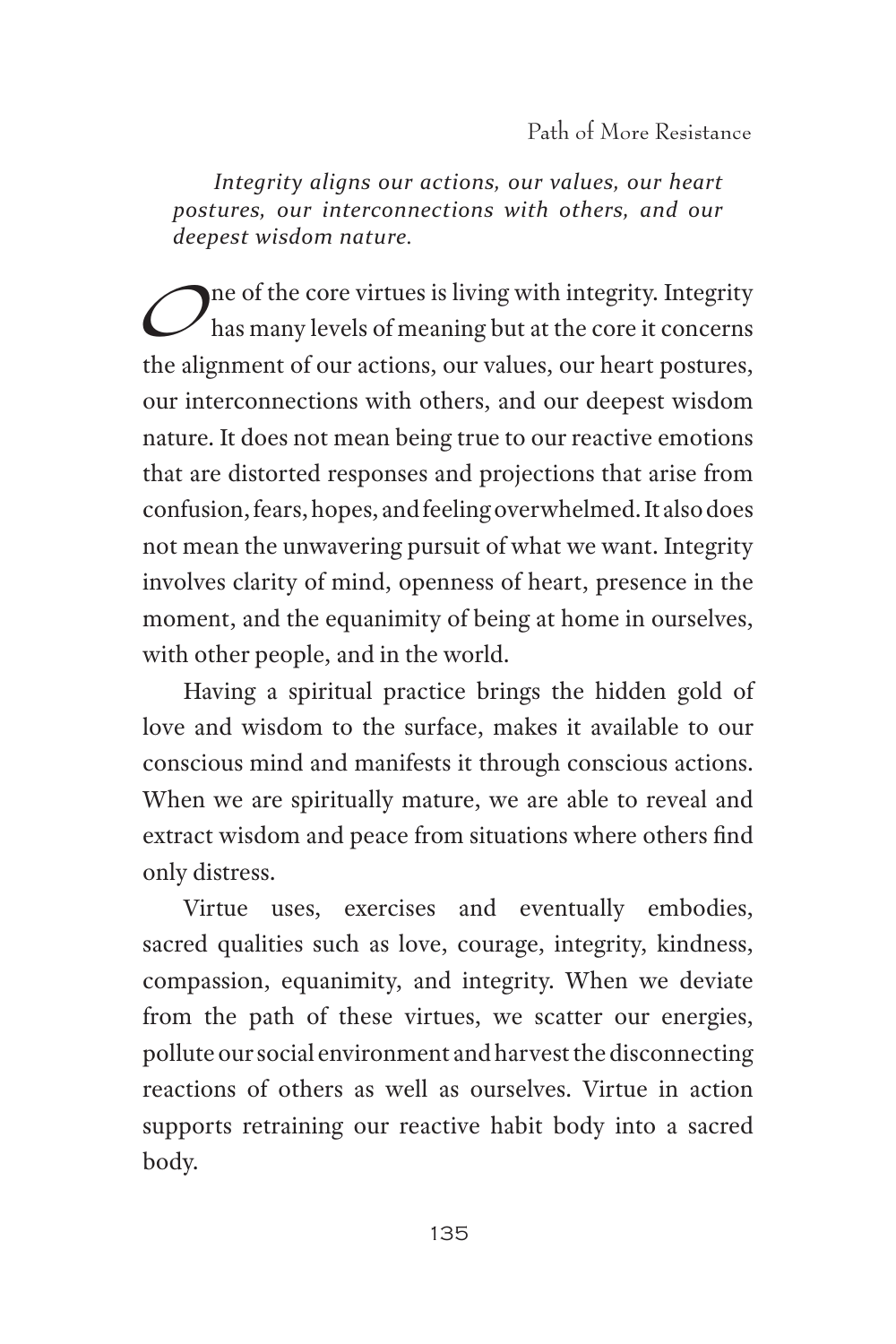<u>ৰামৰ্দ</u>

Making distinctions about the way we use the term "virtue" helps to reveal how we can make this idea a support, rather than a judgment, in shaping our lives and building relationships. At the core, virtue concerns sacred qualities rooted in our basic goodness, our fundamental wisdom nature. Virtue is also a sacred force that shapes us—a force of the sacred that finds expression in our conscience and works through us when we seek to be a beneficial force ourselves. As we make this force part of our lives, virtue becomes a personal quality of our character. As we access and use our sacred nature we manifest virtue as a personal behavior through our beneficial presence and our actions that contribute value to the lives of others.

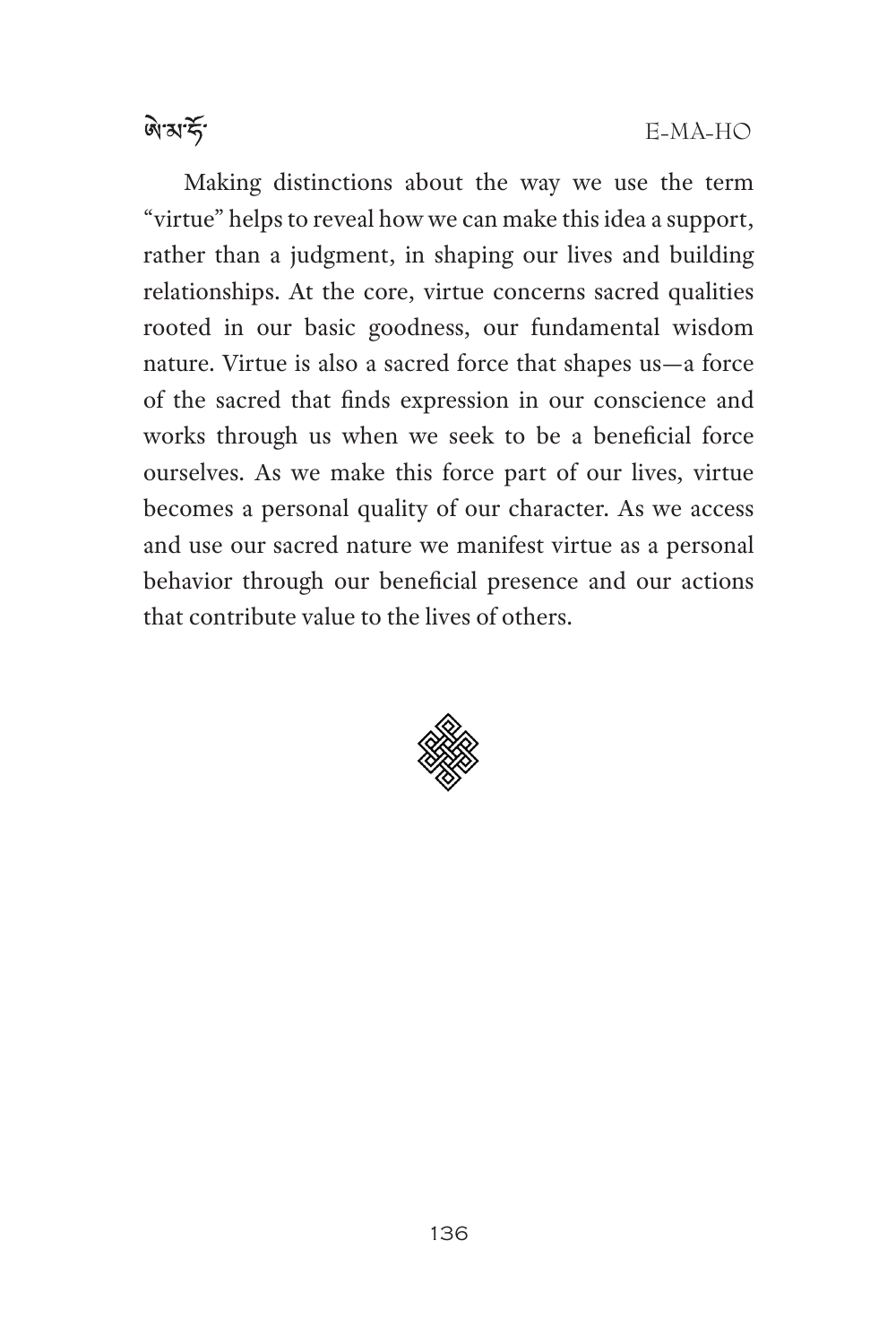*The three jewels of aliveness: Consciousness, Participation, Contribution*

 $\tau$  impulses that we have as human beings. These<br>impulses of alivances are consciousness participation and impulses that we have as human beings. These impulses of aliveness are consciousness, participation, and contribution. From the point of view of the impulses, our impulse to make meaning, grant significance, to be aware and give direction to life is consciousness. Participation is the impulse to "show up," to exist and express aliveness, to "participate" in life. Contribution is the impulse to relate to our surroundings, to belong, and to make a difference. Participation and contribution are given shape and purpose by our consciousness as it defines context, meaning and caring.

When we live in and from our limiting beliefs, distressing feelings, and reactions, we turn consciousness, participation and contribution into fixations of attention that become crystallized and result in reactive patterns of thinking, feeling, and behaving. When our consciousness is reactive, we go numb, deny reality or try to fit everything into what we already understand and conceptually know. Our fixated reactive forms of participation are fear, struggle and avoidance. Our reactive forms of contribution and relating are neediness, wanting and attachment. We call these three patterns of fixation the "three poisons." Not realizing that these poisons are contracted forms of natural impulses, we treat the sense of ignoring, fear, and need, as if *they* are the basic impulses.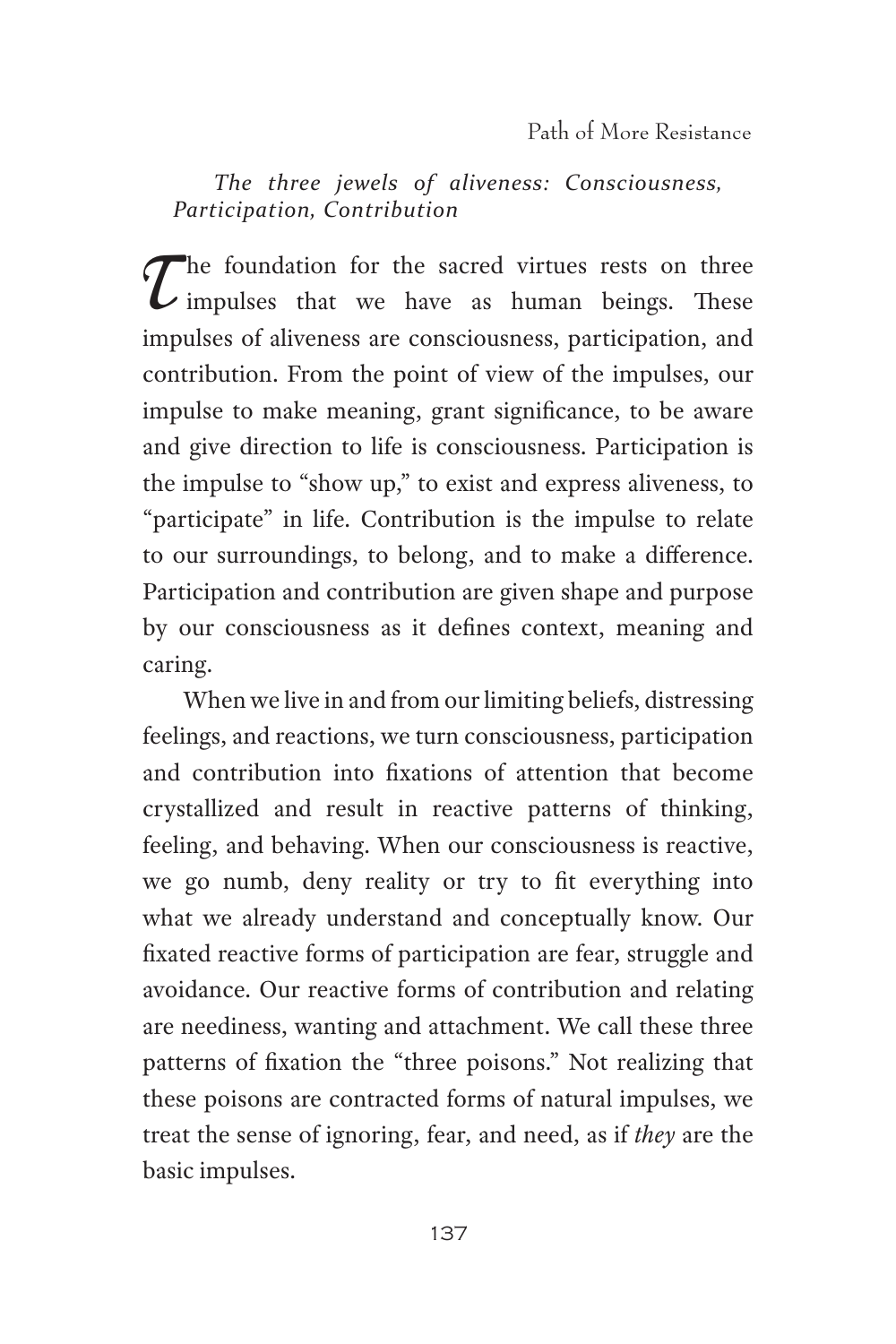**ৰা**মৰ্দ

When we live in a conscious, open way, the three impulses become the jewels of wisdom of consciousness, presence of participation, and radiance of contribution. Our challenge then is to take a path of virtue, namely to use these three jewels to consciously access our wisdom qualities, to become present in ways that manifest these qualities and to enact them by creating benefit and beauty in the world.

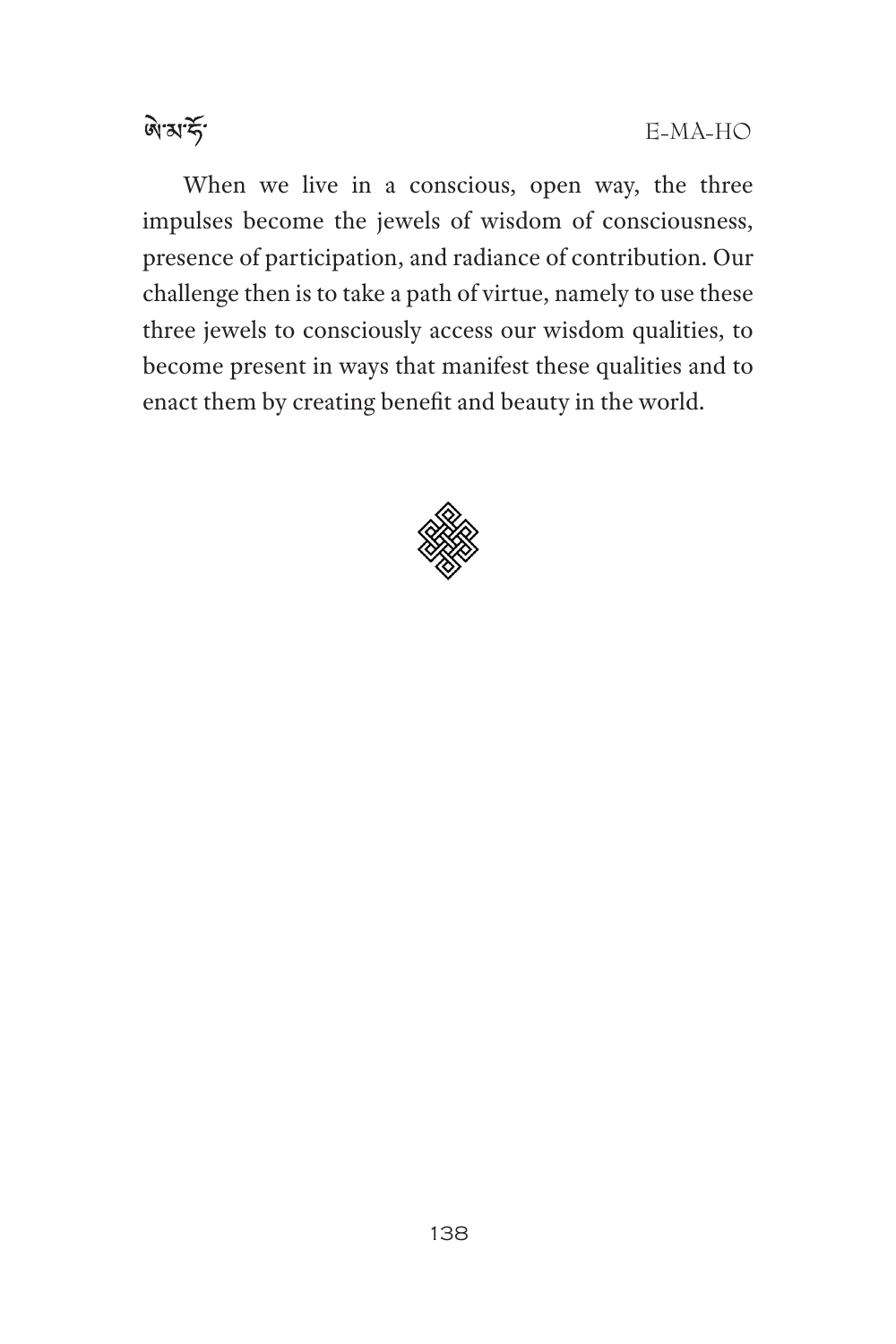*In trying to live an authentic and spiritual life, we must reconcile our sense of a basic desire to be "good" with the recurring reality that for most of human history, if not all of it, outrageous behaviors occur and people behave badly, including ourselves. This reconciliation requires the practice of virtue.*

 $\sum$  he first step is to refrain from habitually reacting in ways<br>that diminish ourselves or others or our environment. that diminish ourselves or others or our environment. We don't dump our uncomfortable feelings inappropriately. We resist speaking ill of others and of life except when it clearly serves a beneficial purpose. We avoid meaningless gossip, habitual criticism, trivial talk and disconnecting communication. Basically we examine our motivations and behaviors in order to get beyond those that derive from reactive fears, insatiable neediness and insensitivity.

One does not need to be a sociopath to fail to live according the dictates of wisdom, love and beauty. When we live with fears, longings, addictions, and limiting beliefs and self-images, each of us can find the same dramas and the same failures to act according to our better nature and or even work to strengthen what we know to be good. Yet this first step encourages us to be aware and to follow our intention to grow beyond our reactive habit body.

In the second step we consciously seek to know 1) our own essential nature, 2) what contributes to the life and environment we know to be good for ourselves, others and the world, and 3) the qualities of character and skill in action that will be effective in creating value, benefit, and evoking these qualities in others.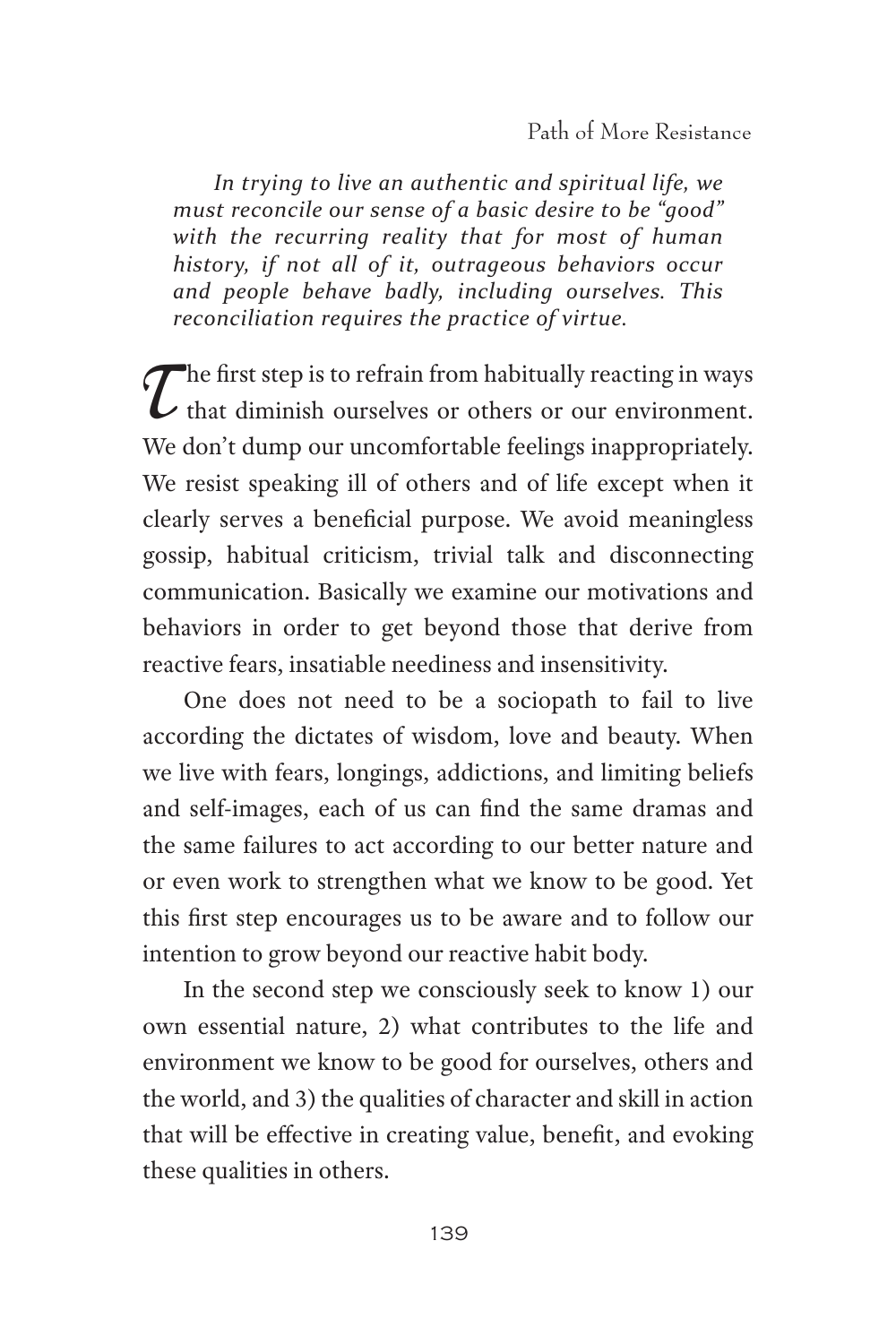<u>ৰামৰ্দ</u>

The third step involves bringing virtue to life by placing attention on sacred qualities, aligning our actions accordingly, and opening to feedback on the results. By regularly placing attention in qualities such as praise, kindness, and generosity, we access and cultivate these within ourselves. It is a way to employ everyday life as a gym for using and developing the muscle of sacred energy. In this way we increase and strengthen our capacity.

In trying to live an authentic and spiritual life, we must reconcile our sense of a basic desire to be "good" with the recurring reality that for most of human history, if not all of it, outrageous behaviors occur and people behave badly, including ourselves.

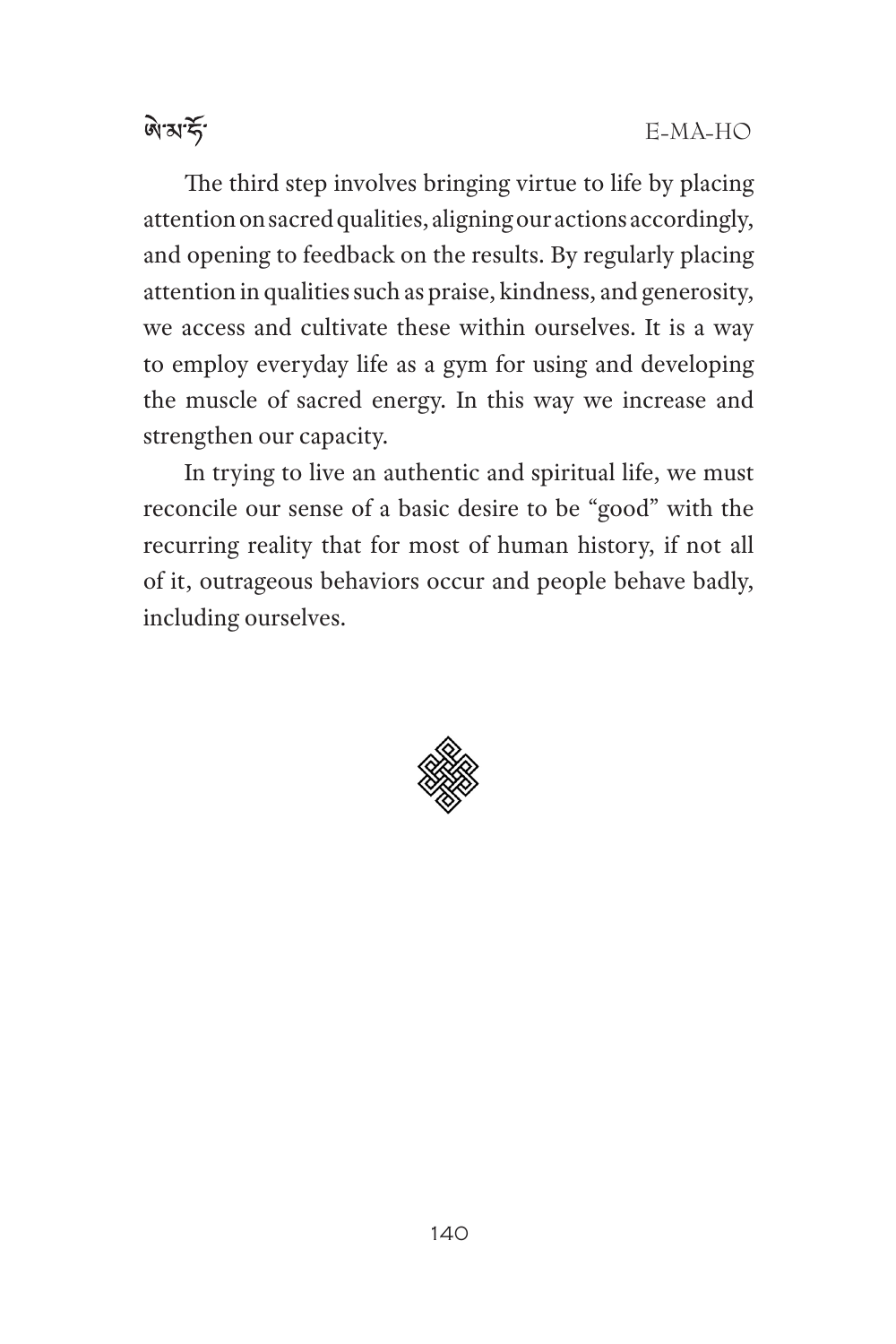*Our dignity is our intrinsic nobility of character as a manifestation of sacredness.*

Virtue further develops our heart posture of basic dignity. Our dignity is our intrinsic nobility of character as a manifestation of sacredness. As we retrain habits, our sense of life, quality of presence and beneficial actions reveal the majesty that was always our potential. Just as in mythologies where the hero or heroine begins as a lowly peasant, makes a journey of challenges that confronts their greatest fears, and arrives finally to a position of sovereignty as king or queen, so we must find our own path of dignity. In the traditional stories certain qualities are generally highlighted: loving connection, serving a great cause that serves all of life, humility, honoring, gratitude, courage, compassion, and stamina. These are considered to be the requirements for successfully traversing the way.

In sacred iconography thrones are used to represent those virtues upon which the others can be built. These thrones include:

love that embraces all life, discipline that is solid and vital, like an elephant or bulldozer removing obstacles, adaptability that is unstoppable in moving towards its goal, playfulness as a sense of humor and an attitude of perkiness, home in the sense of being a part of life, of a community, of the world,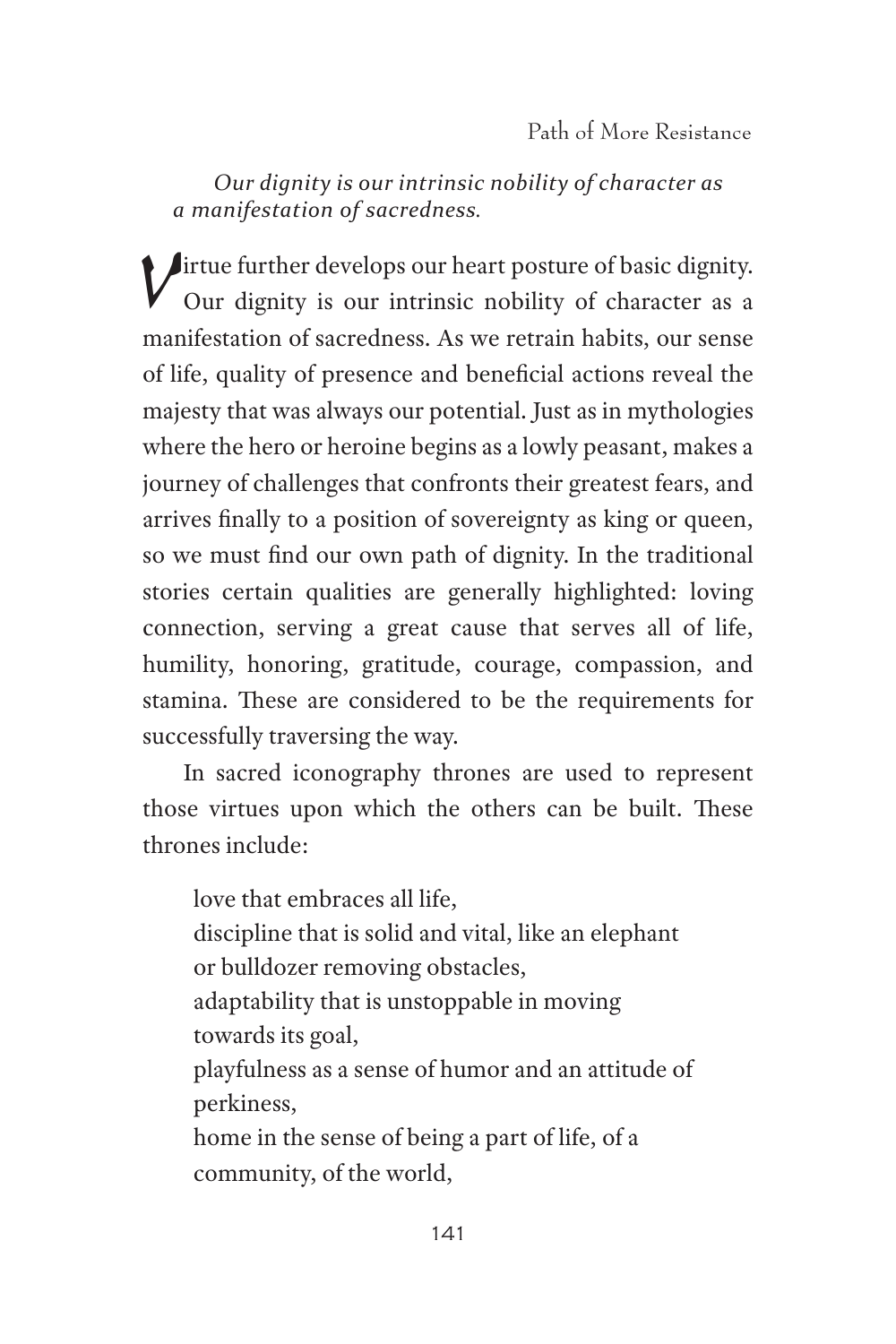

freedom in the sense of having choice and thriving in the space of possibilities, and dynamic engagement in the energy, communications, and activity of interactions.

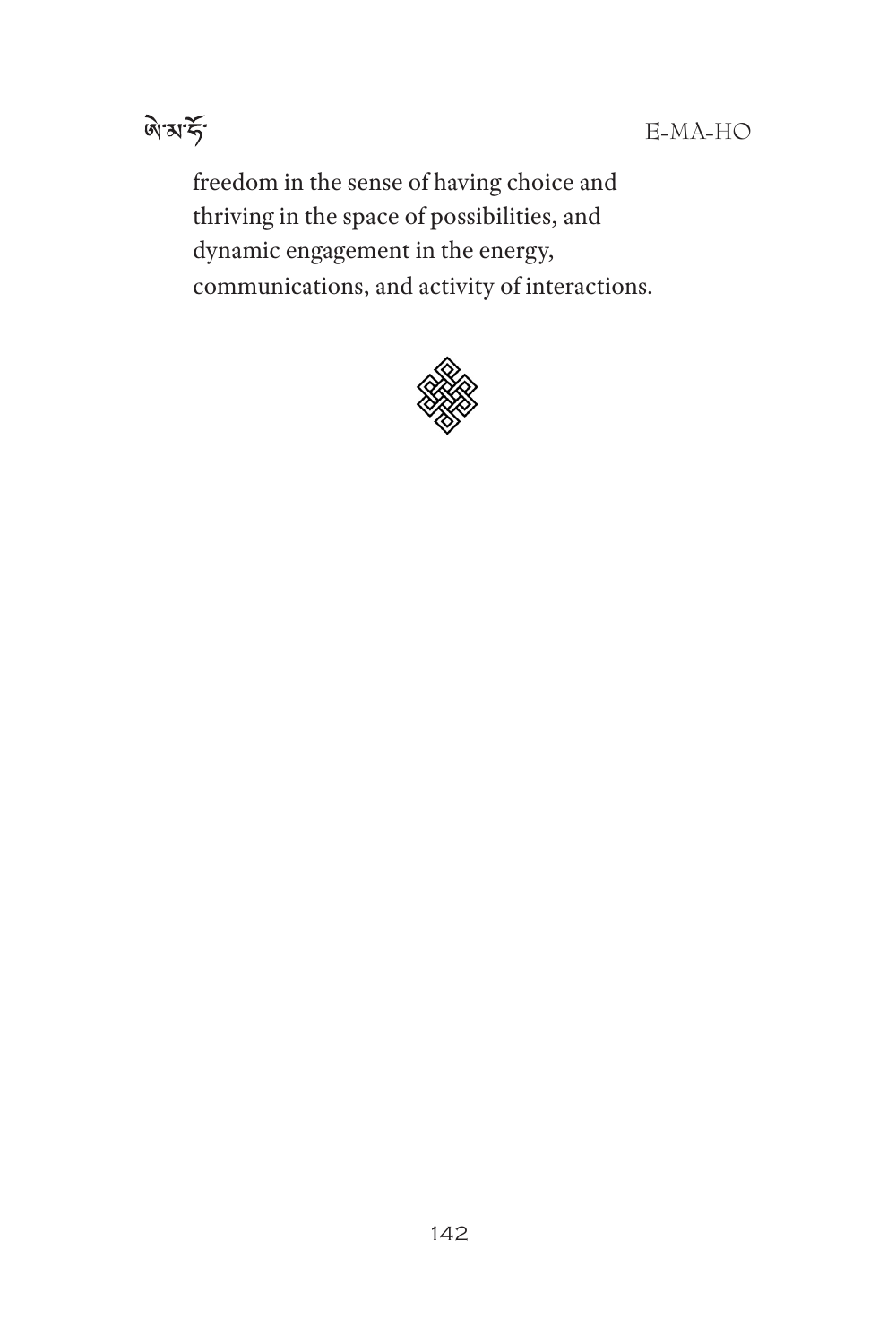*Spiritual work that reveals and cultivates the sacred dimensions of life is not an answer to our problems, nor is it some technique for escaping the requirements of life.*

When we live in the elaborately outfitted cell within the<br>prison of our habits of fears, addiction to comfort,<br>happen conflicts, depairs, pessing delights, and numbing prison of our habits of fears, addiction to comfort, hopes, conflicts, despairs, passing delights, and numbing distractions, we are lived by these habits rather than living our life. We may strive for happiness, love, creativity, integrity, understanding, passion, and service to something beyond ourselves, but unless we can enter the world of the sacred, the authentic sources of these qualities are beyond our grasp. Most of the time we do not even remember what the sacred is or its real role in our lives. It has been relegated to a matter of beliefs, of dictated faith, or reduced to a set of conceptual propositions to be dismissed as irrational, irrelevant, and even destructive.

Spiritual work that reveals and cultivates the sacred dimensions of life is not an answer to our problems, nor is it some technique for escaping the requirements of life. While it can be joyful, it often is not. While it can make us feel peaceful, it is also challenging, disturbing, and demanding.

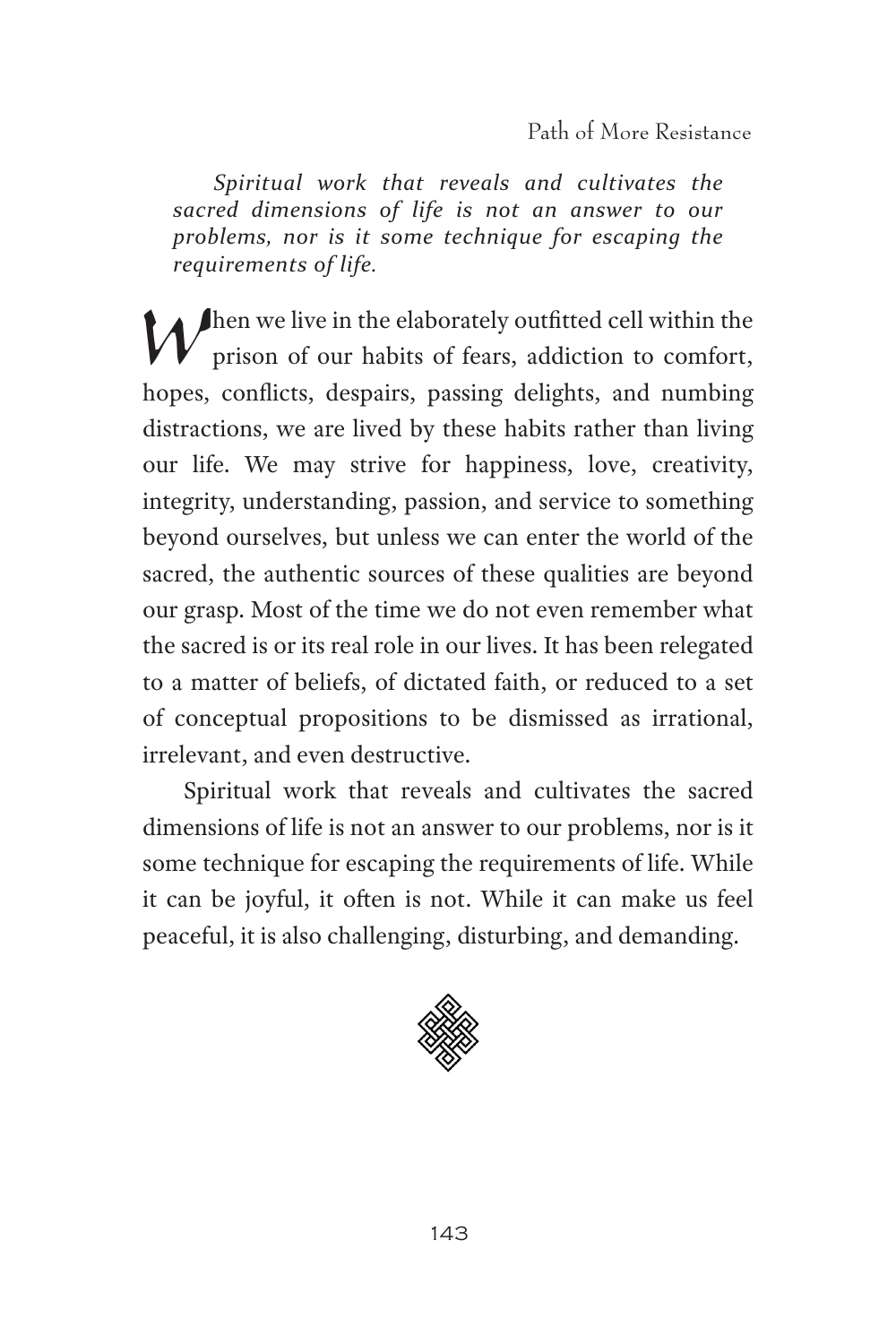*To remember forward integrates what is emerging and will flower into a dynamic present.*

 $\epsilon$  ach of us is tasked with remembering forward the sacred<br>teachings and possibilities that are offered to us. Re-<br>membering suggests melting compthing an integral part of teachings and possibilities that are offered to us. Remembering suggests making something an integral part of us. Remembering the future indicates that we can integrate what is emerging, what is going to flower and become radiant, what is going to die, and the streams of energy that are flowing forward—we can integrate all these—into the body of the now, so that the present is not reduced to something frozen, static, and closed.

When we use spiritual practices simply as a way of escaping from the challenges of human life in order to enter some removed blissful state, we often miss a key element and this omission can ultimately undermine our efforts and distort our realization. This involves a hidden desire to escape life and treat spiritual work as a solution to the problem of life. Such an approach to life may produce many exalted experiences and cultivate many valuable qualities, but it tends to overlook much of the richness of having a human life and potential of our humanity. It does not, as such, develop our capacity for connection and love nor incorporate the conditions of others nor the impulse to create value in our personal and collective lives.

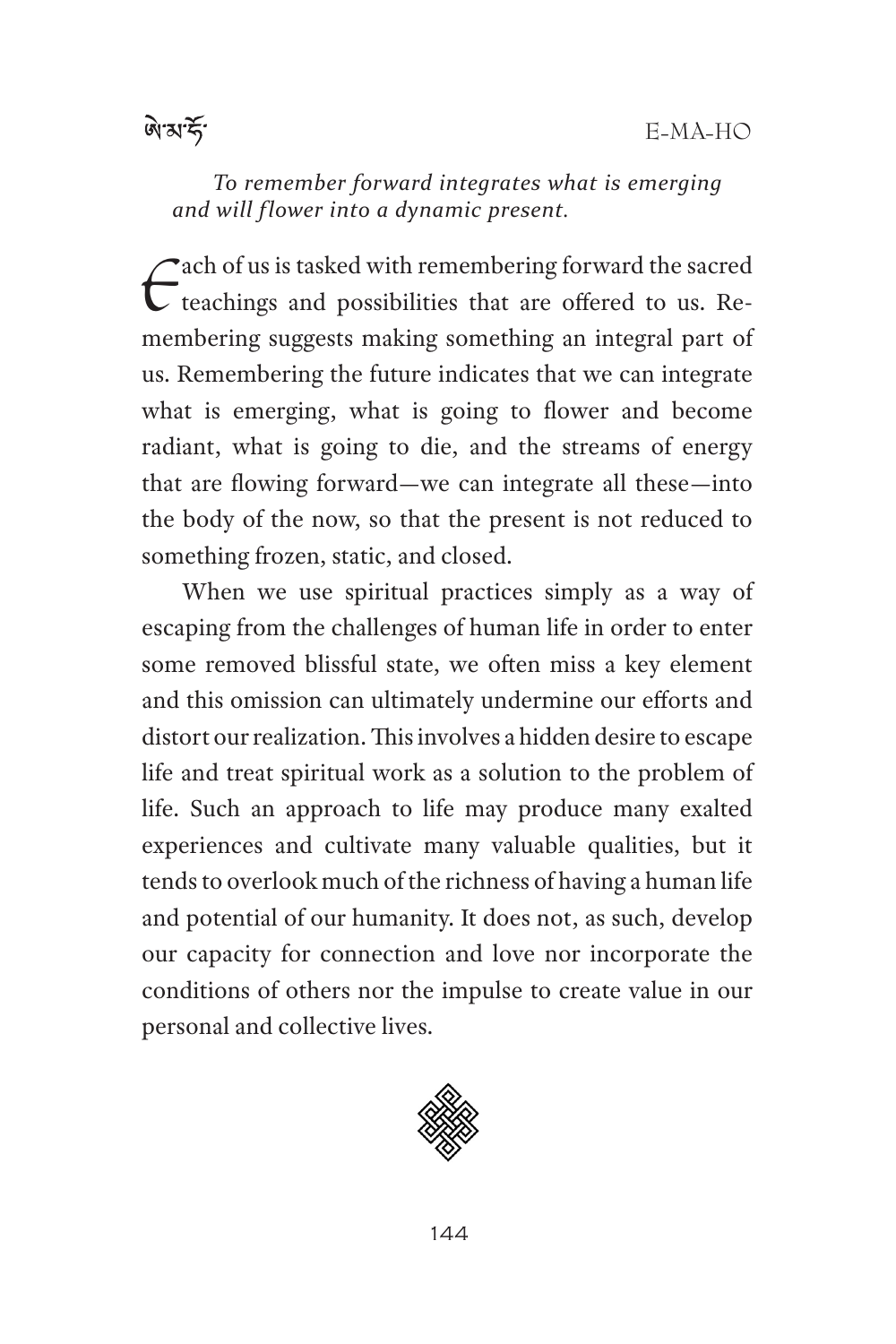*Facing the situations and challenges of life, we are not simply looking for what is ultimate but for the activities of the head and heart that expose our illusions, confront our contradictions and habits, and reveal what we can be.*

 $\mathcal{T}$  he spiritual journey requires many skills—the ability<br>to concentrate, to open and host all that arises, to<br>reculerly engage in self-inquiry to maintain equations to concentrate, to open and host all that arises, to regularly engage in self-inquiry, to maintain conscious effort, to relax into a natural sense of presence, to feel deeply without constriction or drama, to release ourselves into the moment, to welcome sacred energies, to act and live a life dedicated to creating beauty, and to connect to others with love and compassion. Spiritual training, while similar to the training of an Olympic athlete or a virtuoso violinist, is more encompassing in the completeness of its scope and the expanse and strength of its love, its eros.

Facing the situations and challenges of life, we are not simply looking for what is ultimate but for the activities of the head and heart that expose our illusions, confront our contradictions and habits, and reveal what we can be.

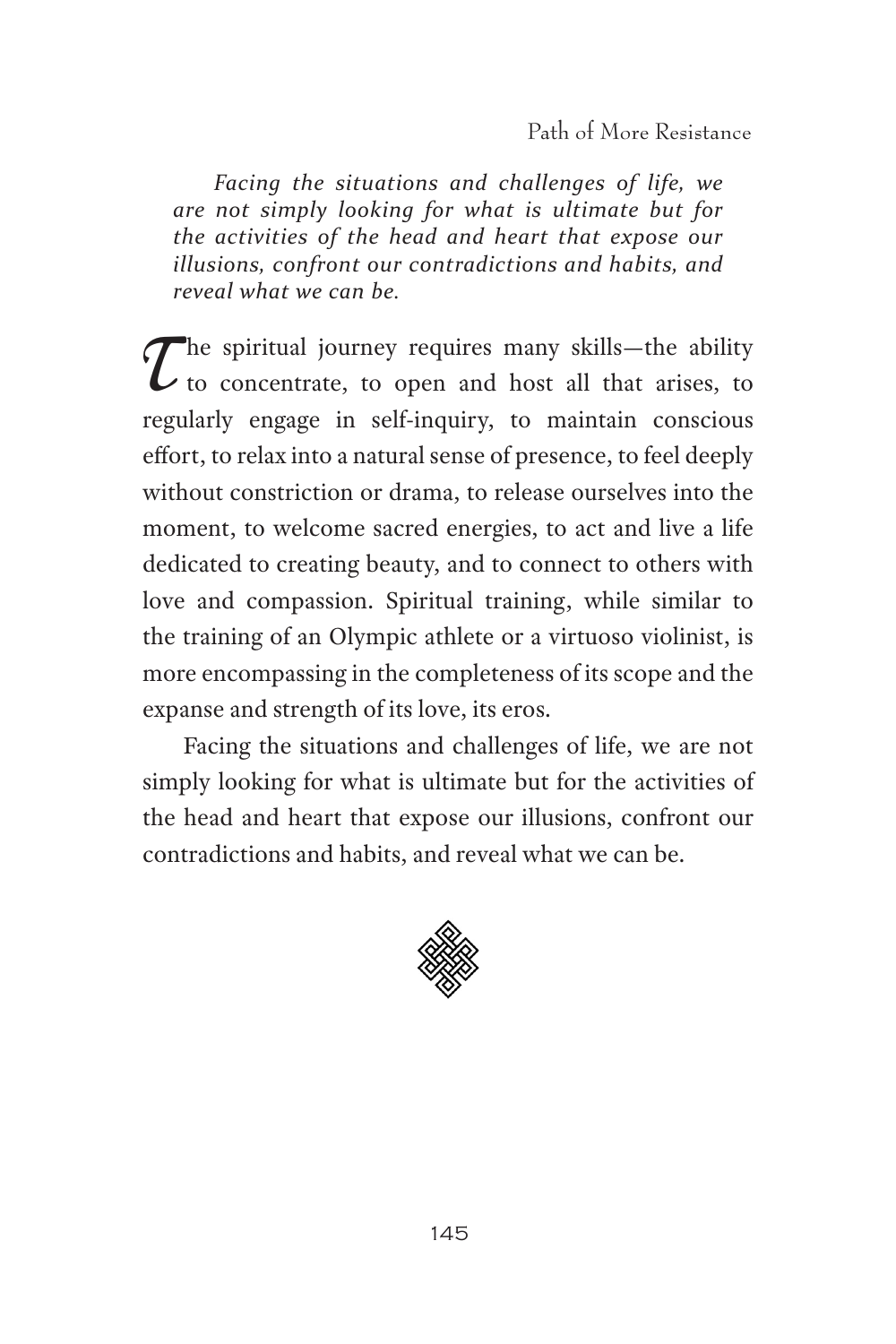### ঐমর্দ্দ

*The crazy wisdom tradition challenges all forms of dualism that separates the spiritual from the material and the sacred from living life.*

The trickster in the mythology of many indigenous peoples and that of the "crazy wisdom" teacher in Buddhism exemplify a type of creative hero who challenges us to become more conscious. These characters, whether animal or human, play with the assumed boundaries of reality of both ordinary people and religious establishments. Their stories challenge the listener, or the reader, to confront their own limitations and the paradoxical nature of life with humor and openness to the unknown.

The "crazy wisdom" tradition found in Tibetan Buddhism was practiced by yogis who lived in the wilderness and often challenged the institutional practitioners in the monasteries. For example, Drukpa Kunley wandered through many areas of Tibet and criticized the rules of morality and the conventions of both secular and religious society. He made his life an example of the great teachings using poetry, song, dance, humor, drink and even sex to transmit the essence of an authentically spiritual life that integrated the transcendental Reality of pure sacred awareness with the relationships and creative actions of the phenomenal world.

One mission of the crazy wisdom yogis was to challenge dualistic fundamentalism that created false oppositions between spiritual awareness and bodily existence and that sought to simply escape from the pain and constant change of worldly living. These great masters did not accept the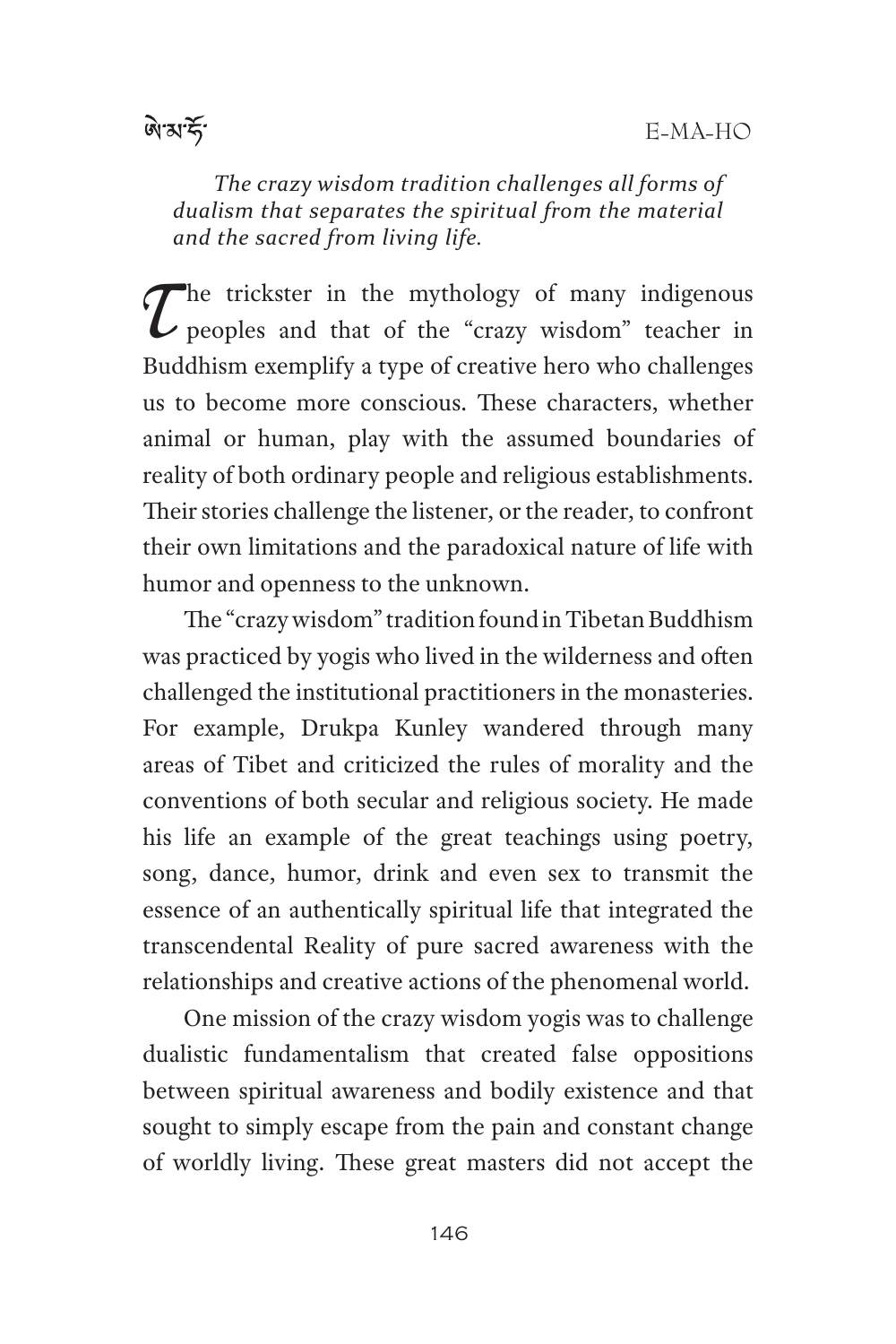presumption that all human existence can be reduced to an illusion and that the essence of a spiritual life is only to seek some disembodied, unchanging, unattached, and relationless essence that is beyond activity in the world. For the yogi, spiritual realization is fully embodied, lovingly connected to all life, and endlessly creative and playful.

The difference between the experience of the world for undeveloped souls and the crazy wisdom yogi is profound. In an undeveloped state, we struggle with the apparent chaotic, nonsensical and undependable ways of the world. We cling to meanings and reactions developed in childhood in trying to build a secure and comfortable life for ourselves, experiencing frustration, annoyance, and suffering.

A spiritually mature life appears to be in opposition to the strategies of most people to find safety from their reactive fears, to pursue the satisfaction of their cravings for pleasure and comfort, to avoid the intrusion of pain that disrupts their comfort, and to find emotional outlets for undigested feelings. The mature yogi sees the futility of these conventional struggles, perceives the open nature of the arising conditions in each moment and encounters them with a sense of delightful humor, creative opportunity, and a sense of sacred play. As the Sufis would say, the practitioner is "drunk with God."

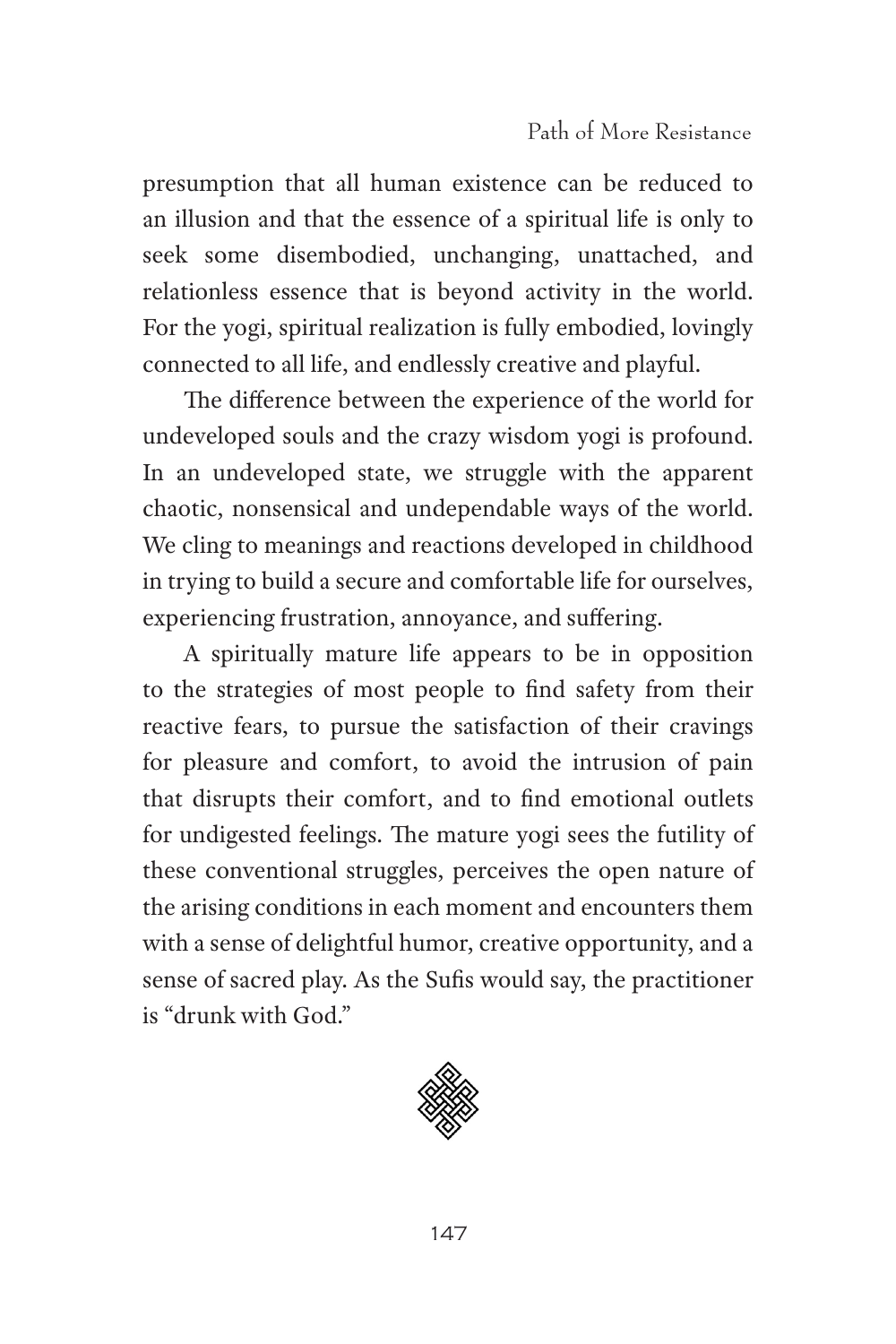### ৰ ম'ৰ্দ

*Character is the body of qualities that are our habits of the heart. It is the core way we personally and collectively live.*

 $\sum$  he qualities that we personally and collectively embody<br>and that show up in our behavior represent our character,<br>what Aleria de Teasuerille colled "behits of the beart". The and that show up in our behavior represent our character, what Alexis de Tocqueville called "habits of the heart." The word "character" is derived from the Greek word *charaktêr*, which was originally used as a mark impressed upon a coin. Later and more generally, it came to mean a point by which one thing was told apart from others.

In more recent usage, character refers to that core, interior part of ourselves that holds our values, our conscience, our convictions, and the virtues we operate from day to day as well as in crisis. It is not the same as personality and is not developed suddenly. It is character that reflects our capacity to live according to our sacred nature and how much we have matured. The real strength of character is built on having the courage to actively engage the world, not in abstaining from life by seeking some personal nirvana.

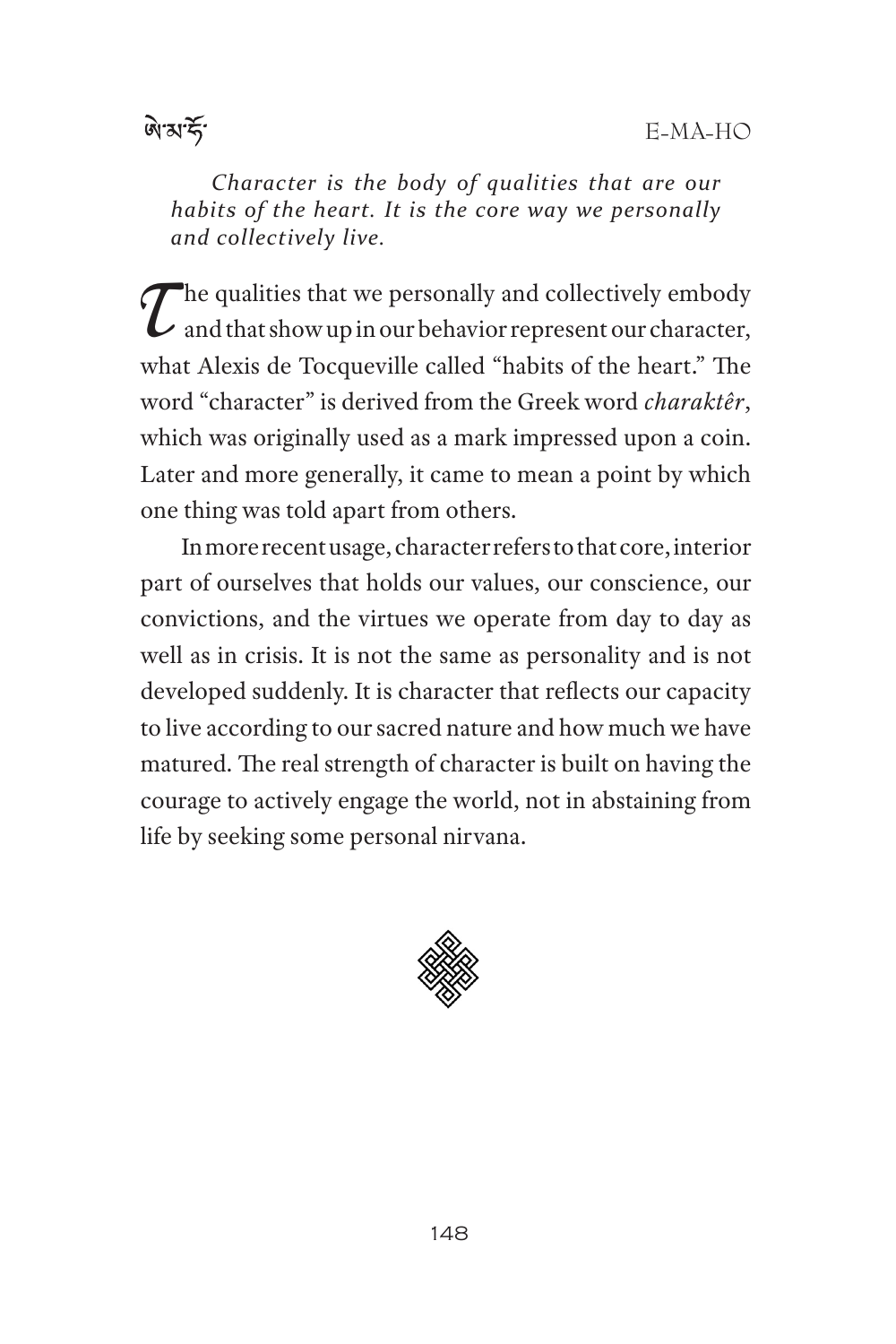No man is free who is not a master of himself… The more liberties we enjoy, the more discipline we need.

Abraham Joshua Heschel

*Life is a gym.*

Our capacity for consciousness, for loving, for<br>contributing to the world, for embodying sacred contributing to the world, for embodying sacred qualities that bring maturity, happiness, and satisfaction must be developed, something like a spiritual muscle. Just as our physical muscles are strengthened and become more flexible as we use them, so our sacred potentials must be nourished, exercised, and developed.

We could say that all life is an opportunity to exercise sacred consciousness, moment to moment. In order to realize and even embody the sacred qualities of wisdom, love and generating beauty, we use the materials of life that we are given—our genetic tendencies, our physical body, our family history, our culture, our experiences, our wounds, our blessings, our challenges, our fears, our longings, our relationships and the unknown. These are the exercise equipment that we can embrace and use to strengthen the qualities we value both for us personally and for the larger community collectively. It is through working out in life that we cultivate what is commonly called *character*.

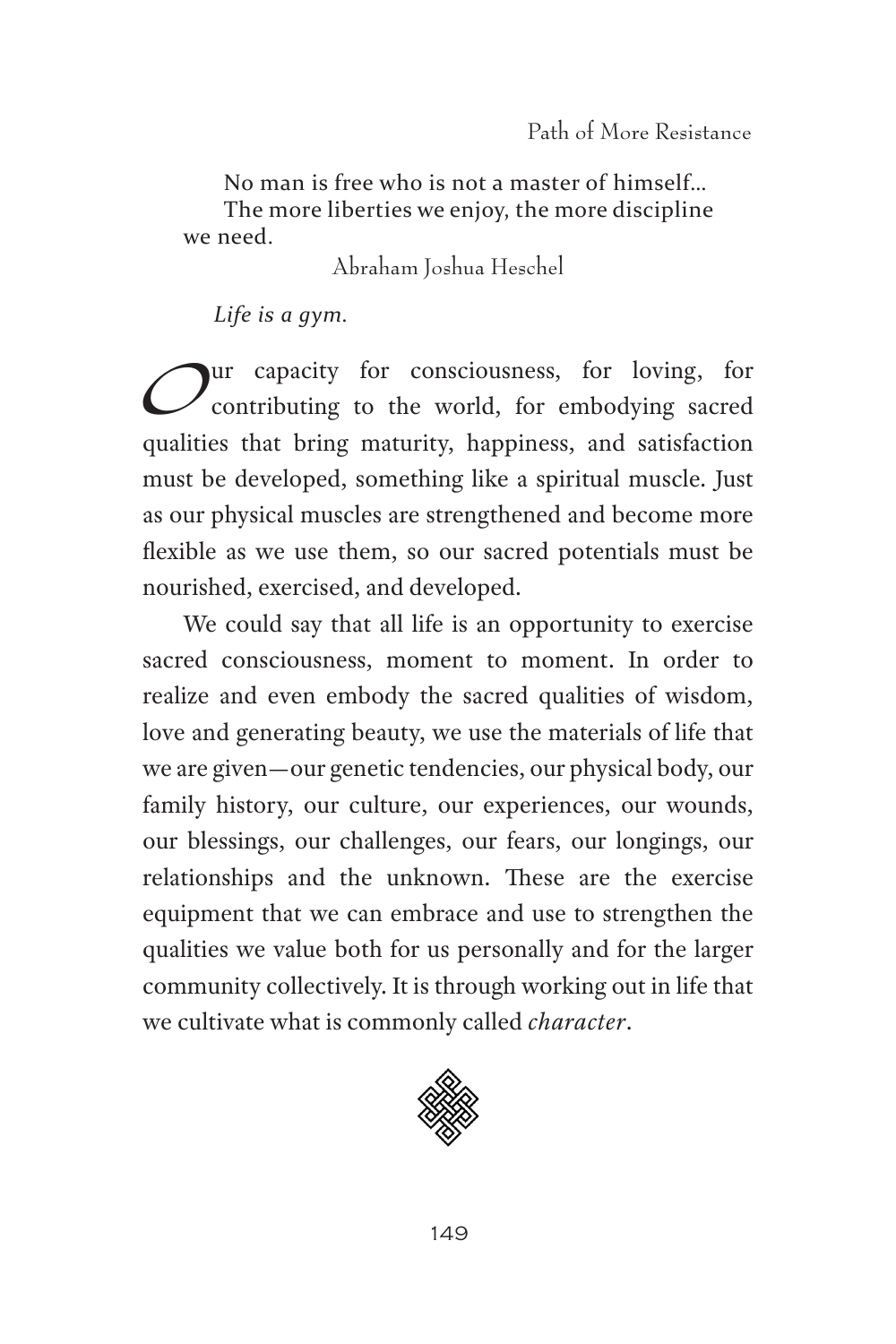### ৰ ম'ৰ্দ

*We learn to walk our talk through the exercise of discipline as a form of love.*

 $\sum$  he word "discipline" has its root in the word "disciple,"<br>
one who is committed to learning and growing out of<br>
lays Discipling derived from lays and sense of value is a one who is committed to learning and growing out of love. Discipline, derived from love and sense of value, is a critical ingredient in retraining our body of impulsive and reactive habits to embody the qualities of wisdom. "Will" gives us the juice to start our work. It is discipline that keeps us going and makes conscious creation of blessings a part of our lives. Discipline is like a muscle in that the more we exercise it, the stronger it gets.

Without discipline, habits and addictions that are so prevalent in our consumer society will continue to keep us wrapped in a cocoon of self-concern governing our behaviors and our heart postures as we remain trapped in the clutches of comfort, reaction, and fear.

Guided by our sense of value, our discipline can grow in the soil of love, divine support, community, and the larger contexts that we are dedicated to serve. We align our inner resources with the efforts of others. Discipline is not a punishment for our habits but a vehicle for realizing our deeper nature and a greater joy. Discipline makes us conscious actors as we seek to manifest love and wisdom moment to moment.

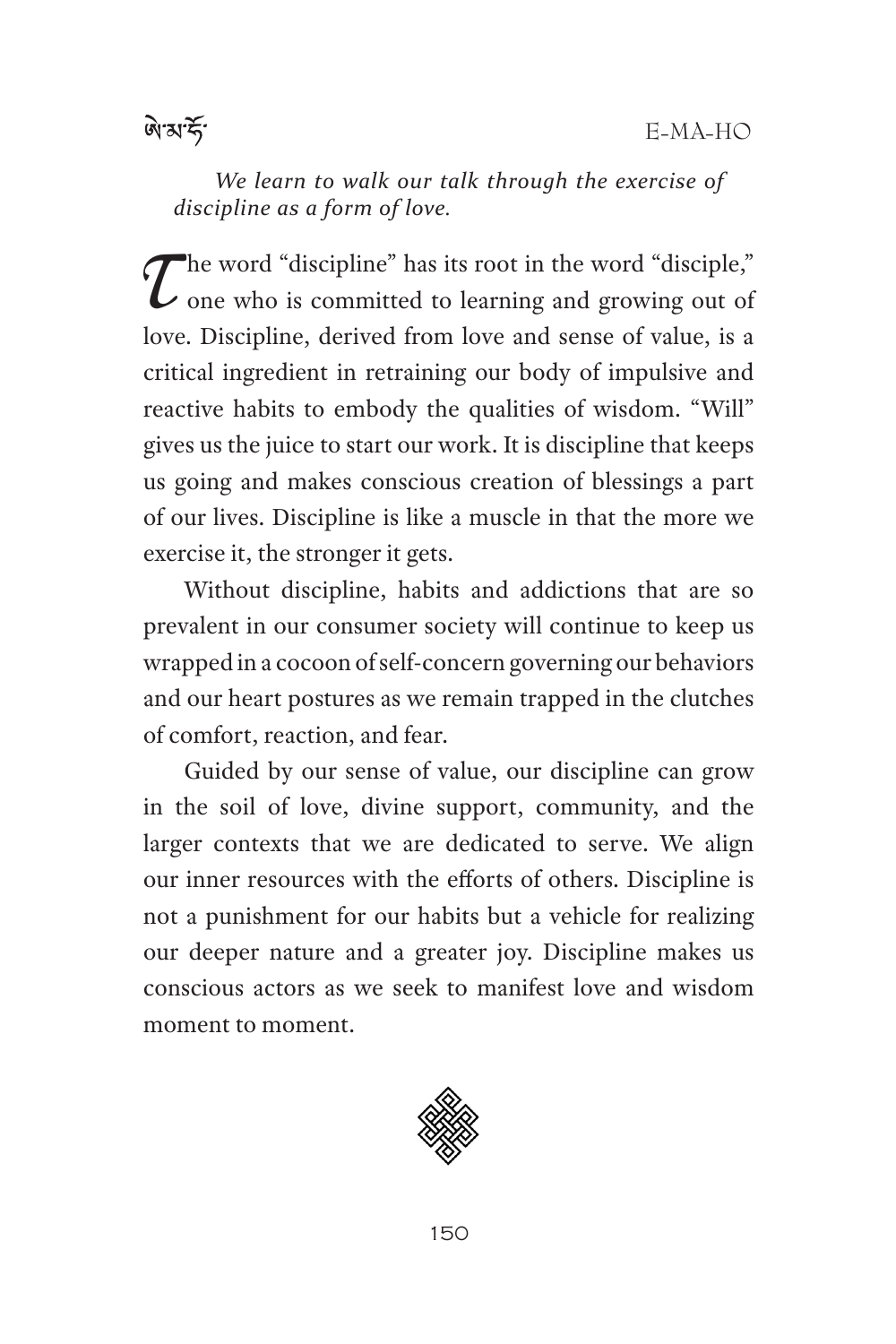*Building Buddha character means turning everything into an opportunity to create value.*

 $\mathcal{T}$ <sup>o</sup> actively participate and contribute to the creative<br>dynamics of life, we want to treat everything that happens<br>to us as having enigitivel significance and turn avanable girts. dynamics of life, we want to treat everything that happens to us as having spiritual significance and turn everything into an opportunity to create something of value. In this way we build Buddha character.

We uncover and recognize Buddha nature, we connect through Buddha love and compassion, and we build Buddha character. The qualities of Buddha character we want to develop: love, compassion, joy, peace, fullness of presence, generosity, kindness, freshness, patience, discriminating wisdom, bliss of pure being, and endless service.

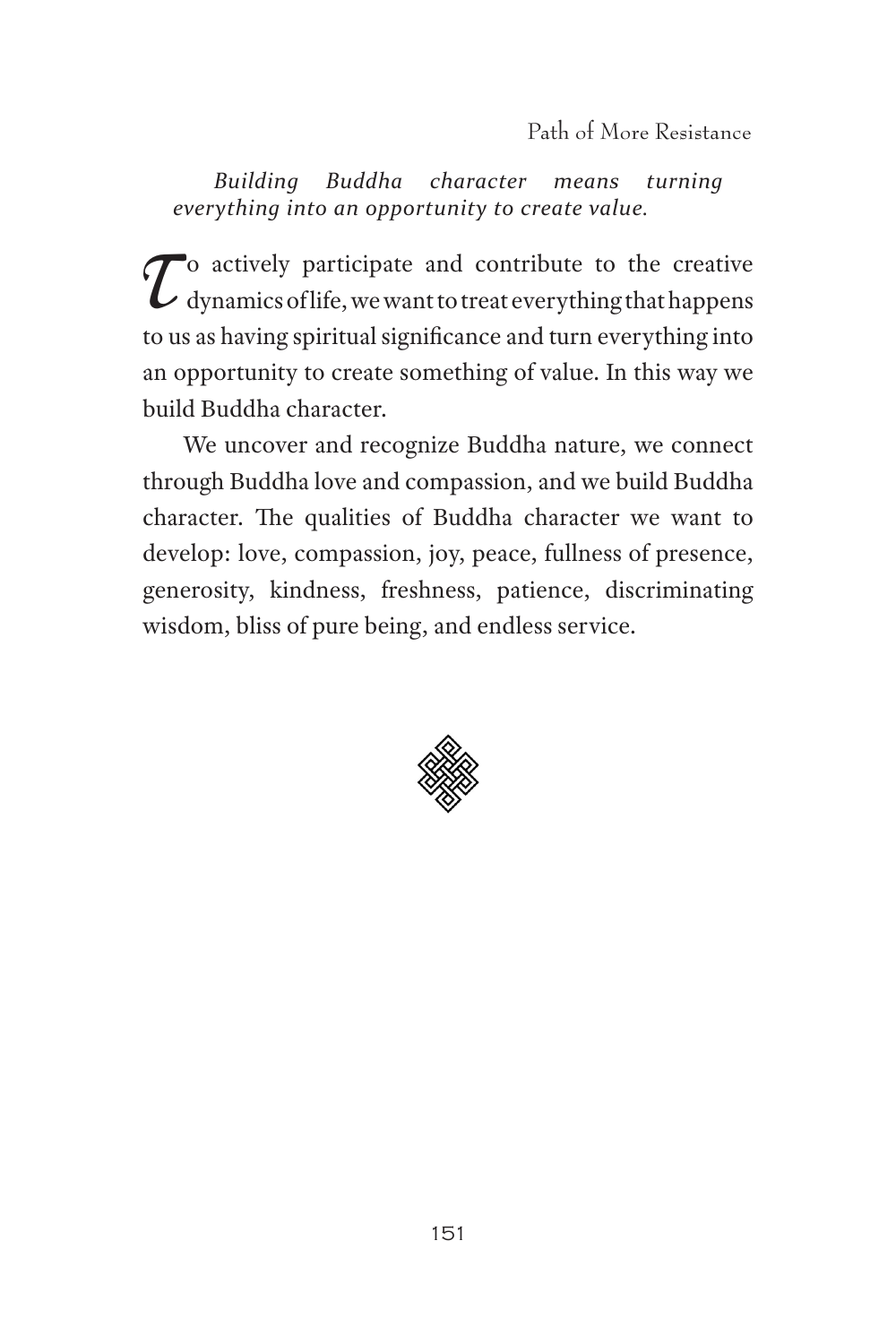ৰ ম'ৰ্দ

*Our capacity to make meaning, when turned toward spiritual development, can create sacred treasures.*

ased on the physical and emotional survival and well-<br>being requirements of early life, we, as young children, formed patterns of thought and emotional reaction to understand and cope with an unknown world. This process of making sense of life became our personal story and personal universe where we created mental and emotional order and value from the chaos of impressions of living in the world. This formed the foundation for our reactive habit body.

This early act of creating meaning and value is the same principle that operates in the work with the sacred. The difference now is that we are working consciously to create sacred value, gold, and that we have the additional task of retraining our habit body. Our reactive habit body turns everything, even gold, into the lead of ordinariness and distress. We want to transform this body into a vehicle for turning everything into the gold of the spiritual value and the elixir of sacred delight. We want to remove the muck of reaction from the hidden diamond of natural awareness, love and energy.

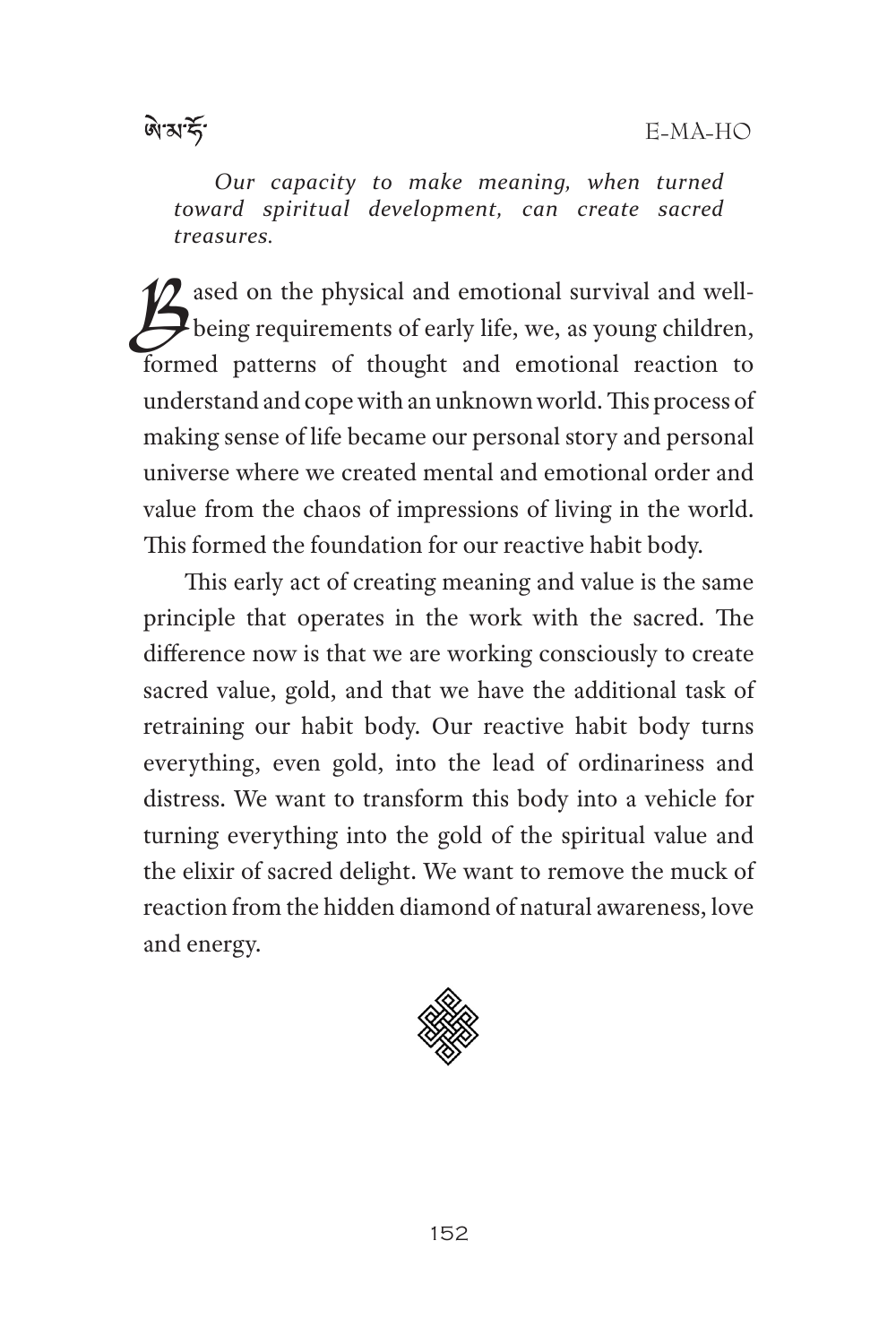*In the world of spiritual alchemy, everything, including science, is a path to God.*

 $\int$ t is useful to think of ourselves as a Learning Being. We, as a Learning Being, are both a unique manifestation of the nature of life and are malleable and capable of being shaped by experience, culture, examples of others and whatever successfully seduces our interest. The Learning Being aspect of us is made up of three parts: (1) imagination in the form of memory, story, beliefs, fantasy, fears and hopes, (2) habits of mind and body that make up everyday time, and (3) longings fed by the light and heat of our sacred soul and connection to the Divine Essence of all things.

In the early stages of life, the tasks of the Learning Being were survival and growing. As we get older and survival is generally felt to be less important, our task becomes less about the personal soul and more about the nourishing of our sacred soul. Our sacred soul grows through a diet of experiences that transforms the lead of everyday life into the gold of wisdom, the silken threads of love, and the blessings of beneficial action in becoming the embodiment of a sacred presence and as a member of a sacred community. At its core, a sacred life is not about moral judgment and condemnation. It is about healing and enriching the world and creating beauty. It builds on the past, improves the present, plants the seeds of a better future, and honors the sacred that is manifesting in all life.

In the world of spiritual alchemy, everything, including science, is a path to God. Inner work and outer actions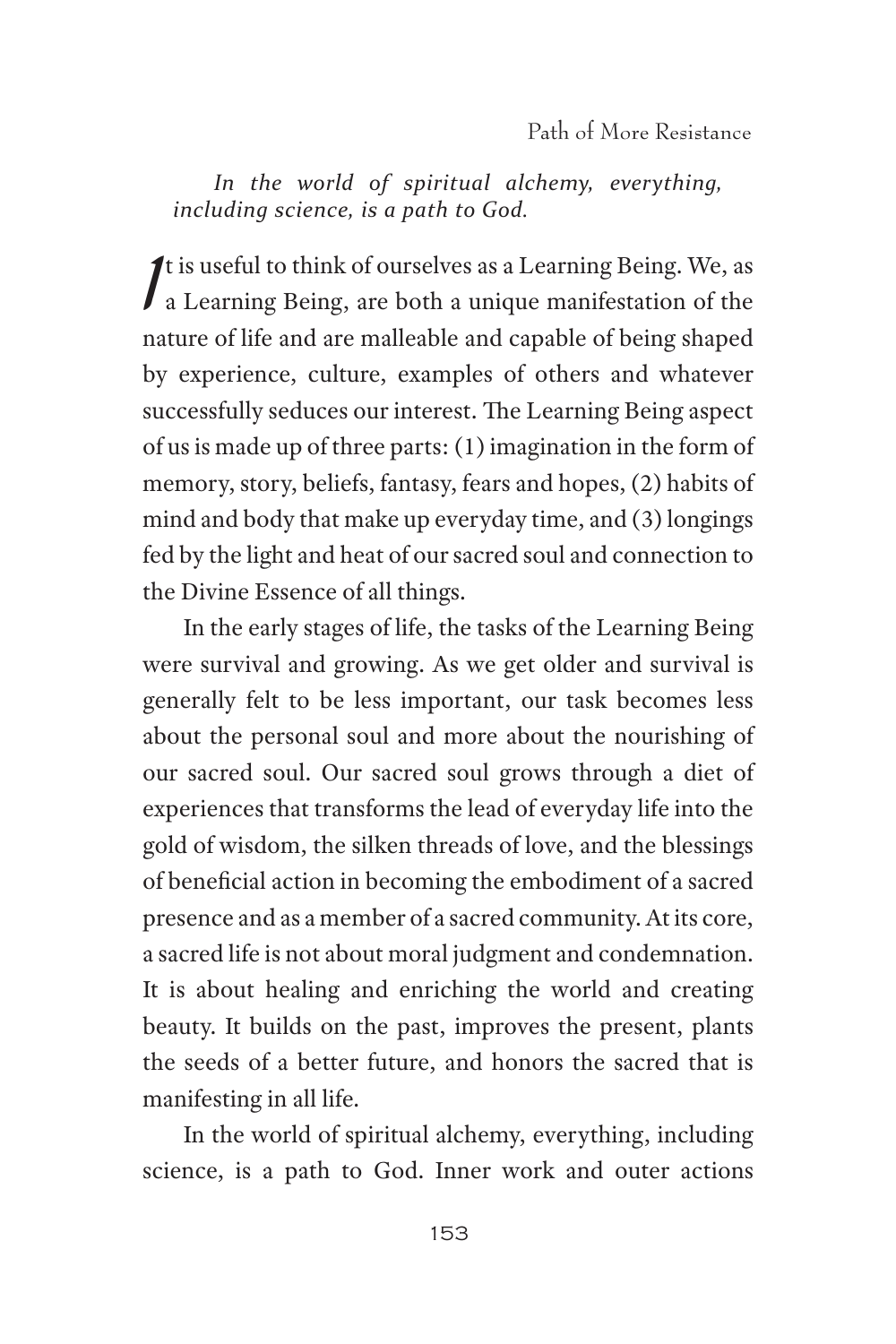

become a building process of a temple of sacred blessings. Alchemy refines and polishes the emotions such as hate and grief with love so that these can be used in building a sacred inner temple to serve the temple of the world. This golden inner temple, made up of heart postures, meanings, and rituals, is maintained by being rebuilt each day. It is not confined to one place or time as the material world is. It is portable and can be recreated at any time. In spiritual masters this sacred temple is being recreated all the time in each and every moment.

When conscious work is done in the context of creating blessings in the world, it can naturally support both personal and collective growth. The cultivation of states of consciousness and sacred imagination that embody increasing levels of wisdom and love, when continuously applied to living in a community, has the potential to transform life for everybody from superficial preoccupations to conscious, loving, and blessed engagement.

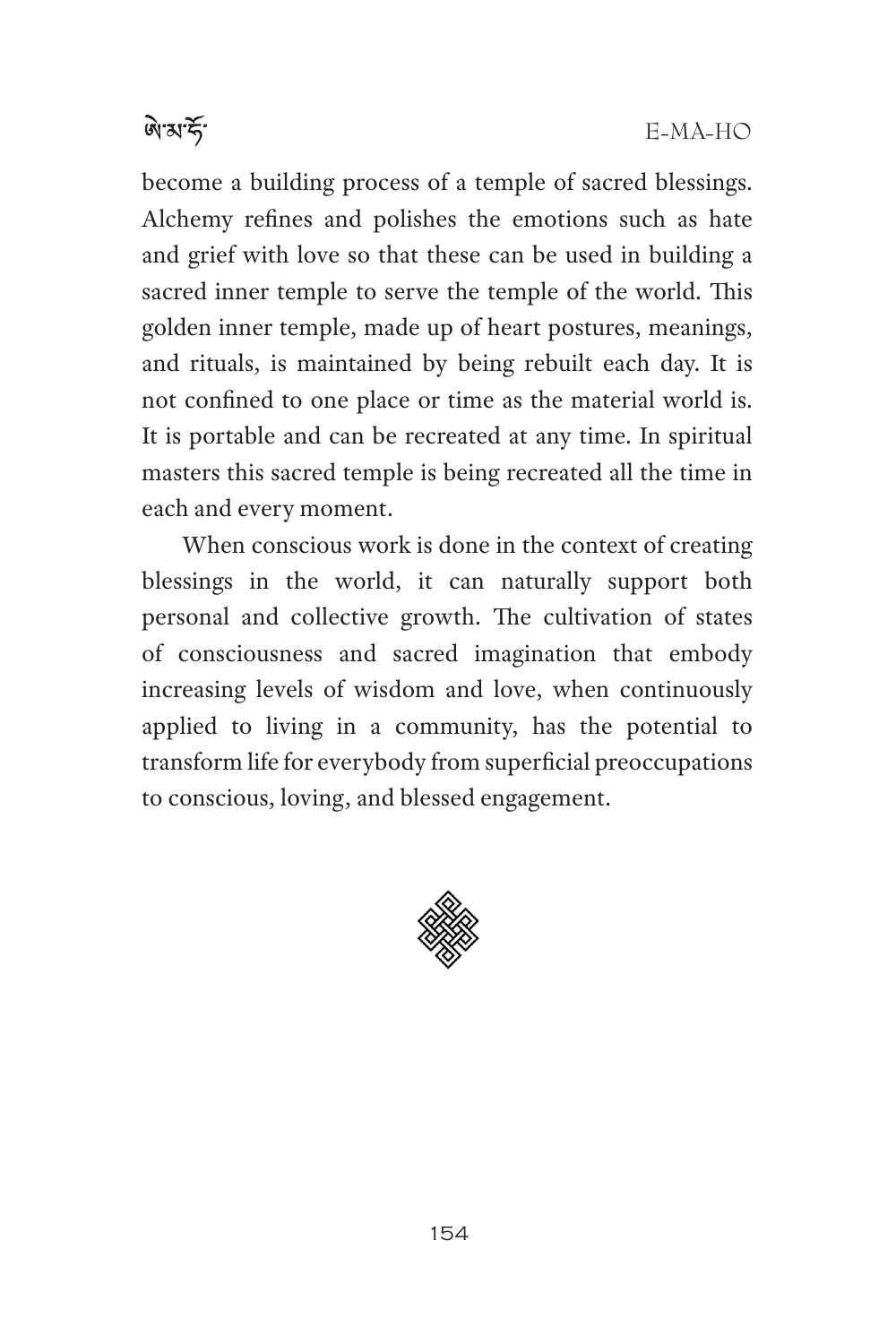## **The Path of More Resistance**

When the biblical Jacob wrestles with the angel, he says something very profound and unexpected. He says, "I will not let you go until you bless me."

When faced with overwhelming situations, as well as times when something bad happens, we are called upon to consciously work with these until we have discovered the blessing that lies within them or that can flow from them. The conditions of human existence, as well as the reality of change, challenge us to make our way in a paradoxical world filled with the support that makes life possible and the treacherous dangers that surround us all the time.

In dealing with the challenges of modern life, we cannot turn the clock of history back and return to an earlier, simpler time. Both at the personal and collective levels, as we face daunting challenges, just as we cannot return to "the good old days," nor can we live in some idealized future, nor can we hold onto current arrangements by resisting the far-reaching changes unfolding as a result of powerful forces and long term trends. As Joseph Campbell points out in discussing Arnold Toynbee: "Only birth can conquer death—the birth, not of the old thing again, but of something new. Within the soul, within the body social, there must be…a continuous 'recurrence of birth' (*palingenesia)* to nullify the unremitting recurrences of death."

The spiritual challenge is to make the modern world spiritually meaningful, to create the conditions in which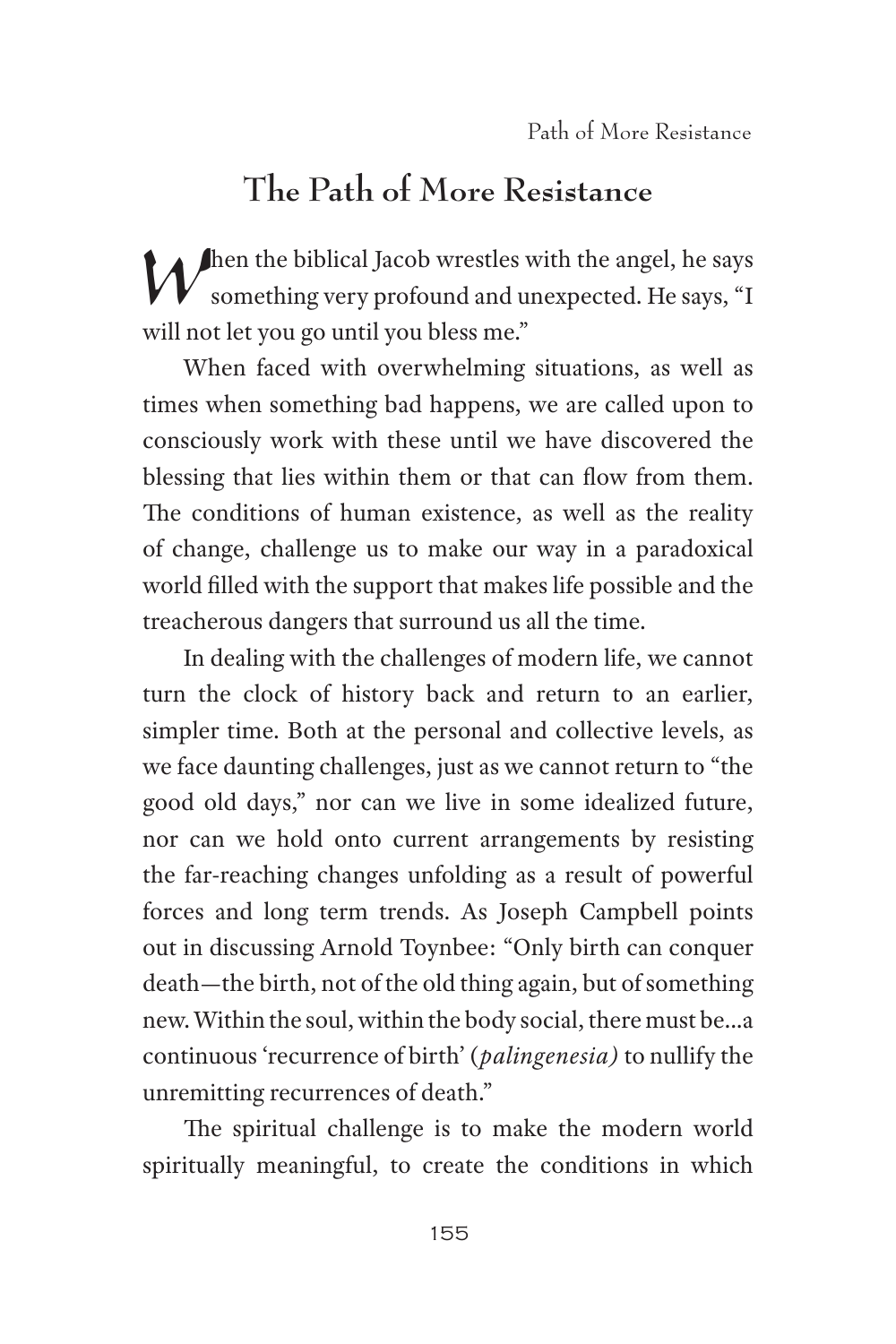

each of us can grow to full maturity within the conditions of contemporary life. Often the biggest obstacle to spiritual work is not giving ourselves the time necessary to do the work. We have developed habits of busy-ness in which we are driven by the fear of boredom and the constant need for activity and stimulation. Many times when we are not overwhelmed by these needs and fears and become depressed, we plunge forward thirsting to do as many things as possible, filling any sense of void.

Clearly, to be conscious in our work and contributions to the world we need to organize our time and energy to support what we value. In this we always start by working with what we have now. To practice virtues is to use time as a training tool for developing qualities, capacities, and skills. This changes our relationship to time from one of pressure to one of support for growth.

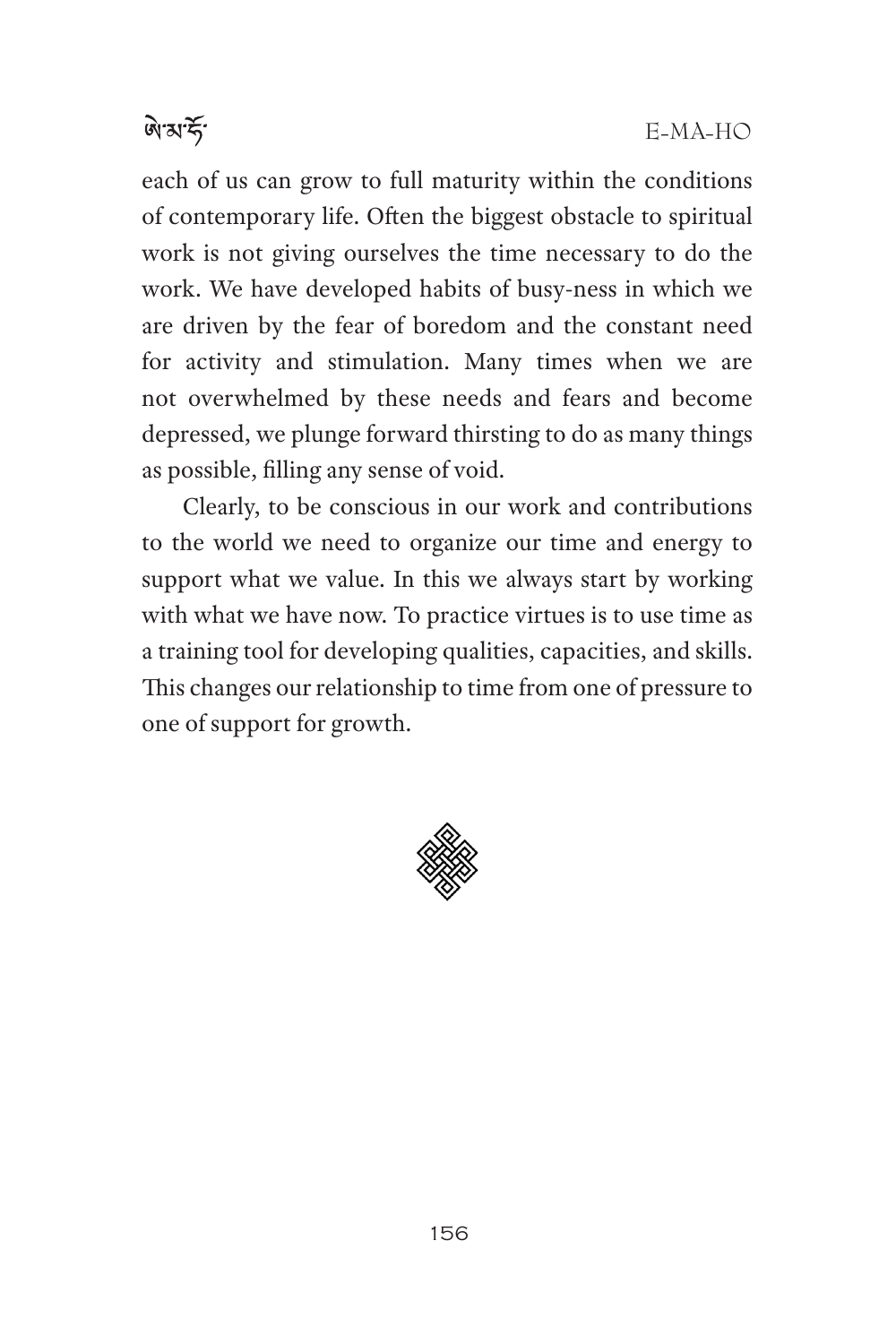*Our own nature is paradoxical in that, as Buddha nature, it is both beyond what is and is what is, both beyond and immanent. It is always opening and always forming; always formless, formative, and form; always no-thing and yet many things; not what we create but our creative process.*

**Paradox can be defined as an** *apparent* contradiction<br>in that it combines two or more realities that don't in that it combines two or more realities that don't *appear* to belong together. One core paradox of human spirituality is the haunting sense of the burden of the consequences of past actions by us, as well as other people, along with the existential freedom of *Now* to consciously act to create blessings, benefit and beauty on behalf something greater than ourselves. This gets at the paradox of *karma* which means both action and the results of action. In other words, *karma* is about creation as a process and creation as a resulting reality.

Our own nature is paradoxical in that, as Buddha nature, it is both beyond what is and is what is, both beyond and immanent. It is always opening and always forming; always formless, formative, and form; always no-thing and yet many things; not what we create but our creative process.

Paradoxical imperatives not only get us to pause before reacting, they open up an entirely fresh way of perceiving and approaching life. As we apply this to our own growth and to service in the world, these are some of the paradoxical imperatives that we may want to encompass in our consciousness: to free all beings with our limited capacity, to master the teachings that are endless within our lifetime,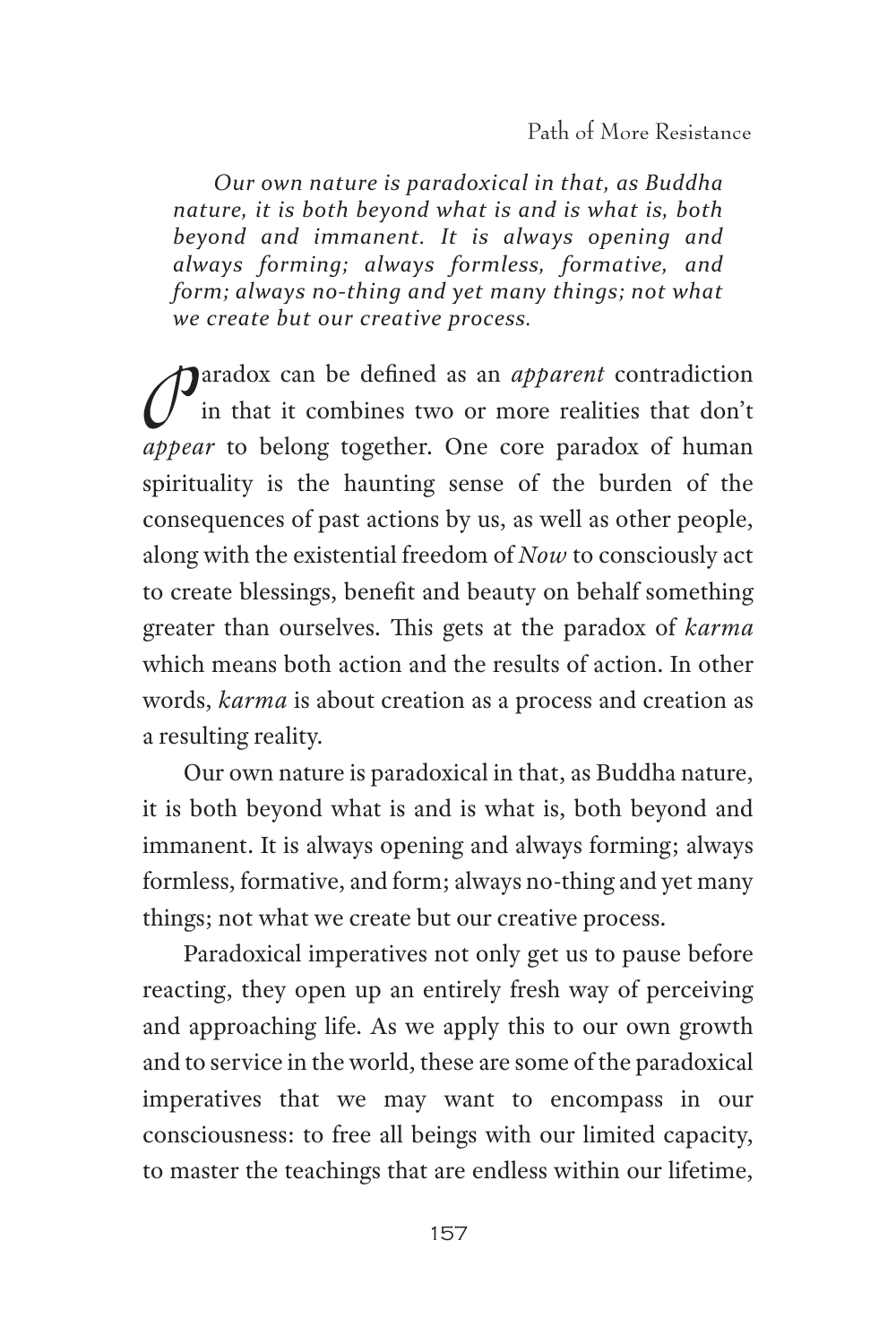

E-MA-HO

and to work as if everything depends on us and let go of the results as if everything is an act of Grace.

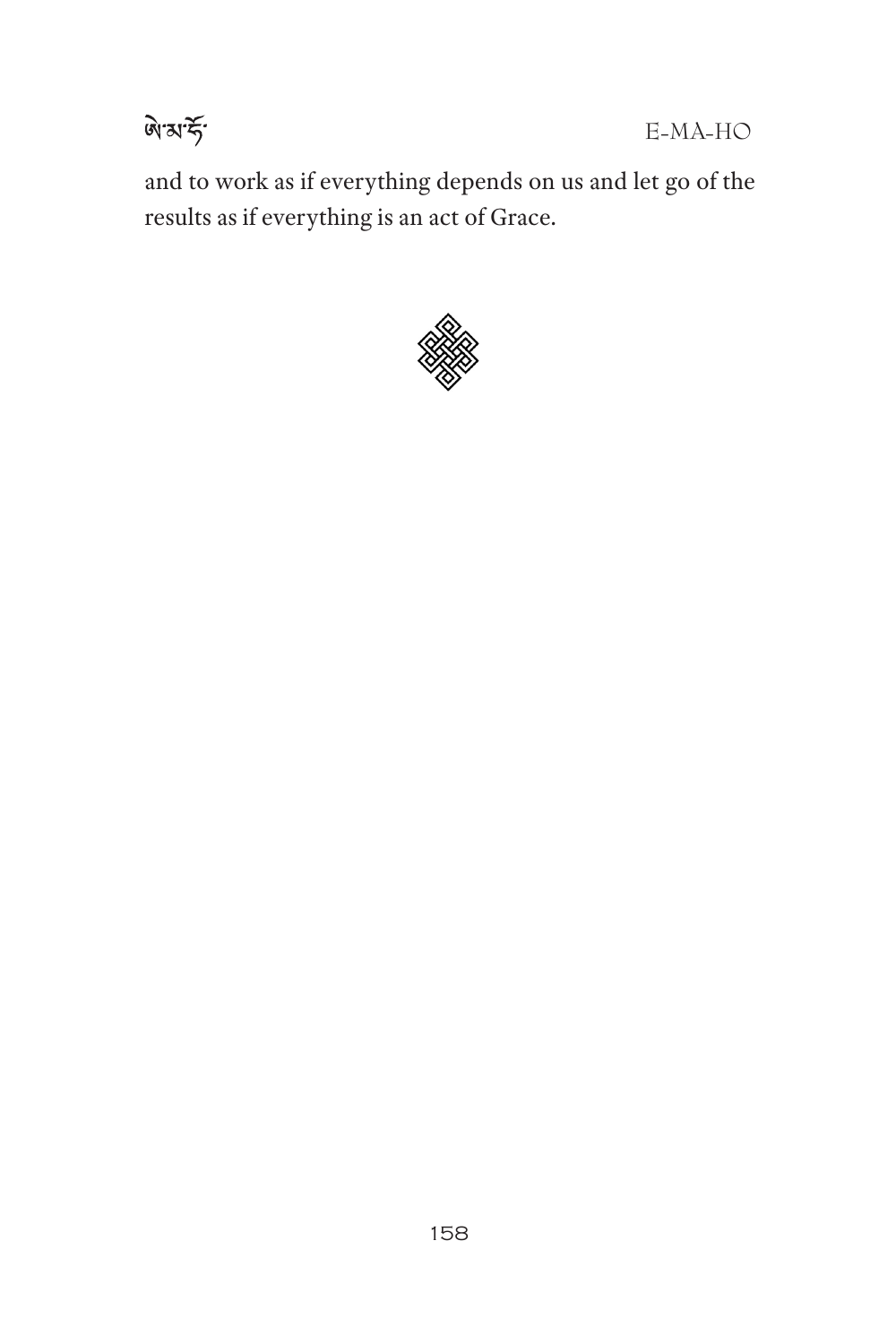*We are challenged to live with the sacred mission of acting as a good person in a complicated social world of competing "benefits" and persistent pains.*

|<br>ד ndividually we can live a wise life but it gets more complicated when we add the context of other people. The difficulty that we have as individuals in becoming wise and acting beneficially is compounded a thousand fold in a society. The complexity of competing interests and social trade-off means that few actions do not harm someone or lead to someone's discomfort. Reinholt Neibuhr embraces this tension between the virtuous individual and the morally complicated context of society. Rather than escape this tension through illusory withdrawal, each of us is challenged to live with this sacred paradox as a path to deepening our spiritual capacity and vision—to be alive in the middle of this great tension.

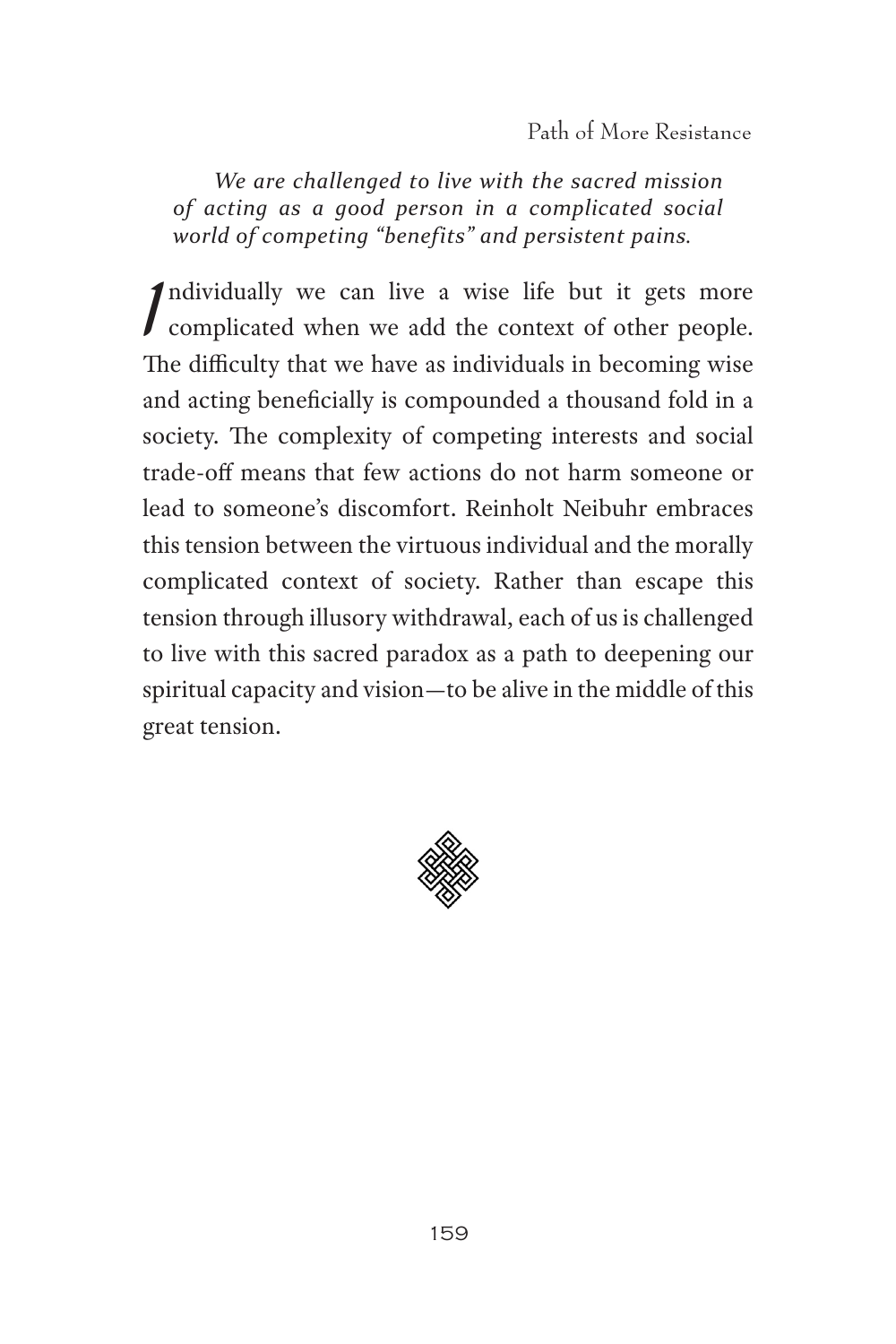ঐমর্দ্দ

*Spiritual work centers around the development of our "personal soul" into "Sacred Soul." The former relates to that capacity in us to learn and grow. The latter encompasses our potential for profound wisdom, encompassing love, the embodiment of sacred qualities and the creation of a legacy of benefit and beauty.*

I teach and write books with the assumption that we can<br>take responsibility to create blessings of benefit and beauty<br>in the world and can transform the world as we surrently see take responsibility to create blessings of benefit and beauty in the world and can transform the world as we currently see it into a glorious manifestation of a sacred vision. Philosophy, religion, much of art, social action, and the quest for justice are all based on the optimistic assumption that improvement in the human condition is possible and that we can all play a role in that process.

Yet thinkers and luminaries through the ages have known that, while great visions, great leaders, great spiritual beings have inspired and motivated humanity, this is not embodied by most people individually and collectively.

As committed as I am to spiritual work and leading a spiritual life, to being present in the moment, to remaining mindful, to relating lovingly and compassionately, and to creating a flow of benefit and beauty in each situation, I do not. My habits of thought and my reactive feelings are often in the driver's seat of my life. On top of this, I often fail to notice that they have taken the wheel until some damage has been done or I realize that I have been missing the journey as an alternate world of distraction seduced my attention. Like many people, I have good intentions and powerful ideas but they do not transform my life or develop the capacities I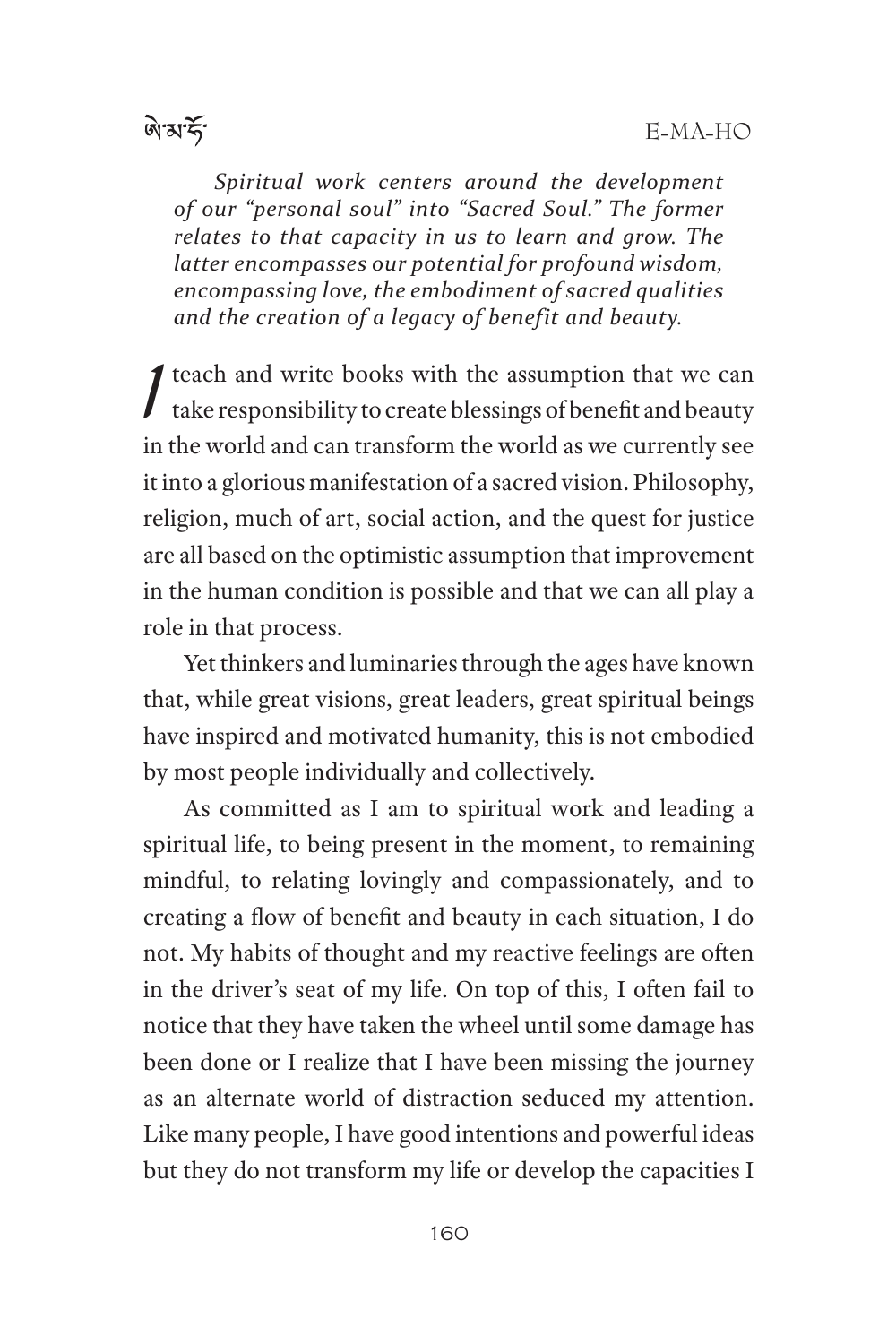value and honor.

Our sacred journey must include the confrontation of this human situation in ourselves and in the whole of life. Every one of us must begin with humility that the challenge of a virtuous and spiritual life means we must outgrow our limiting self-images, beliefs, opinions, reactive feelings, narcissistic impulses, and everyday identities. We are called to retrain our habit body to develop capacities of mind, heart and action that mature us from a personal soul into a sacred soul.

Spiritual work centers around the development of our "personal soul" into "Sacred Soul." The former relates to that capacity in us to learn and grow. The latter encompasses our potential for profound wisdom, encompassing love, the embodiment of sacred qualities and the creation of a legacy of benefit and beauty.

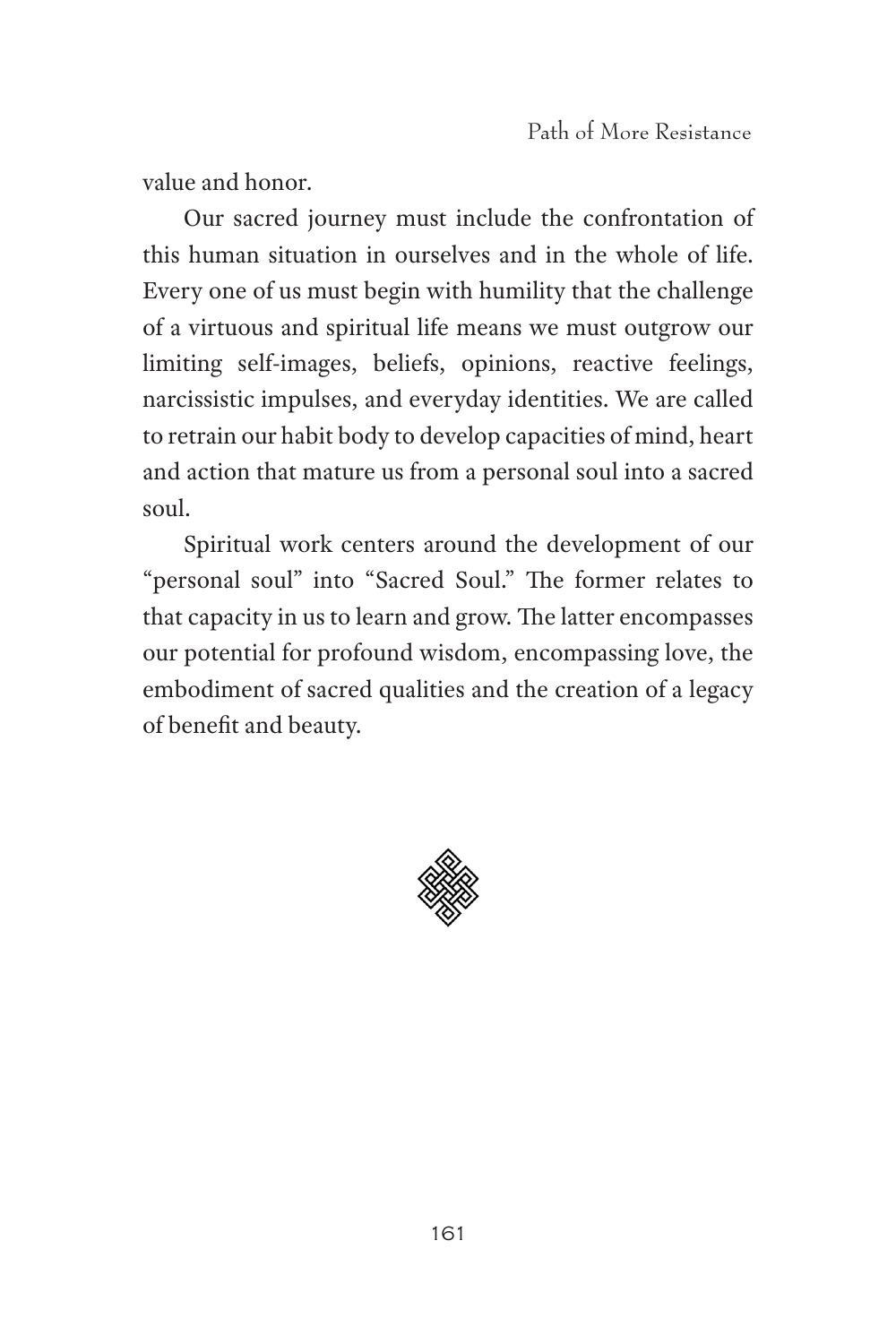ৰ ম'ৰ্দ

*The happy ending of the fairy tale, the myth, and the divine comedy of the soul, is to be read, not as a contradiction, but as a transcendence of the universal tragedy of man. The objective world remains what it was, but, because of a shift of emphasis within the subject, is beheld as though transformed.*

Joseph Campbell

*Being dedicated to the generation of kindness, respect and beauty can spread virally through our actions.*

 $\int$ n Islam, the Arabic word for goodness, beauty and virtue is the same. Similarly, the Confucian concept of *jen* refers to a configuration of kindness, humanity, and respect that transpires between people. Dacher Keltner, following Confucius, points out that "A person of *jen*, wishing to establish his own character, also establishes the character of others. (A person of *jen*) brings the good things of others to completion and does not bring the bad things of others to completion' "…"*Jen* becomes viral through behaviors that spread goodness from one individual to the next, thus setting in motion reinforcing, reciprocal cooperation."

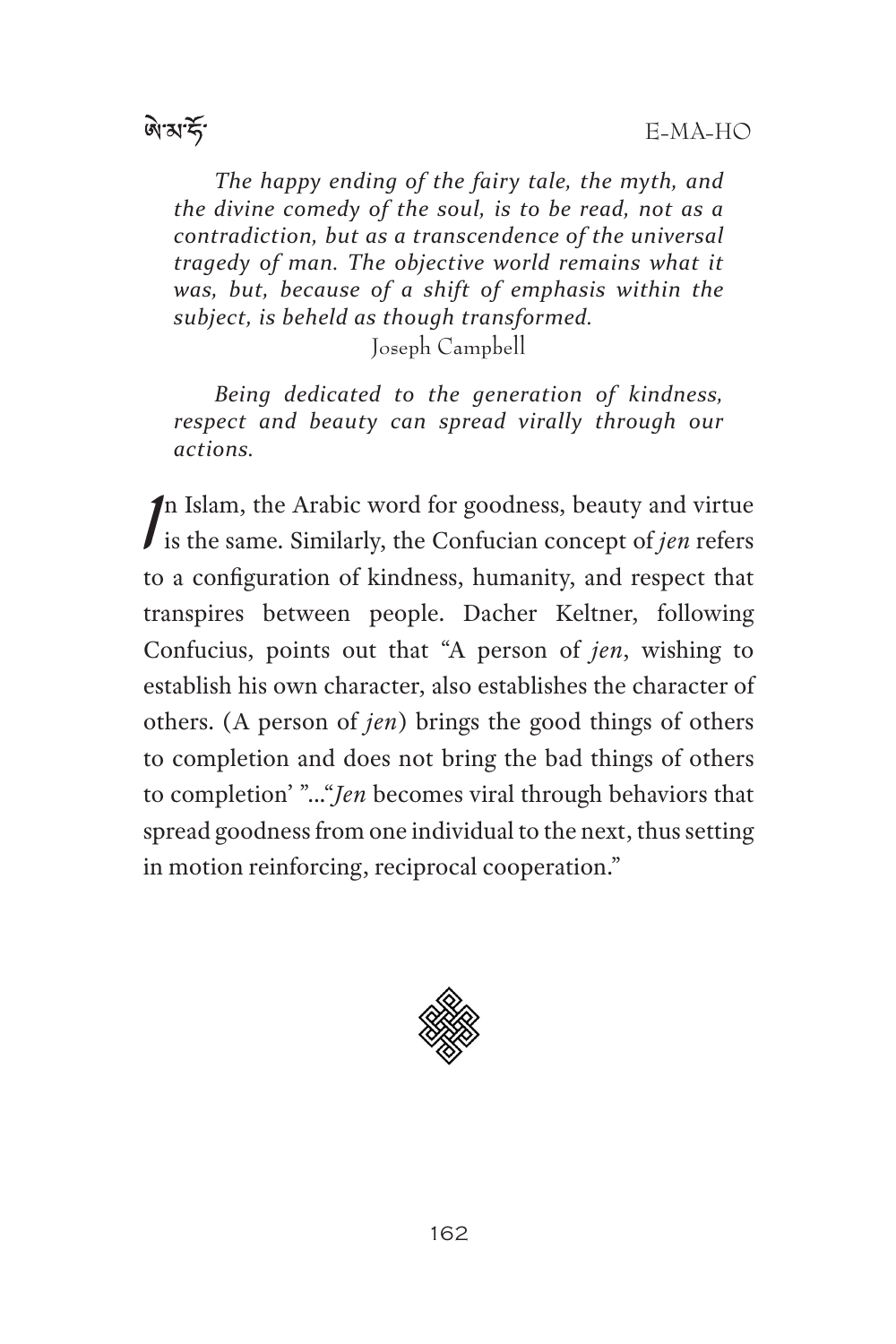# Born to Give **6**

# **E-MA-HO**

बेशर्क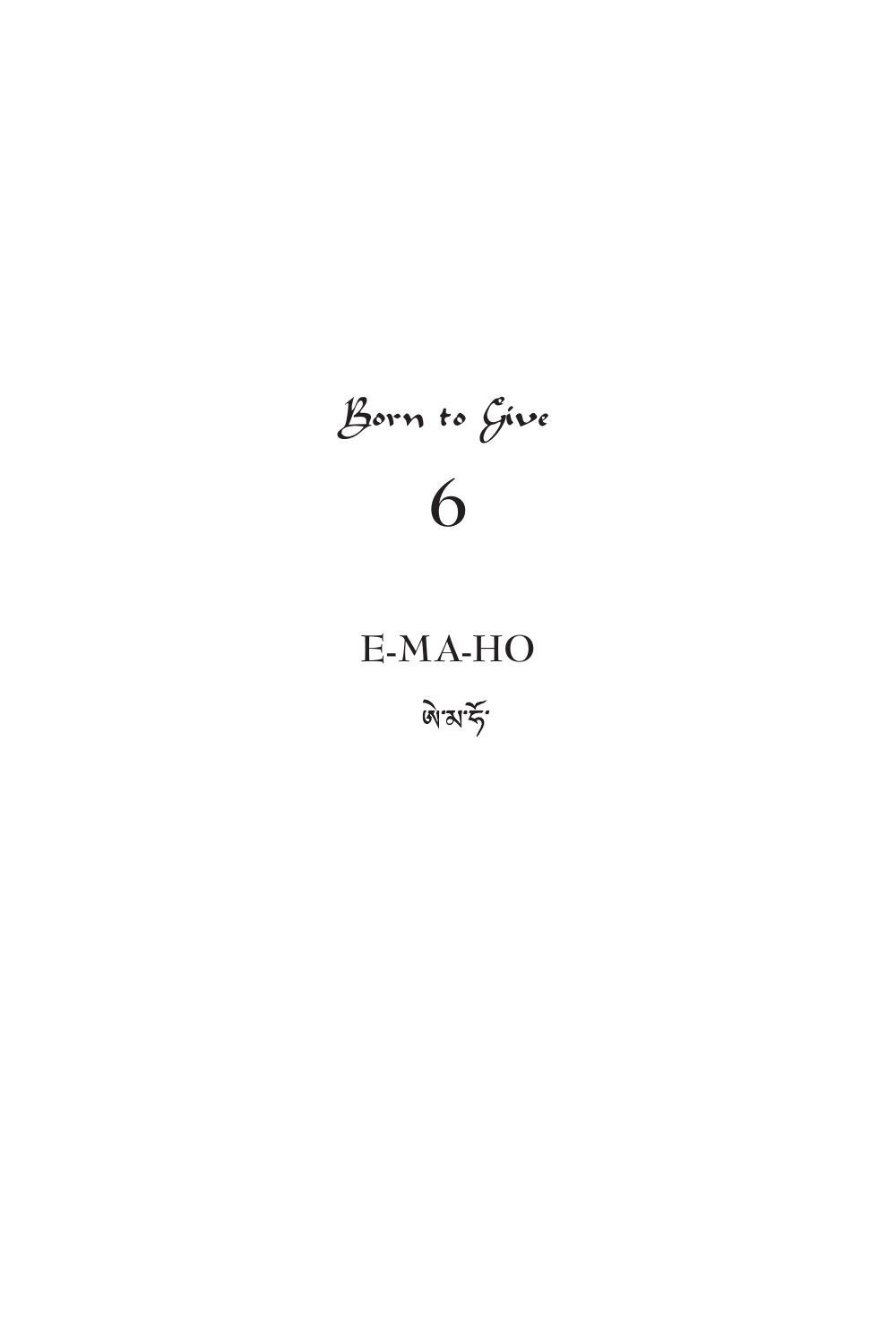### *We are the environment that others experience.*

As the environment that other people experience,<br>we seek to become conscious of the qualities of our<br>presence and the pature of our contributions. What are the we seek to become conscious of the qualities of our presence and the nature of our contributions. What are the states of our being that are manifesting in the presence that others see, feel, hear, and are impacted by? What would a social and spiritual environmental impact study of us reveal? Are we ready to step up and be consciously responsible in the ways we show up, the communications we make, the actions we take, and multitude of ways we interactively touch the lives of others?

Here we are challenged to participate in life entirely beyond self-preoccupation even as we intentionally use ourselves to create conditions of blessing for others. There are a nearly infinite number of actions that create a welcoming, beneficial environment: a smile to a stranger while walking, a "thank you" when someone holds a door for you, joining children in their play, hugging as a greeting, rubbing the shoulders of friends who have been engaged in long conversations over dinner, singing together, dancing, finding small ways to support others, decorating a space so that others can enjoy being there, and so many more.

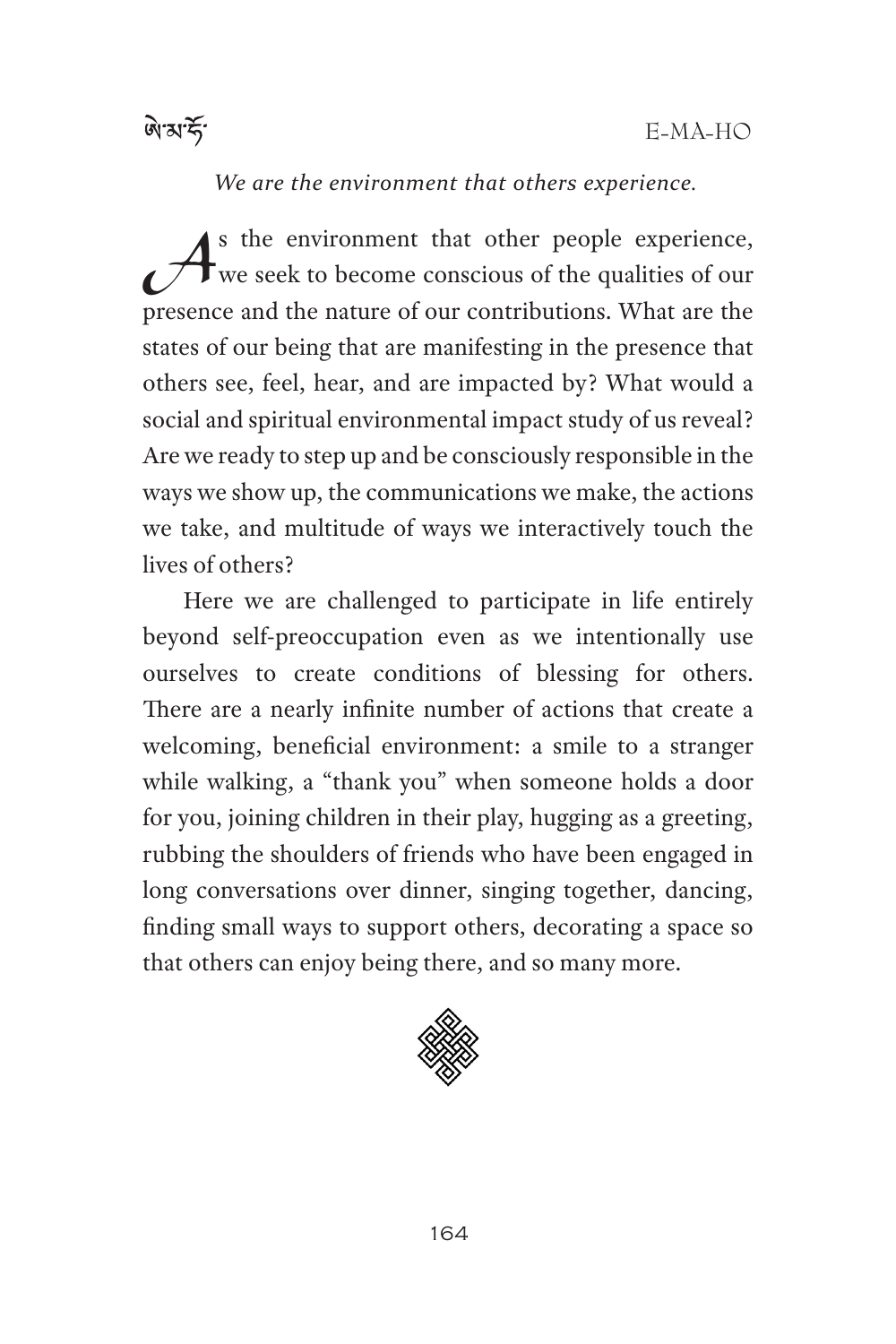*Kabbalah, the Jewish mystical tradition, teaches that what we say creates angels that go out into the world and have a life of their own.*

hat we say matters. Our communications are intended to direct the attention of others and, along with our presence, actions and work, create the environment for others. Kabbalah, the Jewish mystical tradition, teaches that what we say creates angels that go out into the world and have a life of their own. It is impossible to re-call an angel, so it is incumbent on us to be very conscious in what we say, for what we say is always contributing to the environment that we all live in.

The idea of etiquette has as its central concern the environment that is created by our words, dress, and deeds. At minimum, etiquette creates mechanisms for the smooth interaction between people. At best, it becomes a vehicle within which people can reliably engage each other and meet in deeper ways that are authentic and wholehearted. Etiquette considerations you might reflect on are:

Is this the environment you want to be making?

Does what you say and the way you say it really reflect the world you want to live in and share with others?

Does your communication contribute to the wisdom, caring, beauty, and better working of the world? Does it feed the sacred?

Are you being conscious or simply reactive? Does your speech embody and carry a basic caring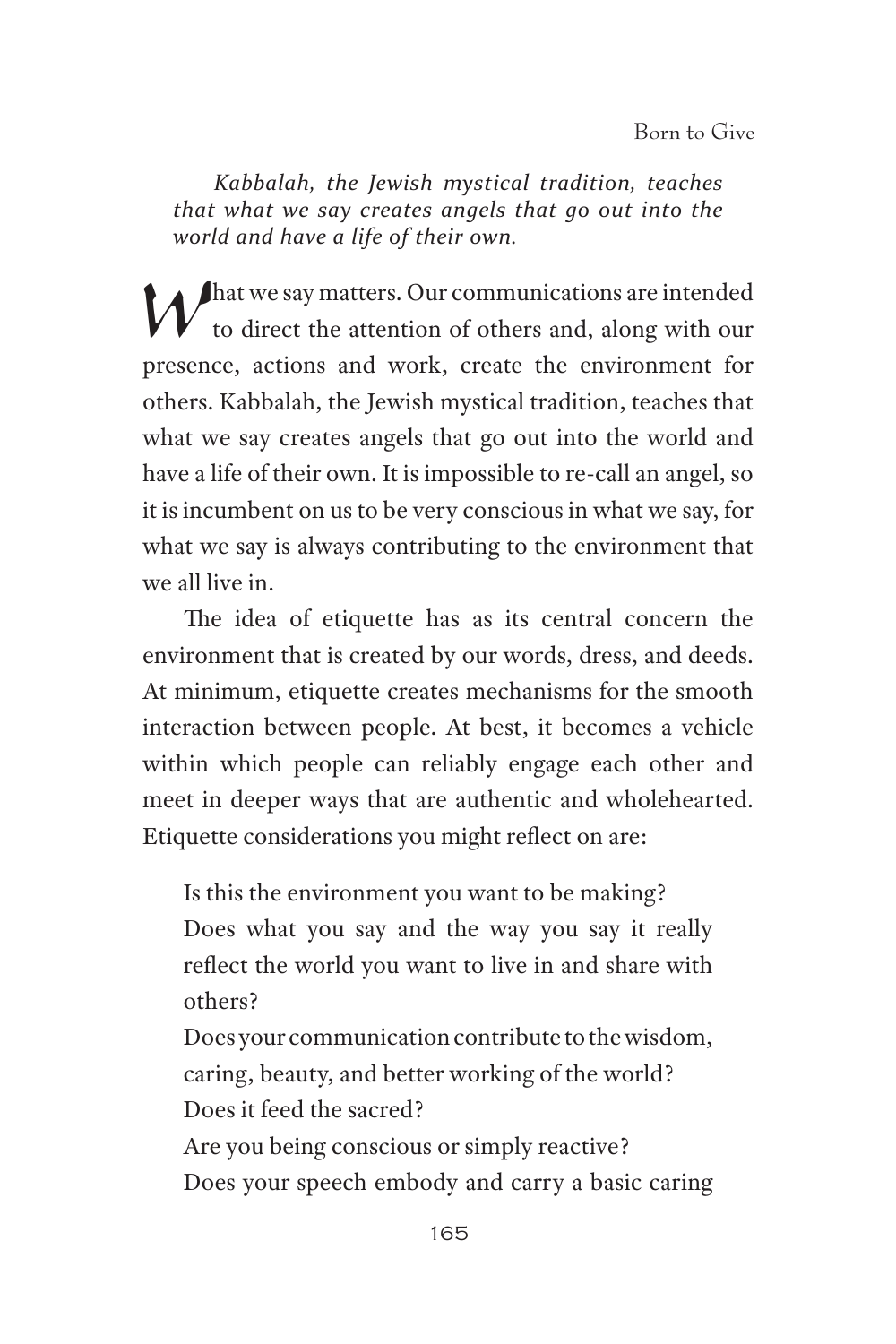within which all other virtues of speech such as honesty, fidelity, love, and gentleness must operate?

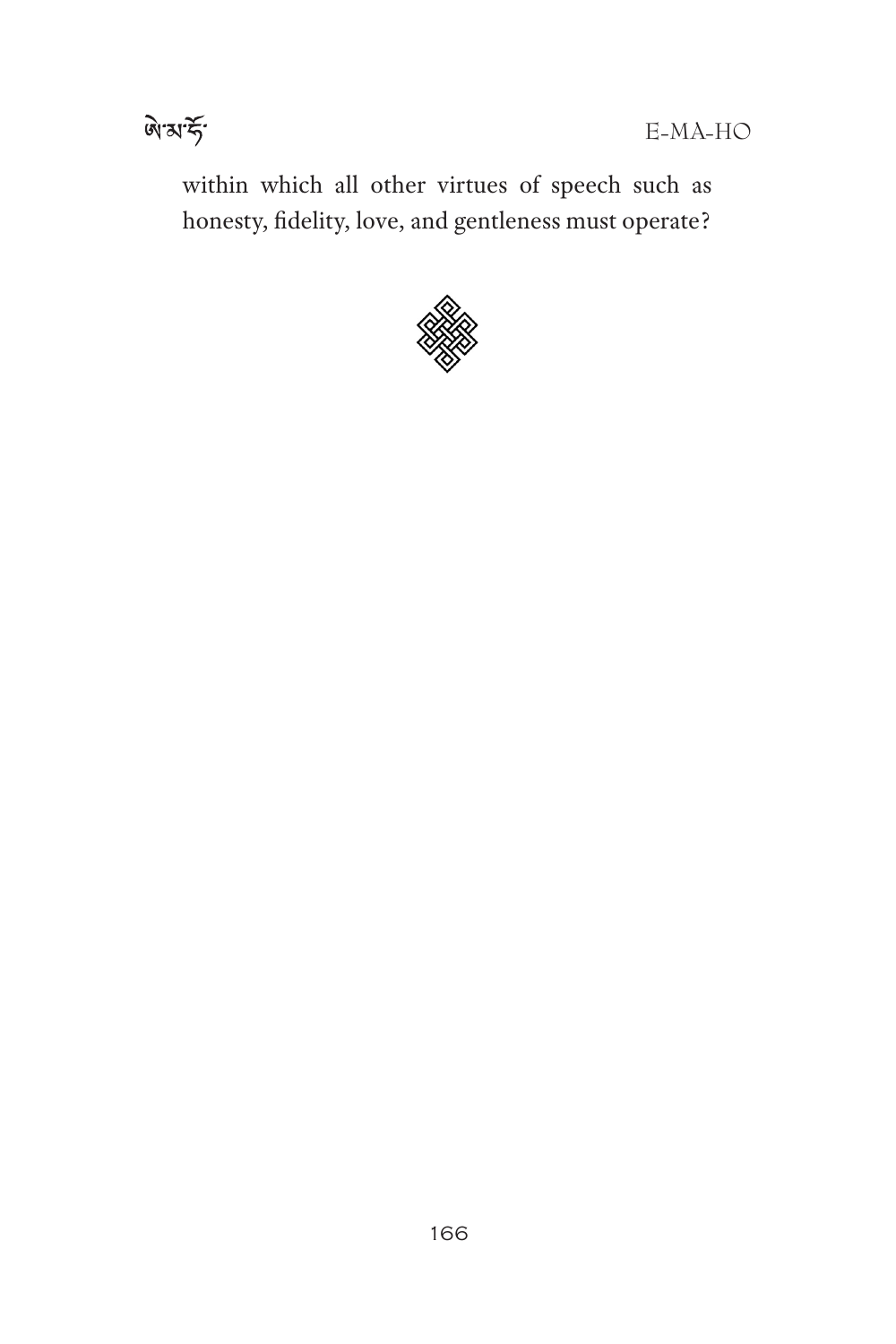*Conscious speech includes conscious listening.*

 $\mathcal{C}_{\mathcal{C}_{\mathcal{C}}}$ **P**onscious speech requires that you notice how you show up in your communications.

Are you usually the subject? Do you call attention to yourself or to others? Do you acknowledge all that is greater than you? Do your stories focus attention on you or do they carry the listener to worlds of wonder, wisdom, and growth?

Conscious speech includes conscious listening. When we speak, we are closing our attention around the words we want to say. When we listen, we open to the unknown of what is coming in. Conscious conversation is a dance of opening and receiving through listening and closing and sending through speaking as we articulate what we want to share. In time it is possible to train ourselves to remain open as we are speaking and to transmit even as we are listening.

Conscious listening involves not only the brain but also our entire being. We listen with all our channels of awareness, not only to words and meanings but also to the silence within which the words arise.

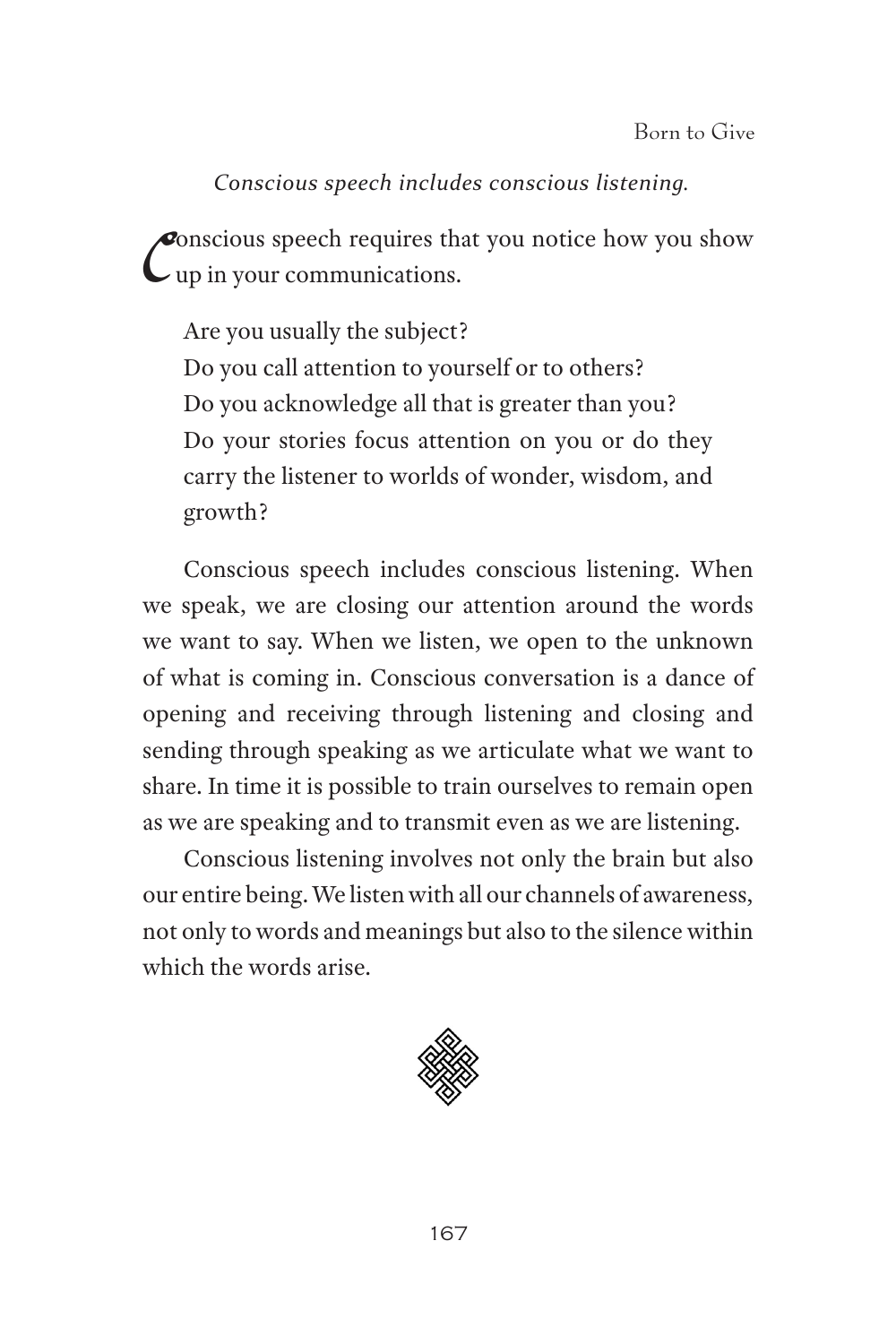ৰ ম'ৰ্দ

I would say to young people….be sure that every little deed counts, that every word has power, and that we can do—every one—our share to redeem the world despite of all absurdities and all the frustration and all disappointments. And above all, remember that the meaning of life is to live life as it if were a work of art. You're not a machine. When you are young, start working on this great work of art called your own existence.

Abraham Joshua Heschel

**2** eing fully alive means being dedicated to receiving everything as a blessing and creating blessings in return. Blessing means to strengthen. Whatever strengthens us is a blessing. When we act in ways that strengthen benefit and beauty in the world, it is a blessing.

Our deep calling, our fire within, what Robert Graves referred to as our genius and Joseph Campbell called our bliss, inspires and informs our path of growth and contribution. It defines that domain of our heart that is committed to a mission. It reflects our desire to create a legacy that is beneficial. It grows out of our fundamental sense of being an intimate part of a larger story and our impulse to contribute.

We find our calling not from working it out, but from uncovering our true intent. When we live with tremendous attention, the world calls us. The world sometimes whispers, sometimes shouts, what our mission is, what needs our contributions and participation.

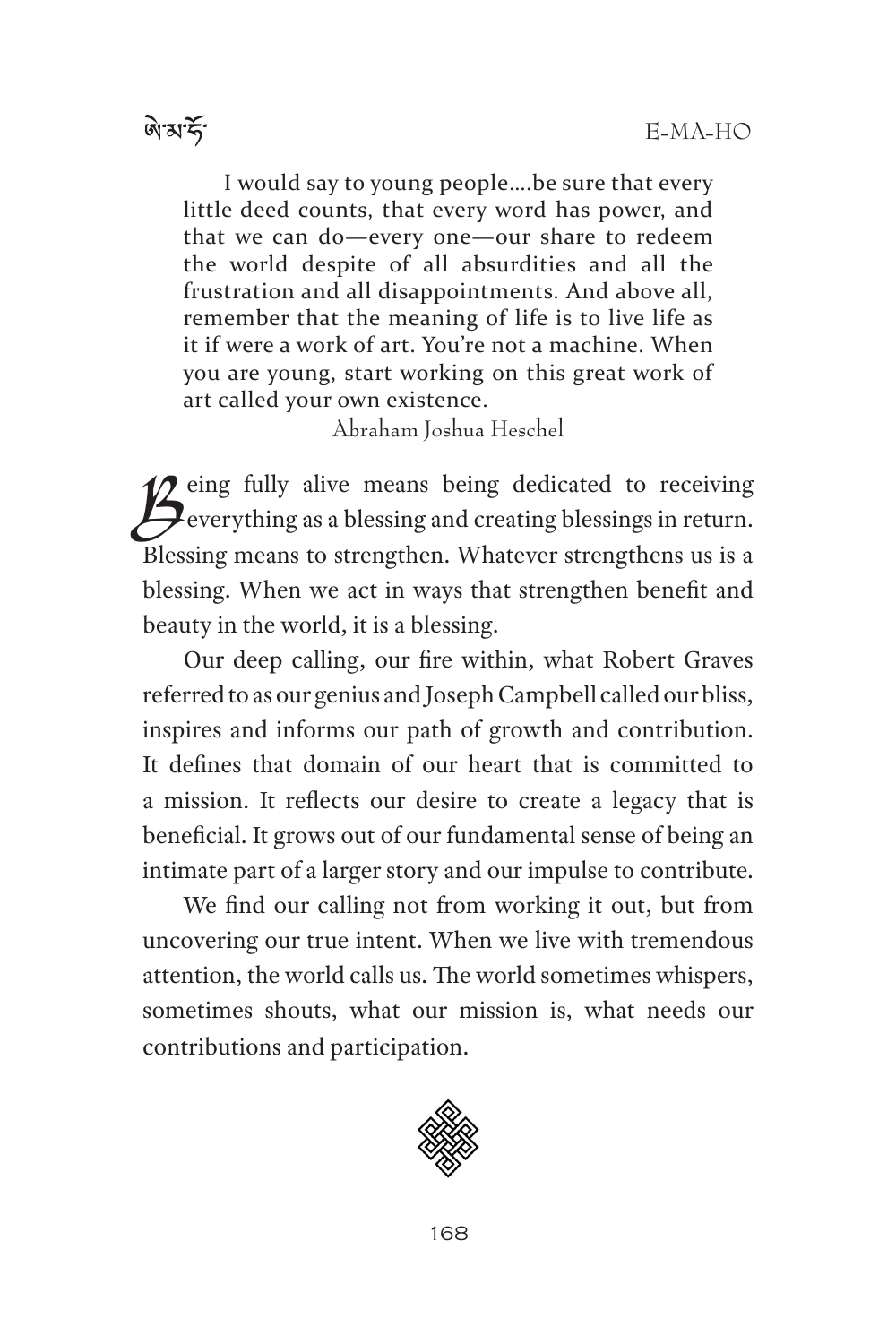*Dedication brings soul to life and life to our work, relationships, and play. It transforms tasks from burdens into sacred rites.*

dication is not simply about meaning; it is about<br>the shape we give our vitality, our energy of<br>elimoness It is about the way in which we happer the gift of the shape we give our vitality, our energy of aliveness. It is about the way in which we honor the gift of life, the magnificence of the world, and our connections to family, friends, community, all peoples, and nature. It is perceiving and living beyond the superficial to experiencing the deeper, more open dimensions of the sacred. Dedication brings soul to life and life to our work, relationships, and play. It transforms tasks from burdens into sacred rites.

Failure can be a blessing as long as we make something of value out of it. The Buddha tried many paths, including asceticism, that did not open him to enlightenment until he sat under the Bodhi tree and faced all his demons, fears, and longings. While he might have been disappointed at his early attempts to become free of his body of habits, he did not become bitter but rather learned and grew from the experiences. He also knew that he had developed great capacities from his various trainings.

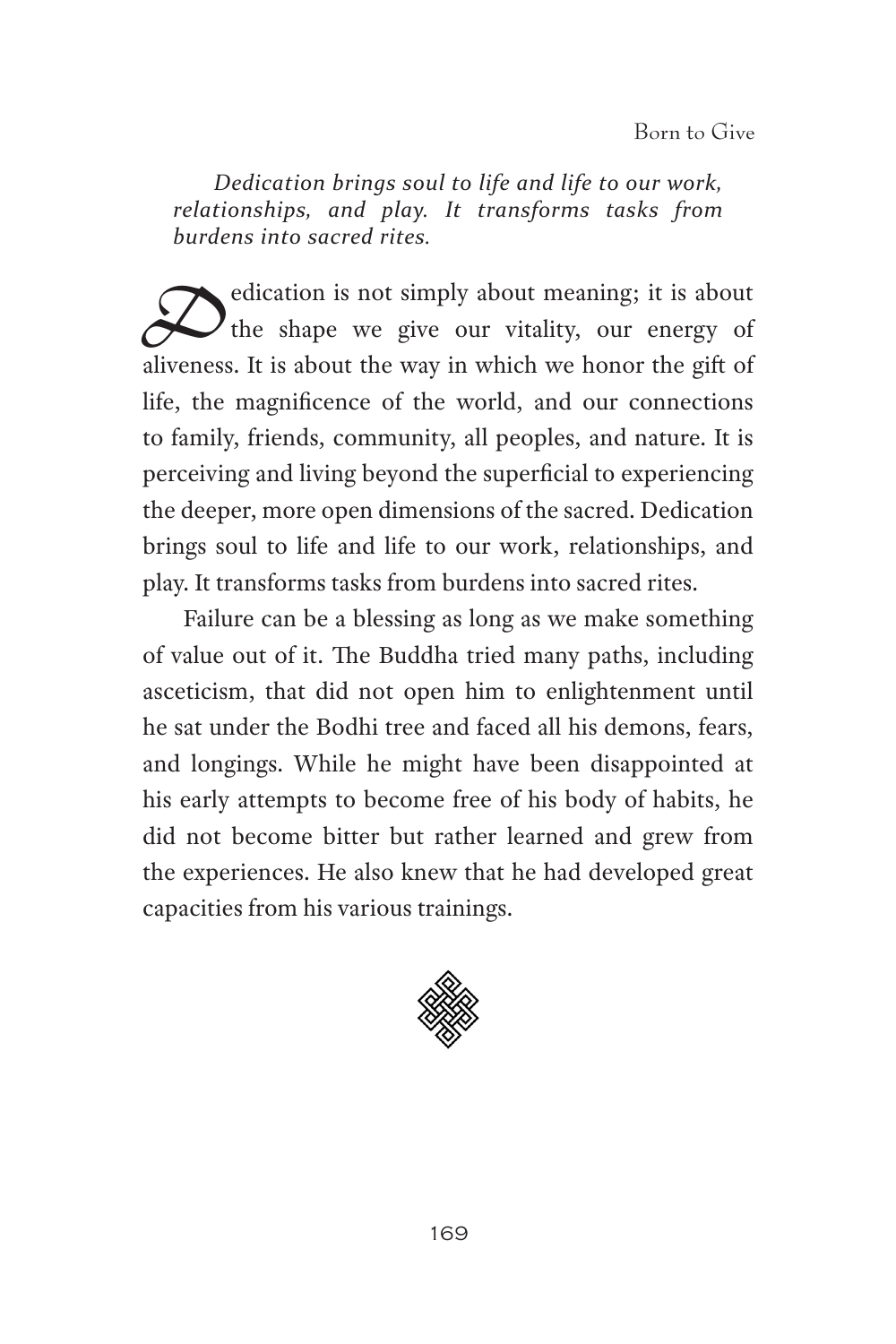

### *Legacy is our contribution to the lives of others.*

 $\bigwedge \hspace{-3.35cm} \bigwedge \hspace{-3.3cm} \begin{array}{l} \text{hile we have our deepest roots in the sacred nature of} \end{array}$ being, we grow the tree of our life with our responses to and relationships with and ideas about the events and situations we encounter. Our legacy is our fruits not our roots.

Legacy is our contribution to the lives of others. Our world today is the legacy of those who have gone before us. Our actions and the way we show up in the world now creates a legacy for those who will follow. In this way we become intimate with the future.

The qualities we want to make our legacy are discovered through our life experience and inquiry into the deeper nature of soul. This work requires a great faith. A faith that what is here in this moment can grow something that will flower and bear fruit. It comes from a deep place that we do not know. These seeds are always buried in the dark earth of our experience. By becoming intimate with these deeper domains of our soul, we tap the aliveness residing there. As we bring that to the surface, we find that our intimacy with each other and with life itself enlivens and becomes ever more radiant and can create never before seen possibilities.

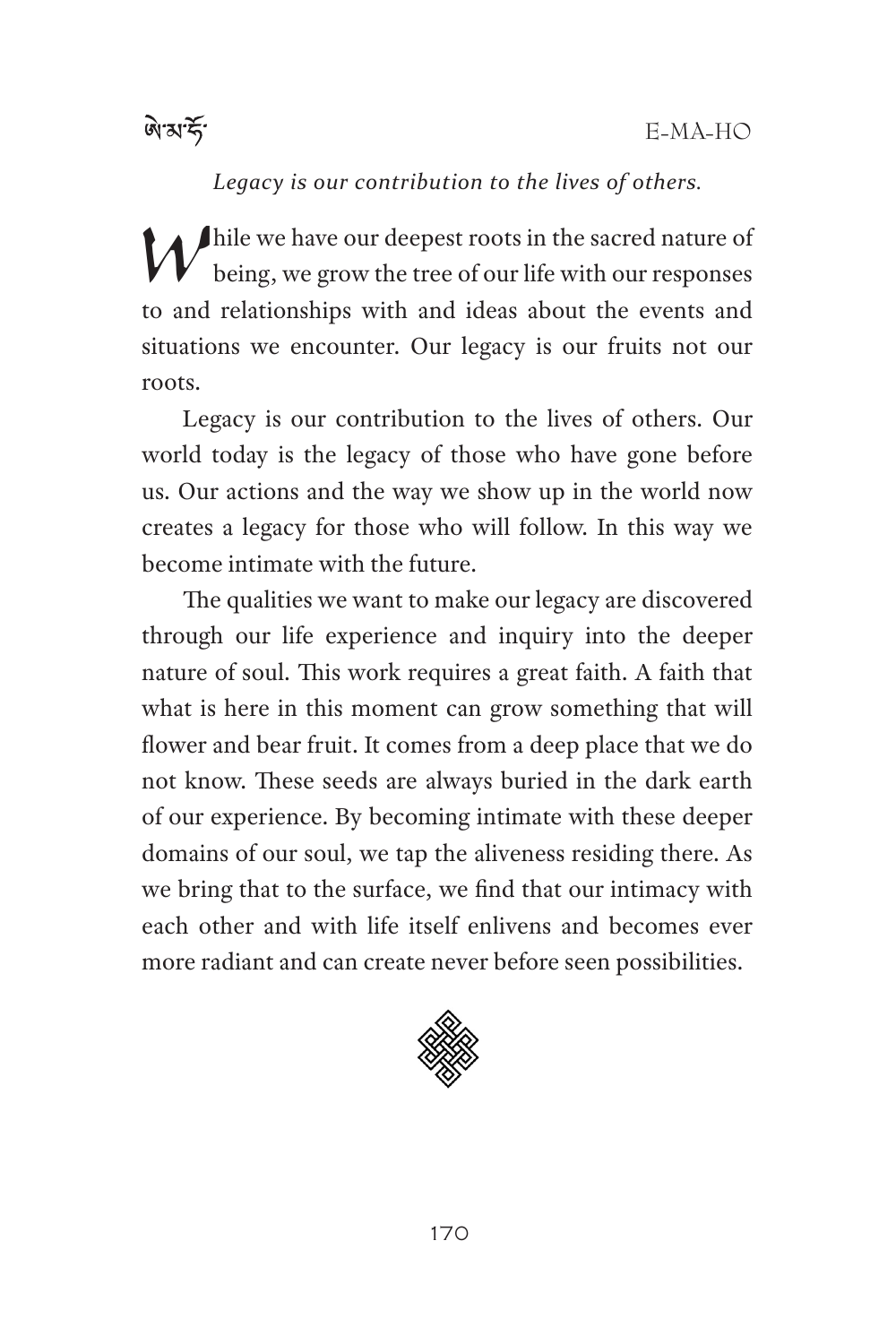The best use of life is to spend it for something that outlasts it.

William James

*As a creative Buddha, we are a blessing bestowing being.*

 $\mathcal{T}$  he purpose of heroic sacred work is not to control<br>our lives but to submit to life in all its challenges and<br>inovitabilities and to propage us personally and collectively. our lives but to submit to life in all its challenges and inevitabilities and to prepare us personally and collectively to utilize what arises for growth and the creation of beauty. As a creative Buddha, we are a blessing bestowing being. Our presence, our actions, and our connections generate an environment of beauty.

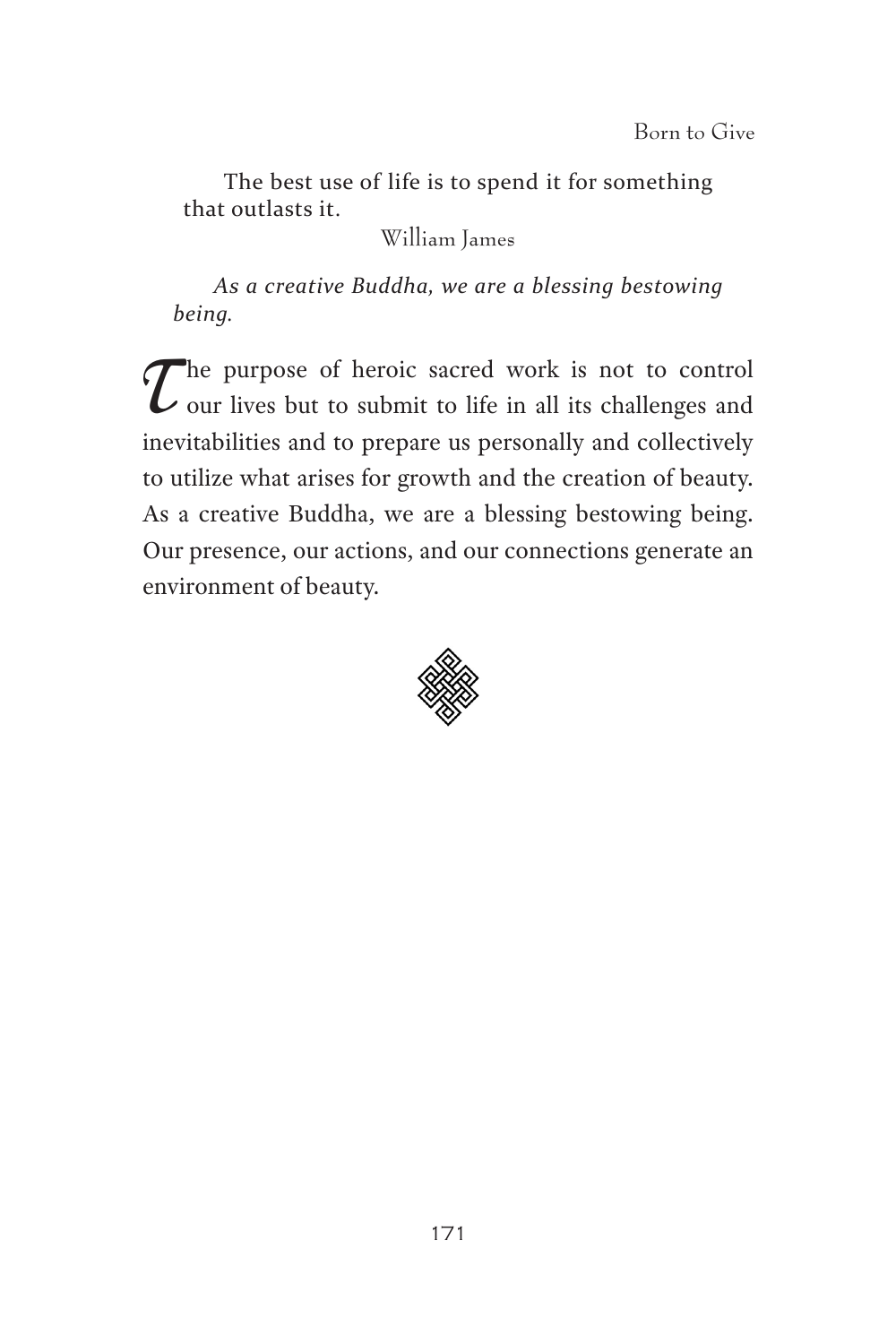ঐমর্দ্দ

#### To save one soul is to save the world. Talmud

*Our greatest challenge is not immortality but how to pass on all the gifts of life and the beauty of sacred realization.*

*A friend remarked to me that the Dalai Lama took compassion so seriously that he did not need to take himself seriously.*

 $\tau$  he Buddha taught that all phenomena co-arise<br>interdependently. In view of this perspective, ethical<br>action groups out of the simple profound surveyers that interdependently. In view of this perspective, ethical action grows out of the simple, profound awareness that everything is interdependent and creating the conditions for everything else. This includes our thoughts, words, deeds, and qualities of our presence. We are all a part of the vast web of life. Thus, our actions are both an opportunity and responsibility to create blessings in the world.

As Joanna Macy points out, "this is not a burden that we nobly assume: 'I am going out and save the world.' That is very tedious, and the context for burning out. But when you experience it as being liberated into your true nature, which is inextricably interwoven with that of every other being, then your conceptual structure of reality and your response to it are inseparable. Each act becomes a way of affirming and knowing afresh the reality that the doctrine gives form to."

In interdependent arising we see ourselves as cocontributing in the existence of all beings and in the world we co-create with them. (Interdependent arising is also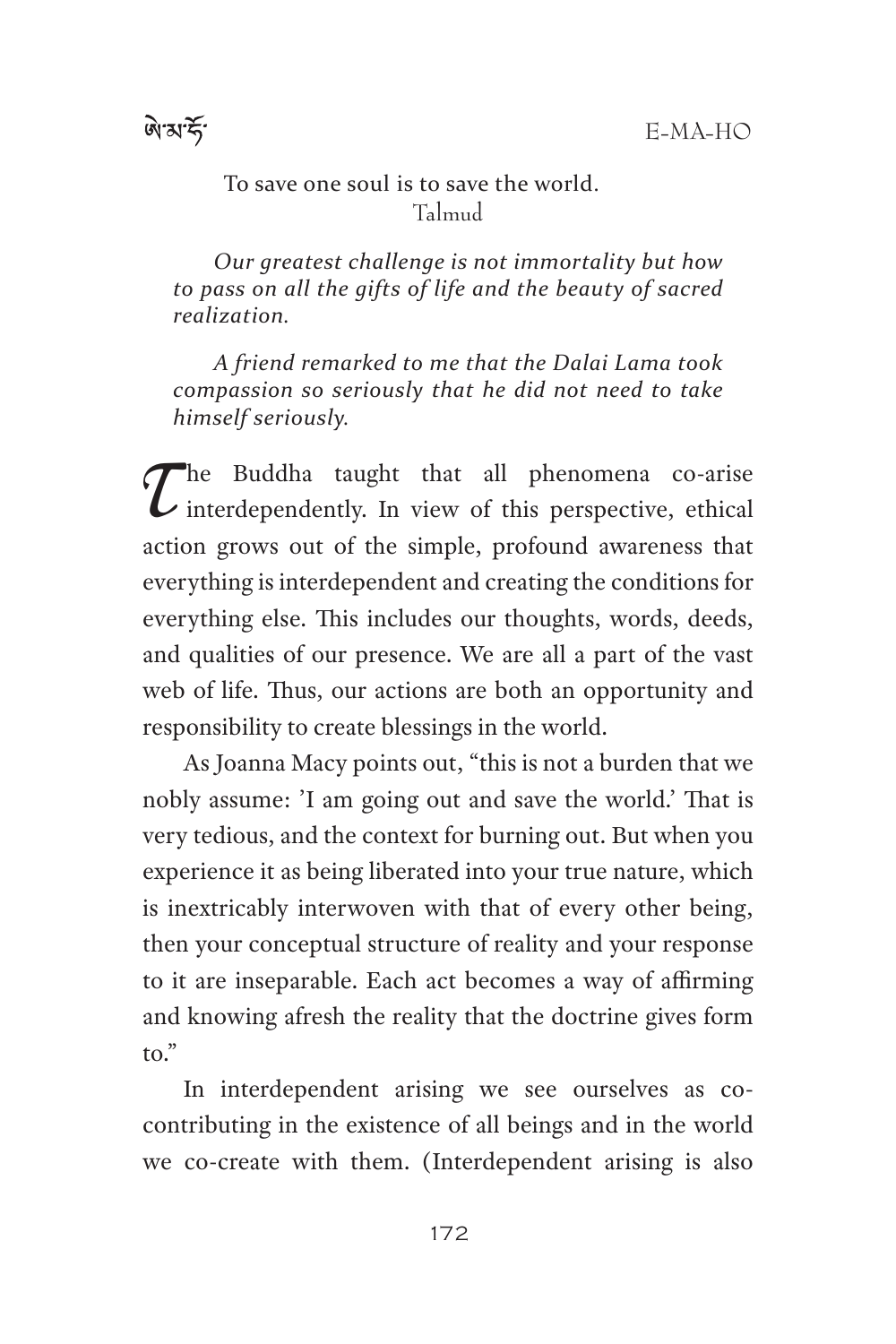Born to Give

called "dependent arising," "dependent co-arising," and "conditioned genesis.")

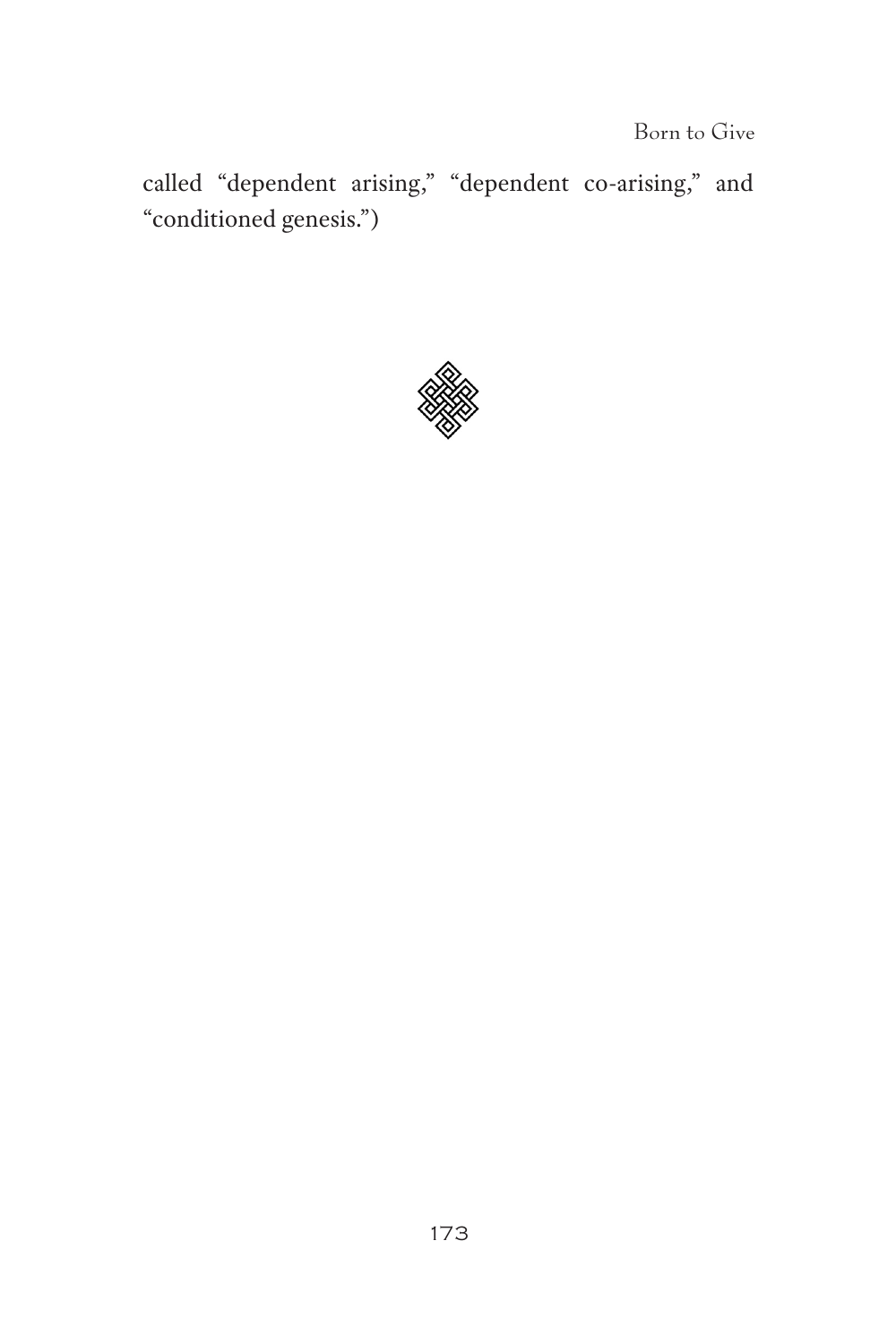ঐমর্দ্দ

*Bringing love, compassion, rejoicing in the happiness of others, and equanimity to the pursuit of social justice makes social action sacred.*

*We often have far greater compassion for someone else's misfortune than the pleasure we take in their good fortune.*

 $\sum$  he four immeasurable qualities are Buddhist principles<br>that are intended to guide a conscious life engaged in the<br>usual They are watte, having mudits, and utablist (leving that are intended to guide a conscious life engaged in the world. They are *metta, karuna, mudita, and upekkha* (lovingkindness, compassion, joy in the happiness of others, and equanimity). *Metta* points to bringing a deep love and respect toward all beings that connects you and involves you in their lives. Compassion extends your connection such that you feel the pains and struggles that others experience and you dedicate yourself to their happiness. *Mudita* includes the unconditional joy you experience at the success and happiness of others and the pleasure you find in being of service. Like a parent observing the successes of a growing child, you rejoice with deep appreciation and love. Equanimity grounds you in an unshakable openness and presence that can face the challenges of conflicts, failures, successes, hostile criticism, and seductive praise.

These four principles are meant to be applied to not only our spiritual life but our social, political and economic participation and contributions. Applied to the work of social justice, the immeasurables are the way we make social actions sacred.

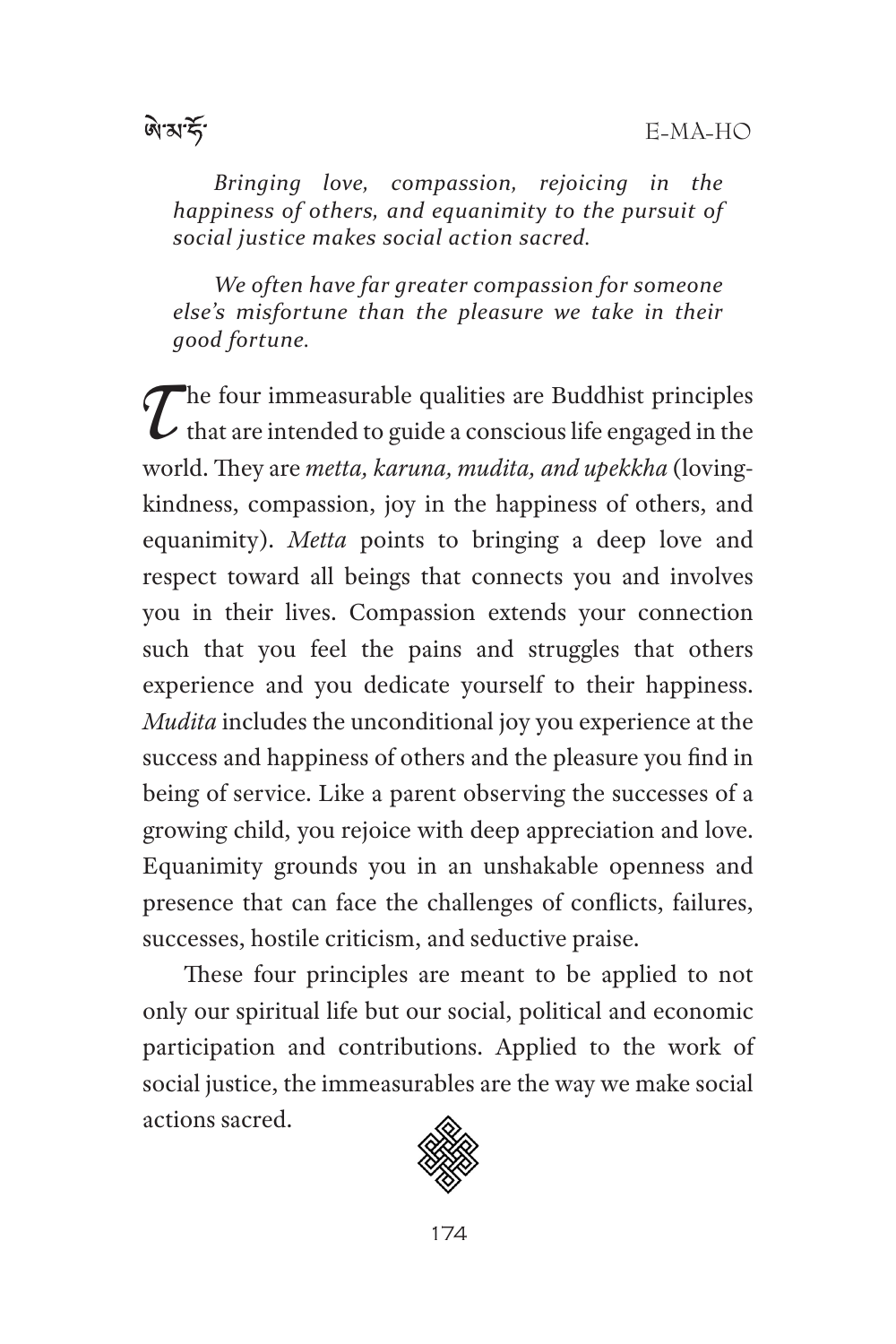# Compassion **7**

## **E-MA-HO**

<sup>ৰ ম</sup>ৰ্ক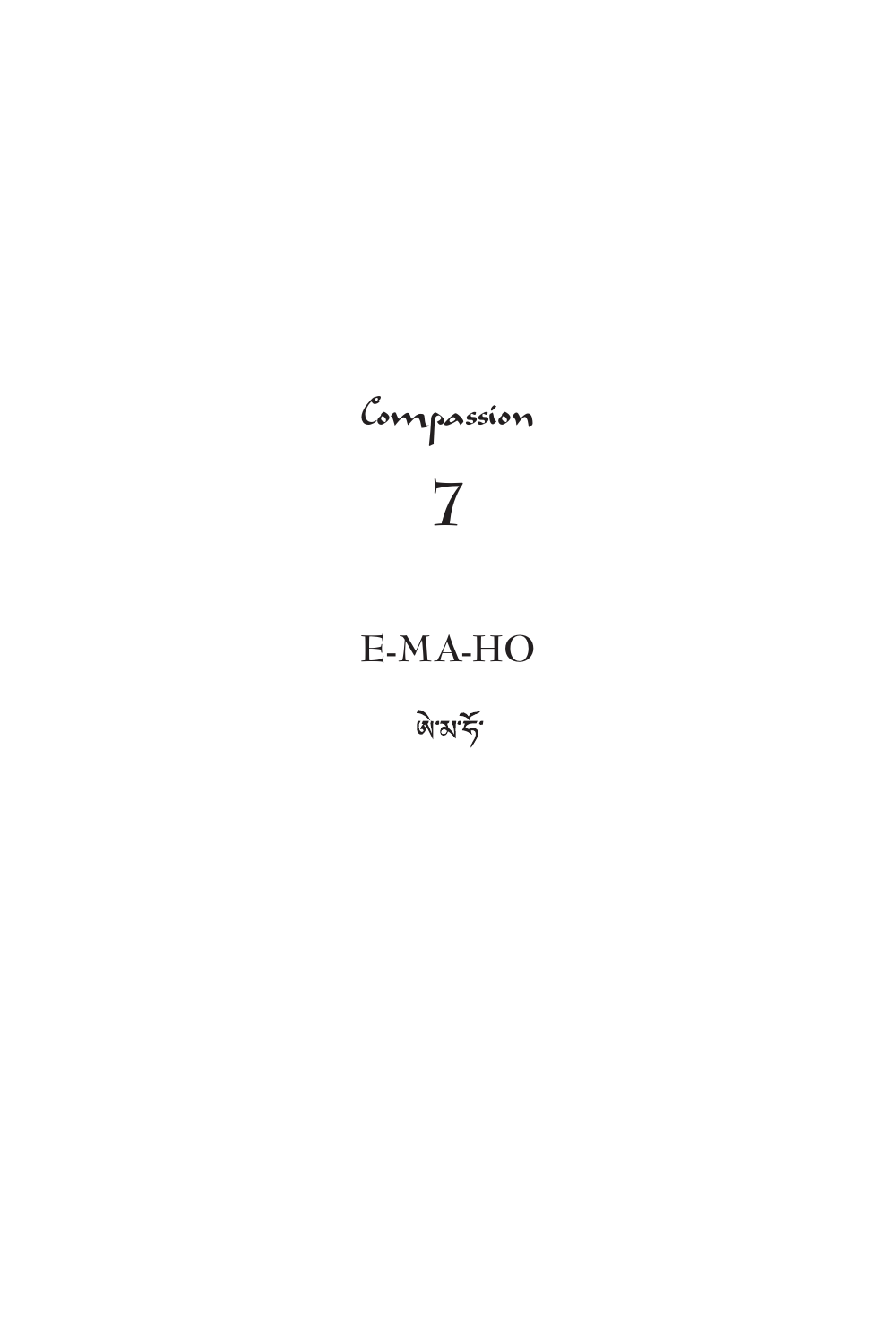*Travel the path of both profound realization and living a compassionate life that supports your own growth by opening you to the greater dimension of humanity and all living beings.*

compassionate life suggests a positive dissatisfaction,<br>not because we do not have enough, but because we<br>are estisfed with what we have and not with the suffering of not because we do not have enough, but because we are satisfied with what we have and not with the suffering of others. We are always a work in progress and so is the world around us. We assume the obligation to bring benefit and beauty to our community and to life around us.

Our sense of having enough is not a self-sufficiency, but a more encompassing sufficiency. It includes the fullness of the moment, the expanse of our interconnections, and the sense of home in the world.

Sacred aliveness and compassion is what lights and sustains the fire of our dedication to grow and continually generate benefit and beauty in the world. Unless we access this power, what is it that will sustain us in loving what will serve others rather than ourselves?

Buddhism, like Judaism, is not a religion based in beliefs but is about doing things with a sacred heart posture. It is a path not only to profound realization but also about living a compassionate life that supports your own growth by opening you to the larger level of humanity and all living beings.

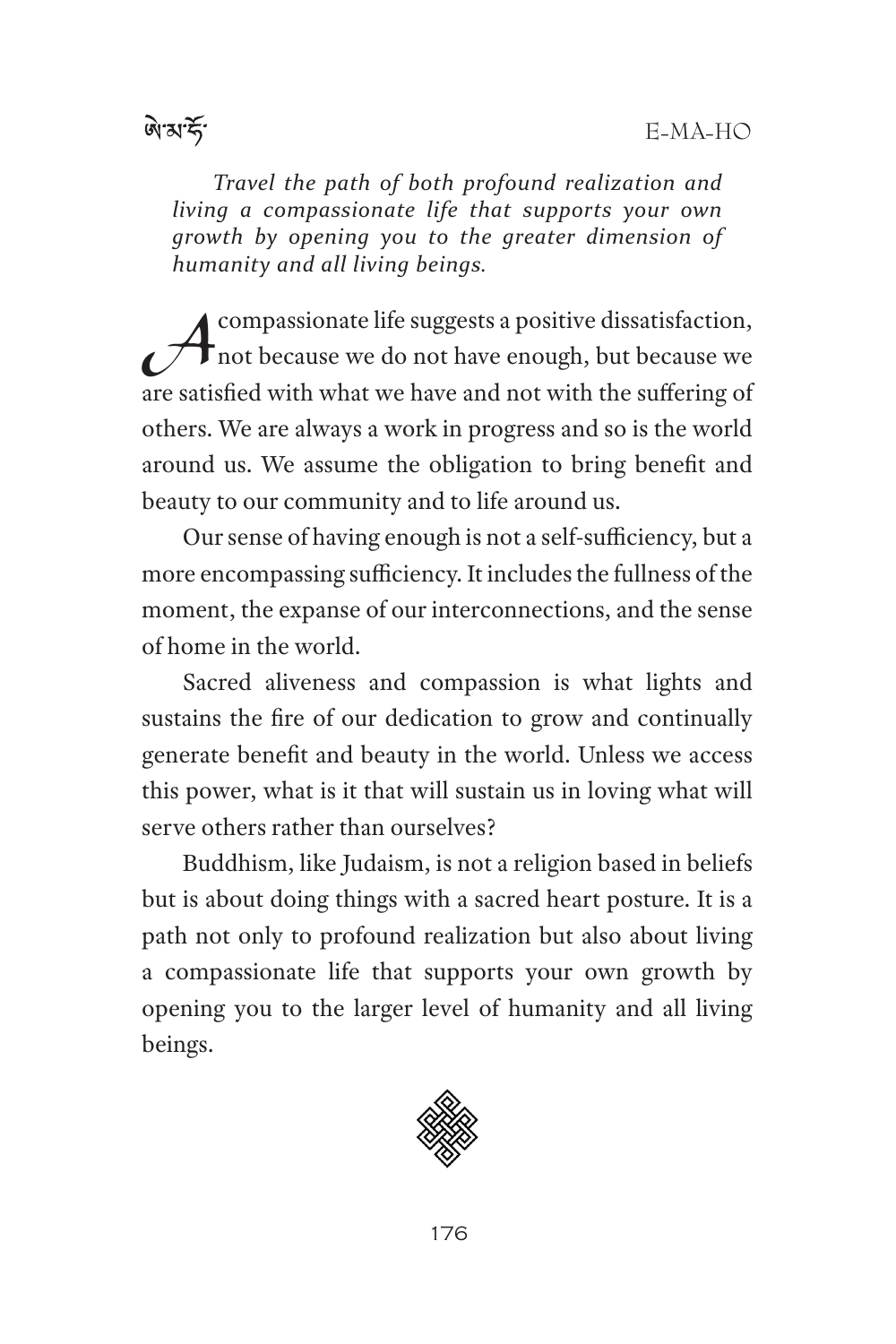*Our sense of fragility can help keep us more conscious and alert, making our drive to create a life of meaning and blessings even more urgent.*

Example more conscious not only develops states of<br>awareness, it supports our personal growth. It also awareness, it supports our personal growth. It also enables us to act in ways that further enhance not only our consciousness, but also our capacity for further action. There is always an element of fragility to life. We do not want to be consumed by that fact and live in fear and anxiety. Rather the sense of fragility can help keep us more conscious and alert, making our drive to create a life of meaning and blessings even more urgent.

Whether we are driven by *doing* to prove we are good enough, by *having* to prove we are worthy, or by *merging* into the dramas of love and loss, at heart we all long for the depth of sacred belonging as *home*, unconditional giving as *love*, the serenity and clarity of profound *wisdom*, and wanting our life to make a difference, to create a legacy of *blessings*.

Every activity, every feeling, and every relationship in your life can be an offering in which you give yourself fully. Make everything and everyone an opportunity for creating blessings from the fullness of your heart and the depth of your soul. Do not reduce your work, your marriage, and your family to dramatic substitutes for the bliss that is at the heart of life and the core of the Sacred.

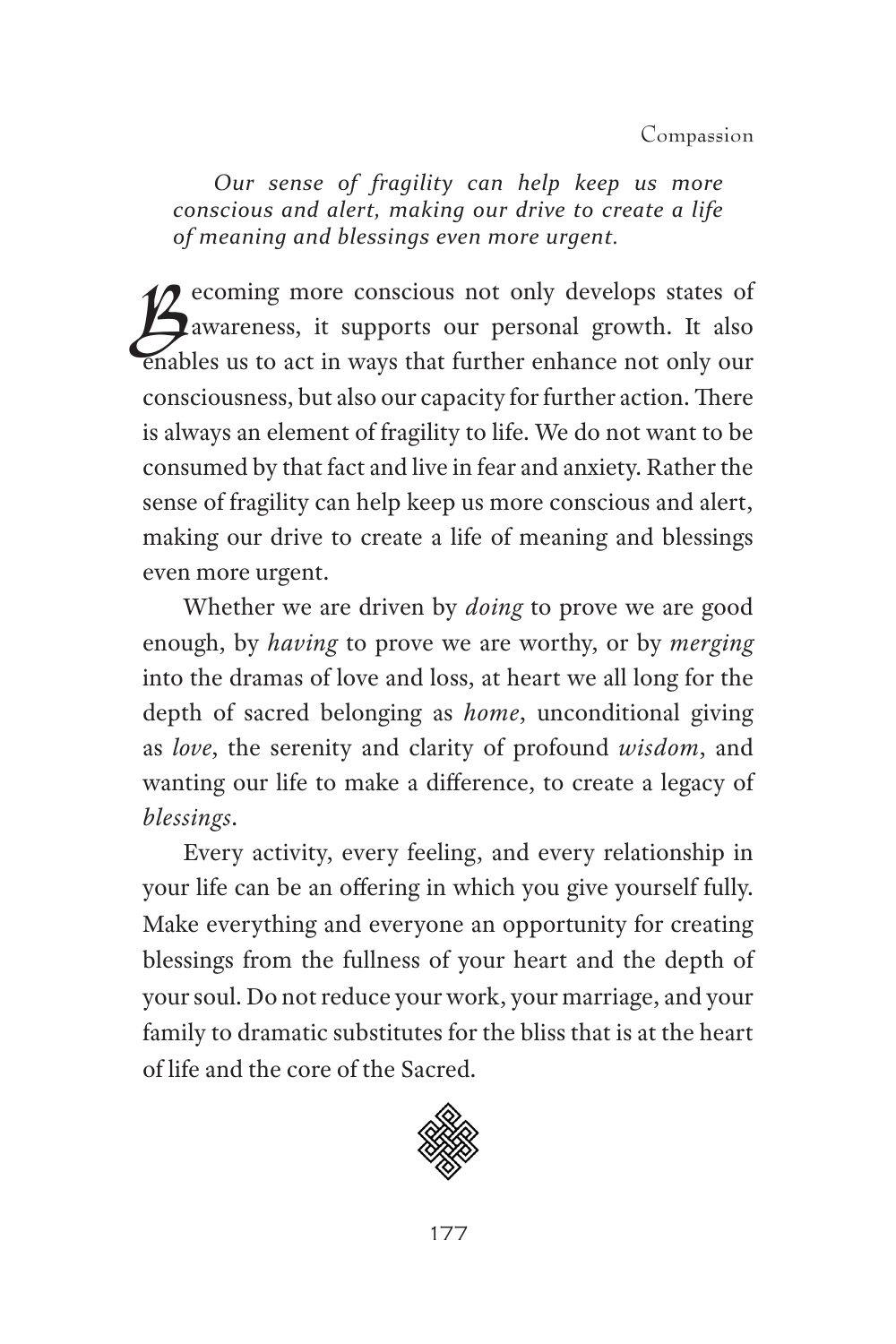*The most important gifts we can give are our attention, our caring, our time and our energy.*

 $\mathcal{C}$ onscious action not only transcends reaction, it cultivates beauty and benefit for others. It creates harmony and promotes creativity. Conscious action makes a difference in ways that are aligned with our deepest purposes and our sense of what is needed.

Generosity is one of the great action virtues emphasized in all spiritual traditions. The most important gifts we can give are our attention, our caring, our time and our energy.

Conscious action is always informed by clarity and intention. It arises from our intimacy with and our awareness of the nature of Reality. As an active, creative participant in life, we are always making a contribution and our contributions are guided by our conscious intentions.

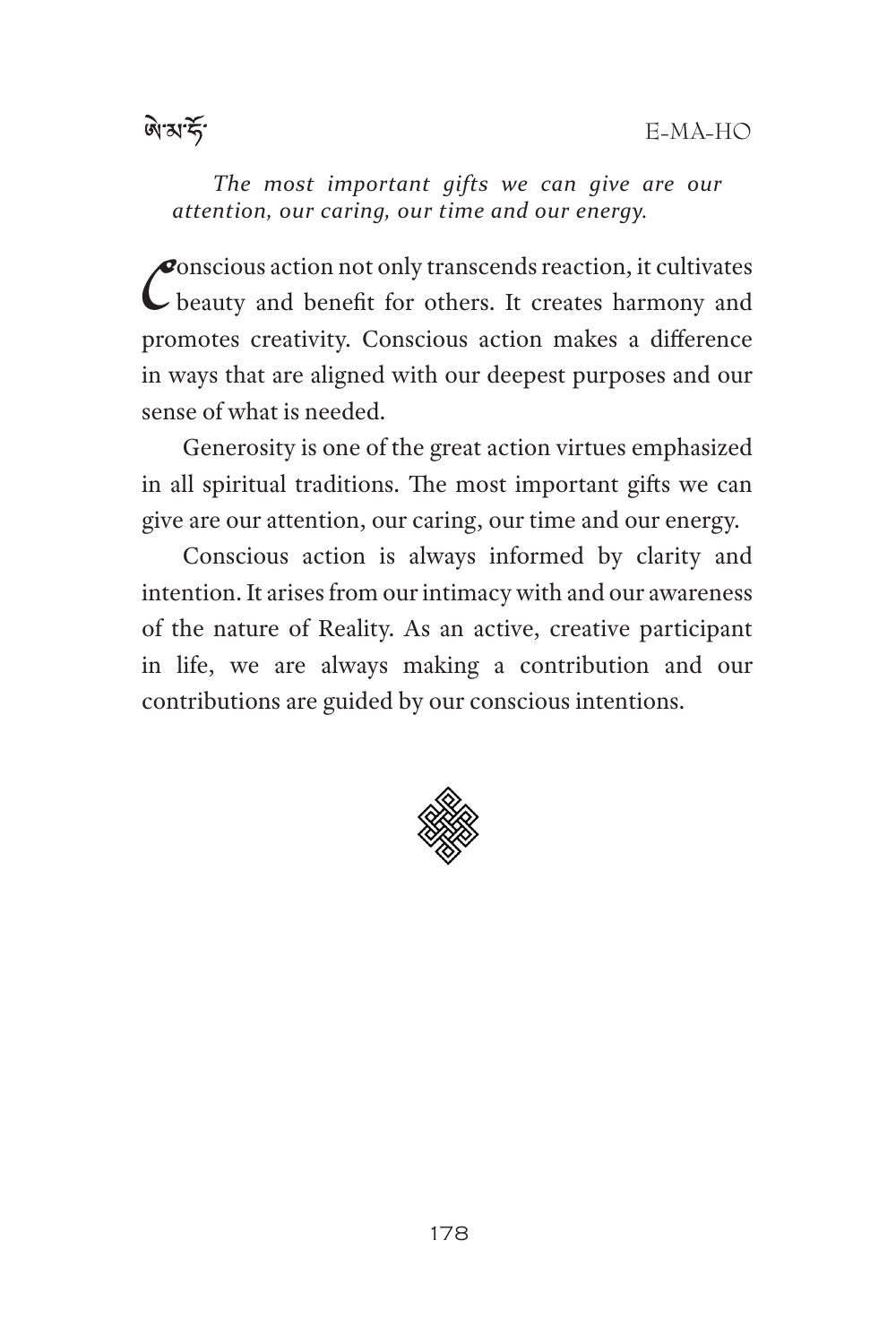*To be conscious in our jobs is to see the way we can beneficially complement the work of others in weaving a more beautiful tapestry of colors and shapes in the functioning of our community.*

All forms of work whether in a job, raising children,<br>caring for the ill, or maintaining a household caring for the ill, or maintaining a household constitute our livelihood. The operating principles for conscious livelihood are 1) not causing harm and 2) helping others with our minds, our hands, and our hearts. Conscious livelihood merges the practical contributions of work with the sacred heart posture of love and compassion. The opposite of conscious work is not play, but not investing ourselves in anything of value.

Often our employment situations are physically, intellectually, and/or emotionally challenging. We may get discouraged when we want to be inspired, offended when we want peace, diminished when we want to be encouraged, and exploited when we want to be respected. If we can release the grip of fear, insecurity, and the haunting selfconcern of not being good enough, we can find ways to relax in the midst of pressure, to project confidence in the center of chaos, to be kind because that is what others need, and to be supportive in the face of competition. To be conscious in our jobs is to see the links between what we do and the blessings we create and the work of others as we collectively weave the tapestry of colors and shapes of our community.

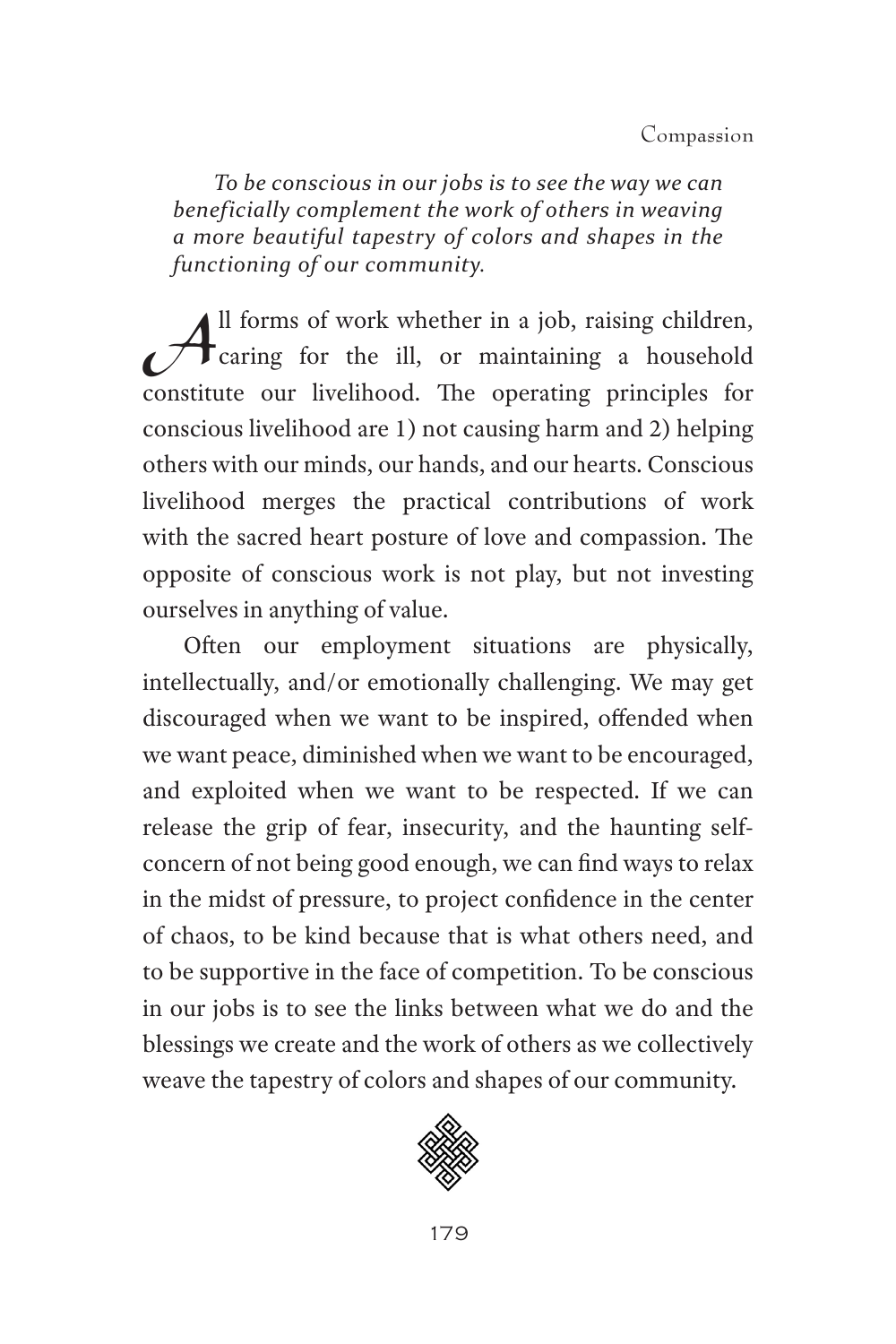ৰ ম'ৰ্দ

*There is a Buddhist teaching about hell that imagines hungry people sitting around a great banquet table filled with all kinds of delicious dishes trying to feed themselves with very long spoons attached to their hands. Not matter how hard they try, they cannot manage to get the food in the spoon to their mouths.*

*In the heavenly image, people are sitting around the same kind of table with the same predicament only these people are feeding each other with their long spoons so that all can eat.*

**A** prominent Buddhist virtue is *dana*—generosity,<br>sharing, the giving of our time, energy, skills, goods, sharing, the giving of our time, energy, skills, goods, and information. Many heroes in the Buddhist tradition, like other religious traditions, grew to embody and teach this quality of self-surpassing giving. Shantideva, the great Indian Buddhist saint of the eighth century, taught that self-surpassing service to others is a path to enlightenment because it takes one beyond self-concern.

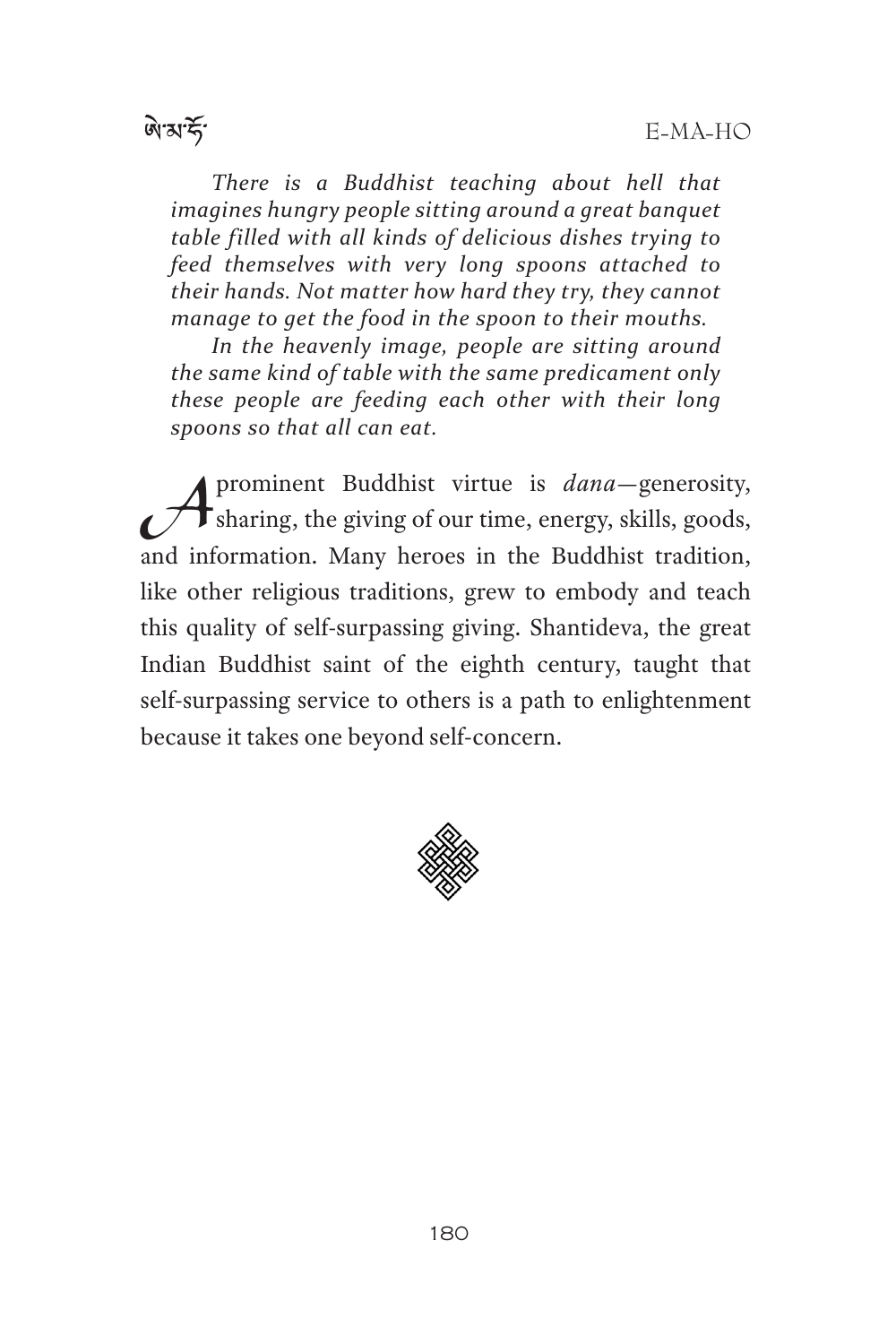*At a basic level, we give our presence and receive the presence of the world.*

 $\int$ n our daily lives with other people, giving and receiving attention creates an environment of caring, presence, and connection. Giving and receiving is one of the guiding practices in Buddhism. At a basic level, we give our presence and receive the presence of the world.

Heschel also points out that "in receiving a gift the recipient obtains, besides the present, also the love of the giver. A gift is thus the vessel that contains the affection, which is destroyed as soon as the recipient begins to look on it as a possession."

Giving and receiving are two sides of one coin. When receiving we are hosting the presence of another as an honored guest. In terms of Indo-European origins, the words "host" and "guest" have the same root in the word "ghosti." From the perspective of this wisdom of inseparability, when the host gives to the guest, the host gives to the host. When the guest receives from the host, the host receives from guest. Host and guest actually host each other. One primary quality of a Bodhisattva, someone dedicated to the enlightenment, happiness, and freedom of all beings, centers on the capacity to host and to be constantly engaged in giving and receiving.

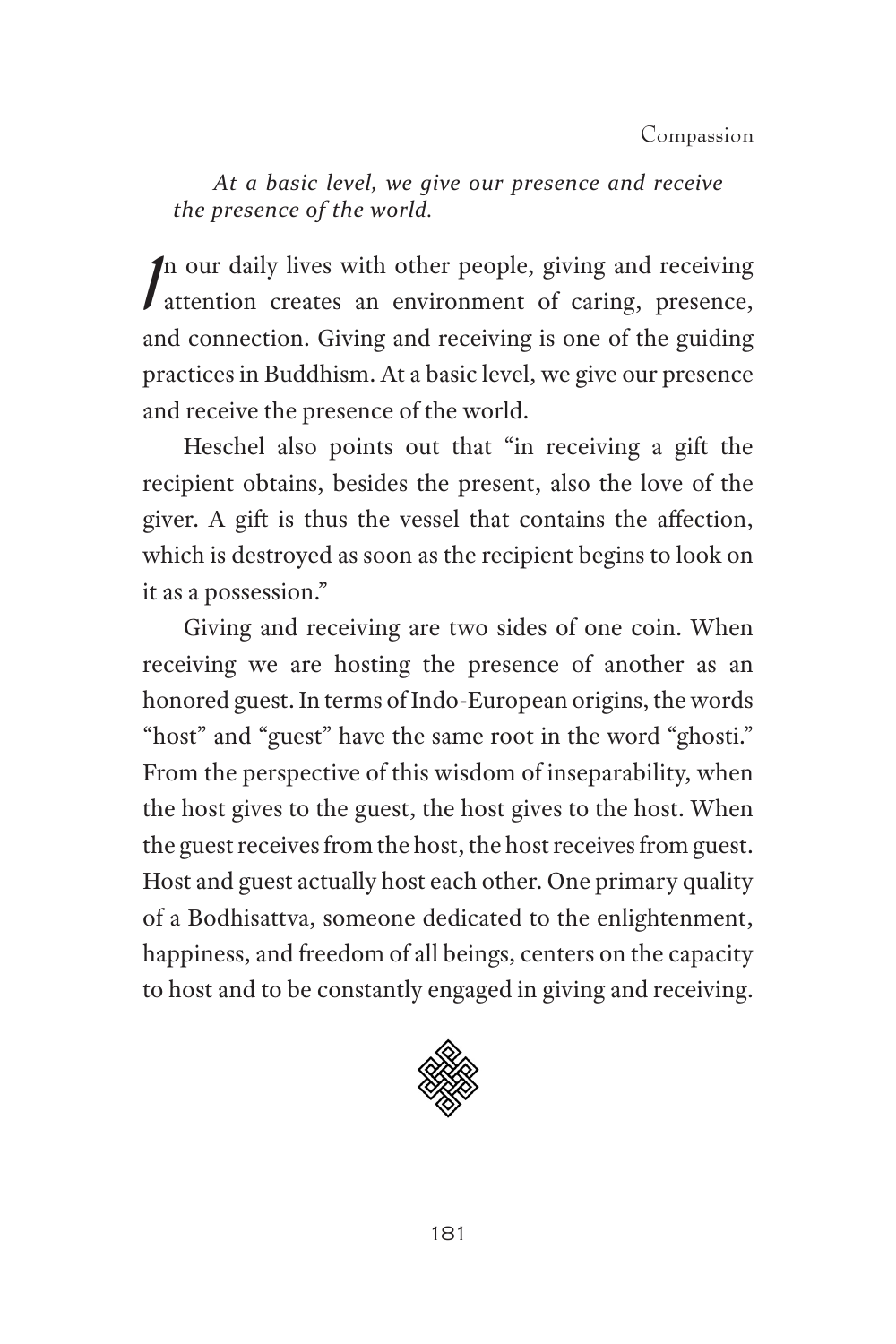We must be strong enough to change the things we can change, accept the things that we cannot change and be wise enough to know the difference. Reinhold Niebuhr

 $\int$ n our service in the world, we want to maintain a sober perspective, dedicated to a vision and viable in the application of action toward that vision. Reinhold Niebuhr said we must be strong enough to change the things we can change, accept the things that we cannot change and be wise enough to know the difference. This is the basis of the "Serenity Prayer".

Hope may be an uplifting feeling for awhile, but it usually has the danger of disappointment, discouragement, and wearing us out. We do not need to see ourselves as saviors of the world or the world as being close to some ideal. Rather, in the teachings, the gift we give is our full presence, showing up and working to expand our capacity to embrace the world, not because it is in good shape but because it needs our love of life to become better and heal.

In becoming a spiritual activist on behalf of the sacred, on behalf of humanity, and on behalf of all life, we do this moment to moment, one feeling, one thought, one interaction, one embrace, one smile, one gratitude, and one action at a time, day by day and week by week and year by year.

As bodhisattvas we see the people and needs around us and act beyond our self-interest. Our concern incorporates the situation of others and takes the form of generosity, kindness, patience, support, and genuine interest. In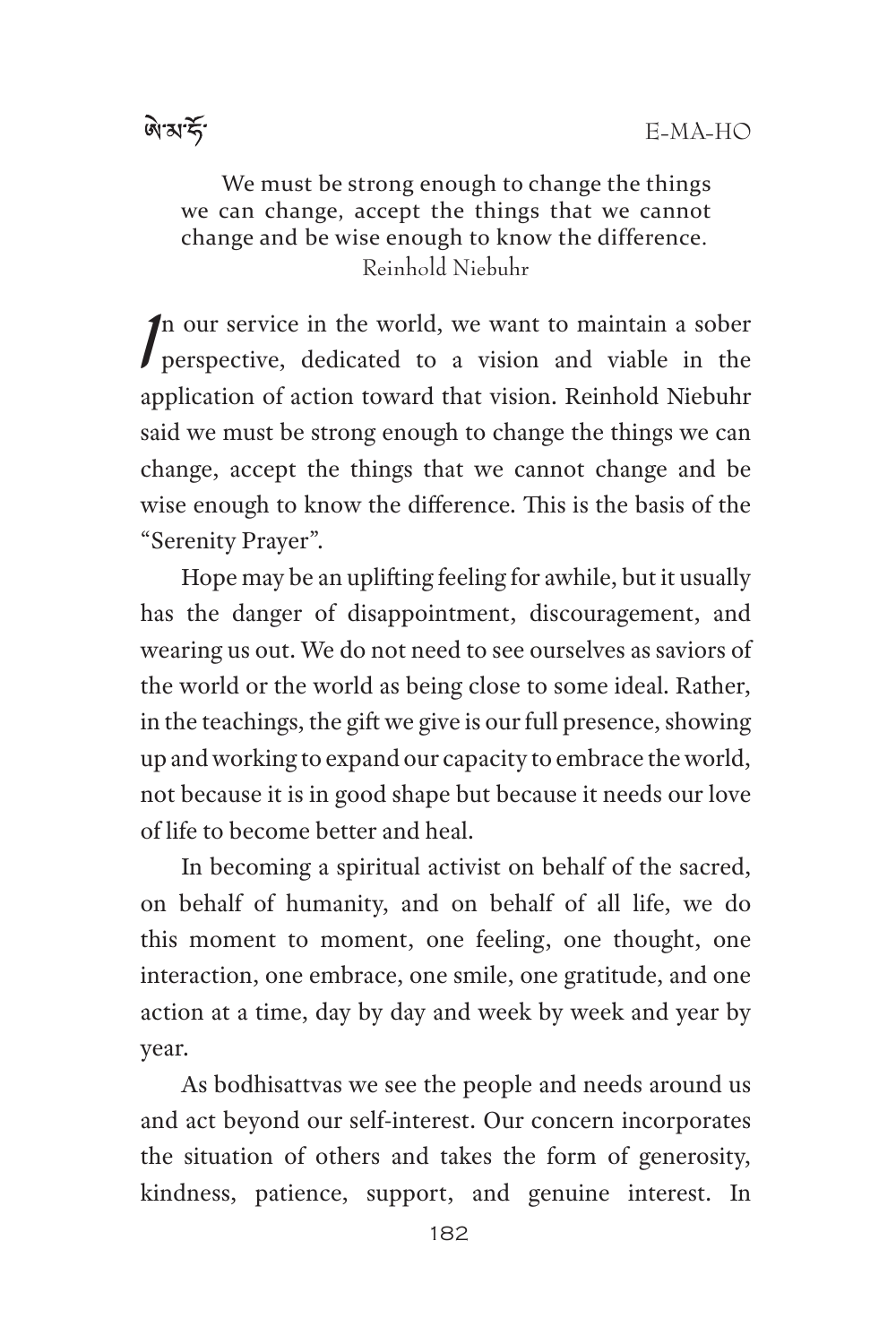Compassion

the teachings of Mahayana Buddhism, including most of the schools of Buddhism in Tibet, China, and Japan, the bodhisattva understands the interconnectedness and unity of all life and realizes that complete awakening is not simply a personal process but a collective responsibility, that the path requires that we work on behalf of others rather than some kind of individual salvation.

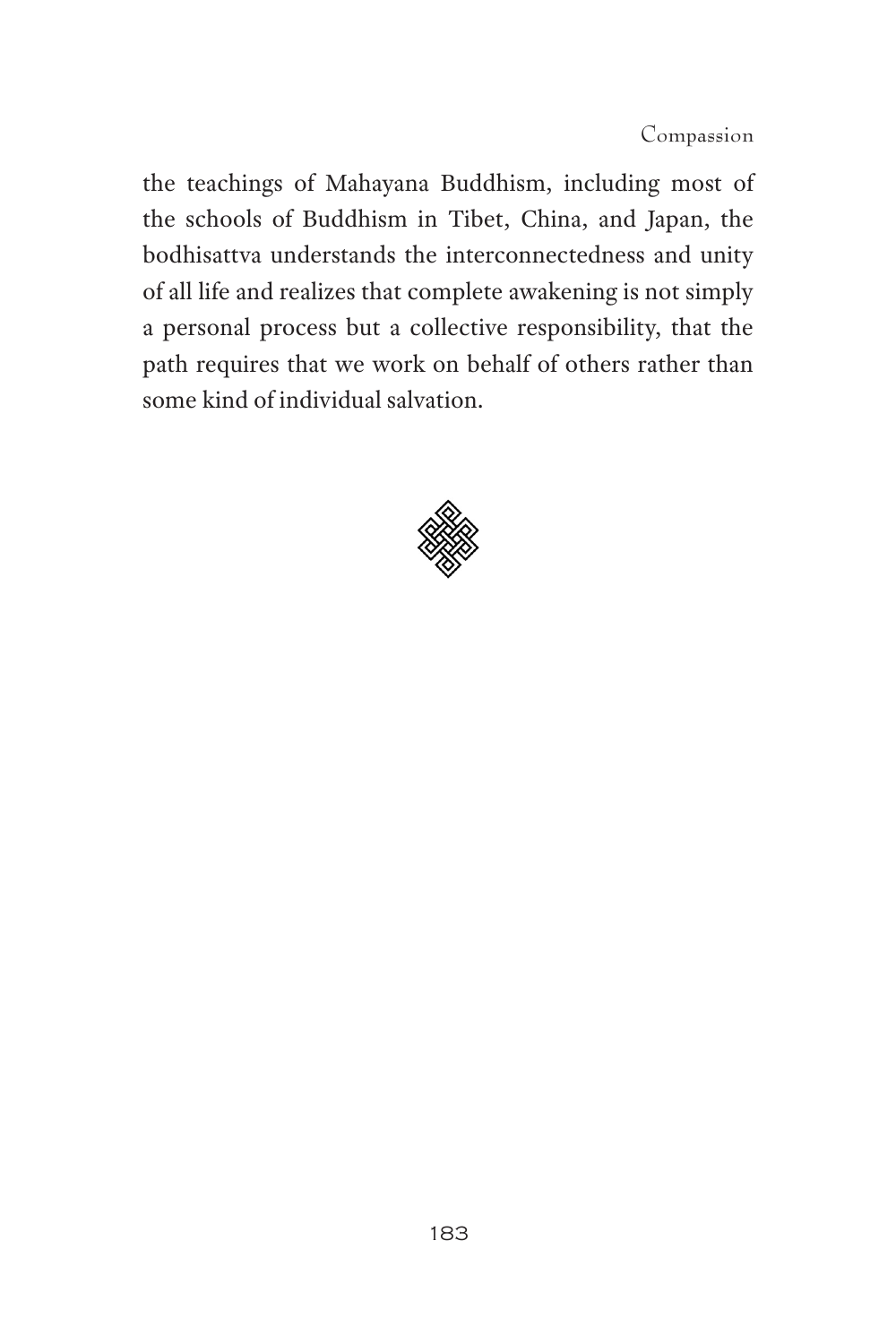ৰ ম'ৰ্দ

*The bodhisattva way is a sacred heart posture that is embodied in a way of living.*

W hat constitutes the way of the bodhisattva is not so<br>much the performance of particular good deeds as much the performance of particular good deeds as the establishment of a way of being as a presence and actor in the world. We become committed to a pattern of living and behaving that includes deeds, compassionate feelings, and ethical sensibilities.

The term *bodhisattva* is used in two ways. It can indicate an ideal of someone who has attained enlightenment, embodies the qualities of a Buddha, and could step out of the cycle of life and death but chooses to remain in the world in order to support the enlightenment of all other beings. There are many stories in Buddhist mythology of such bodhisattvas and they are given a status like a deity.

The usage of the term in the Buddhist path refers to someone who seeks to become a Buddha on behalf of others by training the mind, the heart and the body. The bodhisattva takes on the suffering of others and generates the beneficial qualities of love, wisdom and beauty to them. The bodhisattva, foregoing the opportunity to pursue a selfcontained personal happiness and satisfaction, commits his or her life to improving the lives of others and helping them to realize the true happiness to be found in the sacred.

In describing the transcendent virtues of the bodhisattva, Robert Thurman points out that one of these is "creativity transcendence." "Creativity here means the joyous energy with which you address positive activities of body, speech,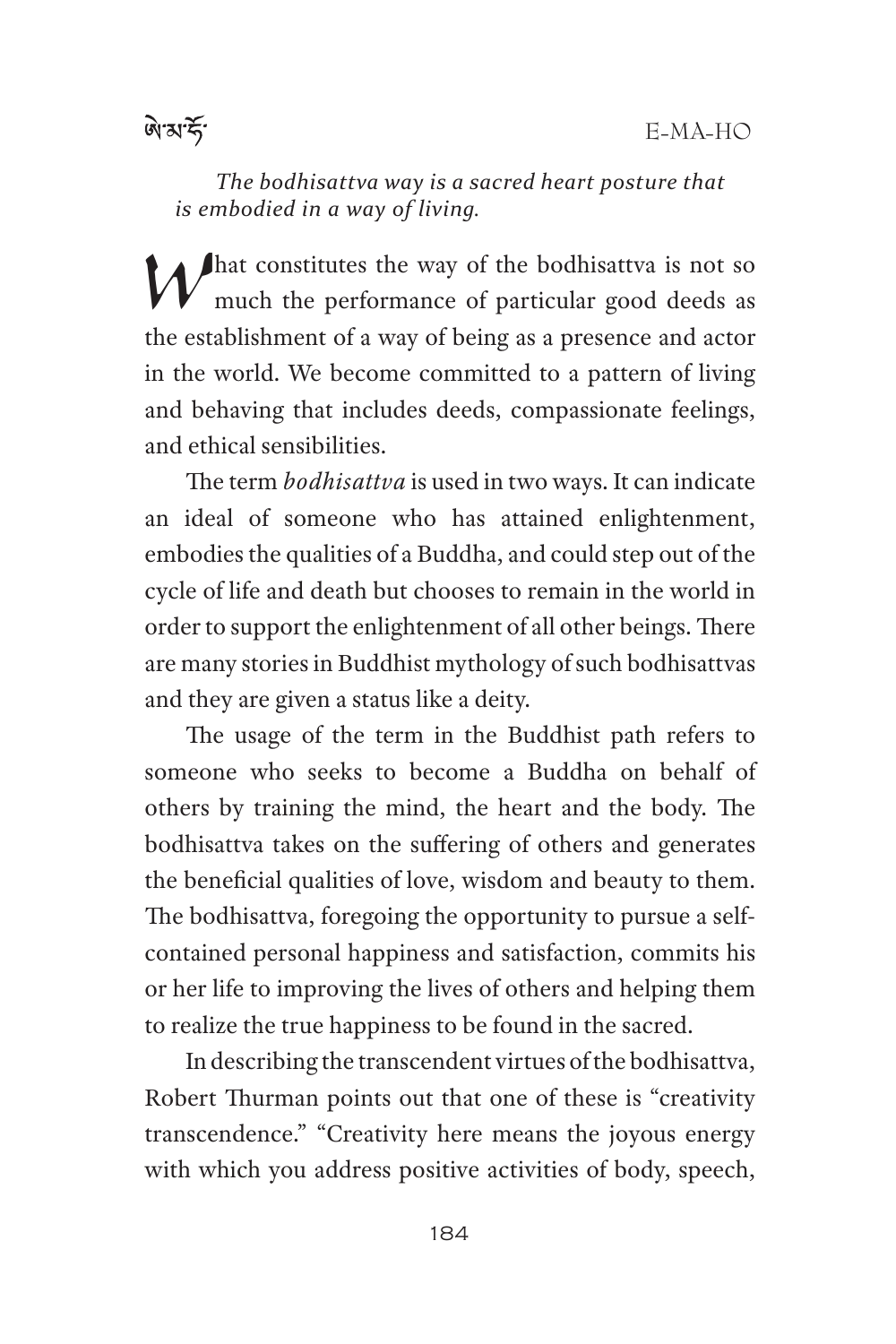and mind. It means inexhaustible resourcefulness, artfulness, and effectiveness in pursuing the welfare of all beings, yourself included."

The bodhisattva way is a heart posture, a way of living, and a path of action to create blessings as benefit and beauty in the world. This self-surpassing, altruistic direction takes us beyond the personal and embeds us in the interconnectedness of all life. The bodhisattva is attuned to the dignity and beauty of every human being and therefore serves others not because they are needy but out of reverence and the realization that "I am the other."

As a conscious actor in the world we sense that all events are interrelated and that the sweep of all we are being and doing reaches beyond the horizon of our comprehension. This realization both humbles us and, at the same time, gives import to even our smallest behaviors. While we cannot know all the effects of our deeds and do not presume to be able to personally control outcomes, we approach actions with momentous concentration, as if we matter.

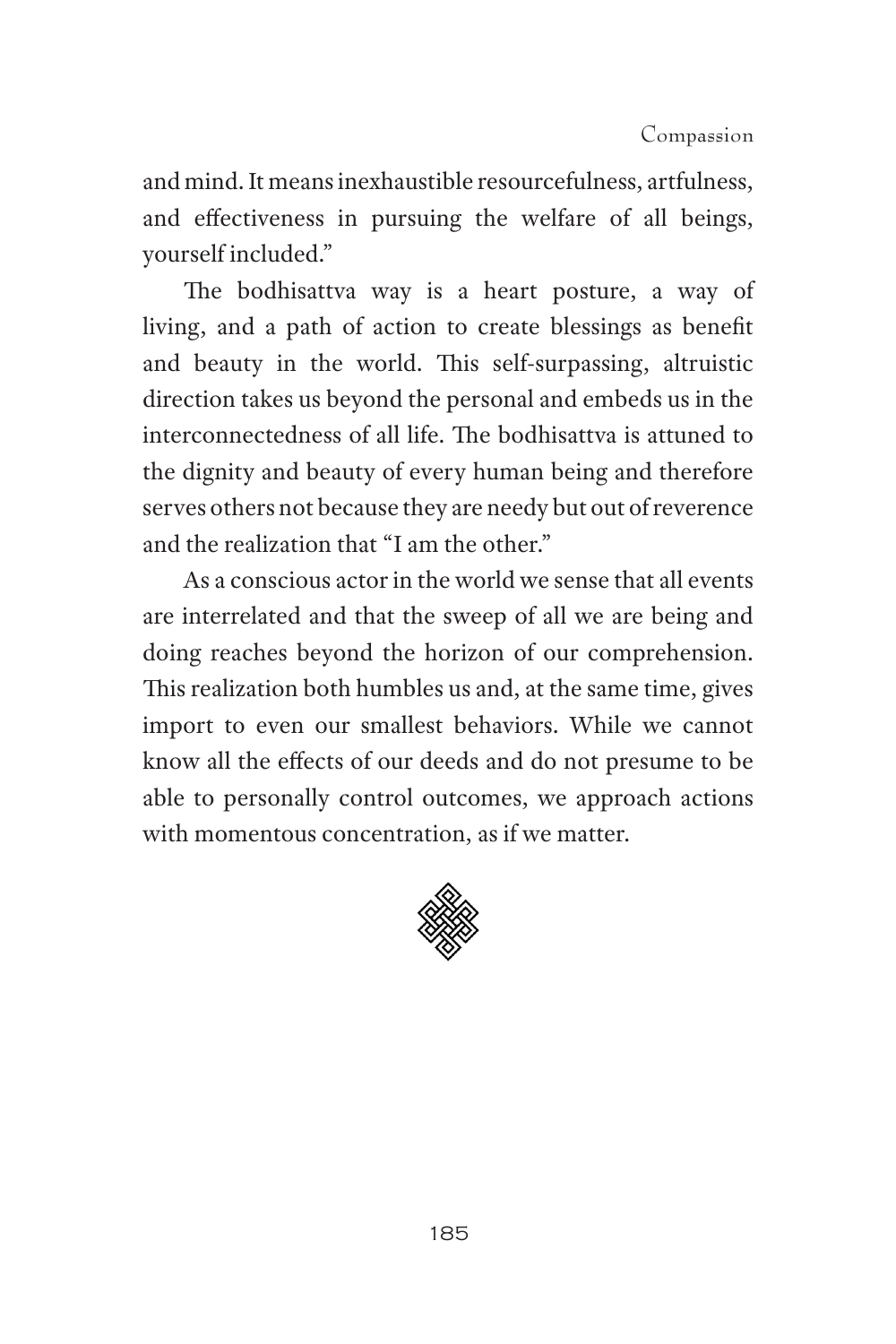### ৰ ম'ৰ্দ

*The life of a bodhisattva is concerned with the common acts of life.*

 $\sum$  he life of a bodhisattva is concerned with the common<br>acts of life, not so much with the training for exceptional<br>akilla and feats. The prodominant feature of this way of life acts of life, not so much with the training for exceptional skills and feats. The predominant feature of this way of life is unassuming and even hidden. Part of the purpose is to ennoble the common, to endow worldly things and events with sacred beauty, to integrate the relative with the ultimate, to make details suggestive of the whole, to express the unity of being in the plurality.

The scope of this kind of life is not confined to good deeds but covers the whole of life. The bodhisattva life is bound up with all actions, all doings, showing up in all of our dealings. Yet part of the challenge is that we do not have complete power over either our environment or even ourselves. This perception can lead us to the realization that our life is not wholly ours, that we are parts and features of much large dynamics in which we can only be and do our best. We also realize that all our resources and apparent achievements are not something we possess, but are blessings that are entrusted to us.

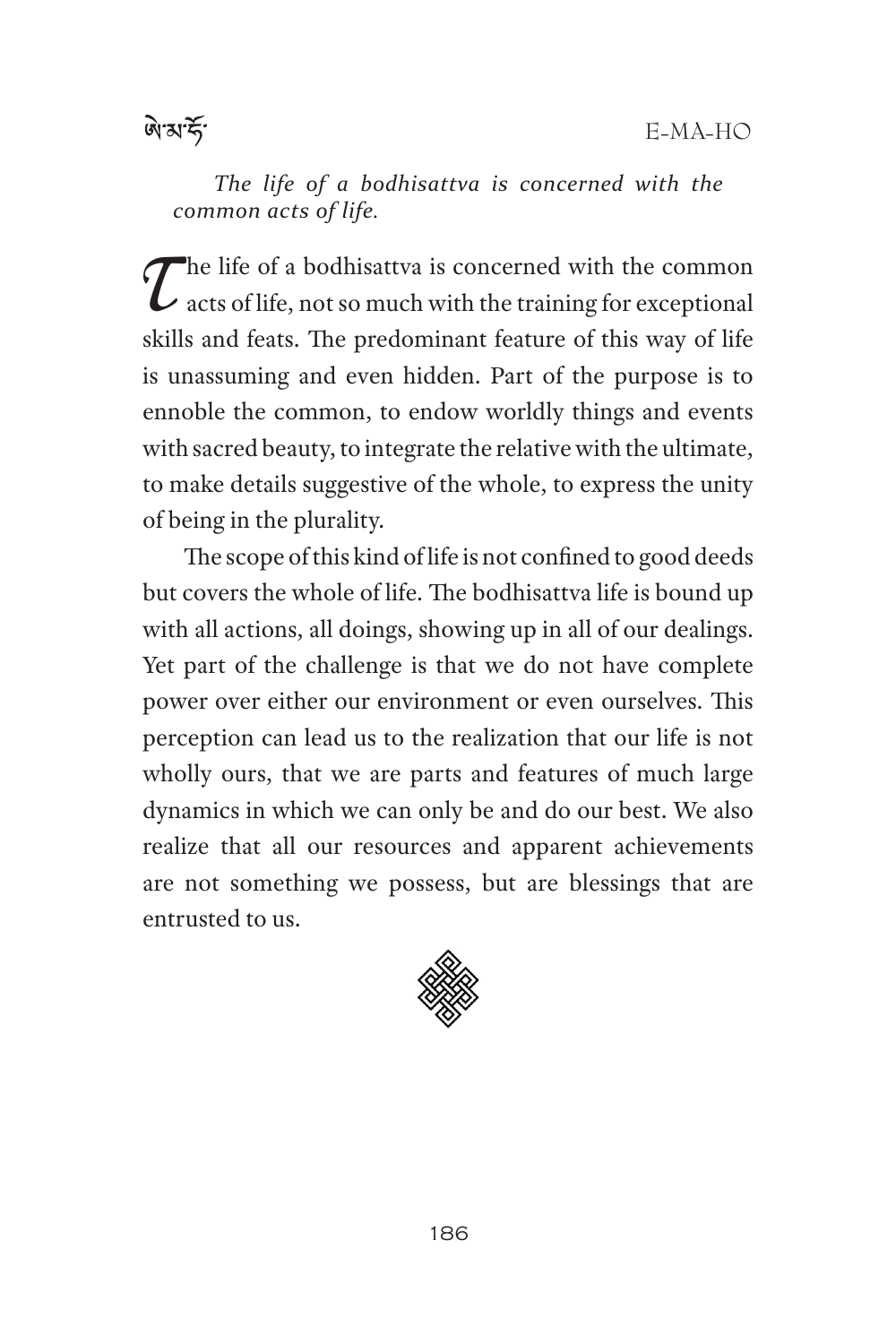*The dedicated person, even before embodying great qualities of wisdom, love and beauty, generates a beneficial atmosphere through their example of conscious work.*

There is a difference between an aspiring sacred warrior<br>and a dedicated sacred warrior, between an aspiring<br>hadhierty and a dedicated hadhierty. The conjunt is and a dedicated sacred warrior, between an aspiring bodhisattva and a dedicated bodhisattva. The aspirant is someone who holds the intention to embody sacred qualities for the benefit of all and the dedicated person moves beyond intention to organizing his or her life to accomplishing that aspiration.

The dedicated person, even before embodying great qualities of wisdom, love and beauty, generates a beneficial atmosphere through their example of conscious work. In this sense, no matter what your starting point on the journey, your continuous effort in the right direction improves the environment for everybody.

There are many ways to serve the world. It is also important to realize that serving others does not simply revolve around material needs and relief from social, economic and political injustice. We serve by exemplification—being an example, by providing others with food, shelter and comfort, by listening to their story and sharing our own, by improving the communities and environments we share, and by teaching and supporting them in their own journeys toward authentic happiness and sacred realization. All of these forms of service should be valued.

Clearly service is not determined simply by "what we do" but also by the way we do it. By doing acts of kindness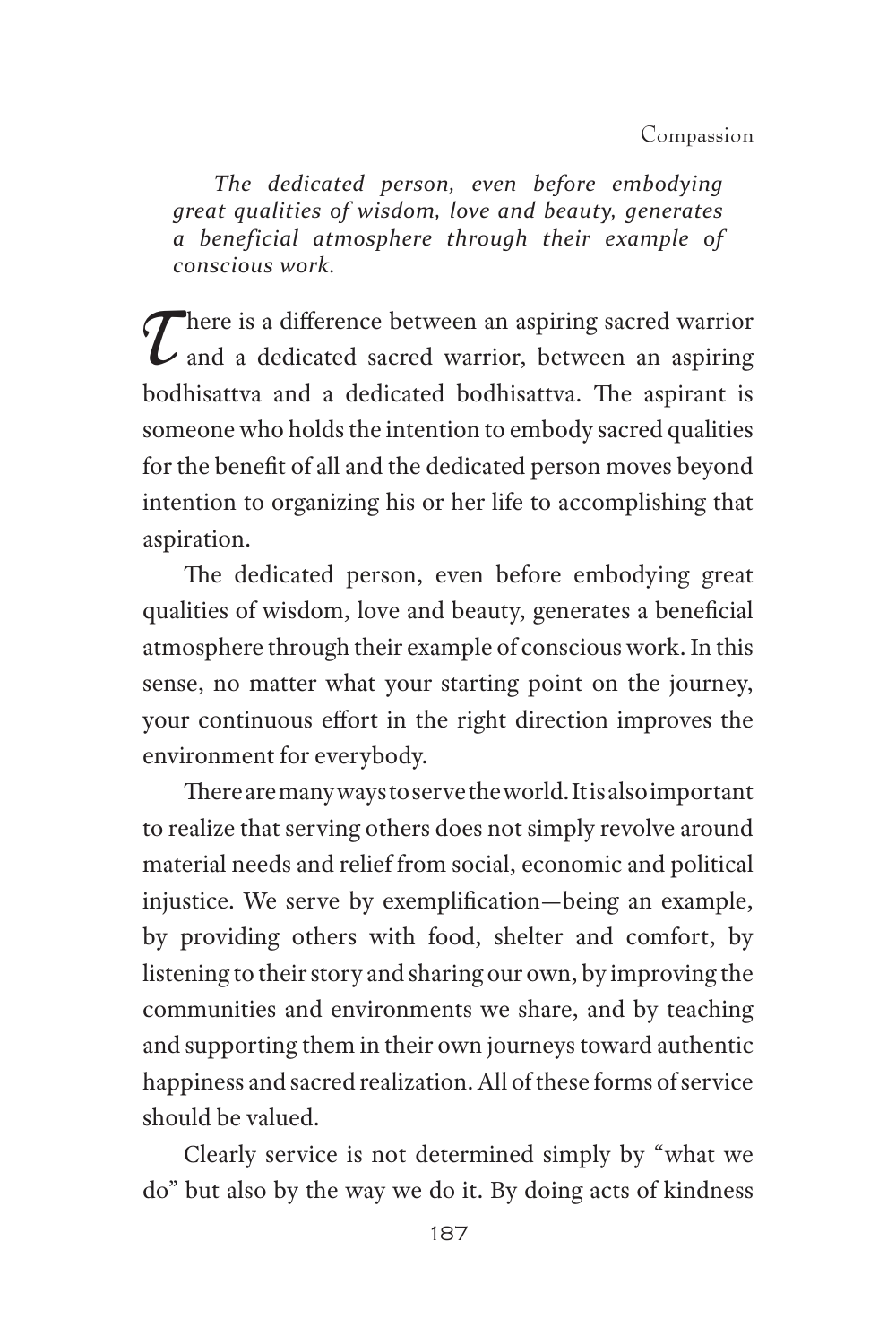

E-MA-HO

with joy, love, presence, and respect for all life, without exception, creates a welcoming environment of belonging and care.

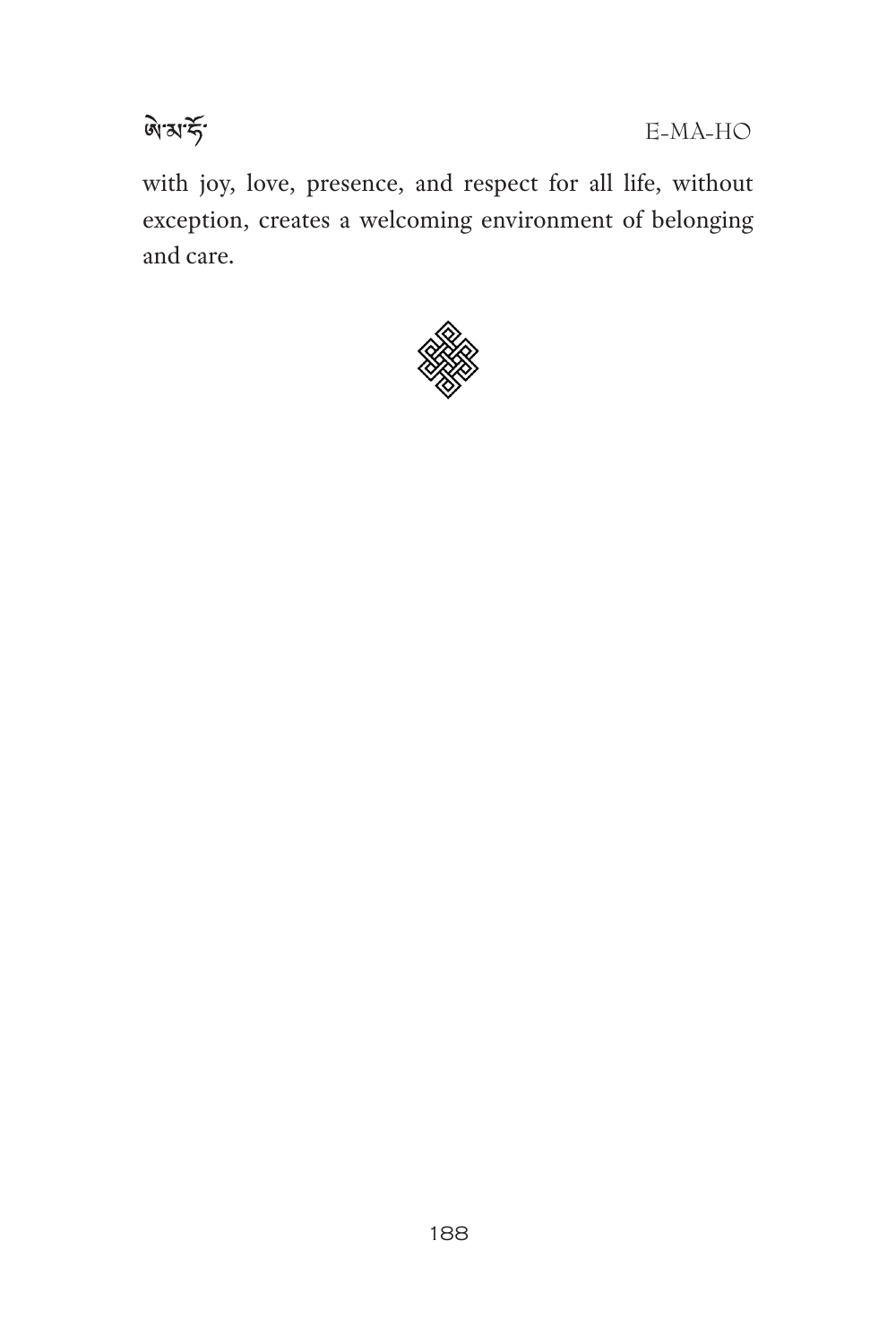Compassion

*The heart posture of a bodhisattva is like a sacred world-embracing warrior mother having many qualities of love, wisdom, and creativity.*

y developing *equanimity* we regard all beings as equal<br>and all events as simply passing moments in time in our<br>alloctive evolution toward seemed embodiment and all events as simply passing moments in time in our collective evolution toward sacred embodiment.

By *knowing our infinite interconnectedness* and that our very existence and experiences in life are parented by everything else that exists, we participate in a vast web of interaction where our actions plant the seeds and grow the fruits of future environments and experiences for others. In a sense, we realize that we give birth to the future and we want to give the kind of loving attention and care to the potentials we carry inside and to children we have birthed as if we are the mother of life. As every mother knows, this task requires daily investment of love, time and energy, not to mention patience and stamina.

*Gratitude* opens our heart to not only the sense of connection but the impulse to give ourselves. We want to give something in return to those who gave us life and who support us. This gratitude begins with particular people and situations and grows to cosmic proportions as we realize the splendor of life itself. We want our freedom and joy to be experienced by others and we seek to pass on all our blessings.

*Identity with others* grows out of our realizing our common humanity, our precious living nature, and our sharing desires. In this understanding, we can see our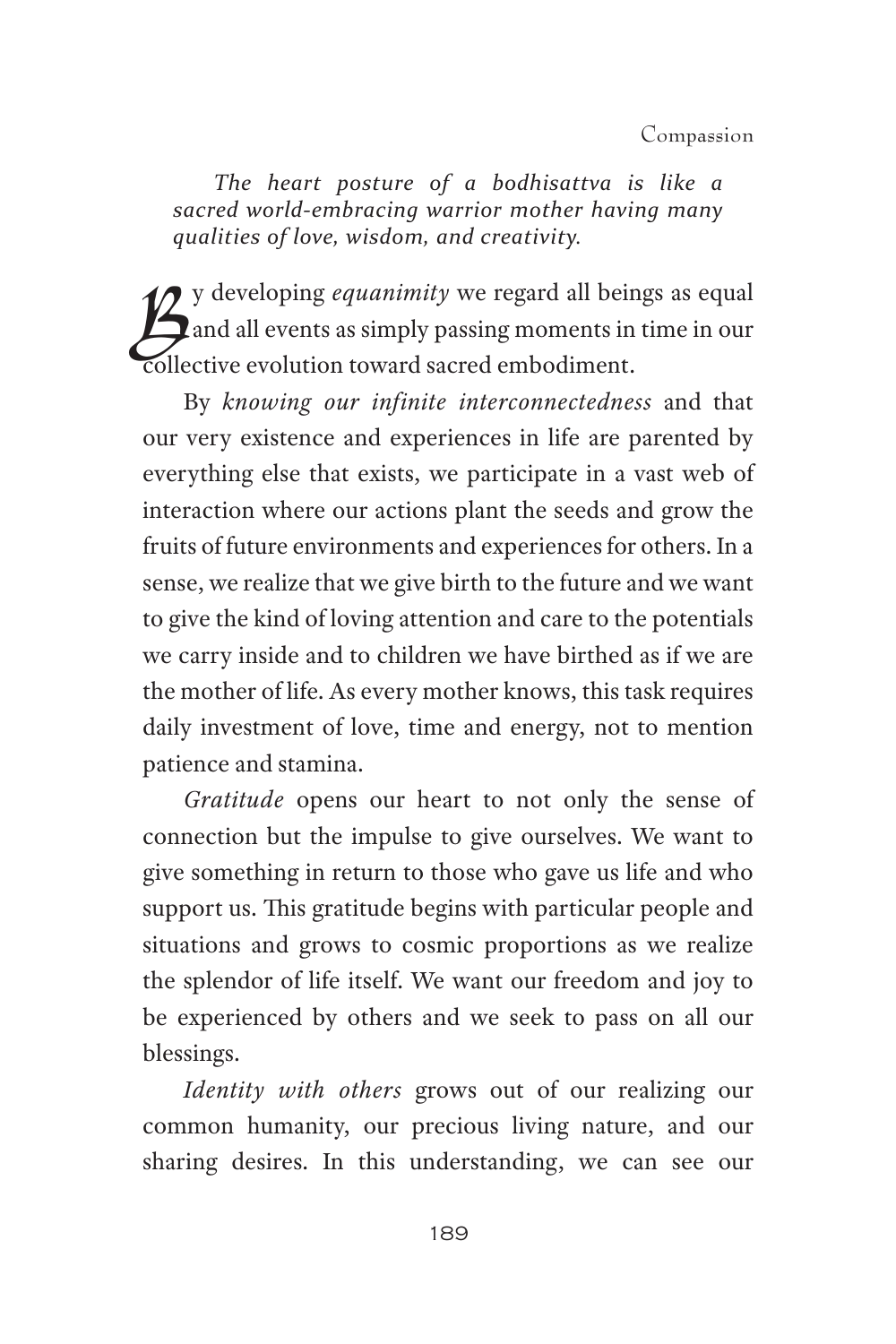

differences in the particulars, in the details, but also see the core of aliveness and connection that is beyond the surfaces of appearances, reactive habits, and cultural expressions. We incorporate a genuine concern for the happiness of others and for their spiritual growth and freedom. In this process we imagine being the other and inquire about what would promote their happiness. We do not imagine how we would be as another person but how that person is in their own terms.

*Love and Compassion* grow out of deep knowing of others. We see their struggles as magnificent efforts to realize happiness and fulfill their nature and we love that spirit in them. We love them for the aliveness that is there and for the potential that can yet come to fruition. We love them because of the deep connection we feel with them and the sense that we are all members of a much larger body of humanity and nature that is working out how to create and manifest the fullness of its beauty. We love them because of our gratitude for how all of us have collectively made this very moment possible. And out of that love and sense of kinship, we develop compassion for others and their struggles with the challenges of growth and the full accomplishment of potential. We open to taking on their pain so that we can transform it into something of value that we can send out to them.

*Understanding our self-addiction* reveals the roots of our own suffering and the limitations this places on our growth, freedom, ability to fully connect, and work on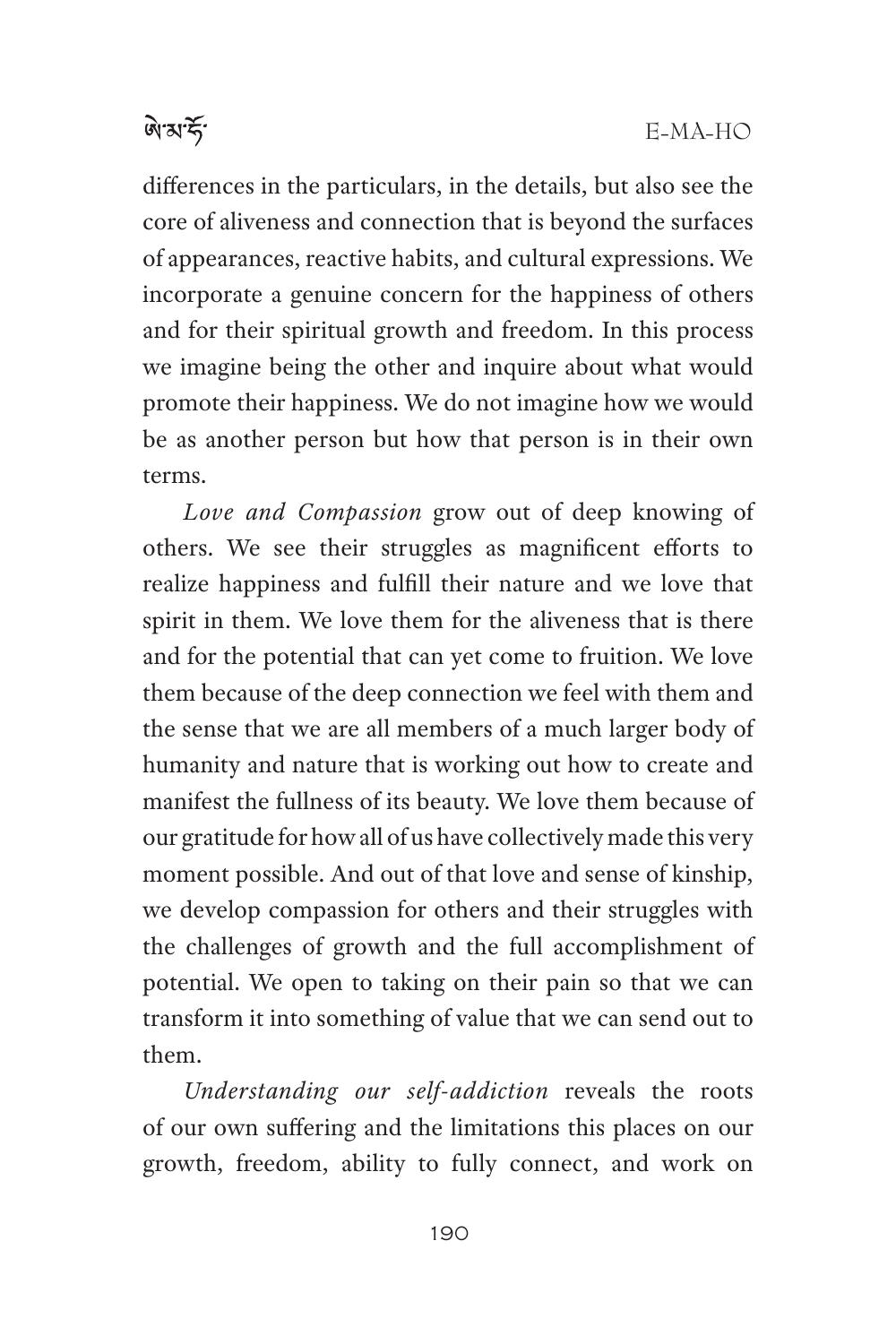#### Compassion

behalf of what is greater than us. Our ability to connect to the sacred depends on seeing beyond the surface of selfconcern and perceiving the sacred aspects of other people, of nature, and of life. We come to realize the prison of selfpreoccupation and the wondrous and beautiful home we experience in deep connection to the sacred through living beyond the personal. We know in some deep way that not only our lives but our language, our food, our clothing, our shelter, and so many other things did not arise from us but are possible because of others and of larger dynamics of life. It is our communion with others, with the sacred, and with the unfolding of life itself that makes our maturation possible and our contributions of value.

*Dedication to the happiness, growth and freedom of all living beings* becomes our great mission in life. We gradually develop the capacity to eat, sleep and breathe our dedication as a bodhisattva with the sense that the future of the world depends on our work, our creating benefit and beauty from the materials of our own lives and those of the world around us. We work on ourselves to be able to help others and we help others to continue and amplify that work we do on ourselves.

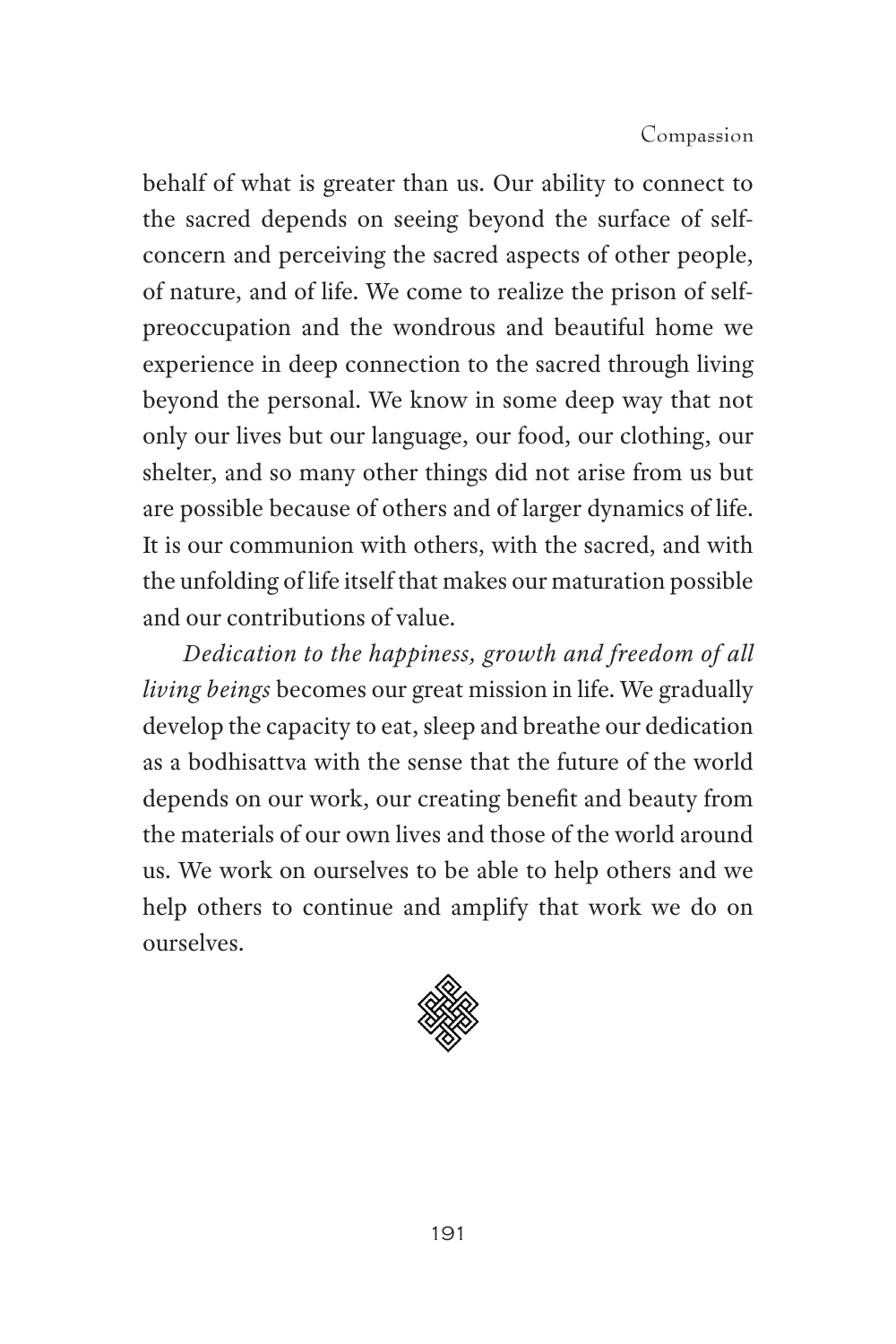ৰ ম'ৰ্দ

A great Hasidic teacher once said, "Somebody else's material needs are my spiritual duties."

The concern for others is not an extension in breadth but an ascension, a rise. Man reaches a new vertical dimension, the dimension of the holy, when he grows beyond his self-interests, when that which of interest to others becomes vital to him, and it is only in this dimension, in the understanding of its perennial validity, that the concern for other human beings and the devotion to ideals may reach the degree of self-denial. Distant ends, religious, moral and artistic interests, may become as relevant to man as his concern for food. The self, the fellowman and the dimension of the holy are the three dimensions of a mature human concern.

Abraham Joshua Heschel

s humans, we can never be self-sufficient, not<br>
only because of our interconnections and **Tonly** because of our interconnections interdependencies, but also because of what we are instinctually designed to give. While a rock is self-sustaining, humans are self-surpassing, always in need of something to give ourselves to, to dedicate ourselves to. We are designed to bond with, care for and act in behalf of our children, our families, and those we have developed caring for. This caring at some level recognizes others as having concerns that we can and do become concerned about.

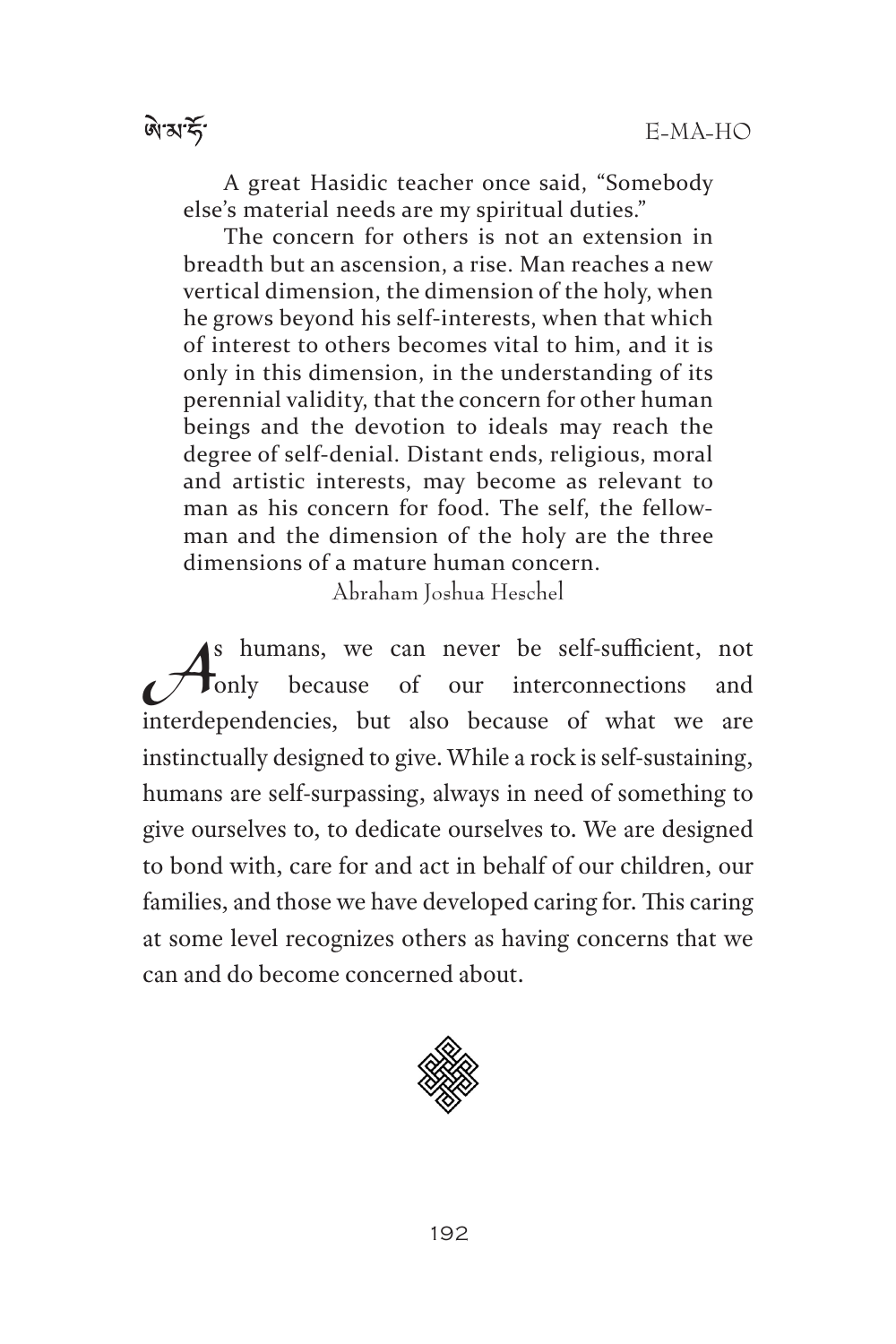*Caring and the ability to include the perspectives, pains, passions, and positions of others provide a foundation for relationally-based ethics.*

 $\mathcal C$  $\mathcal$ aring is a way of making meaning and connecting. Care connects us to others and brings the sense of other into us, with the obvious examples of being a parent with an infant or a lover with a loved one. Caring and the ability to include the perspectives, pains, passions, and positions of others provide a foundation for relationally-based ethics (vs. ethics based on dogma) and for developing virtuous actions. Caring moves our attention from our interior world to the exterior world of others.

Martin Buber calls this the *I* and *Thou* relationship in which the other fills the space of my awareness. There is a sense of collective awareness in which we are mutually engaged in the collective virtues of love, intimacy, friendship, compassion, empathy, communion, and loyalty.

This conscious relating is the basis for ethical action and the social use of virtues for both personal and collective development.

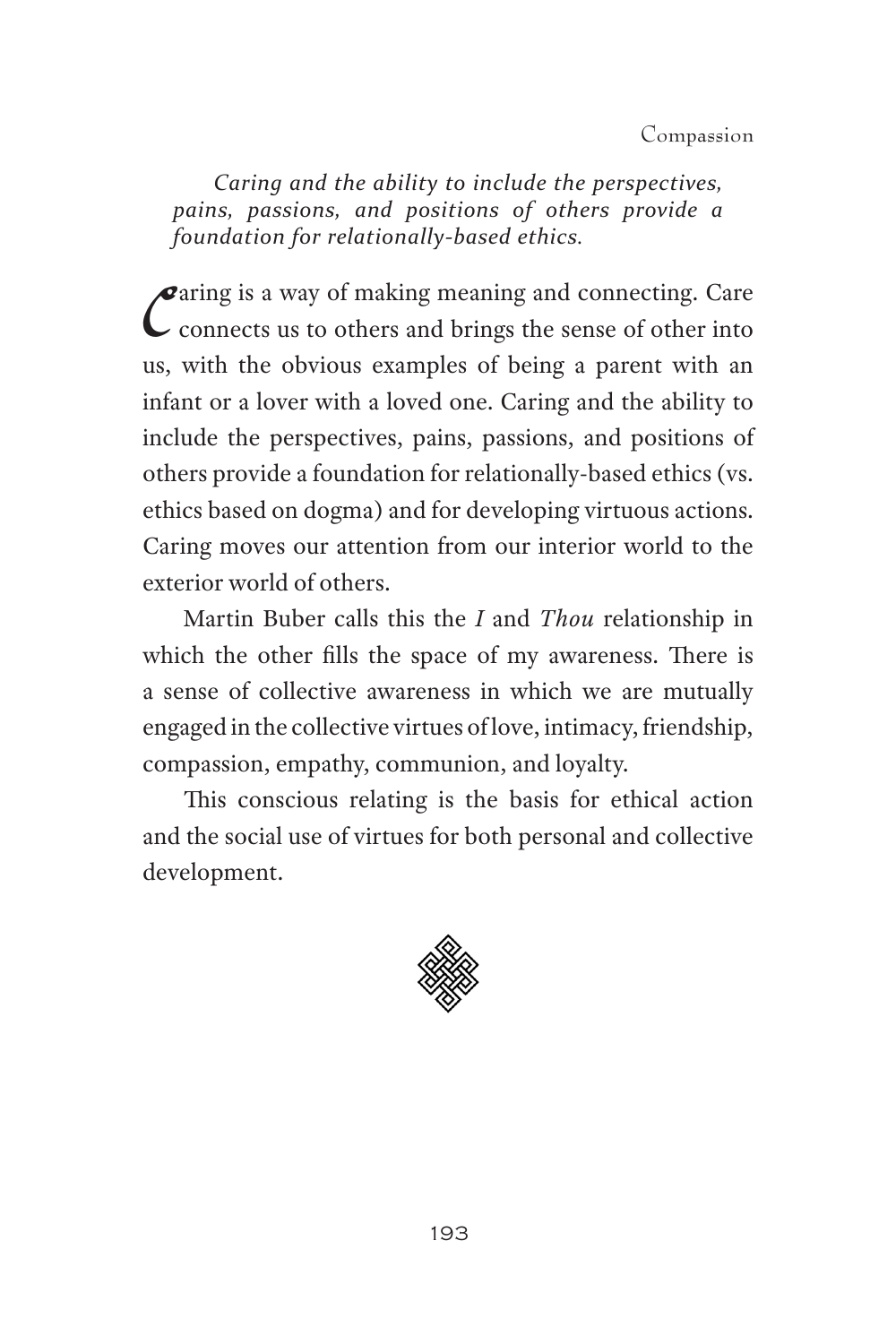*Ethics at its best and as a caring practice (not a doctrine or dogma) bridges the gap between social responsibility and personal virtue.*

 $\triangle$   $\blacktriangleright$  e transform the activity of energy into the activity of deeds.

With these deeds we contribute to the larger community. As a sacred actor we work to remain sensitive to other people so that we hear the cries of a small child, feel the pain of wounds, and taste the bitterness of enslavement to reaction. Our service reflects the caring of a lover and parent.

It is from this caring that appropriate and ethical actions will flow. Without the core of love and caring, ethics degenerates into rules that polarize rather than connect, that inhibit growth rather than open us to maturity, and that can lead to unquestioning extremism rather than the clarity needed to respect each other and all life.

Ethics at its best and as a practice (not a doctrine or dogma) bridges the gap between social responsibility and personal virtue.

Ethics based on absolutist moral rules cannot take into account the subtleties and variety of human situations and the full complexity of our humanity. The concern about being "right" according to a formula dehumanizes everyone by equating people with particular behaviors that we approve of or condemn. This polarization vacates sacredness and reduces society and religion to a system of managed and judged activities rather than a community of relationships.

Part of our challenge, personally and collectively, in our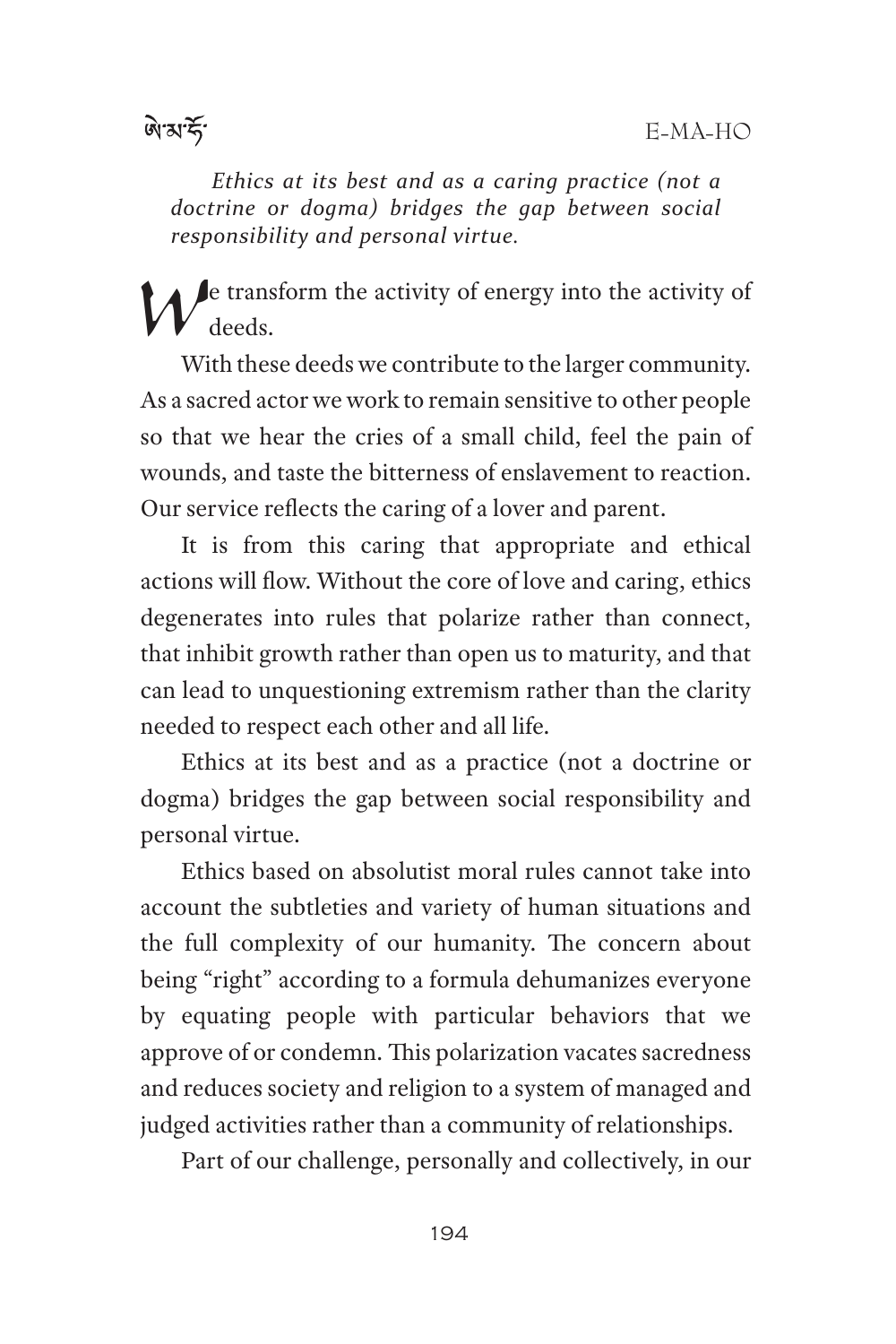Compassion

polarizing society is to release ethics from the prison cell of rigid morality and to reclaim the role of sacred intimacy as a guide for ethical behavior. An authentic ethics which builds and reflects our personal and collective character will only emerge when we are rooted in a sacred, yet humanizing, fundamental love and respect and approach each other with humility, courage, and compassion.

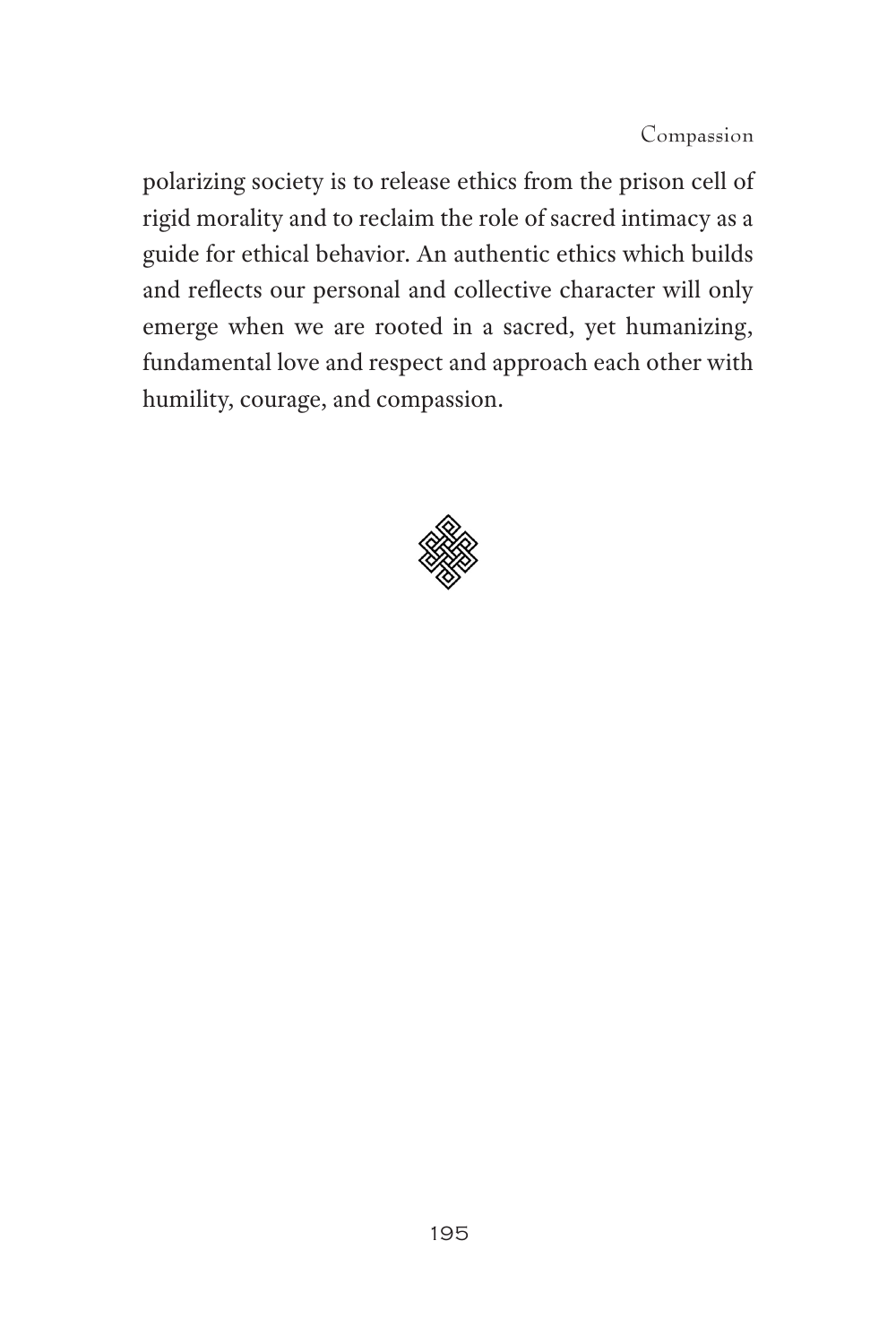*Compassionate ethics dethrones us from being the center of our world and puts other people and the larger community there. An effective ethics transforms not only individuals but the culture of the greater society.*

 $\mathcal{T}$ he path of a bodhisattva forms a kind of ethical, as well<br>as spiritual, alchemy. We behave in a compassionate way<br>and this abances us. The development of sutherize sthical as spiritual, alchemy. We behave in a compassionate way and this changes us. The development of authentic ethical concerns diminishes our self-centeredness, our inclination to be greedy, and impulse to seek security. Compassionate ethics dethrones us from being the center of our world and puts other people and the larger community there. An effective ethics transforms not only individuals but the culture of the greater society.

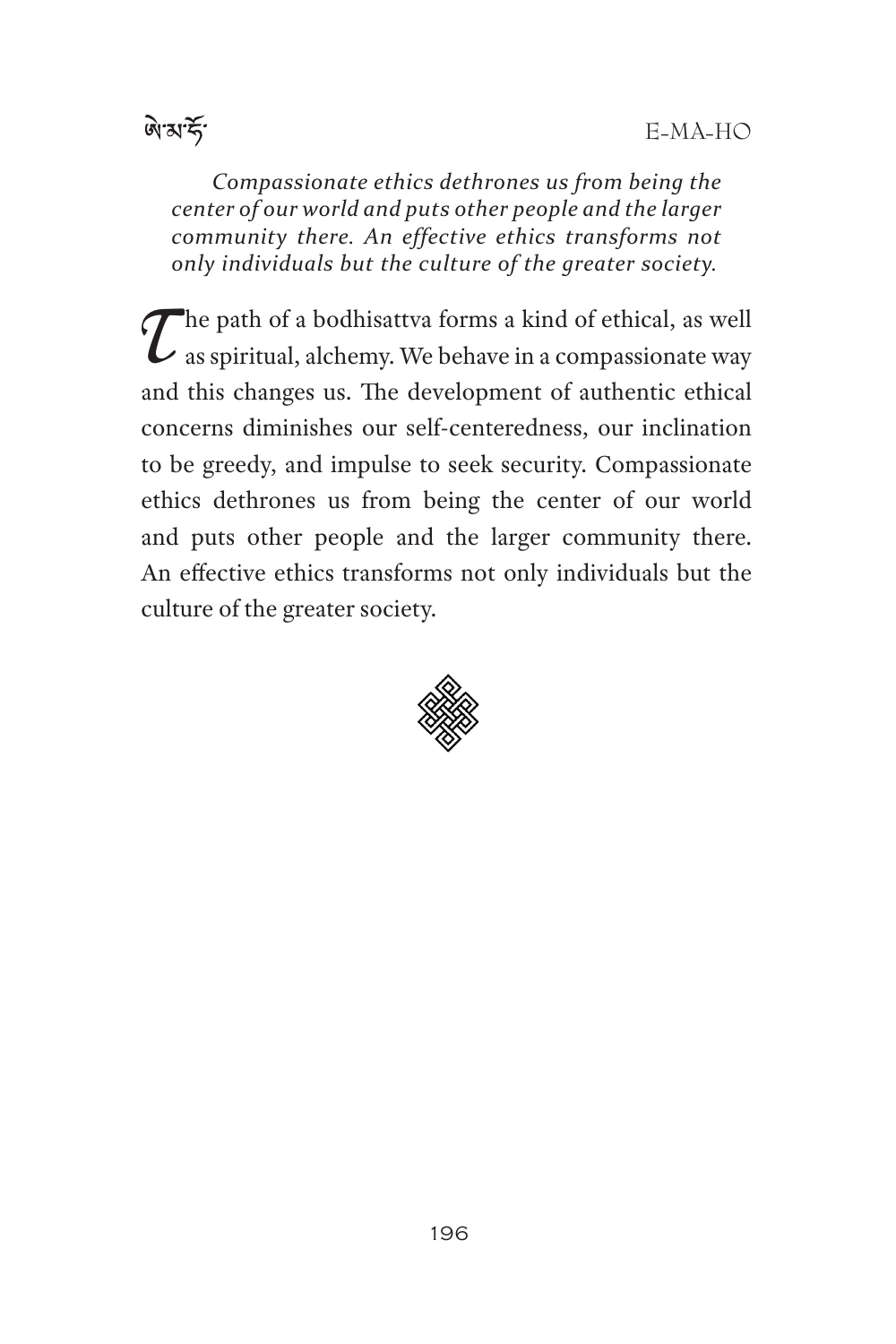If you want to be happy, practice compassion: if you want others to be happy, practice compassion. H.H. the Dalai Lama

 $\mathcal C$ ompassion draws upon our capacity to take seriously and get inside the reality of others—their pains and inner lives, their emotions, and their external circumstances. It is our impulse to open our hearts and to help and support those in need. In compassion we engage each other in our mutual humanity and divinity. It reflects our ability to invest mental, physical, emotional and spiritual energy in what happens to others and to manifest our caring in action. The heart of creating blessings is not great gestures or grand deeds or spectacular feats, but small deeds done with great love. This is the heart of moral awareness.

Using the power of awareness and imagination, compassion not only places us in the position of other people, it also accesses our own best intentions, caring, and wisdom. We radiate these qualities from our hearts into the world, contributing love and wisdom to the environment of consciousness that surrounds us all. These encouraging and embracing qualities can be sensed even if they cannot be seen, creating an intimate home for all.

Compassion is not an idea but an authentic connective response. It is felt in the core of our body from our belly through our heart center up to the throat. In fact, Dacher Keltner has found that feelings of compassion increased as vagus nerve activity increased. Elevated vagus nerve activity oriented us toward greater social connection, sense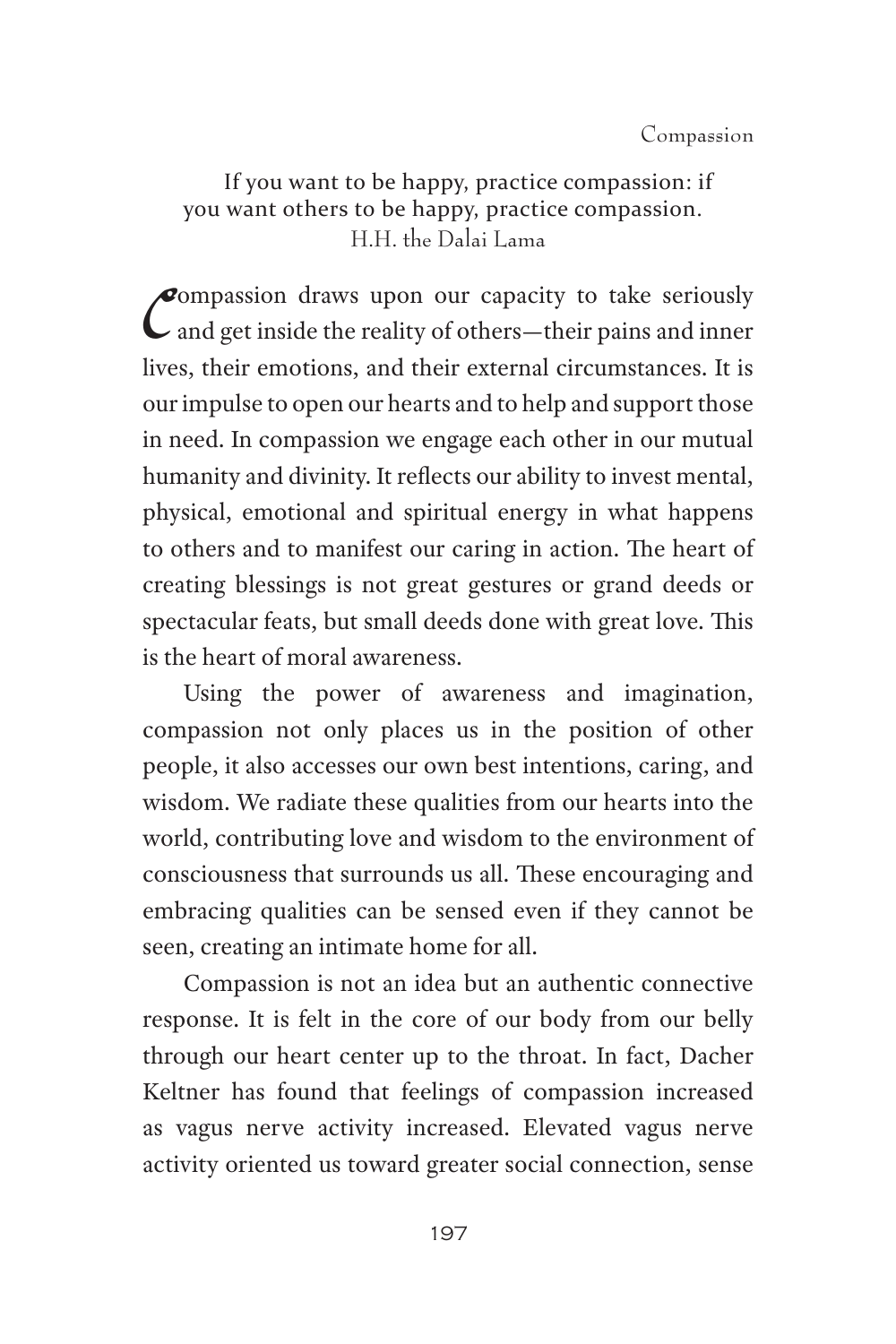### <u>ৰামৰ্দ</u>

of belonging, positive emotions, behaving in helpful ways, and an increased likelihood of having a transformative experience. Compassion and increased vagus nerve activity also expands the circle of people included in the sense of caring and increases the sense of similarity. These expanded perspectives correlated with belief in equality and sensitivity to the rights of others.

Compassion is what we feel when we see a small child fall off a swing and we want to pick him or her up and comfort them. We want them to feel the warmth of caring so that the heart connection will heal the sense of tearing that the fall and its shock induced in their spirit. We send the loving, healing energy from our being to theirs without condition or hesitation. This is the type of connective, loving energy of compassion that we want to apply to ourselves as well as others.

As we grow in our spiritual development, we can experience the freedom and joy of deep realization but this is tempered by the felt connection to those who are caught up in distress. We sense the incompleteness of our collective well-being. The distress of others inspires us to share our realizations and work harder. We do not make the distress of others a distracting suffering for ourselves but rather our heart connection uncovers a kind of wise knowing and love that activates our caring. We know the other without taking on another illusory identity and reactive habit body. Compassion works for many reasons and one is that we are often most creative when we are in the process of giving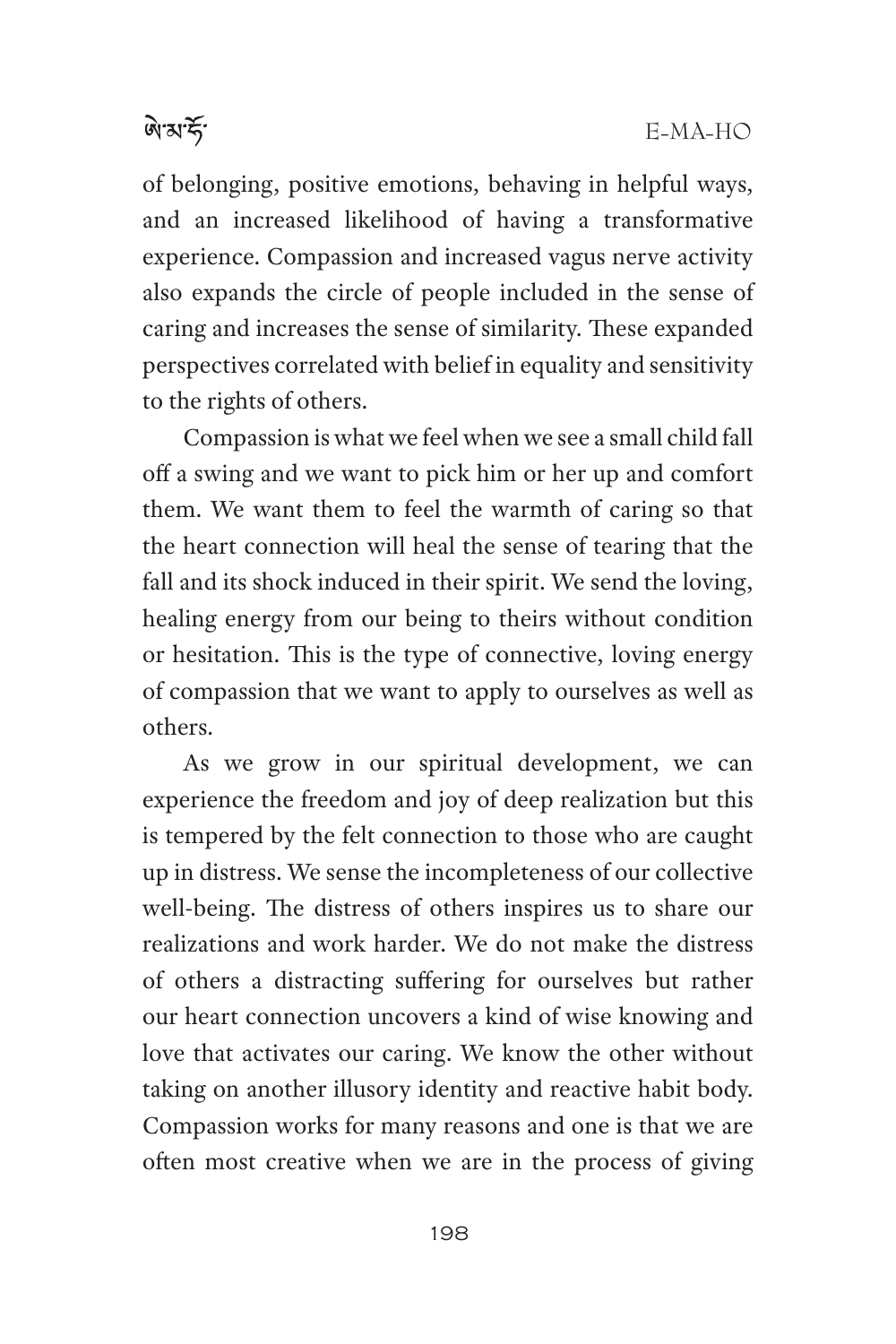ourselves away.

The Buddha taught that our true nature is inseparable from the nature of all being and is open, radiant and lacking a permanent separate self. In the Buddhist teaching on presence, we are all features of Reality. When our authentic nature is realized, certain wisdom ways of being naturally emerge such as compassion, loving-kindness, equanimity, and generosity (*Brahma-viharas*). From this profound realization, we develop the heart posture of *bodhichitta*, the desire and dedication to free all beings from suffering.

In Jesus's teachings, love is at the center of all being love that is forgiving, unconditional, and generously unselfcentered. For many Christians, Jesus was a human being whose great gift was that as a human with all our frailties he could incorporate the true nature of the Divine.

For Karen Armstrong, the noted writer on comparative religion, "Compassion is the key to religion, the key to spirituality. It is the litmus test of religiosity in all the major world religions. It is the key to the experience of what we call God—that when you dethrone yourself from the center of your world and put another there, you achieve *extasis*, you go beyond yourself." She quotes the Buddha: "First, live in a compassionate way, and then you will know."

Translating the great Buddhist Indian master of two thousand years ago, Nagarjuna, Robert Thurman says that Nagarjuna's phrase "voidness is the womb of compassion" really means "Freedom is the womb of compassion."

Keltner, in his book *Born to Be Good*, suggests that we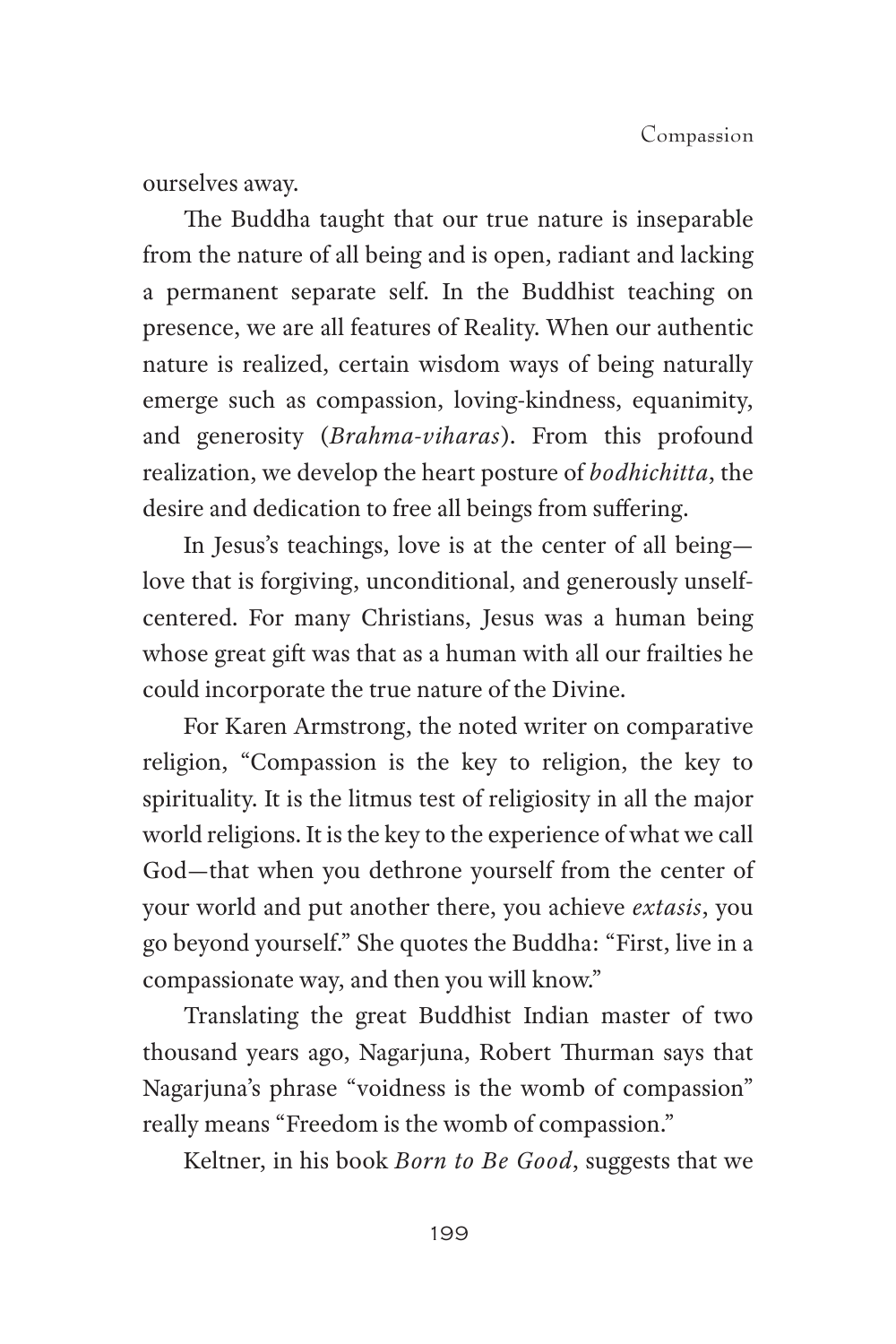

evolved neurologically to feel compassion in part to facilitate stronger bonding in families and communities. "Compassion does not render people tearful idlers, moral weaklings, or passive onlookers but individuals who will take on the pain of others, even when given the chance to skip out on such difficult action or in anonymous conditions. The kindness, sacrifice, and *jen* that make up healthy communities are rooted in a bundle of nerves that has been producing caretaking behavior for over 100 million years of mammalian evolution. And the lives of individuals with highly active vagus nerves add yet another chapter to the story of how we are wired to be good."

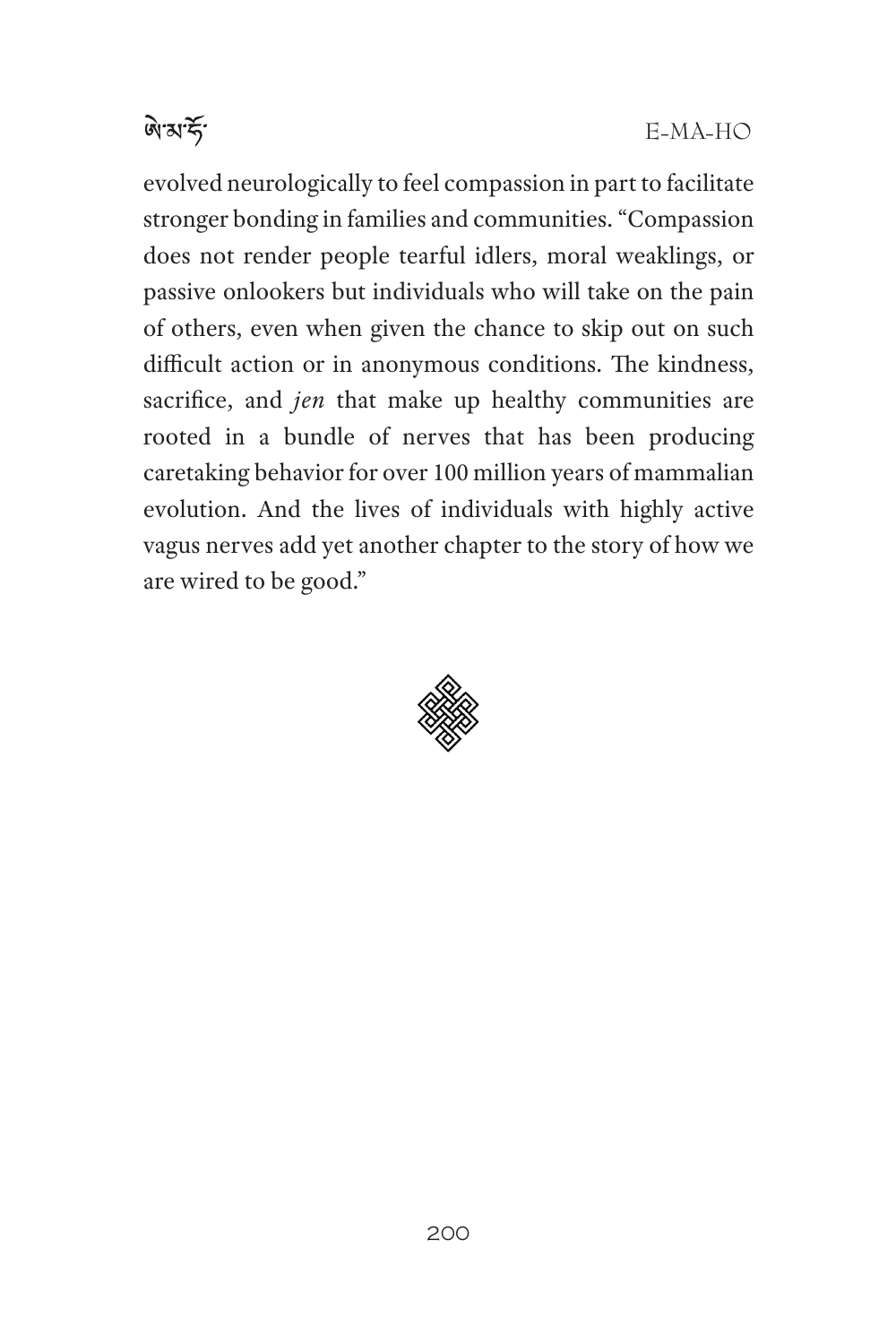Compassion

### In One Is All, In Many Is One

 $\int$ n another story about Indra, Indra, having accepted the responsibility for the world as the god of natural forces that nurture and protect life, he longed to fulfill his mission and was not sure how.

Perceiving that the entire cosmos could be seen in a single grain of dust, Indra hung a net around the Universe so that it stretched out in all directions. The net was infinite, with no beginning and no end. At each intersection of the forces of nature where the net came together Indra placed a knot.

In an elegant way that only a God can manage, on each knot Indra hung a beautiful jewel that contains and reflects every other jewel in the net. Not only that, when Indra touched any jewel in the net, all other jewels in the web resonated.

If we select a jewel for viewing and look deeply, we find that each jewel contains every other jewel in the net, connecting us to all life and to the universe.

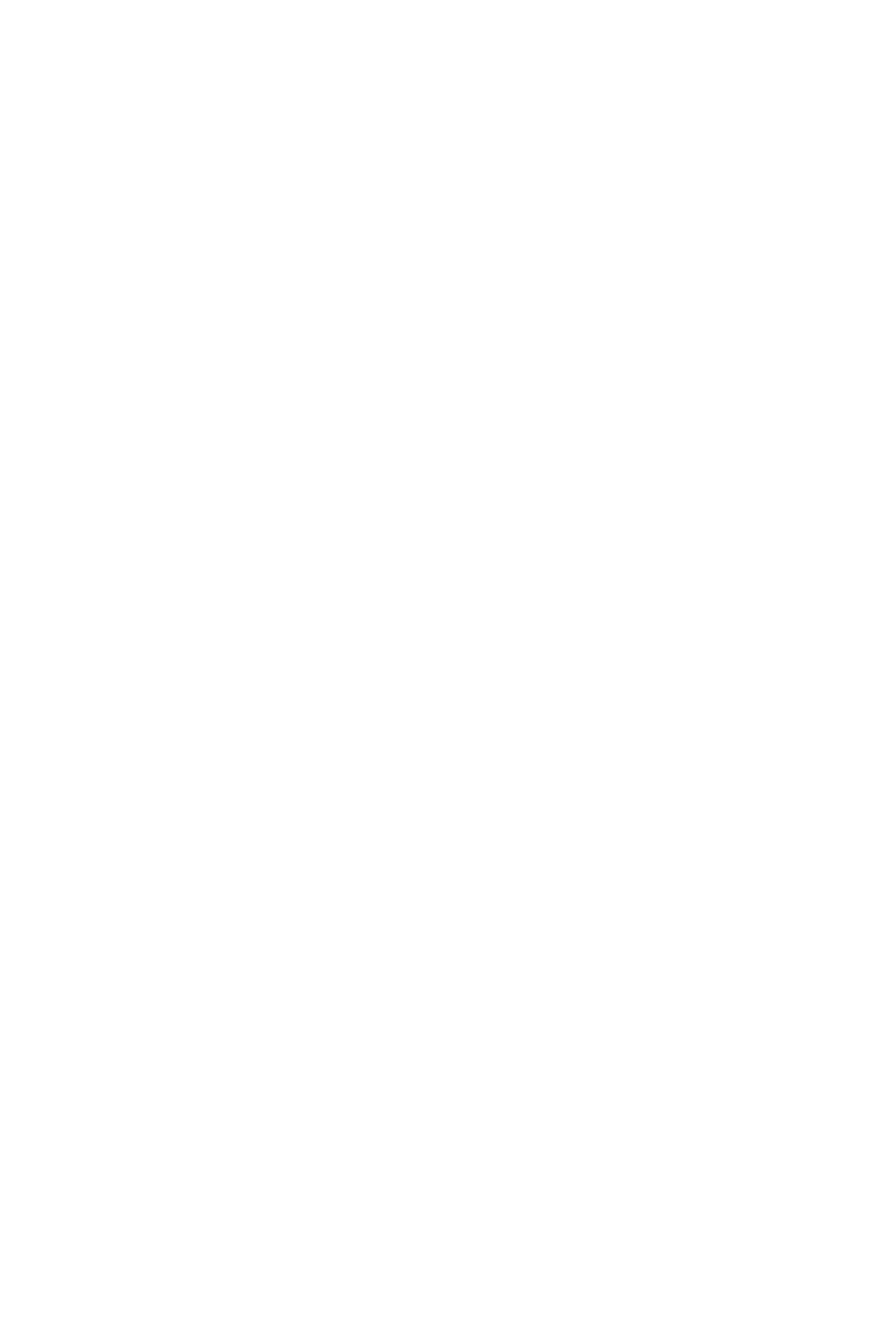# Sacred and Just Community **8**

## **E-MA-HO**

बे'राई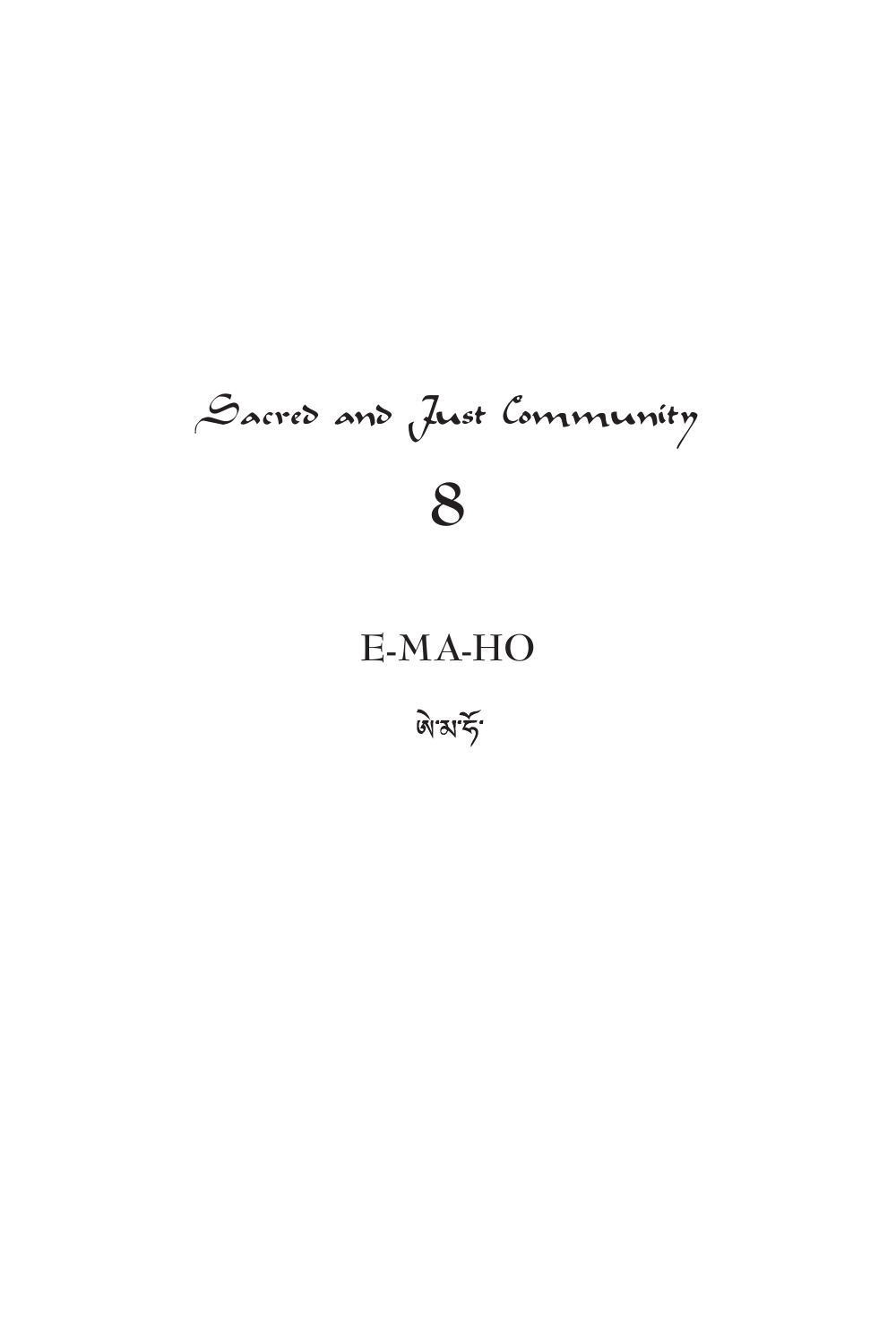*We realize that, in a sacred life, creating benefit and beauty is collective and the embodiment of the sacred is not only a personal goal but a community objective as well.*

*What we can do when we live whole-heartedly is lose ourselves deep inside our doing, traveling a road of love and longing for beauty paved with the joy of living and the music of creation. As we work with other people, shoulder to shoulder, we establish a way of speaking and knowing that establishes a corridor between us. This, in turn, amplifies the art of possibility in our collective shaping of the world.*

As we become more conscious, we discover that the<br>collective dimensions of our being cannot become collective dimensions of our being cannot become truly free as long as others, who also make up the collective, are not also awakened. We are not isolated, self-arising, selfsufficient beings. Our existence came from a social act, our survival depended on others, and our learning was facilitated by teachers. Nothing that we are or could be is totally independent. We are embedded in a world of relationships and our actions have impacts on others, directly and indirectly. We are both a part and a feature of larger wholes. To be fully awake requires that we accept and engage those aspects of our being and of life. Otherwise it is like wanting to dance with a very strong heart and fit lungs but with legs that have atrophied muscles and broken bones.

When we realize that a sacred life involves engagement with the world in beneficial ways, it becomes clear that creating value is collective and the embodiment of the sacred is not only a personal goal but a community objective as well.

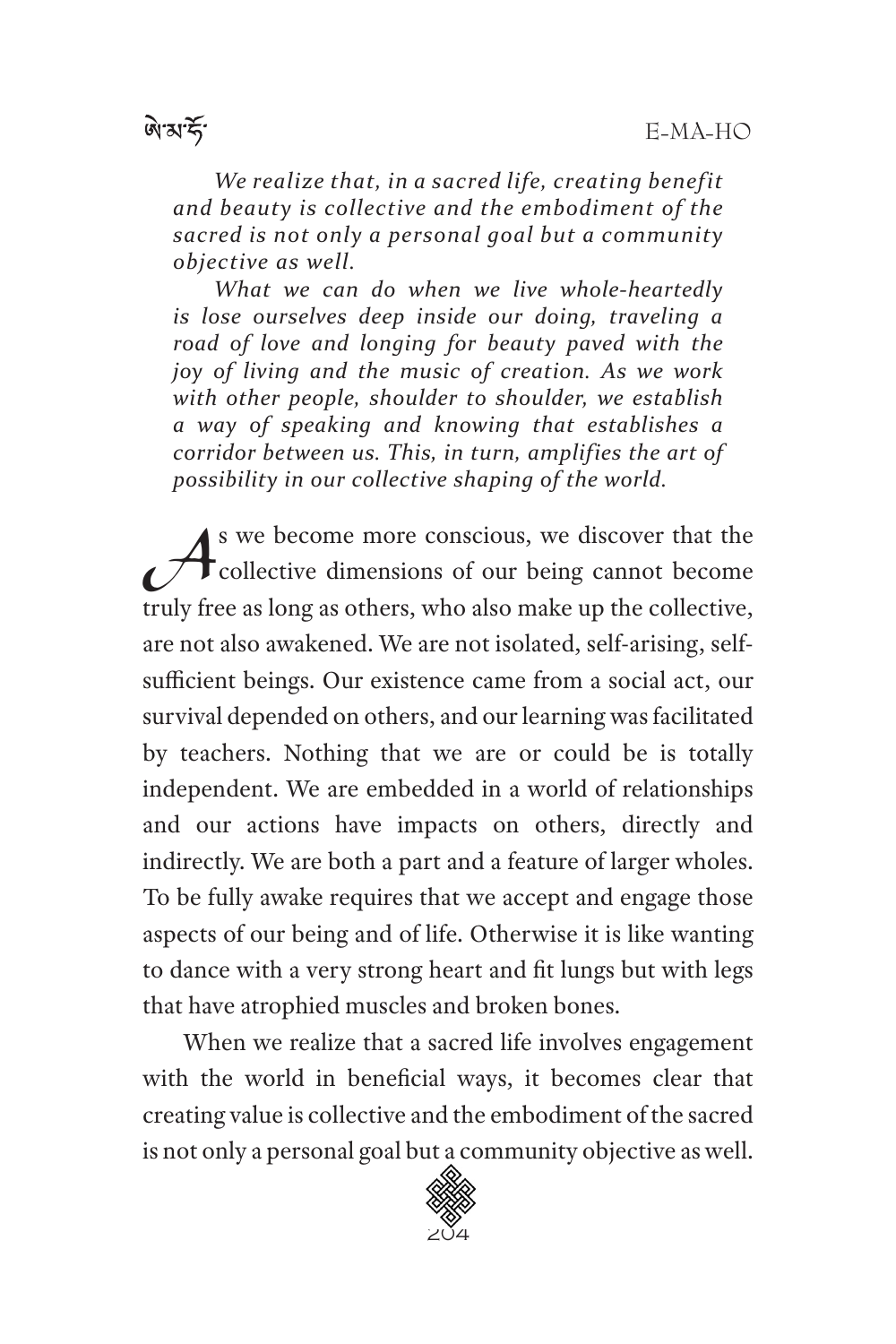I celebrate myself, and sing myself, And what I assume you shall assume, For every atom belonging to me as good belongs to you.

#### Walt Whitman

As Whitman so eloquently expresses in such dramatic<br>and meditative ways in his great poem, "song of and meditative ways in his great poem, *"song of myself"*, we share all the fundamentals in common. The collective forces are the currents that flow through all of us engendering the abundance and variety of human imagination and experience. These forces connect us in elemental ways, in the rhythms of life, in the teeming aliveness of our larger community, and in the immensity and diversity of the ways we individually and collectively sanctify the land, life, and world we share. For Whitman our collective vitality and beauty manifests the divinity that is our nature. In his ardently democratic approach, all are included in his subjects, in his admiration, in imagination, in the music of the voices of the world, and in his language. He casts a net that includes and beautifies all he sees, even encompassing death and especially love.

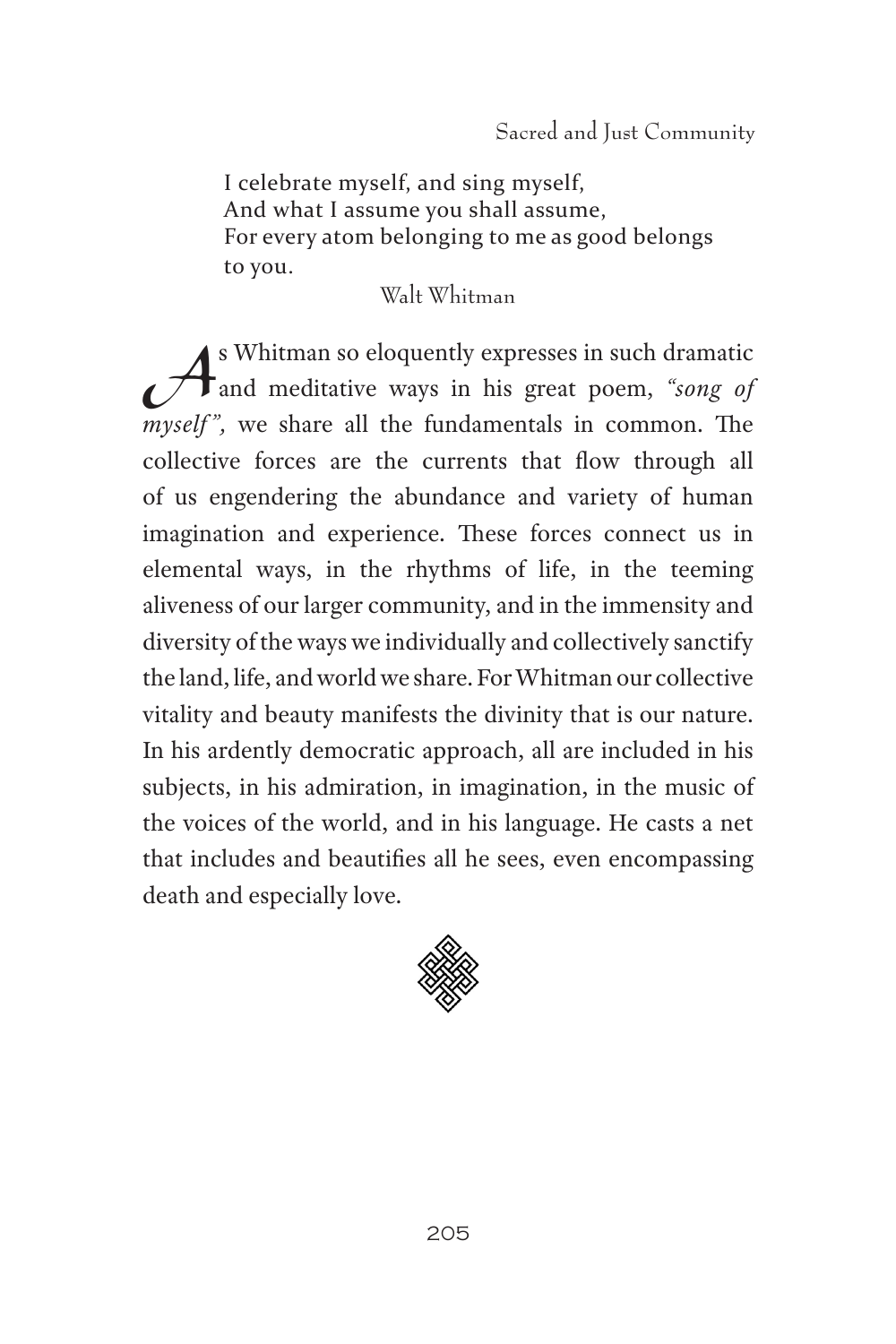<u>ৰামৰ্দ</u>

I think I will do nothing for a long time but listen,…

I hear the sound of the human voice….a sound I love,

I hear all sounds as they are tuned to their uses…. sounds of the city and sounds out of the city….sounds of the day and night;

Talkative young ones to those that like them….the recitative of fish-pedlars and fruit-pedlars….the loud laugh of workpeople at their meals,

The angry base of disjointed friendship….the faint tones of the sick,

The judge with hands tight to the desk, his shaky lips pronouncing a death-sentence,

The heave'e'yo of stevedores unlading ships by the wharves….the refrain of the anchor-lifters;

The ring of alarm-bells….the cry of fire….the whirr of swift-streaking engines and hose-carts with premonitory tinkles and colored lights,

The steam-whistle….the solid roll of the train of approaching cars;

The slow-march played at night at the head of the association,

They go to guard some corpse….the flag-tops are draped with black muslin.

I hear the violincello or man's heart's complaint,

And hear the keyed cornet or else the echo of sunset.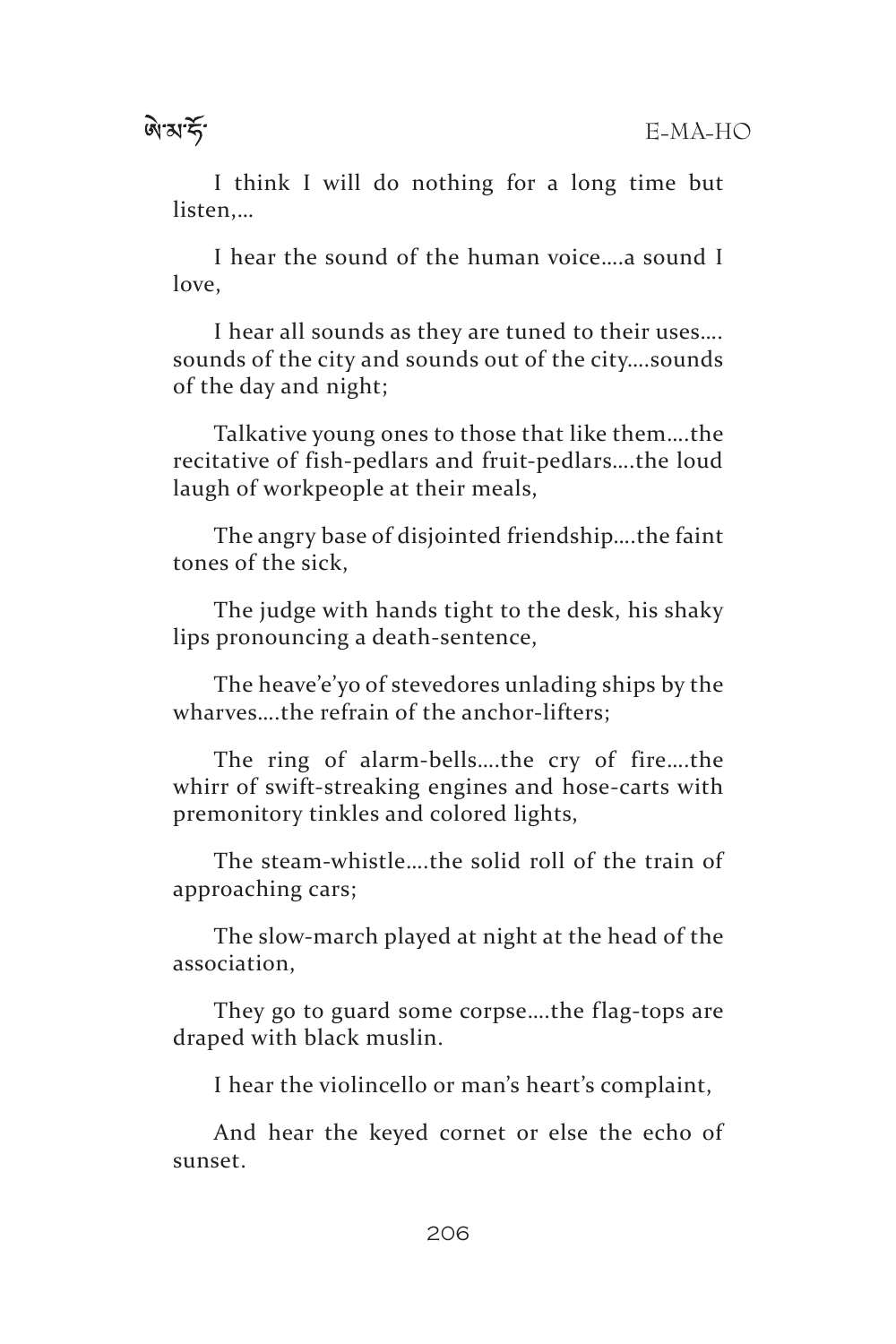I hear the chorus….it is a grand opera….this indeed is music!

A tenor large and fresh as the creation fills me,

The orbic flex of his mouth is pouring and filling me full.

I hear the trained soprano….she convulses me like the climax of my love-grip;

The orchestra whirls me wider than Uranus flies,

It wrenches unnamable ardors from my breast,

It throbs me to gulps of the farthest down horror,

It sails me….I dab with bare feet….they are licked by the indolent waves,

I am exposed….cut by bitter and poisoned hail,

Steeped amid honeyed morphine….my windpipe squeezed in the fakes of death,

Let up again to feel the puzzle of puzzles,

And that we call Being.

Walt Whitman in "song of myself*"*

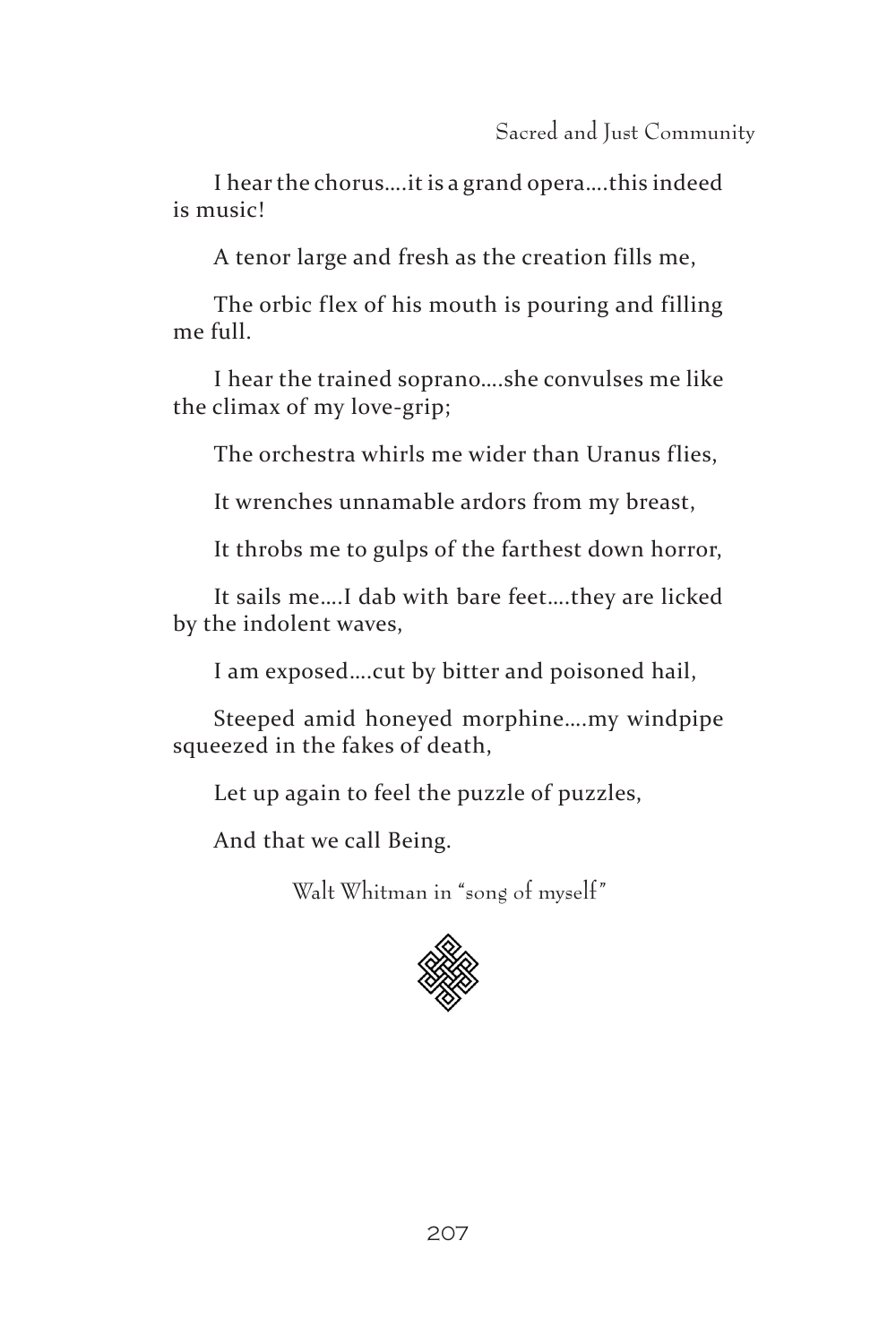ৰ ম'ৰ্দ

*One of the sacred principles of spiritual growth is that we work in order to be worked.*

We are not only a part of a community of human beings, we are also a participant in the multiplicity of forces shaping the world. Our aspiration is to become a member of a community of sacred influences that nurtures freedom from reactive habits, happiness, and growth into spiritual maturity. One of the sacred principles of spiritual growth is that we work in order to be worked.

We trust that as we work to develop spiritual capacity the processes of sacred consciousness will have their own dynamics and development and will carry us along and accelerate our growth. It is similar to an experienced runner who moves into the zone of the flow of running or to a cyclist who pumps to ascend an incline and then uses mostly momentum and gravity to descend on the other side.

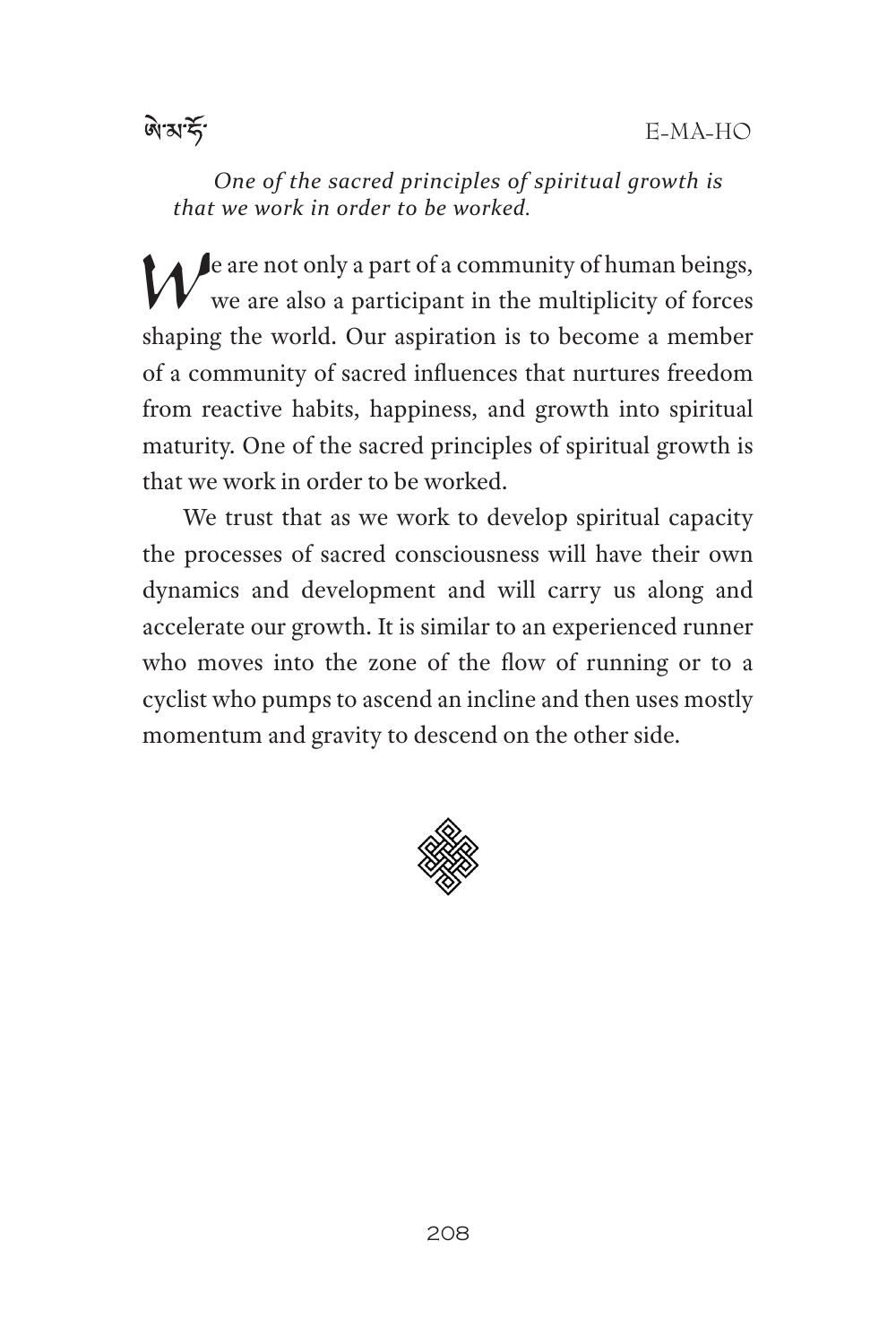*By making ceremonies and rites beautiful and inspiring, we shape our collective consciousness and create a collective art form.*

Aliveness is a celebration of the moment. Through our<br>consciousness and love, our celebration sanctifies<br>the living of each moment. When we celebrate with others consciousness and love, our celebration sanctifies the living of each moment. When we celebrate with others we bring the community to life and sanctify our communal bonds. Collectively performing rituals leads all of us to transcendence, as long as we do not participate mechanically or automatically. By making ceremonies and rites beautiful and inspiring, we shape our collective consciousness and create a collective art form.

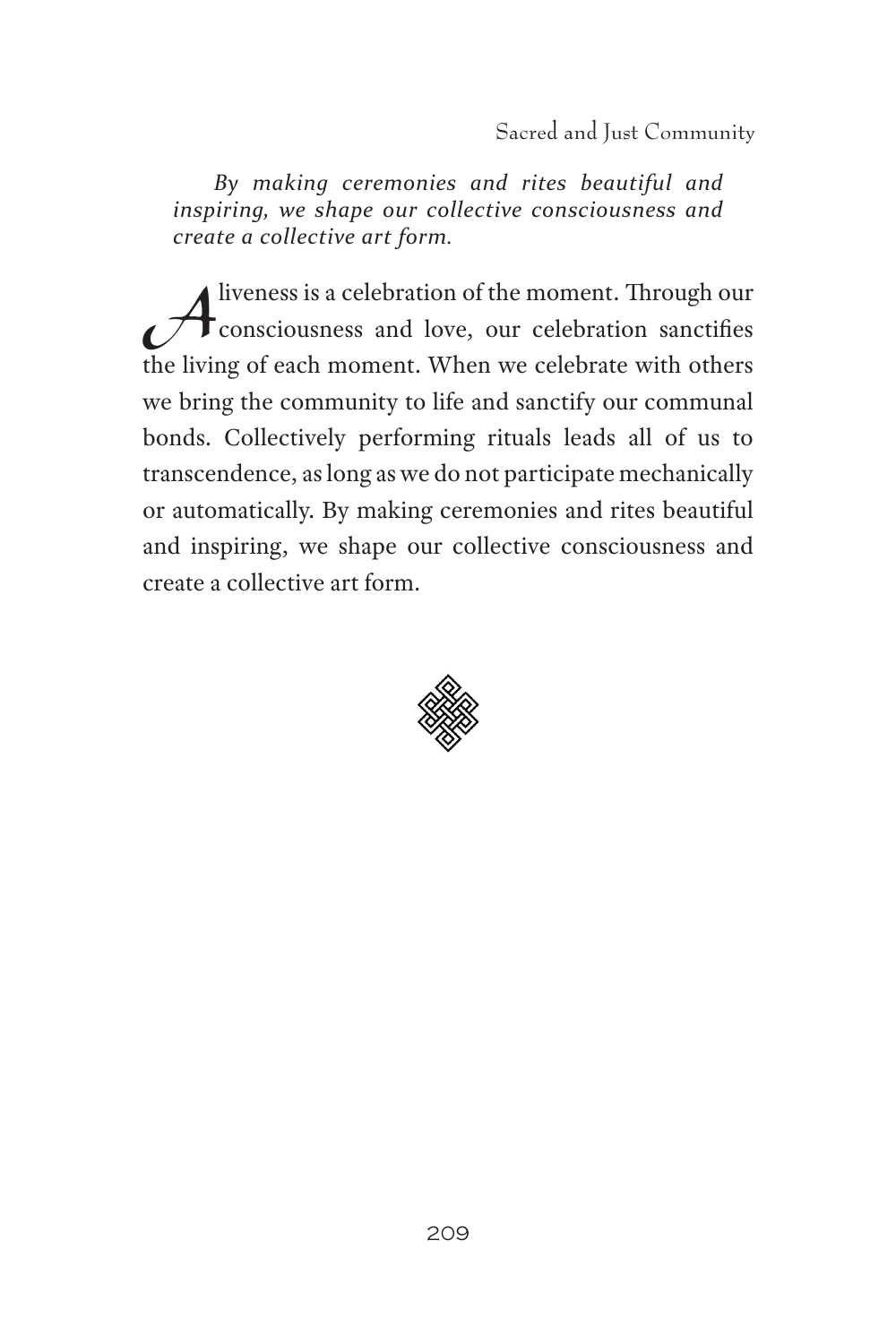<u>ৰে'ক্ষ'</u>

*The reason all the spiritual traditions in their own ways place love and compassion at the heart of their teachings and practices is not simply because it helps groups function better, but because individuals grow in this way and because it is a recognition of our collective nature.*

|<br>C n 1800 the "Wild Boy of Aveyron" was discovered. He was 12 years old and had survived on his own in the forest, scavenging for acorns and hunting small animals. When he was taken in he could only grunt, howl and cackle in attempts to communicate. He never smiled, cried, touched, or met the gaze of other humans. After five years of care and teaching by Jean Itard, Victor, the name he was given, did learn to wear cloths, sleep in beds, eat at table and have a bond with Jean Itard. However, like the other documented cases of feral children, he did not develop language, a moral sense, or an ability to interact with and cooperate with other people. Further Victor and similar children remained incapable of self-awareness. It is hypothesized that the absence of early experiences of connection and care with a parent or caretaker deprived these children of necessary conditions of love and examples that are required to develop cognitive, intellectual, emotional, interpersonal, and reflective abilities.

This suggests that we, as a species, cannot realize our Buddha nature, cultivate our capacity for love and compassion, or develop Buddha character in isolation. Certain basic social relationships and activities must be present early in life. As Dacher Keltner points out: the sense of connection "is laid down in a rich vocabulary of touch,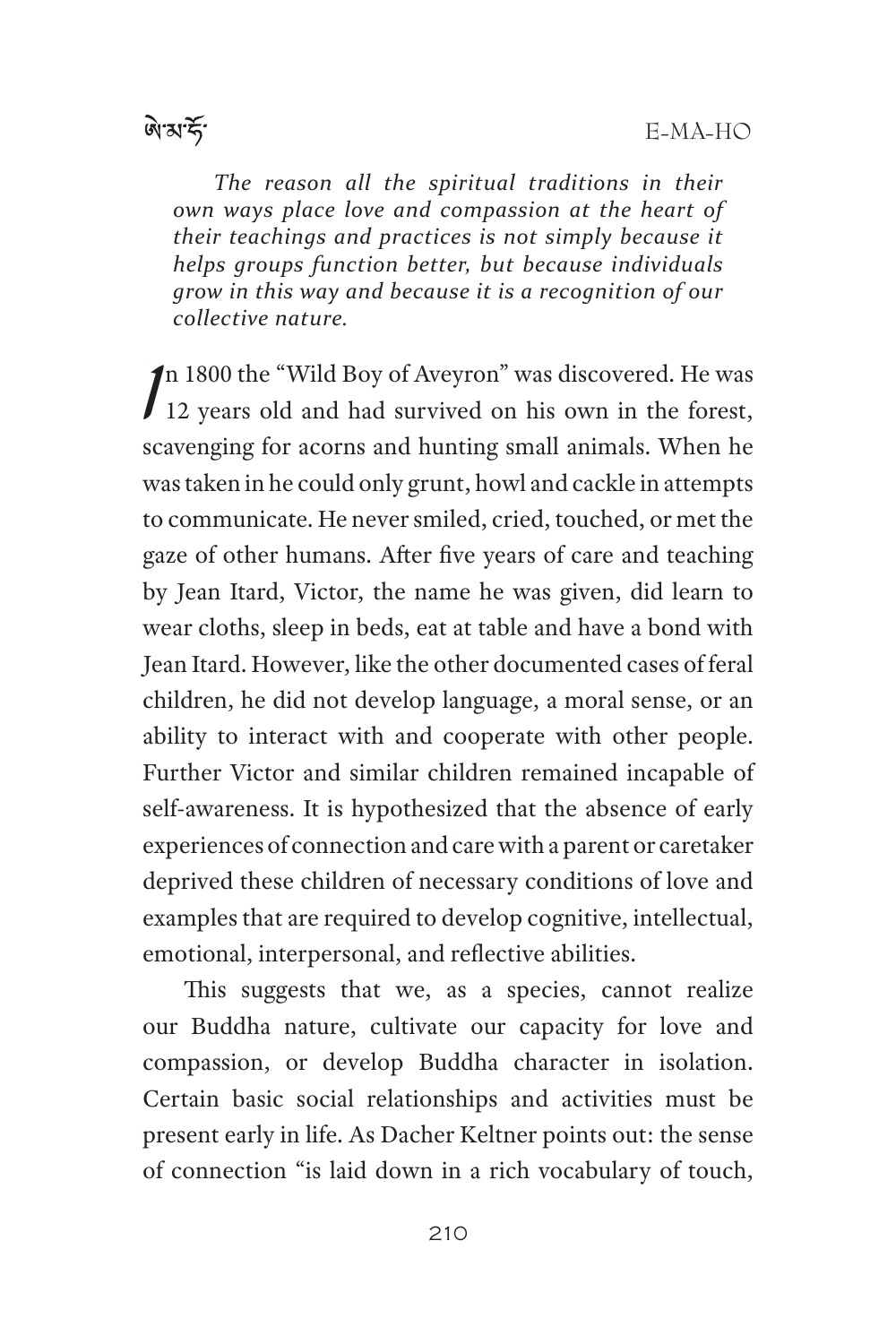voice, gaze and facial display, it is evident in the merging of minds, heartbeats, and nervous systems of caretaker and young child. These processes establish deep patterns of neural response in the pro-social nervous system..."

Research is increasingly showing that connective love, not loving desire, increases our levels of oxytocin and, thereby, amplifies our sense of belonging with humanity. This connective love enhances our propensity to help others, to trust, and to sacrifice on behalf of others and a purpose beyond ourselves.

When we speak of the human design, we are not pointing to the makeup and potential of an individual in isolation. The human design is both individual and social. It is a collective design. The reason all the spiritual traditions in their own ways place love and compassion at the heart of their teachings and practices is not simply because it helps groups function better, but because individuals grow in this way and because it is a recognition of our collective nature.

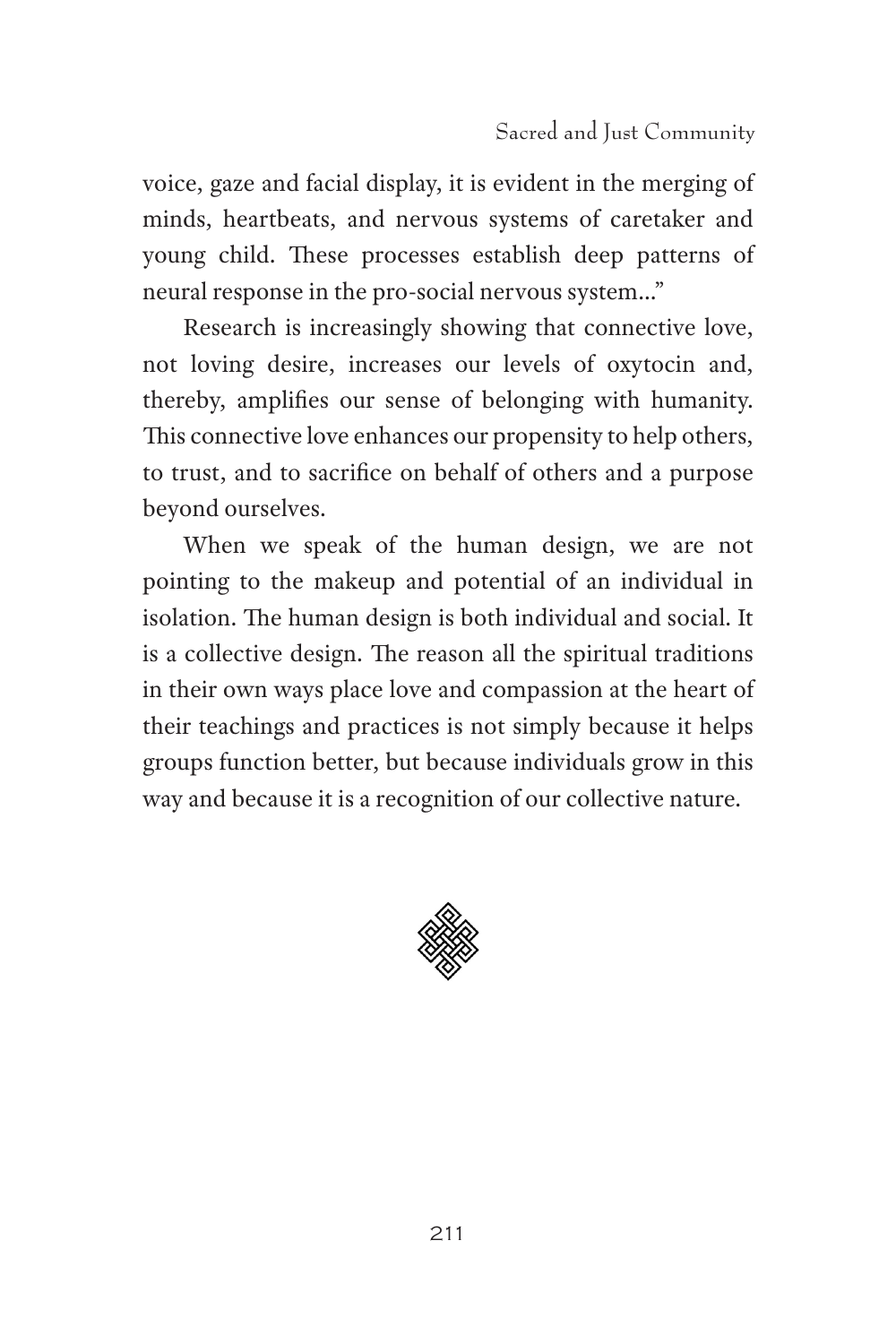E-MA-HO

ৰ ম'ৰ্দ

*Cultivate full aliveness at both personal and collective levels.*

We want to cultivate full aliveness at both personal and collective levels. At the personal level, this is accomplished through the way we care for and train our body to become fit and support our beneficial actions and the way we cultivate wise and loving heart postures. Collectively, we want to engender a society that functions well on behalf of all members, promotes respect for everyone, nurtures and grows collective sacredness, encourages personal development and fosters justice.

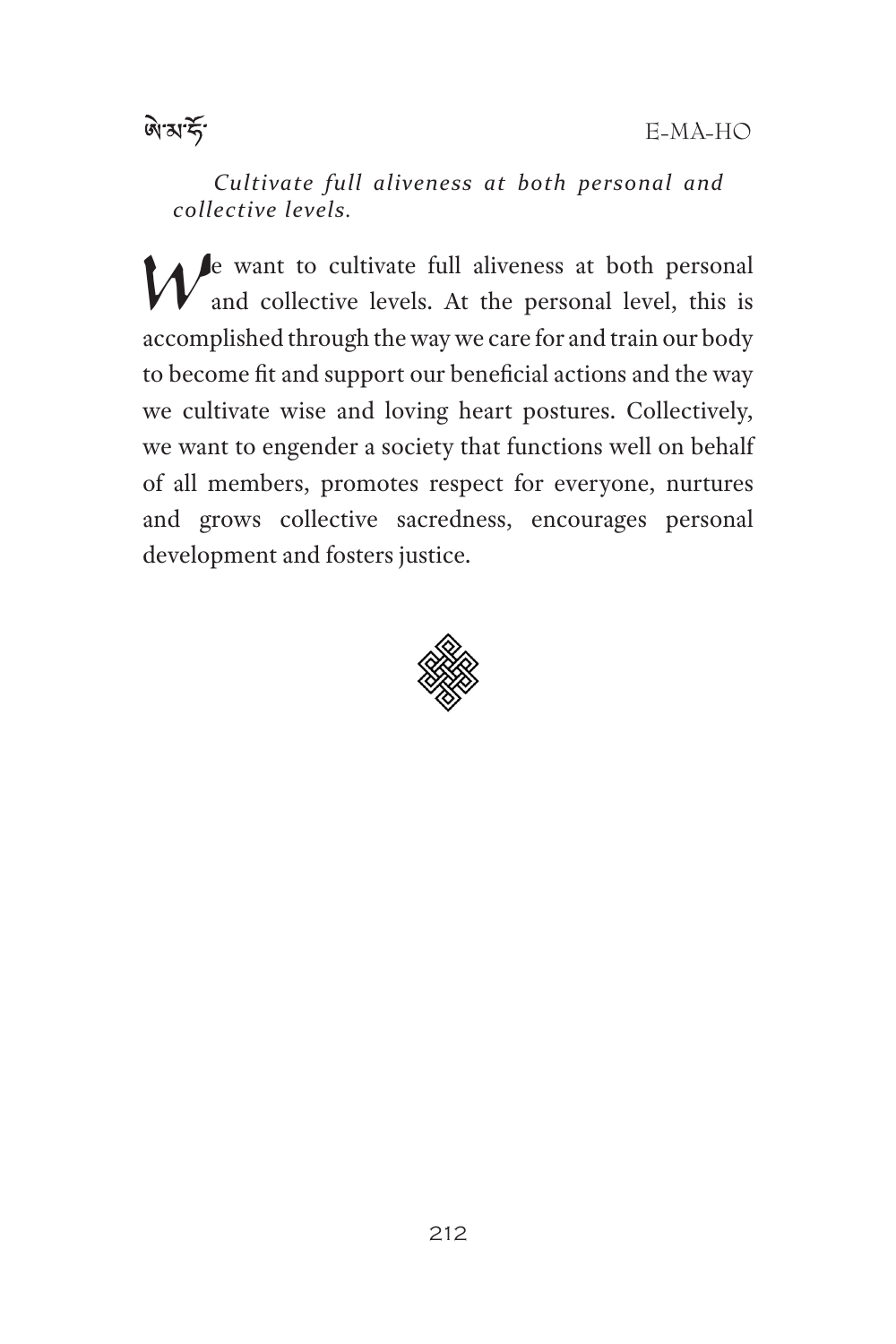*To hoard the self is to grow a colossal sense for the futility of living.*

Sophisticated thinking may enable man to feign his being sufficient to himself. Yet the way to insanity is paved with such illusions.

Abraham Joshua Heschel

Our desire to do the right thing, to be good, and to<br>promote justice arises from an impulse in our being to promote justice arises from an impulse in our being to strive for goals that are considered good, not only personally but collectively. We may disagree on the particulars but we share the striving itself.

In everything we do, we operate from a sense of meaning. Our actions bring together our being with our sense of meaning to create a relationship with life in the moment. It is not enough for us to simply sense our existence and the nature of awareness. We are designed to go beyond questions of "who we are" and "what are we?" We are beings in quest of meaning not only in the moment but also for all of life.

As Viktor Frankl and Abraham Joshua Heschel have argued, the question "what is the meaning of life" is usually asked from the wrong point of view. This is not a question we should ask of life but, rather, it is a question life asks of us. Life is asking us the question: What is the meaning we are creating with the life we are given? The way we live our lives is our answer, not only personally but collectively.

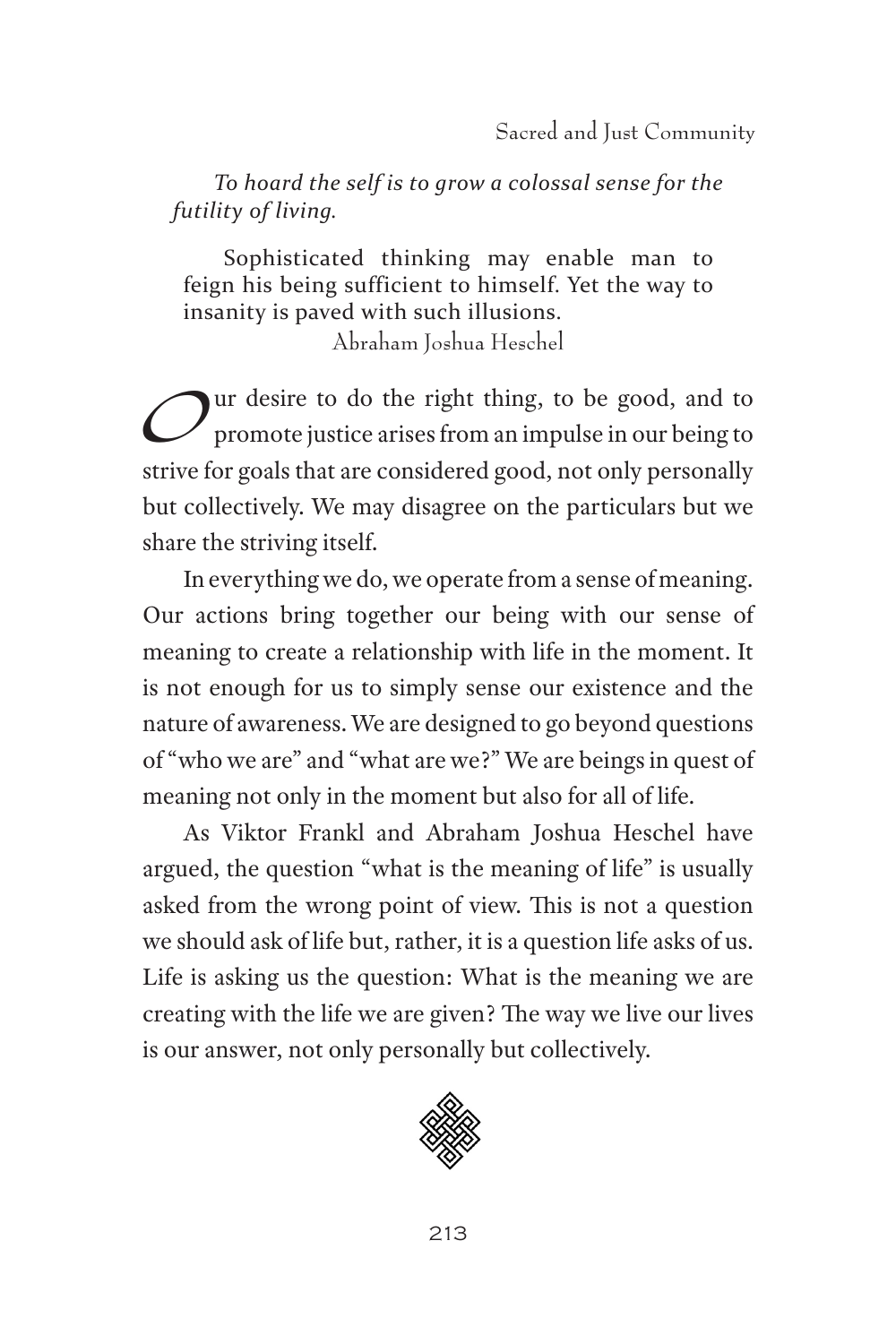Compassion means justice….The person who understands what I have to say about justice understands everything I have to say.

Meister Eckhart

Justice is the virtue of treating others as if they were yourself, just appropriately in an optimal way for their actual situation. It is a transcendence when it is performed with the insight of wisdom, which does not differentiate between self, other, and the just right action.

Robert Thurman

Justice, from the standpoint of spiritual work, combines<br>Compassion with the impulse for fairness. Just as compassion is built into our human design, so fairness is "wired" into the brain. We have a basic need to be treated fairly and to have a sense of fairness for those we feel connected to.

On a sacred level, the meaning of an eye for an eye means transferring the eye of wisdom to replace the eye of confusion, the eye that connects and is intimate for the eye of alienation, separation, and dehumanization, the eye that sees the sacred for the eye that sees superficially, and the eye that creates in the sacred imagination for the eye that destroys out of reactive fear, addiction, or confusion.

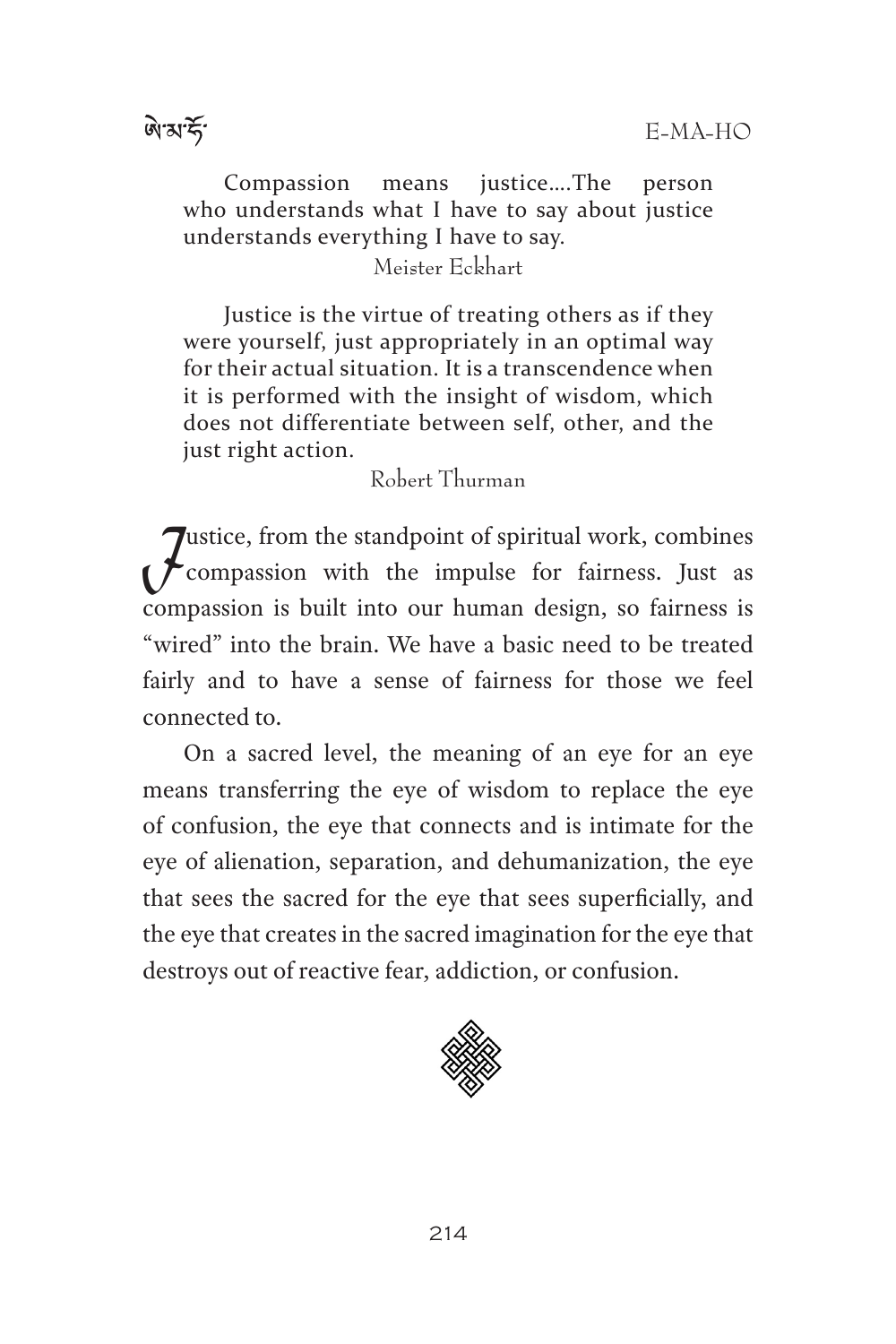*One way of referring to God is that God, the sacred, is love, is wisdom, is creation. It is not that God has love, wisdom and creativity. God is love, wisdom and creation. The sacred is the potential for these qualities and is these qualities manifesting through us and through life.*

The work of creating a cultural environment and social<br>support system for the maturation of humanity in<br>contemporary society will not be examend east in lung that he has support system for the maturation of humanity in contemporary society will not be easy and certainly not be the product of some grand scheme. Such ambitious conceptual prescriptions readily become dogma and ideology and tend to further fracture our social and religious world rather than repair and develop it. This process takes generations to evolve and it works on the level of the collective psyche. Even as the speed of change accelerates and the accessibility of information becomes widespread, the forces of superficiality that tend to make everything reductionist challenge attempts by the individual and collective souls to forge a path for an authentic sacred life.

While we cannot have a complete idea of the shape of a better world, we do know that we collectively need to embrace and support many different sacred paths even as we deeply understand the unity of them and the sacred truths they seek to make accessible. We may not all sing the same song but we are all making music.

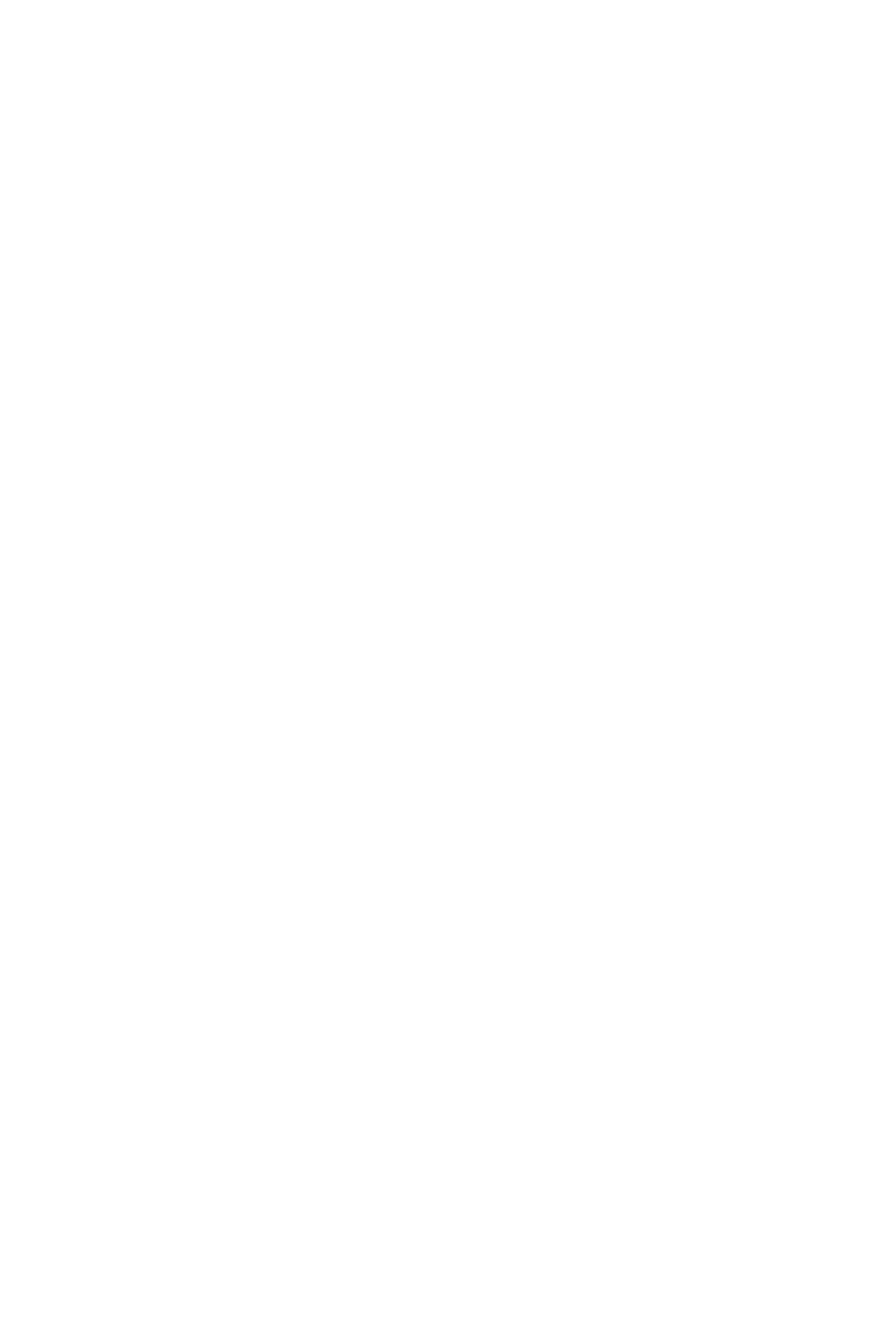# Loving Life and the World **9**

## **E-MA-HO**

बेशर्क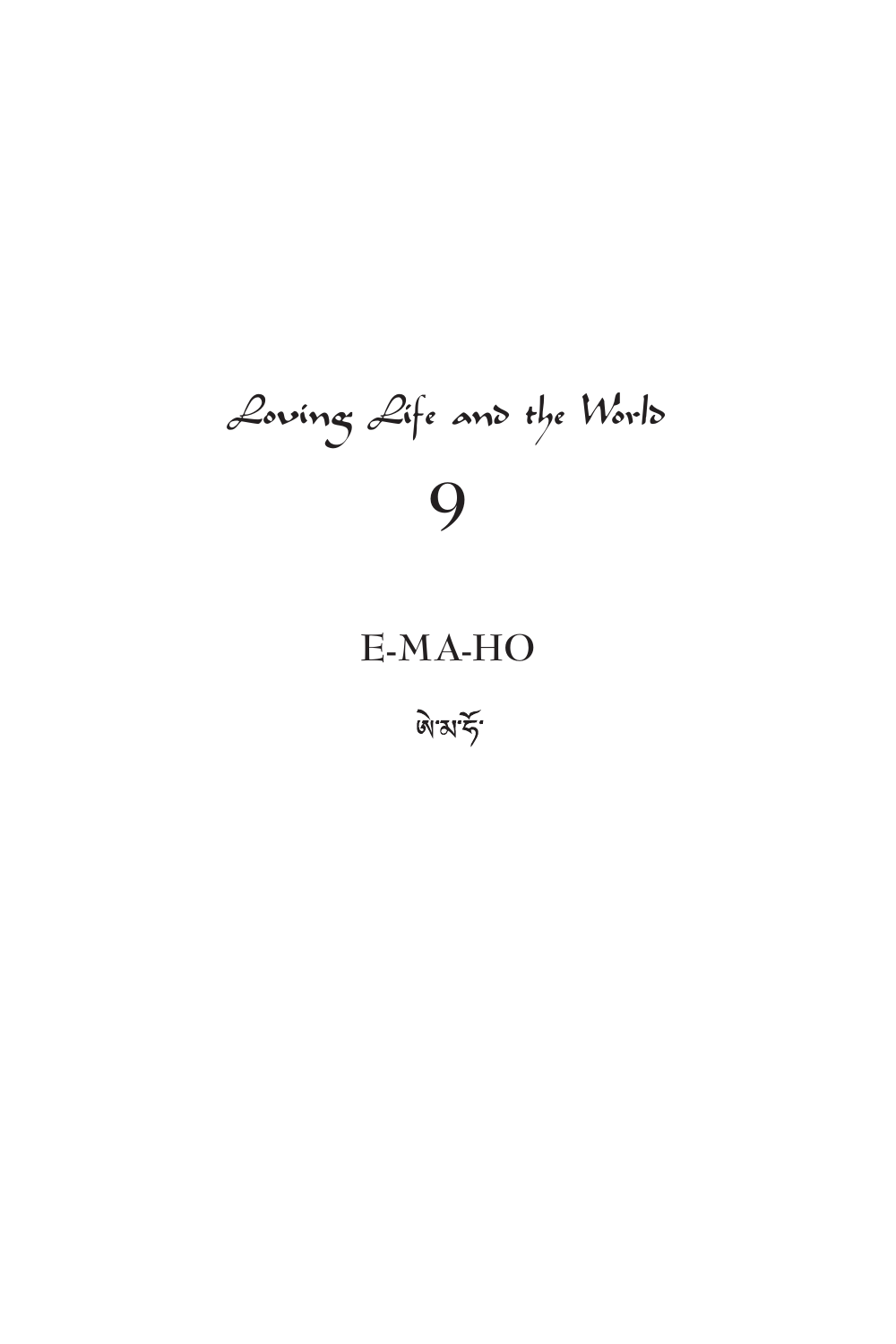*We see the faces of God in everyone, in everything, in all experiences, and in the unknown as we become the dance with Grace that is eternally everywhere.*

Sacred wisdom is clarity about life and living in<br>alignment with all dimensions of our being. In wisdom alignment with all dimensions of our being. In wisdom we dance with all aspects of the Divine. As we come home to our deeper wisdom nature, we unify the dimensions of our being and integrate our experiences and understandings into a stronger, fuller, more poised sense of being than when we were reactively and unconsciously rushing through our days. Our sense of peace, belonging, gratitude, and contribution infiltrates more and more of our life, until it permeates our being and radiates from our presence.

Love and Compassion become the natural expression of our open heart. We treat all people and living beings as part of our family. As we give to others, we are mending the world and creating an environment of love for everyone. We see the faces of God in everyone, in everything, in all experiences, and in the unknown as we become the dance with Grace that is eternally everywhere.

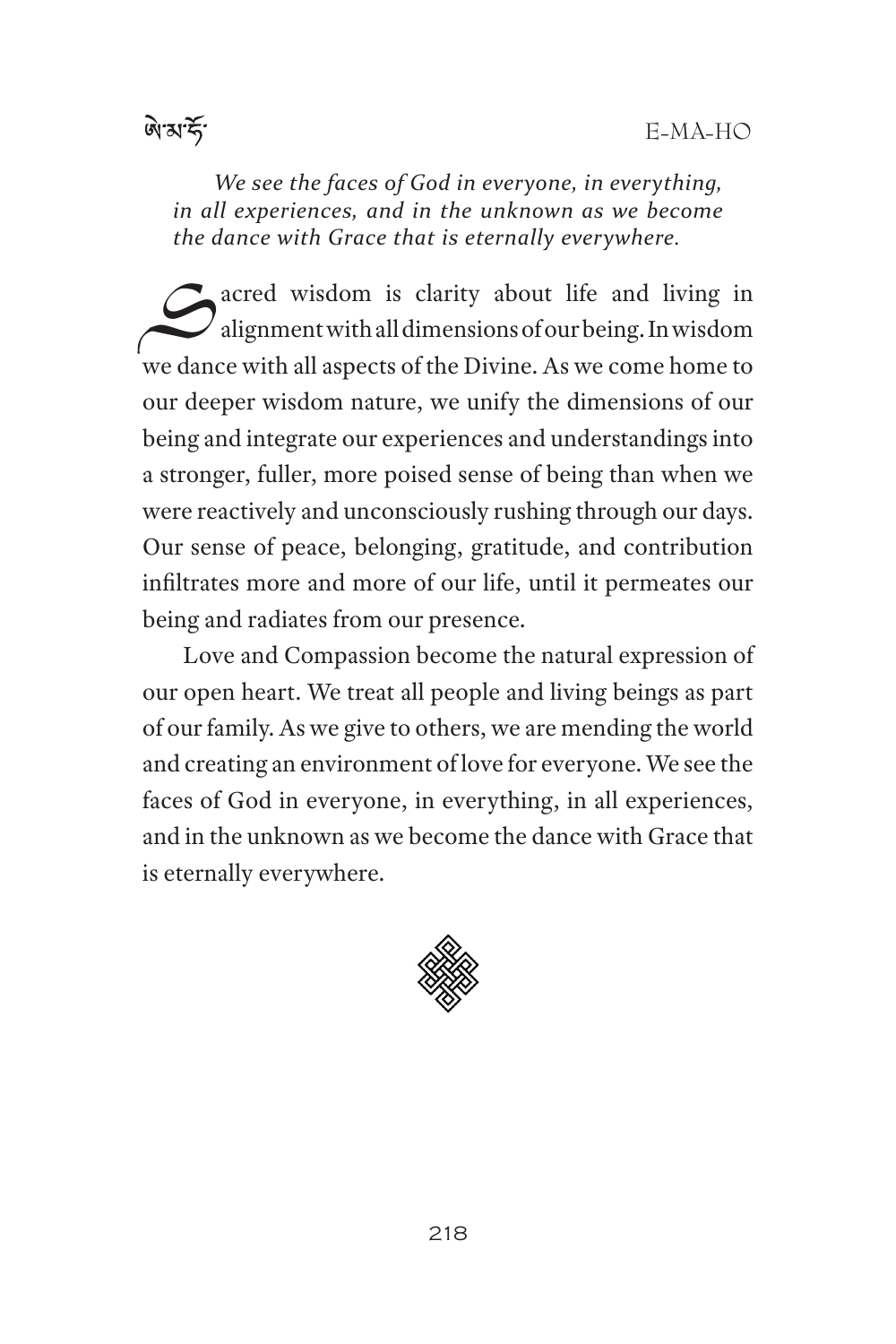There's absolutely no excuse for our making our passionate love for our world dependent on what we think of its degree of health, whether we think it's going to go on forever. Those are just thoughts anyway. But this moment you're alive, so you can just dial up the magic of that at any time.

#### Joanna Macy

Tife is always asking us to stretch a little more and we<br>are made for that. We are made to learn, transcend,<br>transform and group There is a great story that works to be are made for that. We are made to learn, transcend, transform and grow. There is a great story that wants to be told through us, a song of praise or of grief that needs to be sung through us, a symphony that weaves together the complex feelings and themes that reflect the nuances of our inner life and outer engagements, a dance that expresses the flows of life energies in movements, a play in which the characters interact to create a transcending drama, or the cultivation of a rich landscape that reflects aliveness and tranquility.

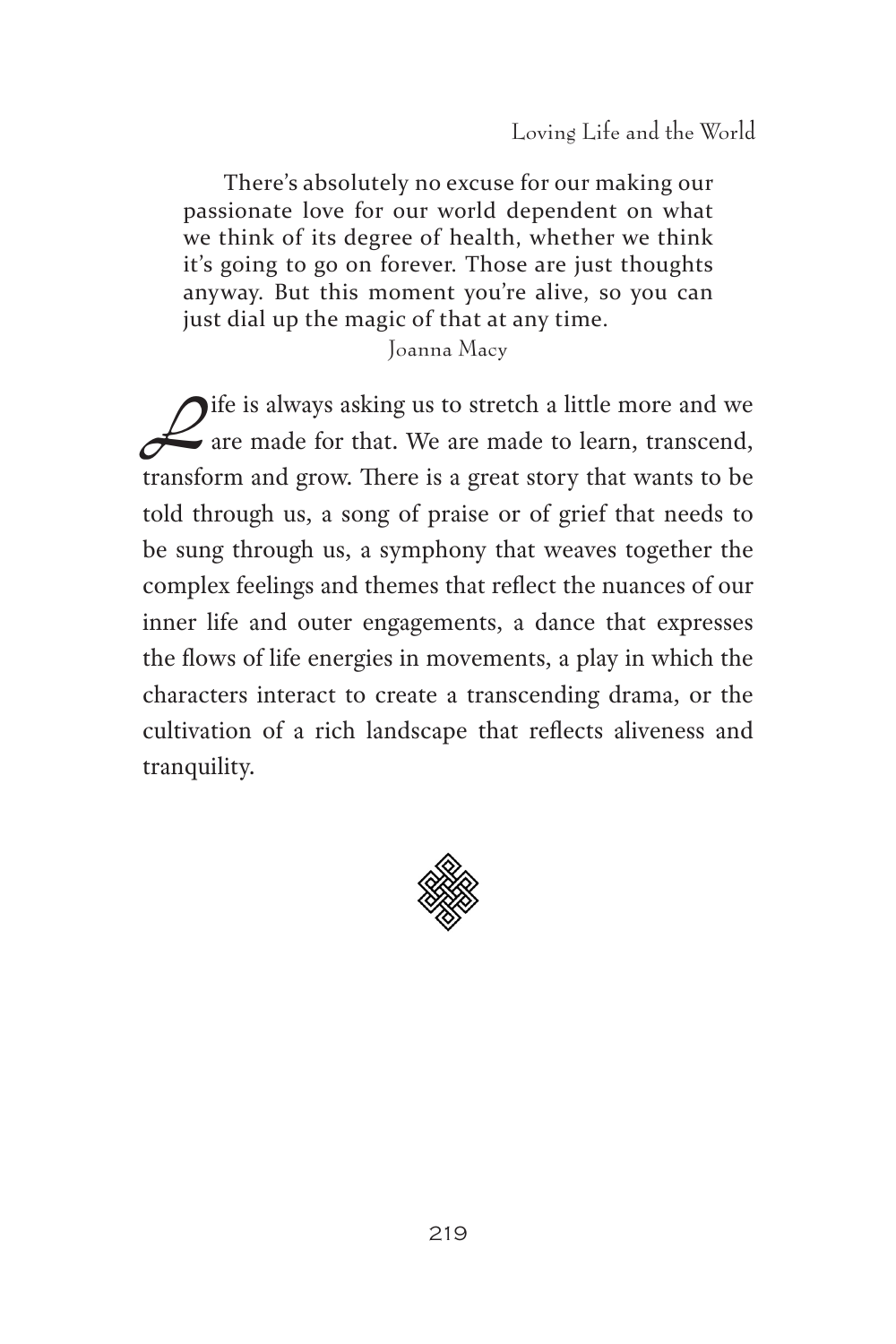

## Sonnet to Orpheus XXIX

Silent friend of those so distant from us, feel how your breathing still enlarges space. Fill the bell tower with your pealing into the darkness. What feeds upon you is growing stronger.

Move back and forth through this transformation. What is it like, this profound grief? If the drink is bitter, turn yourself to wine.

In this immeasurable night, be the powerful mystery at the crossroads of your senses, the meaning encountered there.

And if the world shall cease to remember you, whisper to the silent earth: I flow. And to the rushing water, say: I am.

Rainer Marie Rilke

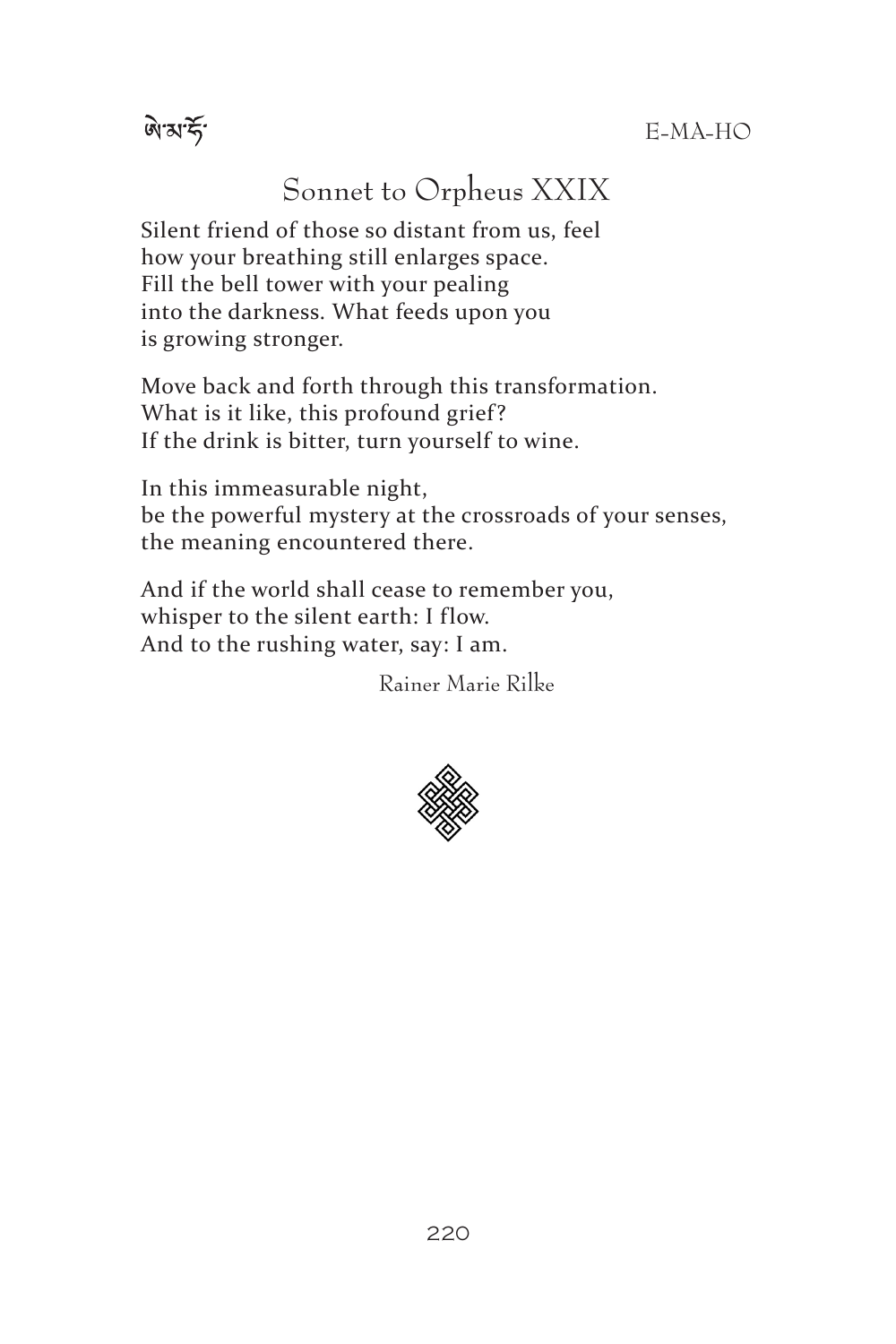## **E-MA-HO**

<sup>ৰ ম</sup>ৰ্ক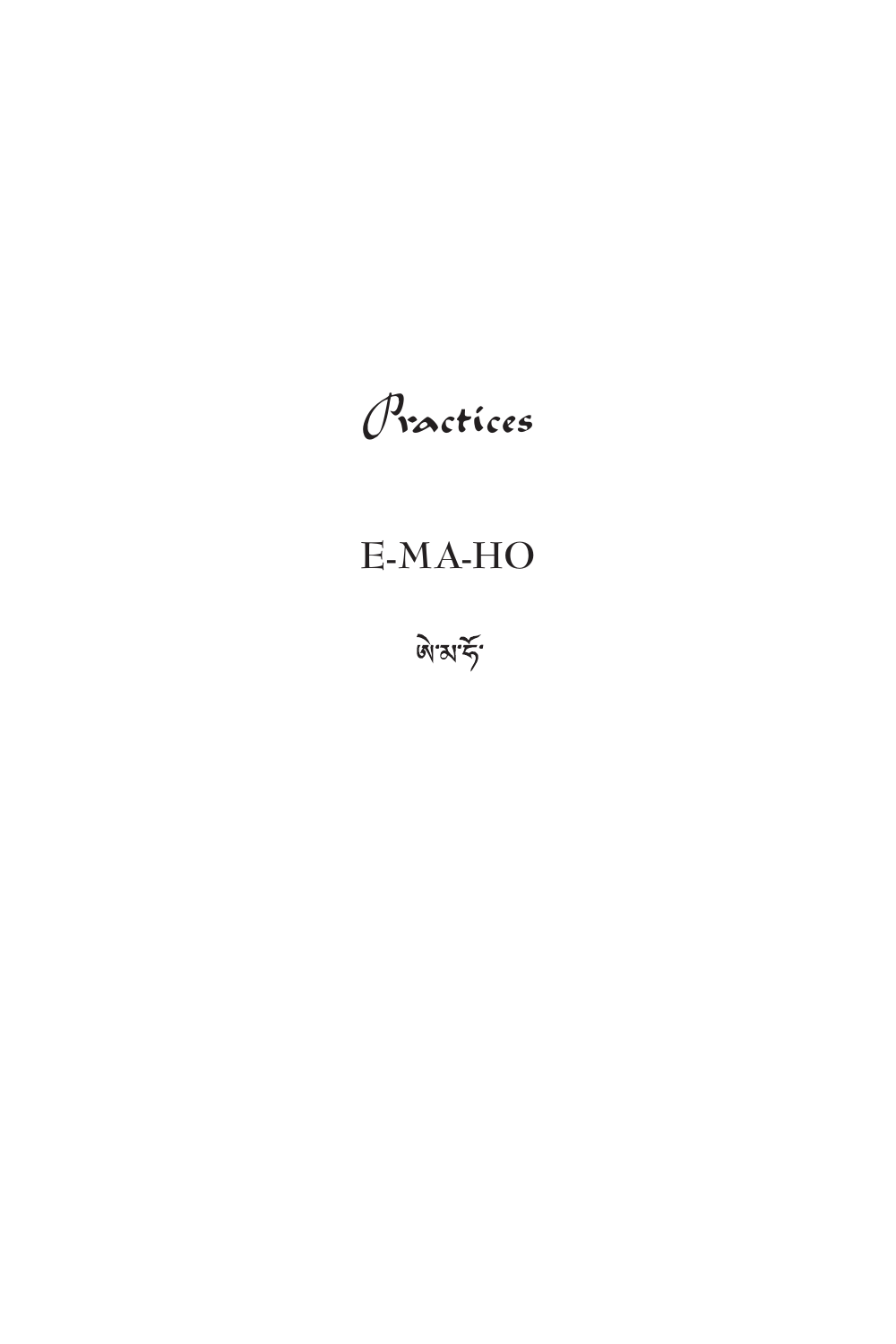Remain sitting at your table and listen. Do not even listen; simply wait. Do not even wait; be quite still and solitary. The world will freely offer itself to you to be unmasked; it has no choice; it will roll in ecstasy at your feet.

Franz Kafka

## **Five Spiritual Powers**

 $\sum$  he Buddha taught that there are five spiritual powers that<br>create the ground for inner balance, outer harmony, and<br>cuthortic freedom. The first is faith (caddha in Poli) which create the ground for inner balance, outer harmony, and authentic freedom. The first is faith (*saddha* in Pali) which points to a basic confidence in the possibility of a beneficial outcome of action and practice and arises from clarity about the nature of the present opportunity. The second power is making the effort, acting on the vision in the faith. This is the energetic component. The third spiritual faculty is consciousness, being alert and awake in our faith and effort and maintaining our attention in the moment and not being hijacked by reactive habits of thought and feeling. The fourth power is concentration that strengthens our efforts so we can persevere. Concentration carries us through the challenges we face on our path. The fifth faculty is simple wisdom to receive feedback and revise our efforts to become more skillful in the world and in manifesting the more profound wisdom qualities of compassion, love, and equanimity.

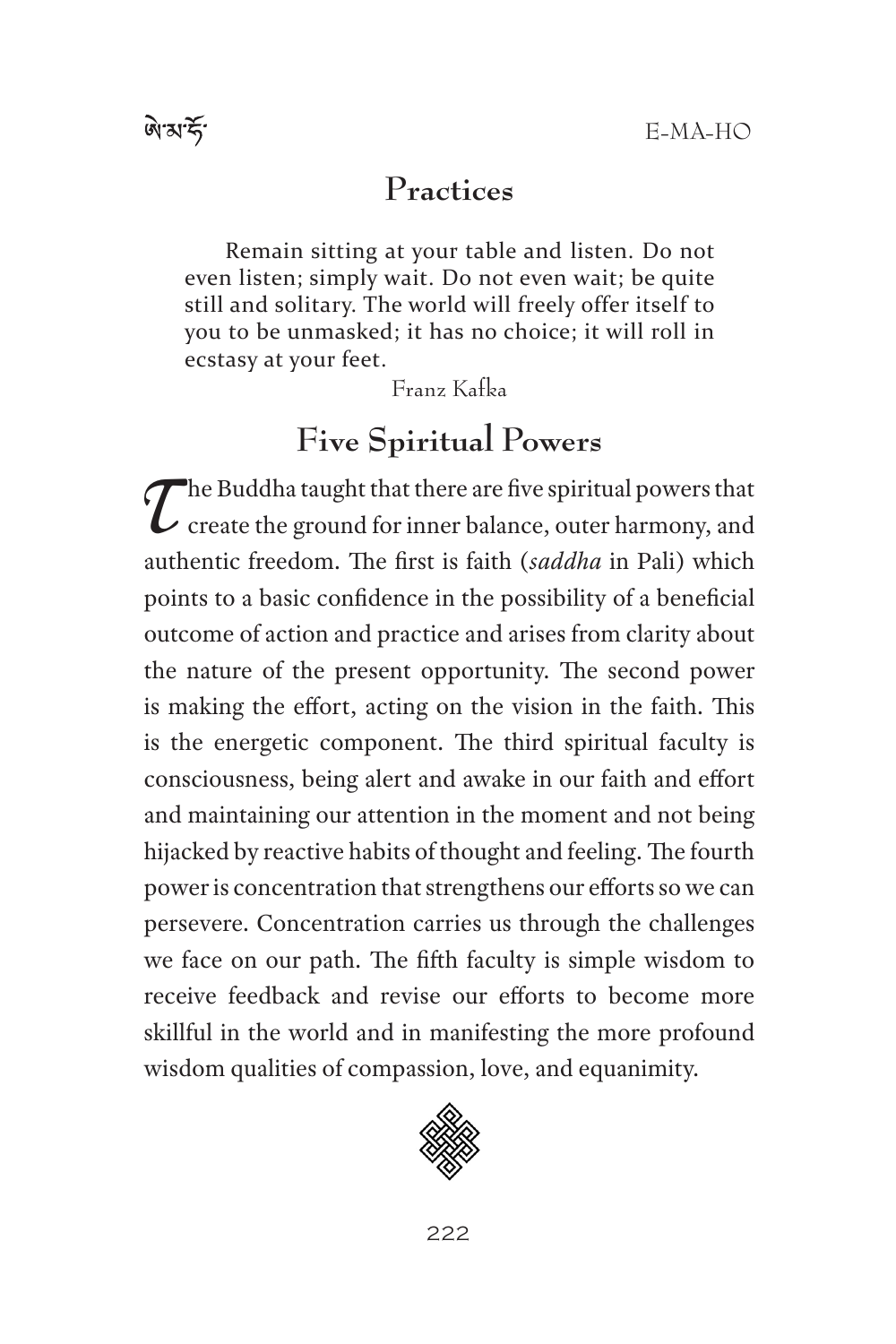## **Yawning**

Andrew Newberg and Mark Waldman advocate yawning as a regular practice. They argue that yawning stimulates alertness, supports concentration, enhances consciousness, lowers stress, increases awareness and empathy, and a number of other functions. While yawning is usually associated with being tired, it is also a way that the body resets the alertness of the brain and releases tension. Conscious yawning can make you more present, relaxed and alert.

Intentionally yawn at least seven times.

Ten to twelve yawns can make a difference and more may flow naturally.

This often requires that we begin by faking it for two or three times before a more natural yawn kicks in.

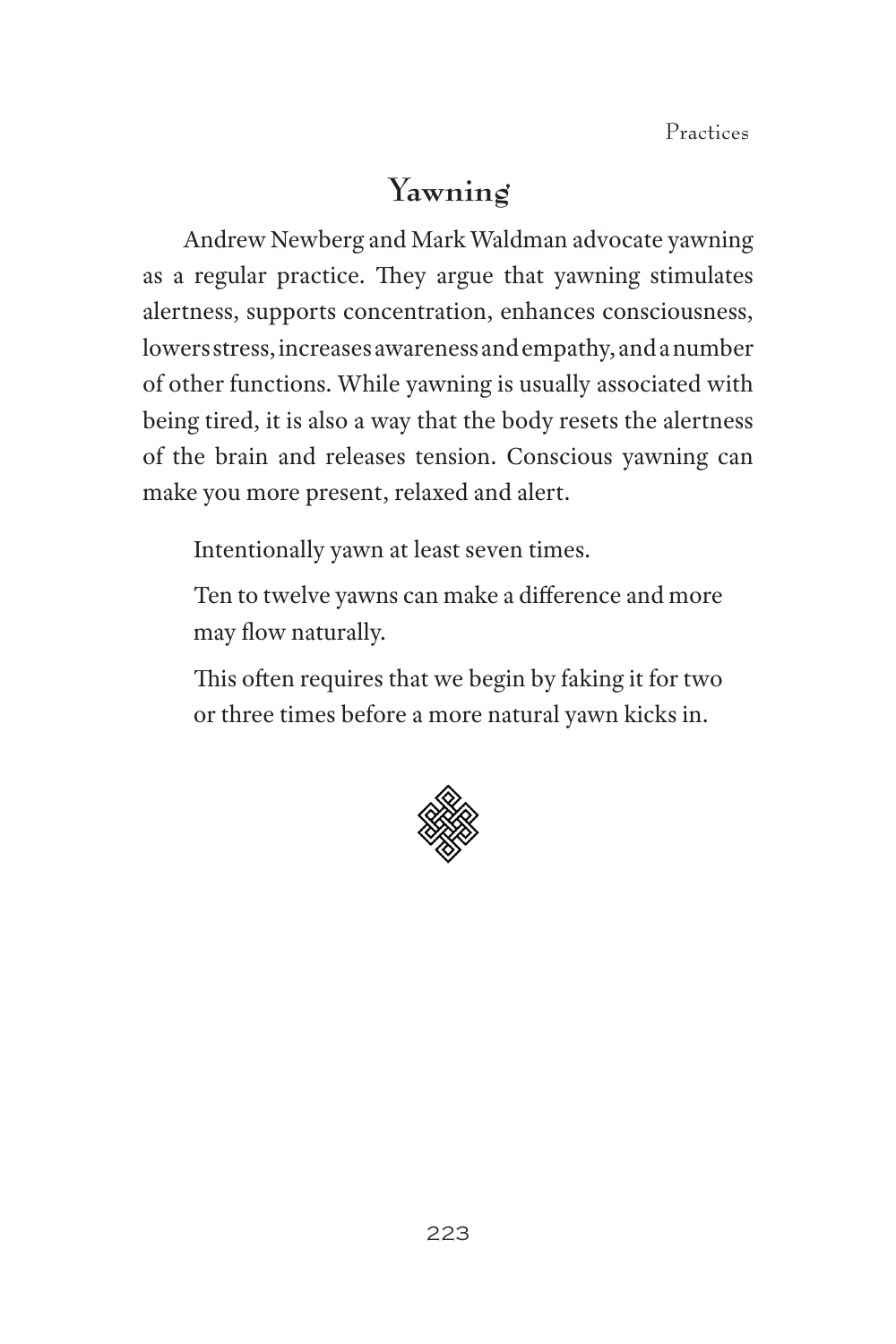## **Radiating From The Inside Out**

**Purpose**

1. To move attention through the body

2. To relax and open the body with our awareness using our attention

3. To establish a harmonious relationship with the body as our temple

4. To cultivate the heart posture of love and gratitude, to perceive the world from that view, and to radiate that wisdom energy to the world

#### **MEDITATION**

**Set Up**

1. Sit up in a way that the crown of your head is aligned over your perineum so that you are relaxed, alert, and can breathe easily.

2. Place your hands in your lap or on your legs with your thumbs and index fingers connected or clasp them together, right hand on top and place them in your lap.

**Smiling Through the Body**

1. Begin by establishing the sense of being a hosting presence. Notice the sensations in your hands. As you experience some tingling or pulsing sensations in your hands, also place some of your attention on the sensation of your breathing. Hear sounds. Listen not only with your ears but also with your whole body.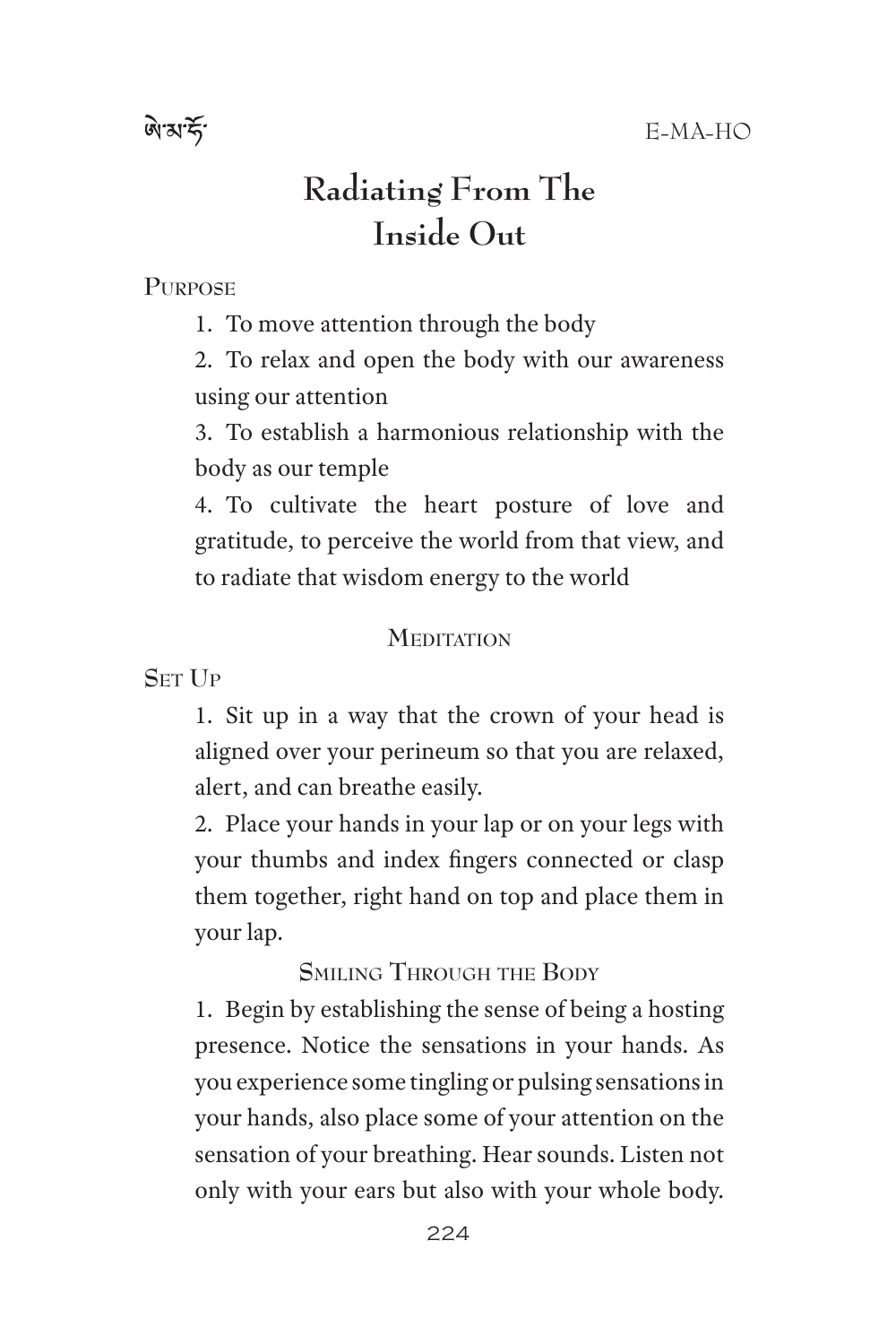Listen particularly from the back of the head. Have a sense of listening to not only the sounds but also to the silence in which the sounds arise. Notice that thoughts come and go and the feelings as they arise, pass on through, and disappear. Experience yourself hosting the sensations, the listening, the thoughts, and the feelings. Host everything that arises.

2. With this sense of being a hosting presence, also experience being a grateful and loving presence. Sense this grateful and loving presence as an inner smile in your heart center. Fill your heart with this radiant loving smiling energy.

3. Radiate this loving inner smile from the heart center throughout your chest, filling your entire chest cavity with the loving smiling energy, much like a warm sun.

4. Radiate this **loving smiling energy** across your shoulders and down through your arms into your hands and all the way out to your finger tips.

5. Experience this **loving smiling energy** flowing through your neck, up the back of your head, across the top of your head and into your forehead. Sense this **loving smiling energy** in your eyes, particularly at the edges of your eyes. Sense it radiating out to your ears and into your mouth and jaw. Fill your entire cranial cavity with this **loving smiling energy**. 6. Radiate this **loving smiling energy** into your abdomen, filling all your organs and the entire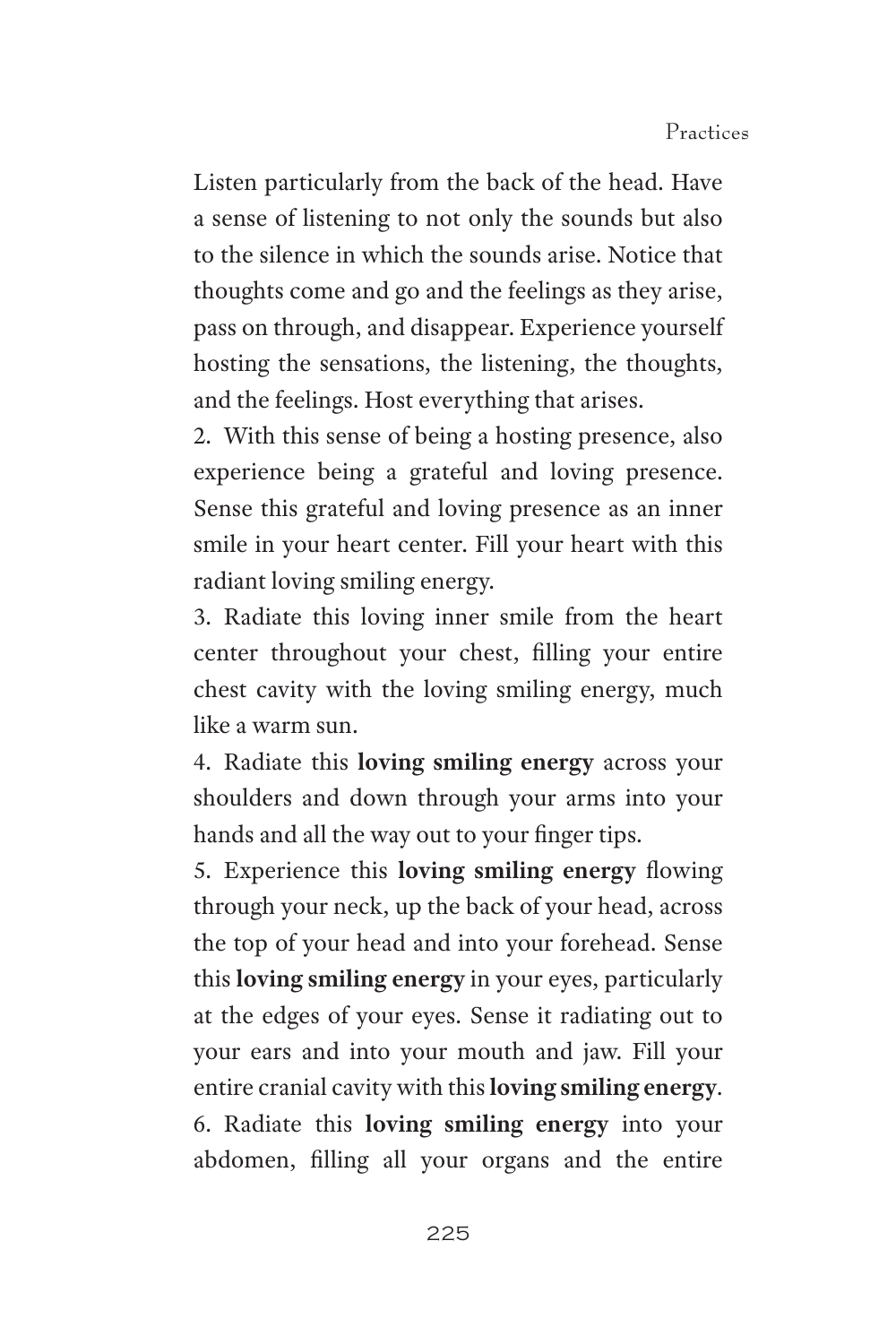ৰ ম'ৰ্দ

abdominal cavity with this **loving smiling energy**.

7. Radiate this **loving smiling energy** into your pelvic cavity and fill your pelvic cavity with the radiance of this **loving smiling energy**.

8. Experience this **loving smiling energy.** flowing down into your legs and through your legs into your feet. Sense this **loving smiling energy** flowing into and from the earth.

9. Experience your entire body being filled with and radiating your **loving smiling energy**. Feel this energy in your bones, in your muscles, in every organ, in your nervous system, pumping through your circulatory system with every beat of your heart, and radiating from your skin in all directions.

10. Sense your entire being and way of perceiving the world now embodying your **loving smiling energy**, dedicating this for benefit of the happiness, growth and freedom of all living beings.

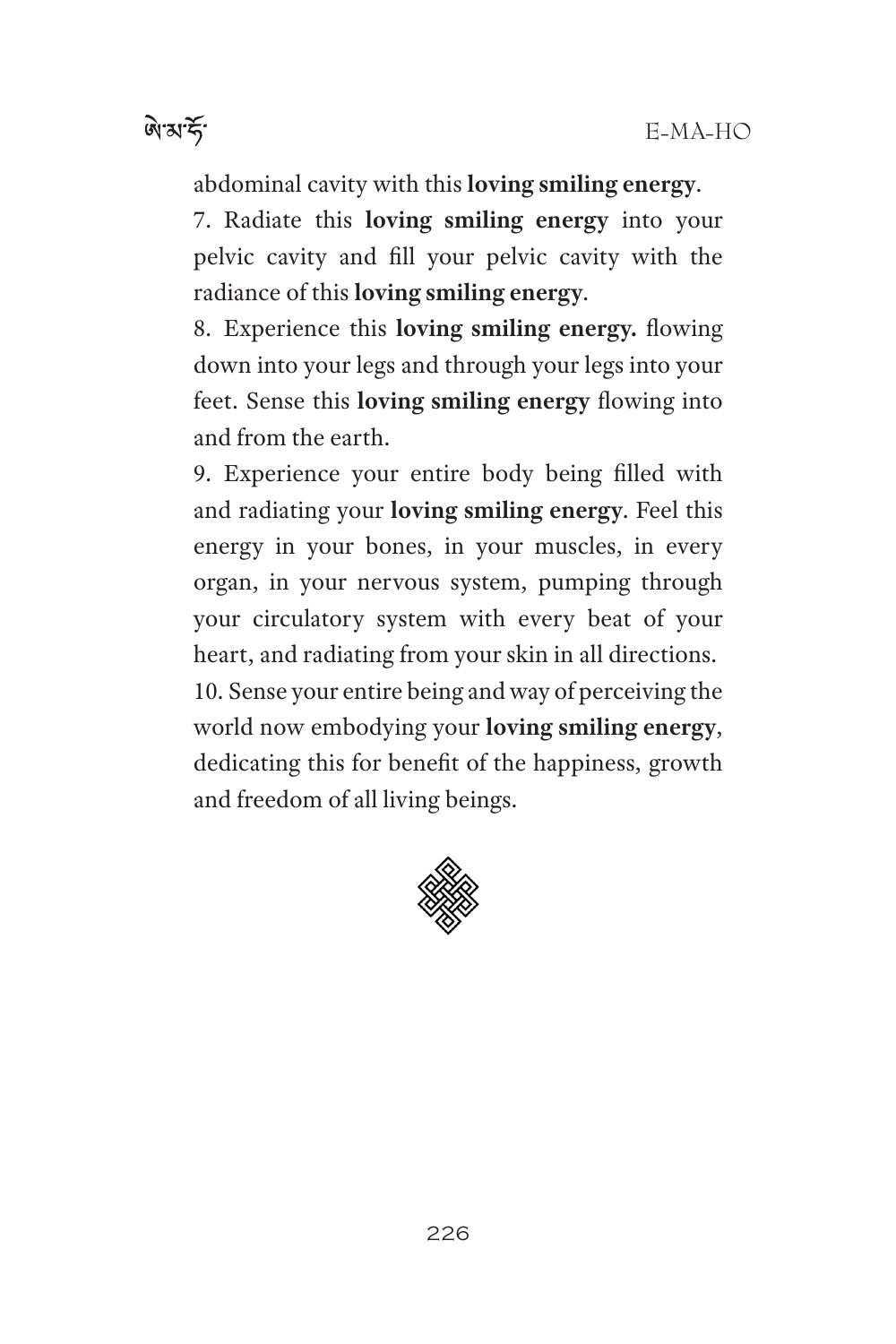## **Meditation**

 $\mathcal{C}$ onsciousness brings us into the present, makes us more intentional and can interrupt the patterns of our reactive behaviors. We can find many devices and practices to help us remain conscious, some that are traditional and others that are creative and uniquely our own. Among the practices that are very powerful, mindfulness meditation stands out as one of the most useful.

The purpose of meditation is to make us consciously aware and to bring us home to our authentic nature—being totally open, boundlessly radiant, and always presencing. The basis of meditation is experience, recognition and cultivation.

Meditation is a path of growth that initially involves relaxing the body and the mind, training the mind to stabilize attention, training the will, witnessing and hosting whatever arises, cultivating wisdom qualities, and training the bodymind to manifest those qualities in generating the blessings of benefit and beauty.

When we meditate, we begin by consciously placing and maintaining attention. The capacity for intentionally using attention is one of the precious gifts of life. Attention directs the mind and focuses the range of energies of our being. Attention is a beacon that reveals the nearest and farthest reaches of the inner world and brings the outer world into intimate relationship with us.

We can attend to things, thoughts, feelings, witnessing, and/or the sense of our own being. Our attention can be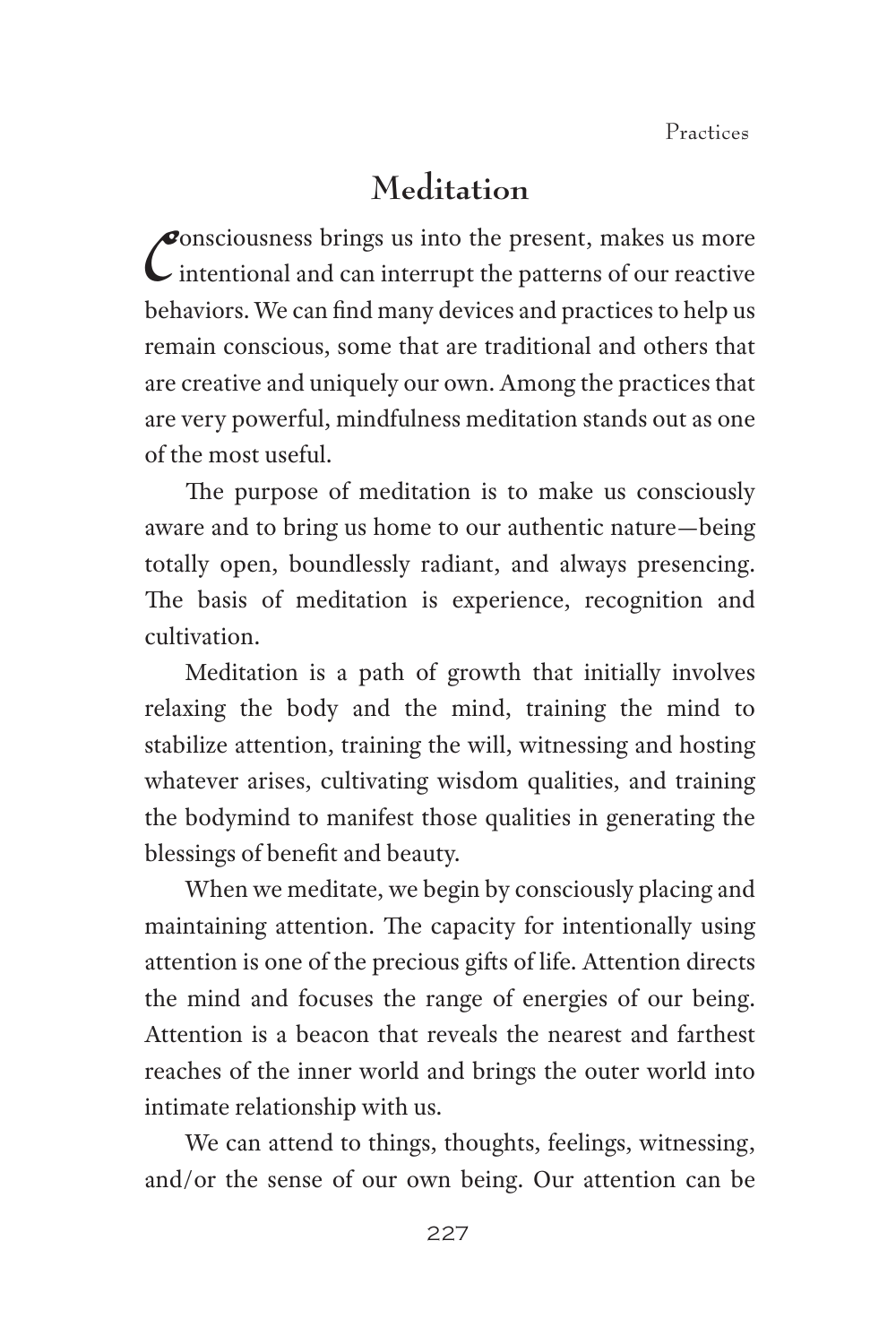### <u>ৰামৰ্দ</u>

captive to the content of our mental commentary on what we think of this book, namely the surface dimension of awareness. Or we can intentionally place our attention in other dimensions of awareness such as the sensations in our hands, or sounds in the room, or the value of the suggestions, or the feelings we are having as we read, or in witnessing all those sensations, sounds, thoughts, and feelings.

In the experience of mindfulness we are consciously aware and present in the moment. Mindfulness keeps us present and allows us to see clearly things as they are. Mindfulness is the simultaneous practice of concentration, the ability to stabilize the mind in a state without distraction, and decentration, the ability to open attention to whatever is arising. It integrates insightful intimacy with being engaged through our sense of presence and our connectedness.

As our skill develops with mindfulness, we move from the sense of working hard at it, to having it arise more naturally and finally it becomes a stable part of our lives. Initially we apply effort to attend consciously. With practice, our natural awake quality begins to emerge, but it tends to come and go and we move back and forth between effortful and natural mindfulness. Eventually, being naturally awake becomes stable and we can abide and operate from within that state.

In this progression we begin by intentionally placing our attention in a witness dimension of awareness, becoming aware of the surface thoughts, feelings and reactions. Since we normally become hijacked by these surface phenomena,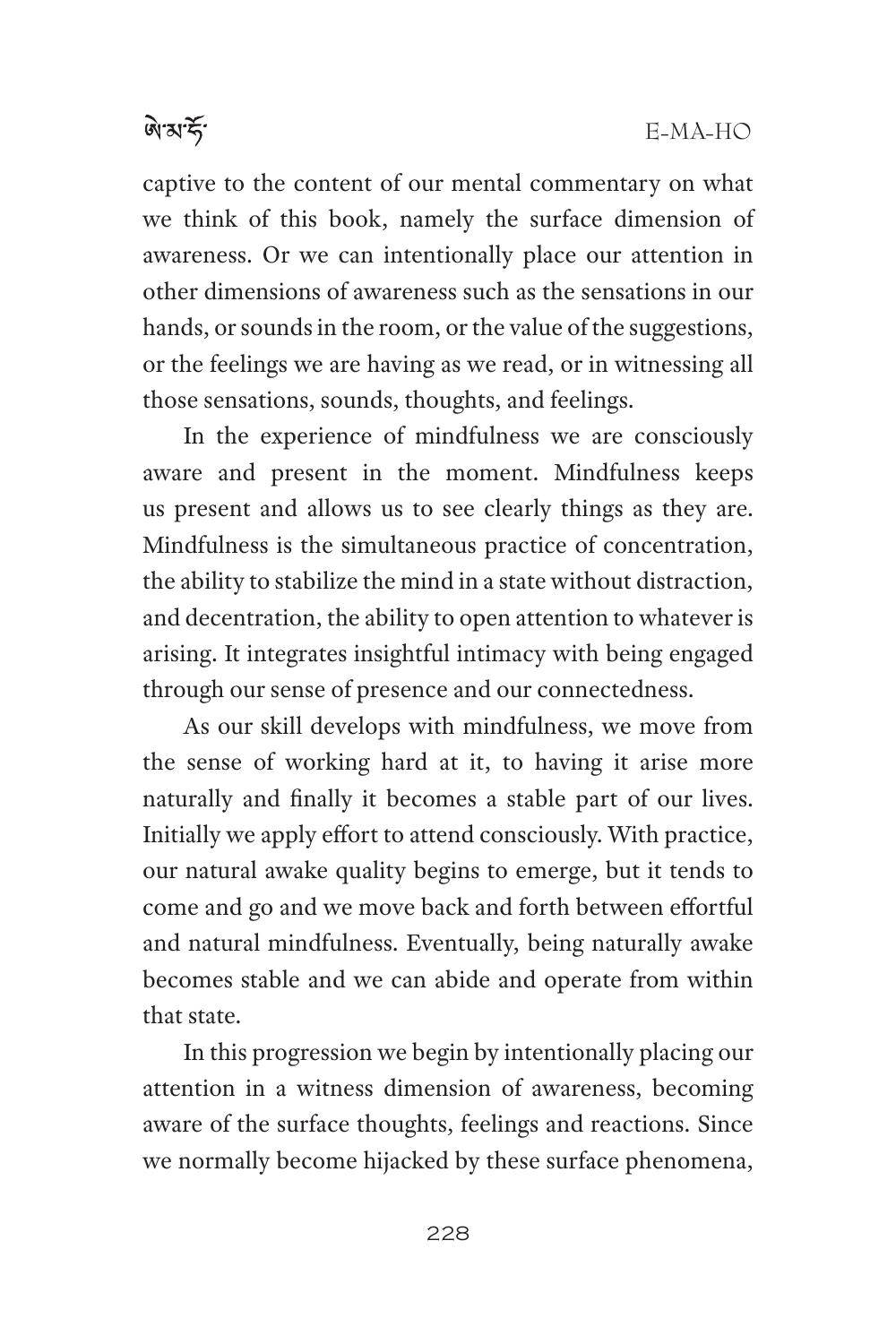it takes real effort to stay alert and notice what is happening. In time we develop a capacity for multiple attention so that we can both experience and witness, thereby remaining consciously present.

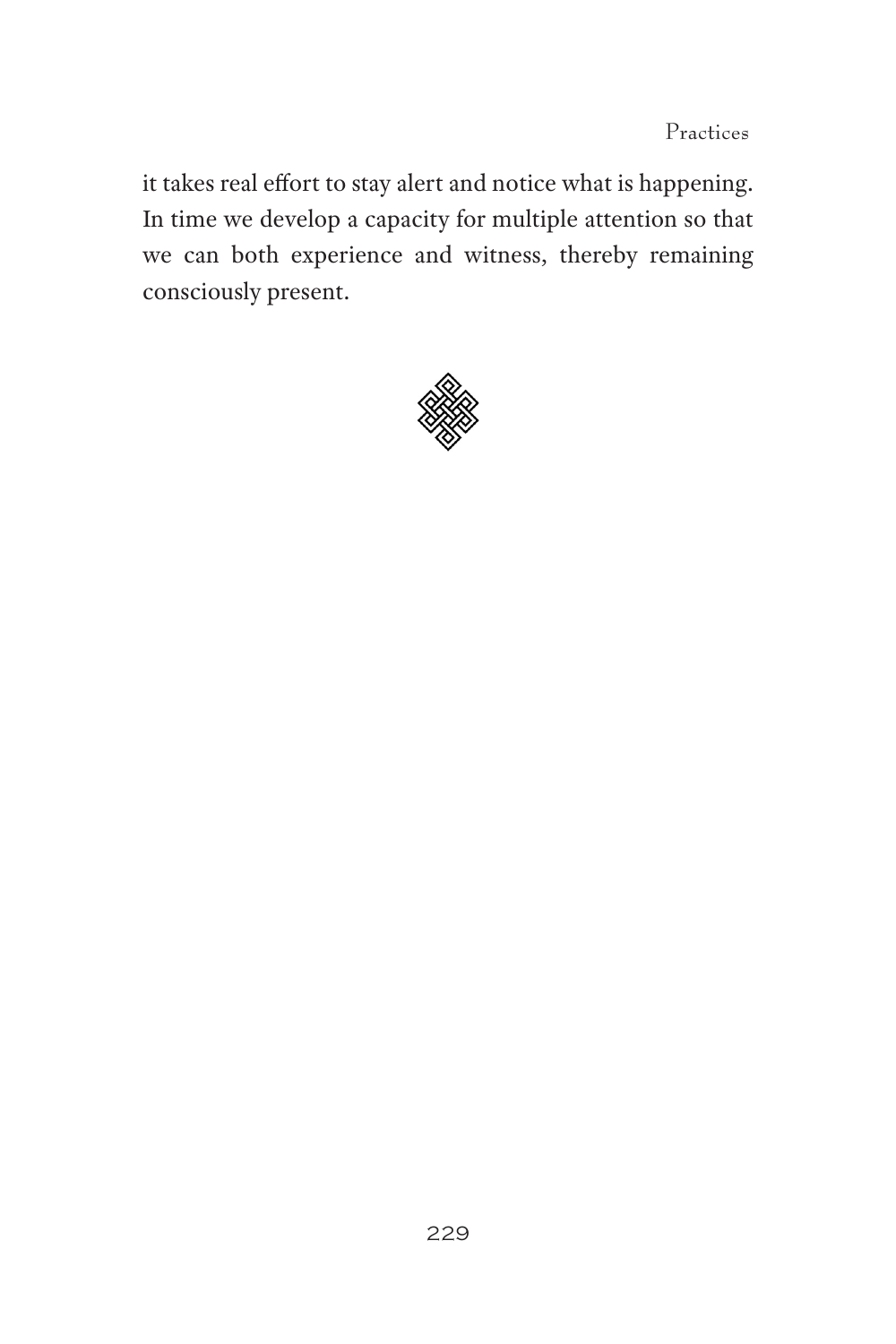### **Intimate Witnessing**

 $\int$ ntimate Witnessing is the direct, immediate quality of being present in the moment. It is intimate and involved but unattached, making no judgments and bringing no commentary or agenda. Like a mirror that reflects all images without having the qualities of any image, so the intimate witness remains open without being disturbed by changes in our lives.

The witness we are discussing here is not the "numb observer" that is disassociated, remote, and experiences events as though they are happening to someone else. The numb observer is distant and unfeeling and withdraws the energy of aliveness from situations. Everything is reduced to information rather than energetic engagement and reciprocal flow.

This witness is also not to be confused with the reactive critical observer that judges, feels needy, is haunted by longing, feels diminished or defeated by painful experience, and/or wants to merge with pleasurable experiences.

To the intimate witness, all phenomena simply are and we experience both a connection with and detachment from all this. The attention of witnessing brings a sense of inclusion, of hosting, to our sense of presence. This intimate sense of presence and hosting in the moment is both transcending and transformative.

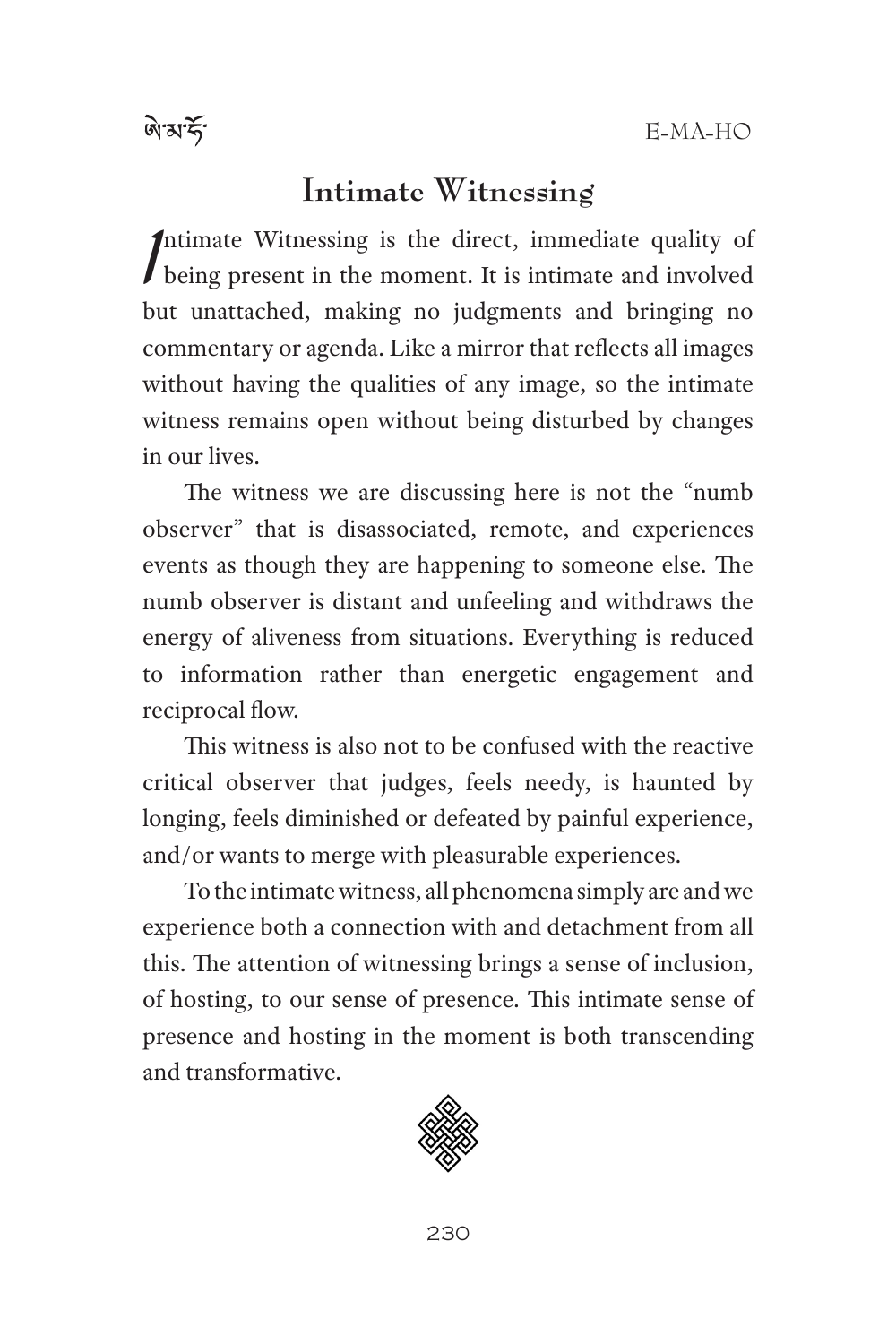### **Applying Witnessing to Emotional Reactions**

 $\sum$ ur reactive stories about our lives are like the tar baby<br>that Br'er Rabbit encounters in the Uncle Remus tale<br>where the more our mind strikes out and struggles with it, the that Br'er Rabbit encounters in the Uncle Remus tale where the more our mind strikes out and struggles with it, the more stuck in our reactions we are. If we feel hurt, frightened, disrespected, frustrated and/or angry, our attention gets hijacked by predator thoughts, painful associations, and hostile feelings. We become a vortex of thoughts, images and feelings feeding the intensity of each other and amplifying small incidents in cyclones, momentarily obliterating the reality of what is happening.

Learning a mindfulness practice supports our ability to intentionally take a break from reactive dramas and whirlwinds of emotion and to witness what we are doing and become more present at the time. Then we can notice what is happening now and experience our various feelings with a sense of greater presence without the need to react. Instead of being hijacked by it, we can even use it to become more conscious and deal with the issues that need to be addressed. Having greater clarity, we are free to become more actively engaged rather than reactively attacking or withdrawing.

A common mindfulness practice that you can use involves sitting in a posture of basic dignity, hosting everything that arises with a sense of presence, attending to the breath, witnessing whatever arises, particularly thoughts and feelings, and always returning to simple presence. This practice allows everything to be hosted in the space of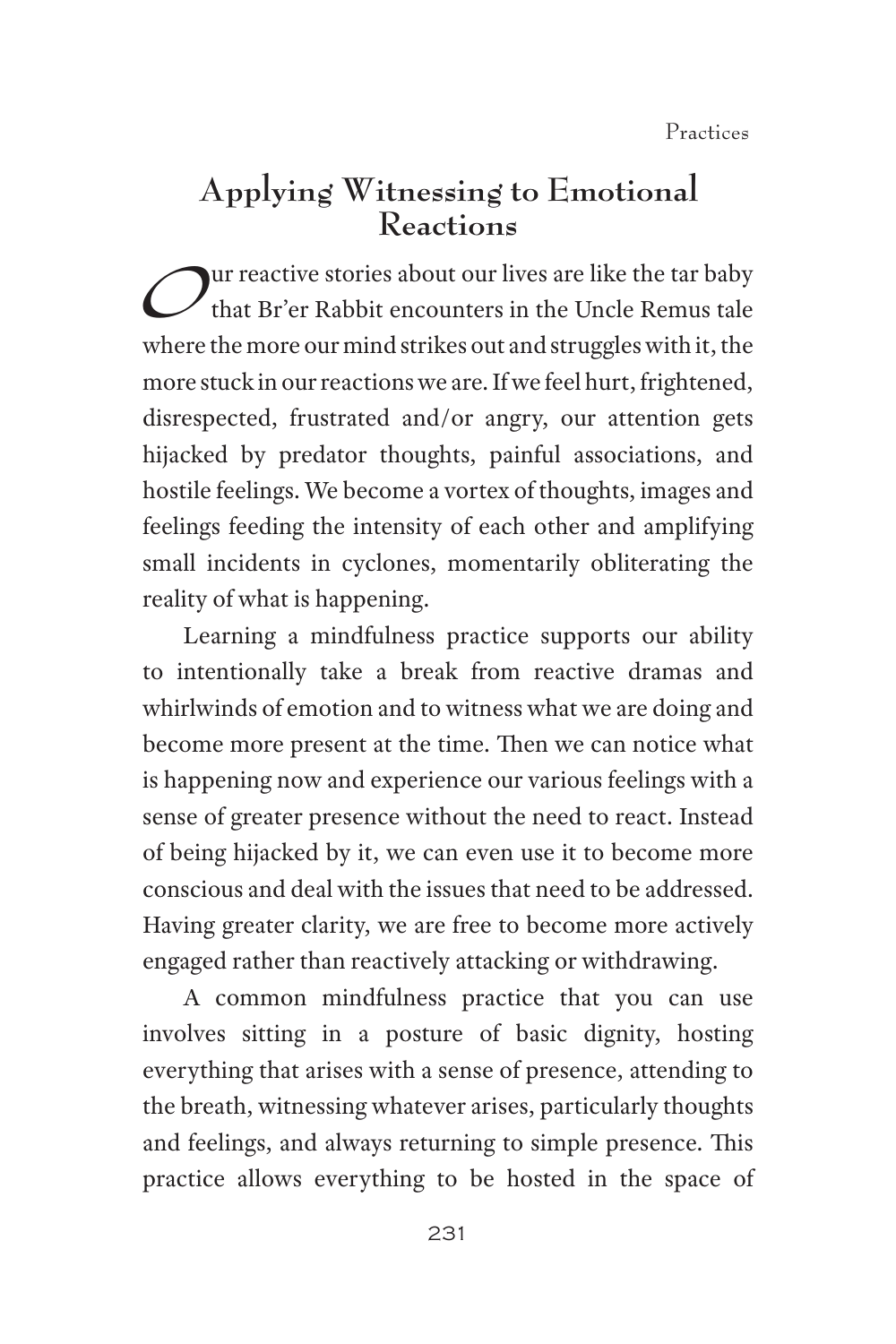

your awareness as you continue to embrace it all with your presence. You intimately witness the way your stories about who you are, what has happened, what you are doing, and what will happen next and your feelings about all these. You become simultaneously engaged in the experience of each moment and witnessing the content and process of what arises. Over time you will experience a more settled sense of your own being, a clear, open, flowing, and abiding sense of presence that hosts all your various experiences and states of mind.

Through this kind of practice you can learn to be more present, affirming, and intimate with whatever is happening in your life. You can be with each moment just as it is without adding the baggage of beliefs, fears, hopes, judgments, and fantasies. This helps you connect with your basic sense of aliveness and wellbeing and develops a fundamental confidence in your own sacred nature.

We may not like what we see in our witnessing about ourselves and our behaviors. As we examine failures, disappointments, and frustrations, we may doubt our capacity to create a life of blessings. This is where we must have courage and determination to confront ourselves and dedicate ourselves to moving in a direction that we value.

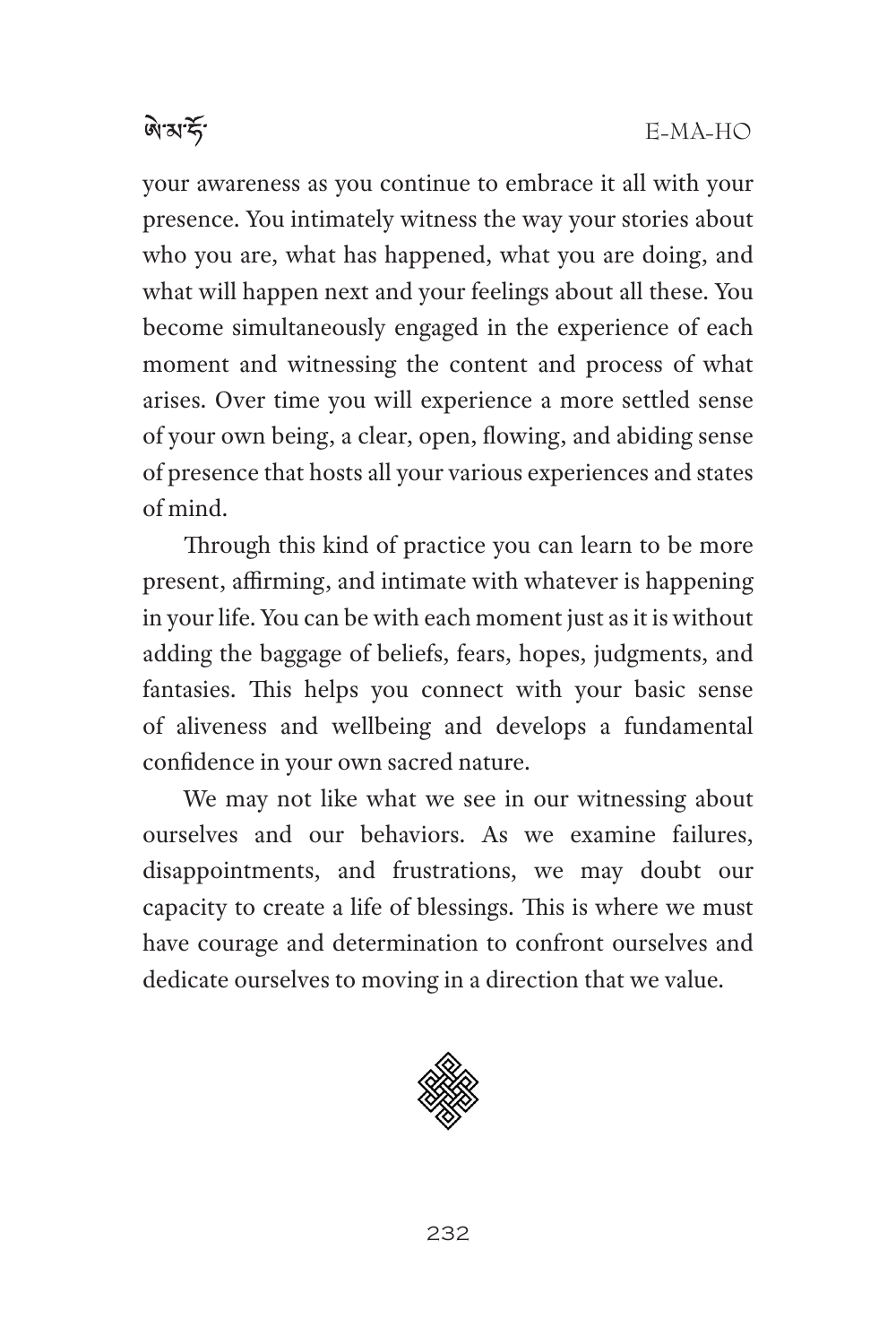## **Receiving and Sending**

This simple practice develops the sense of connection  $\mathcal L$  with and compassion for others.

Bring to mind a particular person or persons who you know or know about who are experiencing suffering. Also sense how they may suffer in similar ways and how a greater circle of other beings is also suffering in this way.

Sense a black hole—so intense that not even light escapes it gravitational pull—in your heart and breathe in all this suffering. Realizing that, if it were possible, you would give your life to remove all the suffering in the world, hold that suffering in your heart.

Feeling the pressure of your held breath and of your heart center breaking the suffering down into its essential life energy, bring to mind a joy, a beneficial quality, that makes life worth living and the world a more beautiful place. Feel your heart being saturated with that quality. When you exhale, radiate that joyous quality as a white light to the hearts of all other beings.

As you inhale and exhale in a more natural way, sense that your heart center continues to transform the suffering and generates value. In this way your heart digests the energy of suffering and uses it as food for generating aliveness in yourself and others.

Close your practice with the sense that all beings are collectively receiving and, in turn, radiating the energy of the joyous quality from their heart centers.

Abide in the pervasive atmosphere of the joyous quality.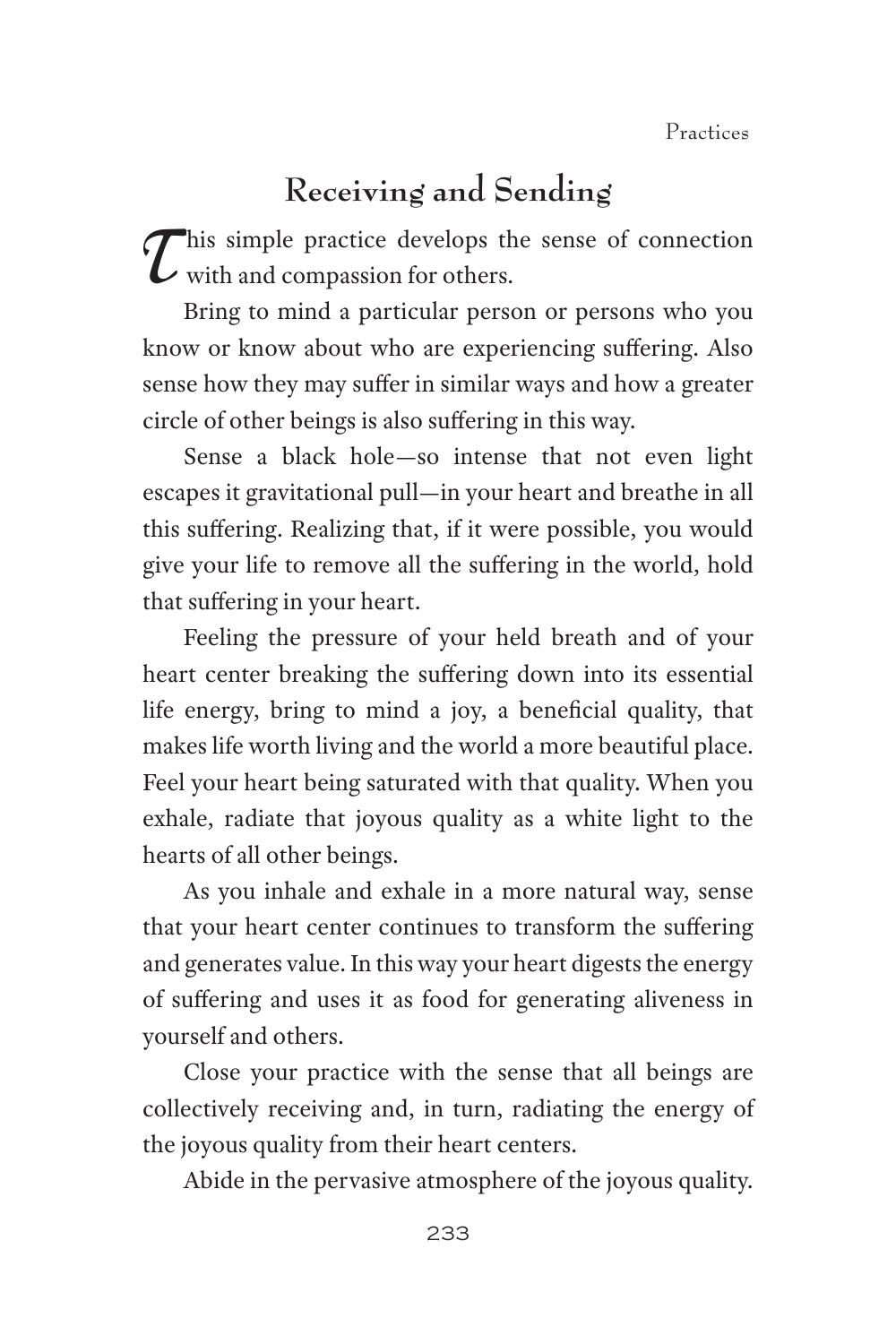## *AH* **Practice**

This meditation uses the sound *AH*. This practice is<br>dapted from a Tibetan *Dzogchen* practice and the<br>largences tentric practice of Aiilam AH is considered the adapted from a Tibetan *Dzogchen* practice and the Japanese tantric practice of *Ajikan*. *AH* is considered the primal sound of the universe from which all other sounds, speech, and language derive. Its vibration penetrates all things. The sound made when the mouth first opens is the sound *AH*.

This practice consists of the repetition of *AH* aloud four times and listening silently to the *AH* of the universe on what would be the fifth time. Each repetition is done with a breath, saying the syllable on the exhalation. During each spoken repetition, visualize an ever-encompassing radiant sphere of light.

You can begin sensing this vibration and imagining this light radiating from the core of your heart and filling your body on the first sounding of *AH*.

Then sense and visualize filling your immediate surroundings on the second *AH*.

On the third *AH*, expand your imagination and extend your senses to include the entire universe.

On the fourth *AH*, extend your sense and imagination beyond the universe into the unknown with a sense of the vibration and light being all encompassing.

Then simply listen and abide with your whole being on the fifth breath as if *AH* is arising and vibrating within an all encompassing silence.

This can be done as many times as feels comfortable.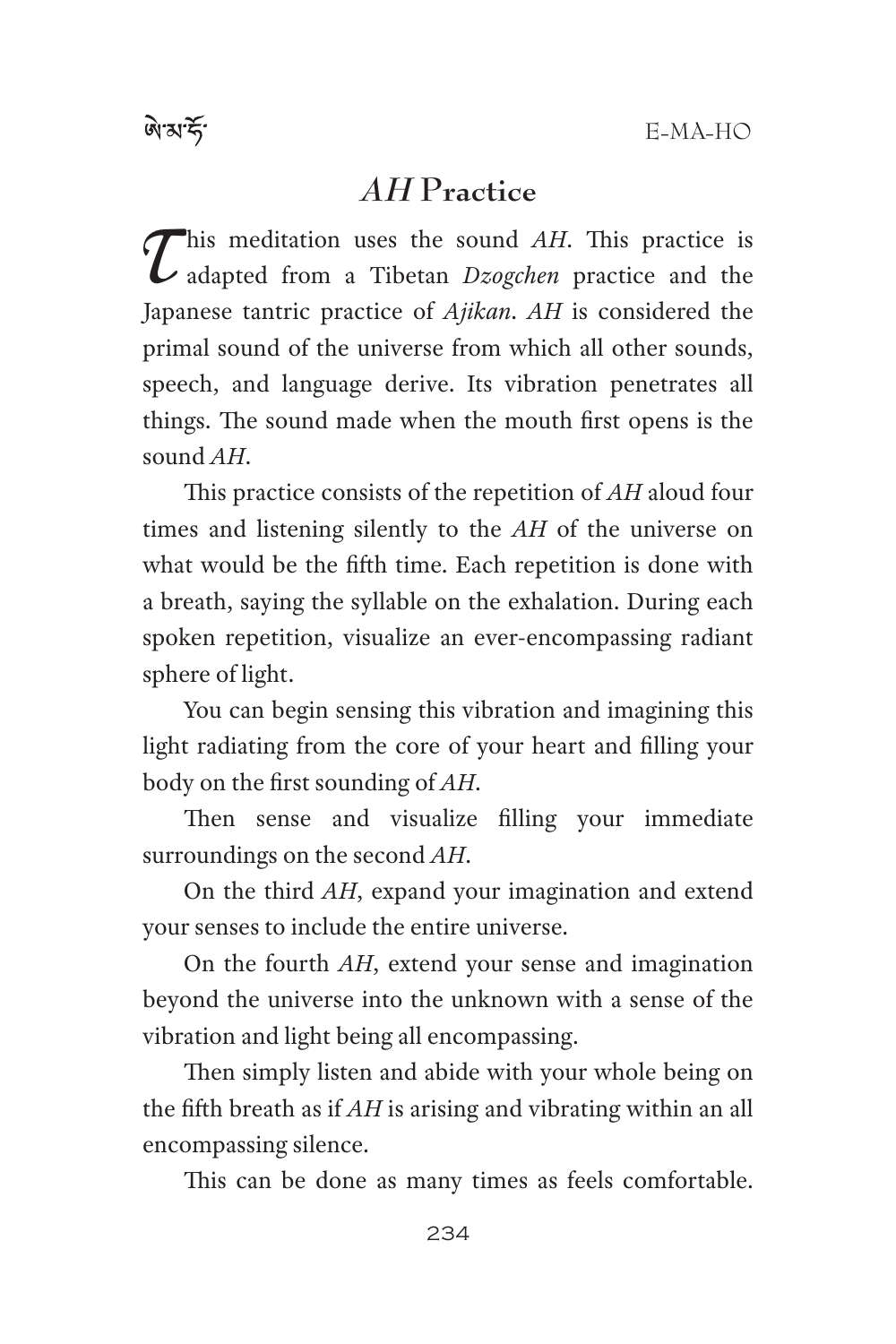Close your practice by dedicating the positive qualities and energies you have generated to the happiness, growth, and freedom of all beings.

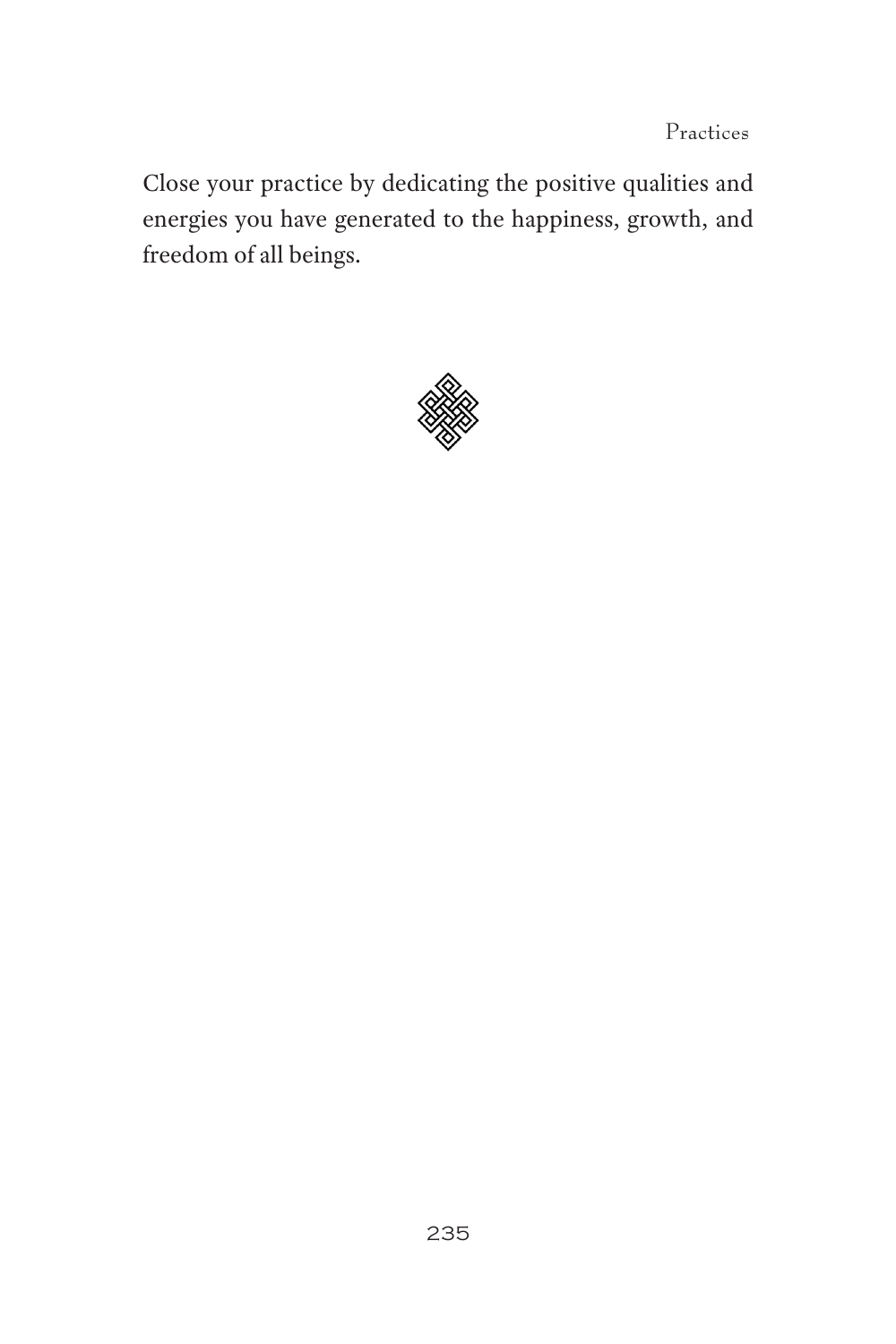<u>ৰামৰ্দ্ধ</u>

Just as we can grow our capacity to *be* a blessing, so we can also develop our skills and capacity to *create* blessings. In the Tibetan tradition of Buddhism, certain practices have the practitioner identify with a particular deity such as Avalokiteshvara, the Bodhisattva of Compassion. This deity not only represents the idea of compassion but is an embodiment of awareness as compassion, and the energy and radiance of compassion. In the practice we not only think about our connection to this deity and the idea of compassion, we gradually imagine ourselves as the deity, as compassion itself. This increasing identification allows us to think as compassion, to feel as compassion, open to others as compassion, to walk, talk and breathe as compassion, now and in every moment of the day. We feel the texture of each moment as a compassionate being, aligning our words and deeds, our touch and our gaze so that a field of love and compassion radiates from us and pervades the atmosphere.

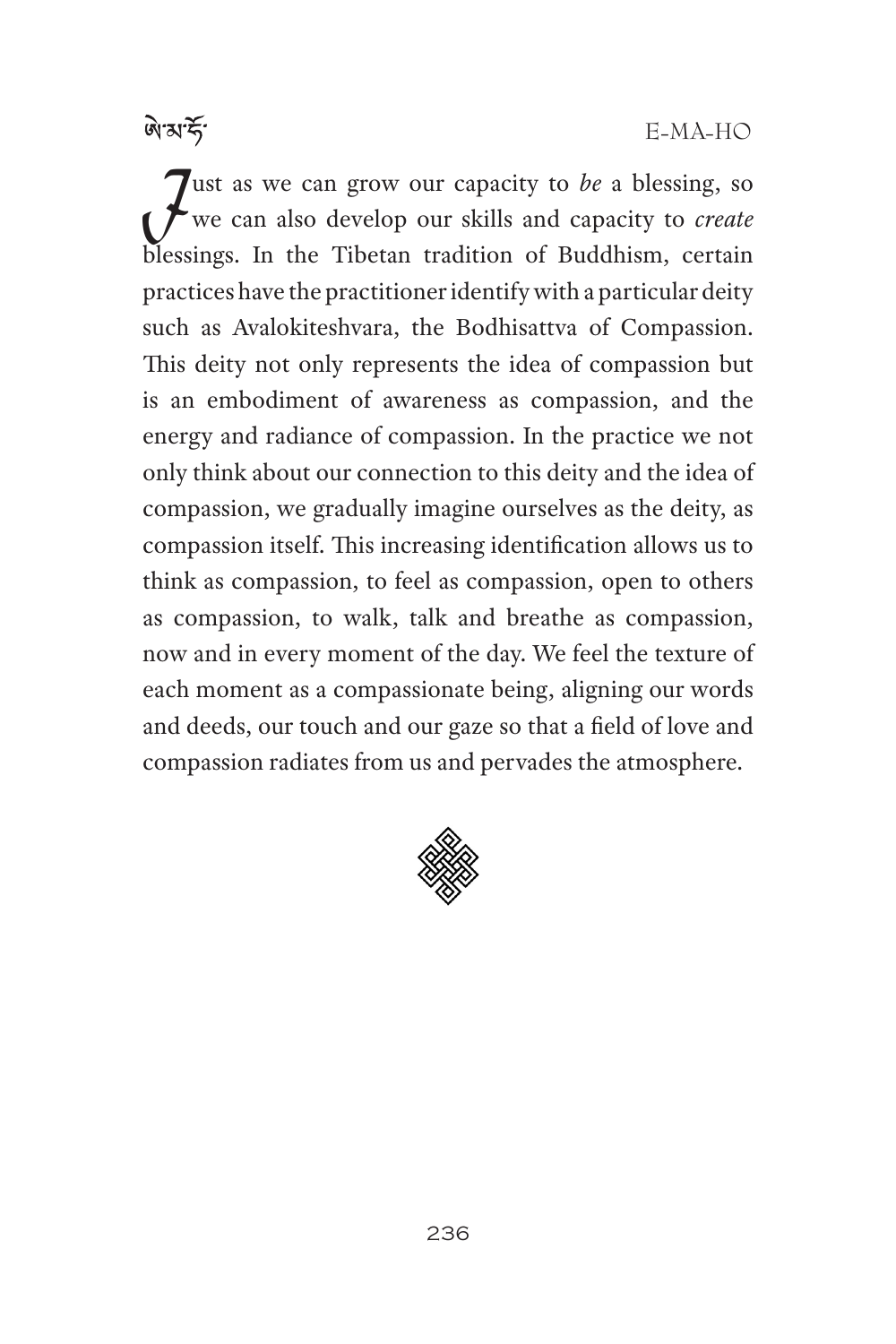बेग्ड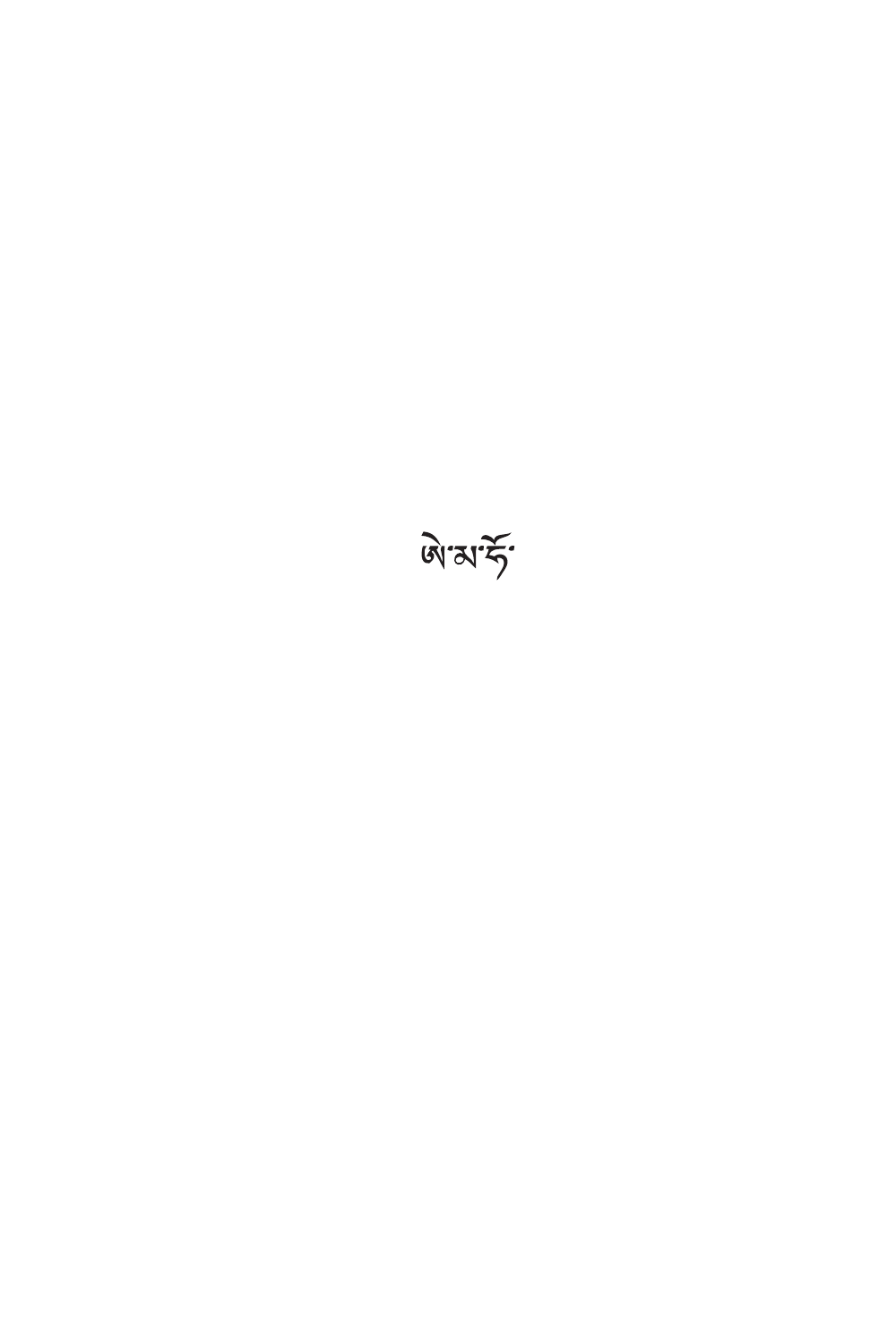## **Bibliography**

Karen Armstrong, *Twelve Steps to a Compassionate Life*, 2010

Karen Armstrong, *The Great Transformation*, 2007 Ian Baker, *The Heart of the World*, 2004 Stephen Batchelor, *Buddhism without Beliefs*, 1997 Thomas Berry, "Our children: Their Future," *the little magazine*, Bear and Company, Vol.1 Number 10, p. 8 Martin Buber, *I and Thou*, 1970 Martin Buber, *Tales of the Hasidim*, 1968 Joseph Campbell, *The Hero With A Thousand Faces*, 1949 Joseph Campbell, *The Masks of God: Oriental Mythology*, 1962 Charles Darwin, *The Descent of Man*, 2010 Mircea Eliade, *The Sacred and The Profane: The Nature of Religion,* 1959 Matthew Fox, *Original Blessing*, 2000 Bernard Glassman and Rick Fields, *Instructions to the Cook*, 1996 Lama Anagarika Govinda, *Creative Meditation and Multi-dimensional Consciousness*, 1976 Fred Eppsteiner, editor, *The Path of Compassion*, 1985 Abraham Joshua Heschel, *Man Is Not Alone*, 1976 William James, *Varieties of Religious Experience*, 1902 Dacher Keltner, *Born to be Good*, 2009 John Muir, *Nature Writings,* 1997 Maria Rainer Rilke, Trans. Anita Barrows and Joanna

Marie Macy, *In Praise of Mortality*, 2005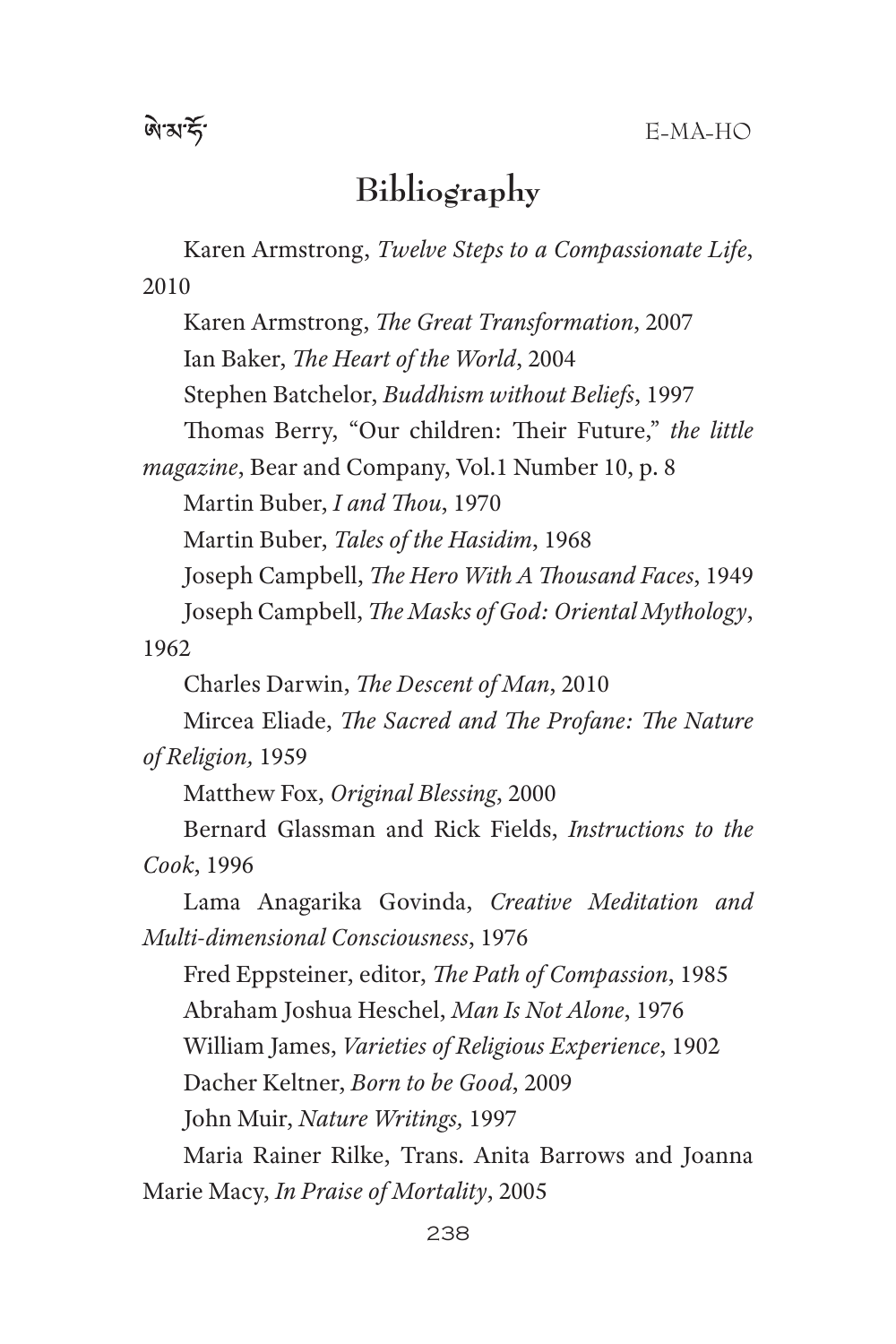Maria Rainer Rilke, Trans. Anita Barrows and Joanna Marie Macy, *Rilke's Book of Hours*, 2005

Sogyal Rinpoche, *The Tibetan Book Of Living And Dying*, 1992

Ronald Rolheiser, *The Holy Longing*, 1999 Robert Thurman, *The Jewel Tree of Tibet*, 2005 Leo Tolstoy, *What is Art*, 1985 Chögyam Trungpa, *The Heart of the Buddha*, 1991 Colin Turnbull, *The Human Cycle*, 1983 Walt Whitman, *song of myself*, 2010 Paul Woodruff, *Reverence*, 2002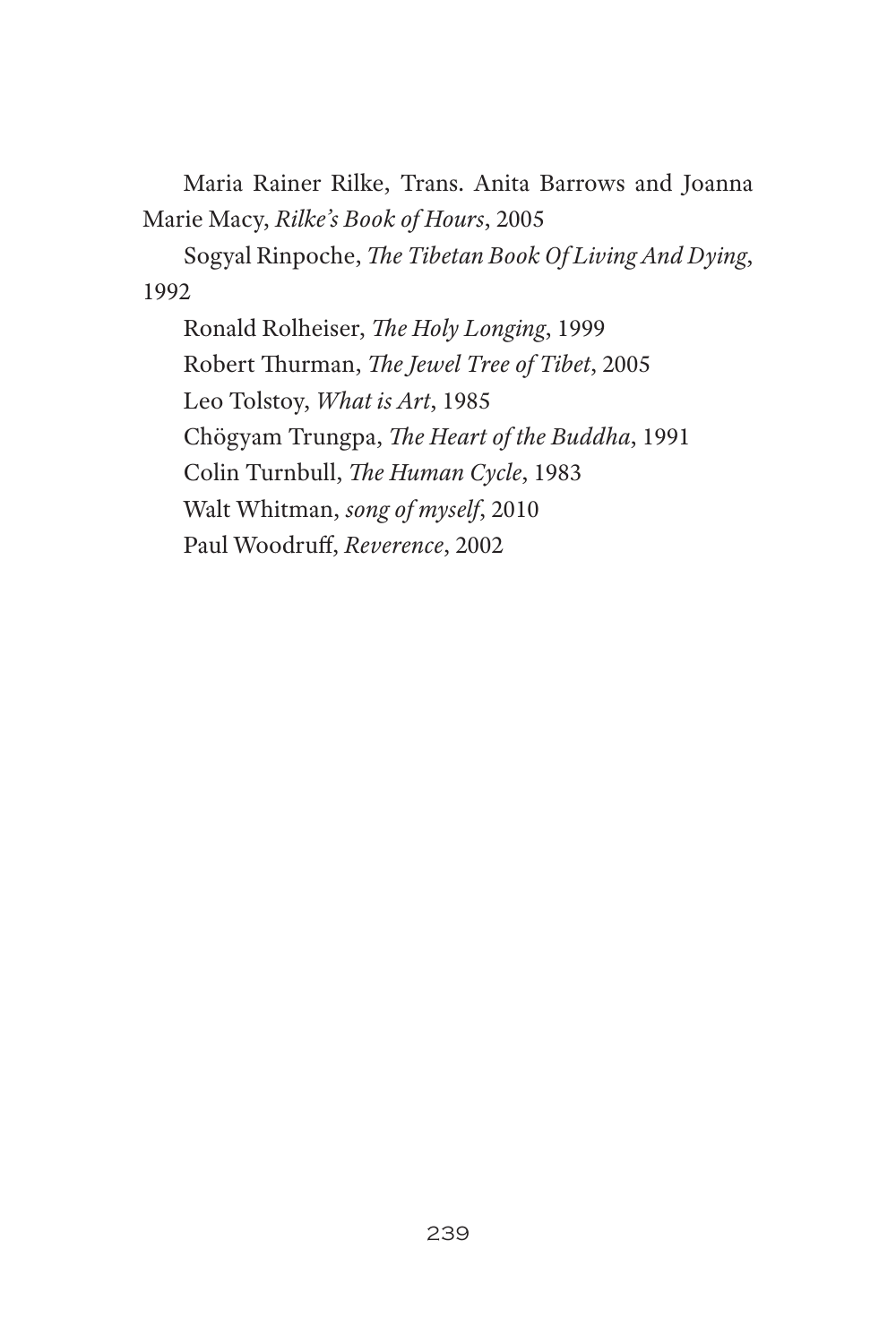## **Acknowledgments**

 $\sum$  here are many people who directly and indirectly assisted<br>in the development and completion of this book. in the development and completion of this book.

I am grateful to the members of the Dedicated Life Institute for their support and encouragement. The Dedicated Life Institute is an organizational vehicle for presenting these teachings and for students to support their spiritual growth together.

Special gratitude is due Grace Pedalino for her helpful editing and her wonderful aesthetic sensibility that she brought to the design and layout of the entire book.

Lastly, but not least, I am grateful for the support, encouragement, and editorial comments of my wife Karen Edwards.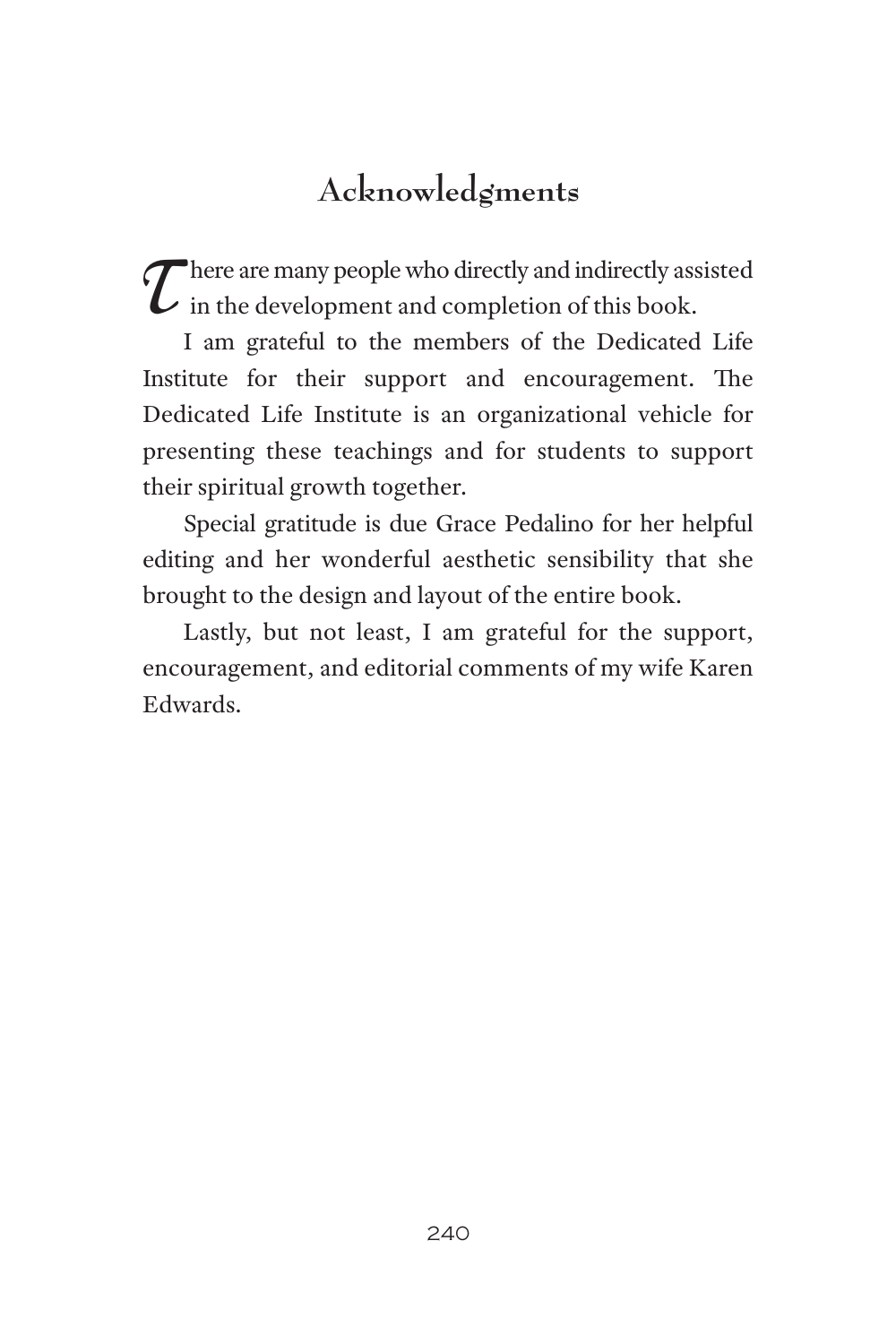

**The Dedicated Life Institute (DLI)** supports spiritual exploration and growth and is dedicated to making the essence teachings of many traditions accessible in a Western idiom. Incorporating the principles of the mystic way, we promote both recovery of our wisdom ground of being and development of our capacity to use our daily conditions as a means of growth and the opportunity to manifest our true wisdom and loving nature. Our dedication to living as an expression of wisdom and love serves to encourage both personal and social transformation. The Institute offers meditation groups, retreats, workshops, and a home study program. For more information please visit our website at www.dli.org.